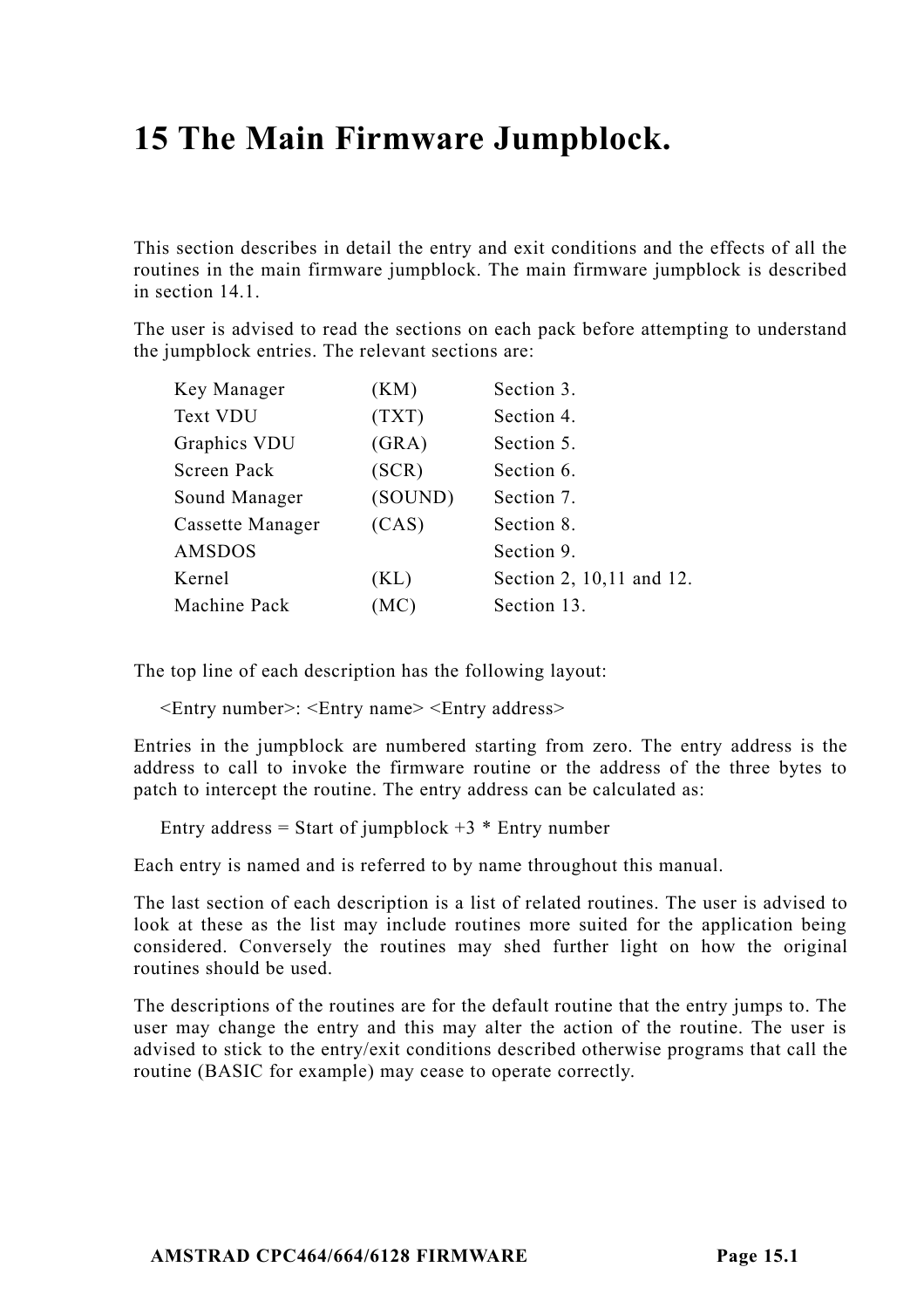# **0: KM INITIALISE** #BB00

# Initialize the Key Manager

# **Action:**

Full initialization of the Key Manager (as during EMS). All Key Manager variables, buffers and indirections are initialized. The previous state of the Key Manager is lost.

# **Entry conditions:**

No conditions.

# **Exit conditions:**

AF, BC, DE and HL corrupt.

All other registers preserved.

#### **Notes:**

The Key Manager indirection (KM TEST KEY) is set to its default routine.

The key buffer is set up (to be empty).

The expansion buffer is set up and the expansions are set to their default strings.

The translation table are initialized to their default translations.

The repeating key map is initialized to its default state.

The repeat speeds are set to their default values.

Shift and caps lock are turned off.

The break event is disarmed.

See Appendices II, III and IV for the default translation tables, repeating key table and expansion strings.

This routine enables interrupts.

# **Related entries:**

**KM RESET**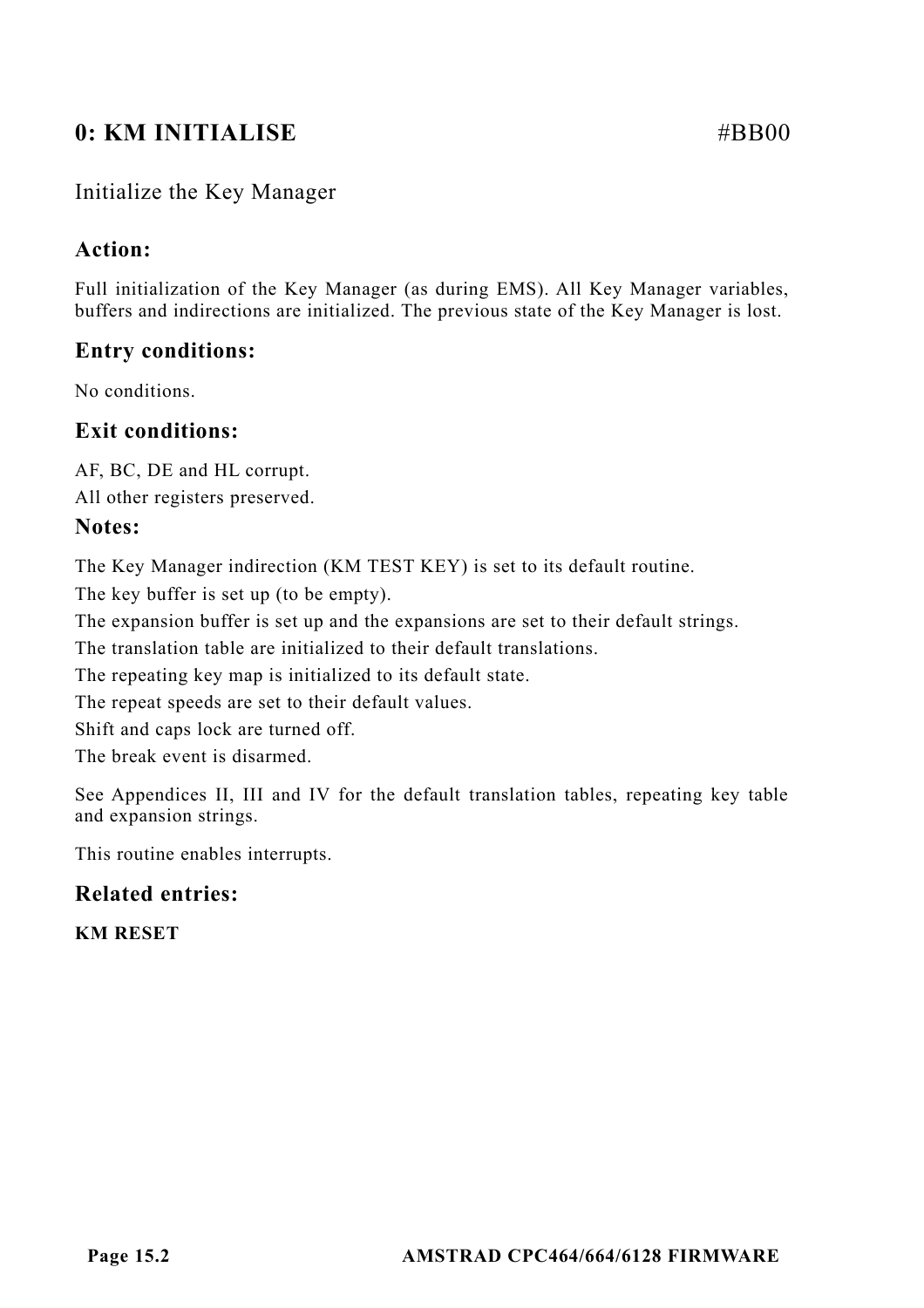# **1: KM RESET #BB03**

# Reset the Key Manager.

# **Action:**

Reinitializes the Key Manager indirections and buffers.

# **Entry conditions:**

No conditions.

# **Exit conditions:**

AF, BC, DE and HL corrupt. All other registers preserved.

# **Notes:**

The Key Manager indirection (KM TEST KEY) is set to its default routine.

The key buffer is set up (to be empty).

The expansion buffer is set up and the expansions are set to their default strings (see Appendix IV).

The break event is disarmed.

All pending keys and characters are discarded.

This routine enables interrupts.

# **Related entries:**

**KM DISARM BREAK KM EXP BUFFER KM INITIALISE**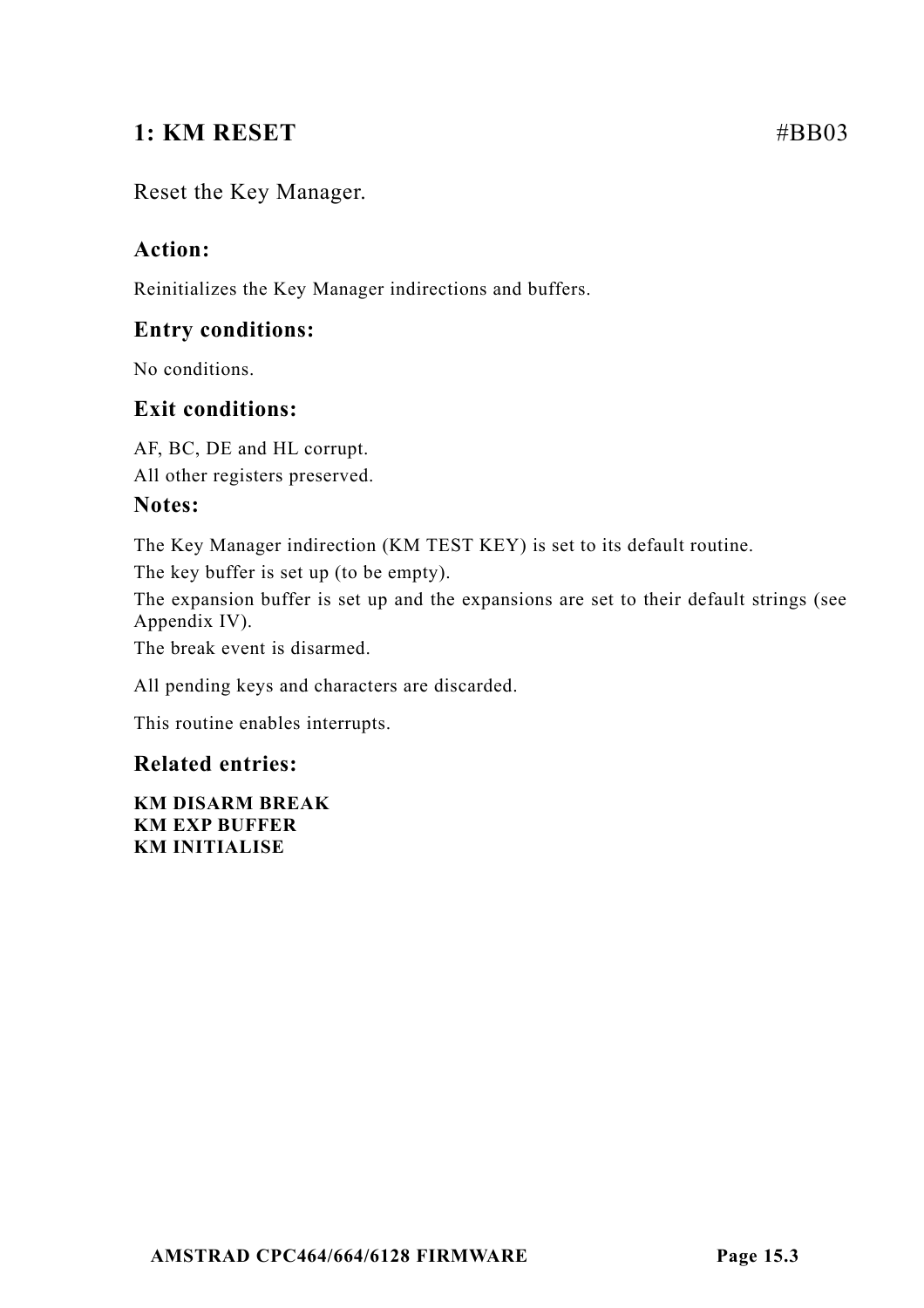# **2: KM WAIT CHAR #BB06**

Wait for the next character from the keyboard.

# **Action:**

Try to get a character from the key buffer or the current expansion string. This routine waits until a character is available if no character is immediately available.

# **Entry conditions:**

No conditions.

# **Exit conditions:**

Carry true. A contains the character.

Other flags corrupt. All other registers preserved.

# **Notes:**

The possible sources for generating the next character are, in the order that they are tested:

The 'put back' character. The next character of an expansion string. The first character of an expansion string. A character from a key translation table.

Expansion tokens found in the key translation table are expanded to their associated strings. Expansion tokens found in expansion strings are not expanded but are treated as characters.

# **Related entries:**

**KM CHAR RETURN KM READ CHAR KM WAIT KEY**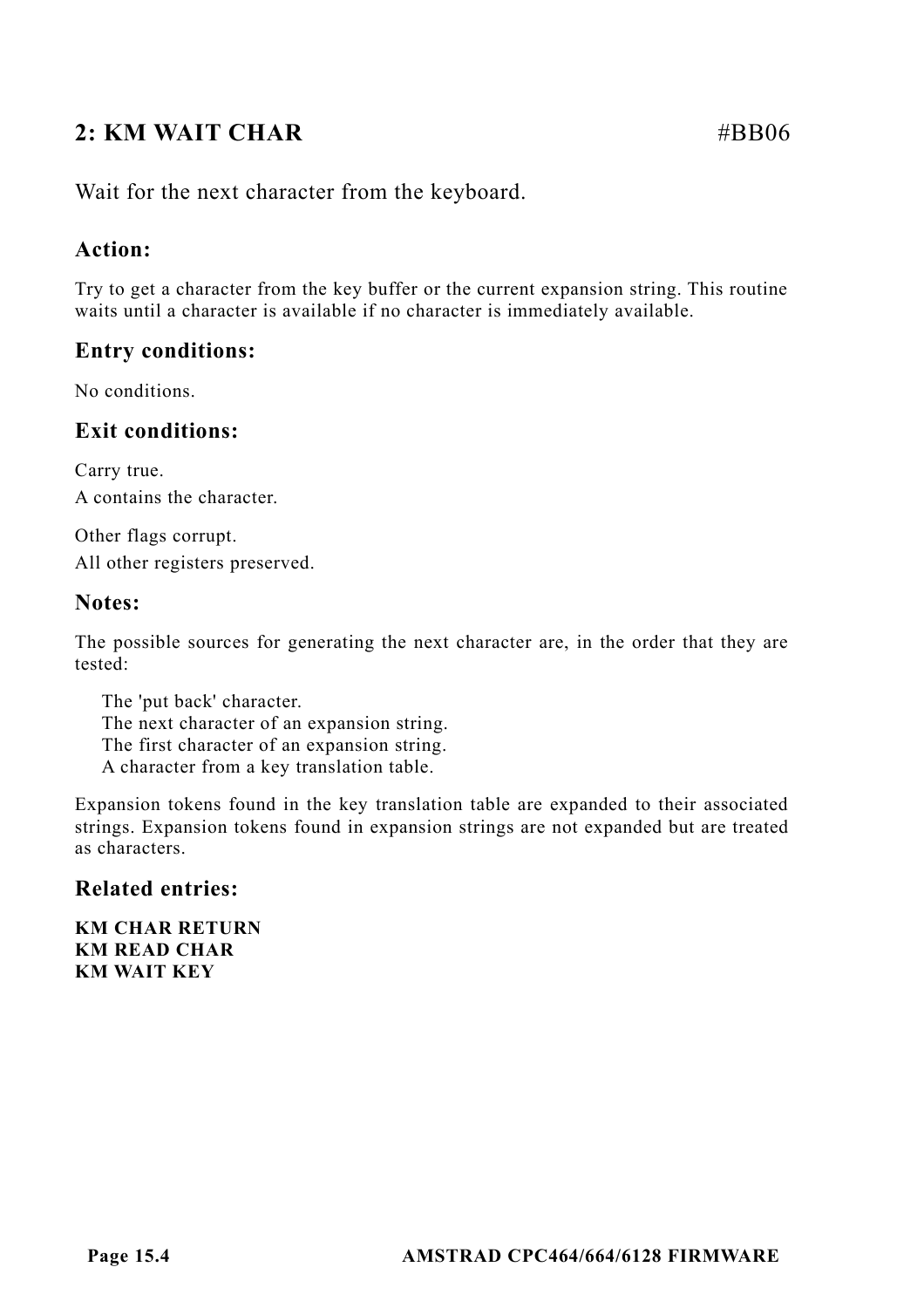# **3: KM READ CHAR #BB09**

Test if a character is available from the keyboard.

# **Action:**

Try to get a character from the key buffer or the current expansion string. This routine does not wait for a character to become available if there is no character available immediately.

# **Entry conditions:**

No conditions.

# **Exit conditions:**

If there was a character available:

Carry true. A contains the character.

If there was no character available:

Carry false. A corrupt.

Always:

Other flags corrupt. All other registers preserved.

# **Notes:**

The possible sources for generating the next character are, in the order that they are tested:

The 'put back' character. The next character of an expansion string. The first character of an expansion string. A character from a key translation table.

Expansion tokens in the key translation table will be expanded to their associated strings. Expansion tokens found in expansion strings are not expanded but are treated as characters.

This routine will always return a character if one is available. It is therefore possible to flush out the Key Manager buffers by calling KM READ CHAR repeatedly until it reports that no character is available.

# **Related entries:**

**KM CHAR RETURN KM FLUSH KM READ KEY KM WAIT CHAR**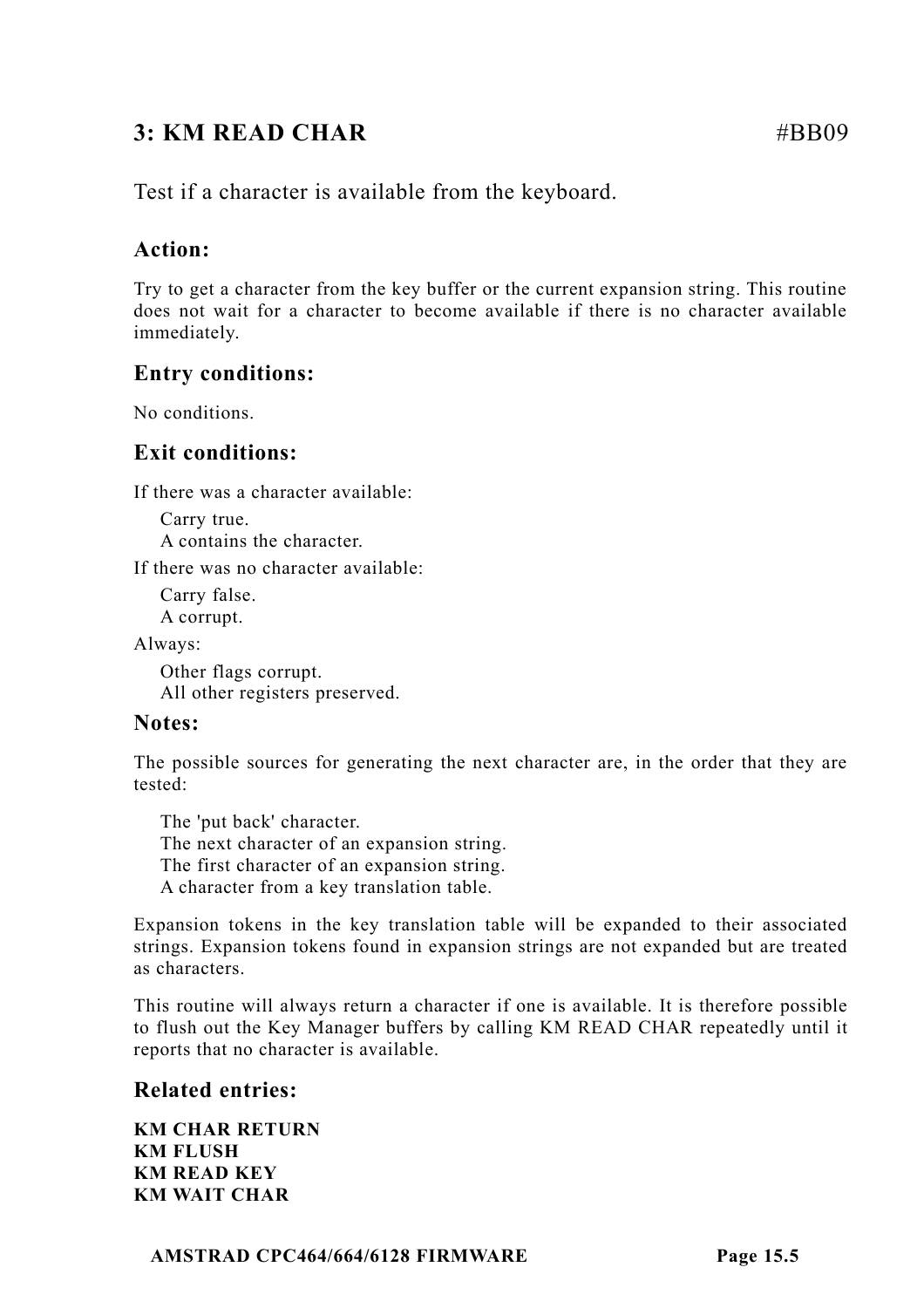# **4: KM CHAR RETURN** #BB0C

Return a single character to the keyboard for next time.

# **Action:**

Save a character for the next call of KM READ CHAR or KM WAIT CHAR.

# **Entry conditions:**

A contains the character to put back.

# **Exit conditions:**

All registers and flags preserved.

#### **Notes:**

The 'put back' character will be returned before any other character is generated by the keyboard. It will not be expanded (or otherwise dealt with) but will be returned as it is. The 'put back' character need not have been read from the keyboard, it could be inserted by the user for some purpose.

It is only possible to have one 'put back' character. If this routine is called twice without reading a character between these then the first 'put back' will be lost. Furthermore, it is not possible to return character 255 (because this is used as the marker for no 'put back' character).

# **Related entries:**

**KM READ CHAR KM WAIT CHAR**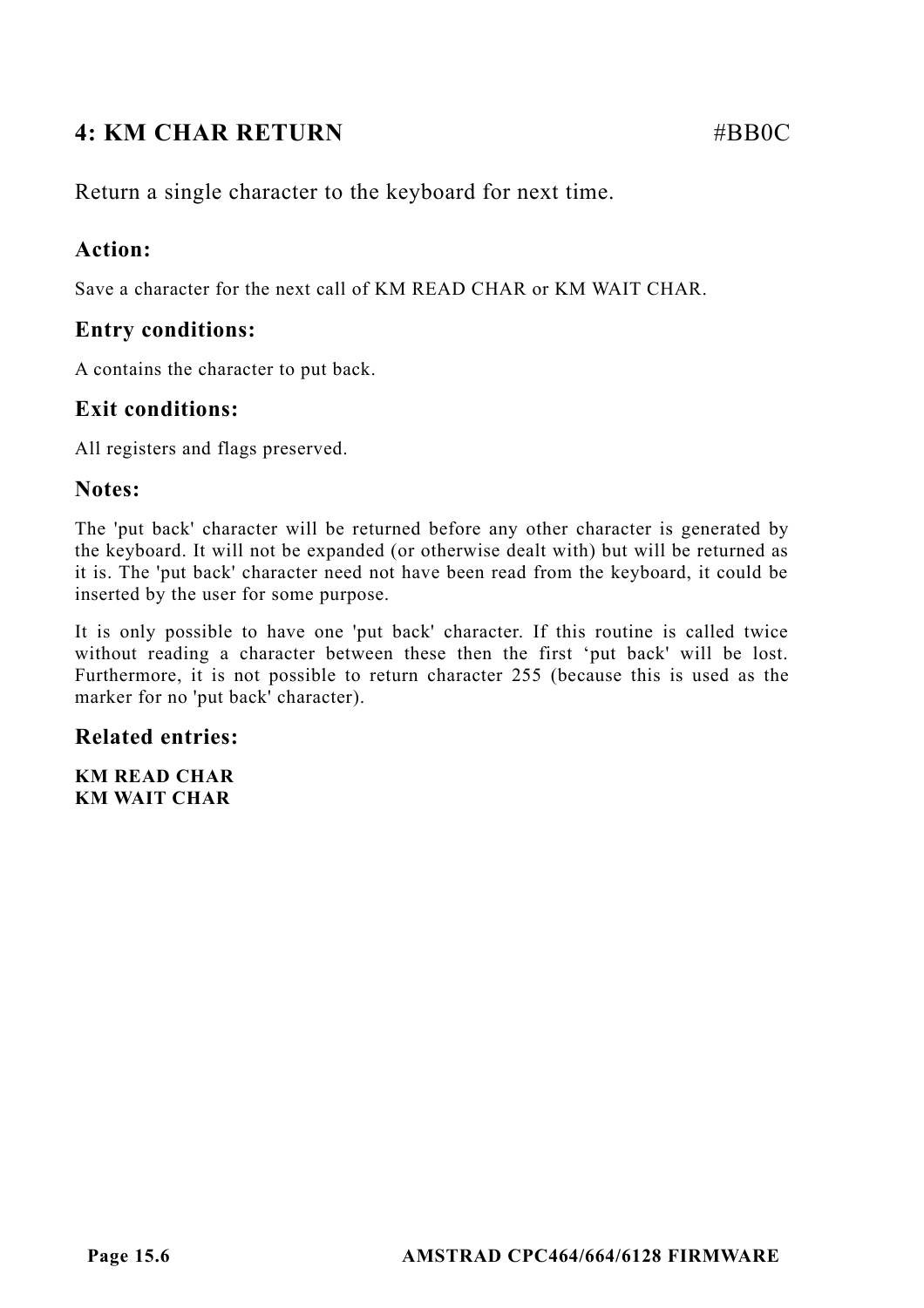# **5: KM SET EXPAND** #BB0F

# Set an expansion string.

# **Action:**

Set the expansion string associated with an expansion token.

# **Entry conditions:**

B contains the expansion token for the expansion to set.

C contains the length of the string.

HL contains the address of the string.

# **Exit conditions:**

If the expansion is OK:

Carry true.

If the string was too long or the token was invalid:

Carry false.

Always:

A, BC, DE, HL and other flags corrupt. All other registers preserved.

# **Notes:**

The string to be set may lie anywhere in RAM. Expansion strings cannot be set directly from ROM.

The characters in the string are not expanded (or otherwise dealt with). It is therefore possible to put any character into an expansion string.

If there is insufficient room in the expansion buffer for the new string then no change is made to the expansions.

If the string set is currently being used to generate characters (by KM READ CHAR or KM WAIT CHAR) then the unread portion of the string is discarded. The next character will be read from the key buffer.

This routine enables interrupts.

# **Related entries:**

**KM GET EXPAND KM READ CHAR KM WAIT CHAR**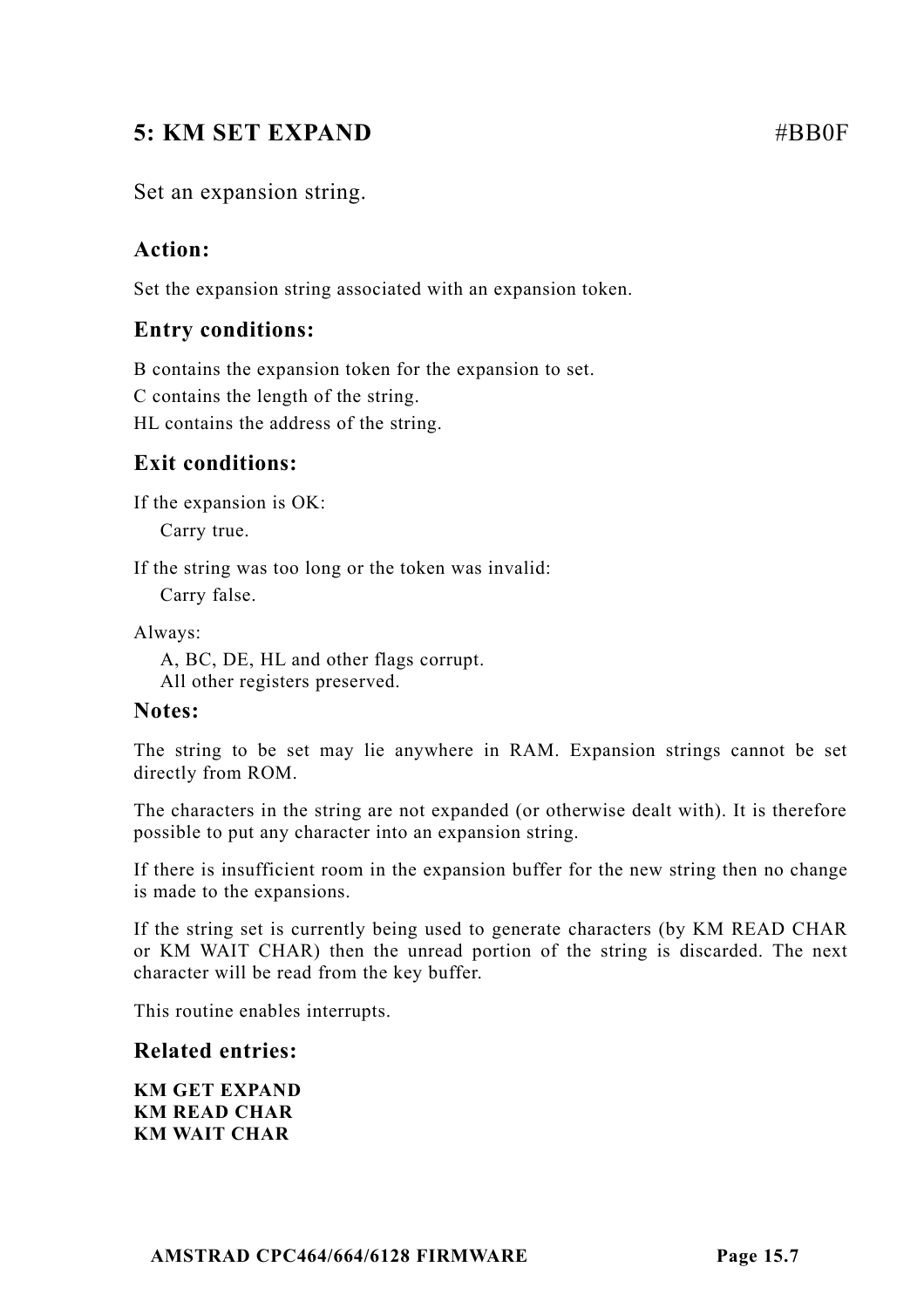# **6:** KM GET EXPAND #BB12

Get a character from an expansion string.

# **Action:**

Read a character from an expansion string. The characters in the string are numbered starting from 0.

# **Entry conditions:**

A contains an expansion token.

L contains the character number.

# **Exit conditions:**

If the character was found:

Carry true. A contains the character.

If the token was invalid or the string was not long enough:

Carry false.

A corrupt.

Always:

DE and other flags corrupt. All other registers preserved.

#### **Notes:**

The characters in the expansion string are not expanded (or otherwise dealt with). It is therefore possible to put any character into an expansion string.

# **Related entries:**

**KM READ CHAR KM SET EXPAND**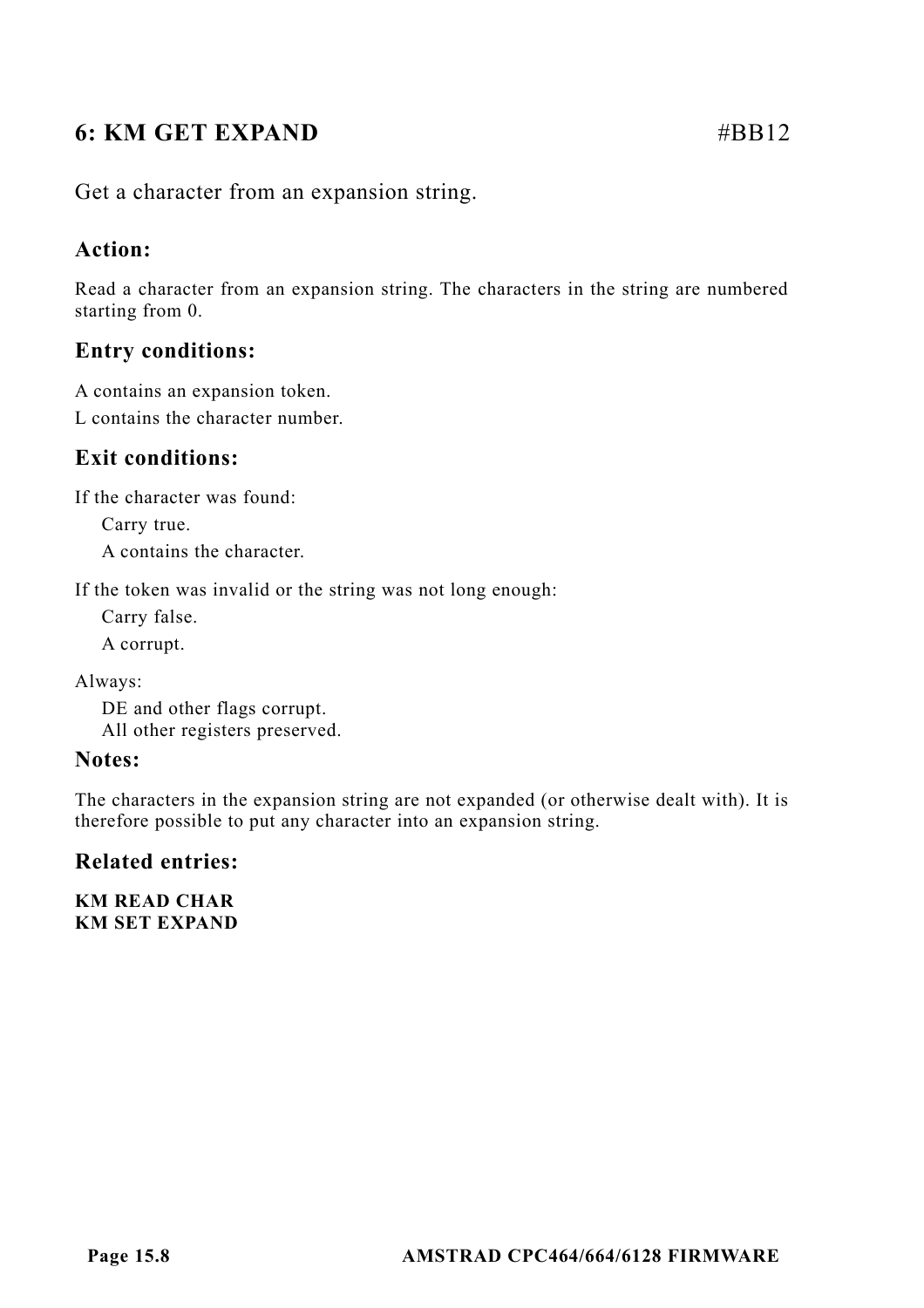# **7: KM EXP BUFFER** #BB15

Allocate a buffer for expansion strings.

# **Action:**

Set the address and length of the expansion buffer. Initialize the buffer with the default expansion strings.

# **Entry conditions:**

DE contains the address of the buffer. HL contains the length of the buffer.

# **Exit conditions:**

If the buffer is OK:

Carry true.

If the buffer is too short.

Carry false.

Always:

A, BC, DE, HL and other flags corrupt. All other registers preserved.

# **Notes:**

The buffer must not be located underneath a ROM and it must be at least 49 bytes long (i.e. have sufficient space for the default expansion strings). If the new buffer is too short then the old buffer is left unchanged.

The default expansion strings are given in Appendix IV.

Any expansion string currently being read is discarded.

This routine enables interrupts.

# **Related entries:**

**KM GET EXPAND KM SET EXPAND**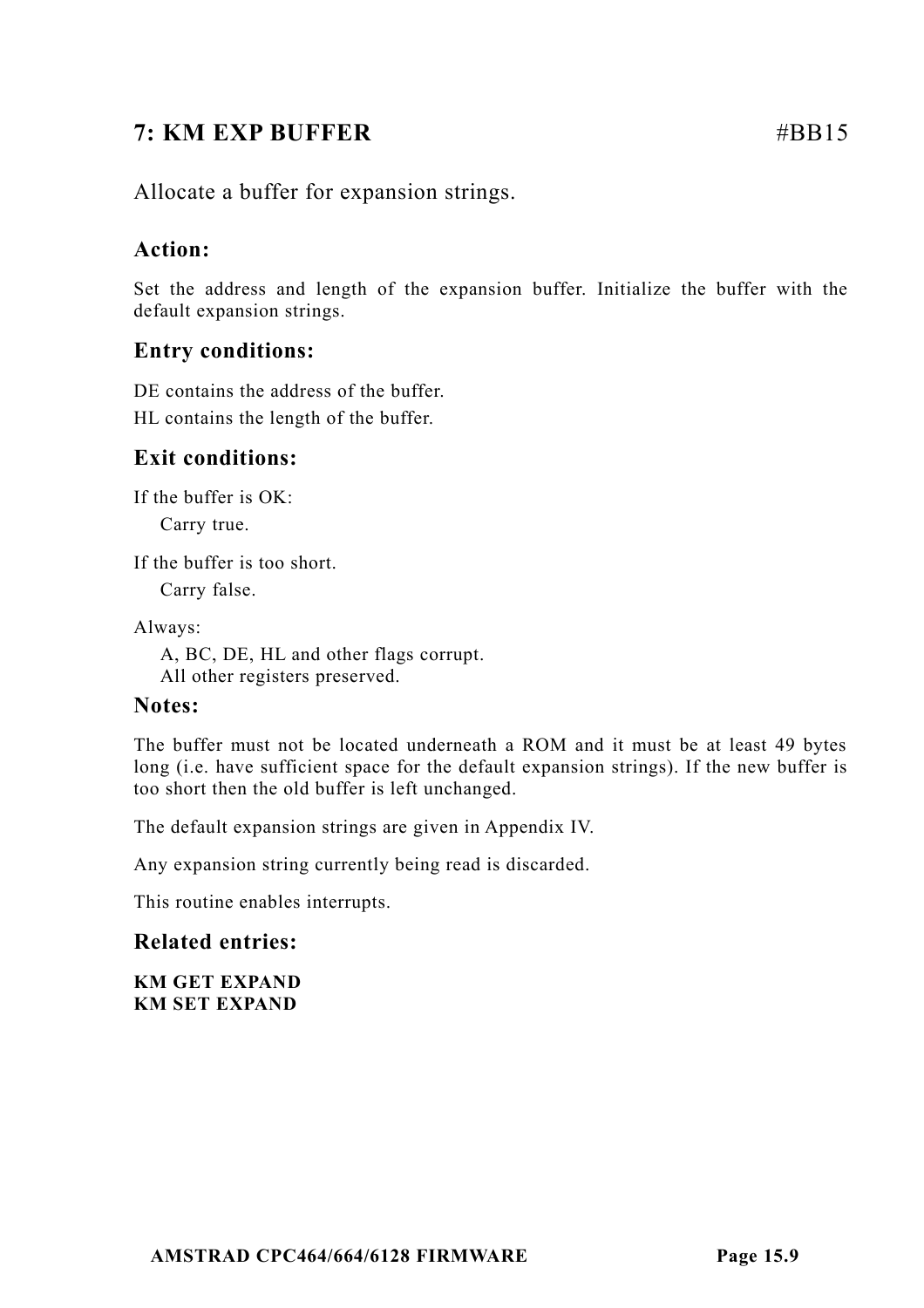# **8: KM WAIT KEY** #BB18

Wait for next key from the keyboard.

# **Action:**

Try to get a key from the key buffer. This routine waits until a key is found if no key is immediately available.

# **Entry conditions:**

No conditions.

# **Exit conditions:**

Carry true. A contains the character or expansion token.

Other flags corrupt.

All registers preserved.

#### **Notes:**

The next key is read from the key buffer and translated using the appropriate key translation table. Expansion tokens are not expanded but are passed out for the user to deal with, as are normal characters. Other Key Manager tokens (shift lock, caps lock and ignore) are obeyed but are not passed out.

# **Related entries:**

**KM READ KEY KM WAIT CHAR**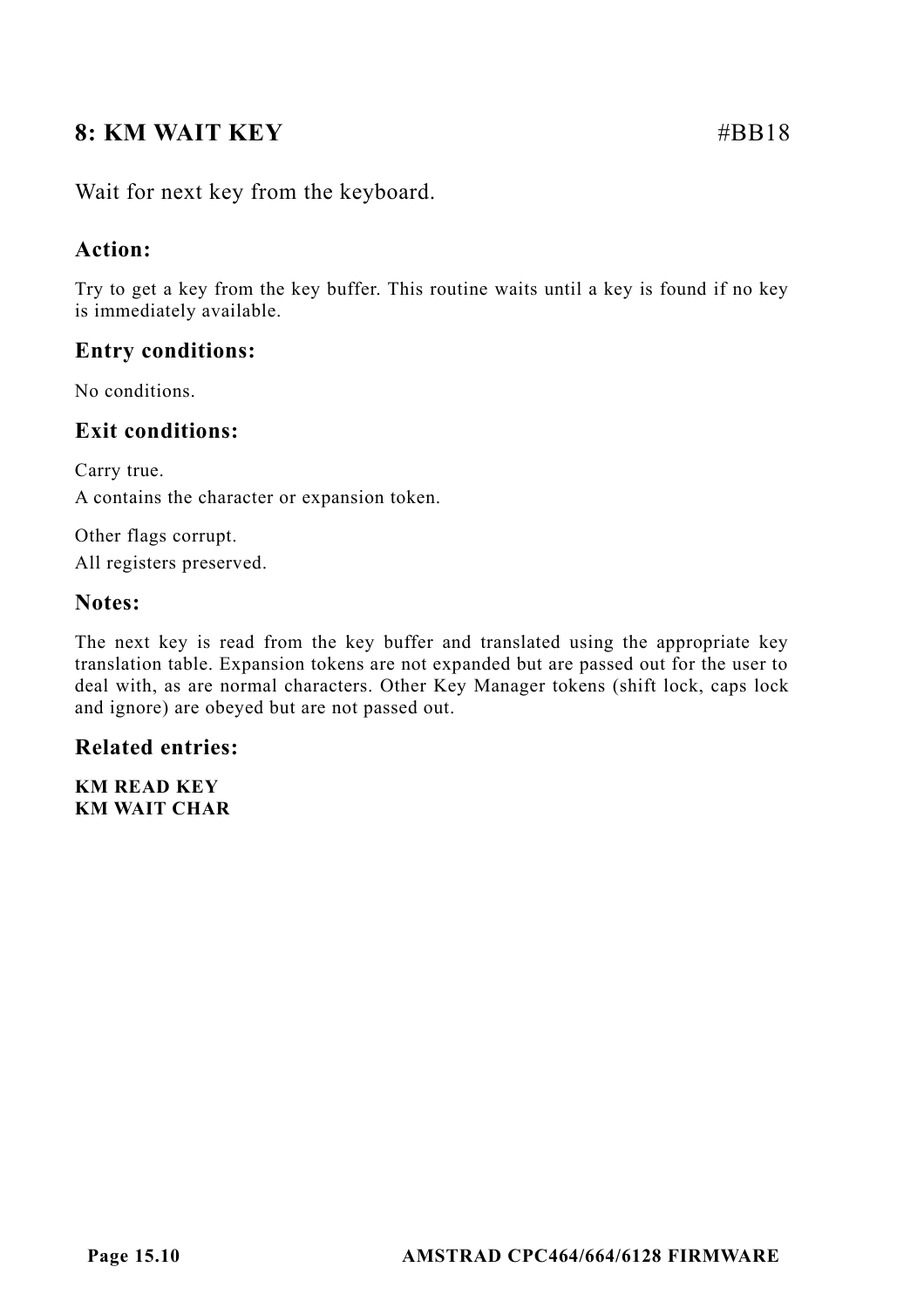# **9: KM READ KEY** #BB1B

Test if a key is available from the keyboard.

# **Action:**

Try to get a key from the key buffer. This routine does not wait if no key is available immediately.

# **Entry conditions:**

No conditions.

# **Exit conditions:**

If a key was available:

Carry true.

A contains the character or expansion token.

If no key was available:

Carry false.

A corrupt.

Always:

Other flags corrupt. All other registers preserved.

# **Notes:**

The next key is read from the key buffer and translated using the appropriate key translation table. Expansion tokens are not expanded but are passed out for the user to deal with, as are normal characters. Other Key Manager tokens (shift lock, caps lock and ignore) are obeyed but are not passed out.

This routine will always return a key if one is available. It is therefore possible to flush out the key buffer by calling KM READ KEY repeatedly until it claim no key is available. Note, however, that the 'put back' character or a partially read expansion string is ignored. It is advisable to use KM READ CHAR to flush these out when emptying the Key Manager buffers, or, in V1.1 firmware, to call KM FLUSH.

# **Related entries:**

**KM FLUSH KM READ CHAR KM WAIT KEY**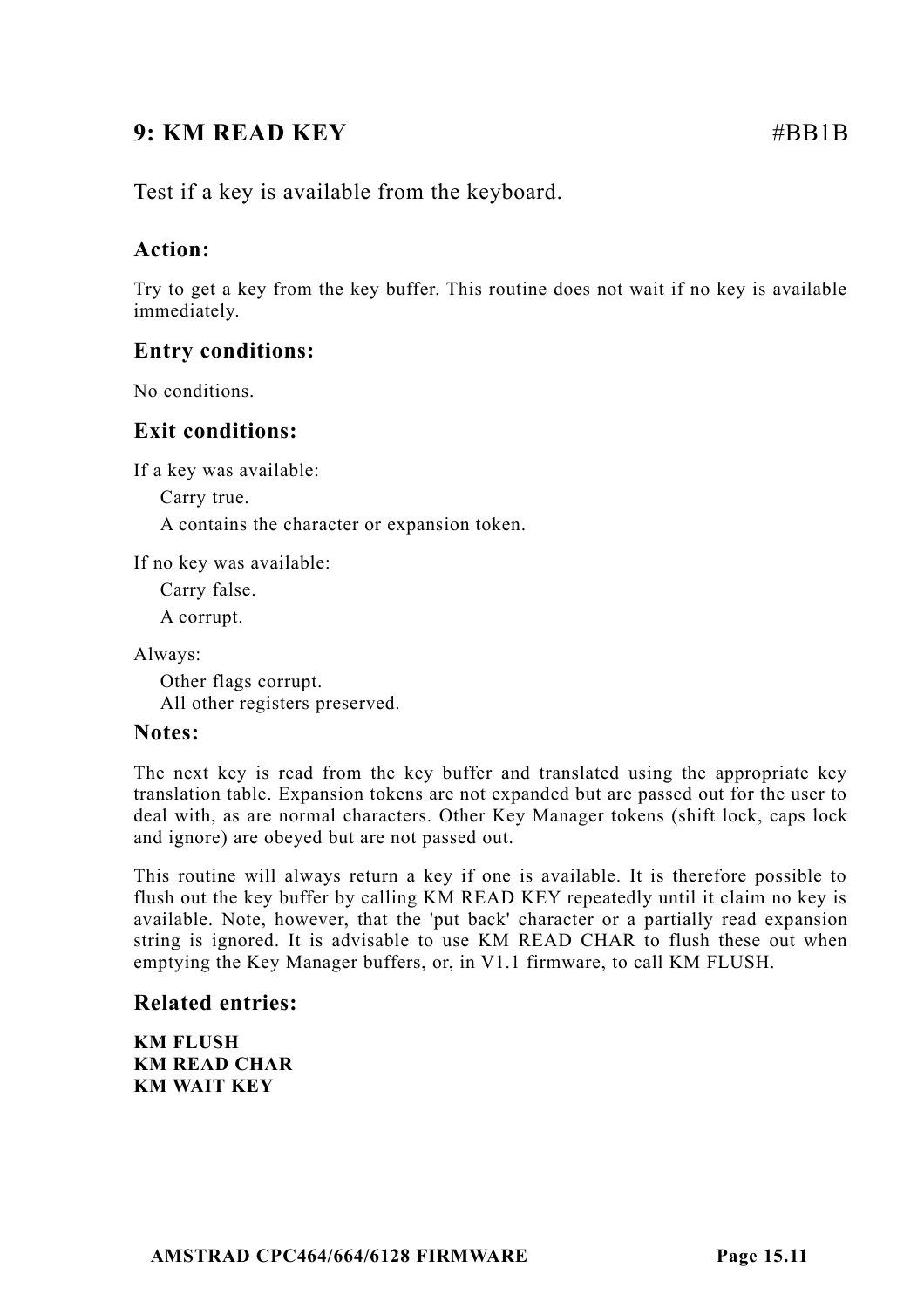# **10: KM TEST KEY** #BB1E

# **Action:**

Test if a particular key or joystick button is pressed. This is done using the key state map rather then by accessing the keyboard hardware.

# **Entry conditions:**

A contains the key number.

# **Exit conditions:**

If the key is pressed:

Zero false.

If the key is not pressed:

Zero true.

Always:

Carry false.

C contains the current shift and control state.

A, HL and other flags corrupt. All other registers preserved.

#### **Notes:**

The shift and control states are automatically read when a key is scanned. If bit 7 is set then the control key is pressed and if bit 5 is set then one of the shift keys is pressed.

The key number is not checked. An invalid key number will generate the correct shift and control states but the state of the key tested will be meaningless.

The key state map which this routine tests is updated by the keyboard scanning routine. Normally this run is every fiftieth of a second and so the state may be out of date by that much. The key debouncing requires that a key should be released for two scans of the keyboard before it is marked as released in the key state map; the pressing of a key is detected immediately.

# **Related entries:**

**KM GET JOYSTICK KM GET STATE KM READ KEY**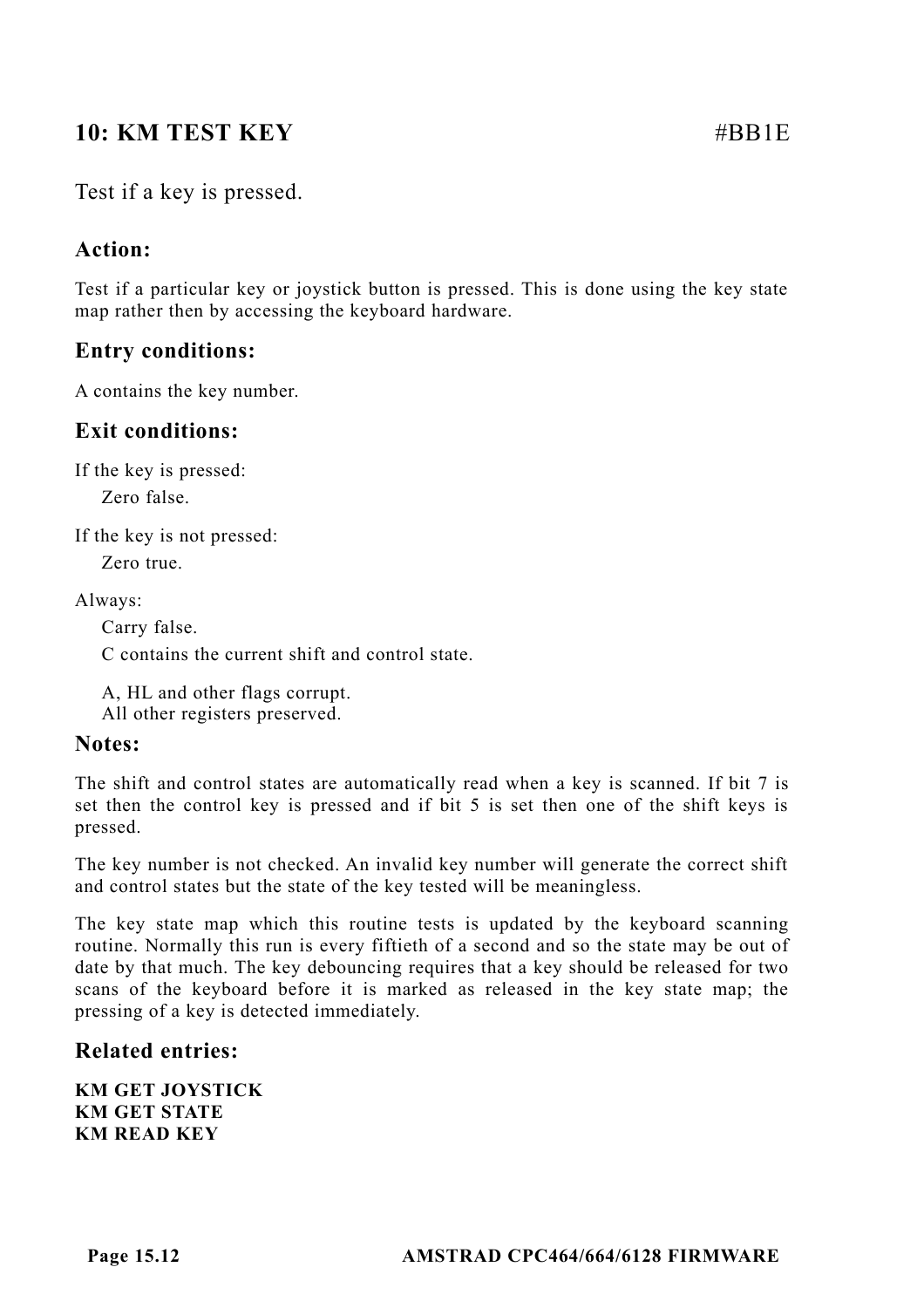# **11: KM GET STATE** #BB21

# Fetch Caps Lock and Shift Lock states.

# **Action:**

Ask if the keyboard is currently shift locked or caps locked.

# **Entry conditions:**

No conditions.

# **Exit conditions:**

L contains the shift lock state. H contains the caps lock state.

AF corrupt. All other registers preserved.

# **Notes:**

The lock states are:

#00 means the lock is off #FF means the lock is on

The default lock states are off.

# **Related entries:**

**KM SET LOCKS KM TEST KEY**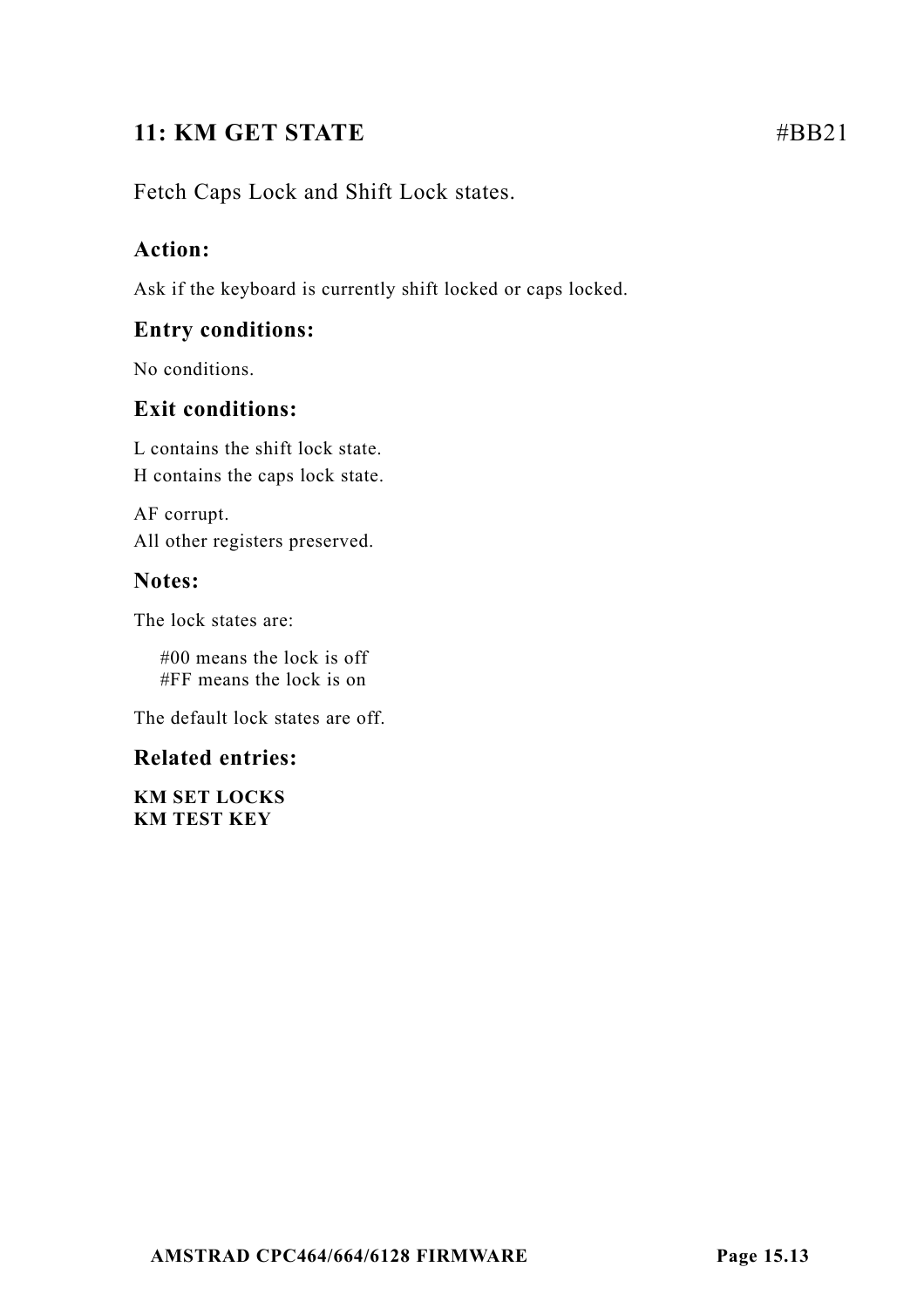# **12: KM GET JOYSTICK** #BB24

Fetch current state of the joystick(s).

# **Action:**

Ask what the current states of the joysticks are. These are read from the key state map rather than by accessing the keyboard hardware.

# **Entry conditions:**

No conditions.

# **Exit conditions:**

H contains the state of joystick 0.

L contains the state of joystick 1.

A contains the state of joystick 0.

Flags corrupt. All other registers preserved.

# **Notes:**

In normal operation the key state map is updated by the key scanning routine every fiftieth of a second so the state returned may be slightly out of date.

The joystick states are bit significant as follows:

| Bit 0 | Up.                                          |
|-------|----------------------------------------------|
| Bit 1 | Down.                                        |
| Bit 2 | Left.                                        |
| Bit 3 | Right.                                       |
| Bit 4 | Fire 2.                                      |
| Bit 5 | Fire 1.                                      |
| Bit 6 | Spare joystick button (usually unconnected). |
| Bit 7 | Always zero.                                 |

If a bit is set then the appropriate button is pressed.

Joystick 1 is indistinguishable from certain keys on the keyboard (see Appendix I).

# **Related entries:**

**KM TEST KEY**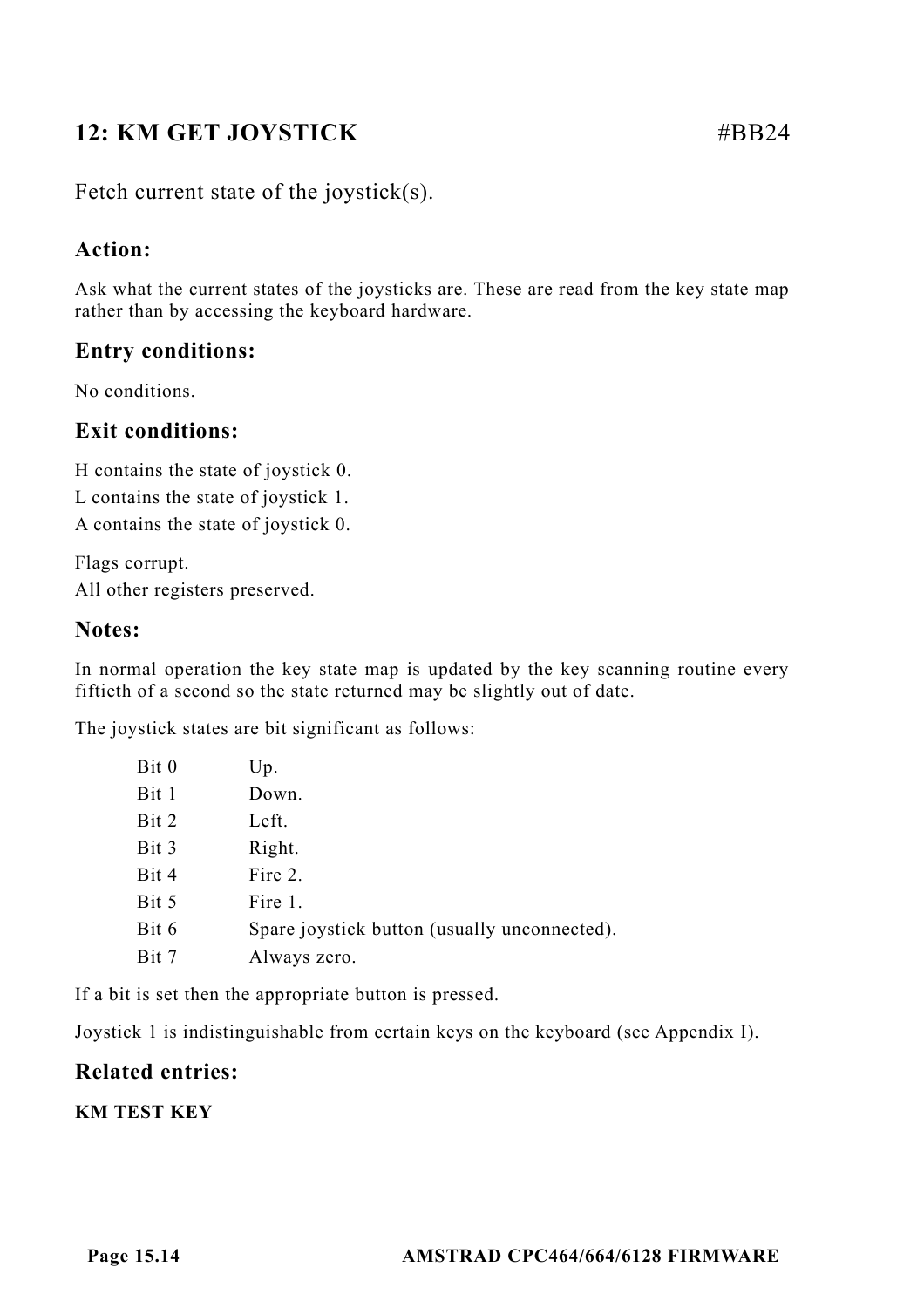# **13: KM SET TRANSLATE** #BB27

Set entry in normal key translation table.

# **Action:**

Set what character or token a key will be translated to when neither shift nor control is pressed.

# **Entry conditions:**

A contains a key number. B contains the new translation.

# **Exit conditions:**

AF and HL corrupt. All other registers preserved.

#### **Notes:**

If the key number is invalid (greater than 79) then no action is taken.

Most values in the table are treated as characters and are passed back to the user. However, there are certain special values:

| #80#9F | are the expansion tokens and are expanded to character<br>strings when KM READ CHAR or KM WAIT CHAR is<br>called although they are passed back like any other character<br>when KM READ KEY or KM WAIT KEY is called. |
|--------|-----------------------------------------------------------------------------------------------------------------------------------------------------------------------------------------------------------------------|
| # $FD$ | is the caps lock token and causes the caps lock to toggle<br>(turn on if off and vice versa).                                                                                                                         |
| $\#FE$ | is the shift lock token and causes the shift lock to toggle<br>(turn on if off and vice versa).                                                                                                                       |
| #FF    | is the ignore token and means the key should be thrown<br>away.                                                                                                                                                       |

Characters #E0..#FC have special meanings to the BASIC to do with editing, cursoring and breaks.

See Appendix II for a full listing of the default translation tables.

# **Related entries:**

**KM GET TRANSLATE KM SET CONTROL KM SET SHIFT**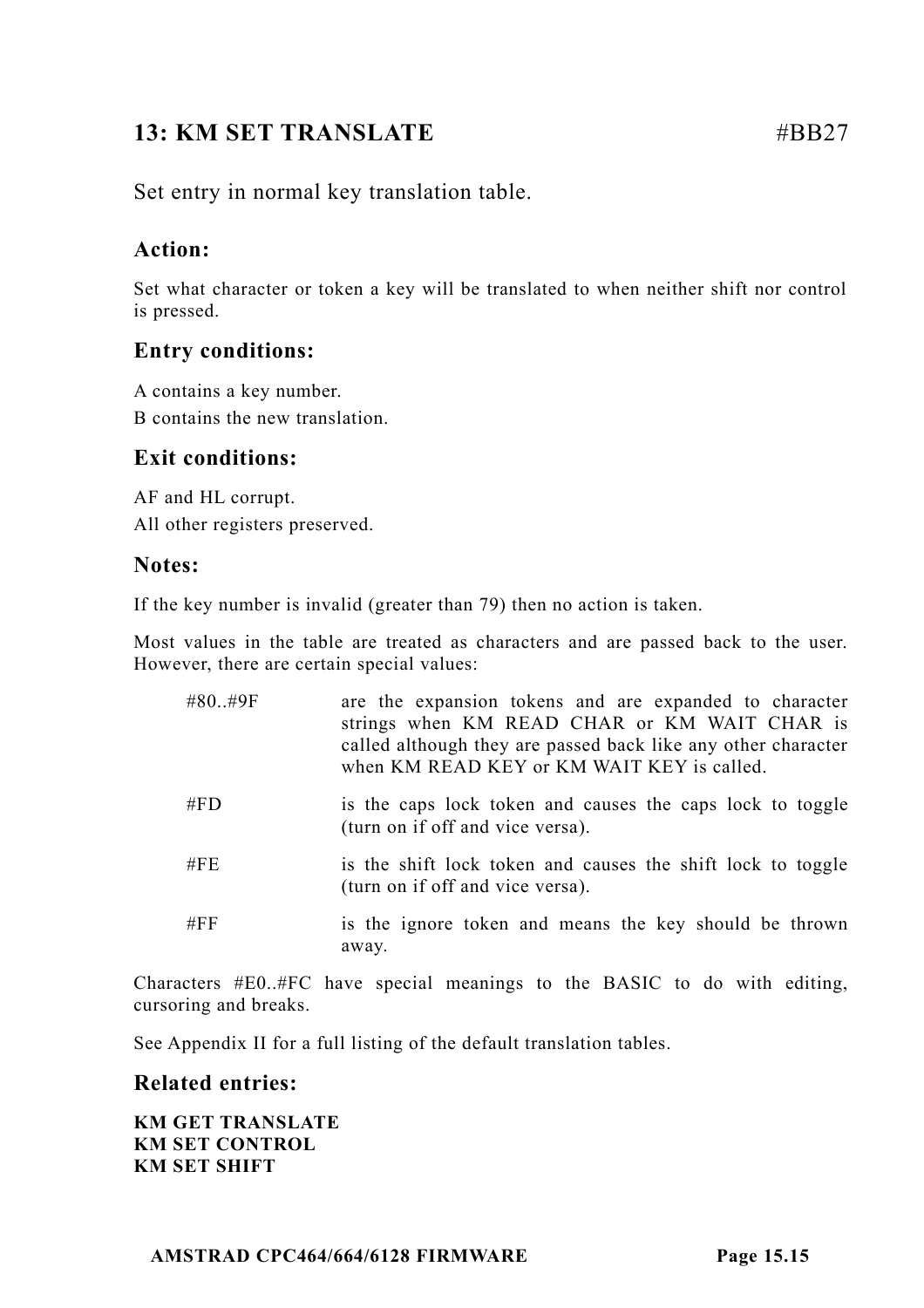# **14: KM GET TRANSLATE #BB2A**

Get entry from normal translation table.

# **Action:**

Ask what character or token a key will be translated to when neither shift nor control is pressed.

# **Entry conditions:**

A contains a key number

# **Exit conditions:**

A contains the current translation.

HL and flags corrupt. All other registers preserved.

#### **Notes:**

The key number is not checked. If it is invalid (greater than 79) then the translation returned is meaningless.

Most values in the table are treated as characters and are passed back to the user. However, there are certain special values:

| #80#9F | are the expansion tokens and are expanded to character<br>strings when KM READ CHAR or KM WAIT CHAR is<br>called although they are passed back like any other character<br>when KM READ KEY or KM WAIT KEY is called. |
|--------|-----------------------------------------------------------------------------------------------------------------------------------------------------------------------------------------------------------------------|
| # $FD$ | is the caps lock token and causes the caps lock to toggle<br>(turn on if off and vice versa).                                                                                                                         |
| $\#FE$ | is the shift lock token and causes the shift lock to toggle<br>(turn on if off and vice versa).                                                                                                                       |
| #FF    | is the ignore token and means the key should be thrown<br>away.                                                                                                                                                       |

Characters #E0..#FC have special meanings to the BASIC to do with editing, cursoring and breaks.

See Appendix II for a full listing of the default translation tables.

# **Related entries:**

**KM GET CONTROL KM GET SHIFT KM SET TRANSLATE**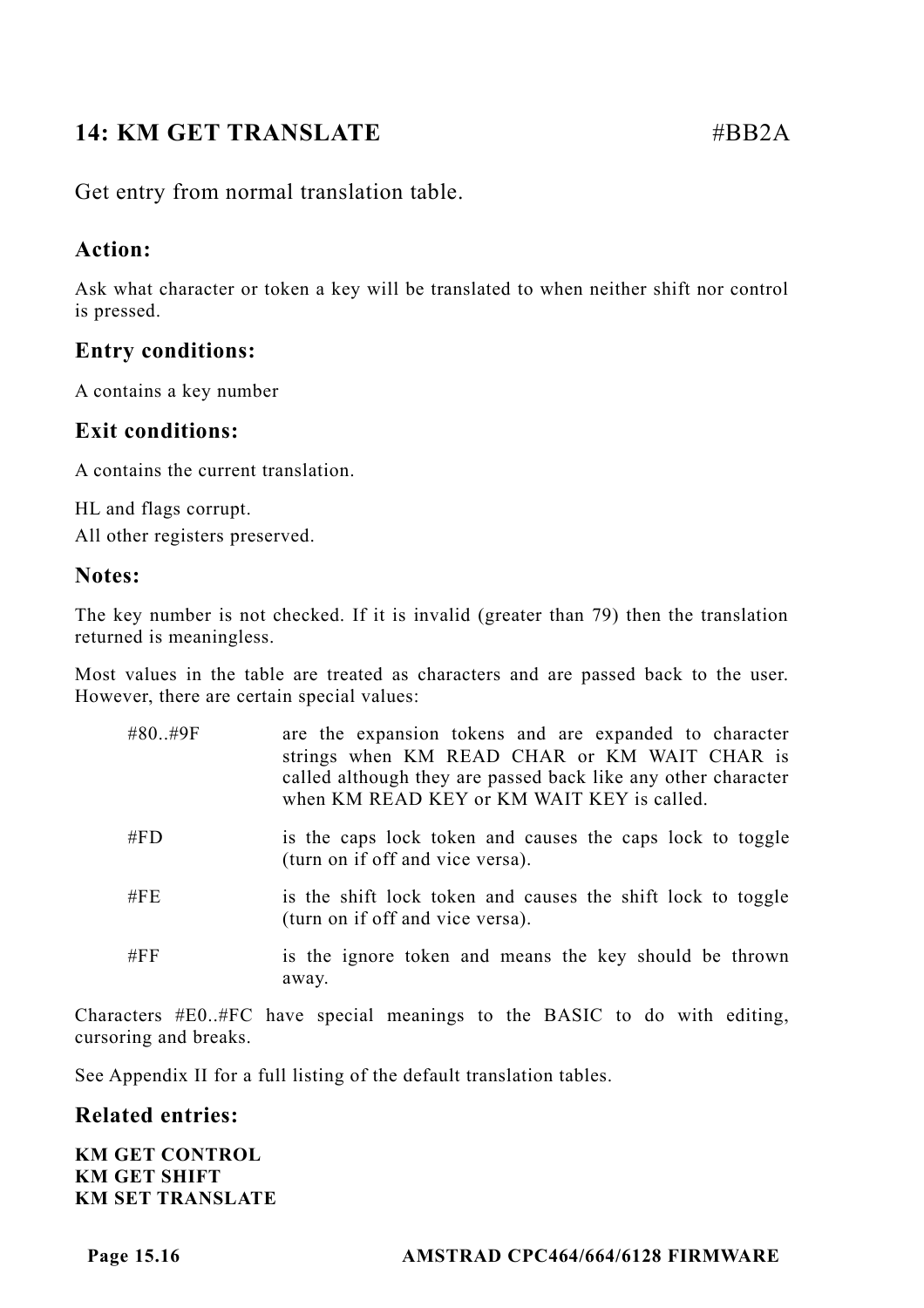# **15: KM SET SHIFT** #BB2D

Set entry in shifted key translation table.

# **Action:**

Set what character or token a key will be translated to when control is not pressed but shift is pressed or shift lock is on.

# **Entry conditions:**

A contains a key number. B contains the new translation.

# **Exit conditions:**

AF and HL corrupt. All other registers preserved.

#### **Notes:**

If the key number is invalid (greater than 79) then no action is taken.

Most values in the table are treated as characters and are passed back to the user. However, there are certain special values:

| #80#9F | are the expansion tokens and are expanded to character<br>strings when KM READ CHAR or KM WAIT CHAR is<br>called although they are passed back like any other character<br>when KM READ KEY or KM WAIT KEY is called. |
|--------|-----------------------------------------------------------------------------------------------------------------------------------------------------------------------------------------------------------------------|
| # $FD$ | is the caps lock token and causes the caps lock to toggle<br>(turn on if off and vice versa).                                                                                                                         |
| $\#FE$ | is the shift lock token and causes the shift lock to toggle<br>(turn on if off and vice versa).                                                                                                                       |
| $\#FF$ | is the ignore token and means the key should be thrown<br>away.                                                                                                                                                       |

Characters #E0..#FC have special meanings to the BASIC to do with editing, cursoring and breaks.

See Appendix II for a full listing of the default translation tables.

# **Related entries:**

**KM GET CONTROL KM GET SHIFT KM SET TRANSLATE**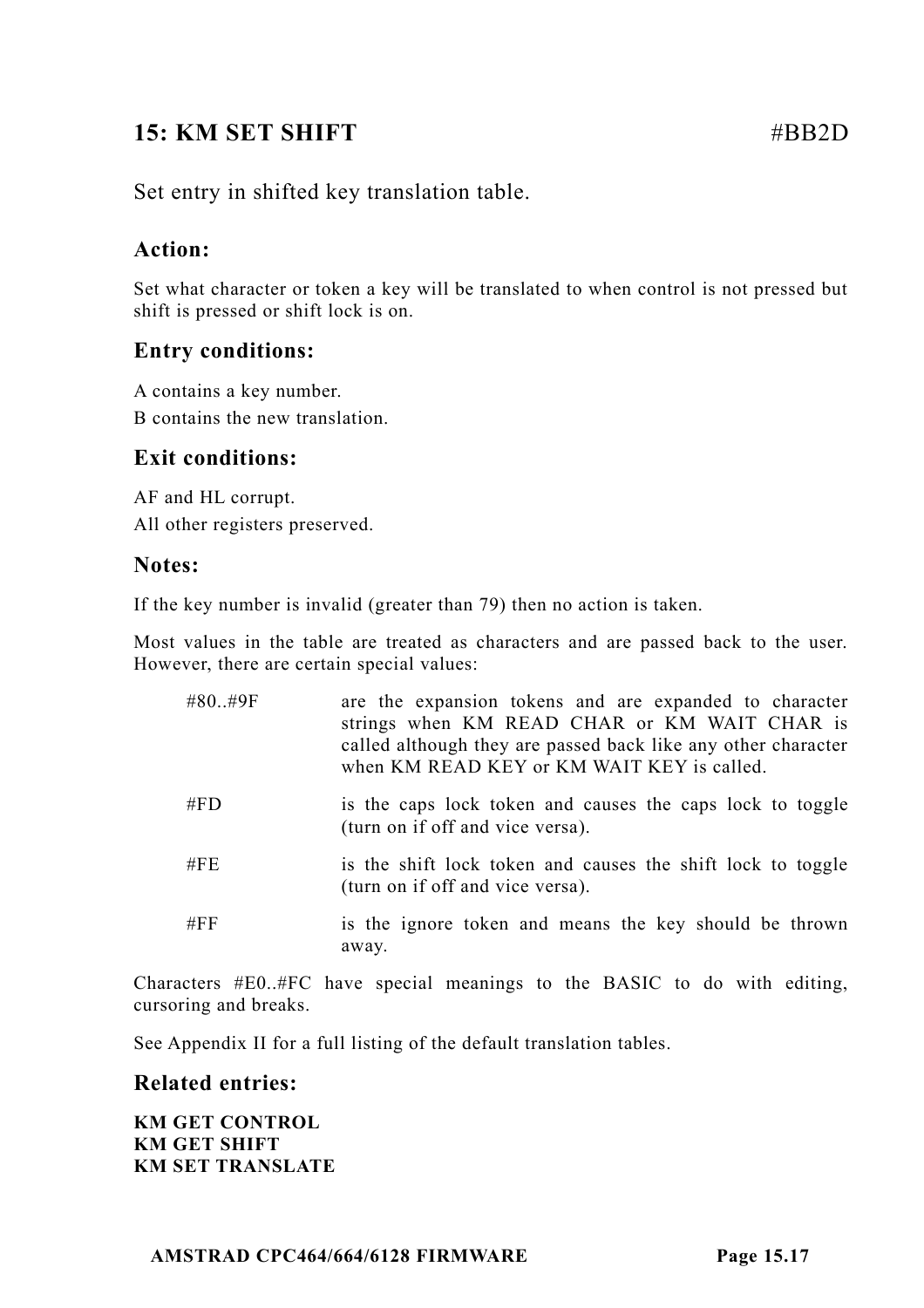# **16: KM GET SHIFT**  $\#BB30$

Get entry from shifted key translation table.

# **Action:**

Ask what character or token a key will be translated to when control is not pressed but shift is pressed or shift lock is on.

# **Entry conditions:**

A contains a key number.

# **Exit conditions:**

A contains the current translation.

HL and flags corrupt. All other registers preserved.

#### **Notes:**

The key number is not checked. If it is invalid (greater than 79) then the translation returned is meaningless.

Most values in the table are treated as characters and are passed back to the user. However, there are certain special values:

| #80#9F | are the expansion tokens and are expanded to character<br>strings when KM READ CHAR or KM WAIT CHAR is<br>called although they are passed back like any other character<br>when KM READ KEY or KM WAIT KEY is called. |
|--------|-----------------------------------------------------------------------------------------------------------------------------------------------------------------------------------------------------------------------|
| # $FD$ | is the caps lock token and causes the caps lock to toggle<br>(turn on if off and vice versa).                                                                                                                         |
| # $FE$ | is the shift lock token and causes the shift lock to toggle<br>(turn on if off and vice versa).                                                                                                                       |
| # $FF$ | is the ignore token and means the key should be thrown<br>away.                                                                                                                                                       |

Characters #E0..#FC have special meanings to the BASIC to do with editing, cursoring and breaks.

See Appendix II for a full listing of the default translation tables.

#### **Related entries:**

**KM GET CONTROL KM GET SHIFT KM SET TRANSLATE**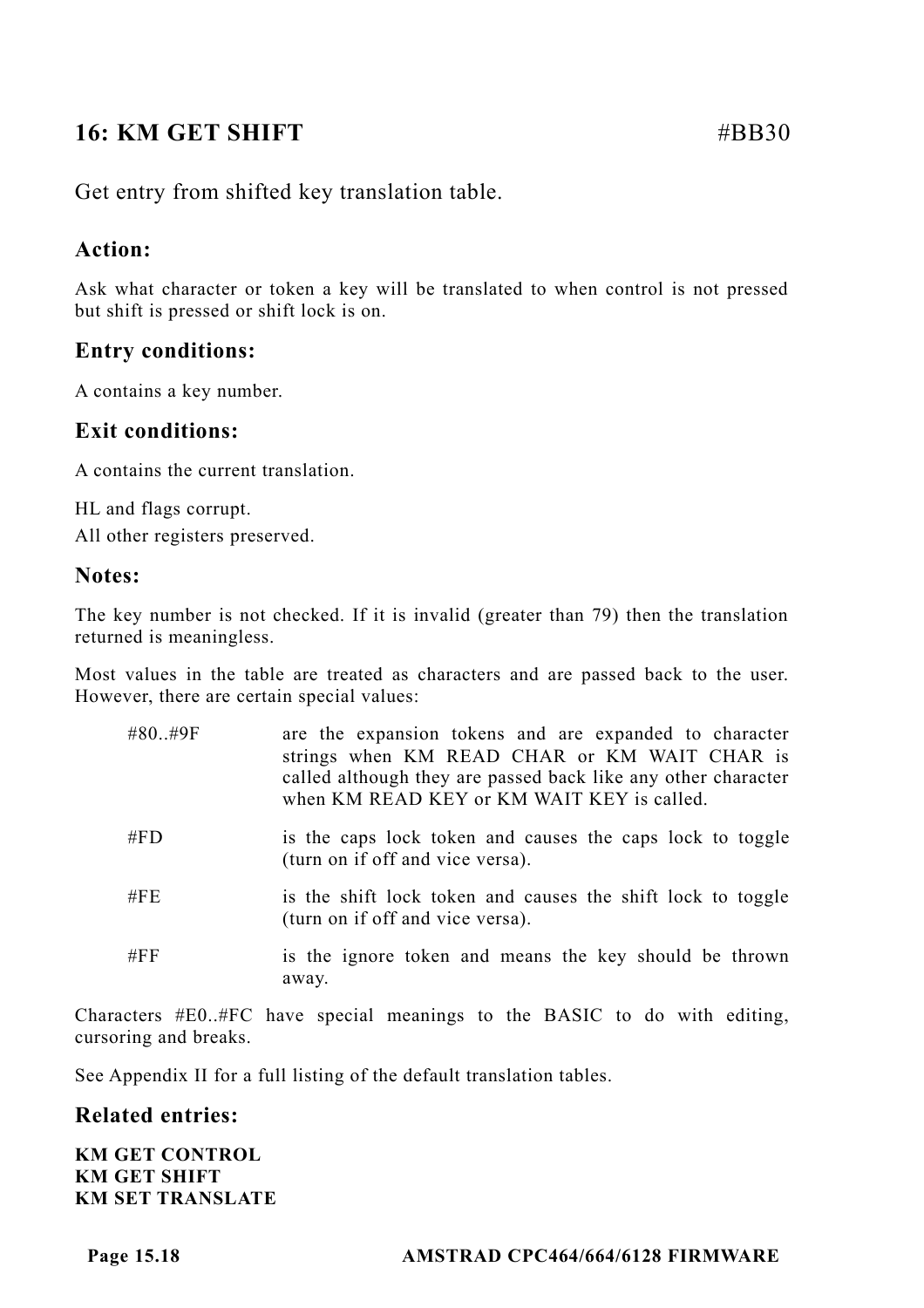# **17: KM SET CONTROL** #BB33

Set entry in control key translation table.

# **Action:**

Set a character or token a key will be translated to when control is pressed.

# **Entry conditions:**

A contains a key number. B contains the new translation.

# **Exit conditions:**

AF and HL corrupt. All other registers preserved.

#### **Notes:**

If the key number is invalid (greater than 79) then no action is taken.

Most values in the table are treated as characters and are passed back to the user. However, there are certain special values:

| #80#9F | are the expansion tokens and are expanded to character<br>strings when KM READ CHAR or KM WAIT CHAR is<br>called although they are passed back like any other character<br>when KM READ KEY or KM WAIT KEY is called. |
|--------|-----------------------------------------------------------------------------------------------------------------------------------------------------------------------------------------------------------------------|
| # $FD$ | is the caps lock token and causes the caps lock to toggle<br>(turn on if off and vice versa).                                                                                                                         |
| $\#FE$ | is the shift lock token and causes the shift lock to toggle<br>(turn on if off and vice versa).                                                                                                                       |
| #FF    | is the ignore token and means the key should be thrown<br>away.                                                                                                                                                       |

Characters #E0..#FC have special meanings to the BASIC to do with editing, cursoring and breaks.

See Appendix II for a full listing of the default translation tables.

#### **Related entries:**

**KM GET CONTROL KM GET SHIFT KM SET TRANSLATE**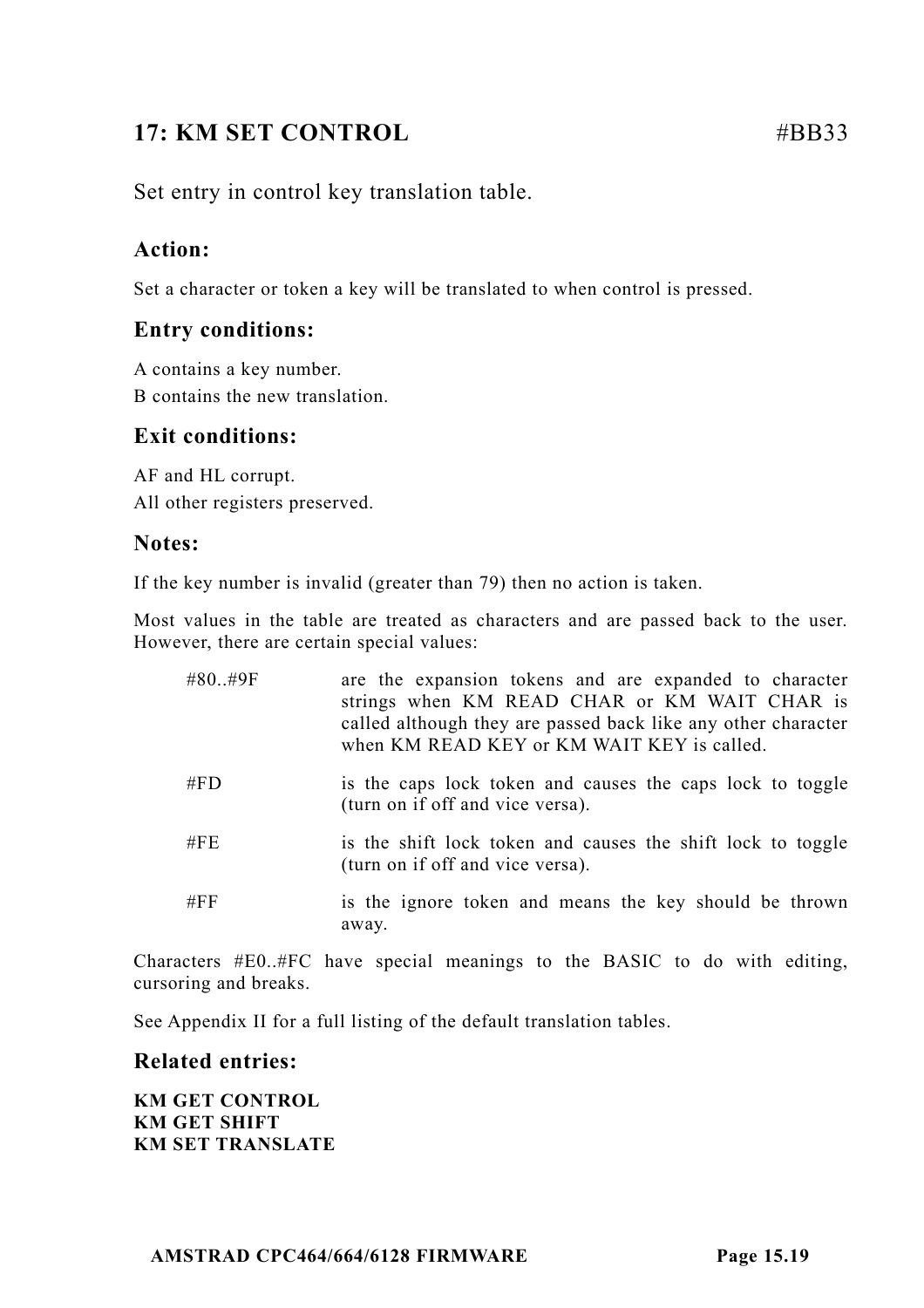# **18: KM GET CONTROL** #BB36

Get entry from control key translation table.

# **Action:**

Ask what a character or token a key will be translated to when control is pressed.

# **Entry conditions:**

A contains a key number.

# **Exit conditions:**

A contains the current translation.

HL and flags corrupt. All other registers preserved.

# **Notes:**

The key number is not checked. If it is invalid (greater than 79) then the translation returned is meaningless.

Most values in the table are treated as characters and are passed back to the user. However, there are certain special values:

| #80#9F | are the expansion tokens and are expanded to character<br>strings when KM READ CHAR or KM WAIT CHAR is<br>called although they are passed back like any other character<br>when KM READ KEY or KM WAIT KEY is called. |
|--------|-----------------------------------------------------------------------------------------------------------------------------------------------------------------------------------------------------------------------|
| # $FD$ | is the caps lock token and causes the caps lock to toggle<br>(turn on if off and vice versa).                                                                                                                         |
| #FE    | is the shift lock token and causes the shift lock to toggle<br>(turn on if off and vice versa).                                                                                                                       |
| #FF    | is the ignore token and means the key should be thrown<br>away.                                                                                                                                                       |

Characters #E0..#FC have special meanings to the BASIC to do with editing, cursoring and breaks.

See Appendix II for a full listing of the default translation tables.

# **Related entries:**

**KM GET CONTROL KM GET SHIFT KM SET TRANSLATE**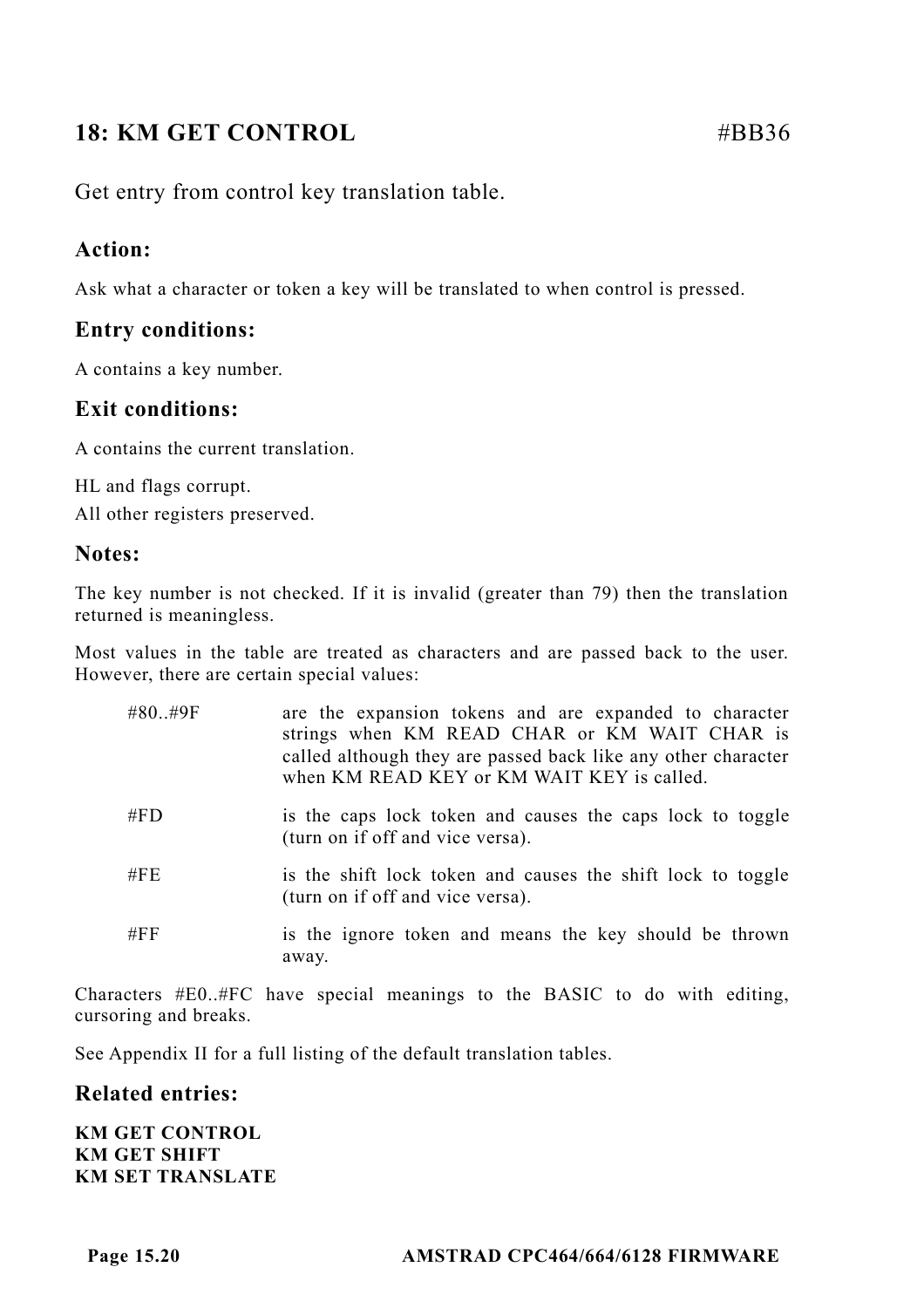# **19: KM SET REPEAT**  $\#BB39$

Set whether a key may repeat.

# **Action:**

Set the entry in the repeating key map that determines whether a key is allowed to repeat or not.

# **Entry conditions:**

If the key is to be allowed to repeat: B contains #FF.

If the key is not to be allowed to repeat: B contains #00.

Always:

A contains the key number.

# **Exit conditions:**

AF, BC and HL corrupt. All other registers preserved.

# **Notes:**

If the key number is invalid (greater than 79) then no action is taken.

The default repeating keys are listed in Appendix III.

# **Related entries:**

**KM GET REPEAT KM SET DELAY**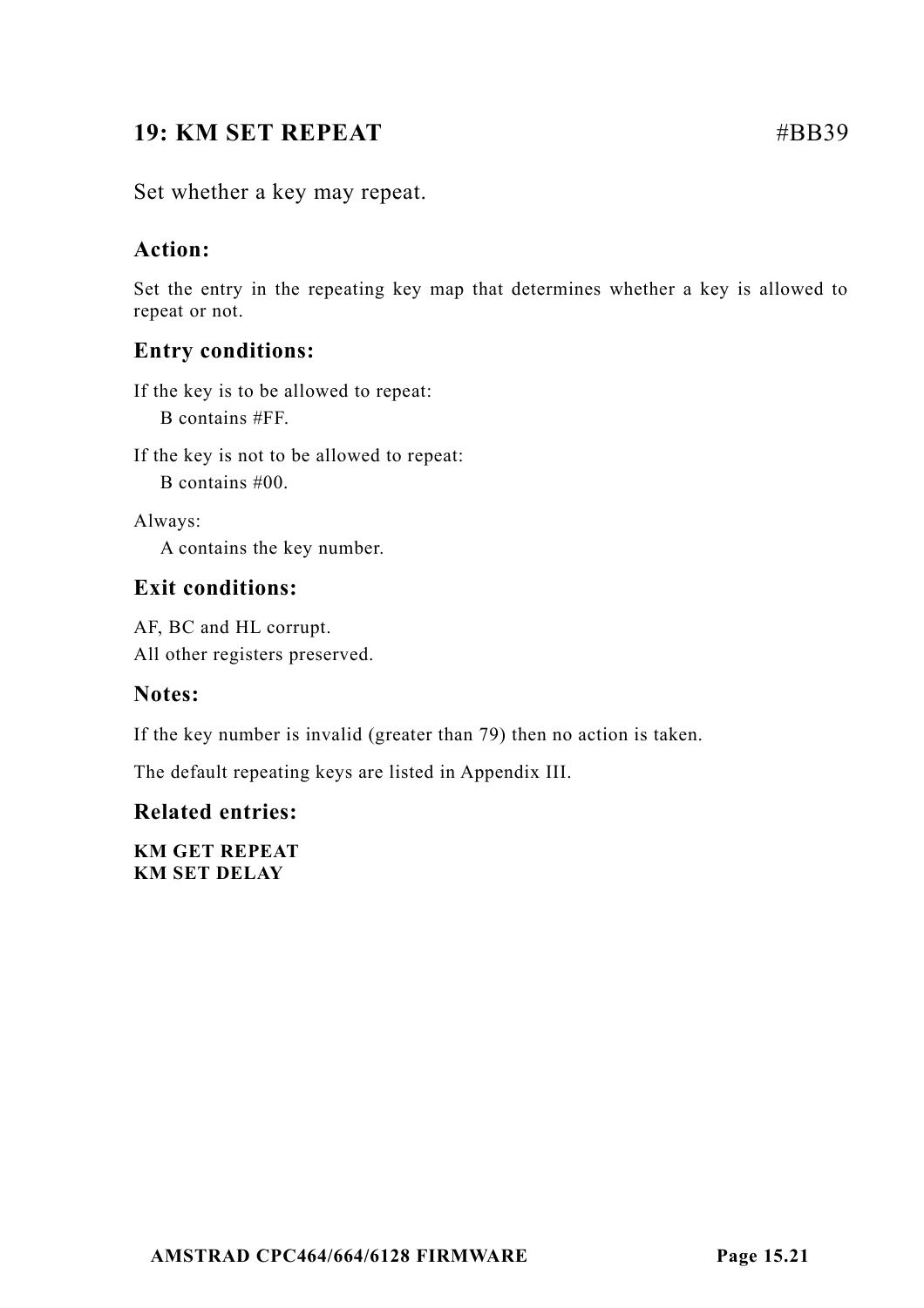# **20: KM GET REPEAT** #BB3C

Ask if a key is allowed to repeat.

# **Action:**

Test the entry in the repeating key map that says whether a key is allowed to repeat or not.

# **Entry conditions:**

A contains a key number.

# **Exit conditions:**

If the key is allowed to repeat:

Zero false.

If the key is not allowed to repeat:

Zero true.

Always:

Carry false.

A, HL and other flags corrupt. All other registers preserved.

#### **Notes:**

The key number is not checked. If it is invalid (greater than 79) then the repeat state returned is meaningless.

The default repeating keys are listed in Appendix III.

# **Related entries:**

**KM SET REPEAT**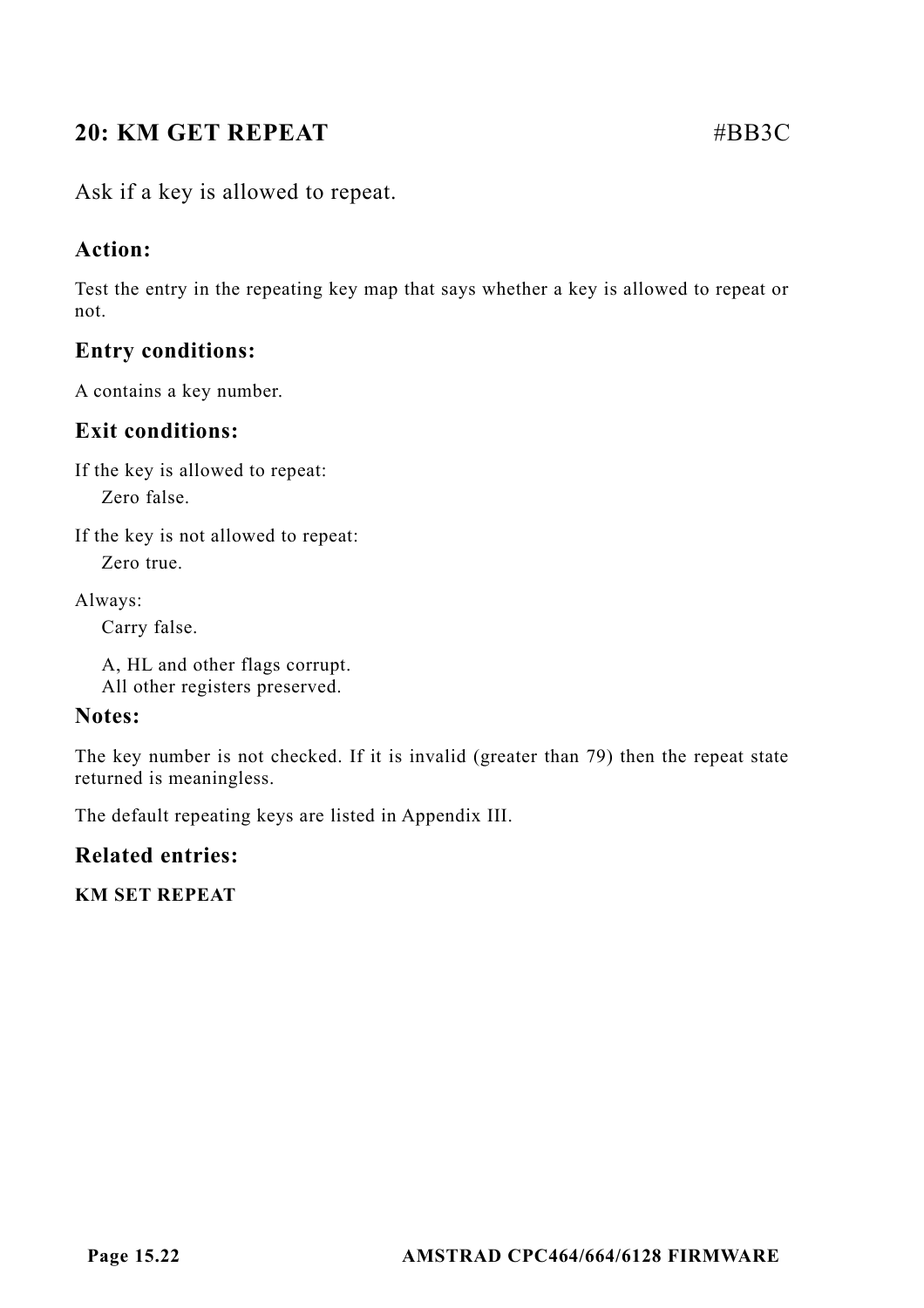# **21: KM SET DELAY** #BB3F

Set start delay and repeat speed.

# **Action:**

Set the time before keys first repeat (start up delay) and the time between repeats (repeat speed).

# **Entry conditions:**

H contains the new start up delay.

L contains the new repeat speed.

# **Exit conditions:**

AF corrupt. All other registers preserved.

#### **Notes:**

Both delays are given in scans of the keyboard. The keyboard is scanned every fiftieth of a second.

A start up delay or repeat speed of 0 is taken to mean 256.

The default start up delay is 30 scans (0.6 seconds) and the default repeat speed is 2 scans (0.04 seconds or 25 characters a second).

Note that a key is prevented from repeating (by the key scanner) if the key buffer is not empty. Thus the actual repeat speed is the slower of the supplied repeat speed and the rate at which characters are removed from the buffer. This is intended to prevent the user from getting too far ahead of a program that is running sluggishly.

The start up delay and repeat speed apply to all keys on the keyboard that are set to repeat.

# **Related entries:**

**KM GET DELAY KM SET REPEAT**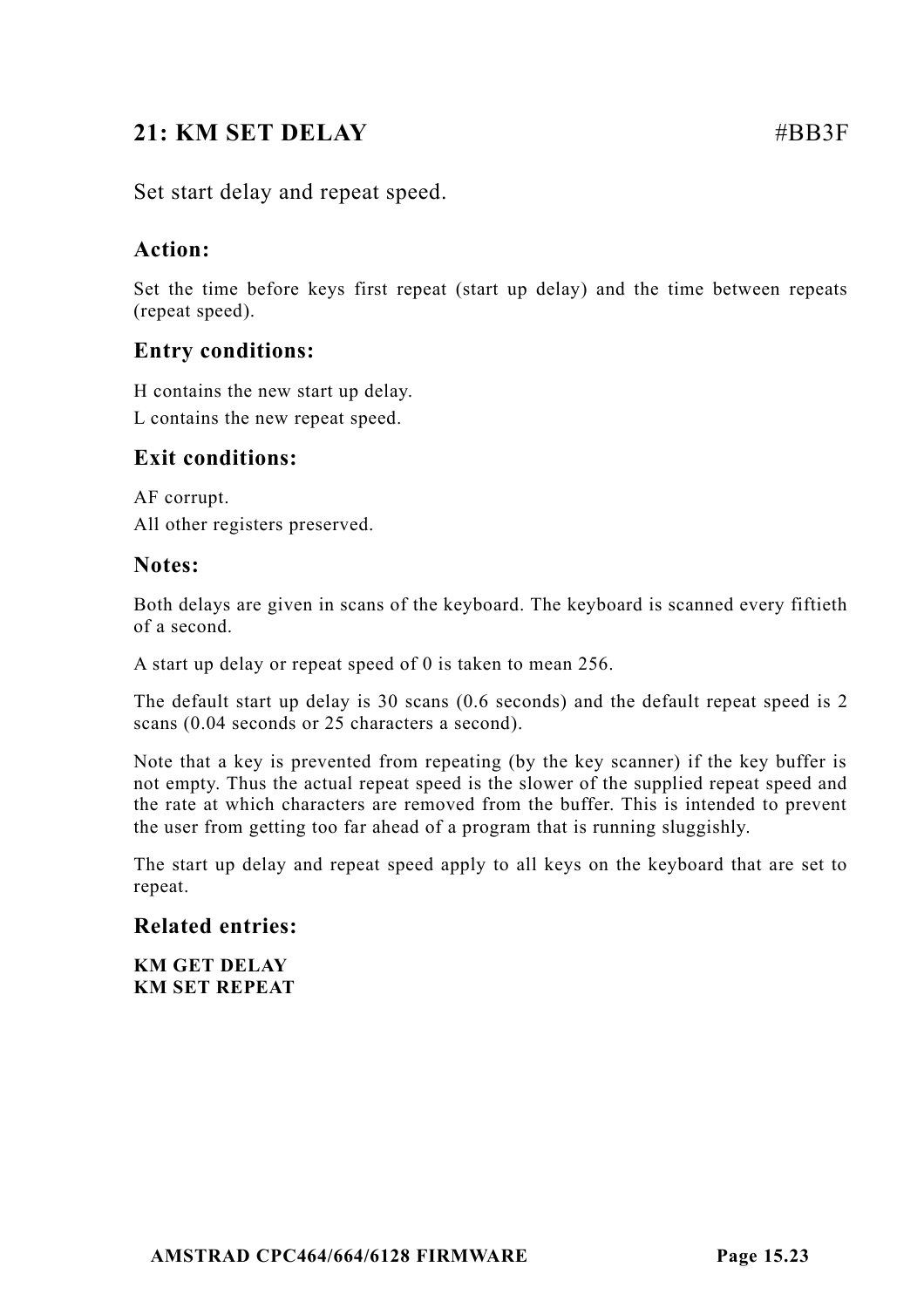# **22: KM GET DELAY** #BB42

Get start up delay and repeat speed.

# **Action:**

Ask the time before keys first repeat (start up delay) and the time between repeats (repeat speed).

# **Entry conditions:**

No conditions.

# **Exit conditions:**

H contains the start up delay. L contains the repeat speed.

AF corrupt. All other registers preserved.

# **Notes:**

Both delays are given in scans of the keyboard. The keyboard is scanned every fiftieth of a second.

A repeat speed or start up delay of 0 means 256.

# **Related entries:**

**KM SET DELAY**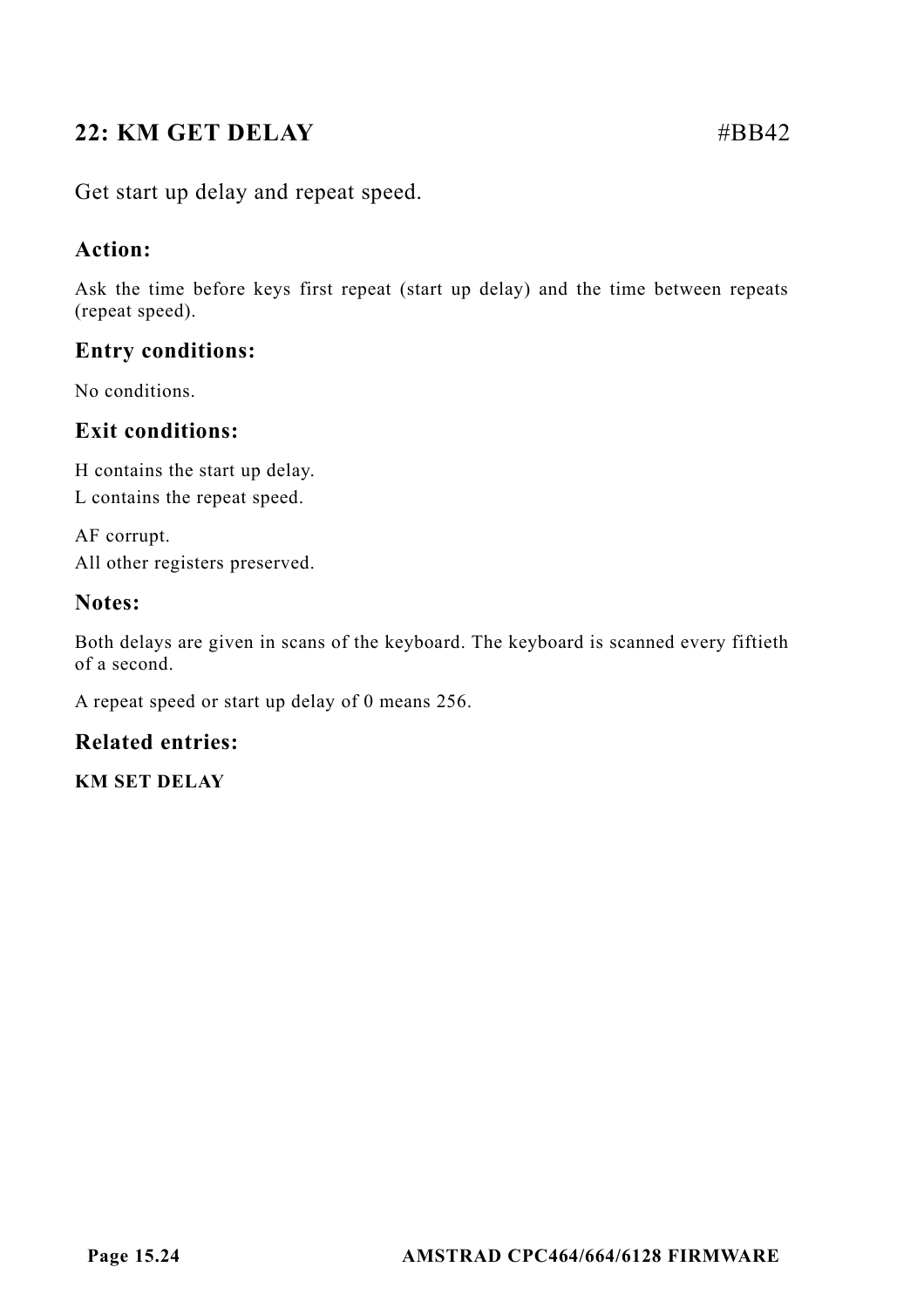# **23: KM ARM BREAK** #BB45

Allow break events to be generated.

# **Action:**

Arm the break mechanism. The next call of KM BREAK EVENT will generate a break event.

# **Entry conditions:**

DE contains the address of the break event routine. C contains the ROM select address for this routine.

# **Exit conditions:**

AF, BC, DE and HL corrupt. All other registers preserved.

#### **Notes:**

The break mechanism can be disarmed by calling KM DISARM BREAK (or KM RESET).

This routine enables interrupts.

# **Related entries:**

**KM BREAK EVENT KM DISARM BREAK**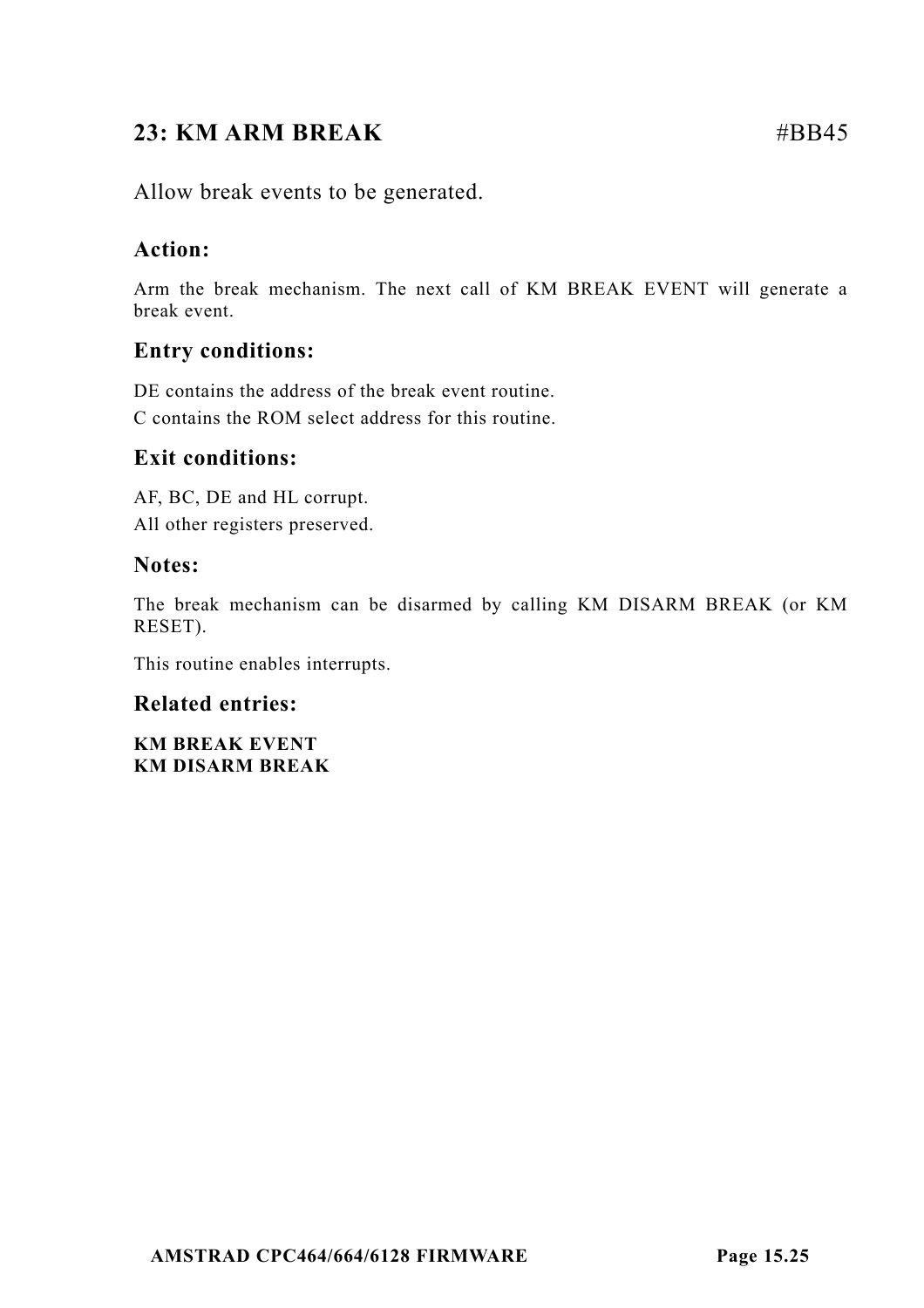# **24: KM DISARM BREAK** #BB48

Prevent break events from being generated.

# **Action:**

Disarm the break mechanism. From now on the generation of break events by KM BREAK EVENT will be suppressed.

# **Entry conditions:**

No conditions.

# **Exit conditions:**

AF and HL corrupt. All other registers preserved.

# **Notes:**

Break events can be rearmed by calling KM ARM BREAK.

The default state of the break mechanism is disarmed, thus calling KM RESET will also disarm breaks.

This routine enables interrupts.

# **Related entries:**

**KM ARM BREAK KM BREAK EVENT**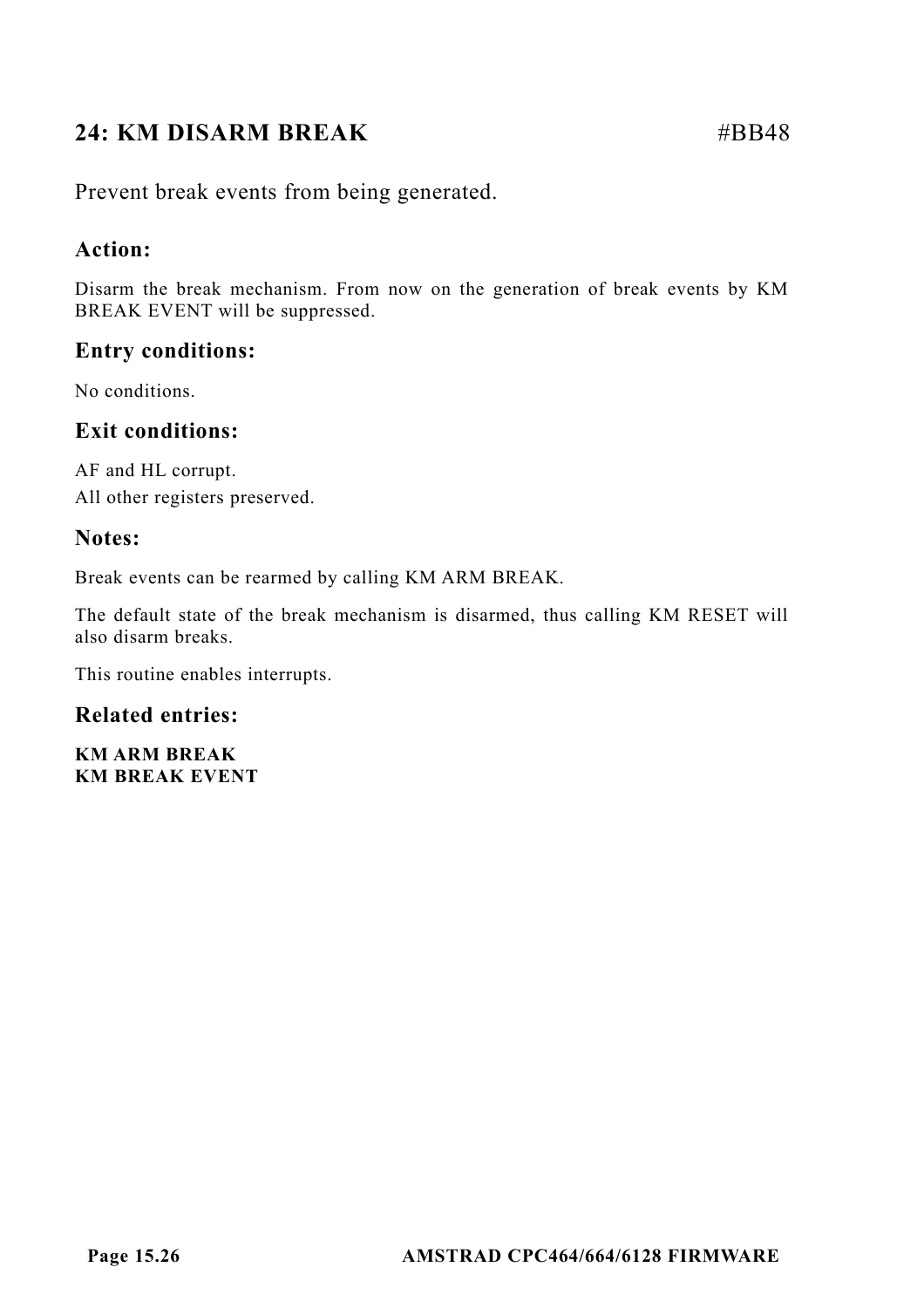# **25: KM BREAK EVENT** #BB4B

Generate a break event (if armed).

# **Action:**

Try to generate a break event.

# **Entry conditions:**

No conditions.

# **Exit conditions:**

AF and HL corrupt. All other registers preserved.

# **Notes:**

If the break mechanism is disarmed then no action is taken. Otherwise a break event is generated and a special marker is placed into the key buffer. This marker generates a break event token (#EF) when read from the buffer. The break mechanism is automatically disarmed after generating a break event so that multiple breaks can be avoided.

This routine may run from the interrupt path and thus does not and should not enable interrupts. Note, however, that using a LOW JUMP to call the routine (as the firmware jumpblock is set to do) does enable interrupts and so the jumpblock may not be used directly from interrupt routines.

# **Related entries:**

**KM ARM BREAK KM DISARM BREAK**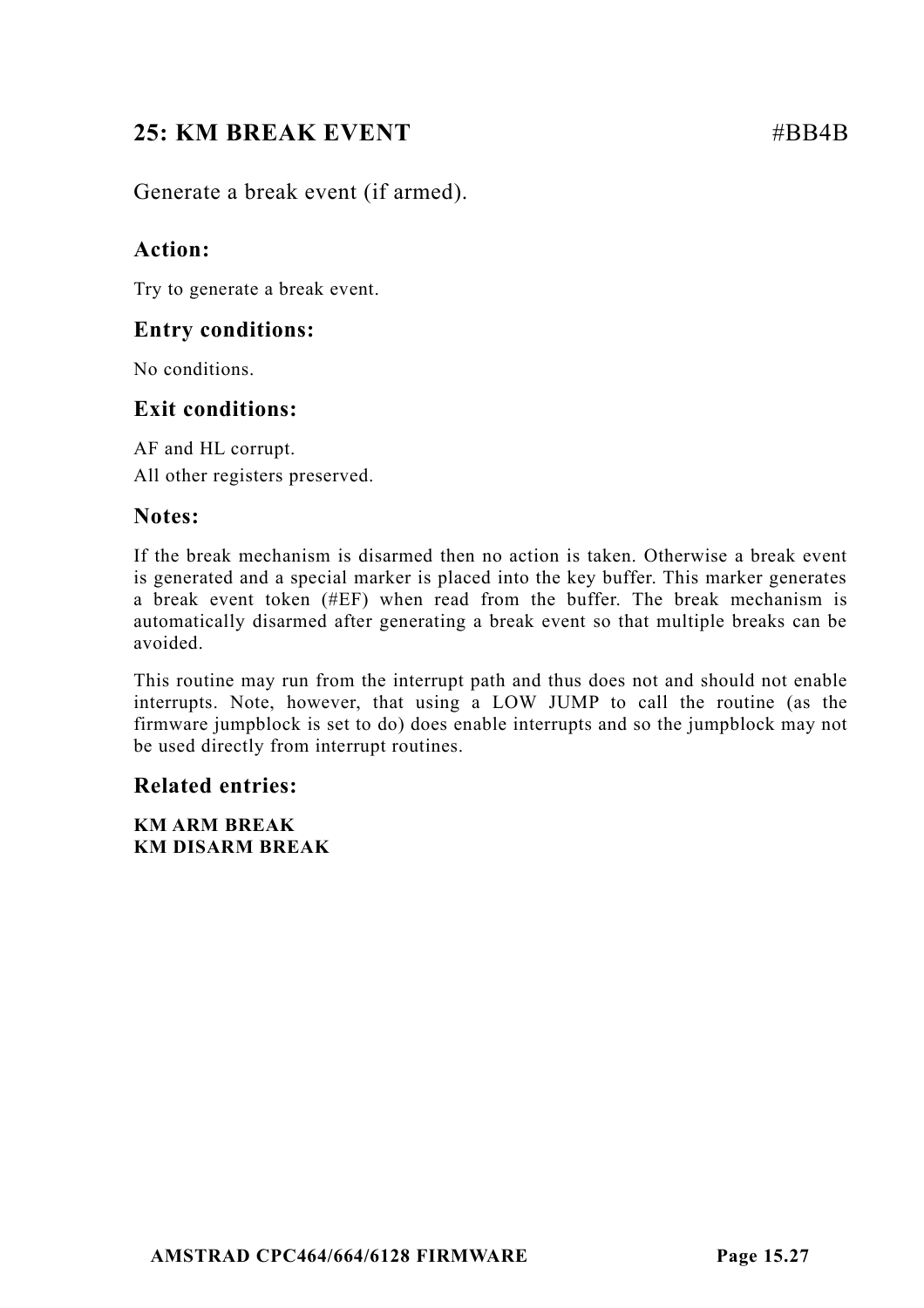# **26: TXT INITIALISE** #BB4E

# Initialise the Text VDU.

# **Action:**

Full initialization of the Text VDU (as used during EMS). All Text VDU variables and indirections are initialized, the previous VDU state is lost.

# **Entry conditions:**

No conditions:

#### **Exit conditions:**

AF, BC, DE and HL corrupt. All other registers preserved.

#### **Notes:**

The Text VDU indirections (TXT DRAW CURSOR, TXT UNDRAW CURSOR, TXT WRITE CHAR, TXT UNWRITE and TXT OUT ACTION) are set to their default routines.

The control code table is set up to perform the default control code actions.

The user defined character table is set to empty.

Stream 0 is selected.

All streams are set to their default states:

The text paper (background) is set to ink 0. The text pen (foreground) is set to ink 1. The text window is set to the entire screen. The text cursor is enabled but turned off. The character write mode is set to opaque. The VDU is enabled. The graphics character write mode is turn off. The cursor is moved to the top left corner of the window.

The default character set and the default setting for the control code table are described in Appendices VI and VII.

# **Related entries:**

**SCR INITIALISE**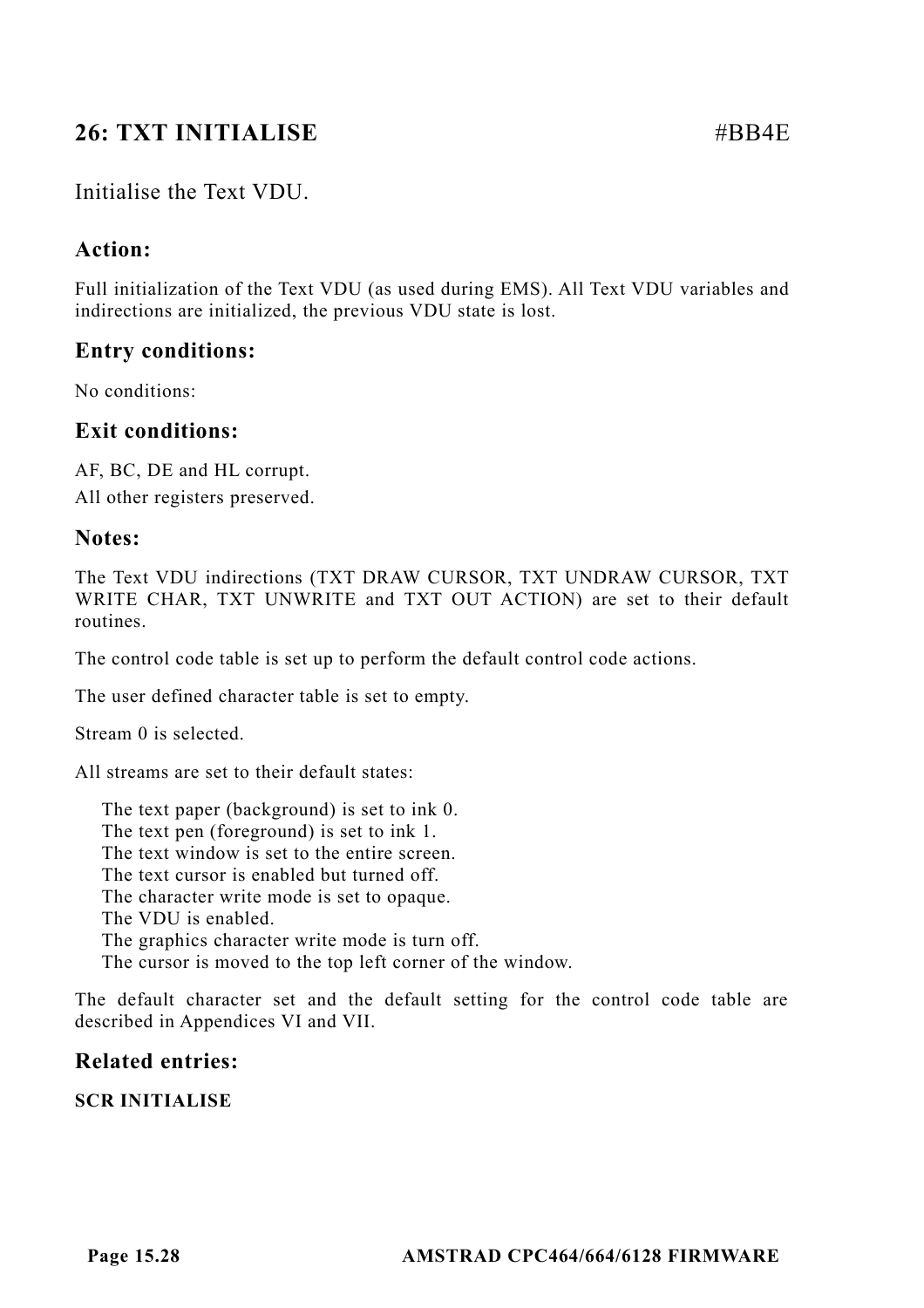# **27: TXT RESET** #BB51

# Reset the Text VDU.

# **Action:**

Reinitialize the Text VDU indirections and the control code tables. Does not affect any other aspect of the Text VDU.

# **Entry conditions:**

No conditions.

# **Exit conditions:**

AF, BC, DE and HL corrupt. All other registers preserved.

#### **Notes:**

The Text VDU indirections TXT DRAW CURSOR, TXT UNDRAW CURSOR, TXT WRITE CHAR, TXT UNWRITE and TXT OUT ACTION are set to their default routines.

The control code table is set up to perform the default control code actions (see Appendix VII).

# **Related entries:**

**TXT INITIALISE**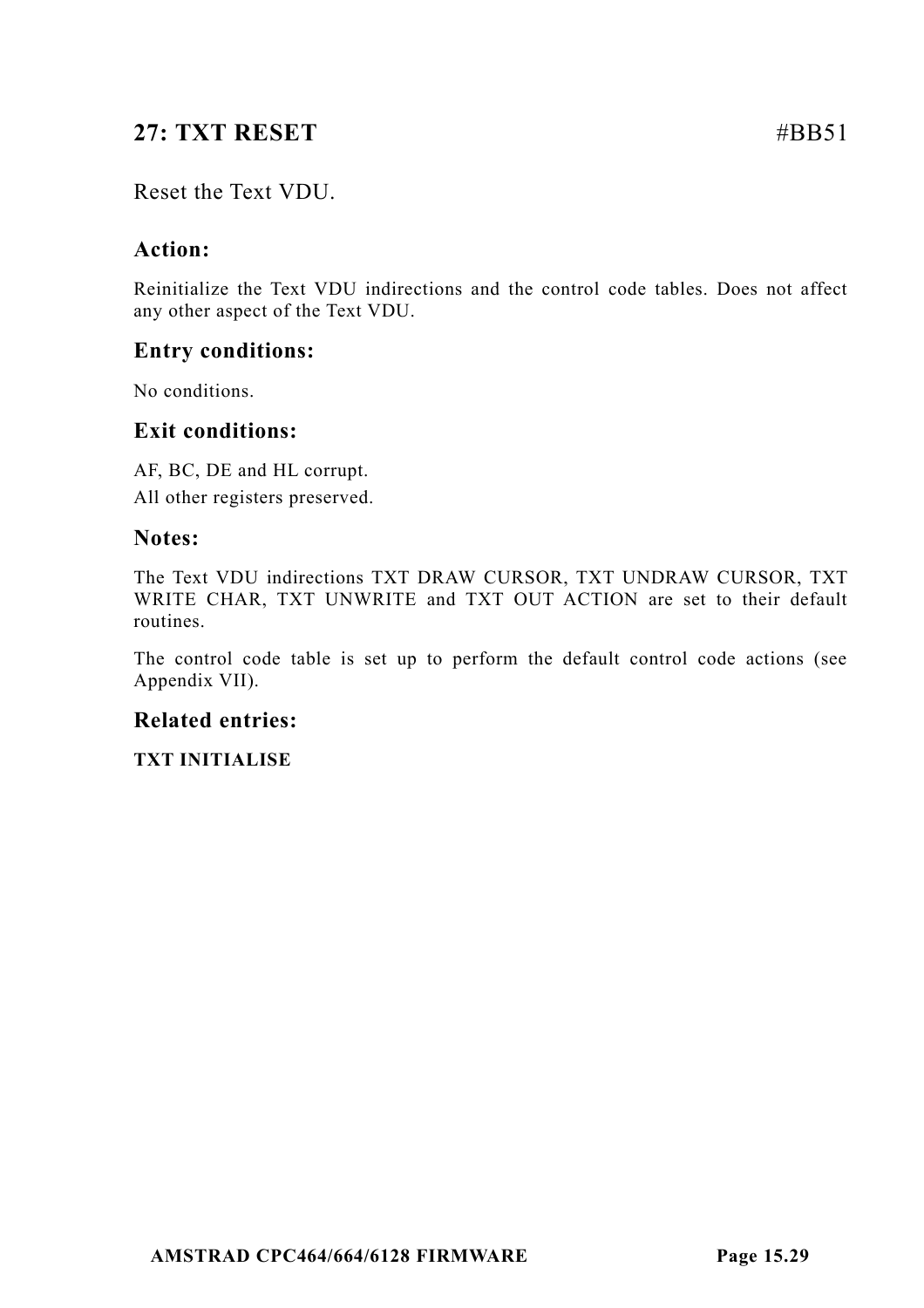# **28: TXT VDU ENABLE** #BB54

Allow characters to be placed on the screen.

# **Action:**

Permit characters to be printed when requested (by calling TXT OUTPUT or TXT WR CHAR). Enabling applies to the currently selected stream. The cursor blob is also enabled (by calling TXT CUR ENABLE).

# **Entry conditions:**

No conditions.

# **Exit conditions:**

AF corrupt. All other registers preserved.

# **Notes:**

The control code buffer used by TXT OUTPUT is emptied, any incomplete control code sequence will be lost.

#### **Related entries:**

**TXT ASK STATE TXT CUR ENABLE TXT OUTPUT TXT VDU DISABLE TXT WR CHAR**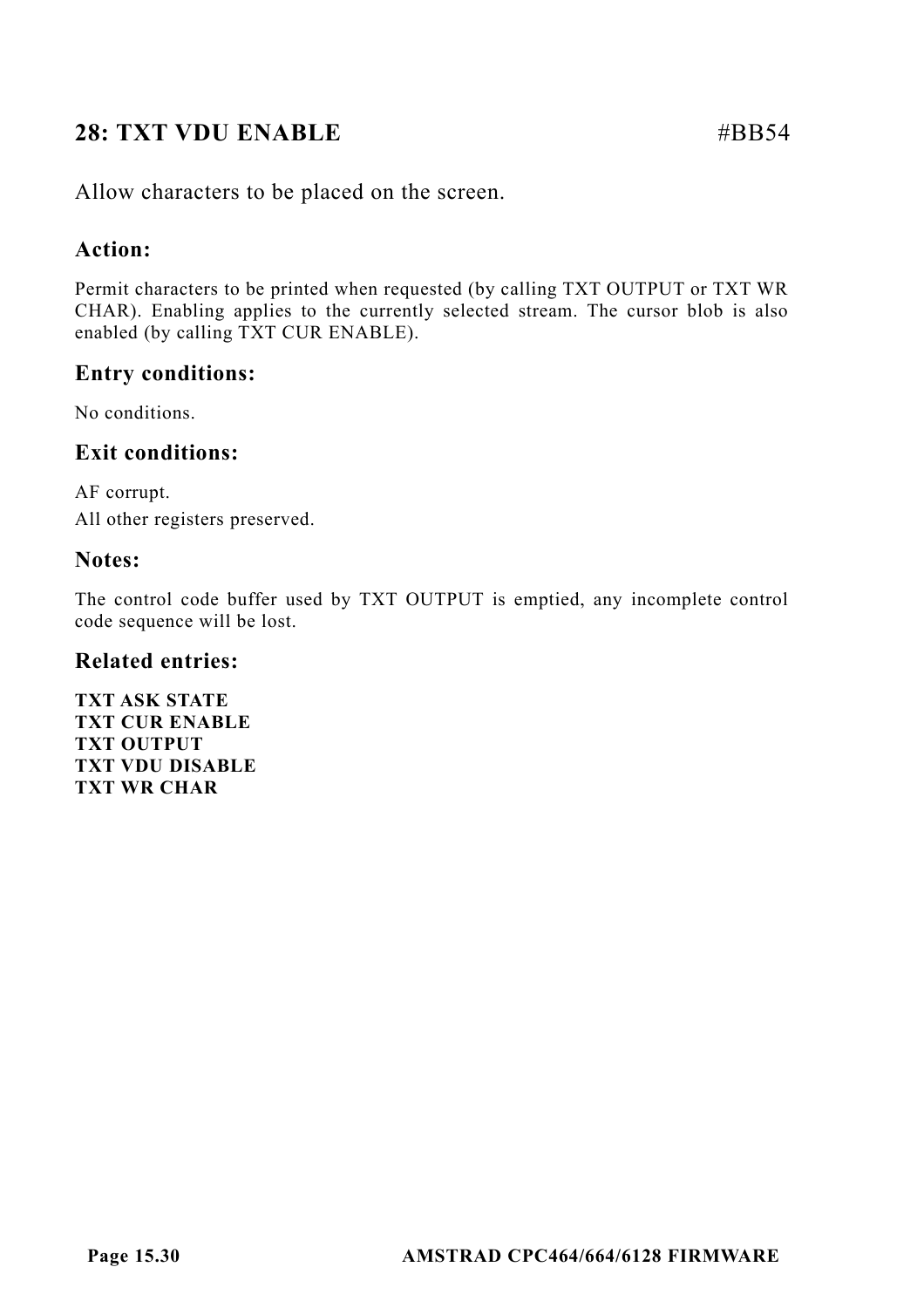# **29: TXT VDU DISABLE** #BB57

Prevent character being placed on the screen.

# **Action:**

Prevents characters being printed on the screen (when TXT OUTPUT or TXT WR CHAR is called). Applies to the currently selected stream. The cursor blob is also disabled (by calling TXT CUR DISABLE).

# **Entry conditions:**

No conditions.

# **Exit conditions:**

AF corrupt. All other registers preserved.

# **Notes:**

The control code buffer used by TXT OUTPUT is emptied, any incomplete control code sequence will be lost.

In V1.1 firmware control codes are still obeyed by TXT OUTPUT. In V1.1 firmware only those control codes which are marked in the control code table will be obeyed; other control codes will be ignored (see section 4.7).

# **Related entries:**

**TXT ASK STATE TXT CUR ENABLE TXT OUTPUT TXT VDU DISABLE TXT WR CHAR**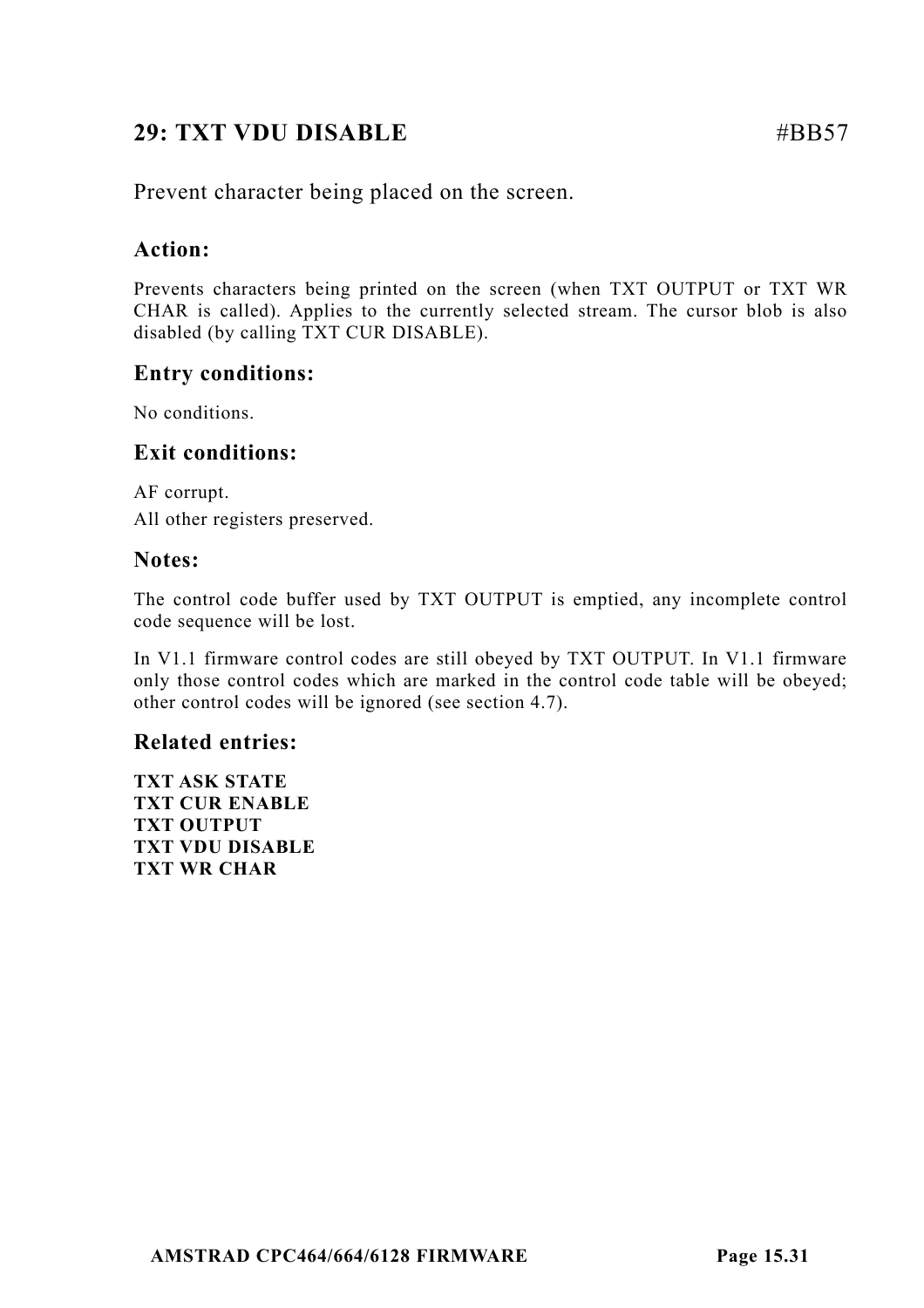# **30: TXT OUTPUT** #BB5A

Output a character or control code to the Text VDU.

# **Action:**

Output characters to the screen and obey control codes (characters  $#00..#1F$ ). Works on the currently selected stream.

# **Entry conditions:**

A contains the character to send.

#### **Exit conditions:**

All registers and flags preserved.

#### **Notes:**

This routine calls the TXT OUT ACTION indirection to do the work of printing the character or obeying the control code described below.

Control codes may take up to 9 parameters. These are the characters sent following the initial control code. The characters sent are stored in the control code buffer until sufficient have been received to make up all the parameters. The control code buffer is only long enough to accept 9 parameter characters.

There is only one control code buffer for all streams. It is therefore possible to get unpredictable results if the output stream is changed midway through sending a control code sequence.

If the VDU is disabled then no characters will be printed on the screen. In V1.0 firmware all control codes will still be obeyed but in V1.1 firmware only those codes marked in the control code table as to be obeyed when the VDU is disabled will be obeyed (see section 4.7).

If the graphic character write mode is enabled then all characters and control codes are printed using the Graphics VDU routine, GRA WR CHAR, and are not obeyed.

Characters are written in the same way that TXT WR CHAR writes characters.

#### **Related entries:**

**GRA WR CHAR TXT OUT ACTION TXT SET GRAPHIC TXT VDU DISABLE TXT VDU ENABLE TXT WR CHAR**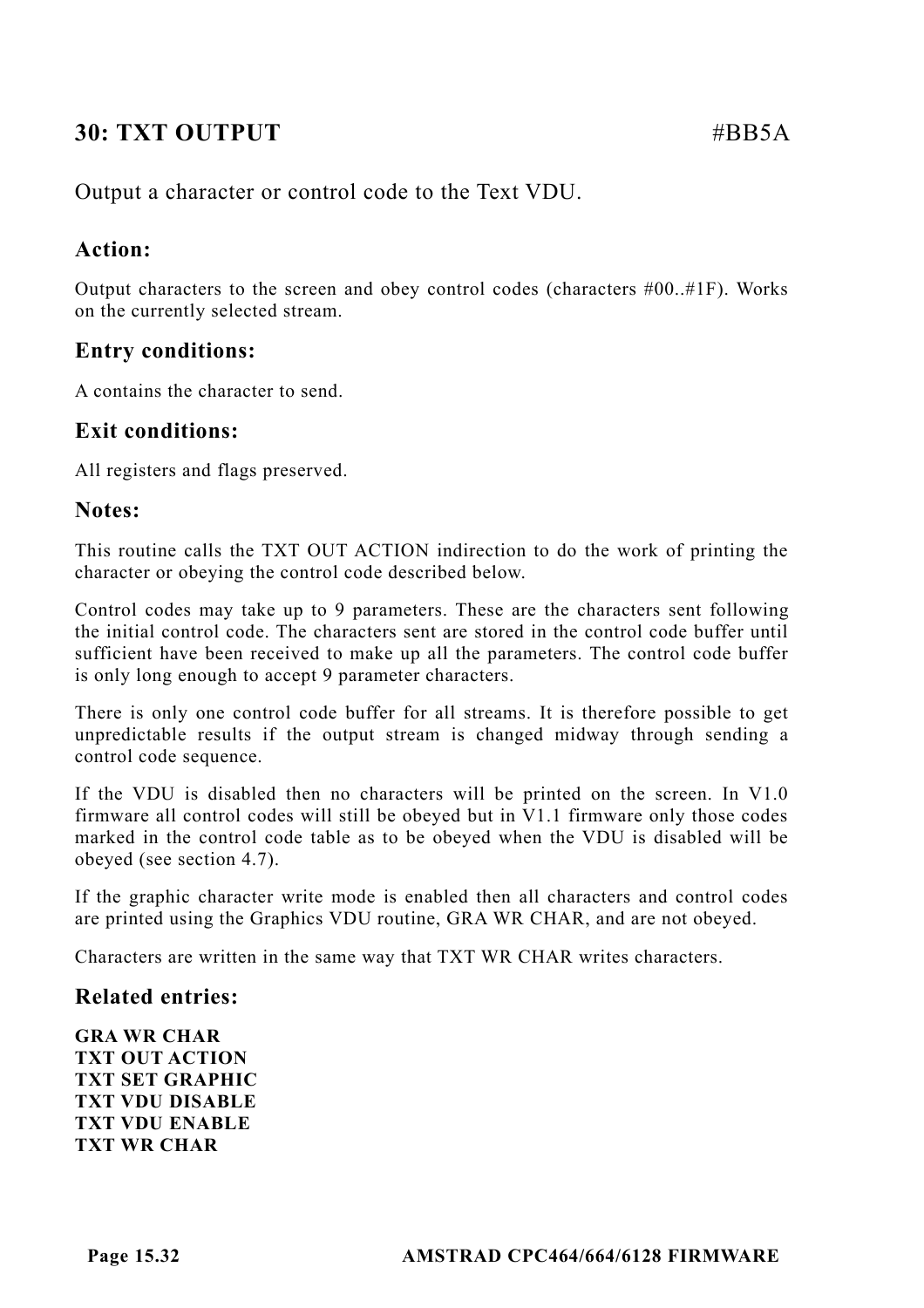# **31: TXT WR CHAR #BB5D #BB5D**

Write a character to the screen.

# **Action:**

Print a character on the screen at the cursor position of the currently selected stream. Control codes (characters #00..#1F) are printed and not obeyed.

# **Entry conditions:**

A contains the character to print.

# **Exit conditions:**

AF, BC, DE and HL corrupt. All other registers preserved.

# **Notes:**

If the VDU is disabled then no character will be printed.

Before printing the character the cursor position is forced to lie within the text window (see TXT VALIDATE). After printing the character the cursor is moved right one character.

To put the character on the screen this routine calls the TXT WRITE CHAR indirection.

# **Related entries:**

**GRA WR CHAR TXT OUTPUT TXT RD CHAR TXT WRITE CHAR**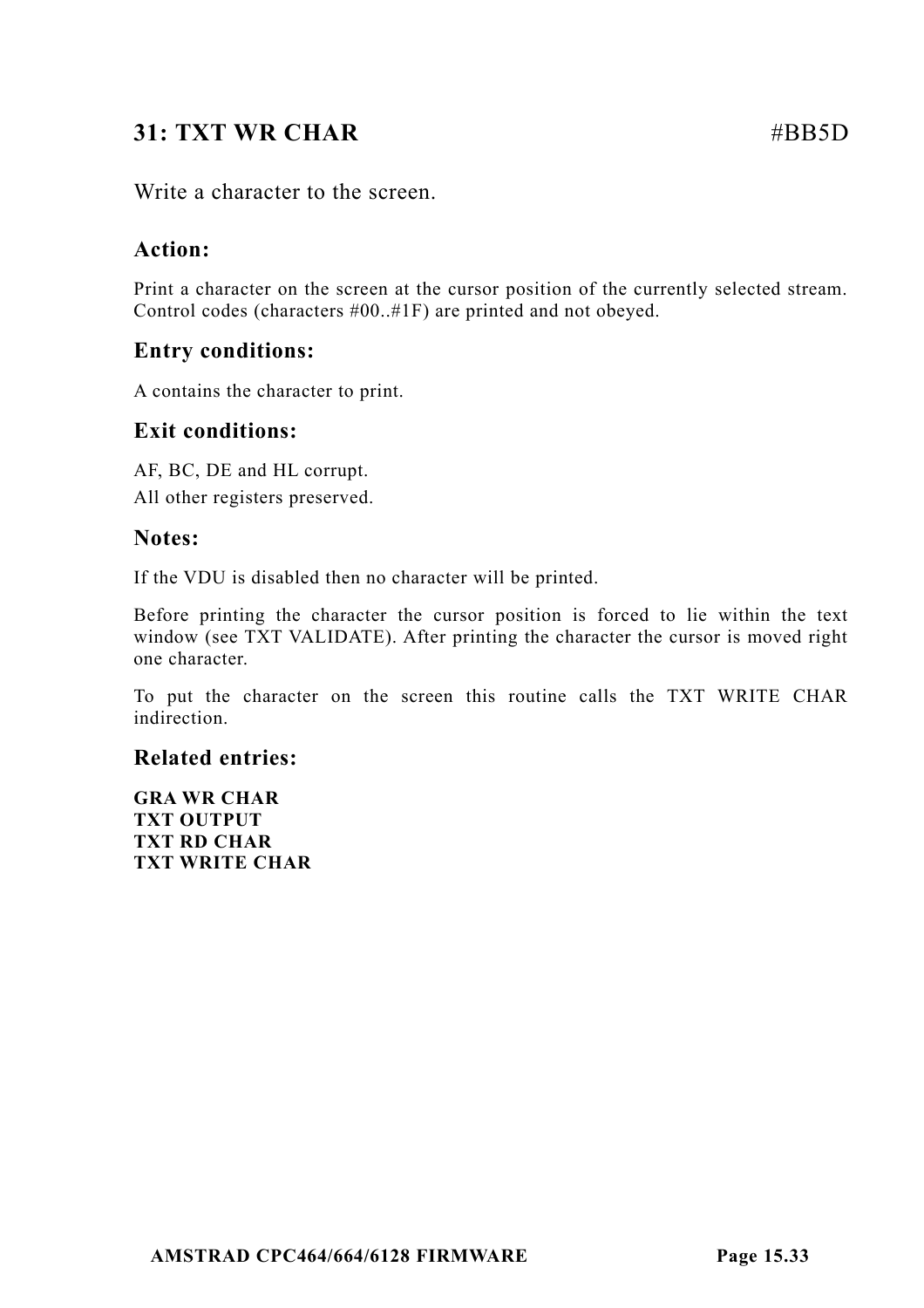# **32: TXT RD CHAR** #BB60

Read a character from the screen.

# **Action:**

Read a character from the screen at the cursor position of the currently selected stream.

# **Entry conditions:**

No conditions.

# **Exit conditions:**

If a recognisable character was found:

Carry true. A contains the character read.

If no recognisable character was found:

Carry false. A contains zero.

Always:

Other flags corrupt. All other registers preserved.

# **Notes:**

In V1.1 firmware the cursor position is forced legal (inside the window) before the character is read. This may cause the screen to roll. The same is not true in V1.0 firmware where the cursor position is not forced legal and steps must be taken to avoid reading characters from outside the window.

The read is performed by comparing the matrix found on the screen with the matrices used to generate characters. As a result changing a character matrix, changing the pen or paper inks, or changing the screen (e.g. drawing a line through a character) may make the character unreadable.

To actually read the character from the screen the TXT UNWRITE indirection is called.

Special precautions are taken against generating inverse space (character #8F). Initially the character is read assuming that the background to the character was written in the current paper ink and treating any other ink as foreground. If this fails to generate a recognisable character or it generates inverse space then another try is made by assuming that the foreground to the character was written in the current pen ink and treating any other ink as background.

The characters are scanned starting with #00 and finishing with #FF.

# **Related entries:**

**TXT UNWRITE TXT WR CHAR**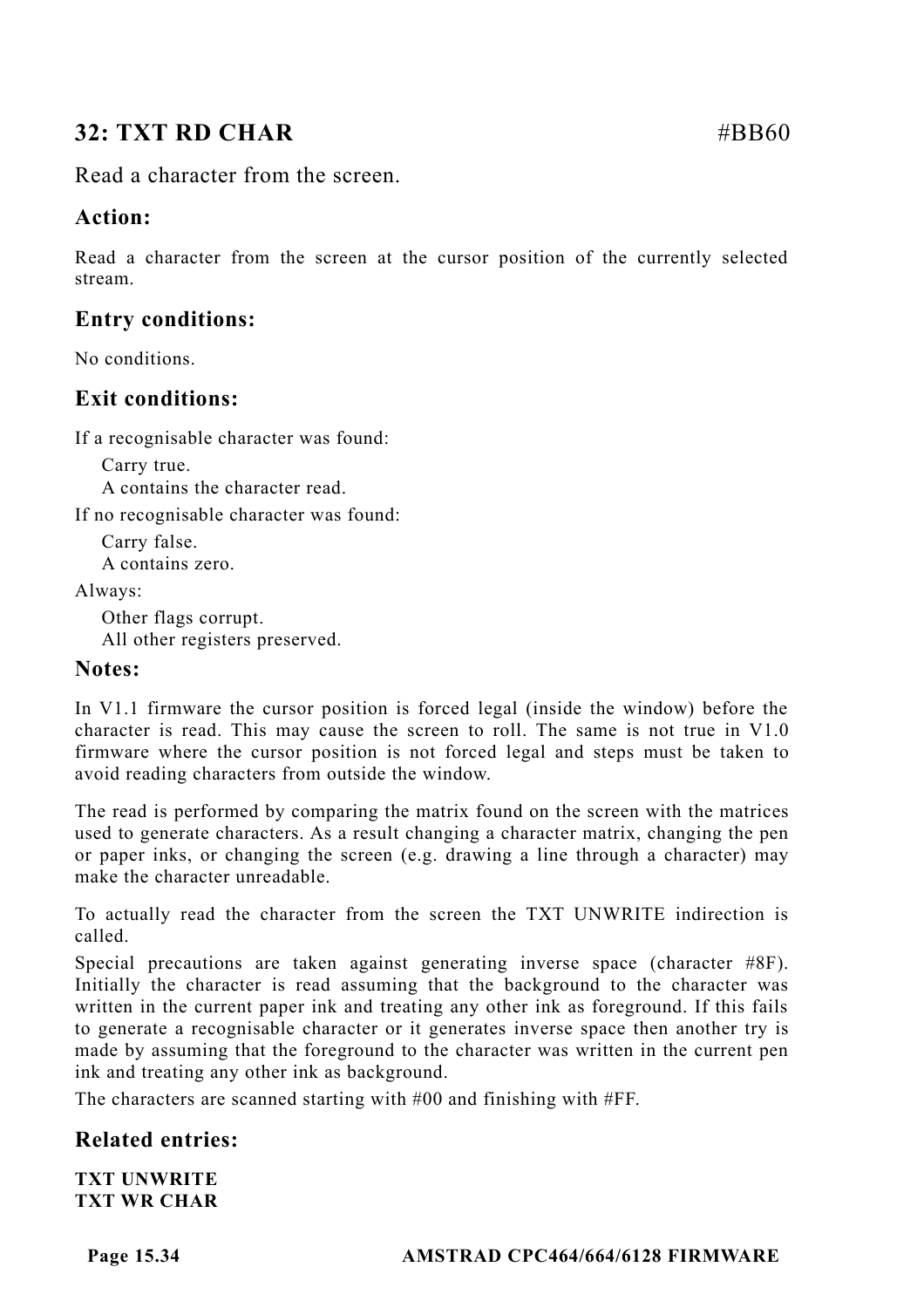# **33: TXT SET GRAPHIC** #BB63

# **Action:**

Enable or disable graphic character writing on the currently selected stream.

# **Entry conditions:**

If graphic writing is to be turned on:

A must be non-zero.

If the graphic writing is to be turned off:

A must contain zero.

# **Exit conditions:**

AF corrupt. All other registers preserved.

# **Notes:**

When graphic character writing is enabled then all characters sent to TXT OUTPUT are printed using the Graphics VDU (see GRA WR CHAR) rather then the Text VDU (see TXT WR CHAR). Also all control codes are printed rather than obeyed. Characters sent to TXT WR CHAR will be printed as normal.

Character printing is not prevented by disabling the Text VDU (with TXT VDU DISABLE) if graphic character writing is enabled.

# **Related entries:**

**GRA WR CHAR TXT OUTPUT**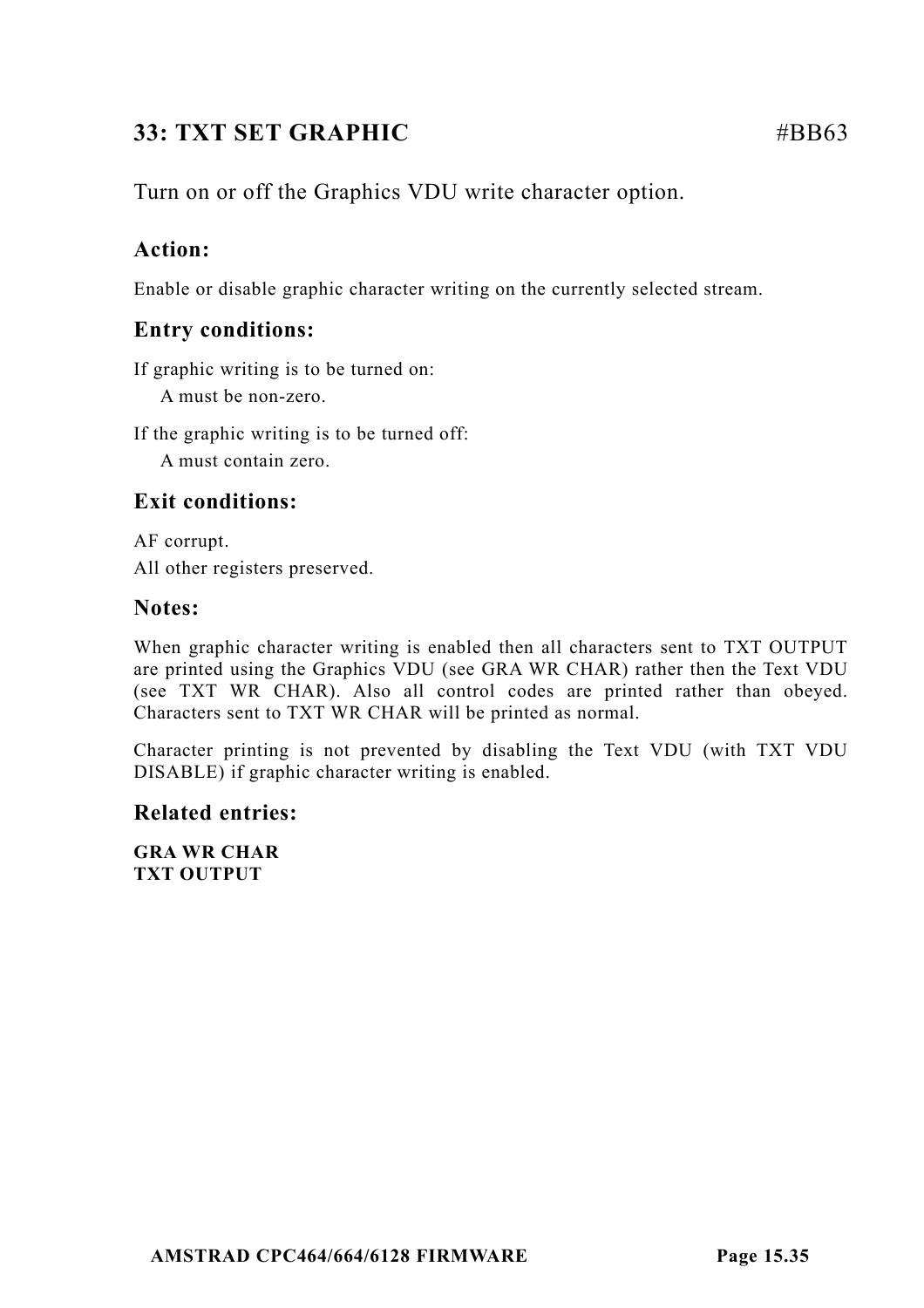# **34: TXT WIN ENABLE**  $\#BB66$

Set the size of the current text window.

# **Action:**

Set the boundaries of the window on the currently selected stream. The edges are the first and last character columns inside the window and the first and last character rows inside the window.

# **Entry conditions:**

H contains the physical column of one edge.

D contains the physical column of the other edge.

L contains the physical row of one edge.

E contains the physical row of the other edge.

# **Exit conditions:**

AF, BC, DE and HL corrupt. All other registers preserved.

#### **Notes:**

The edge positions are given in physical screen coordinates. i.e. Row 0, column 0 is the top left corner of the screen and the coordinates are signed numbers.

The window is truncated, if necessary, so that it fits on the screen.

The left column of the window is taken to be the smaller of H and D. The top row of the window is taken to be the smaller of L and E.

The cursor is moved to the top left corner of the window.

The window is not cleared.

If the window covers the whole screen then when the window is rolled the hardware roll routine (see SCR HW ROLL) will be used. If the window covers less than the whole screen the software roll routine (see SCR SW ROLL) will be used.

The default text window covers the whole screen and is set up when TXT INITIALISE or SCR SET MODE is called.

# **Related entries:**

**TXT GET WINDOW TXT VALIDATE**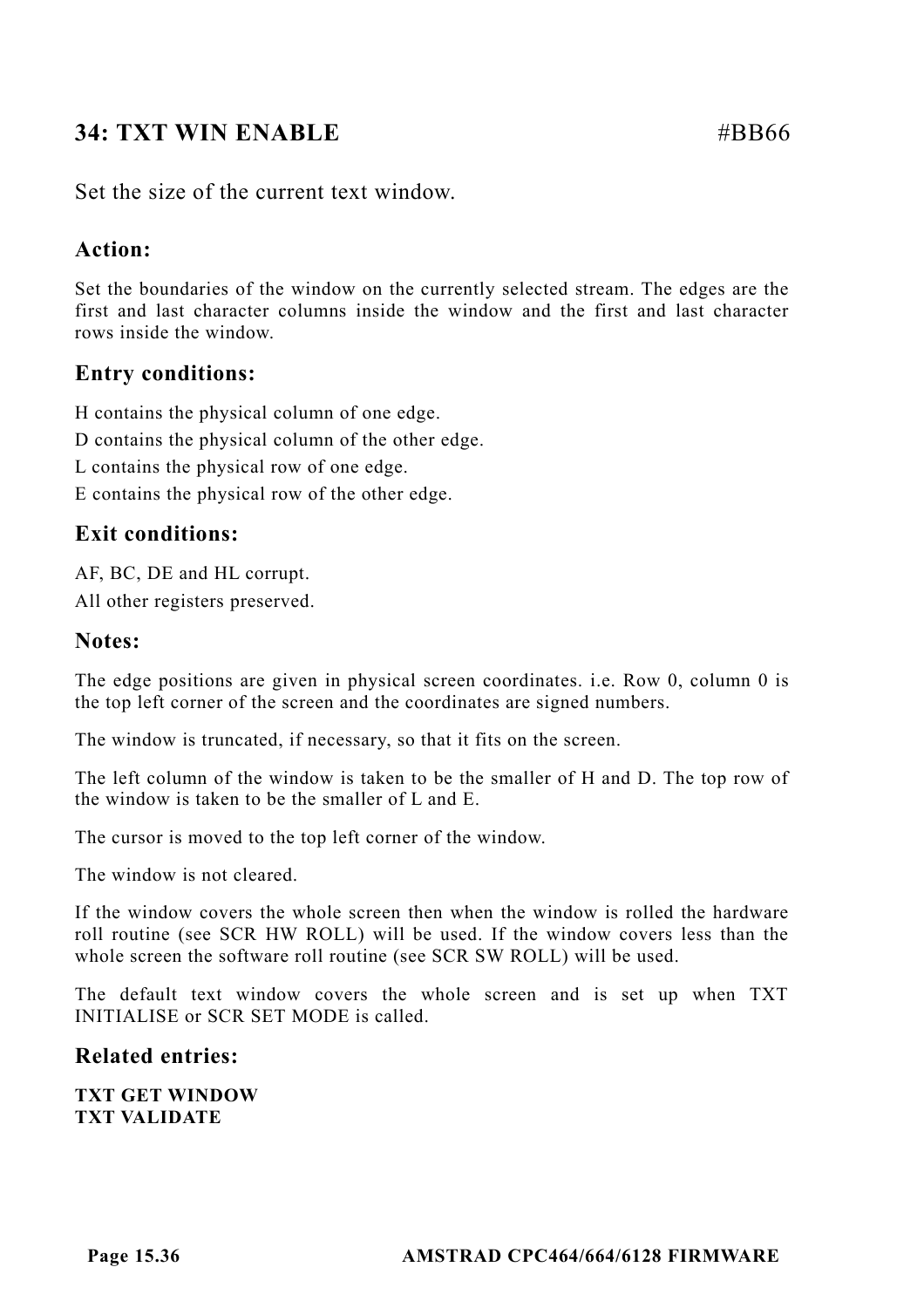# **35: TXT GET WINDOW #BB69**

Get the size of the current window.

## **Action:**

Get the boundaries of the window on the currently selected stream and whether it covers the whole screen.

## **Entry conditions:**

No conditions.

## **Exit conditions:**

If the window covers the whole screen:

Carry false.

If the window covers less than the whole screen:

Carry true.

Always:

H contains the leftmost column in the window. D contains the rightmost column in the window. L contains the topmost row in the window. E contains the bottommost row in the window. A corrupt. All other registers preserved.

### **Notes:**

The boundaries of the window are given in physical coordinates. i.e. Row 0, column 0 is the top left corner of the screen.

The boundaries returned by this routine may not be the same as those set when TXT WIN ENABLE was called because the window is truncated to fit the screen.

## **Related entries:**

**TXT VALIDATE TXT WIN ENABLE**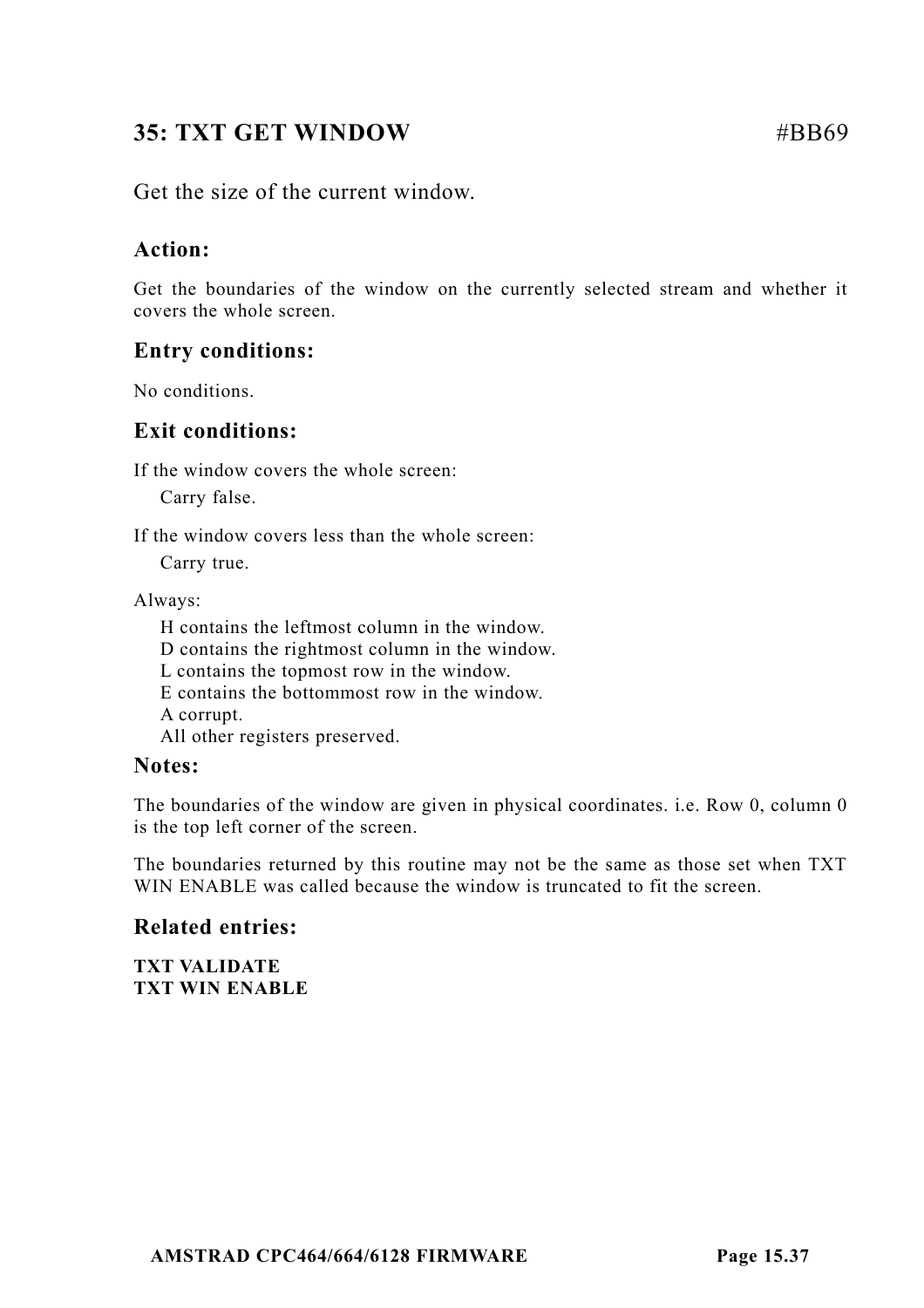# **36: TXT CLEAR WINDOW #BB6C**

Clear current window.

## **Action:**

Clear the text window of the currently selected stream to the paper ink of the currently selected stream.

## **Entry conditions:**

No conditions.

## **Exit conditions:**

AF, BC, DE and HL corrupt. All other registers preserved.

## **Notes:**

The cursor is moved to the top left corner of the window.

## **Related entries:**

**GRA CLEAR WINDOW SCR CLEAR TXT SET PAPER TXT WIN ENABLE**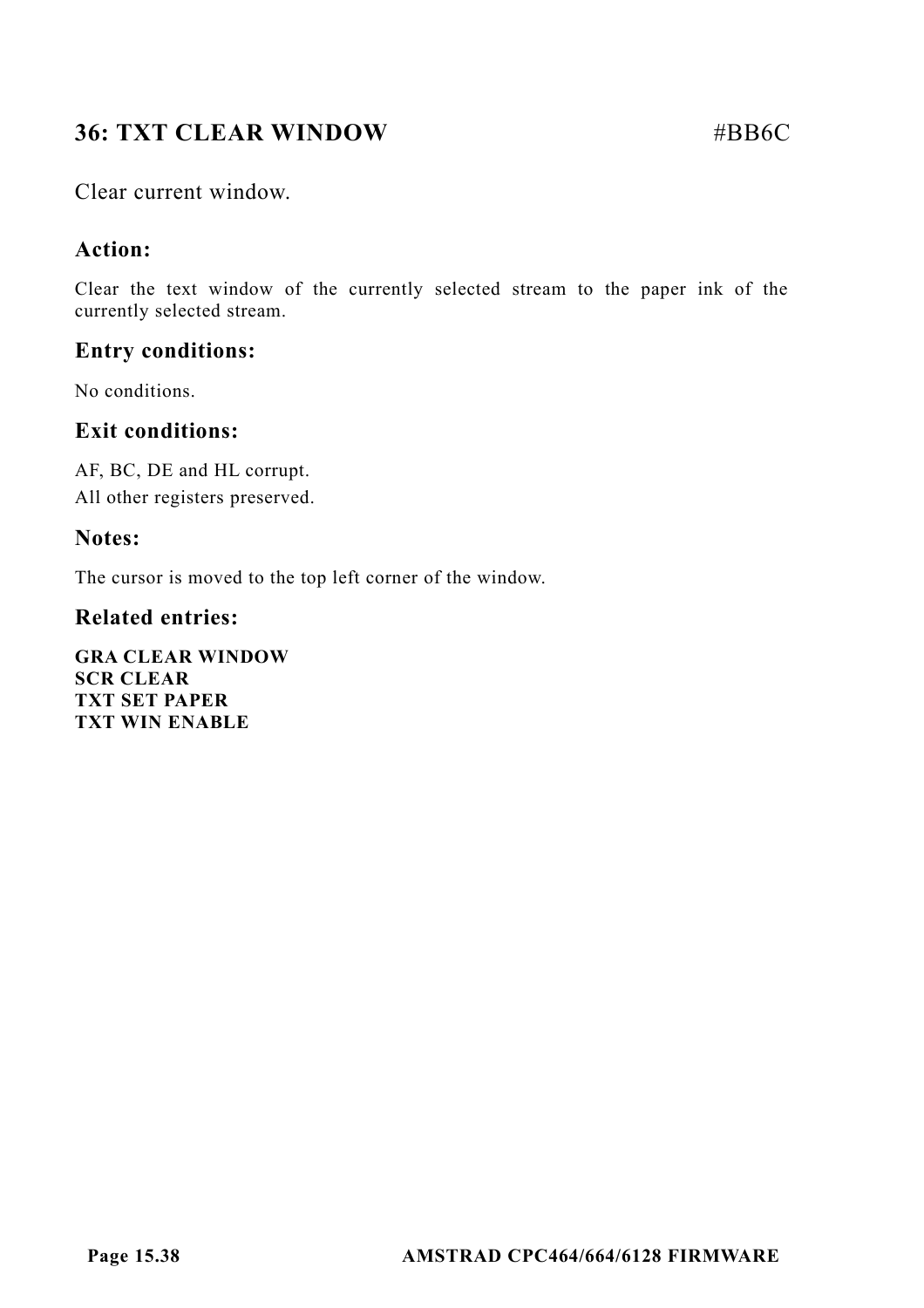# **37: TXT SET COLUMN** #BB6F

## Set cursor horizontal position.

## **Action:**

Move the current position of the currently selected stream to a new column. The cursor blob will be removed from the current position and redrawn at the new position (if the cursor is enabled and turned on).

## **Entry conditions:**

A contains the required logical column for the cursor.

### **Exit conditions:**

AF and HL corrupt. All other registers preserved.

### **Notes:**

The required column is given in logical coordinates. i.e. Column 1 is the leftmost column of the window.

The cursor may be moved outside the window. However, it will be forced to lie inside the window before any character is written by the Text VDU (see TXT VALIDATE) or the cursor blob is drawn.

## **Related entries:**

**TXT GET CURSOR TXT SET CURSOR TXT SET ROW**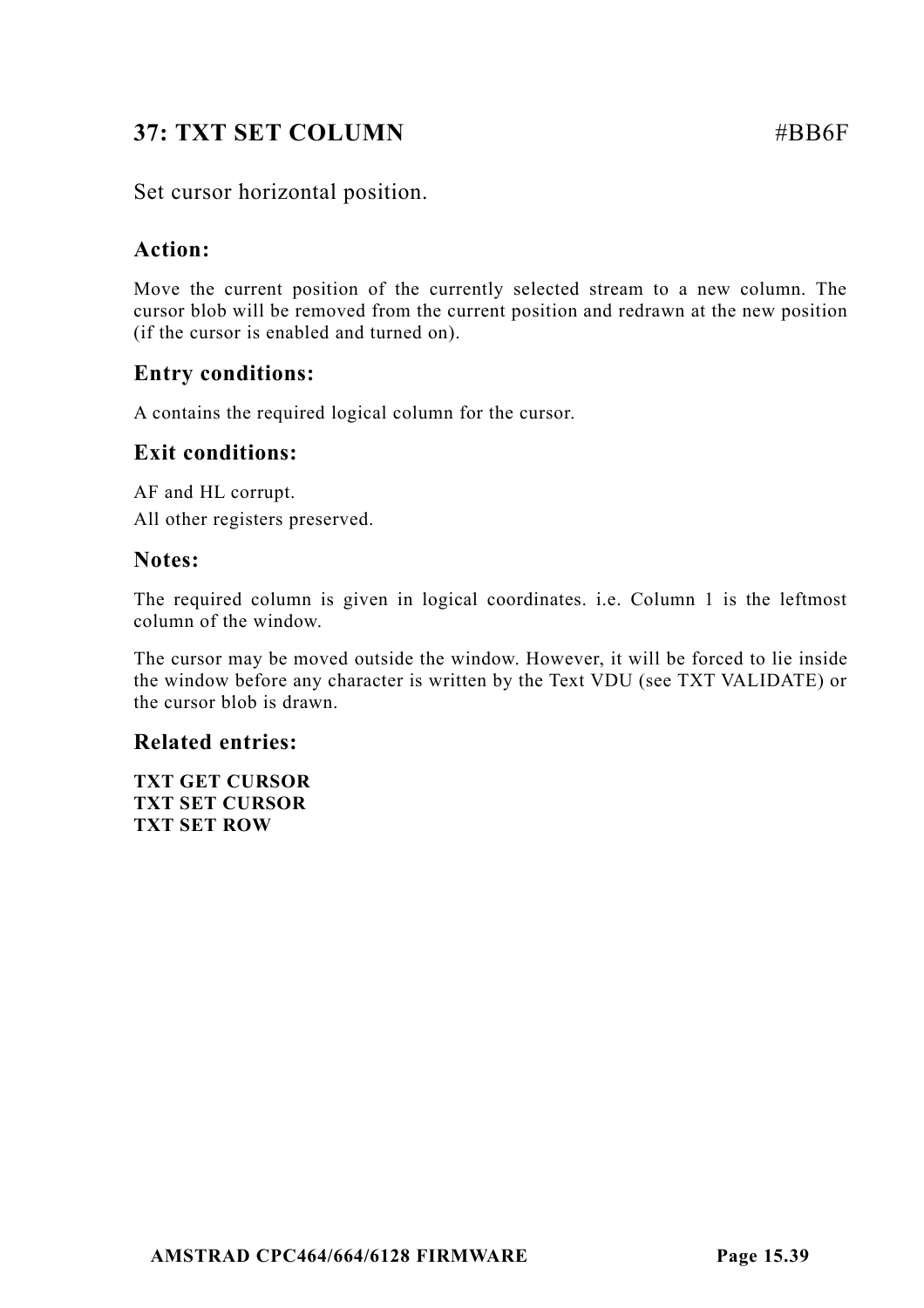# **38: TXT SET ROW #BB72.**

## Set cursor vertical position.

## **Action:**

Move the current position of the currently selected stream to a new row. The cursor blob will be removed from the current position and redrawn at the new position (if the cursor is enabled and turned on).

## **Entry conditions:**

A contains the required logical row for the cursor.

## **Exit conditions:**

AF and HL corrupt. All other registers preserved.

## **Notes:**

The required row is given in logical coordinates. i.e. Row 1 is the topmost row of the window.

The cursor may be moved outside the window. However, it will be forced to lie inside the window before any characters is written by the Text VDU (see TXT VALIDATE) or the cursor blob is drawn.

## **Related entries:**

**TXT GET CURSOR TXT SET COLUMN TXT SET CURSOR**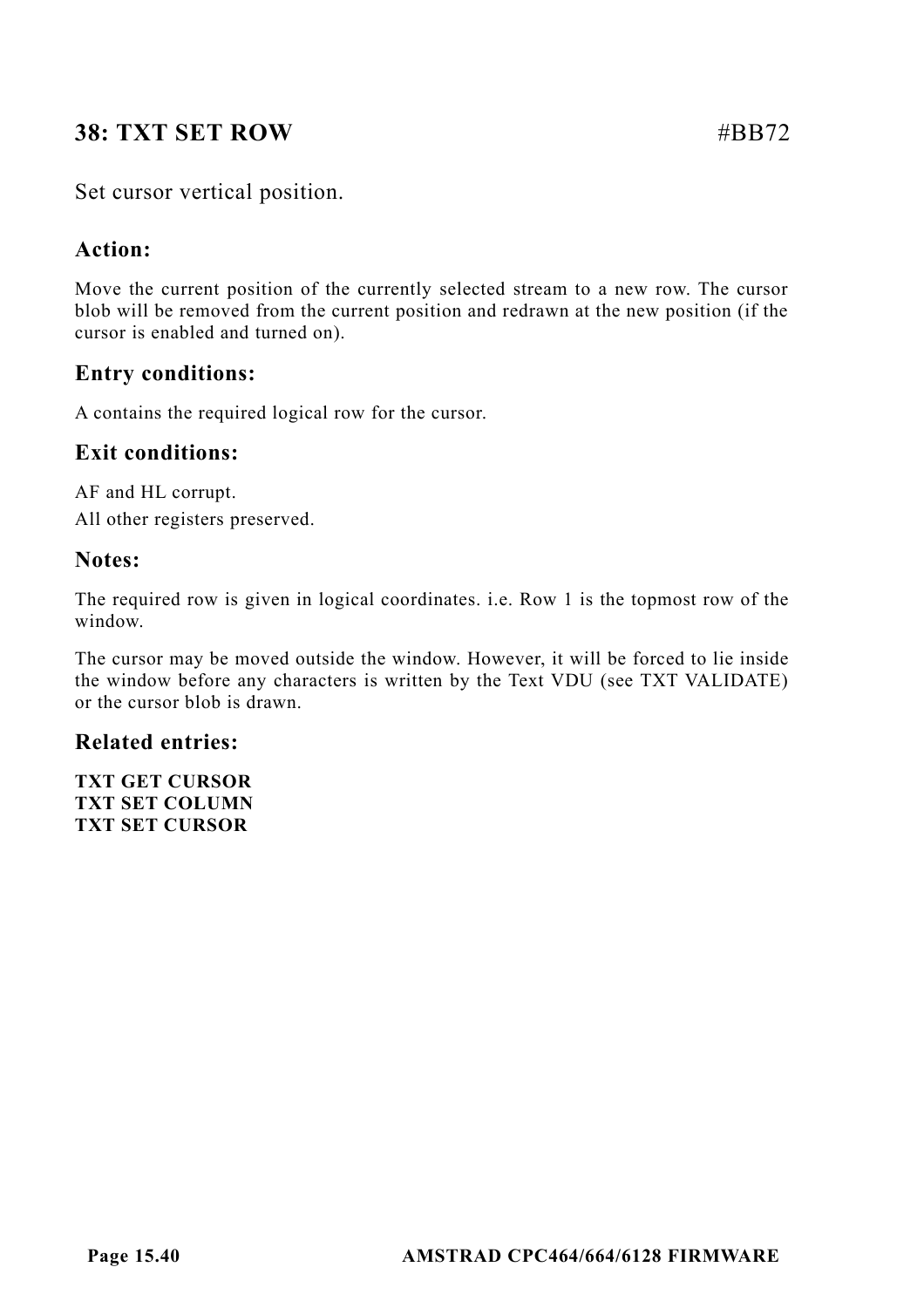# **39: TXT SET CURSOR** #BB75

## Set cursor position.

## **Action:**

Move the current position of the currently selected stream to a new row and column. The cursor blob will be removed from the current position and redrawn at the new position (if the cursor is enabled and turned on).

## **Entry conditions:**

H contains the required logical column.

L contains the required logical row.

## **Exit conditions:**

AF and HL corrupt. All other registers preserved.

## **Notes:**

The required row is given in logical coordinates. i.e. Row 1, column 1 is the top left corner of the window.

The cursor may be moved outside the window. However, it will be forced to lie inside the window before any characters is written by the Text VDU (see TXT VALIDATE) or the cursor blob is drawn.

## **Related entries:**

**TXT GET CURSOR TXT SET COLUMN TXT SET ROW**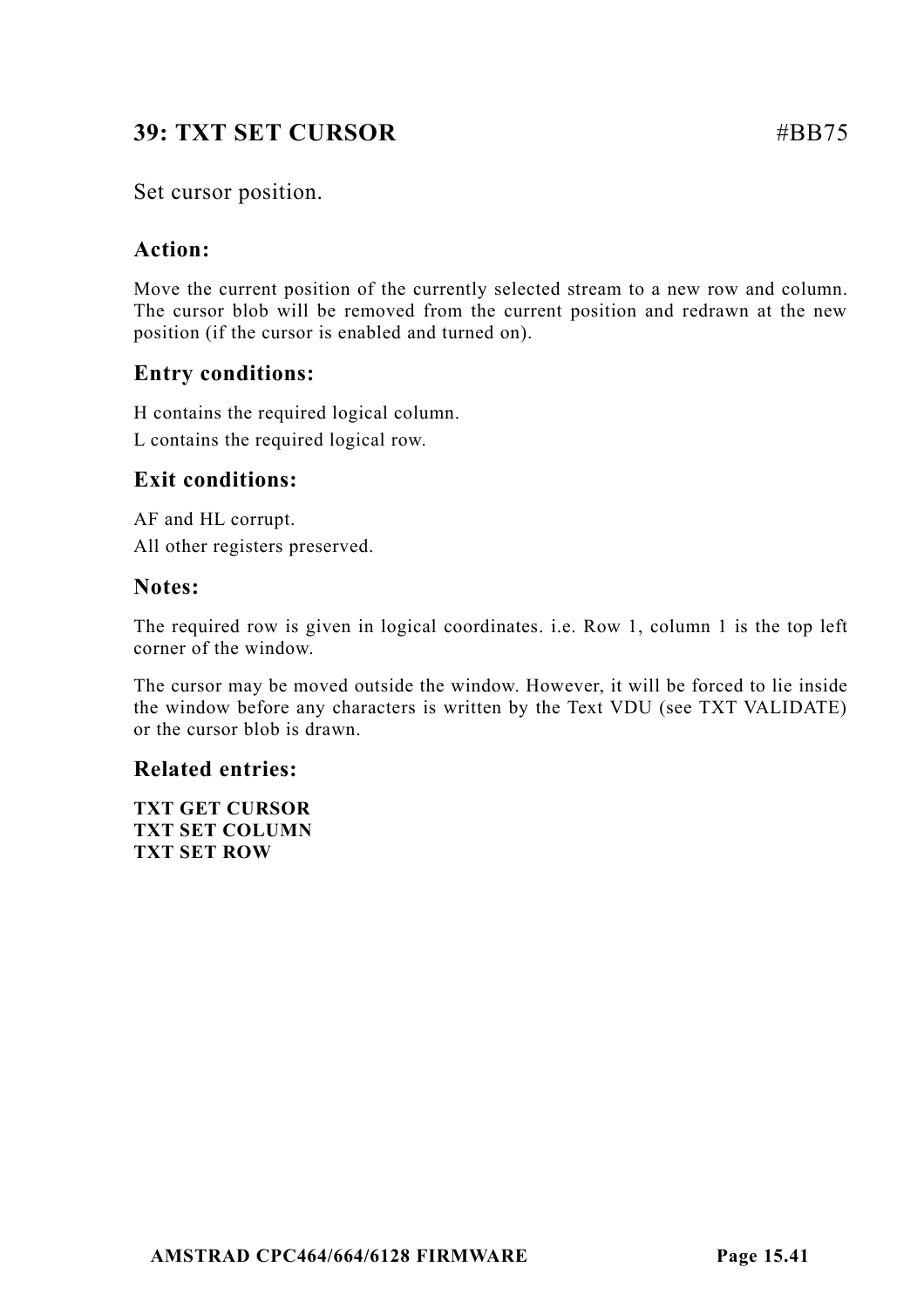# **40: TXT GET CURSOR** #BB78

## Ask current cursor position.

### **Action:**

Get the current location of the cursor and a count of the number of times the window of the currently selected stream has rolled.

## **Entry conditions:**

No conditions.

## **Exit conditions:**

H contains the logical cursor column.

L contains the logical cursor row.

A contains the current roll count.

Flags corrupt. All other registers preserved.

### **Notes:**

The cursor position is given in logical coordinates. i.e. Row 1, column 1 is the top left corner of the window.

The roll count passed out has no absolute meaning. It is decremented when the window is rolled up and is incremented when the window is rolled down. It may be used to determine whether the window has rolled by comparing it with a previous value.

The position reported may not be inside the window and is, therefore, not necessarily the position at which the next character will be printed. Use TXT VALIDATE to check this.

### **Related entries:**

**TXT SET COLUMN TXT SET CURSOR TXT SET ROW TXT VALIDATE**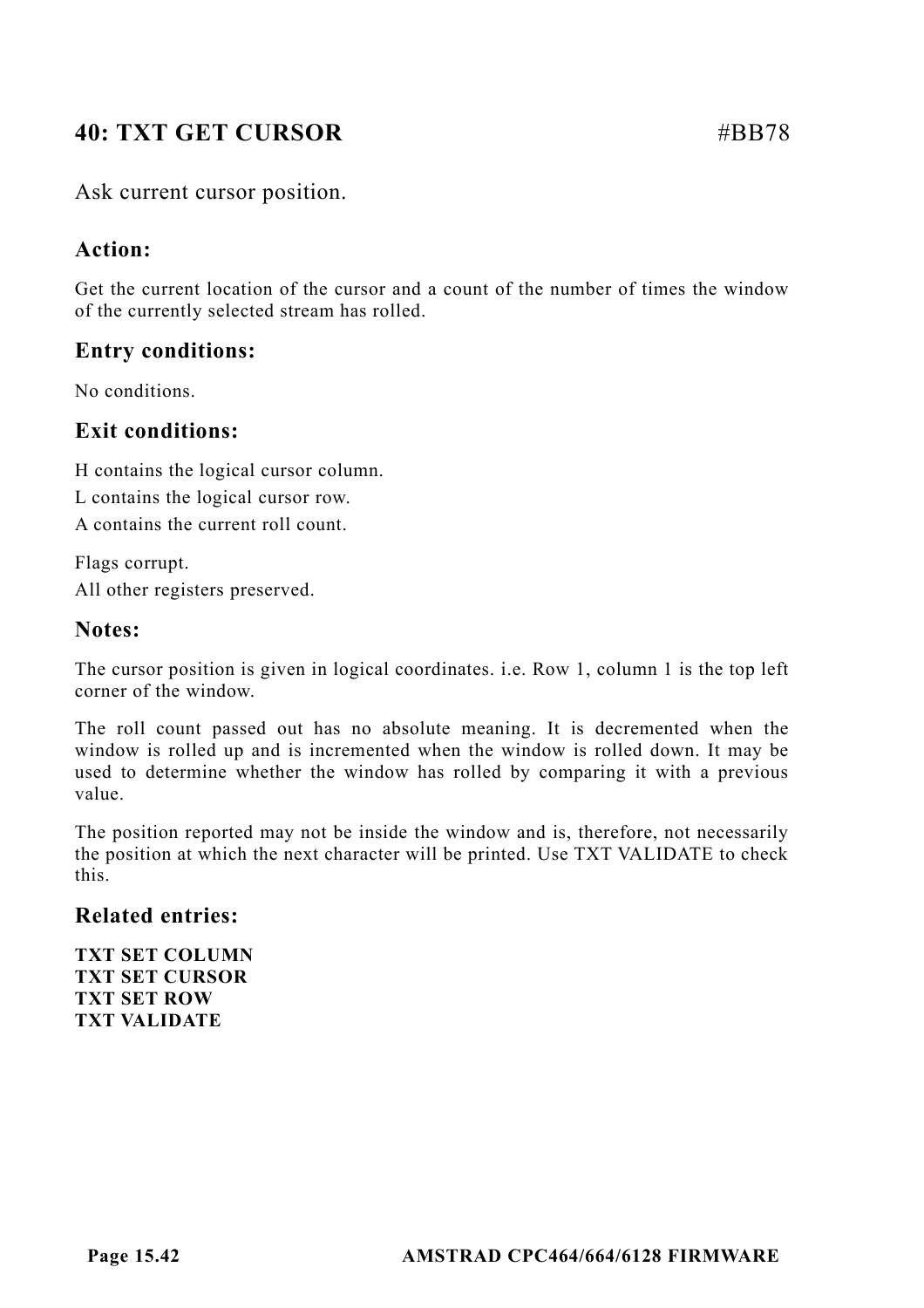# **41: TXT CUR ENABLE** #BB7B

Allow cursor display – user.

## **Action:**

Allow the cursor blob for the currently selected stream to be placed on the screen. The cursor blob will be placed on the screen immediately unless the cursor is turned off (see TXT CUR OFF).

## **Entry conditions:**

No conditions.

## **Exit conditions:**

AF corrupt. All other registers preserved.

## **Notes:**

Cursor enabling and disabling is intended for use by the user. It is also used when the VDU is disabled (TXT VDU ENABLE and TXT VDU DISABLE).

### **Related entries:**

**TXT ASK STATE TXT CUR DISABLE TXT CUR ON TXT DRAW CURSOR TXT UNDRAW CURSOR**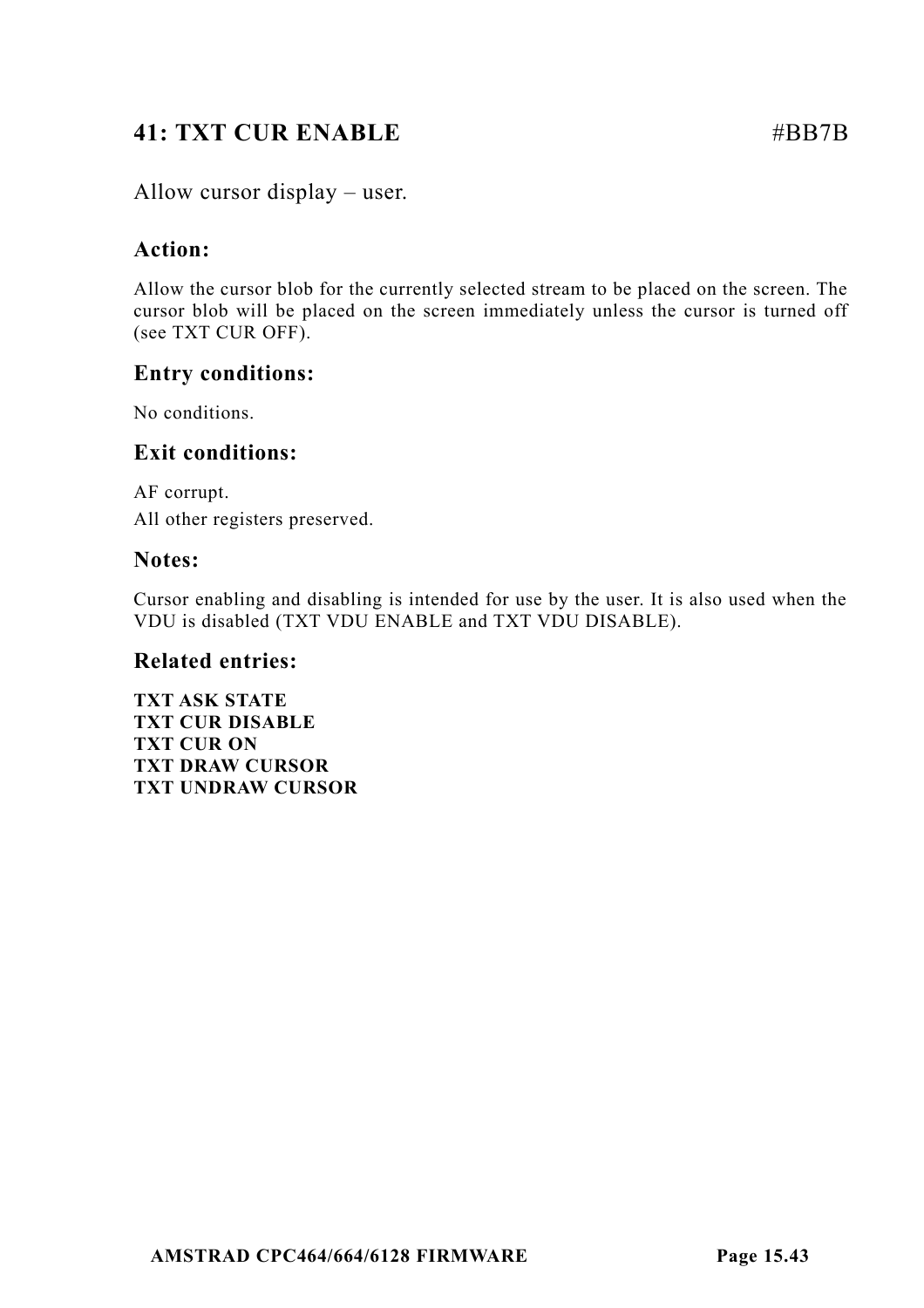# **42: TXT CUR DISABLE** #BB7E

Disallow cursor display – user.

## **Action:**

Prevent the cursor blob for the currently selected stream from being placed on the screen. The cursor blob will be removed from the screen immediately if it is currently there.

## **Entry conditions:**

No conditions.

## **Exit conditions:**

AF corrupt. All other registers preserved.

## **Notes:**

Cursor enabling and disabling is intended for use by the user. It is also used when the VDU is disabled (TXT VDU ENABLE and TXT VDU DISABLE).

### **Related entries:**

**TXT ASK STATE TXT CUR ENABLE TXT CUR OFF TXT DRAW CURSOR TXT UNDRAW CURSOR**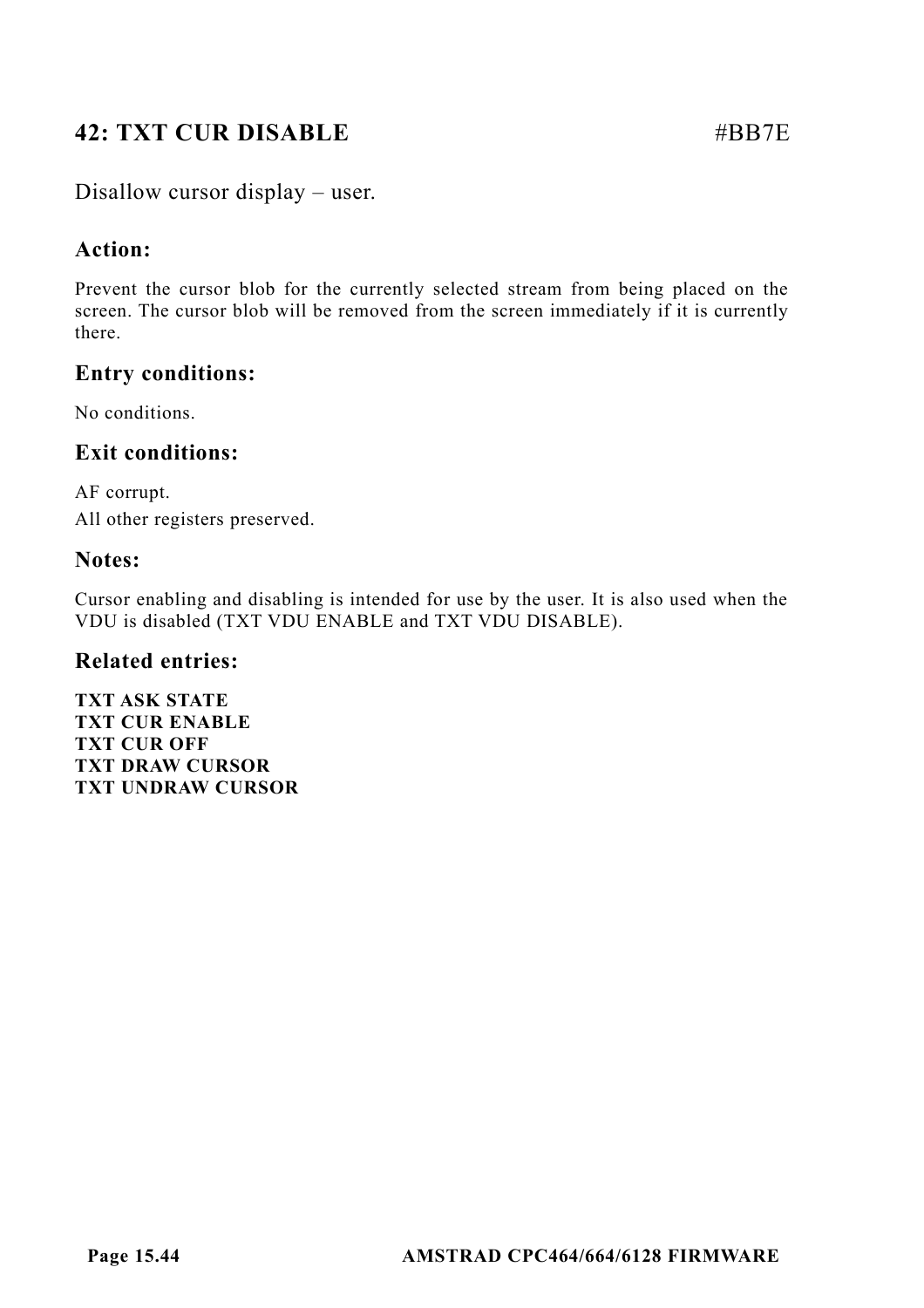# **43: TXT CUR ON** #BB81

Allow cursor display – system.

## **Action:**

Allow the cursor blob for the currently selected stream to be placed on the screen. The cursor blob will be placed on the screen immediately unless the cursor in disabled (see TXT CUR DISABLE).

## **Entry conditions:**

No conditions.

### **Exit conditions:**

All registers and flags preserved.

### **Notes:**

Turning the cursor on and off is intended for use by system ROMs.

### **Related entries:**

**TXT ASK STATE TXT CUR ENABLE TXT CUR OFF TXT DRAW CURSOR TXT UNDRAW CURSOR**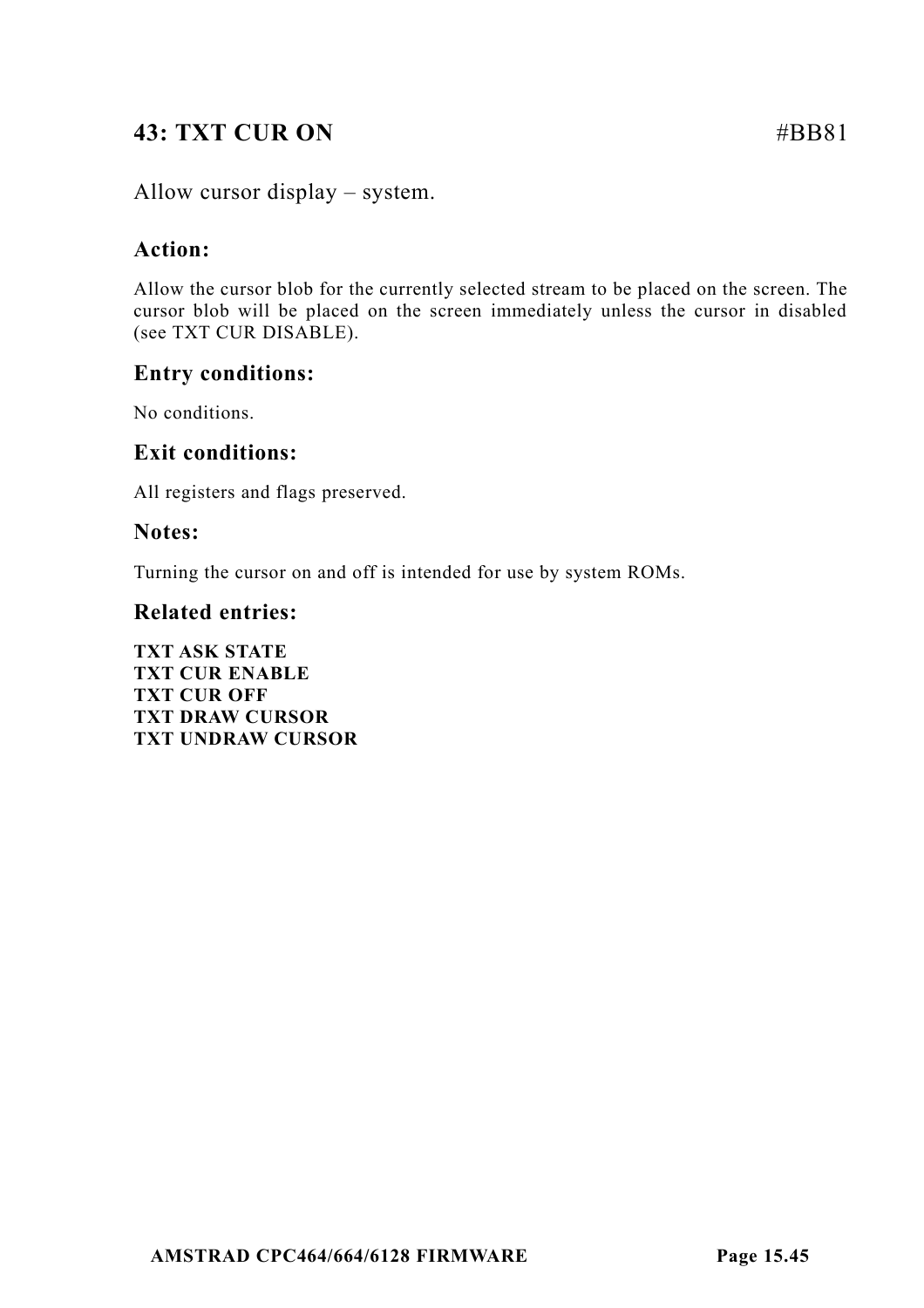# **44: TXT CUR OFF #BB84**

Disallow cursor display – system.

## **Action:**

Prevent the cursor blob for the currently selected stream from being placed on the screen. The cursor blob will be removed from the screen immediately if it is currently there.

## **Entry conditions:**

No conditions.

## **Exit conditions:**

All registers and flags preserved.

## **Notes:**

Turning the cursor on and off is intended for use by system ROMs.

### **Related entries:**

**TXT ASK STATE TXT CUR DISABLE TXT CUR ON TXT DRAW CURSOR TXT UNDRAW CURSOR**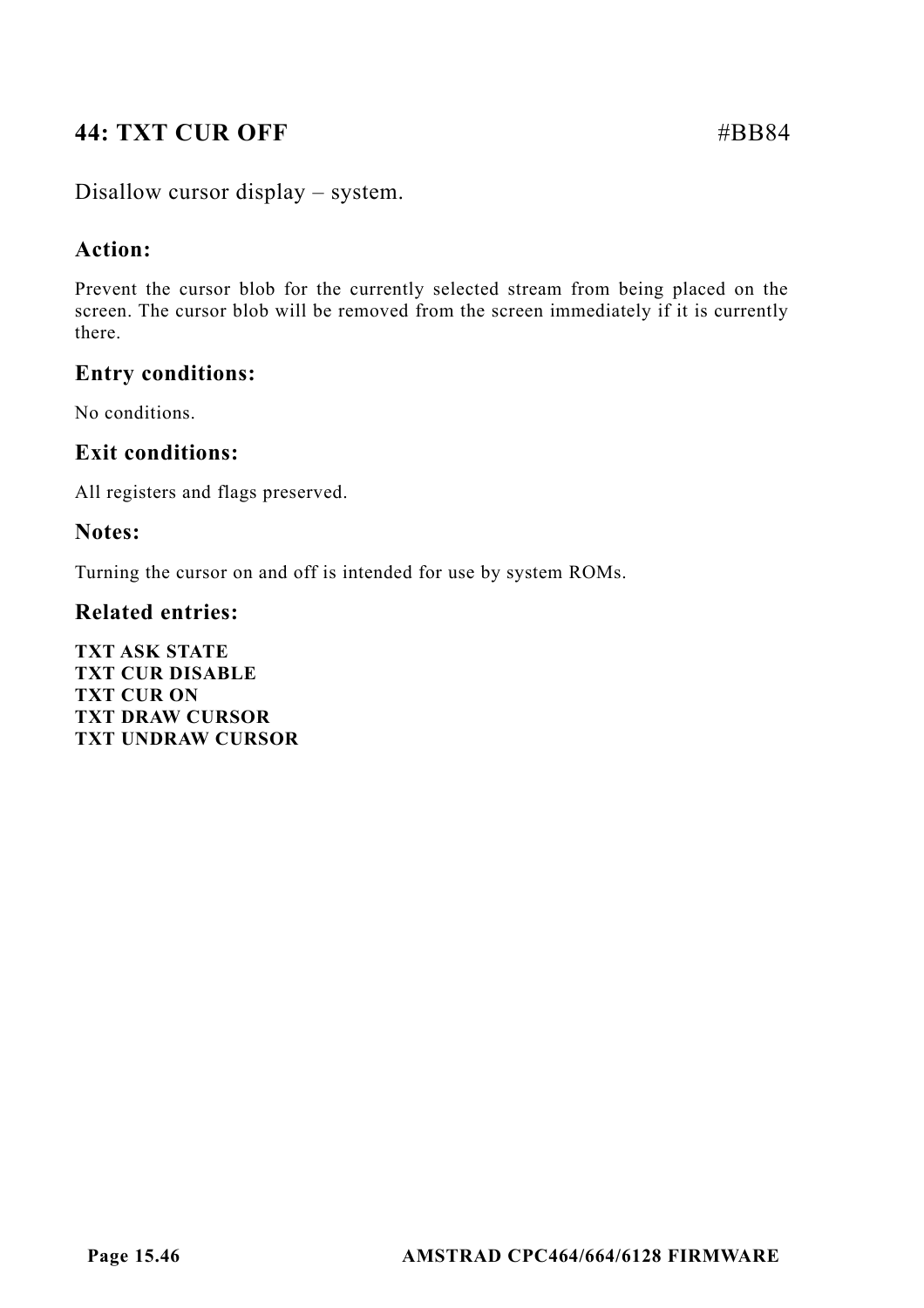# **45: TXT VALIDATE**  $\#BB87$

Check if a cursor position is within the window.

# **Action:**

Check a screen position to see if it lies within the current window. If it does not then determine the position where a character would be printed after applying the rules for forcing the screen position inside the window.

# **Entry conditions:**

H contains the logical column of the position to check.

L contains the logical row of the position to check.

# **Exit conditions:**

If printing at the position would not cause the window to roll:

Carry true.

B corrupt.

If printing at the position would cause the window to roll up:

Carry false. B contains #FF.

If printing at the position would cause the window to roll down:

Carry false. B contains #00.

Always:

H contains the logical column at which a character would be printed.

L contains the logical row at which a character would be printed.

A and other flags corrupt.

All other registers preserved.

## **Notes:**

The position on the screen are given in logical coordinates. i.e. Row 1, column 1 is the top left corner of the window.

Before writing a character or putting the cursor blob on the screen the Text VDU validates the current position, performs any required roll then writes at the appropriate position.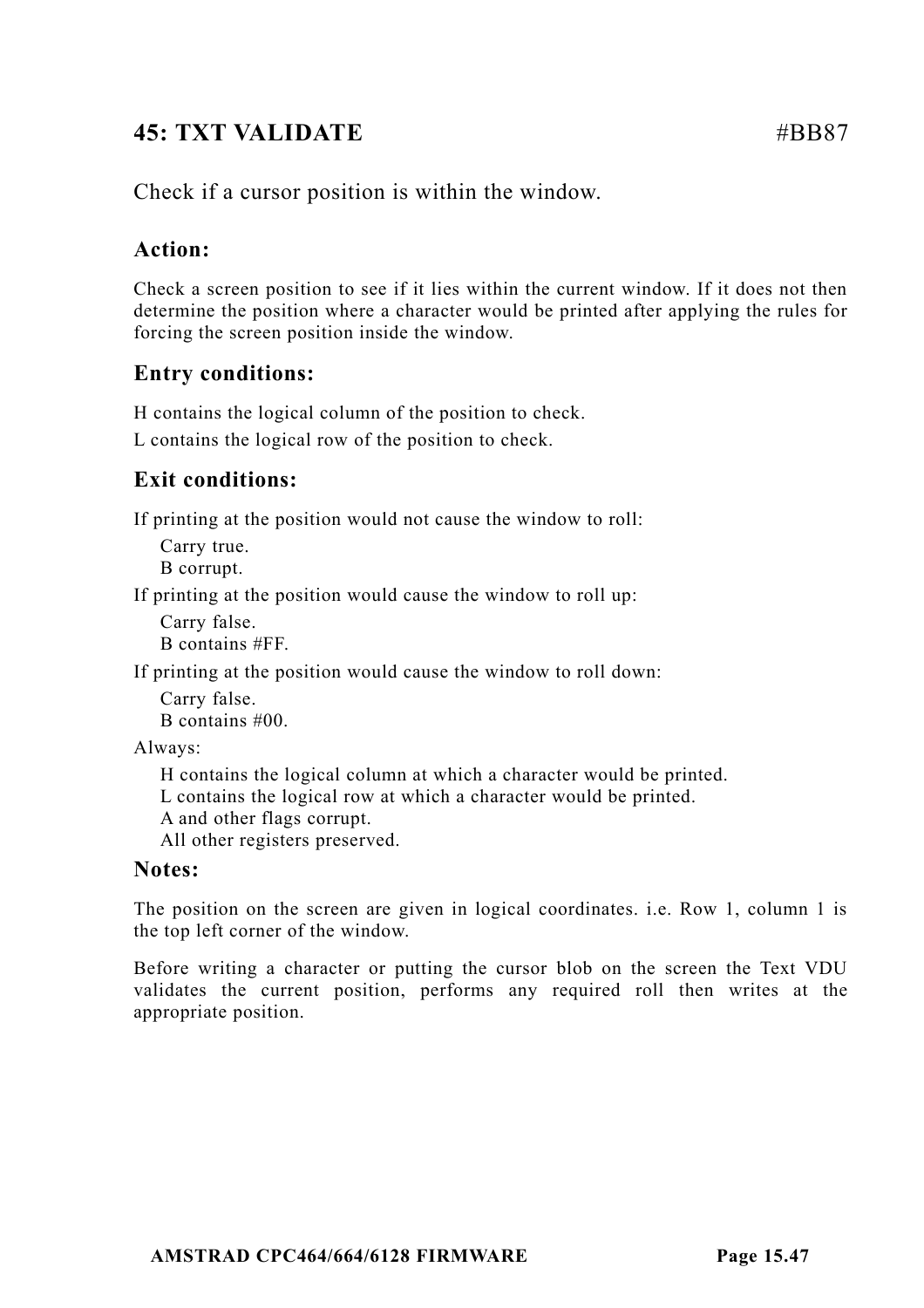The algorithm to work out the position to print at, from the position to check, is as follows:

1/ If the position is right of the right edge of the window it is moved to the left edge of the window on the next line.

2/ If the position is left of the left edge of the window it is moved to the right edge of the window on the previous line.

3/ If the position is now above the top edge of the window then it is moved to the top edge of the window and the window need rolling downwards.

4/ If the position is now below the bottom edge of the window it is moved to the bottom edge of the window and the window needs rolling upwards.

**Related entries:**

**SCR HW ROLL SCR SW ROLL TXT GET CURSOR**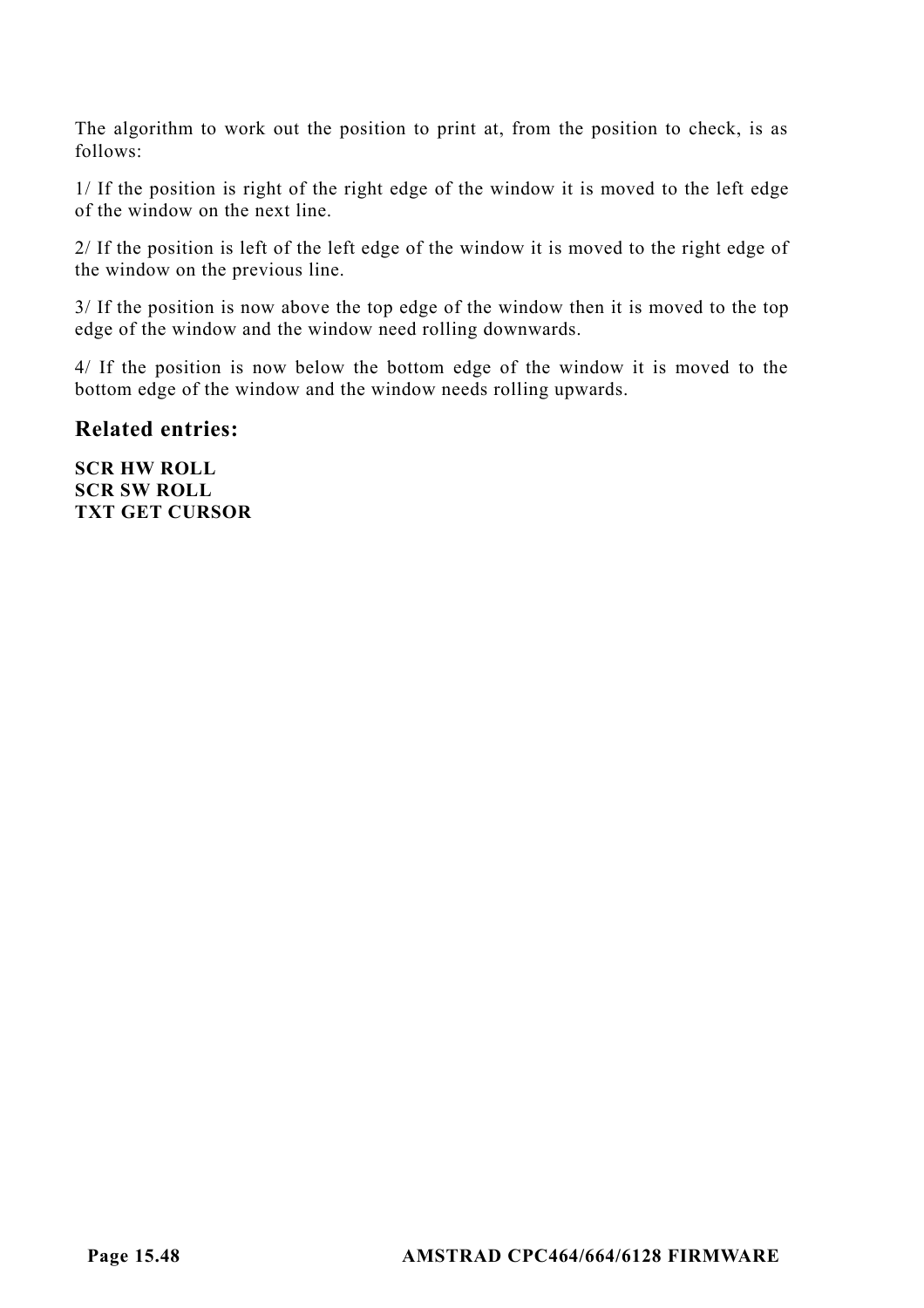# **46: TXT PLACE CURSOR** #BB8A

Put a cursor blob on the screen.

## **Action:**

Put a cursor blob on the screen at the cursor position for the currently selected stream.

## **Entry conditions:**

No conditions.

## **Exit conditions:**

AF corrupt. All other registers preserved.

## **Notes:**

TXT PLACE CURSOR is provided to allow the user to run multiple cursors in a window. The indirection TXT DRAW CURSOR should be called for merely placing the normal cursor blob on the screen. Higher level routines, such as TXT OUTPUT and TXT SET CURSOR, automatically remove and place the normal cursor when appropriate, the user must deal with any other cursors.

It is not safe to call TXT PLACE CURSOR twice at a particular screen position without calling TXT REMOVE CURSOR in between because this may leave a spurious cursor blob on the screen when the cursor position is moved.

The cursor position is forced to be inside the window before the cursor blob is drawn.

The cursor blob is an inverse patch formed by exclusive-oring the contents of the screen at the cursor position with the exclusive-or of the current pen and paper inks.

## **Related entries:**

**TXT DRAW CURSOR TXT REMOVE CURSOR**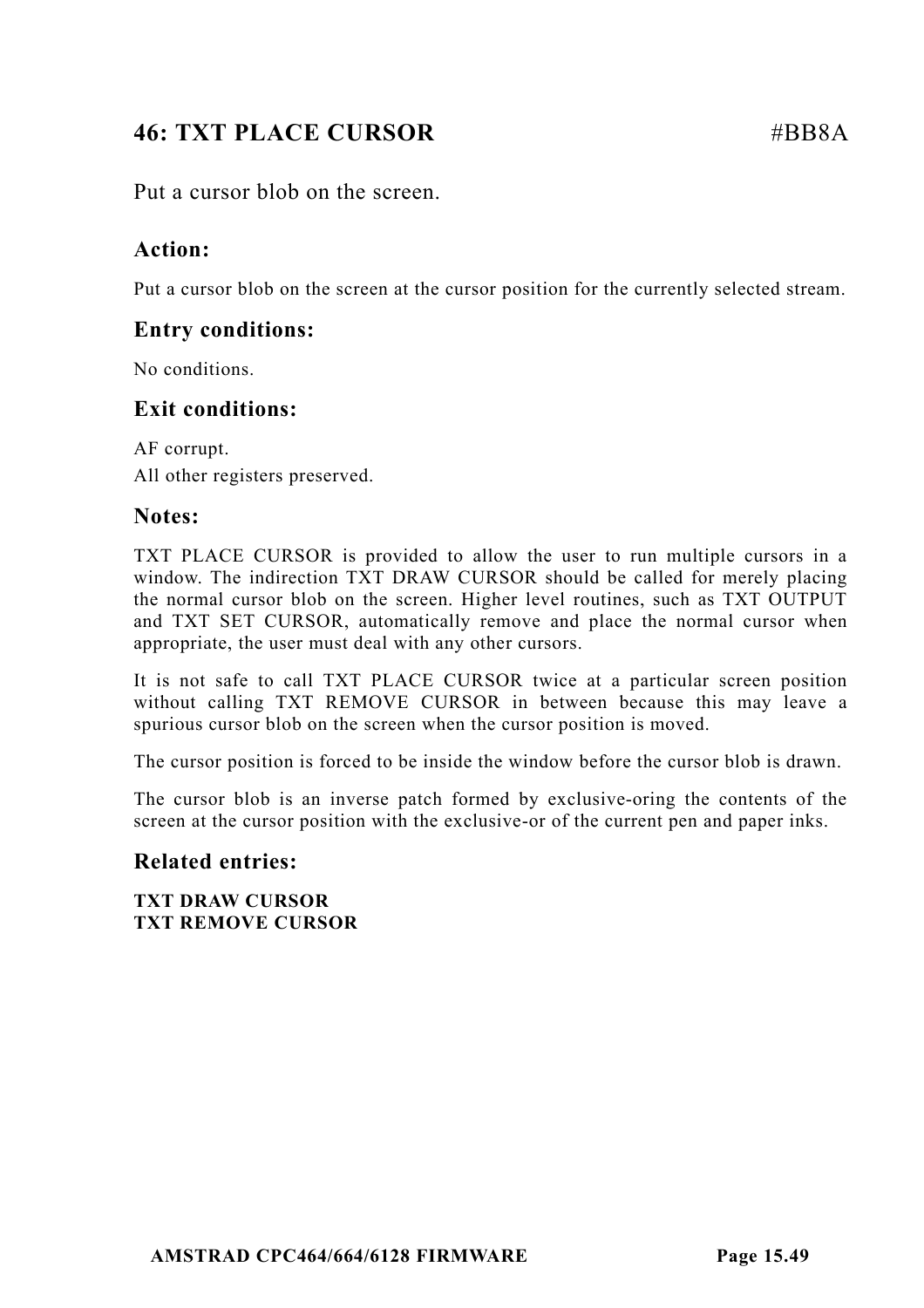# **47: TXT REMOVE CURSOR 47: 48BB8D**

Take a cursor blob off the screen.

## **Action:**

Take the cursor blob off the screen at the cursor position of the currently selected stream.

## **Entry conditions:**

No conditions.

## **Exit conditions:**

AF corrupt. All other registers preserved.

### **Notes:**

TXT REMOVE CURSOR is provided to allow the user to run multiple cursors in a window. The indirection TXT UNDRAW CURSOR should be called for merely removing the normal from the screen. Higher level routines, such as TXT OUTPUT and TXT SET CURSOR, automatically remove and place the normal cursor when appropriate, the user must deal with any other cursors.

TXT REMOVE CURSOR should only be used to remove a cursor placed on the screen by calling TXT PLACE CURSOR. The cursor should be removed when the cursor position is to be changed (rolling the window implicitly changes the cursor position) or the screen is to read or written. Incorrect use of this routine may result in a spurious cursor blob being generated.

The cursor position is forced to be inside the window before the cursor blob is removed (this should not matter as TXT PLACE CURSOR has already done this).

The cursor blob is an inverse patch formed by exclusive-oring the contents of the screen at the cursor position with the exclusive-or of the current pen and paper inks.

### **Related entries:**

**TXT PLACE CURSOR TXT UNDRAW CURSOR**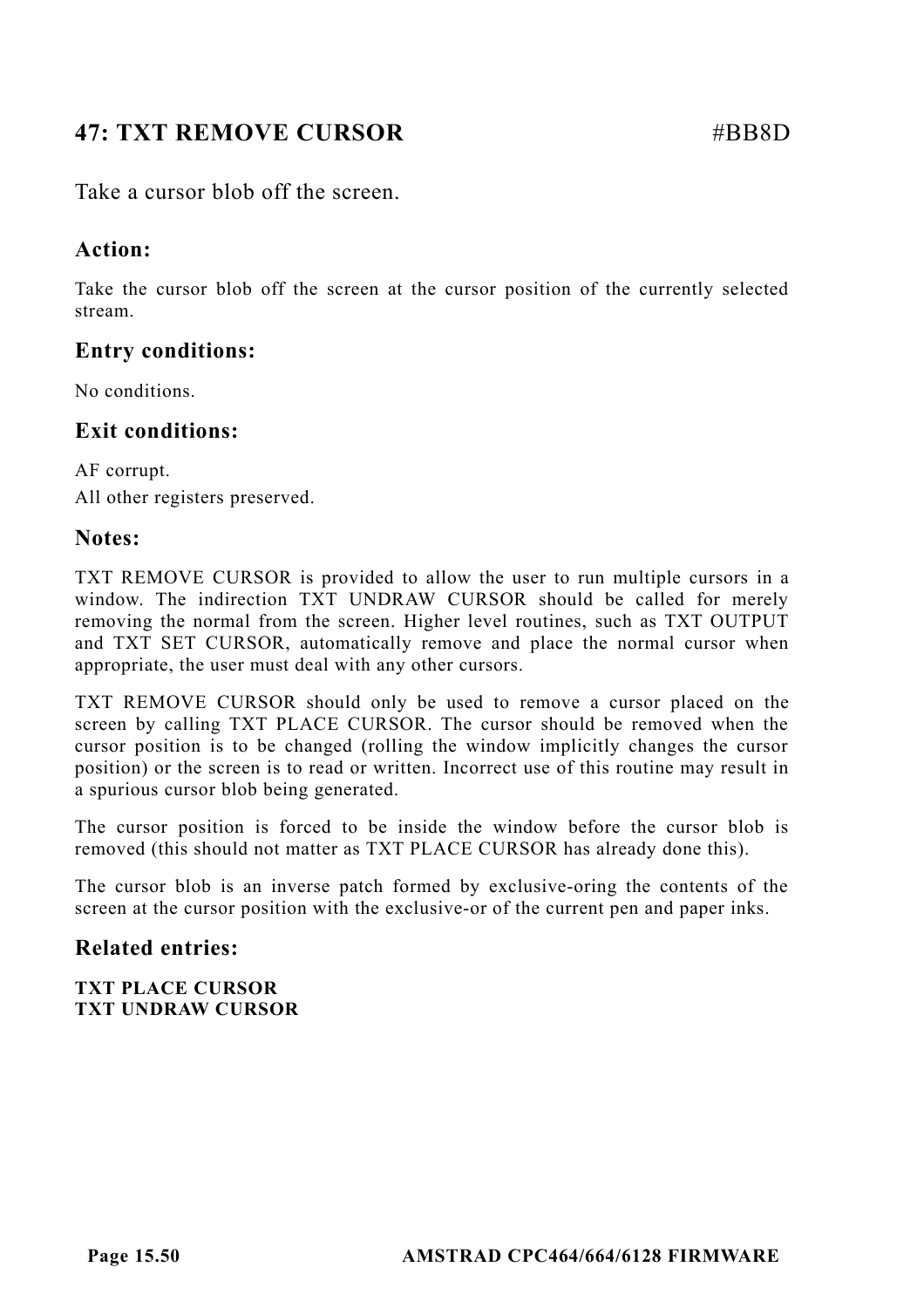# **48: TXT SET PEN** #BB90

Set ink for writing characters.

## **Action:**

Set the pen ink for the currently selected stream. This is the ink that is used for writing characters (the foreground ink).

## **Entry conditions:**

A contains ink to use.

## **Exit conditions:**

AF and HL corrupt. All other registers preserved.

### **Notes:**

The ink is masked to bring it within the range of legal inks for the current screen mode. That is with #0F in mode 0, #03 in mode 1 and #01 in mode 2.

The cursor blob will be redrawn using the new ink (if enabled).

### **Related entries:**

**GRA SET PEN SCR SET INK TXT GET PEN TXT SET PAPER**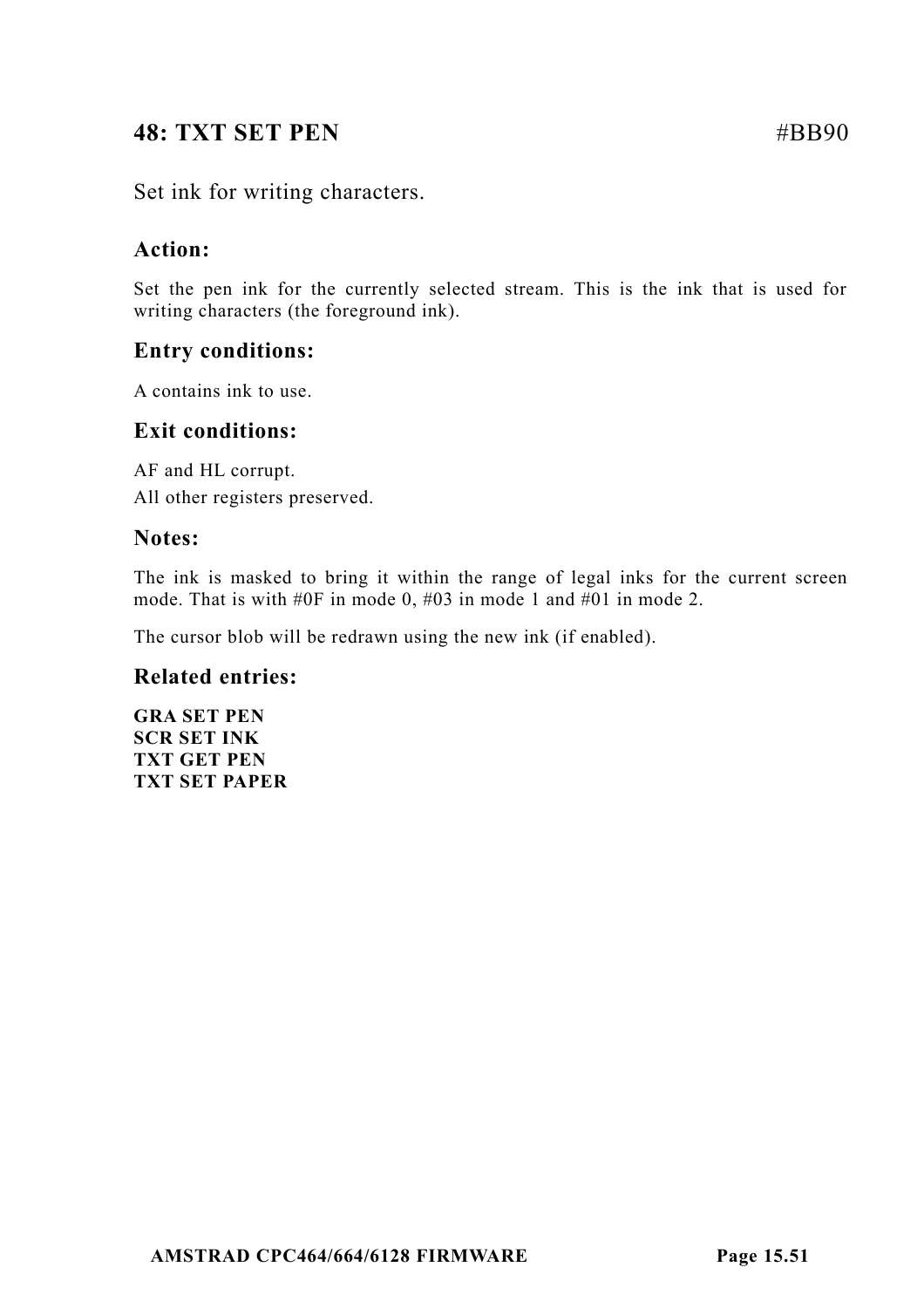# **49: TXT GET PEN** #BB93

Get ink for writing characters.

## **Action:**

Ask what the pen ink is set to for the currently selected stream. This is the ink used for writing characters (foreground ink).

## **Entry conditions:**

No conditions.

## **Exit conditions:**

A contains the ink.

Flags corrupt. All other registers preserved.

### **Notes:**

This routine has no other effects.

## **Related entries:**

**GRA GET PEN SCR GET INK TXT GET PAPER TXT SET PEN**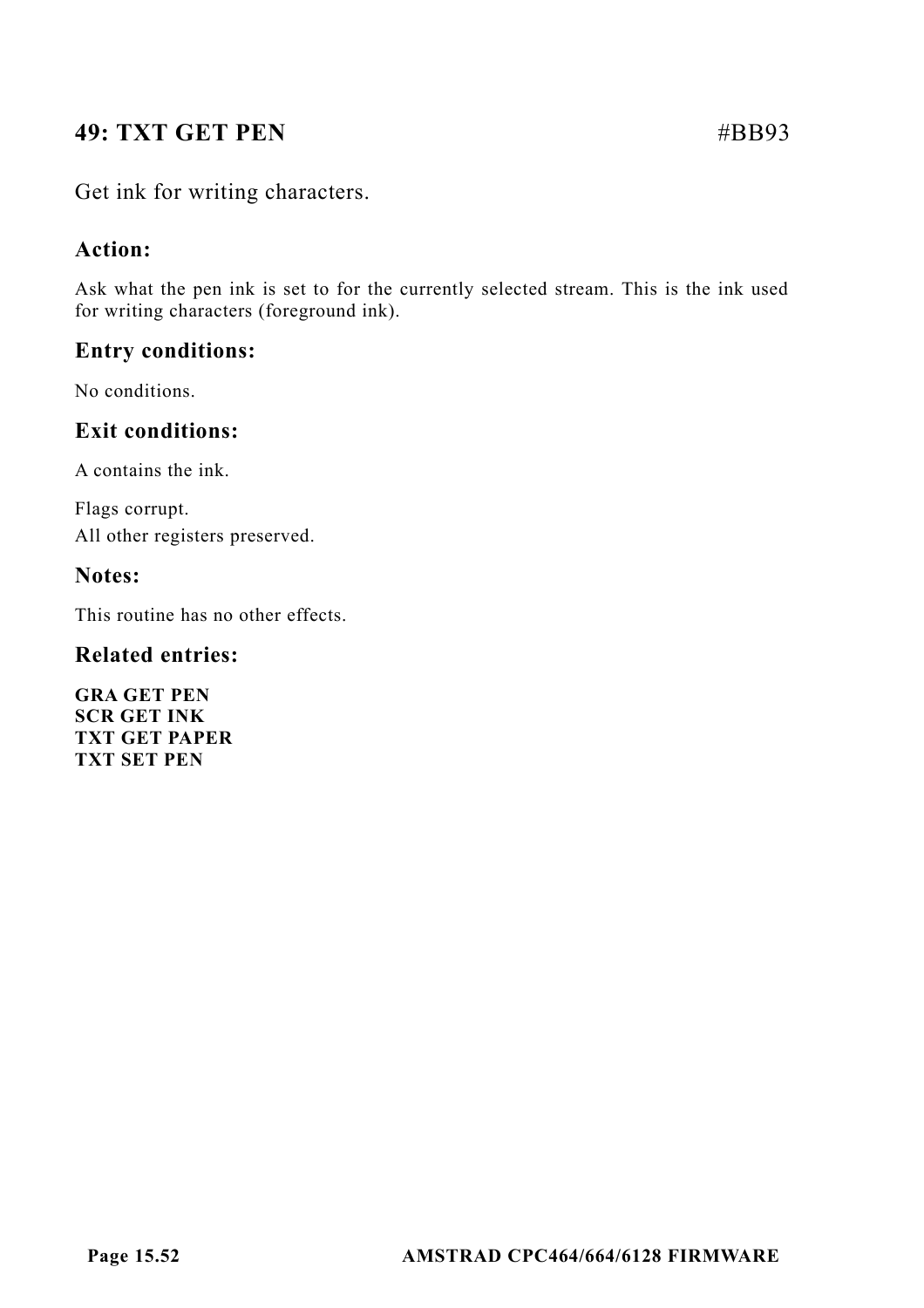# **50: TXT SET PAPER** #BB96

Set ink for writing text background.

## **Action:**

Set the text paper ink for the currently selected stream. This is the ink used for writing the background to characters and for clearing the text window.

## **Entry conditions:**

A contains the ink to use.

## **Exit conditions:**

AF and HL corrupt. All other registers preserved.

### **Notes:**

The ink is masked to bring it within the range of legal inks for the current screen mode. That is with #0F in mode 0, #03 in mode 1 and #01 in mode 2.

The cursor blob will be redrawn using the new ink (if enabled).

This ink will be used when clearing areas of the text window (by TXT CLEAR WINDOW and certain control codes).

This routine does not clear the text window.

## **Related entries:**

**GRA GET PAPER SCR SET INK TXT GET PAPER TXT SET PEN**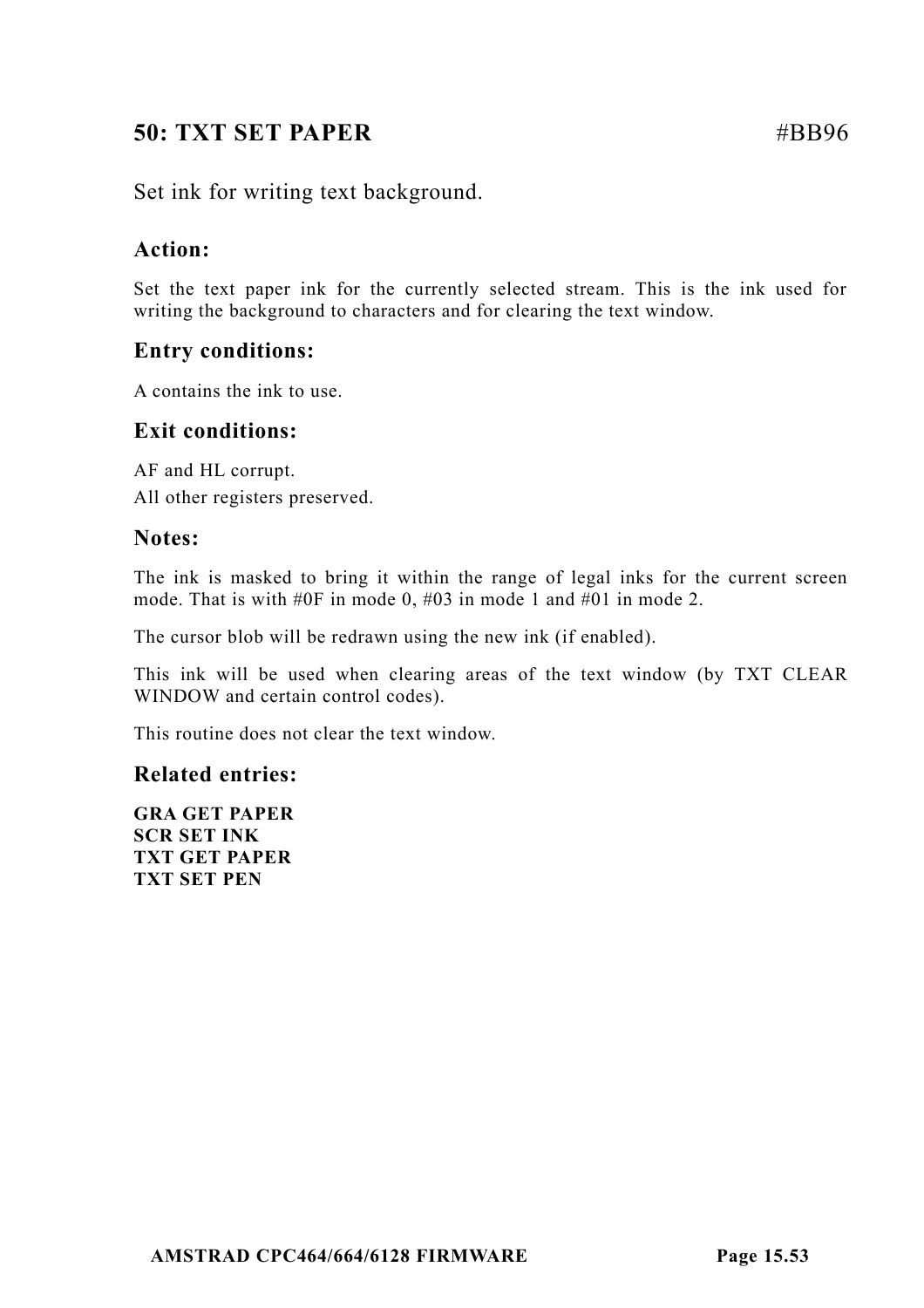# **51: TXT GET PAPER** #BB99

Get ink for writing background.

## **Action:**

Ask what the paper ink is set to for the currently selected stream. The ink used for writing the background to characters and for clearing the text window.

## **Entry conditions:**

No conditions.

## **Exit conditions:**

A contains the ink.

Flags corrupt. All other registers preserved.

### **Notes:**

This routine has no other effects.

## **Related entries:**

**GRA GET PAPER SCR GET INK TXT GET PEN TXT SET PAPER**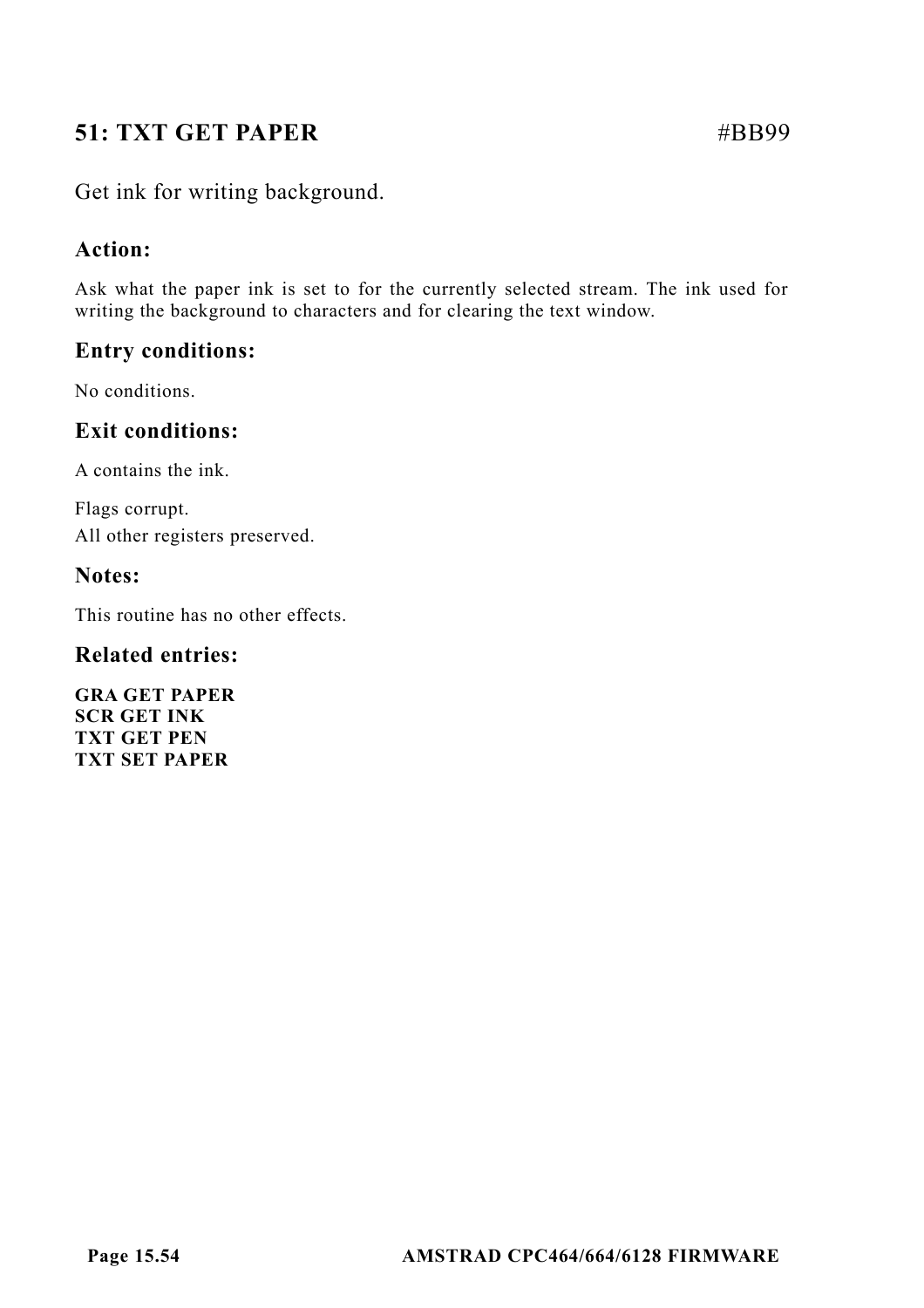# **52: TXT INVERSE** #BB9C

Swap current pen and paper inks over.

## **Action:**

Exchange the text pen and paper (foreground and background) inks for the currently selected stream.

## **Entry conditions:**

No conditions.

## **Exit conditions:**

AF and HL corrupt. All other registers preserved.

## **Notes:**

In V1.1 firmware the cursor blob is removed and replaced and so the current position is forced legal (inside the window) which may cause the window to roll. In V1.0 firmware the cursor blob is not redrawn and so it should be on the screen when this routine is called.

## **Related entries:**

**TXT SET PAPER TXT SET PEN**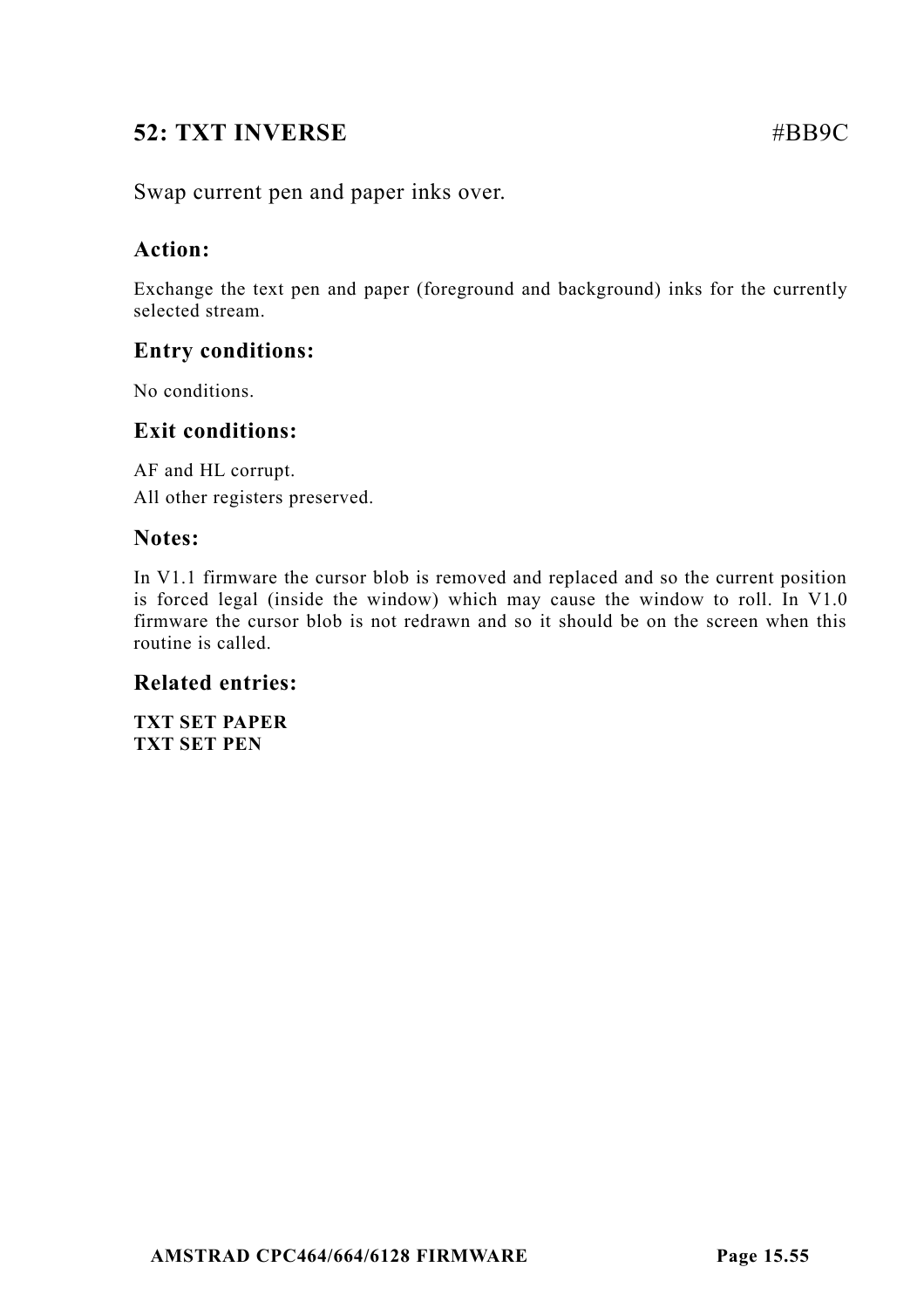# **53: TXT SET BACK** #BB9F

Allow or disallow background being written.

## **Action:**

Set character write mode to opaque or transparent for the currently selected stream. Opaque mode writes background with the character. Transparent mode writes the character on top of the current contents of the screen.

## **Entry conditions:**

If the background is to be written (opaque mode):

A must be zero.

If background is not to be written (transparent mode):

A must be non-zero.

## **Exit conditions:**

AF and HL corrupt. All other registers preserved.

### **Notes:**

Writing in transparent mode is intended for annotating diagrams and similar applications. It can have unfortunate effects if it is used generally because overwriting a character will not remove the character underneath thus creating an incomprehensible jumble on the screen.

Setting the character write mode does not affect the Graphics VDU. In V1.1 firmware the routine GRA SET BACK sets the equivalent graphics background write mode.

### **Related entries:**

**GRA SET BACK TXT GET BACK TXT WR CHAR TXT WRITE CHAR**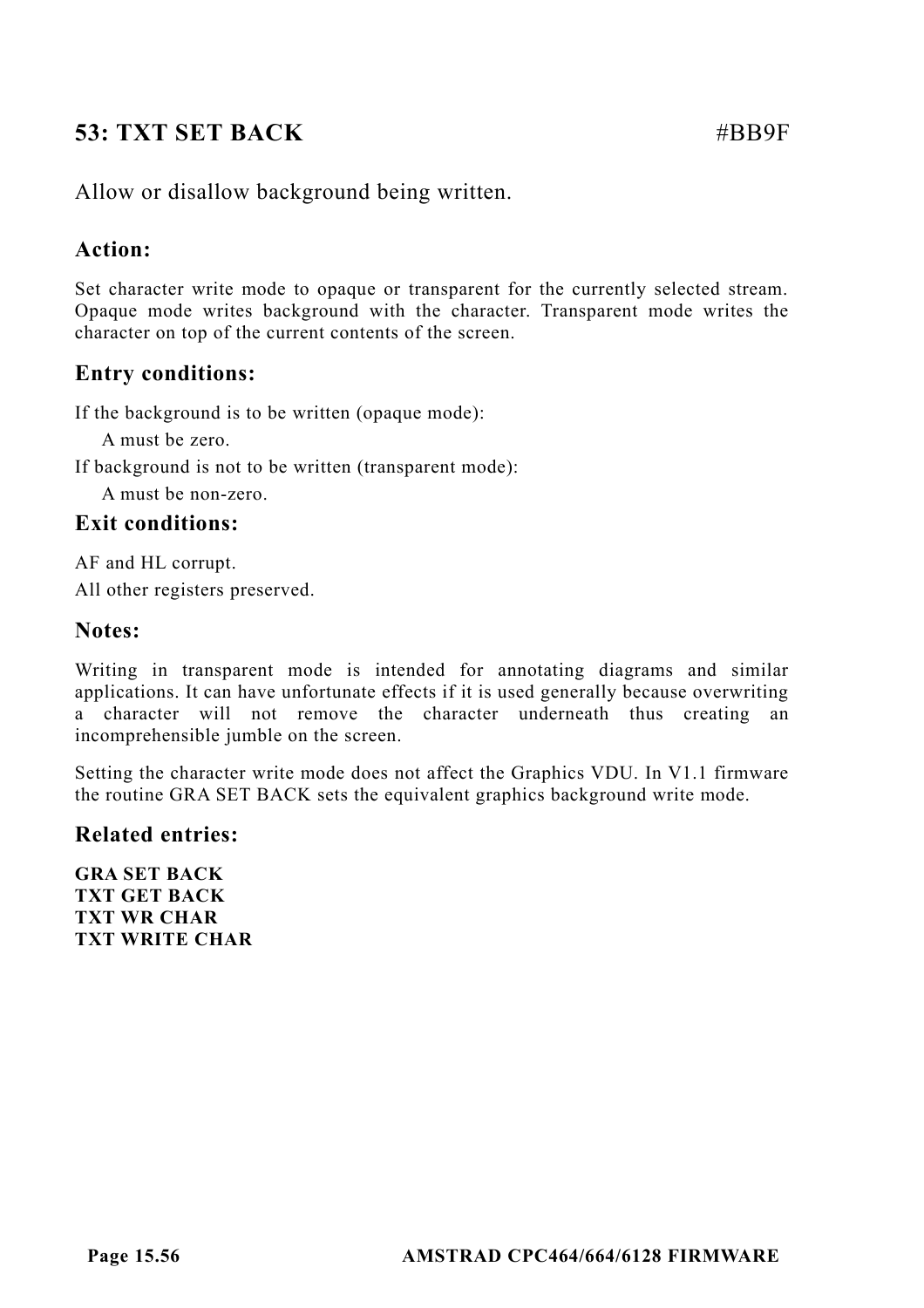# **54: TXT GET BACK** #BBA2

Ask if background is being written.

## **Action:**

Get the character write mode for the currently selected stream.

## **Entry conditions:**

No conditions.

## **Exit conditions:**

If background is to be written (opaque mode):

A contains zero.

If background is not to be written (transparent mode):

A contains non-zero.

Always:

DE, HL and flags corrupt. All registers preserved.

## **Notes:**

This only applies to the Text VDU, the Graphics VDU always writes opaque.

## **Related entries:**

**TXT SET BACK**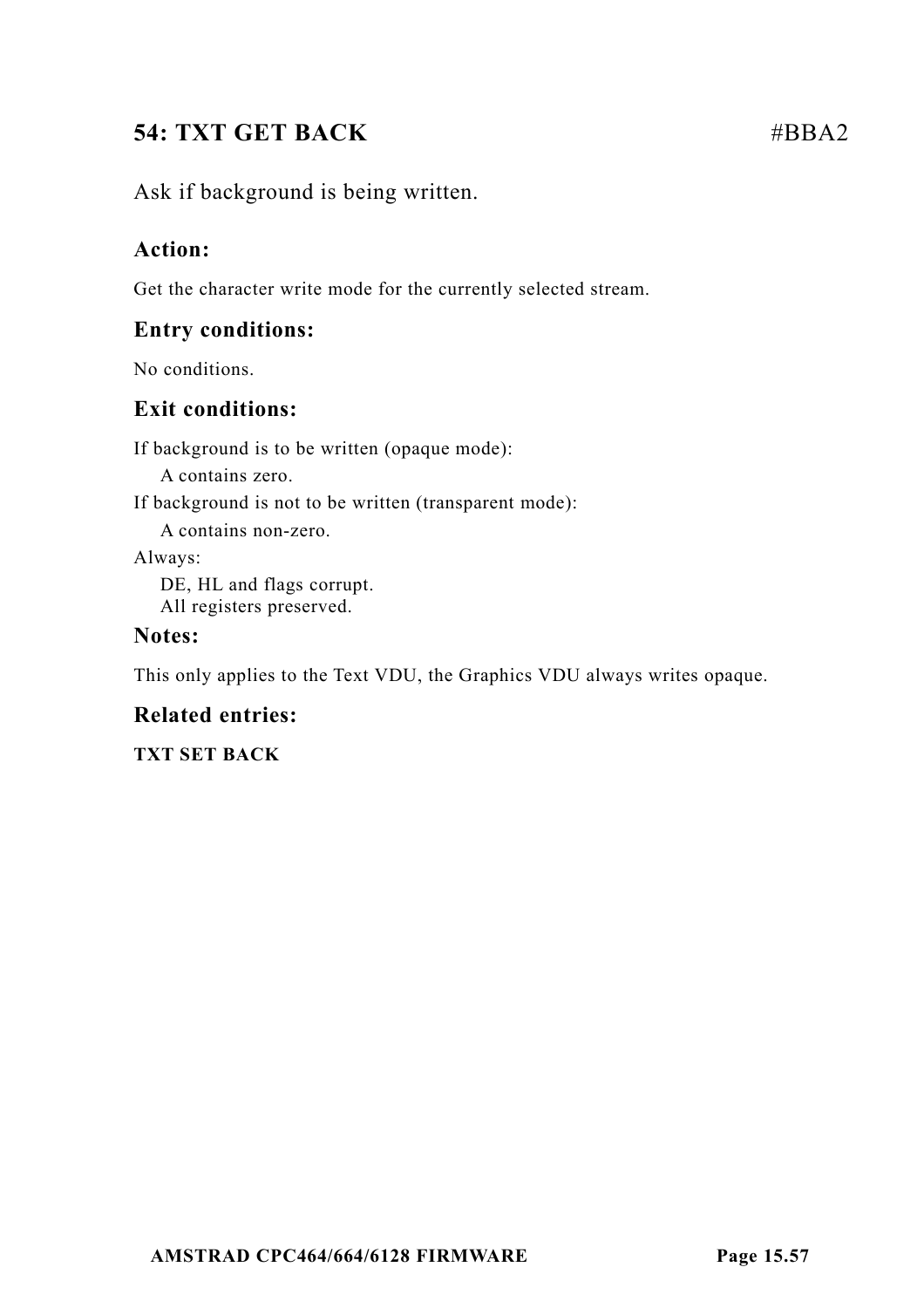# **55: TXT GET MATRIX** #BBA5

Get the address of a character matrix.

## **Action:**

Calculate a pointer to the matrix for a character and determine if it is a user defined matrix.

## **Entry conditions:**

A contains the character whose matrix is to be found.

## **Exit conditions:**

If the matrix in the user defined matrix table:

Carry true.

If the matrix is in the lower ROM:

Carry false.

Always:

HL contains the address of the matrix. A and other flags corrupt. All other registers preserved.

### **Notes:**

The matrix may be in RAM or in ROM. The Text VDU assumes that the appropriate ROMs are enabled or disabled when it calls this routine to get the matrix for a character. (The lower ROM is on, the upper ROM is normally off).

The matrix is stored as an 8 byte bit significant vector. The first byte describes the top line of the character and the last byte the bottom line. Bit 7 of a byte refers to the leftmost pixel of a line and bit 0 to the rightmost pixel. If a bit is set in the matrix then the pixel should be written in the pen ink. If the bit is not set then the pixel should either be written in the paper ink or left alone (depending on the character write mode).

## **Related entries:**

**TXT SET MATRIX**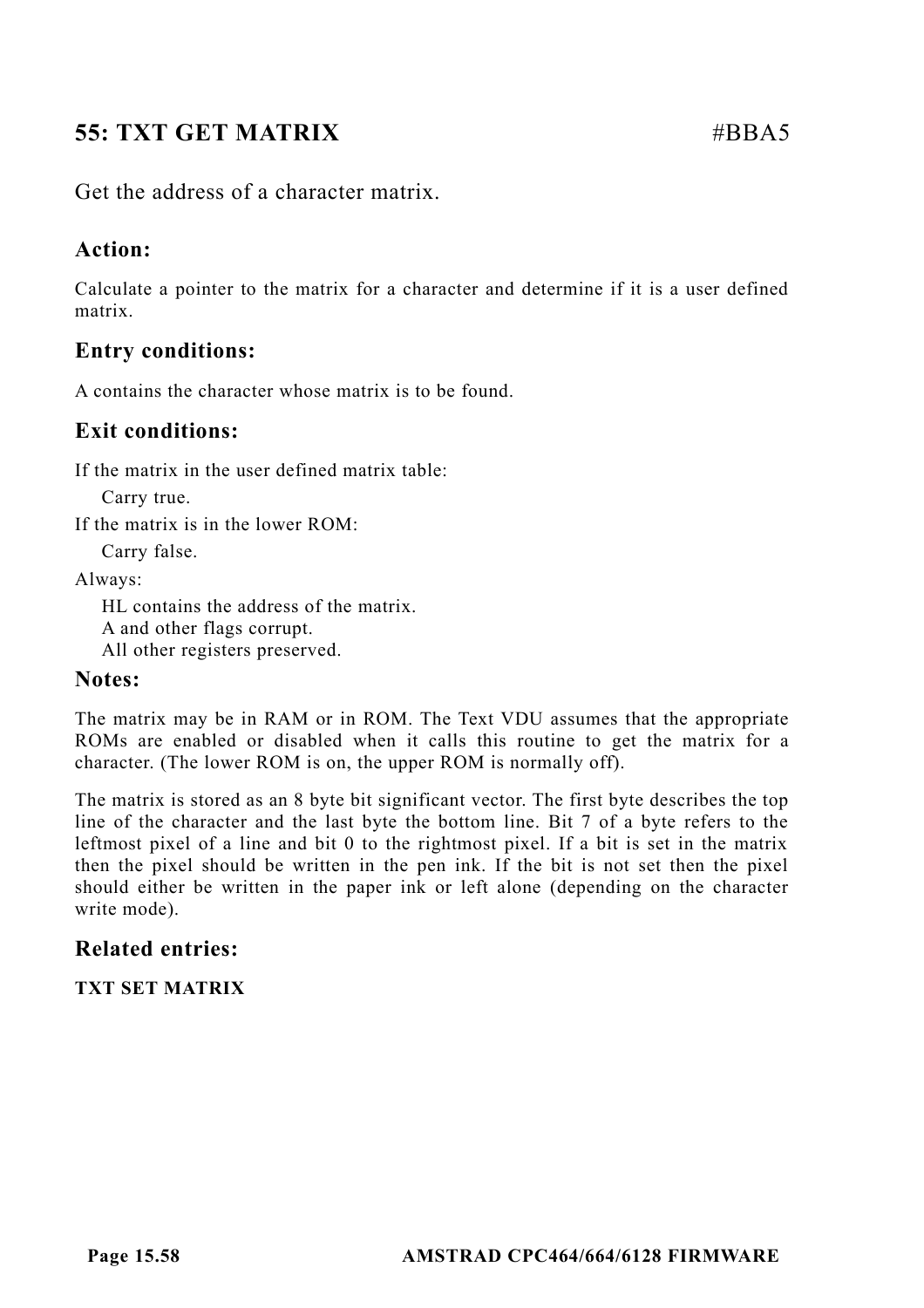# **56: TXT SET MATRIX** #BBA8

Set a character matrix.

## **Action:**

Set the matrix for a user defined character. If the character is not user defined then no action is taken.

## **Entry conditions:**

A contains the character whose matrix is to be set. HL contains the address of the matrix to set.

## **Exit conditions:**

If the character is user definable:

Carry true.

If the character is not user definable:

Carry false.

Always:

A, BC, DE, HL and other flags corrupt. All other registers preserved.

## **Notes:**

The matrix is stored as an 8 byte bit significant vector. The first byte describes the top line of the character and the last byte the bottom line. Bit 7 of a byte refers to the leftmost pixel of a line and bit 0 to the rightmost pixel. If a bit is set in the matrix then the pixel should be written in the pen ink. If a bit is not set then the pixel should either be written in the paper ink or left alone (depending whether the character write mode is opaque or transparent currently).

The matrix is copied from the area given into the character matrix table without using RAM LAMs thus the matrices can be set from ROM providing it is enabled. (Note however that the jumpblock disables the upper ROM).

Altering a character matrix changes the matrix for all streams. It does not alter any character on the screen; it changes what will be placed on the screen the next time the character is written.

## **Related entries:**

**TXT GET MATRIX TXT SET M TABLE**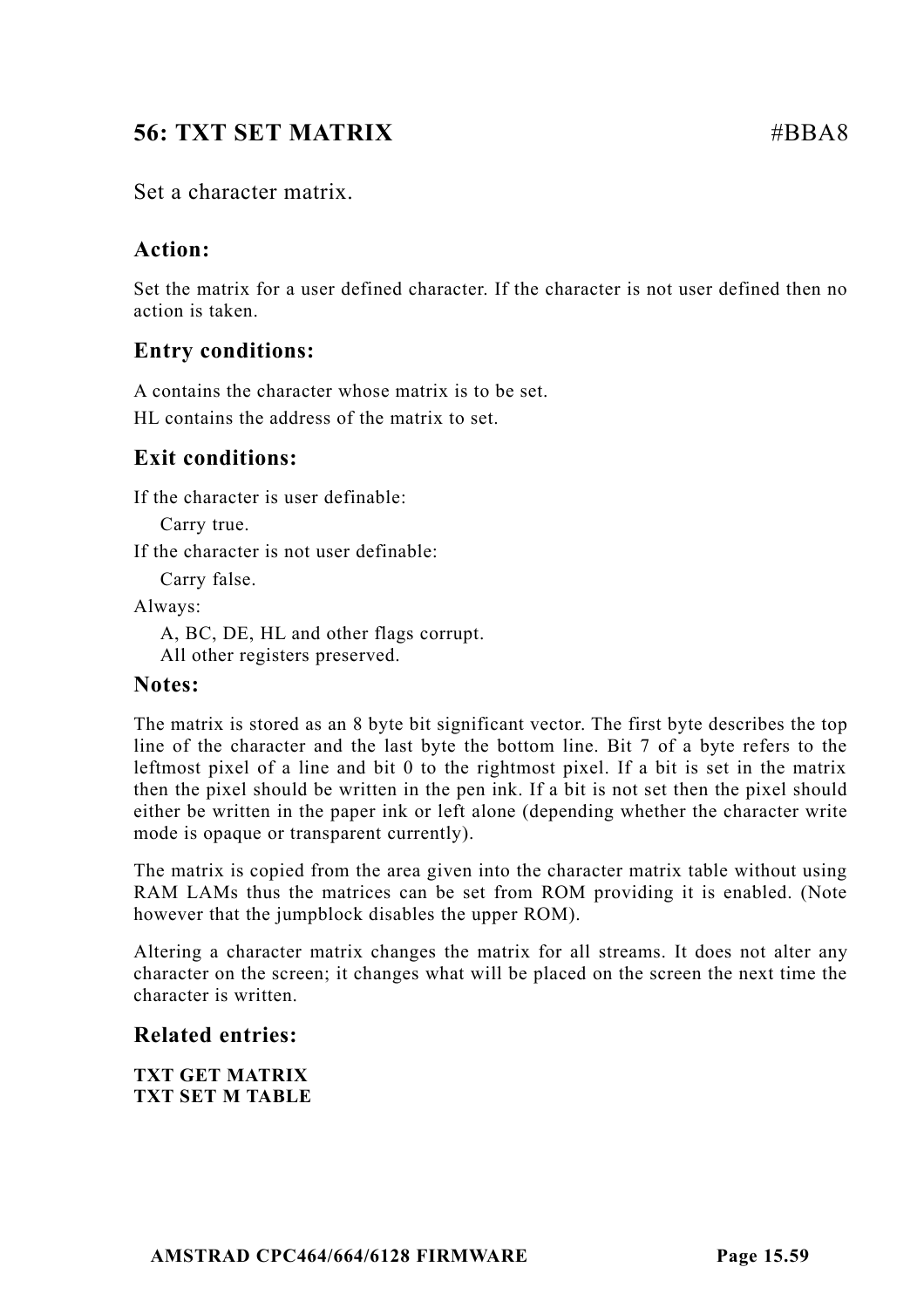# **57: TXT SET M TABLE**  $\#BBAB$

Set the user defined matrix table address.

## **Action:**

Set the user defined matrix table and the number of characters in the table. The table is initialized with the current matrix settings.

## **Entry conditions:**

DE contains the first character in the table.

HL contains the address of the start of the new table.

## **Exit conditions:**

If there was no user defined matrix table before:

Carry false. A and HL corrupt.

If there was a user defined matrix table before:

Carry true. A contains the first character in the old table. HL contains the address of the old table.

Always:

BC, DE and other flags corrupt. All other registers preserved.

## **Notes:**

If the first character specified is in the range 0..255 then the matrices for all characters between that character and character 255 are to be stored in the user defined table.

If the first character specified is not in the range 0..255 then the user defined matrix table is deemed to contain no matrices (and the table address passed is ignored).

The table must be  $(256 - \text{first char})$  \* 8 bytes long. The matrices are stored in the table in ascending order. The table is initialized with the current matrix settings, whether they were previously in RAM or in the ROM.

The table should not be located in RAM underneath a ROM.

It is permissible for the new and old matrix tables to overlap (thus allowing the table to be extended or contracted) providing that matrices in the new table occupy an address earlier to the address that they occupied in the old table.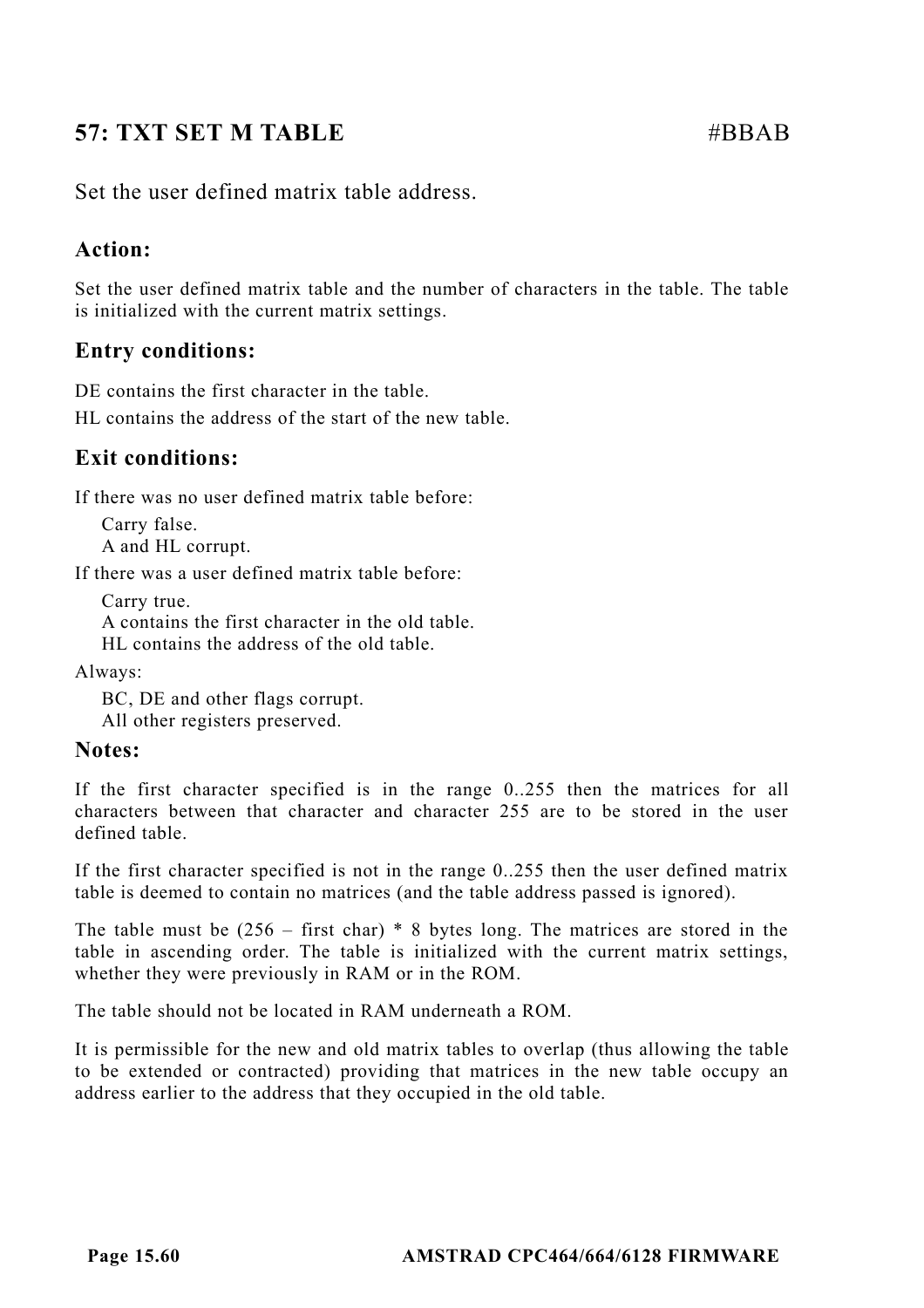All streams share the matrix table so any changes to it will be reflected on all streams.

## **Related entries:**

**TXT GET M TABLE TXT SET MATRIX**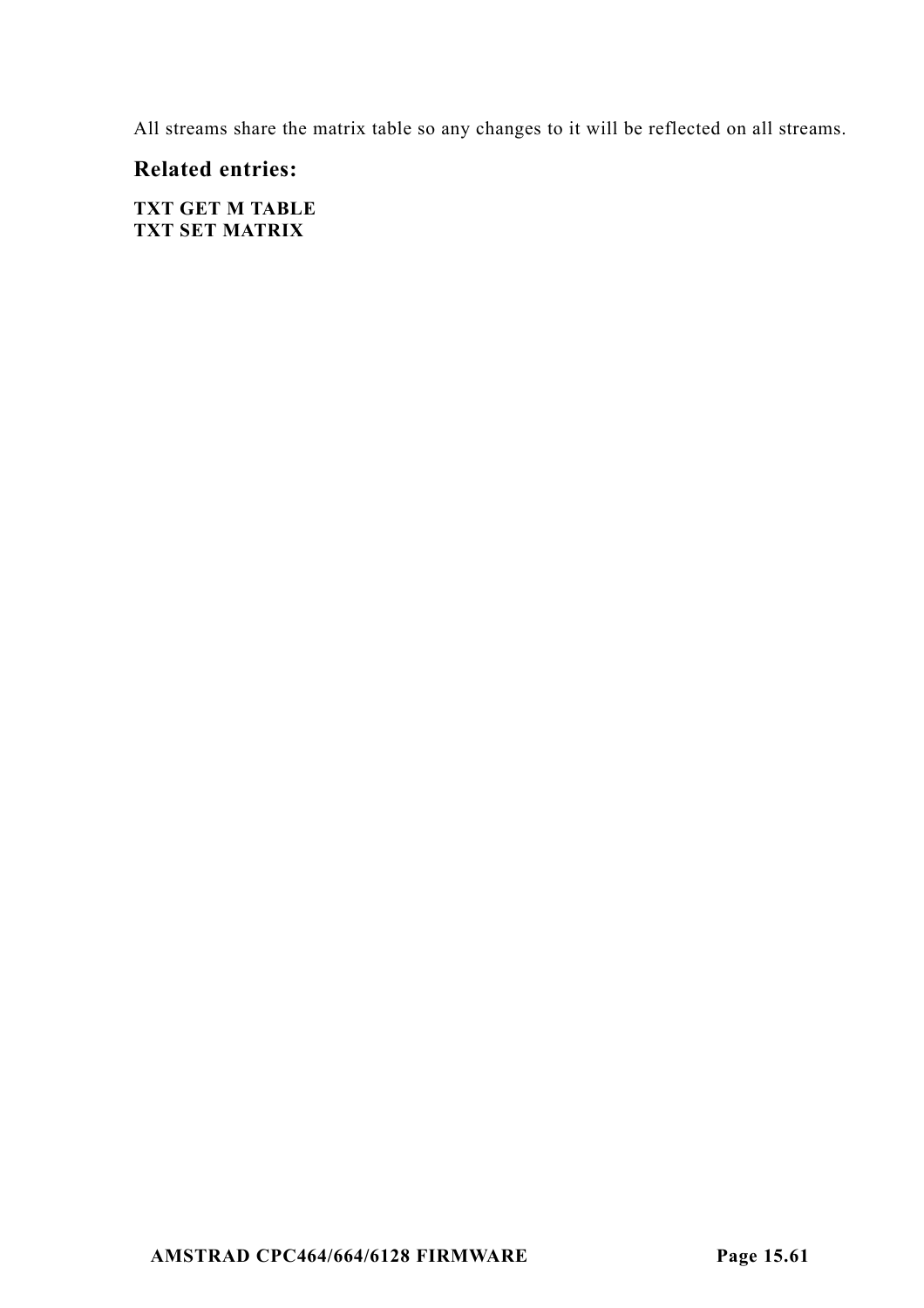# **58: TXT GET M TABLE**  $\#BBAE$

Get user defined matrix table address.

## **Action:**

Get the address of the current user defined matrix table and the first character in the table.

## **Entry conditions:**

No conditions.

## **Exit conditions:**

If there is no user defined matrix table:

Carry false. A and HL corrupt.

If there is a user defined matrix table:

Carry true. A contains the first character in the table. HL contains the address of the start of the table.

Always:

Other flags corrupt. All other registers preserved.

## **Notes:**

The matrices for characters between the first character and 255 are stored in the table in ascending order. Each matrix is 8 bytes long.

## **Related entries:**

**TXT GET MATRIX TXT SET M TABLE**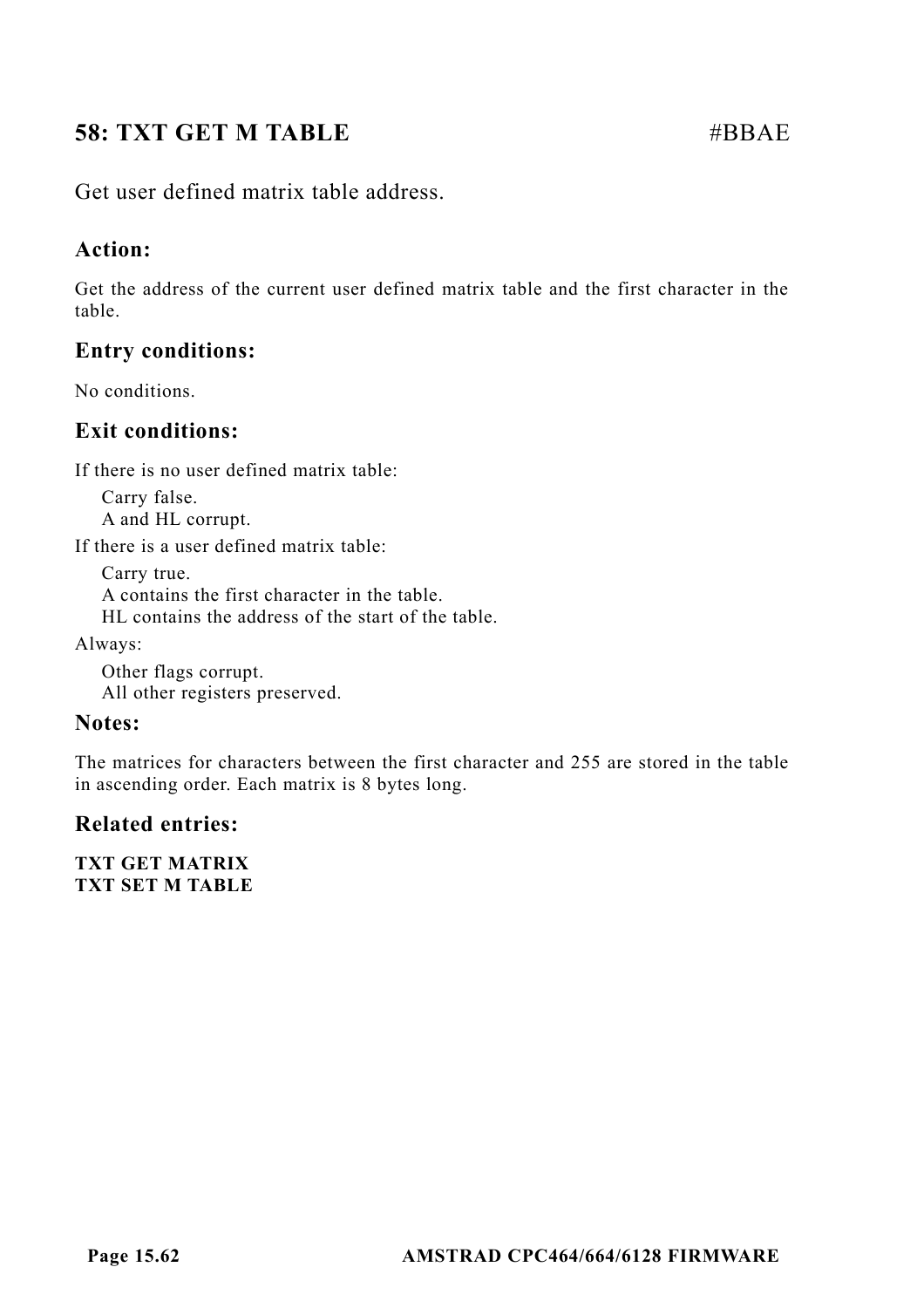# **59: TXT GET CONTROLS** #BBB1

Fetch address of control code table.

## **Action:**

Get the address of the control code table.

## **Entry conditions:**

No conditions.

## **Exit conditions:**

HL contains the address of the control code table.

All other registers and flags preserved.

## **Notes:**

All streams share one control code table so that any changes made to the table will affect all streams.

The control code table has a 3 byte entry for each control code. The entries are stored in ascending order, so the entry for  $#00$  is first and that for  $#1F$  is last. The first byte of each entry is the number of parameters the control code requires, the other two bytes are the address of the routine to call to process the control code when all its parameters have been received. The routine must be located in the central 32K of RAM and it must obey the following interface:

Entry:

A contains the last character added to the buffer.

B contains the length of the buffer (including the control code).

C contains the same as A.

HL contains the address of the control code buffer (points at the control code).

Exit:

AF, BC, DE, HL corrupt. All other registers preserved.

As the control buffer only has space to store 9 parameter characters the number of parameters required should be limited to 9 or fewer.

The control code table is reinitialized to its default routines when TXT RESET is called.

In V1.1 firmware the first byte of each entry also specifies whether the control codes is to be disabled when the VDU is disabled or whether it is always to be obeyed. Bit 7 of the byte is set if the code is to be disabled.

## **Related entries:**

**TXT OUTPUT**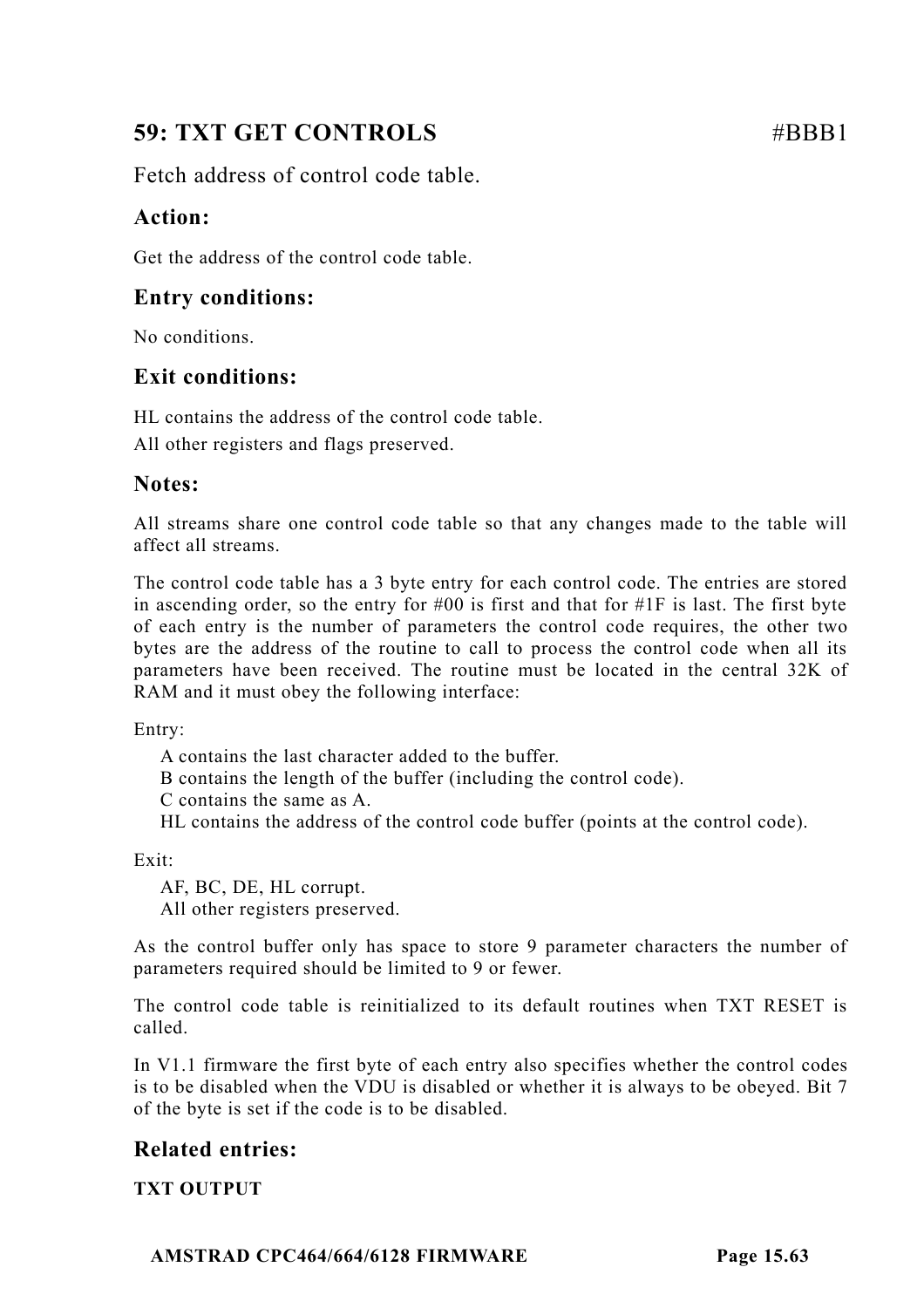# **60: TXT STR SELECT** #BBB4

## Select a Text VDU stream.

## **Action:**

Make a given stream the currently selected stream (if it isn't already).

## **Entry conditions:**

A contains the required stream.

## **Exit conditions:**

A contains the previously selected stream.

HL and flags corrupt.

All other registers preserved.

## **Notes:**

The requested stream number is masked (with  $\#07$ ) to make it into a legal stream number.

Many attributes of the Text VDU may be set independently on different streams. It is important to ensure that the correct stream is selected when any of these are altered. These attributes are:

Pen ink. Paper ink. Cursor position. Window limits. Cursor enable/disable. Cursor on/off. VDU enable/disable. Character write mode. Graphics character write mode.

If the stream is already selected then this routine returns quickly. It is not unreasonable to repeatedly select a stream (before each character sent, for example).

## **Related entries:**

**TXT OUTPUT**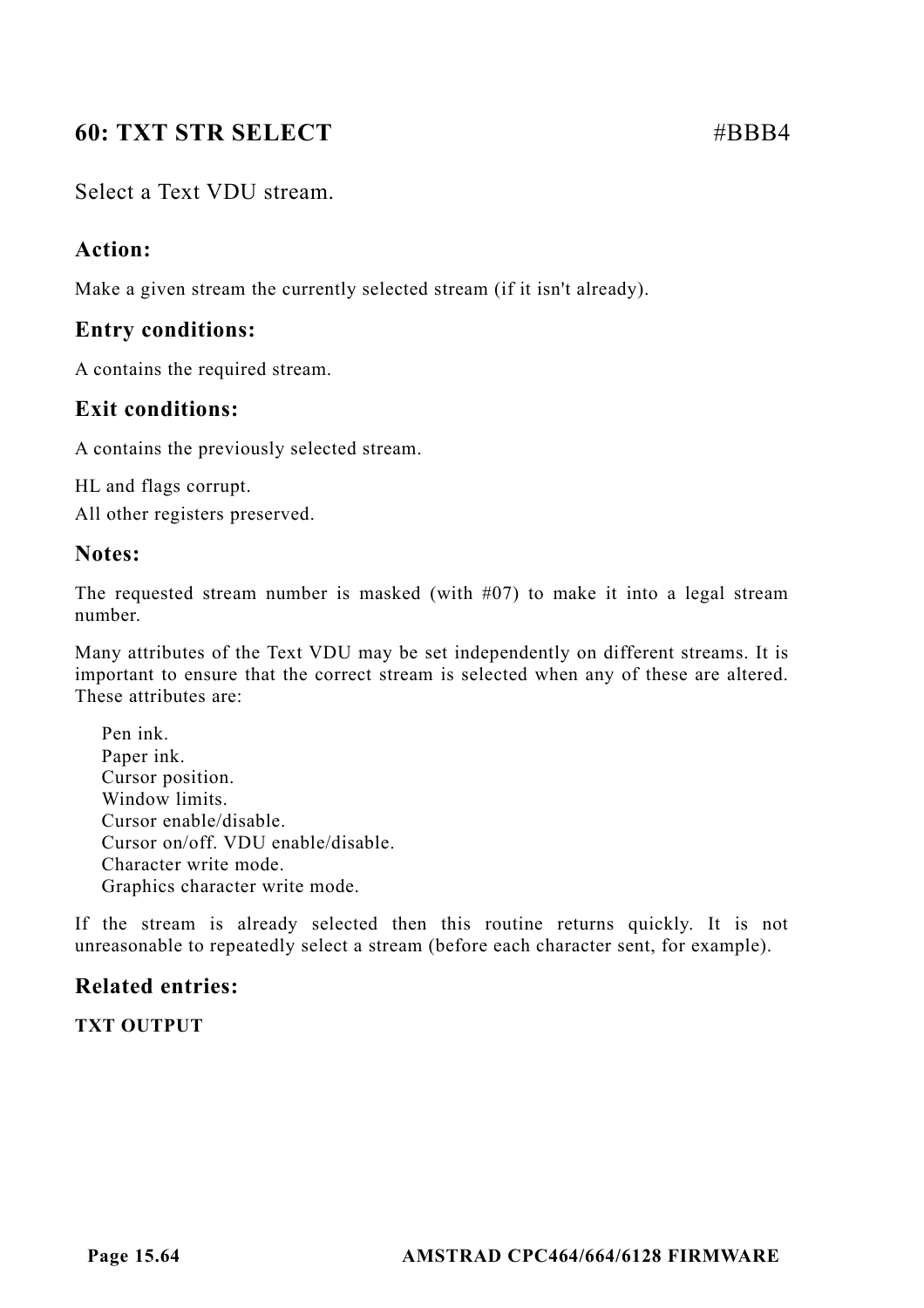# **61: TXT SWAP STREAMS** #BBB7

Swap the states of two streams.

## **Action:**

The stream descriptors for two streams are exchanged. The currently selected stream number remains the same (although its descriptor may have been altered).

## **Entry conditions:**

B contains a stream number.

C contains another stream number.

### **Exit conditions:**

AF, BC, DE and HL corrupt. All other registers preserved.

### **Notes:**

The stream numbers passed are masked (with  $#07$ ) to that they are legal stream numbers.

The attributes that are exchanged are:

Pen ink. Paper ink. Cursor position. Window limits. Cursor enable/disable. Cursor on/off. VDU enable/disable. Character write mode. Graphics character write mode.

## **Related entries:**

**TXT STR SELECT**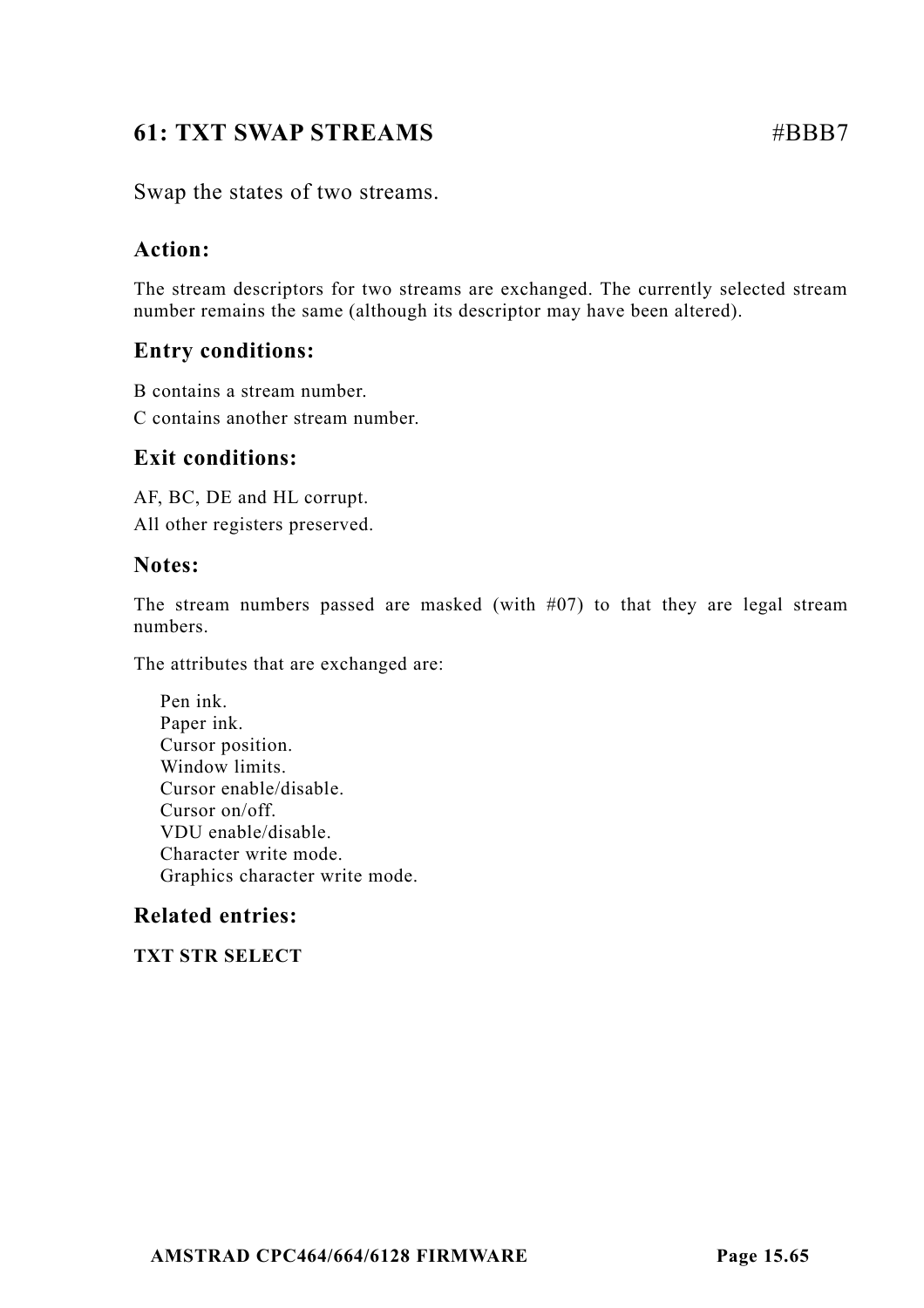# **62: GRA INITIALISE**  $\#BBBA$

## Initialize the Graphics VDU.

### **Action:**

The Graphics VDU is fully initialized (as during EMS). All Graphic VDU variables and indirections are set to their default values.

### **Entry conditions:**

No conditions.

## **Exit conditions:**

AF, BC, DE and HL corrupt. All other registers preserved.

### **Notes:**

The full operation is:

Set the Graphics VDU indirections (GRA PLOT, GRA TEST and GRA LINE) to their default routines. Set the graphics paper to ink 0. Set the graphics pen to ink 1. Set the user origin to the bottom left corner of the screen. Move the current position to the user origin. Set the graphics window to cover the whole screen. The graphics background write mode is set to opaque. The line mask is set to #FF and the first pixel of lines are plotted. The graphics window is not cleared.

### **Related entries:**

**GRA DEFAULT GRA RESET SCR INITIALISE**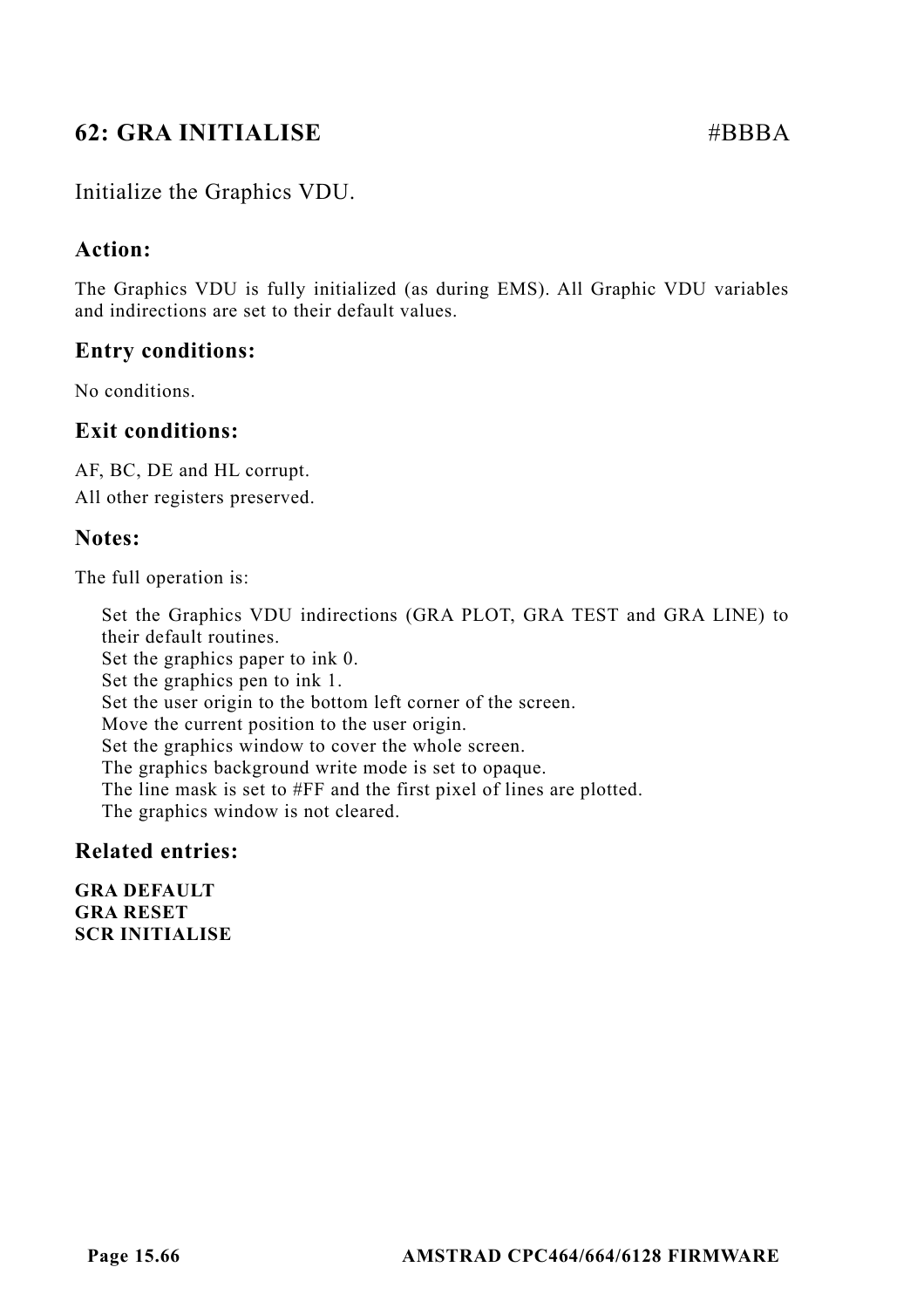# **63: GRA RESET #BBBD**

## Reset the Graphics VDU.

## **Action:**

Re-initialize the Graphics VDU indirections to their default routines and set default modes.

## **Entry conditions:**

No conditions.

## **Exit conditions:**

AF, BC, DE and HL corrupt. All other registers preserved.

### **Notes:**

Sets the Graphics VDU indirections (GRA PLOT, GRA TEST and GRA LINE) to their default routines. V1.1 firmware also sets the graphics background mode to opaque, sets the line mask to #FF and sets the first pixel of lines to be plotted.

### **Related entries:**

**GRA DEFAULT GRA INITIALISE**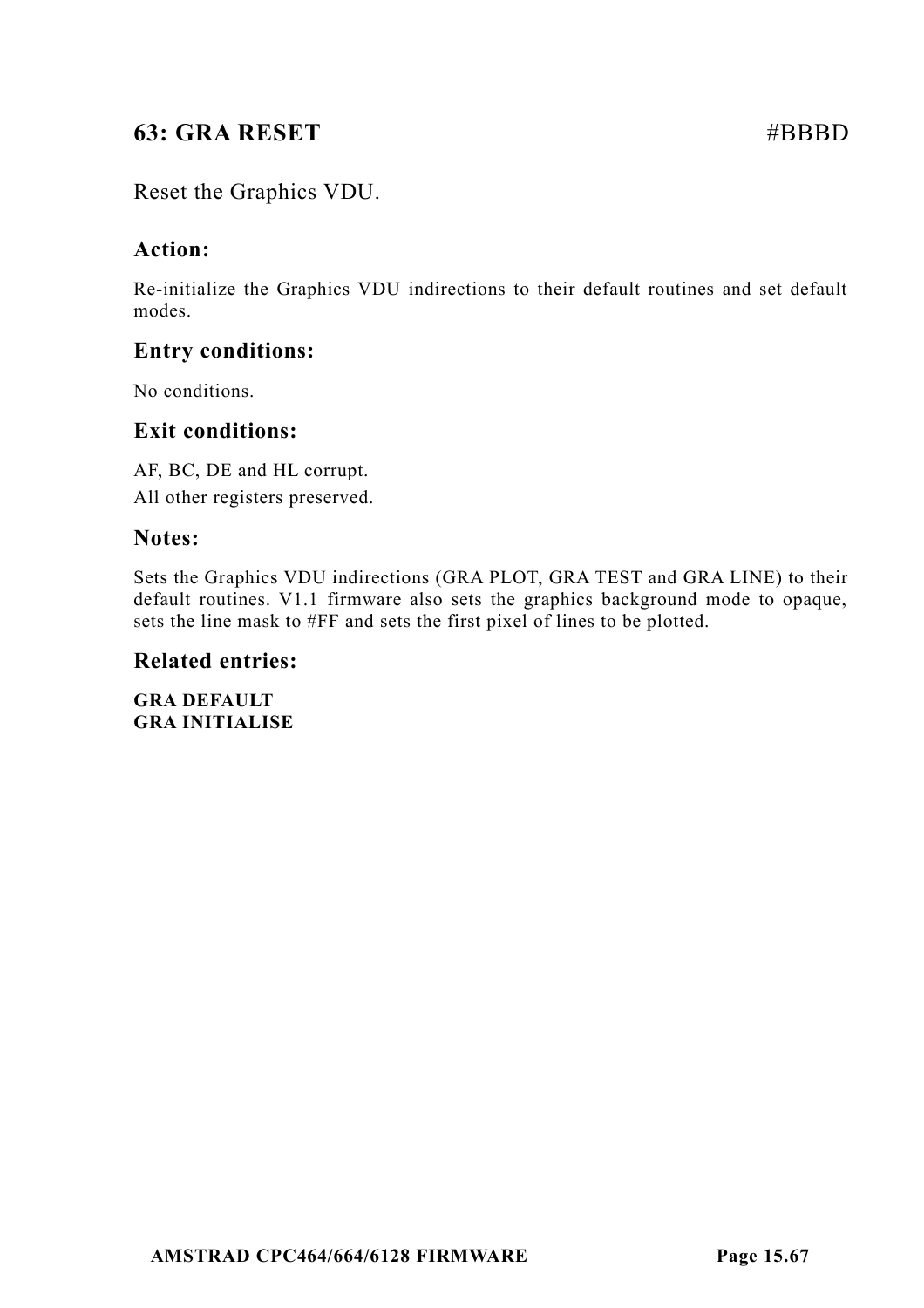# **64: GRA MOVE ABSOLUTE** #BBC0

Move to an absolute position.

## **Action:**

Move the current position to an absolute position.

## **Entry conditions:**

DE contains the required user X coordinate. HL contains the required user Y coordinate.

## **Exit conditions:**

AF, BC, DE and HL corrupt. All other registers preserved.

## **Notes:**

The new position is given in user coordinates. i.e. Relative to the user origin.

The new position can be outside the graphics window.

The Graphics VDU plotting, testing and line drawing routines all move the current graphics position to the point (or endpoint) specified automatically.

## **Related entries:**

**GRA ASK CURSOR GRA MOVE RELATIVE**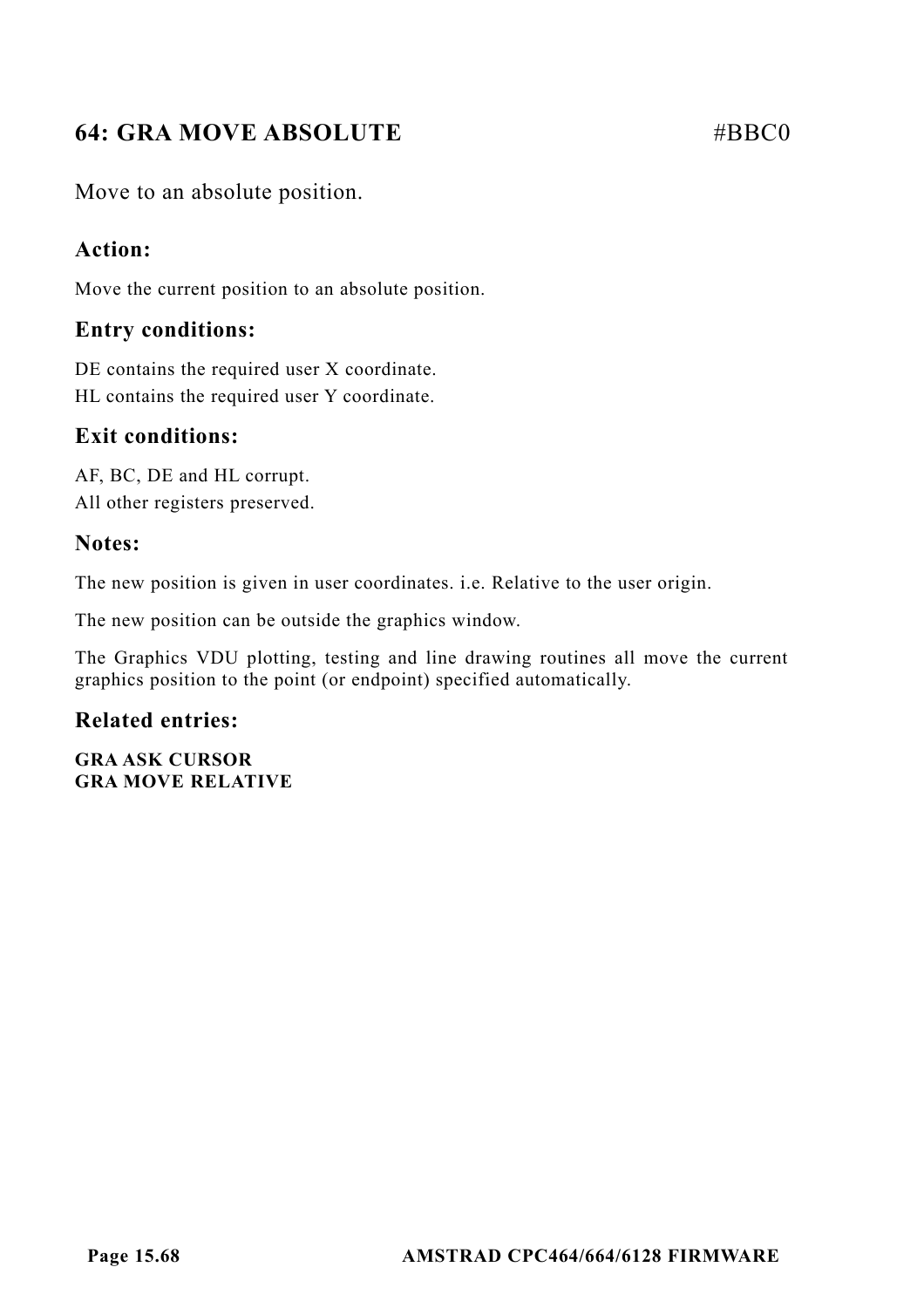# **65: GRA MOVE RELATIVE** #BBC3

Move relative to current position.

## **Action:**

Move the current position to relative to its current position.

## **Entry conditions:**

DE contains a signed X offset. HL contains a signed Y offset.

## **Exit conditions:**

AF, BC, DE and HL corrupt. All other registers preserved.

## **Notes:**

The new position can be outside the graphics window.

The Graphics VDU plotting, testing and line drawing routines all move the current graphics position to the point (or endpoint) specified automatically.

## **Related entries:**

**GRA ASK CURSOR GRA MOVE ABSOLUTE**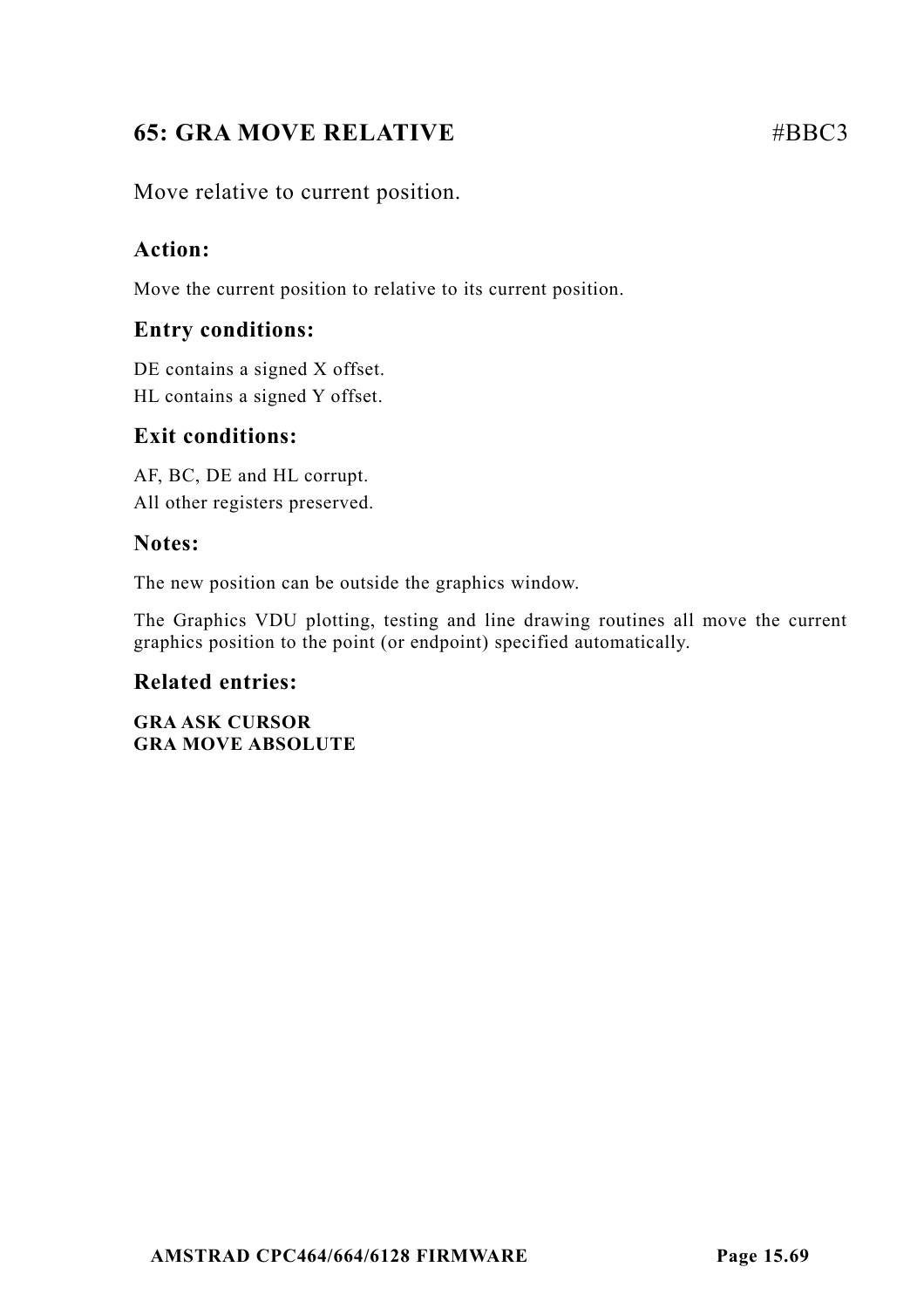# **66: GRA ASK CURSOR** #BBC6

Get the current position.

## **Action:**

Ask where the current graphics position is.

## **Entry conditions:**

No conditions.

## **Exit conditions:**

DE contains the user X coordinate. HL contains the user Y coordinate.

AF corrupt. All other registers preserved.

## **Notes:**

The new position is given in user coordinates. i.e. Relative to the user origin.

The Graphics VDU plotting, testing and line drawing routines all move the current graphics position to the point (or endpoint) specified automatically. Thus, the position returned is probably where the last point was plotted or tested.

## **Related entries:**

**GRA MOVE ABSOLUTE GRA MOVE RELATIVE**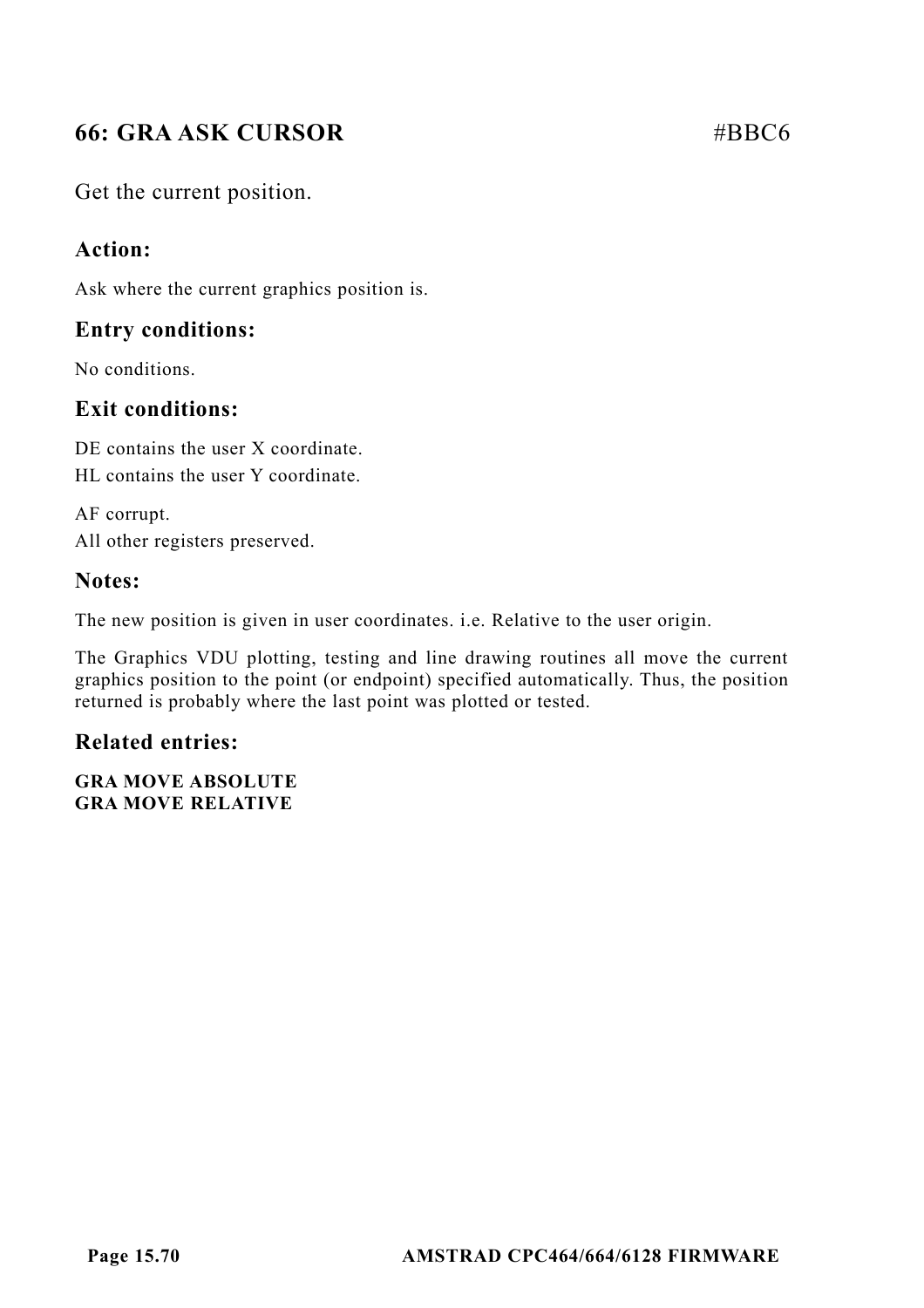# **67: GRA SET ORIGIN** #BBC9

Set the origin of the user coordinates.

## **Action:**

Set the location of the user origin and move the current position there.

## **Entry conditions:**

DE contains the standard X coordinate of the origin. HL contains the standard Y coordinate of the origin.

## **Exit conditions:**

AF, BC, DE and HL corrupt. All other registers preserved.

## **Notes:**

The origin position is given is standard coordinates in which  $(0,0)$  is the bottom left corner of the screen.

The default origin position is at  $(0,0)$ . Whenever the screen mode is changed, by calling SCR SET MODE, the origin is restored to its default position.

## **Related entries:**

**GRA FROM USER GRA GET ORIGIN**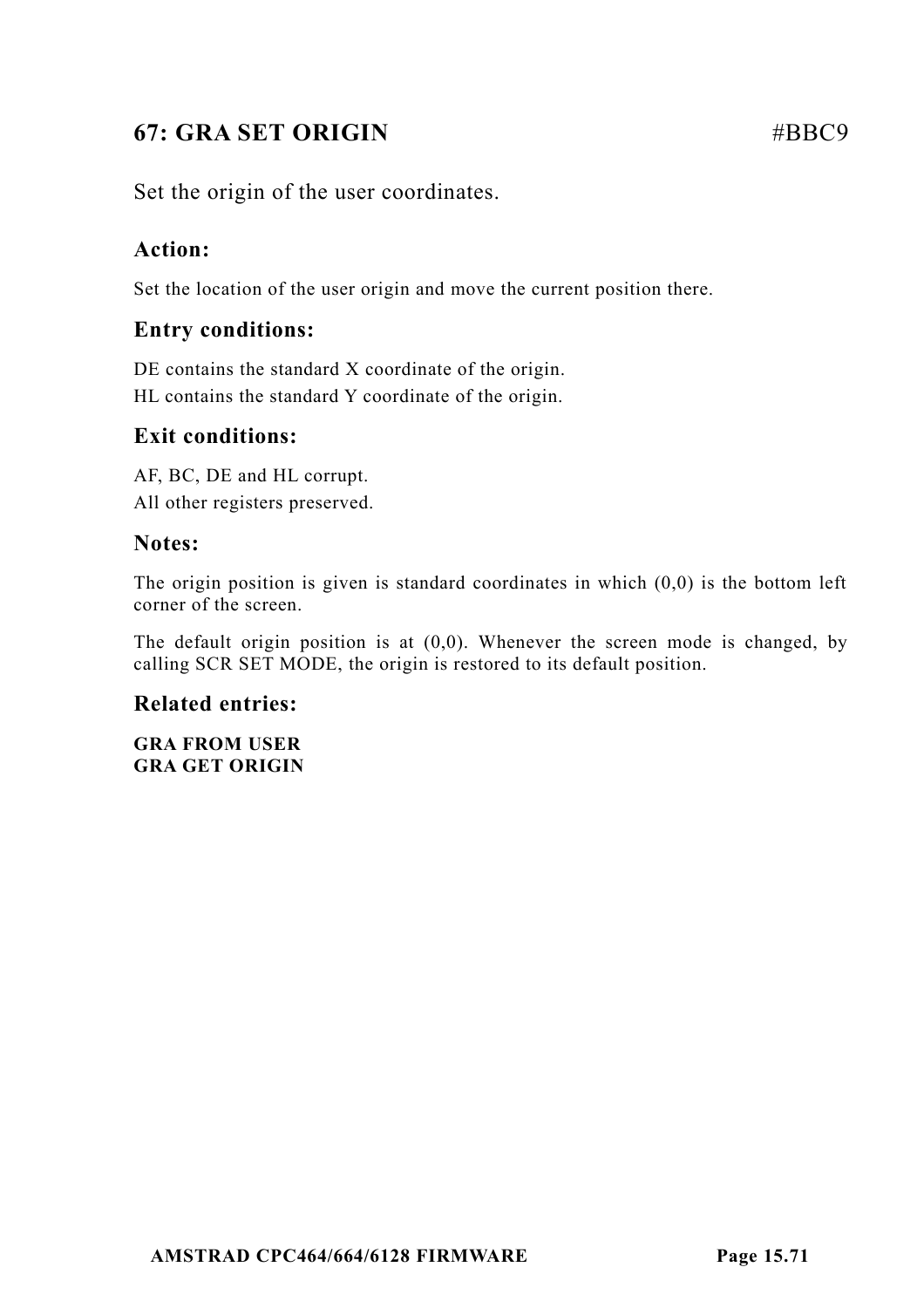# **68: GRA GET ORIGIN** #BBCC

Get the origin of the user coordinates.

## **Action:**

Ask where the user coordinate origin is located.

## **Entry conditions:**

No conditions.

## **Exit conditions:**

DE contains the standard X coordinate of the origin. HL contains the standard Y coordinate of the origin.

All other registers preserved.

## **Notes:**

The origin position is given is standard coordinates in which  $(0,0)$  is the bottom left corner of the screen.

## **Related entries:**

**GRA SET ORIGIN**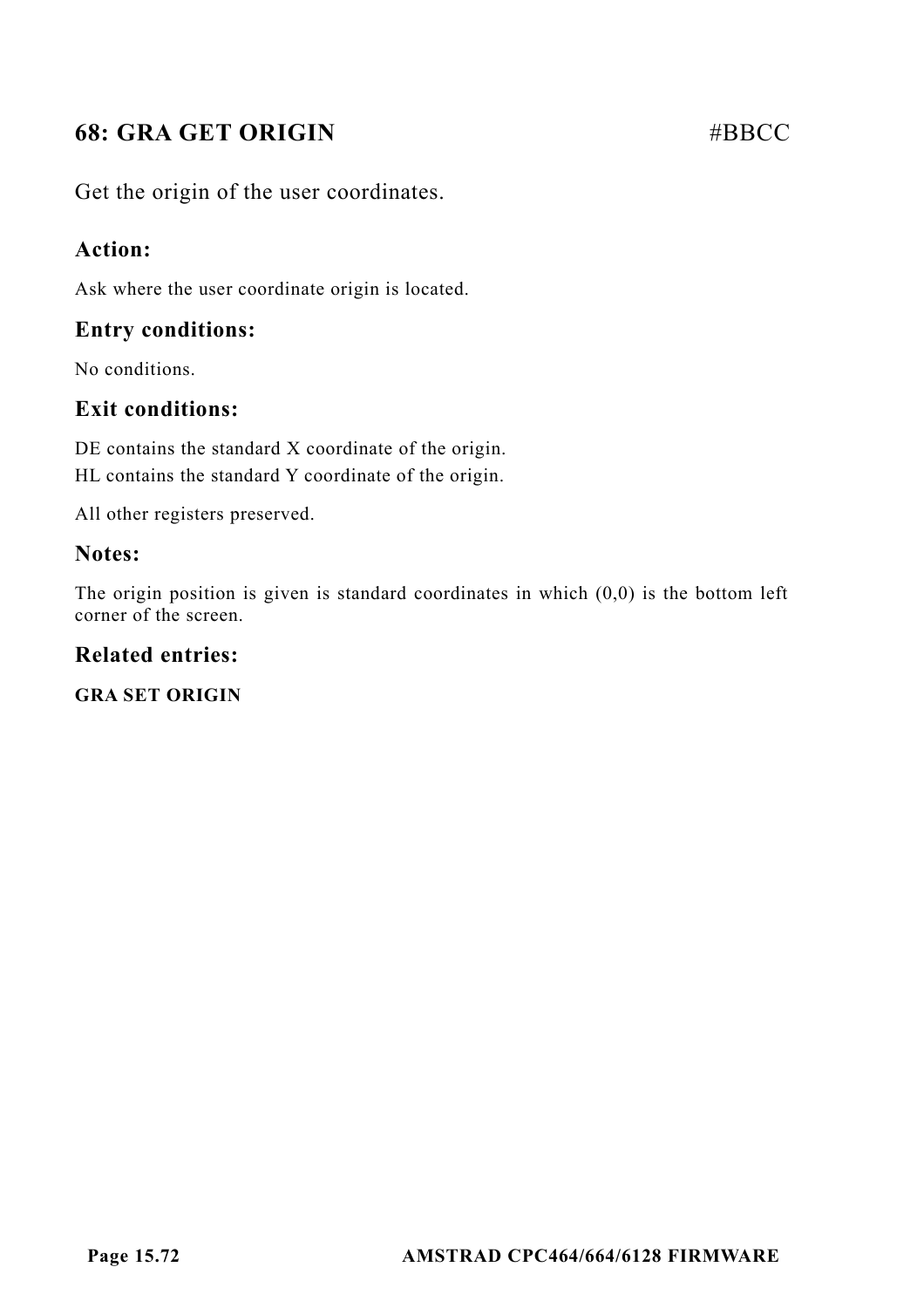# **69: GRA WIN WIDTH #BBCF**

Set the right and left edges of the graphics window.

# **Action:**

Set the horizontal position of the graphics window. The left and right edges are respectively the first and last points that lie inside the window horizontally.

# **Entry conditions:**

DE contains the standard X coordinate of one edge. HL contains the standard X coordinate of the other edge.

# **Exit conditions:**

AF, BC, DE and HL corrupt. All registers preserved.

#### **Notes:**

The window edges are given in standard coordinates in which  $(0,0)$  is the bottom left corner of the screen and coordinates are signed 16 bit numbers.

The left edge of the window is deemed to be the smaller of the two edges supplied.

The window will be truncated, if necessary, to make it fit the screen. The edges are moved to screen byte boundaries so that the window only contains whole bytes (the left edge is moved left, the right edge is moved right). This moves the coordinates of the edges as follows in the various modes:

| Mode | Left Edge     | Right Edge            |
|------|---------------|-----------------------|
|      | Multiple of 2 | Multiple of 2 minus 1 |
|      | Multiple of 4 | Multiple of 4 minus 1 |
|      | Multiple of 8 | Multiple of 8 minus 1 |

The default window covers the whole screen. Whenever the screen mode is changed the window is restored to its default size.

All Graphics VDU point plotting and line drawing routines test whether the points they are about to plot lie inside the window; if they are not then the points are not plotted.

## **Related entries:**

**GRA GET W WIDTH GRA WIN HEIGHT**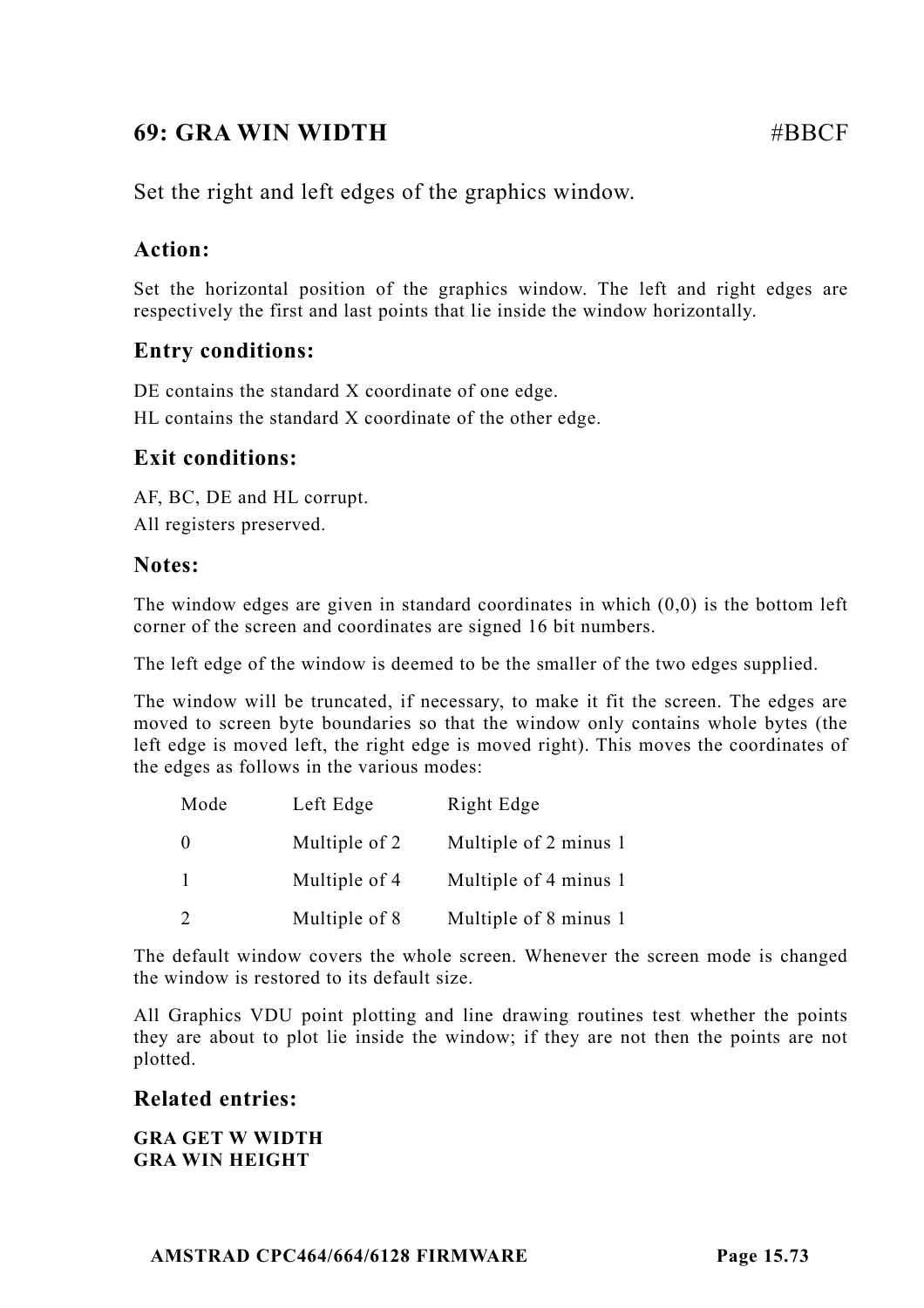# **70: GRA WIN HEIGHT** #BBD2

Set the top and bottom edges of the graphics window.

## **Action:**

Set the vertical position of the graphics window. The top and bottom edges are respectively the last and first points that lie inside the window vertically.

# **Entry conditions:**

DE contains the standard Y coordinate of one edge. HL contains the standard Y coordinate of the other edge.

# **Exit conditions:**

AF, BC, DE and HL corrupt. All registers preserved.

#### **Notes:**

The window edges are given in standard coordinates in which  $(0,0)$  is the bottom left corner of the screen and coordinates are signed 16 bit numbers.

The top edge will be deemed to be the higher of the two edges supplied.

The window will be truncated, if necessary, to make it fit the screen. The edges will be moved to lie on screen line boundaries so that only whole screen lines are included in the window (the top edge will be moved up, the bottom edge will be moved down). This moves the bottom edge to an even coordinate and the top edge to an odd coordinate.

The default window covers the whole screen. Whenever the screen mode is changed the window is restored to its default size.

All Graphics VDU point plotting and line drawing routines test whether the points they are about to plot lie inside the window; if they are not then the points are not plotted.

#### **Related entries:**

**GRA GET W HEIGHT GRA WIN WIDTH**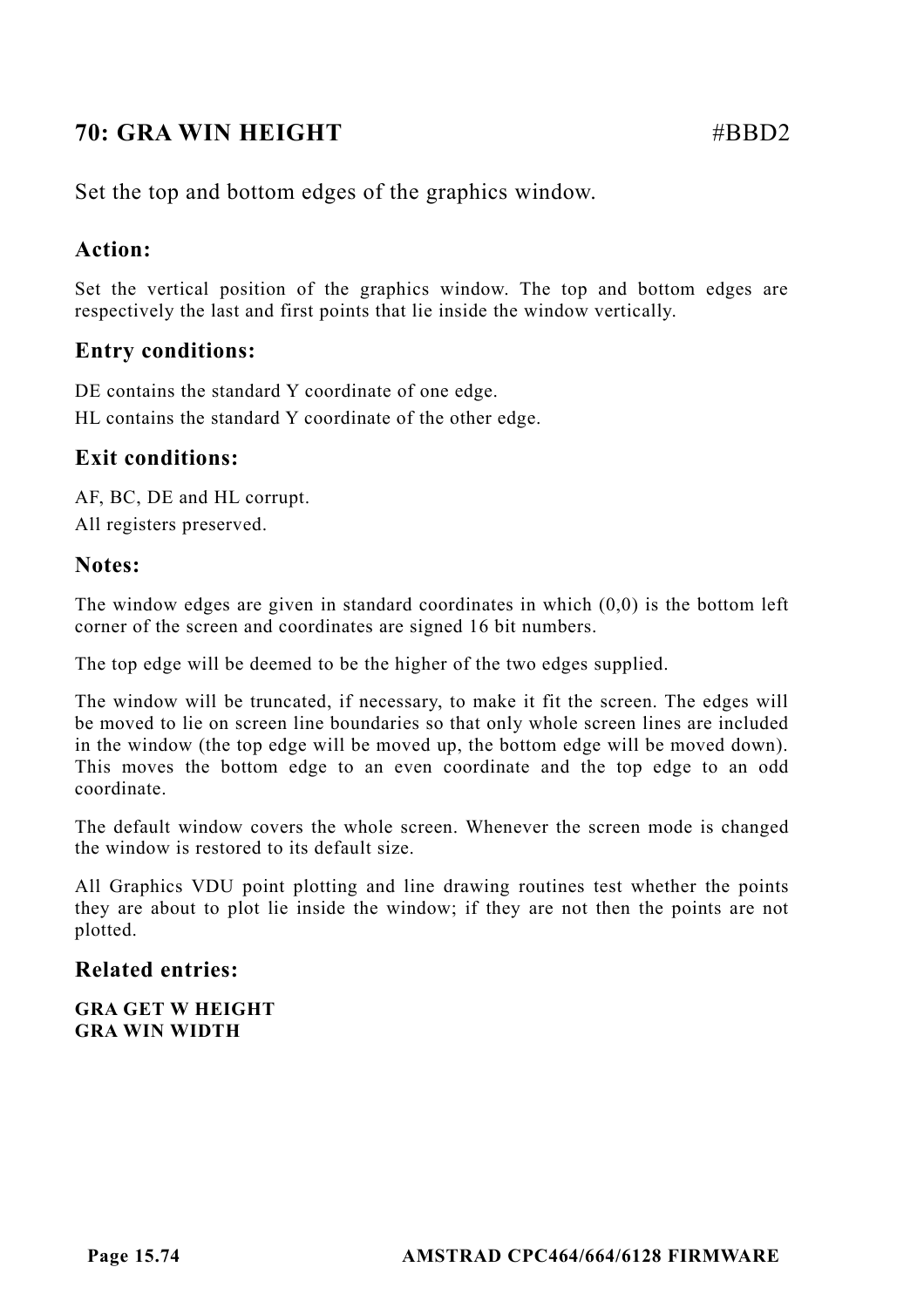# **71: GRA GET W WIDTH #BBD5**

Get the left and right edges of the graphics window.

# **Action:**

Ask the horizontal position of the graphics window. The left and right edges are respectively the first and last points that lie inside the window horizontally.

# **Entry conditions:**

No conditions.

# **Exit conditions:**

DE contains the standard X coordinate of the left edge of the window.

HL contains the standard X coordinate of the right edge of the window.

AF corrupt. All other registers preserved.

# **Notes:**

The window edges are given in standard coordinates in which  $(0,0)$  is the bottom left corner of the screen.

The edges may not be exactly the same as those that were set using GRA WIN WIDTH as the window is truncated to fit the screen, and the edges are moved to screen byte boundaries so that the window only contains whole bytes.

# **Related entries:**

**GRA GET W HEIGHT GRA IN WIDTH**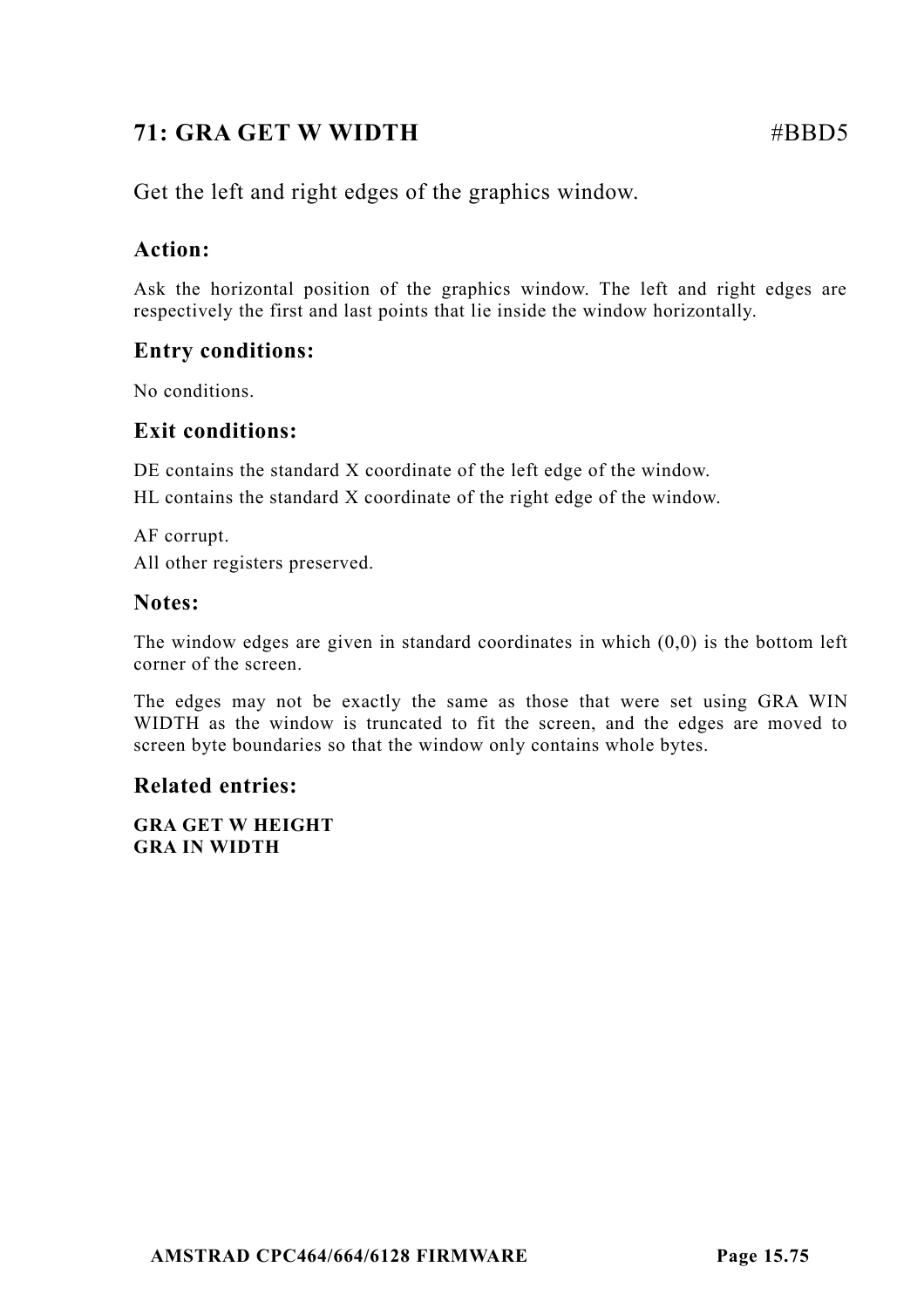# **72: GRA GET W HEIGHT** #BBD8

Get the top and bottom edges of the graphics window.

# **Action:**

Ask the vertical position of the graphics window. The top and bottom edges are respectively the last and first points that lie inside the graphics window vertically.

# **Entry conditions:**

No conditions.

## **Exit conditions:**

DE contains the standard Y coordinate of the top edge of the window.

HL contains the standard Y coordinate of the bottom edge of the window.

AF corrupt. All other registers preserved.

## **Notes:**

The window edges are given in standard coordinates. i.e. With (0,0) being the bottom left corner of the screen.

The edges may not be exactly the same as that passed to GRA WIN HEIGHT as the window is truncated to fit the screen, and the edges are moved to lie on screen line boundaries so that only whole screen lines are included in the window.

# **Related entries:**

**GRA GET W WIDTH GRA WIN HEIGHT**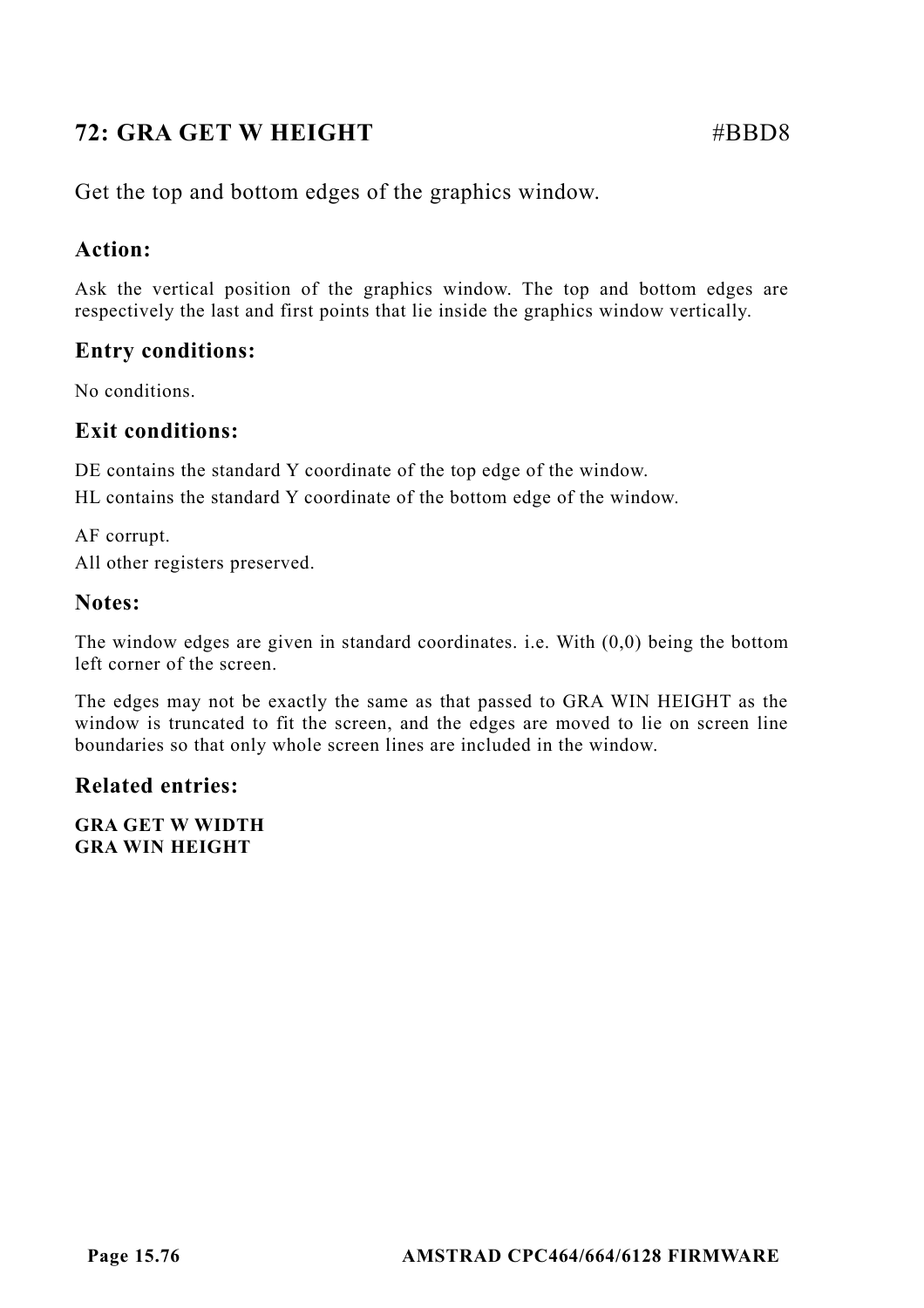# **73: GRA CLEAR WINDOW #BBDB**

Clear the graphics window.

# **Action:**

Clear the graphics window to the graphics paper ink.

# **Entry conditions:**

No conditions.

# **Exit conditions:**

AF, BC, DE and HL corrupt. All other registers preserved.

# **Notes:**

The current graphics position is moved to the origin of the user coordinates.

## **Related entries:**

**GRA SET PAPER GRA WIN HEIGHT GRA WIN WIDTH SCR CLEAR TXT CLEAR WINDOW**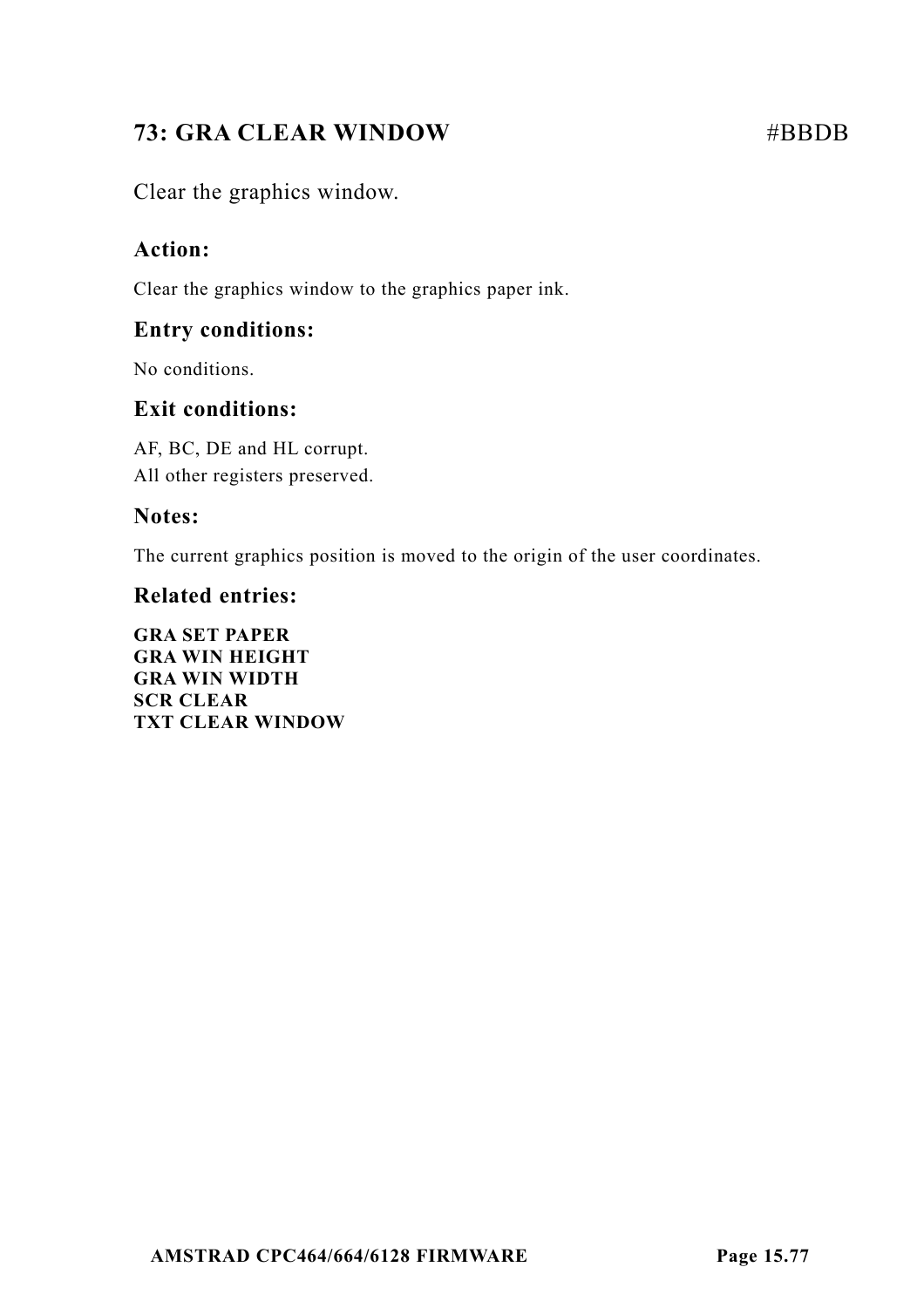# **74: GRA SET PEN** #BBDE

# Set the graphics plotting ink.

# **Action:**

Set the graphics pen ink. This is the ink by the Graphics VDU for plotting points, drawing lines and writing characters.

# **Entry conditions:**

A contains the required ink.

## **Exit conditions:**

AF corrupt. All other registers preserved.

#### **Notes:**

The ink is masked to bring it in the range of inks for the current screen mode. In mode 0 the mask is #0F, in mode 1 it is #03 and in mode 2 it is #01.

In V1.1 firmware the graphics pen ink is taken to delimit the edge of the area to fill when flood filling areas of the screen.

## **Related entries:**

**GRA GET PEN GRA SET PAPER SCR SET INK TXT SET PEN**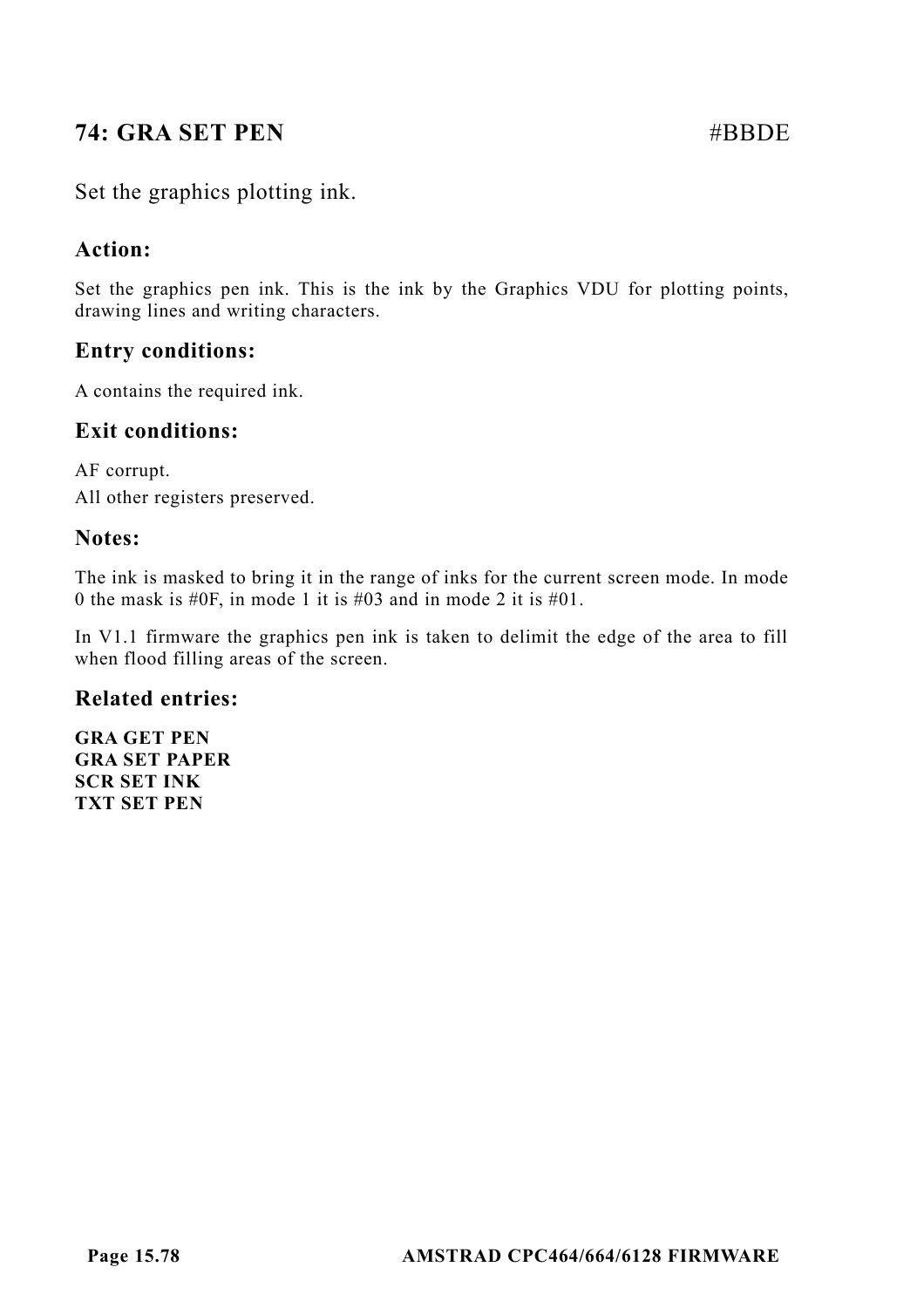# **75: GRA GET PEN** #BBE1

Get the current graphics plotting ink.

# **Action:**

Ask what the current graphics pen ink is set to. This is the ink used by the Graphics VDU for plotting points, drawing lines and writing characters.

# **Entry conditions:**

No conditions.

# **Exit conditions:**

A contains the ink.

Flags corrupt. All other registers preserved.

# **Notes:**

This routine has no other effects.

## **Related entries:**

**GRA GET PAPER GRA SET PEN SCR GET INK TXT GET PEN**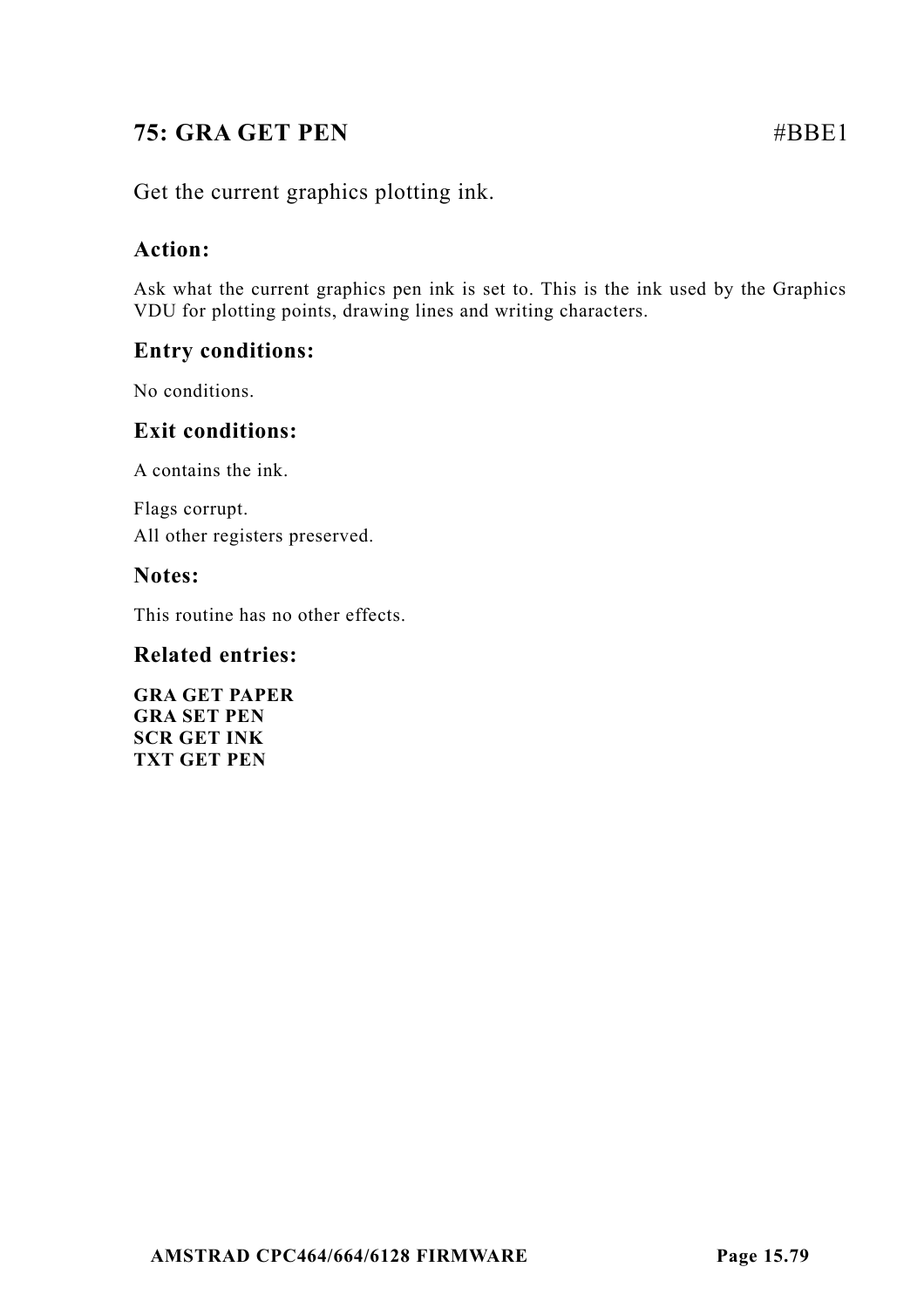# **76: GRA SET PAPER** #BBE4

Set the graphics background ink.

# **Action:**

Set the graphics paper ink.

# **Entry conditions:**

A contains the required ink.

# **Exit conditions:**

AF corrupt. All registers preserved.

## **Notes:**

The ink is masked to bring it in the range of inks for the current screen mode. In mode 0 the mask is #0F, in mode 1 it is #03 and in mode 2 it is #01.

The paper ink is the ink that is used for clearing the graphics window, and writing the background to characters. It is assumed to cover everywhere outside the graphics window when testing points.

In V1.1 firmware the graphics paper ink is used to plot pixels corresponding to a zero bit in the line mask when drawing lines.

## **Related entries:**

**GRA GET PAPER GRA SET PEN SCR GET INK TXT SET PAPER**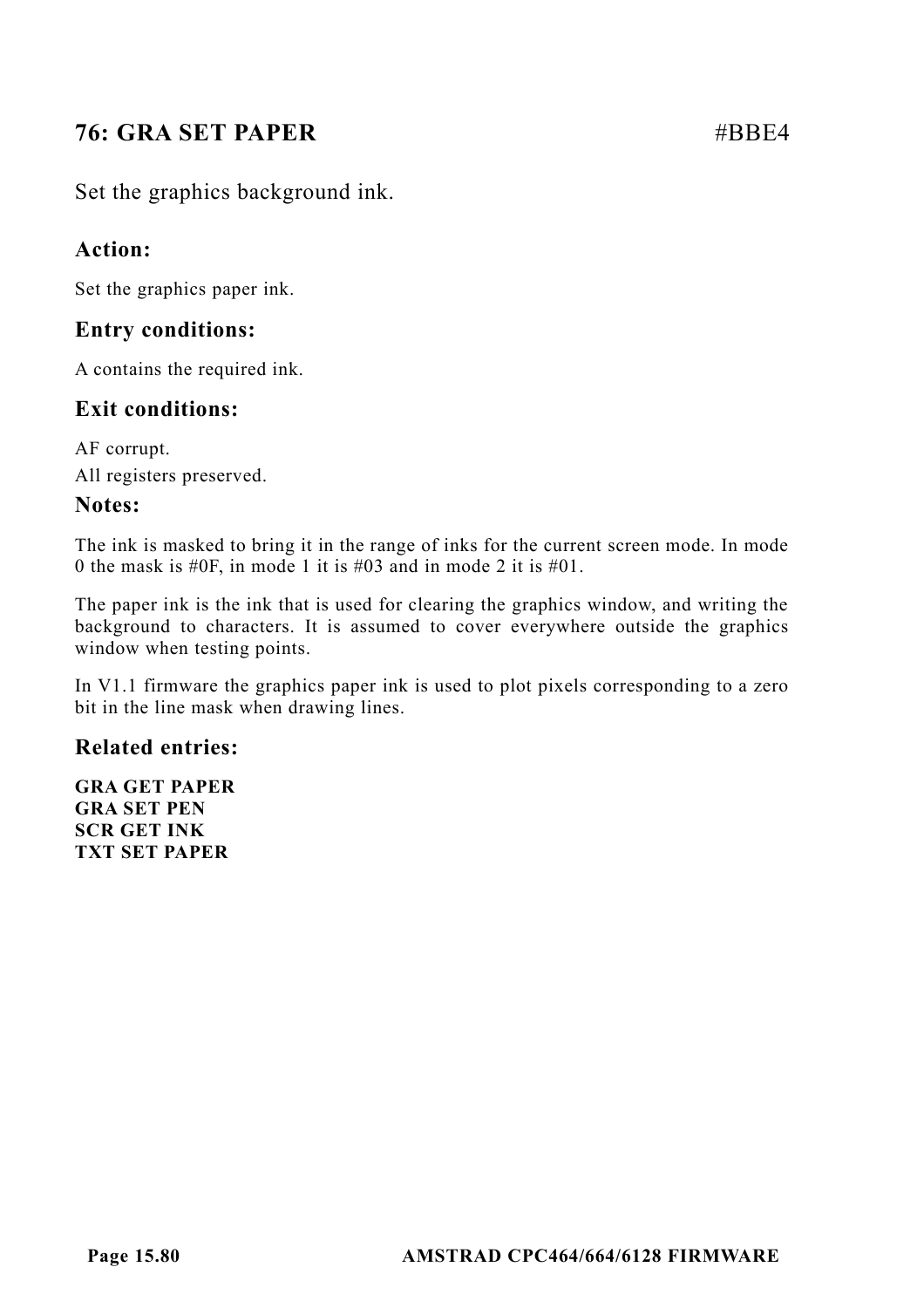# **77: GRA GET PAPER** #BBE7

Get the current graphics background ink.

# **Action:**

Ask what the current graphics paper ink is set to.

# **Entry conditions:**

No conditions.

# **Exit conditions:**

A contains the ink.

Flags corrupt. All other registers preserved.

## **Notes:**

The paper ink is the ink that is used for clearing the graphics window, and writing background to characters. It is assumed to cover everywhere outside the graphics window when testing points.

## **Related entries:**

**GRA GET PEN GRA SET PAPER SCR GET INK TXT GET PAPER**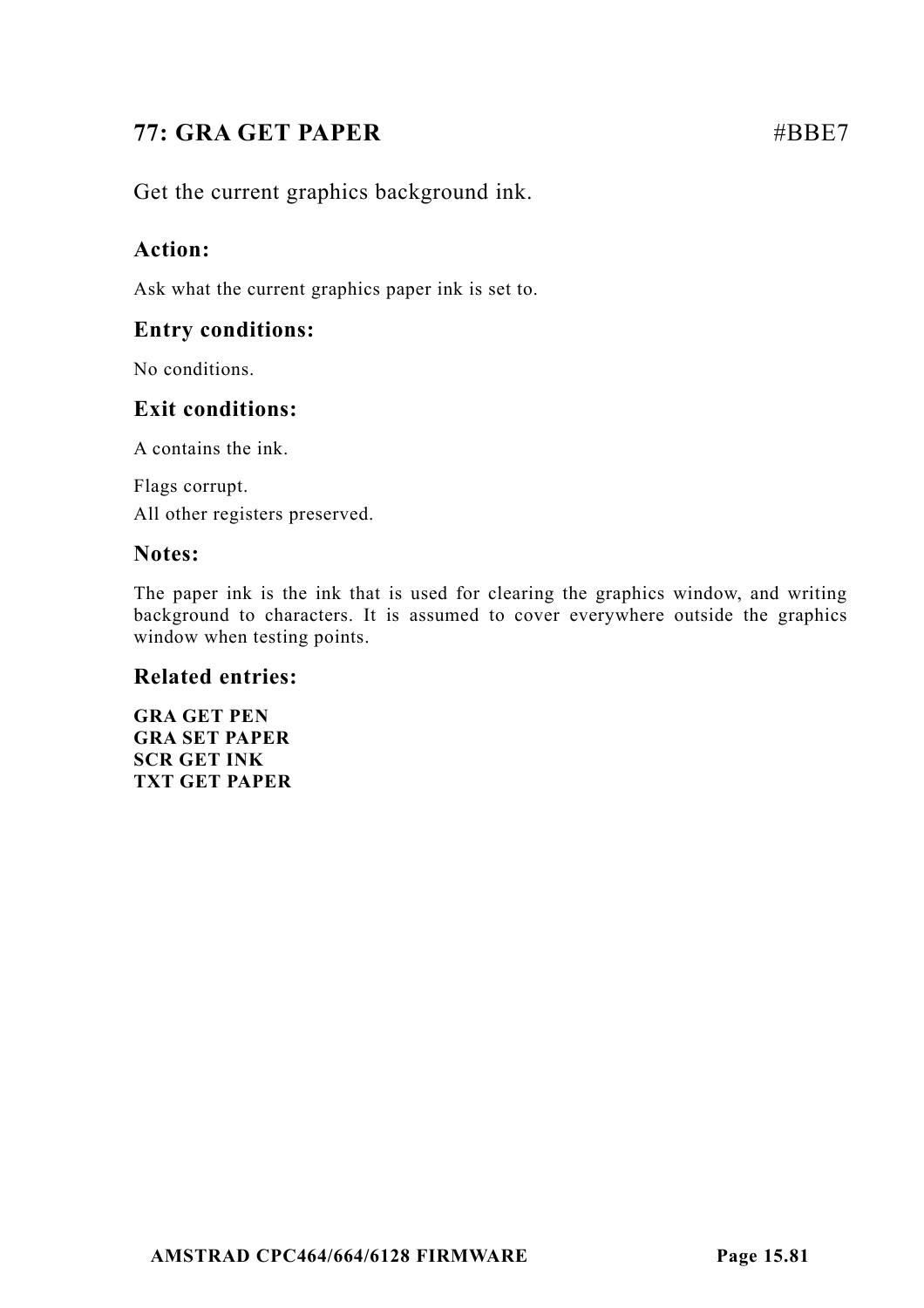# **78: GRA PLOT ABSOLUTE** #BBEA

Plot a point at an absolute position.

# **Action:**

The current graphic position is moved to the position supplied. If this lies inside the graphics window then the point is plotted in the current graphics pen ink using the current graphics write mode. If the point lies outside the graphics window then no action is taken.

# **Entry conditions:**

DE contains the user X coordinate to plot at. HL contains the user Y coordinate to plot at.

# **Exit conditions:**

AF, BC, DE and HL corrupt. All other registers preserved.

# **Notes:**

The position to plot at is given in user coordinates. i.e. Relative to the user origin.

This routine calls the GRA PLOT indirection to plot the point. In its turn GRA PLOT calls the SCR WRITE indirection to set the pixel (if it is in the window).

# **Related entries:**

**GRA PLOT GRA PLOT RELATIVE GRA TEST ABSOLUTE**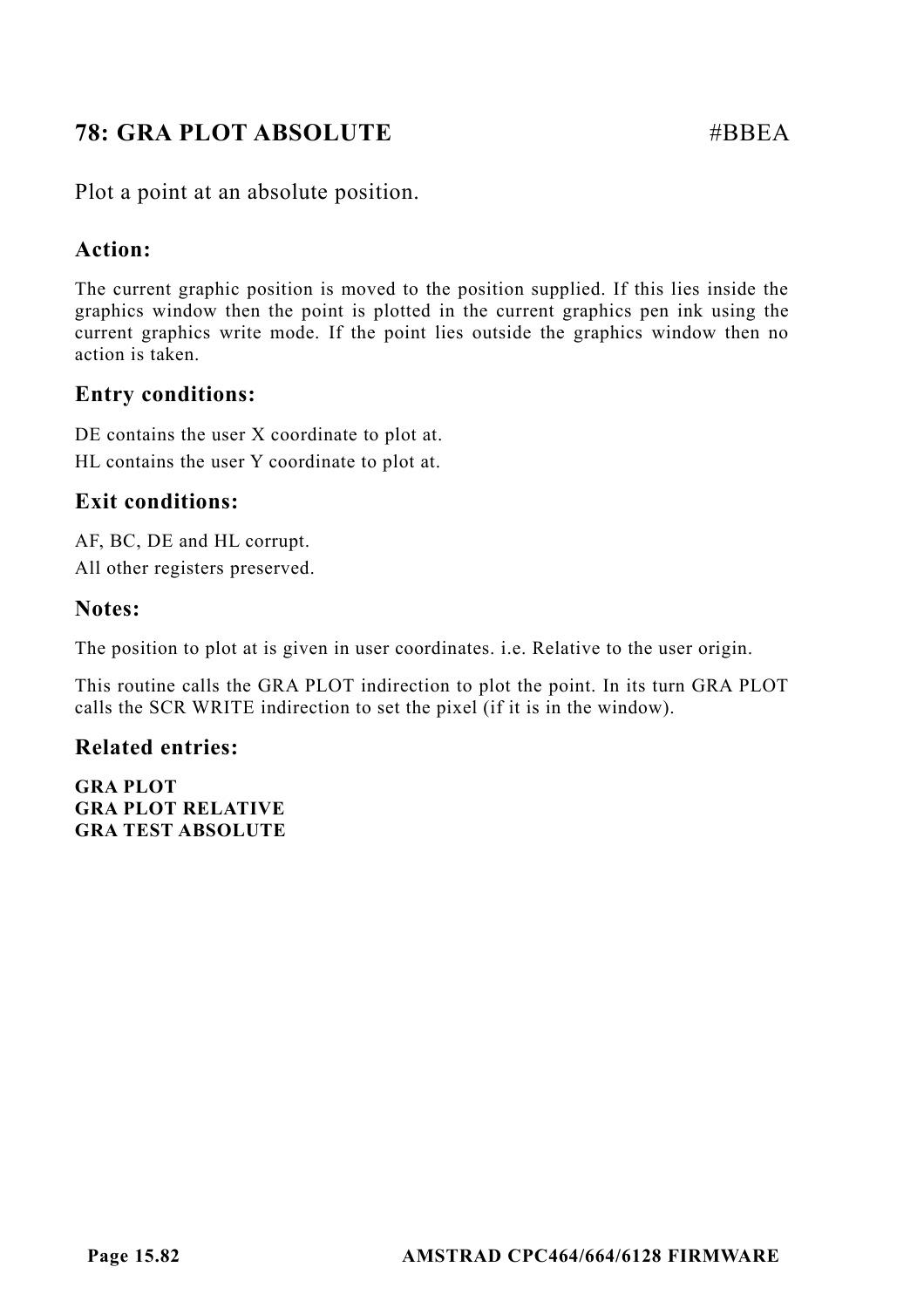# **79: GRA PLOT RELATIVE**   $\qquad \qquad \qquad \text{ABBED}$

Plot a point relative to the current position.

## **Action:**

The current graphic position is moved to the position supplied. If this lies inside the graphics window then the point is plotted in the current graphics pen ink using the current graphics write mode. If the point lies outside the graphics window then no action is taken.

# **Entry conditions:**

DE contains a signed X offset. HL contains a signed Y offset.

# **Exit conditions:**

AF, BC, DE and HL corrupt. All other registers preserved.

## **Notes:**

The position to plot at is given in relative coordinates. i.e. Relative to the current graphics position.

This routine calls the GRA PLOT indirection to plot the point. In its turn GRA PLOT calls the SCR WRITE indirection to set the pixel (if it is in the window).

## **Related entries:**

**GRA PLOT GRA PLOT ABSOLUTE GRA TEST RELATIVE**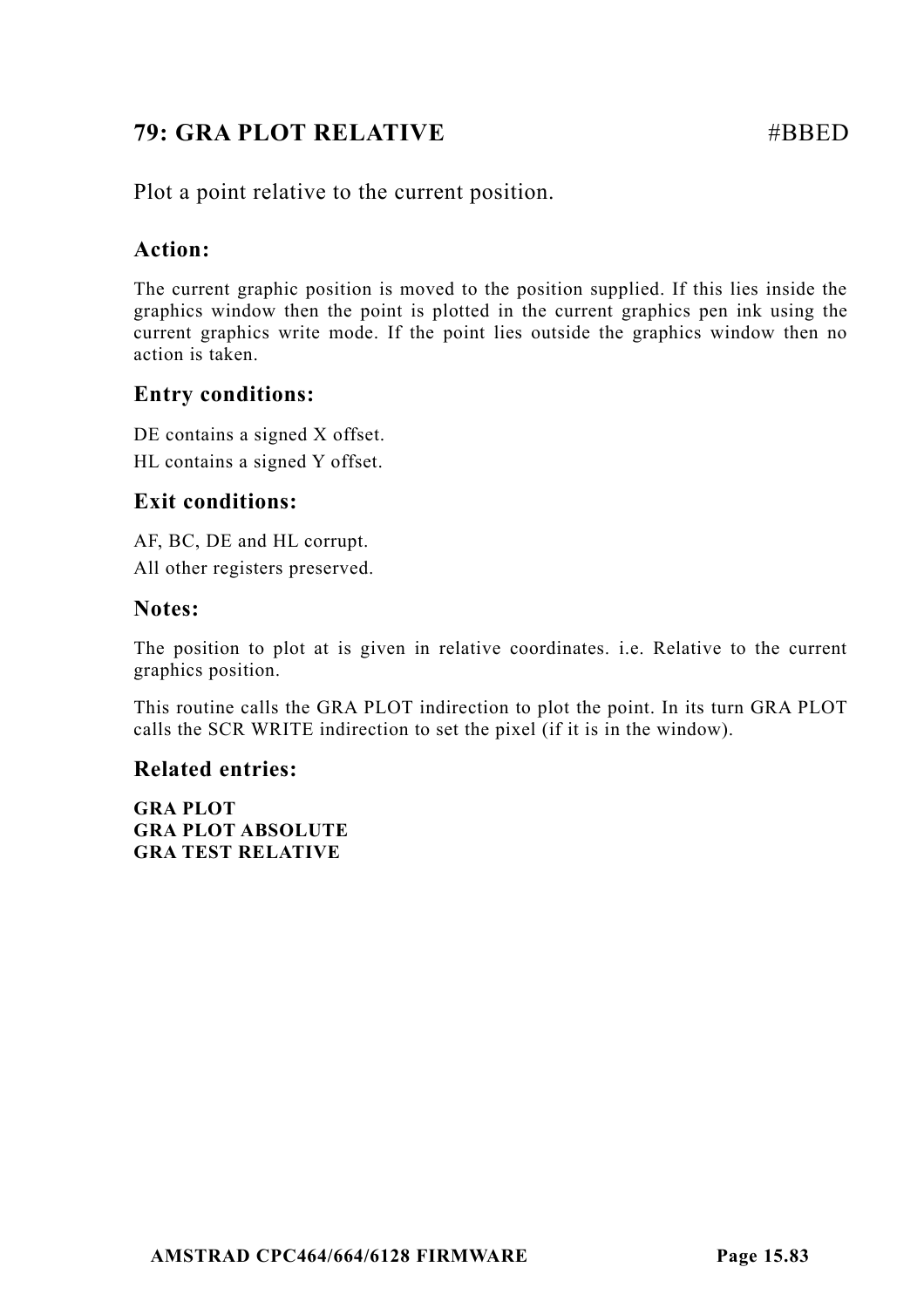# **80: GRA TEST ABSOLUTE** #BBF0

Test a point at an absolute position.

# **Action:**

The current graphic position is moved to the position supplied. If this lies inside the graphics window then the pixel is read from the screen and the ink it is set to is decoded and returned. If the position lies outside the graphics window then the current paper ink is returned.

# **Entry conditions:**

DE contains the user X coordinate to test at. HL contains the user Y coordinate to test at.

# **Exit conditions:**

A contains the ink of the specified point (or the graphics paper ink).

BC, DE, HL and flags corrupt. All other registers preserved.

## **Notes:**

The position to test is given in user coordinates. i.e. Relative to the user origin.

This routine calls the GRA TEST indirection to test the point. In its turn GRA TEST calls the SCR READ indirection to test the pixel (if it is in the window).

#### **Related entries:**

**GRA PLOT ABSOLUTE GRA TEST GRA TEST RELATIVE**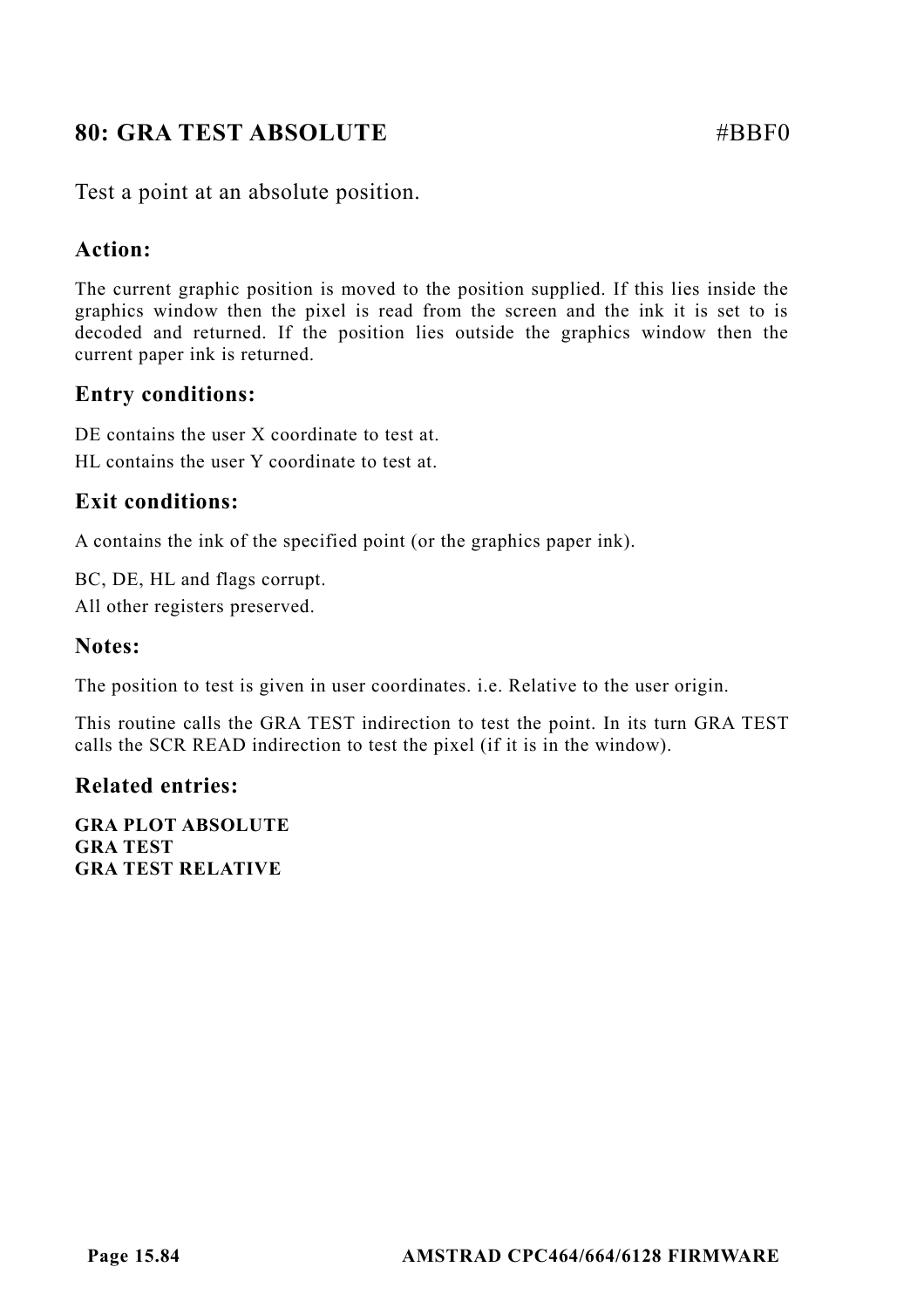# **81: GRA TEST RELATIVE # #BBF3**

Test a point relative to the current position.

# **Action:**

The current graphic position is moved to the position supplied. If this lies inside the graphics window then the pixel is read from the screen and the ink it is set to is decoded and returned. If the position is outside the graphics window then the current paper ink is returned.

# **Entry conditions:**

DE contains a signed X offset. HL contains a signed Y offset.

# **Exit conditions:**

A contains the ink of the specified point (or the graphics paper ink).

BC, DE, HL and flags corrupt. All other registers preserved.

# **Notes:**

The position to test is given in relative coordinates. i.e. Relative to the current graphics position.

This routine calls the GRA TEST indirection to test the point. In its turn GRA TEST calls the SCR READ indirection to test the pixel (if it is in the window).

# **Related entries:**

**GRA PLOT RELATIVE GRA TEST GRA TEST ABSOLUTE**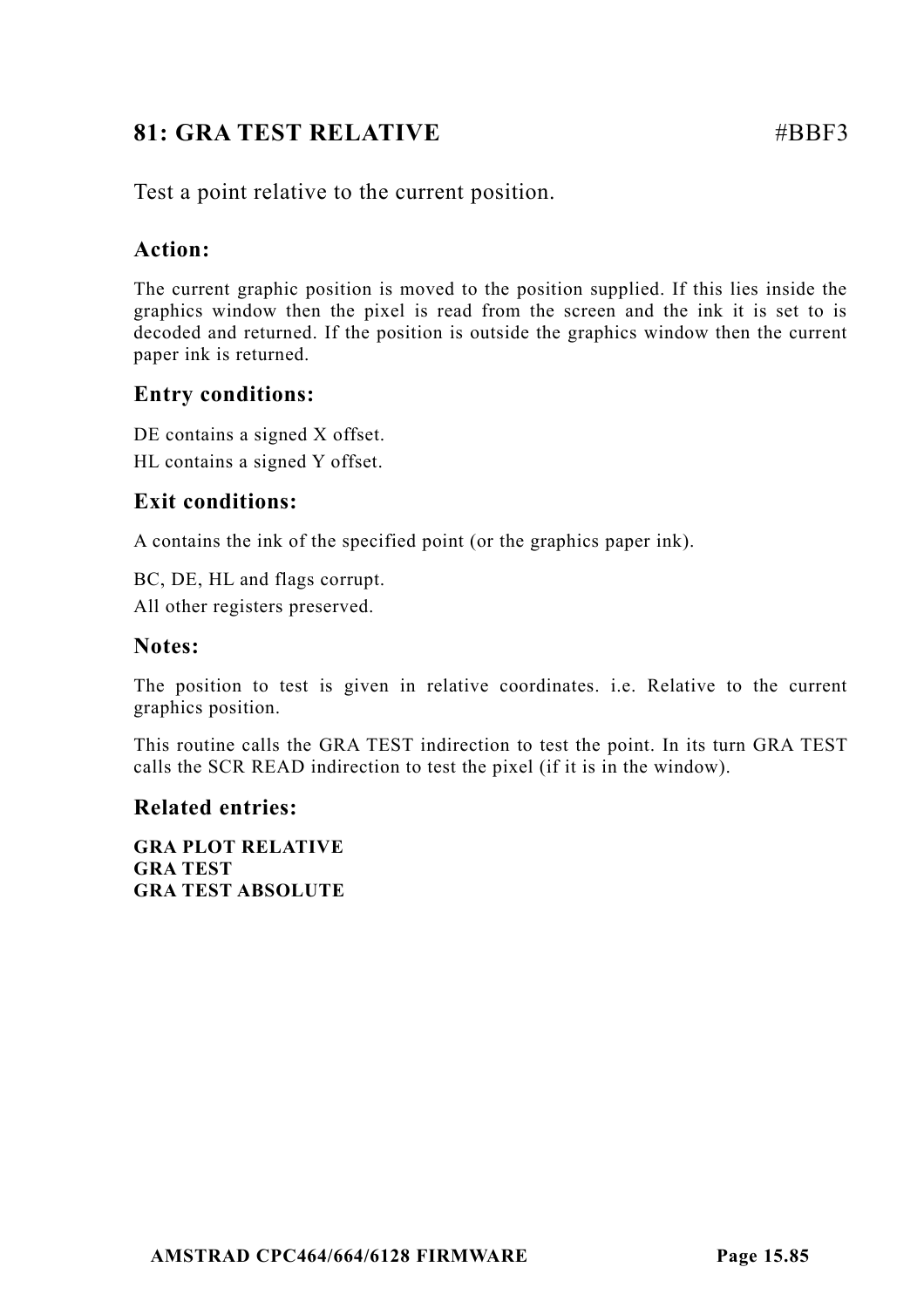# **82: GRA LINE ABSOLUTE** #BBF6

Draw a line to an absolute position.

## **Action:**

Move the current graphics position to the endpoint supplied. All points between this position and the previous graphics position that lie inside the graphics window may be plotted. Points that lie outside the graphics window are ignored.

# **Entry conditions:**

DE contains the user X coordinate of the endpoint.

HL contains the user Y coordinate of the endpoint.

## **Exit conditions:**

AF, BC, DE and HL corrupt. All other registers preserved.

#### **Notes:**

The position of the end of the line is given in user coordinates. i.e. Relative to the user origin.

In V1.0 firmware the points will be plotted in the current graphics pen ink using the current graphics write mode.

In V1.1 firmware the setting of the line mask determines how pixels on the line will be plotted. The line mask is bit significant and is used repeatedly in the order bit 7, bit 6 down to bit 0 for each pixel in the line. If the bit is one then the pixel is plotted in the graphics pen ink using the current graphics write mode. If the bit is zero then the action taken depends on the graphics background write mode. If the background mode is opaque then the pixel is plotted in the graphics paper ink using the current graphics write mode. If the background mode is transparent then the pixel is not plotted.

In V1.1 firmware the first pixel of the line (that at the previous graphics position) is not plotted if the first point plotting mode is set false.

This routine calls the GRA LINE indirection to draw the line. In its turn GRA LINE calls the SCR WRITE indirection to write the pixels (for pixels in the graphics window).

#### **Related entries:**

**GRA LINE GRA LINE RELATIVE GRA SET BACK GRA SET FIRST GRA SET LINE MASK**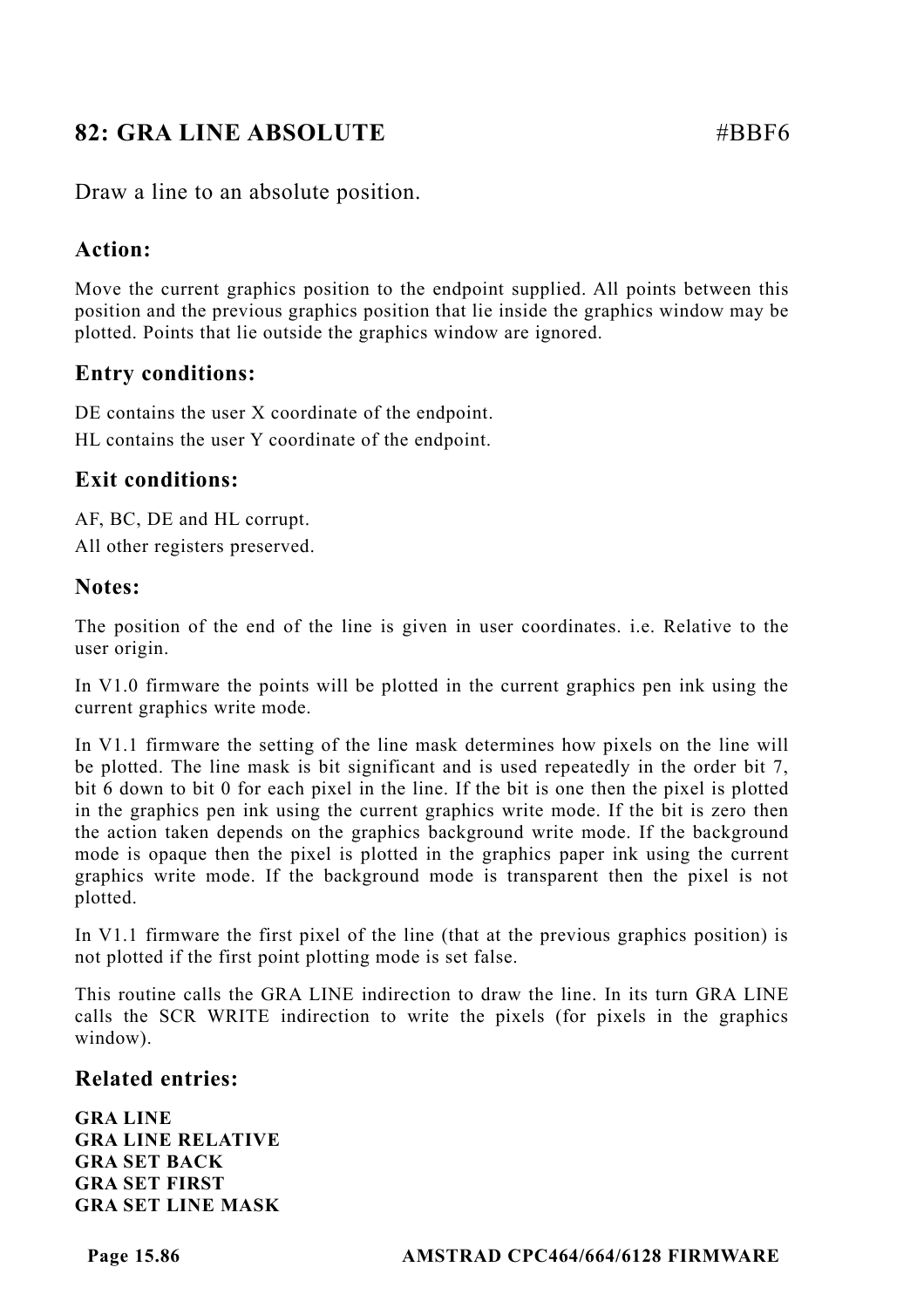# **83: GRA LINE RELATIVE 48 AU 48 AU 48 AU 48 AU 48 AU 48 AU 48 AU 48 AU 48 AU 48 AU 48 AU 48 AU 48 AU 48 AU 48 AU**

Draw a line relative to the current position.

# **Action:**

Move the current graphics position to the endpoint supplied. All points between this position and the previous graphics position that lie inside the graphics window may be plotted. Points that lie outside the graphics window are ignored.

# **Entry conditions:**

DE contains the signed X offset of the endpoint. HL contains the signed Y offset of the endpoint.

# **Exit conditions:**

AF, BC, DE and HL corrupt. All other registers preserved.

# **Notes:**

The position of the end of the line is given in relative coordinates. i.e. Relative to the current graphics position.

In V1.0 firmware the points will be plotted in the current graphics pen ink using the current graphics write mode.

In V1.1 firmware the setting of the line mask determines how the pixels on the line will be plotted. The line mask is bit significant and is used repeatedly in the order bit 7, bit 6 down to bit 0 for each pixel in the line. If the bit is one then the pixel is plotted in the graphics pen ink using the current graphics write mode. If the bit is zero then the action taken depends on the graphics background write mode. If the background mode is opaque then the pixel is plotted in the graphics paper ink using the current graphics write mode. If the background mode is transparent then the pixel is not plotted.

In V1.1 firmware the first pixel of the line (that at the previous graphics position) is not plotted if the first point plotting mode is set false.

This routine calls the GRA LINE indirection to draw the line. In its turn GRA LINE calls the SCR WRITE indirection to write the pixels (for pixels in the graphics window).

## **Related entries:**

**GRA LINE GRA LINE ABSOLUTE GRA SET BACK GRA SET FIRST GRA SET LINE MASK**

**AMSTRAD CPC464/664/6128 FIRMWARE Page 15.87**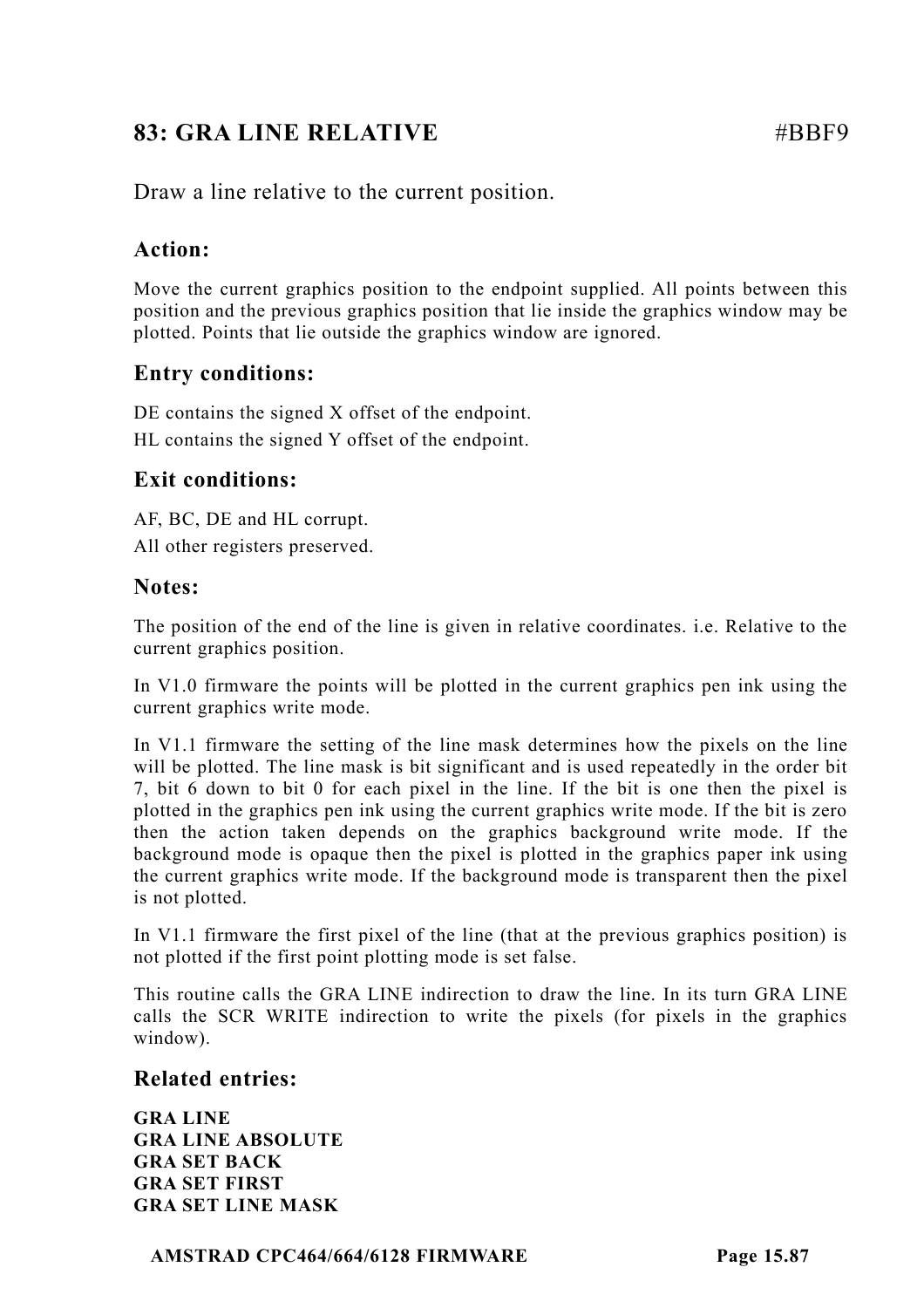# **84: GRA WR CHAR #BBFC**

Put a character on the screen at the current graphics position.

#### **Action:**

Write a character on the screen at the current graphics position.

#### **Entry conditions:**

A contains the character to write.

## **Exit conditions:**

AF, BC, DE and HL corrupt. All other registers preserved.

#### **Notes:**

The character is written with its top left corner being the current graphics position.

All characters are printed, even control codes (characters #00..#1F).

The current position is moved right by the width of the character (ready for another character to be written). In mode 0 this move is 32 points right, in mode 1 the move is 16 points right and in mode 2 it is 8 points.

The character will be plotted in the graphics pen ink. In the case of V1.0 firmware, or V1.1 firmware when the background write mode is set to opaque, the background to the character will be plotted in the graphics paper ink. In the case of V1.1 firmware when the background write mode is set transparent the background pixels are not plotted. Pixels in the character that lie outside the graphics window will not be plotted. The pixels are plotted using the SCR WRITE indirection so they are written using the current graphics write mode.

#### **Related entries:**

**GRA SET BACK TXT SET GRAPHIC TXT WR CHAR**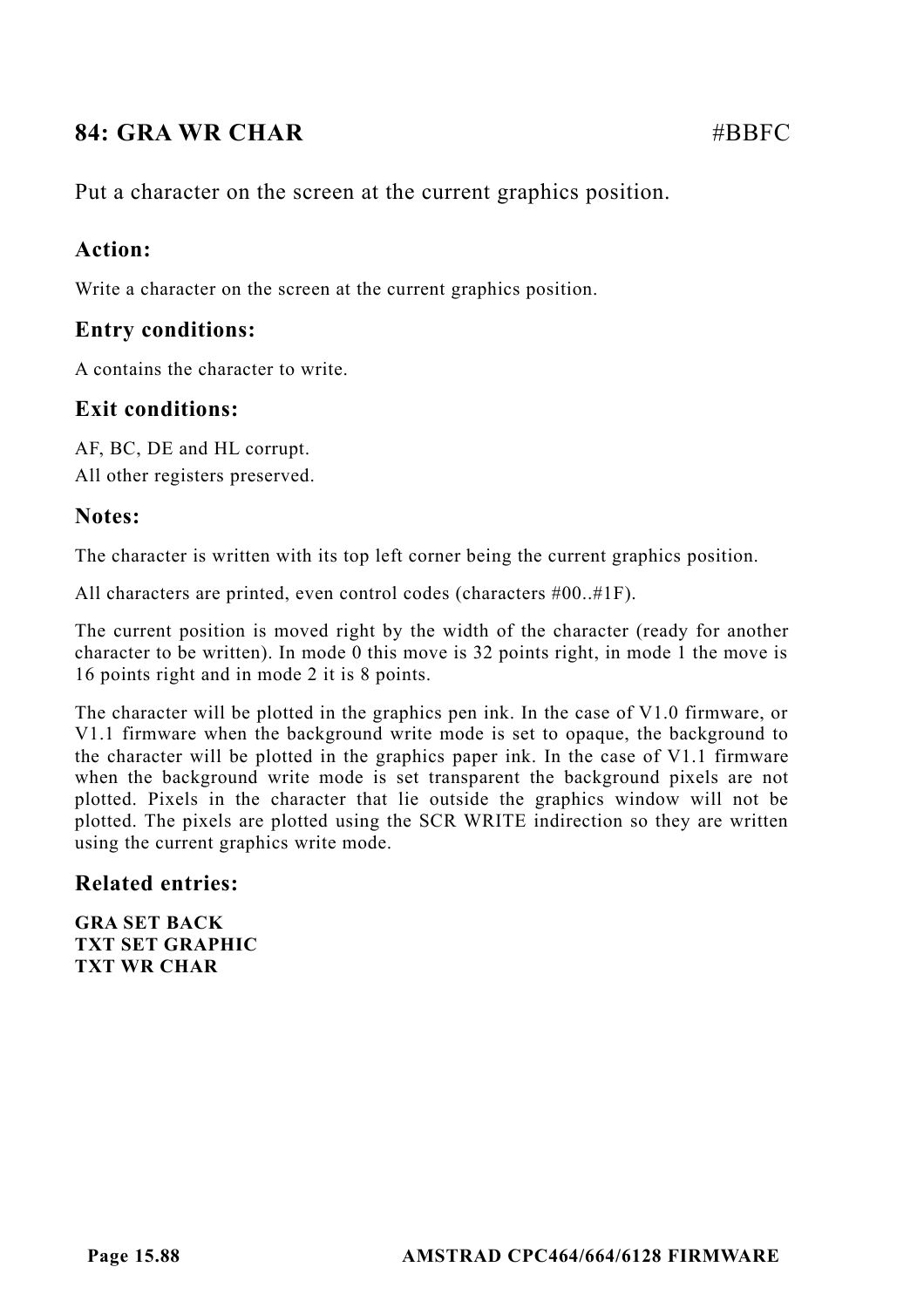# **85: SCR INITIALISE** #BBFF

# Initialize the Screen Pack.

## **Action:**

Full initialization of the Screen Pack (as used during EMS). All Screen Pack variables and indirections are initialized, also the screen mode and the inks are initialized to their default settings.

## **Entry conditions:**

No conditions.

## **Exit conditions:**

AF, BC, DE and HL corrupt. All other registers preserved.

#### **Notes:**

The screen indirections (SCR READ, SCR WRITE and SCR MODE CLEAR) are set to their default routines.

The inks are set to their default colours (see Appendix V).

The ink flashing periods are set to their default values.

The screen is put into mode 1.

The screen base is set to put the screen memory at #C000..#FFFF (under the upper ROM.

The screen offset is set to 0.

The screen is cleared to ink 0.

The Graphics VDU write mode is set to FORCE mode.

The ink flashing frame flyback event is set up.

The initialization is performed in an order that attempts to avoid the previous contents of the screen becoming visible (at EMS the contents will be random).

#### **Related entries:**

**GRA INITIALISE SCR RESET TXT INITIALISE**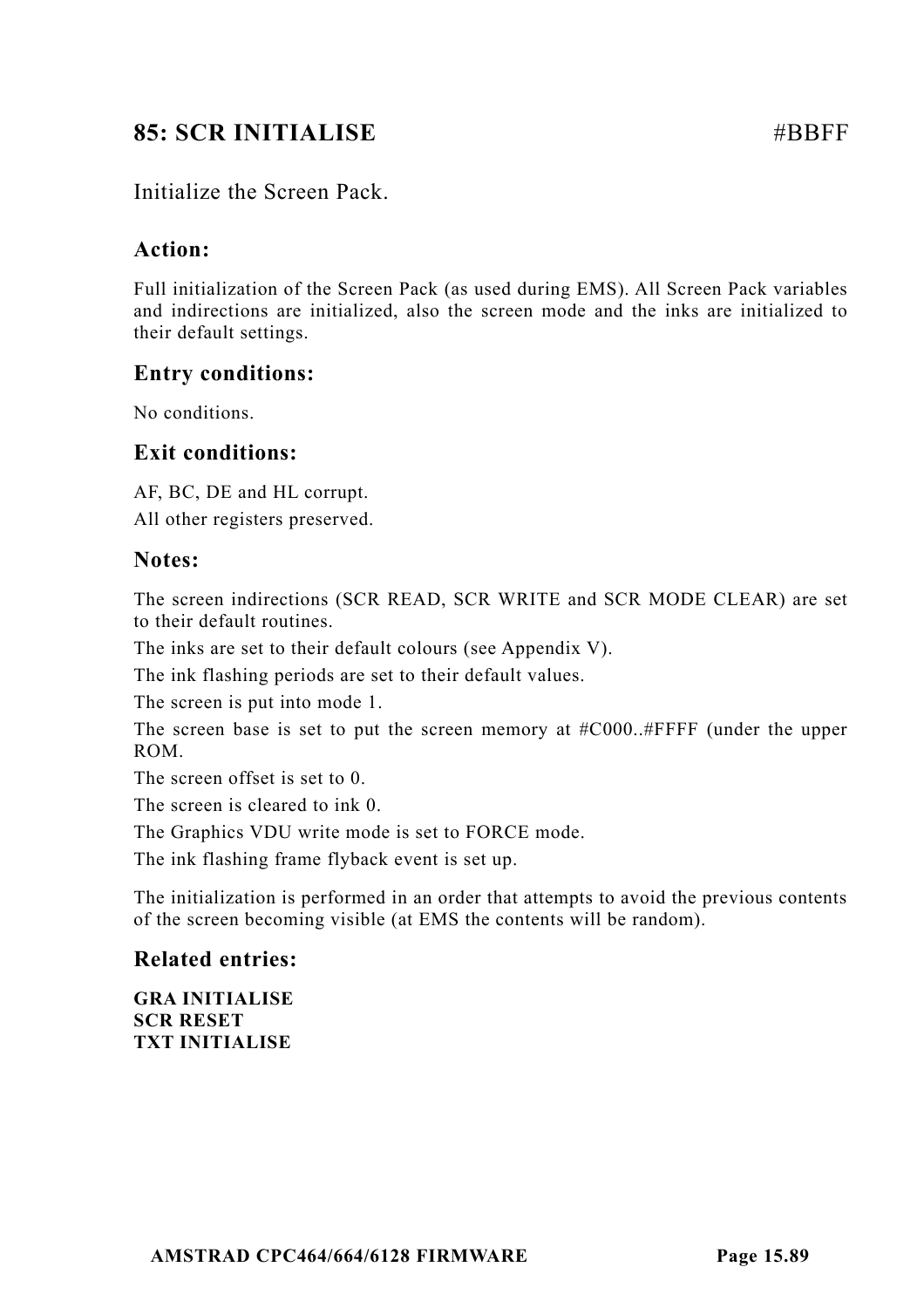# **86: SCR RESET #BC02**

#### Reset the Screen Pack.

#### **Action:**

Reinitializes the Screen Pack indirections and the ink colours. Also reinitializes the flash rate and Graphics VDU write mode.

## **Entry conditions:**

No conditions.

## **Exit conditions:**

AF, BC, DE and HL corrupt. All other registers preserved.

#### **Notes:**

The screen indirections (SCR READ, SCR WRITE and SCR MODE CLEAR) are set to their default routines.

The inks are set to their default colours (see Appendix V).

The ink flashing periods are set to their default values.

The Graphics VDU write mode is set to FORCE mode.

The inks are not passed to the hardware. This will be done when the inks flash next.

#### **Related entries:**

**SCR INITIALISE SCR SET ACCESS SCR SET FLASHING SCR SET INK**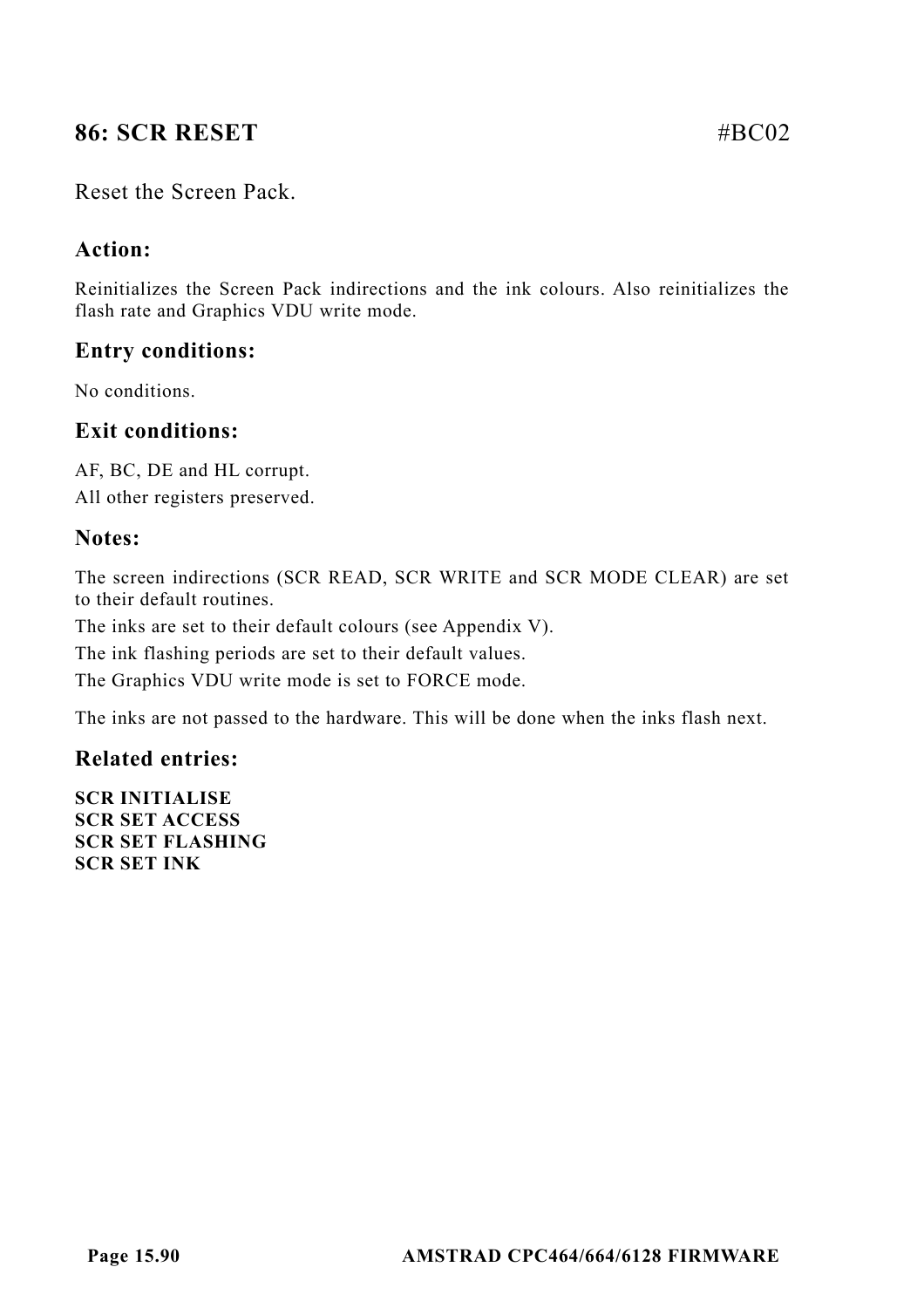# **87: SCR SET OFFSET**   $\# \text{BC05}$

Set the offset of the start of the screen.

# **Action:**

Set the offset of the first character on the screen. By changing this offset the screen can be rolled.

# **Entry conditions:**

HL contains the required offset.

#### **Exit conditions:**

AF and HL corrupt. All other registers preserved.

#### **Notes:**

The offset passed is masked with #07FE to make sure it is not too big to make sure that the offset is even. (The screen is only capable of rolling in two byte increments).

The screen base and screen offset are combined into a single value and sent to the hardware together.

The screen offset is used by SCR CHAR POSITION and SCR DOT POSITION to calculate screen addresses. If the screen offset is changed merely by calling the Machine Pack routine MC SCREEN OFFSET then the Text and Graphics VDUs will use incorrect screen addresses.

The offset is set to zero when the screen mode is set or the screen is cleared by calling SCR CLEAR.

#### **Related entries:**

**MC SCREEN OFFSET SCR GET LOCATION SCR HW ROLL SCR SET BASE SCR SET POSITION**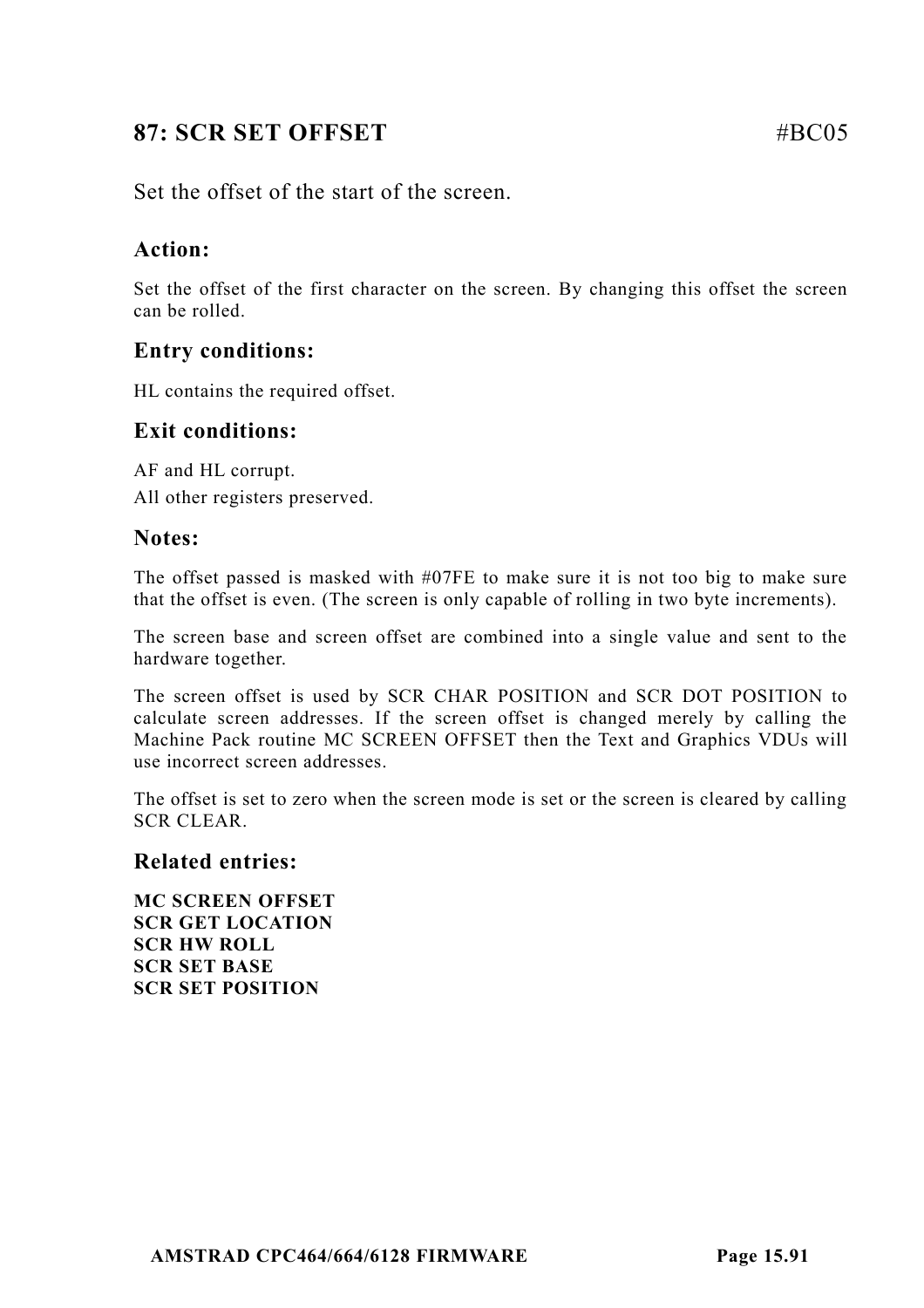# **88: SCR SET BASE #BC08**

Set the area of RAM to use for the screen memory.

# **Action:**

Set the base address of the screen memory. This can be used to move the screen out from underneath the upper ROM or to display a prepared screen instantly.

# **Entry conditions:**

A contains the more significant byte of the base address.

# **Exit conditions:**

AF and HL corrupt. All other registers preserved.

## **Notes:**

The screen memory can only be located on a 16K boundary so the value passed in masked with #C0. The default screen base, set at EMS, is #C0.

The screen offset is combined with the screen base into a single value which is sent to the hardware.

The screen base address is used by SCR CHAR POSITION and SCR DOT POSITION to calculate screen addresses. If the screen base is changed merely by calling the Machine Pack routine MC SCREEN OFFSET then the text and graphics VDUs will use incorrect screen addresses.

The screen memory is not cleared when the screen base is set, use SCR CLEAR to do this.

#### **Related entries:**

**MC SCREEN OFFSET SCR GET LOCATION SCR SET OFFSET SCR SET POSITION**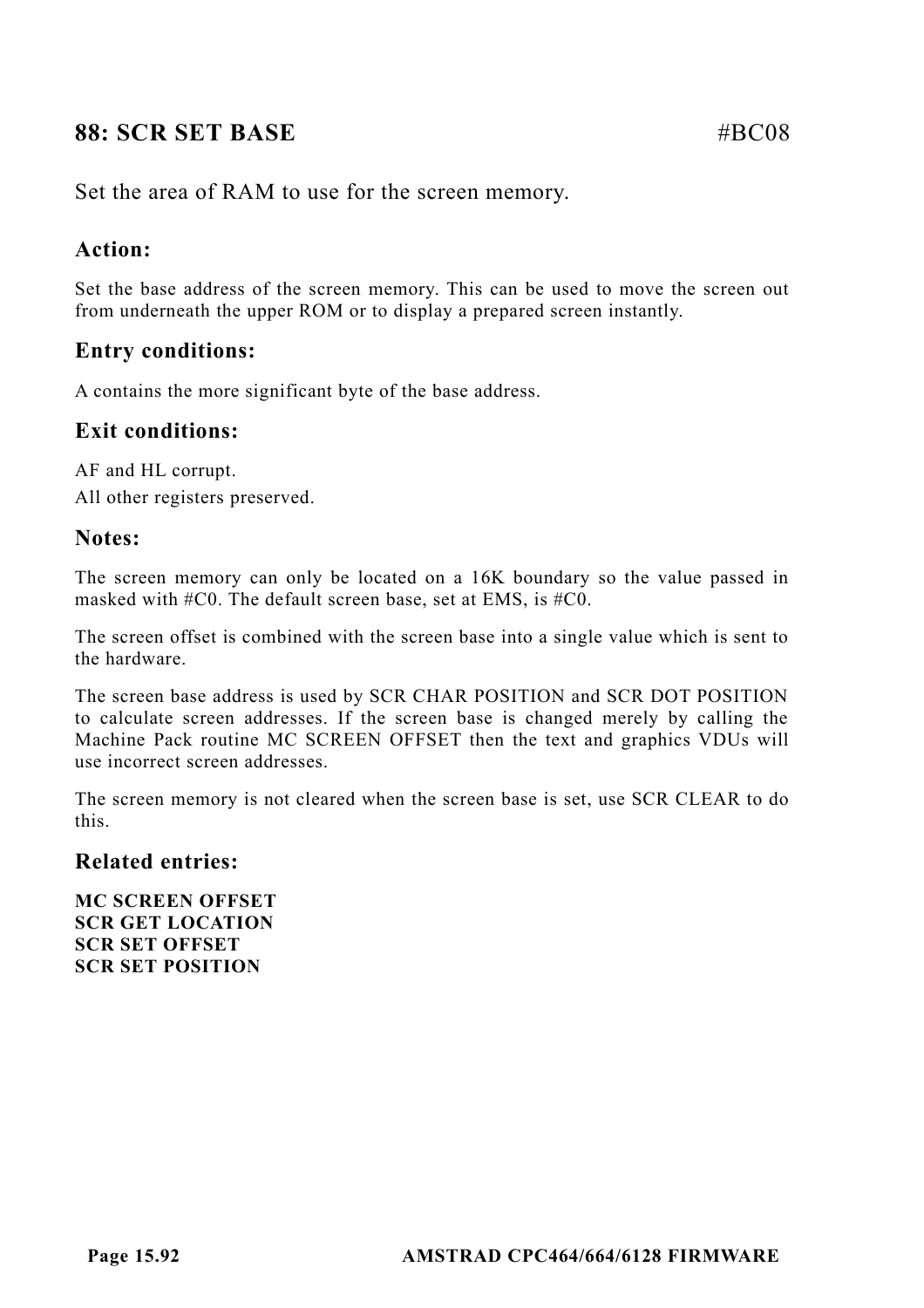# **89: SCR GET LOCATION** #BC0B

Fetch current base and offset settings.

# **Action:**

Ask where the screen memory is located and where the start of the screen is.

# **Entry conditions:**

No conditions.

# **Exit conditions:**

A contains the more significant byte of the base address. HL contains the current offset.

Flags corrupt. All other registers preserved.

# **Notes:**

The base and offsets returned by this routine may not be the same as those set using SCR SET BASE or SCR SET OFFSET. This is because the values are masked to make them legal and the screen offset is also changed when the hardware screen rolling routine, SCR HW ROLL, is used.

# **Related entries:**

**SCR SET BASE SCR SET OFFSET SCR SET POSITION**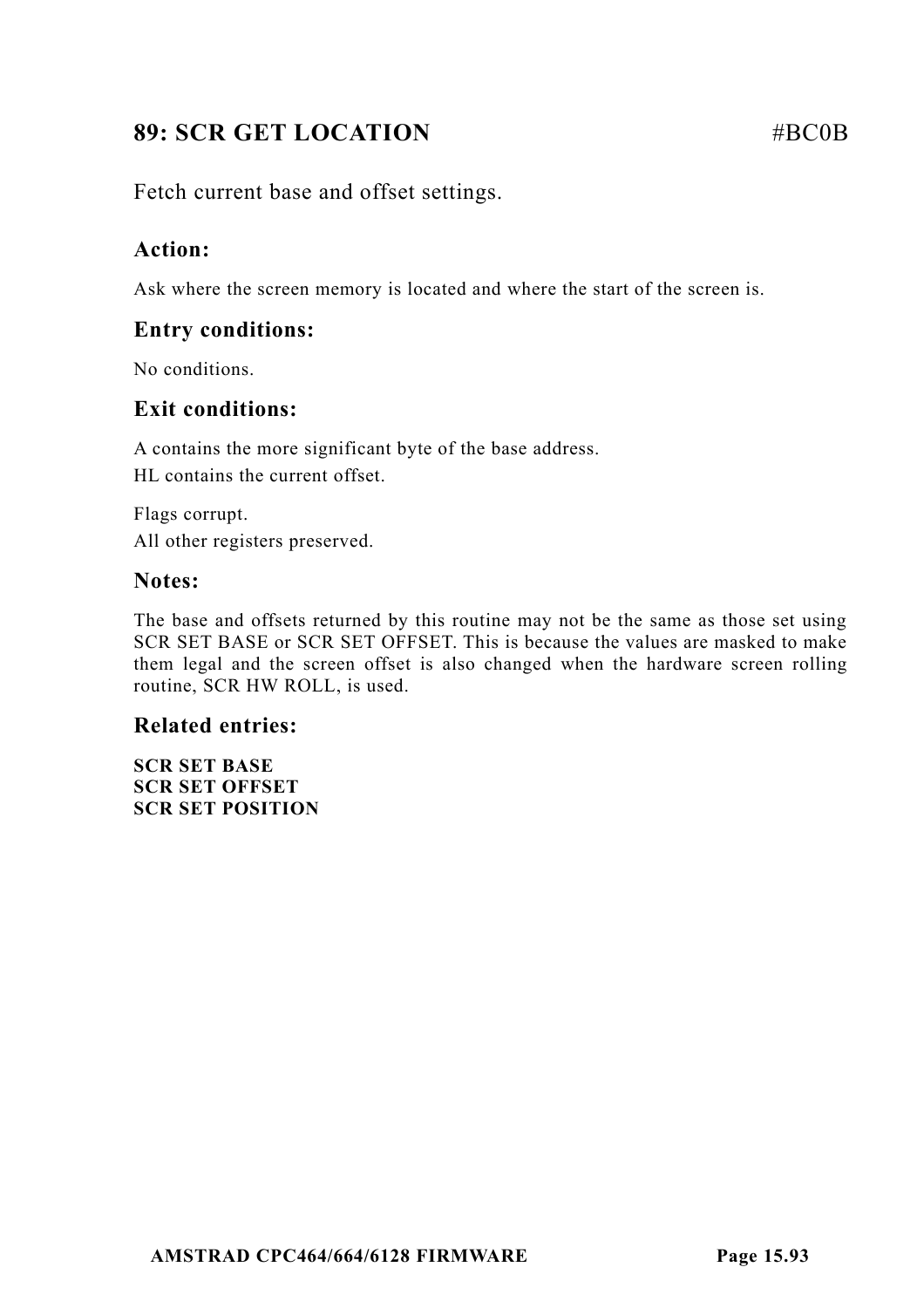# **90: SCR SET MODE #BC0E** #BC0E

Set screen into a new mode.

## **Action:**

Put the screen into a new mode and make sure that the Text and Graphics VDUs are set up correctly.

# **Entry conditions:**

A contains the required mode.

#### **Exit conditions:**

AF, BC, DE and HL corrupt. All other registers preserved.

#### **Notes:**

The mode requested is masked with #03. If the resulting value is 3 then no action is taken. Otherwise one of the following screen modes is set up:

| Mode 0: | 160 x 200 pixels, | 20 x 25 characters. |
|---------|-------------------|---------------------|
| Mode 1: | 320 x 200 pixels, | 40 x 25 characters. |
| Mode 2: | 640 x 200 pixels, | 80 x 25 characters. |

At an early stage the screen is cleared to avoid the old contents of the screen being displayed in the wrong mode. The screen is cleared by calling the SCR MODE CLEAR indirection.

All the text and graphics windows are set to cover the whole screen and the graphics user origin is set to the bottom left corner of the screen. The cursor blobs for all text streams are turned off. Stream zero is selected.

The current text and graphics pen and paper inks are masked as appropriate for the new mode (see TXT SET PEN et al). When changing mode to a mode that allows fewer inks on the screen this may cause the pen and paper inks to change.

## **Related entries:**

**MC SET MODE SCR GET MODE**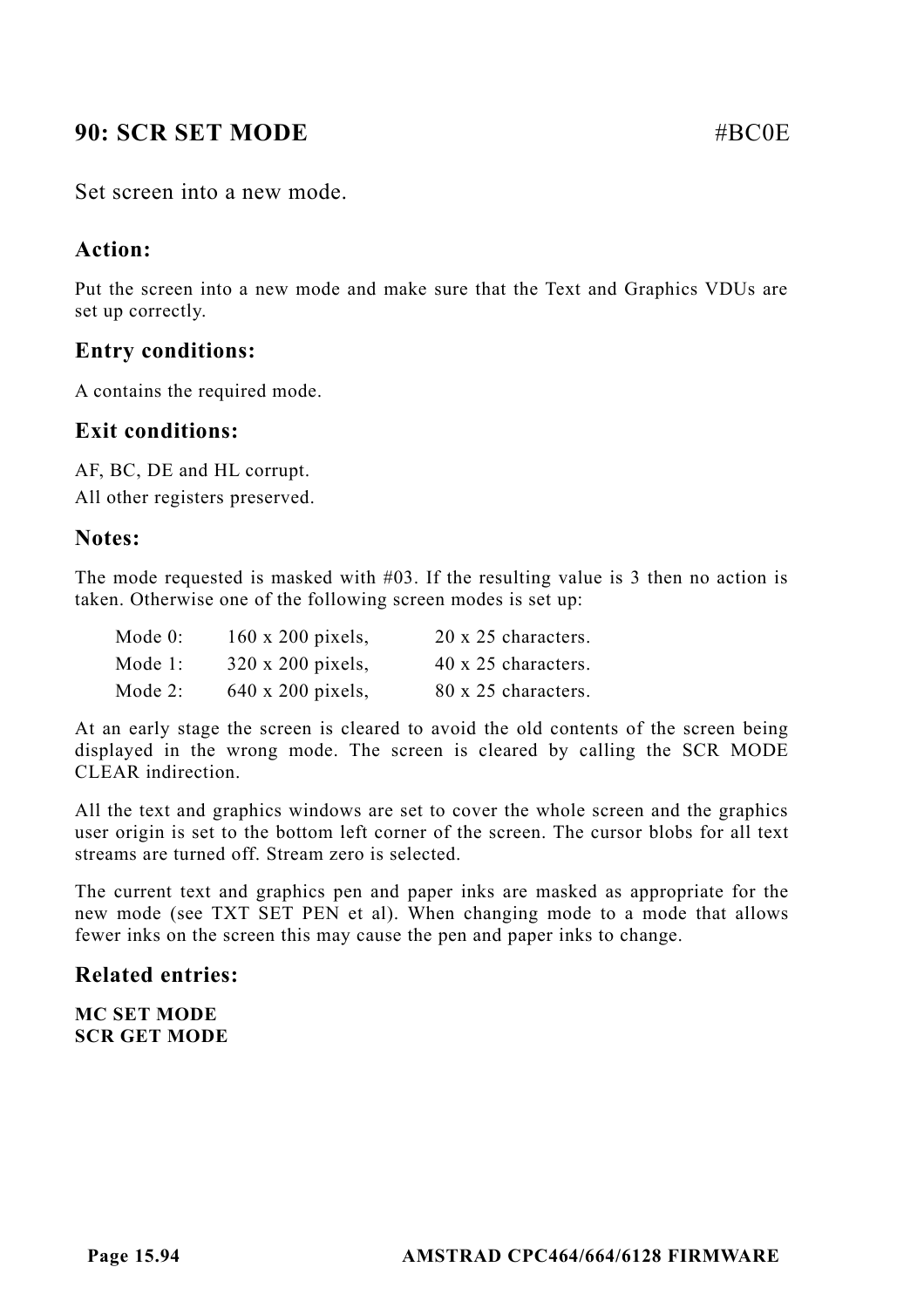# **91: SCR GET MODE** #BC11

Ask the current screen mode.

# **Action:**

Fetch and test the current screen mode.

#### **Entry conditions:**

No conditions.

## **Exit conditions:**

If current mode is mode 0:

Carry true. Zero false. A contains 0.

If current mode is mode 1:

Carry false. Zero true. A contains 1.

If current mode is mode 2:

Carry false. Zero false. A contains 2.

Always:

Other flags corrupt. All other registers preserved.

## **Notes:**

The modes are:

| Mode 0: | $160 \times 200$ pixels, | 20 x 25 characters. |
|---------|--------------------------|---------------------|
| Mode 1: | $320 \times 200$ pixels, | 40 x 25 characters. |
| Mode 2: | 640 x 200 pixels,        | 80 x 25 characters. |

## **Related entries:**

**SCR SET MODE**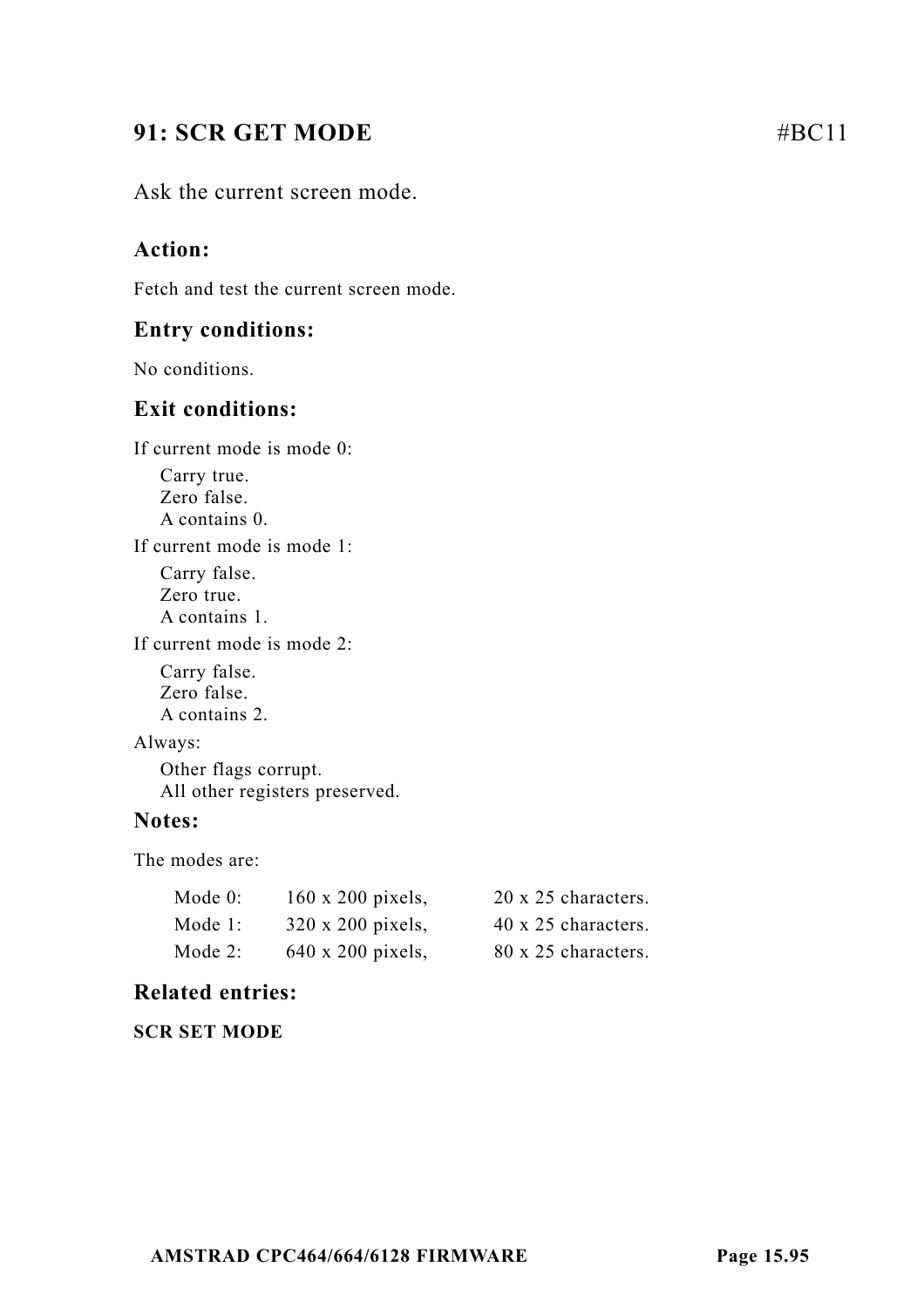# **92: SCR CLEAR #BC14**

Clear the screen (to ink zero).

# **Action:**

Clear the whole of screen memory to zero.

# **Entry conditions:**

No conditions.

# **Exit conditions:**

AF, BC, DE and HL corrupt. All other registers preserved.

# **Notes:**

At an early stage the ink flashing is turned off and the inks are all set to the same colour as ink 0. This makes the screen clearing appear instantaneous. When all the screen memory has been set to 0 the ink flashing is turned back on (an ink flashing event is added to the frame flyback queue) and all inks are set to their proper colours.

If the text paper ink and graphics paper ink are not set to ink 0 this will become apparent on the screen when characters are written or windows are cleared.

The screen offset is set to zero.

## **Related entries:**

**GRA CLEAR WINDOW SCR MODE CLEAR TXT CLEAR WINDOW**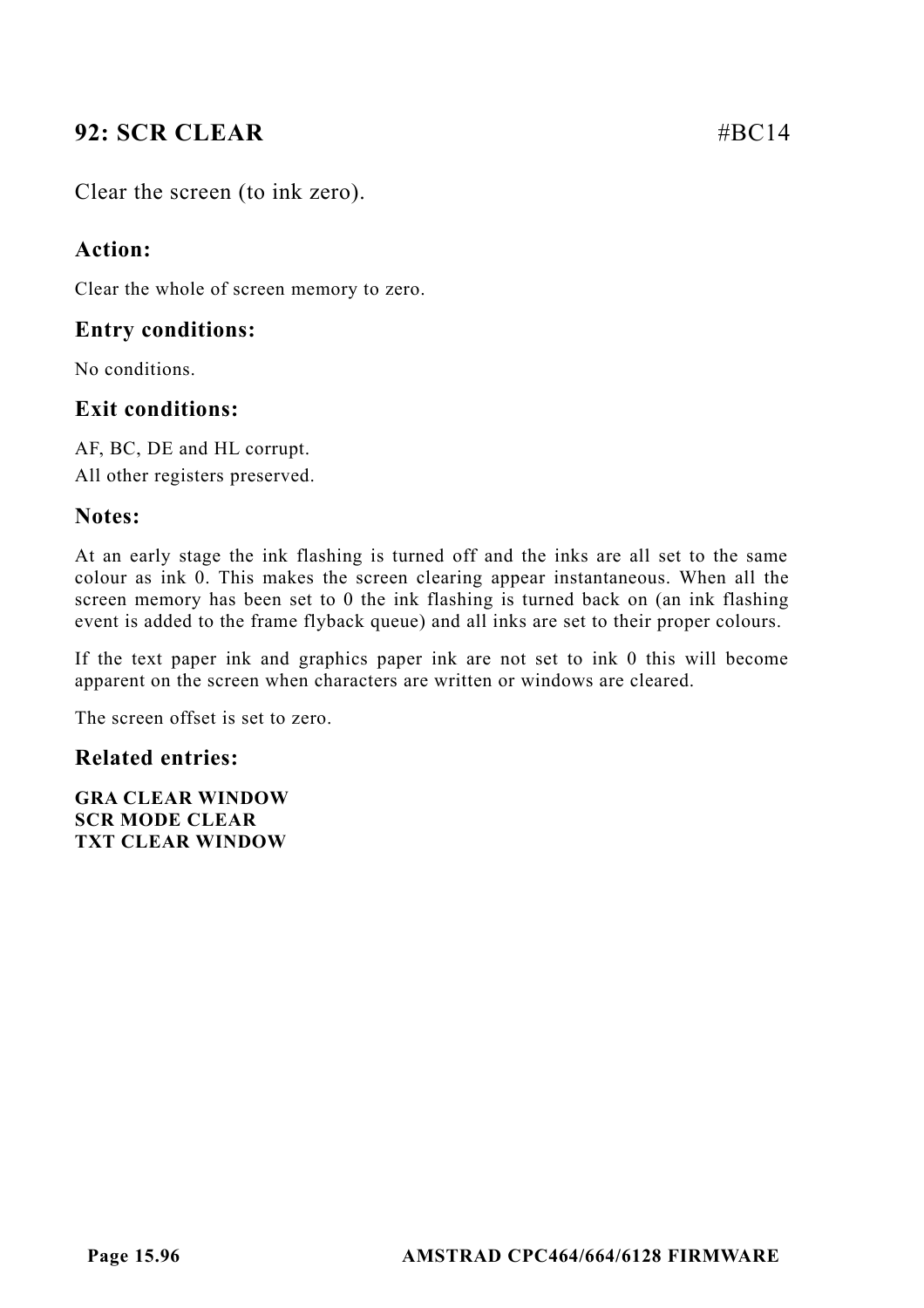# **93: SCR CHAR LIMITS** #BC17

Ask the size of the screen in characters.

# **Action:**

Get the last character row and column on the screen in the current mode.

# **Entry conditions:**

No conditions.

# **Exit conditions:**

B contains the physical last column on the screen. C contains the physical last row on the screen.

AF corrupt. All other registers preserved.

## **Notes:**

The screen edges are given in physical coordinates. i.e. Row 0, column 0 is the top left corner of the screen. This means that the last column on the screen is 19 in mode 0, 39 in mode 1 and 79 in mode 2. The last row on the screen is 24 in all modes.

## **Related entries:**

#### **SCR GET MODE**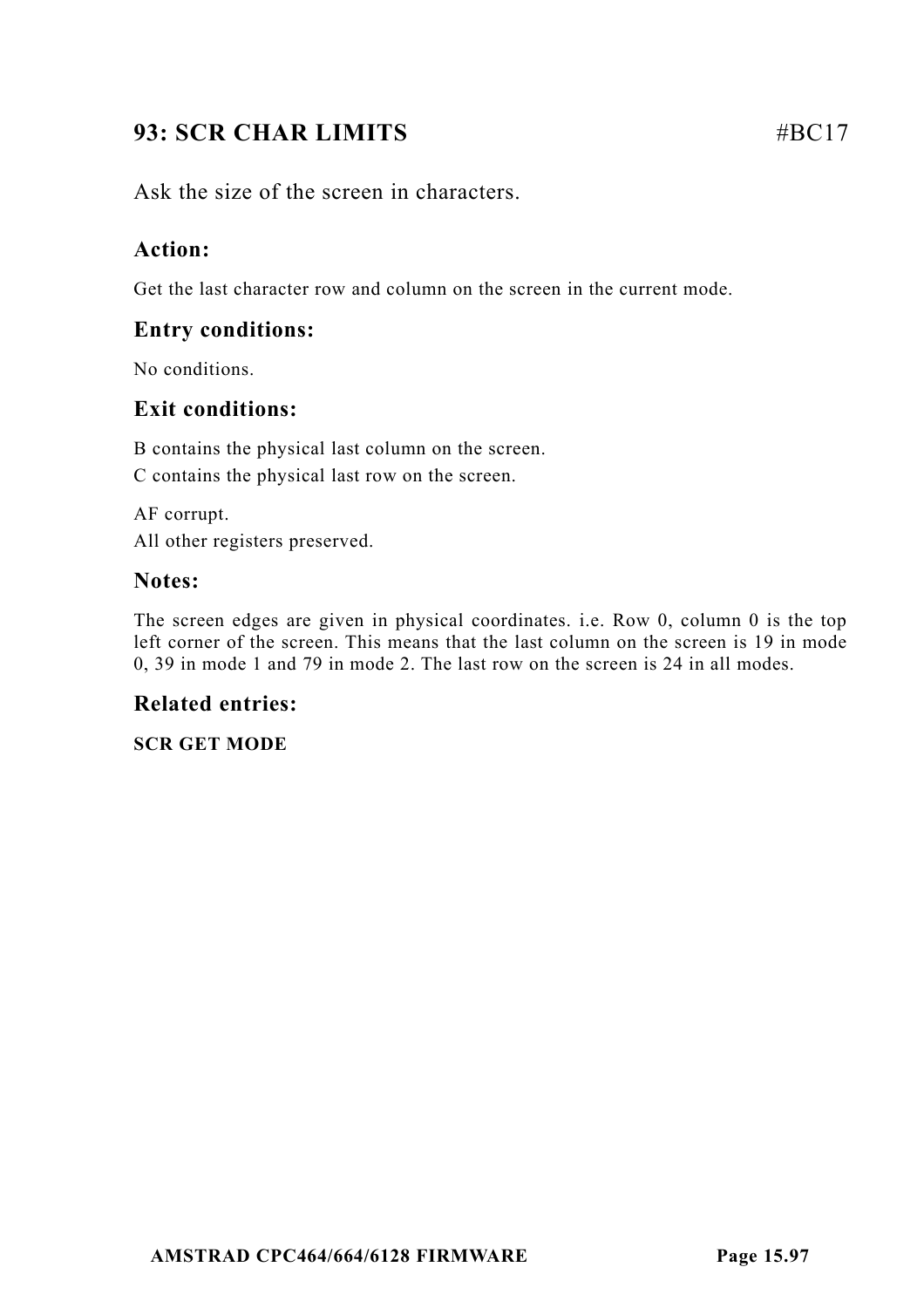# **94: SCR CHAR POSITION** #BC1A

Convert physical coordinates to a screen position.

# **Action:**

Calculate the screen address of the top left corner of a character position on the screen. Also returns the width of a character in the current mode.

# **Entry conditions:**

H contains the physical character column.

L contains the physical character row.

# **Exit conditions:**

HL contains the screen address of the top left corner of the character. B contains the width in bytes of a character in screen memory.

AF corrupt. All other registers preserved.

# **Notes:**

The character position is given in physical coordinates. i.e. Row 0, column 0 is the top left corner of the screen.

The character position given is not checked for being legal. An illegal position (one outside the limits of the screen) will generate a meaningless screen address.

The conversion to screen address uses the following formula:

```
Screen address = Screen base + (Block offset MOD \#0800)
```
where:

```
Block offset = (Row * 80) + (Column * Width) + Screen offset.
```
and:

Screen base is the address of the start of screen memory. Width is the width of a character in bytes in the current mode (4 in mode) 0, 2 in mode 1, 1 in mode 2)

Screen offset is offset of the first byte to be displayed on the screen.

## **Related entries:**

**SCR DOT POSITION SCR NEXT BYTE SCR NEXT LINE SCR PREV BYTE SCR PREV LINE**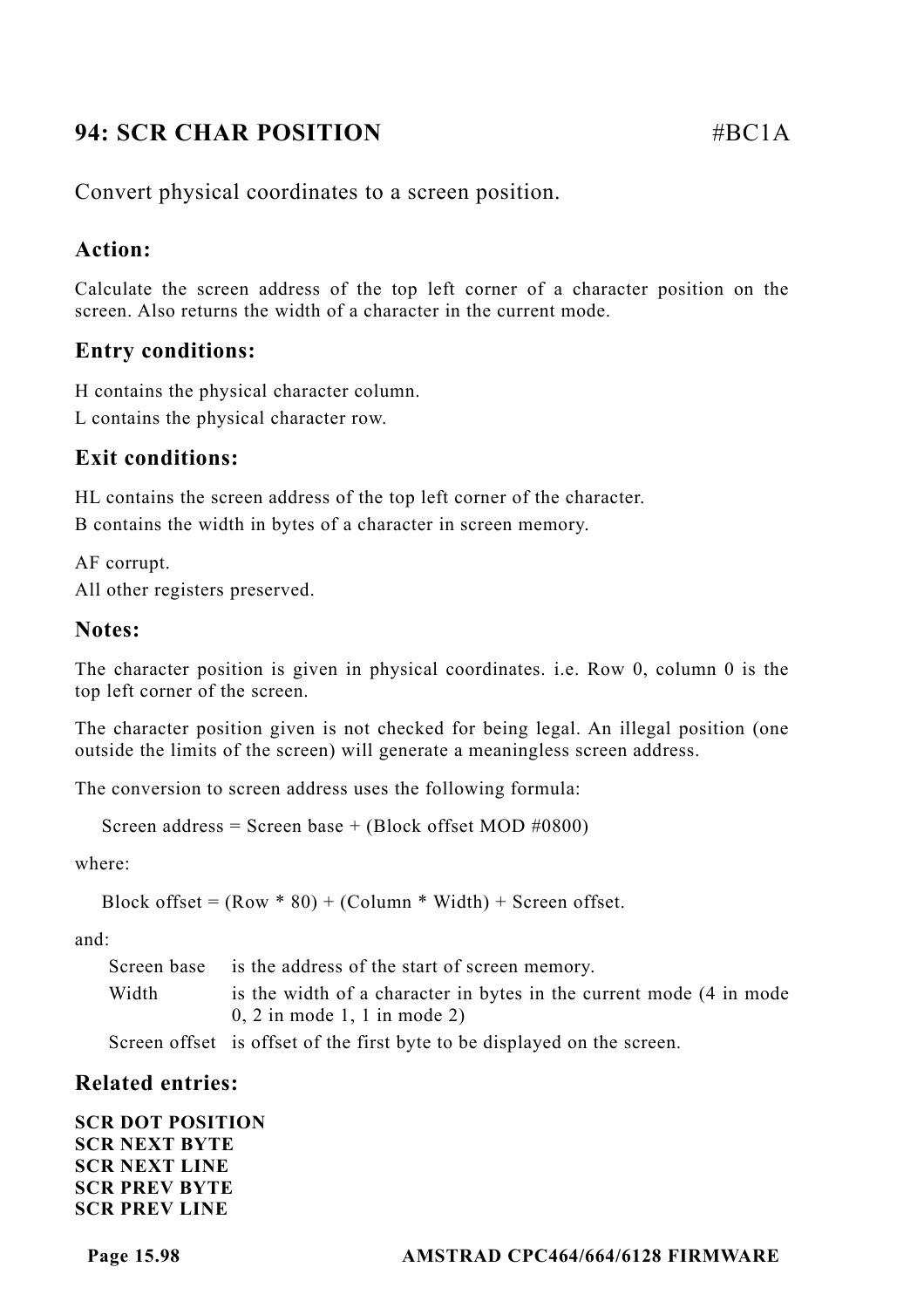# **95: SCR DOT POSITION** #BC1D

Convert base coordinates to a screen position.

# **Action:**

Calculate the screen address and mask for a pixel. Also return an indication of the number of pixels in a screen byte in the current mode.

# **Entry conditions:**

DE contains the base X coordinate of a pixel. HL contains the base Y coordinate of a pixel.

# **Exit conditions:**

HL contains the screen address of the pixel. C contains the mask for the pixel. B contains one less than the number of pixels in a byte.

AF and DE corrupt. All other registers preserved.

## **Notes:**

The pixel position is given in base coordinates. i.e.  $(0,0)$  is the pixel in the bottom left corner of the screen and each coordinate position refers to a single pixel.

The pixel position is not checked for being legal (within the limits of the screen). If it is not then the screen address calculated is meaningless.

The conversion to screen address uses the following formula:

```
Screen address=Screen base+(Line in row*#0800)+(Row offset MOD #0800)
```
Where:

| Screen base is the address of the start of screen memory.        |
|------------------------------------------------------------------|
| Line in row $= (199 - Y \text{ coordinate}) \text{ MOD } 8$      |
| Row offset $=$ (Row number $*$ 80) + Byte in row + Screen offset |

and:

| Row number = $(199 - Y$ coordinate)/8                                        |
|------------------------------------------------------------------------------|
| Byte in row $X$ coordinate/Byte width                                        |
| Screen offset is the offset of the first byte to be displayed on the screen. |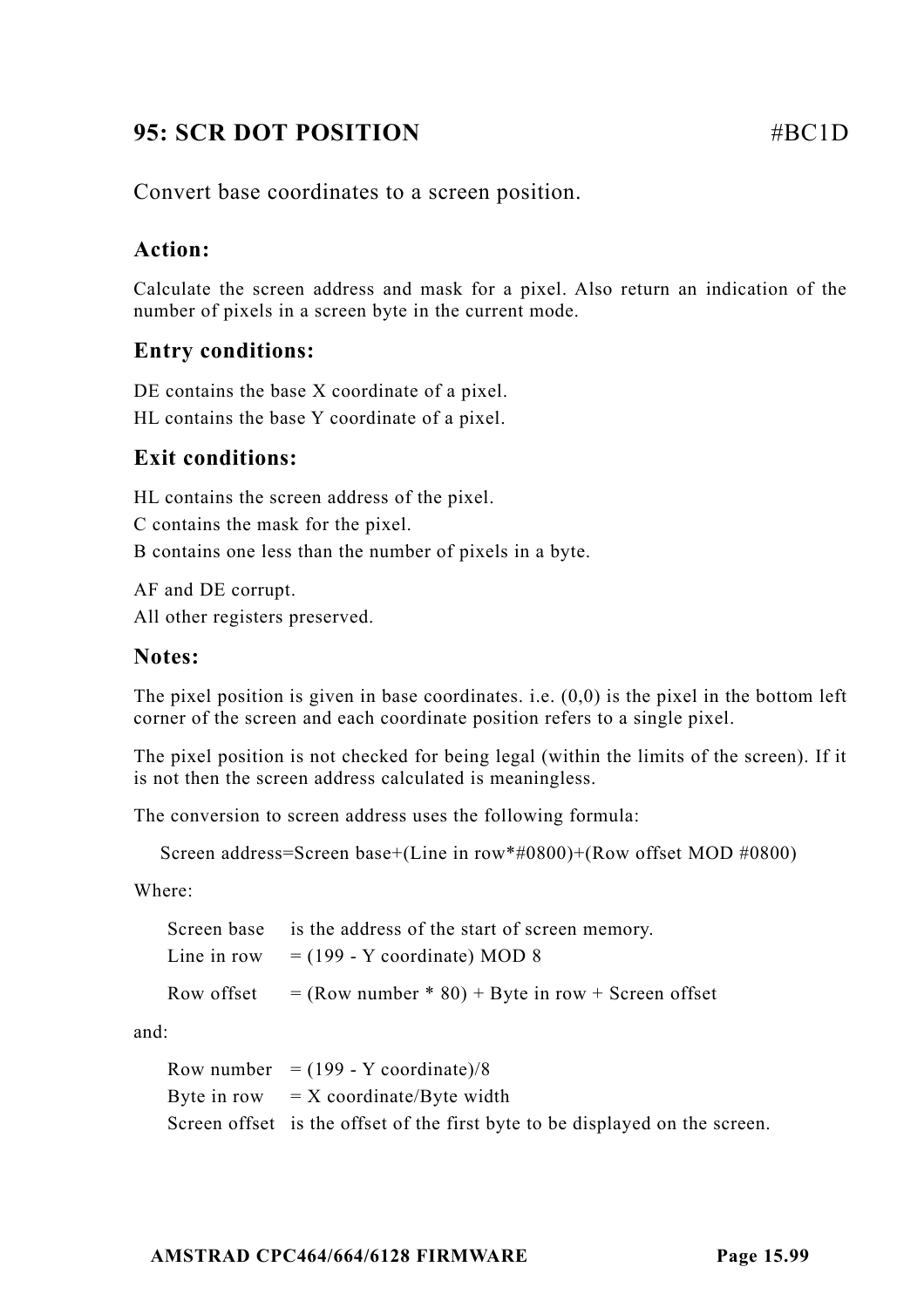Byte width is the number of pixels in a byte in the current mode (2 in mode 0, 4 in mode 1, 8 in mode 2).

X coordinate MOD Byte width is used to calculate the mask for the appropriate pixel.

#### **Related entries:**

**GRA FROM USER SCR CHAR POSITION SCR NEXT BYTE SCR NEXT LINE SCR PREV BYTE SCR PREV LINE**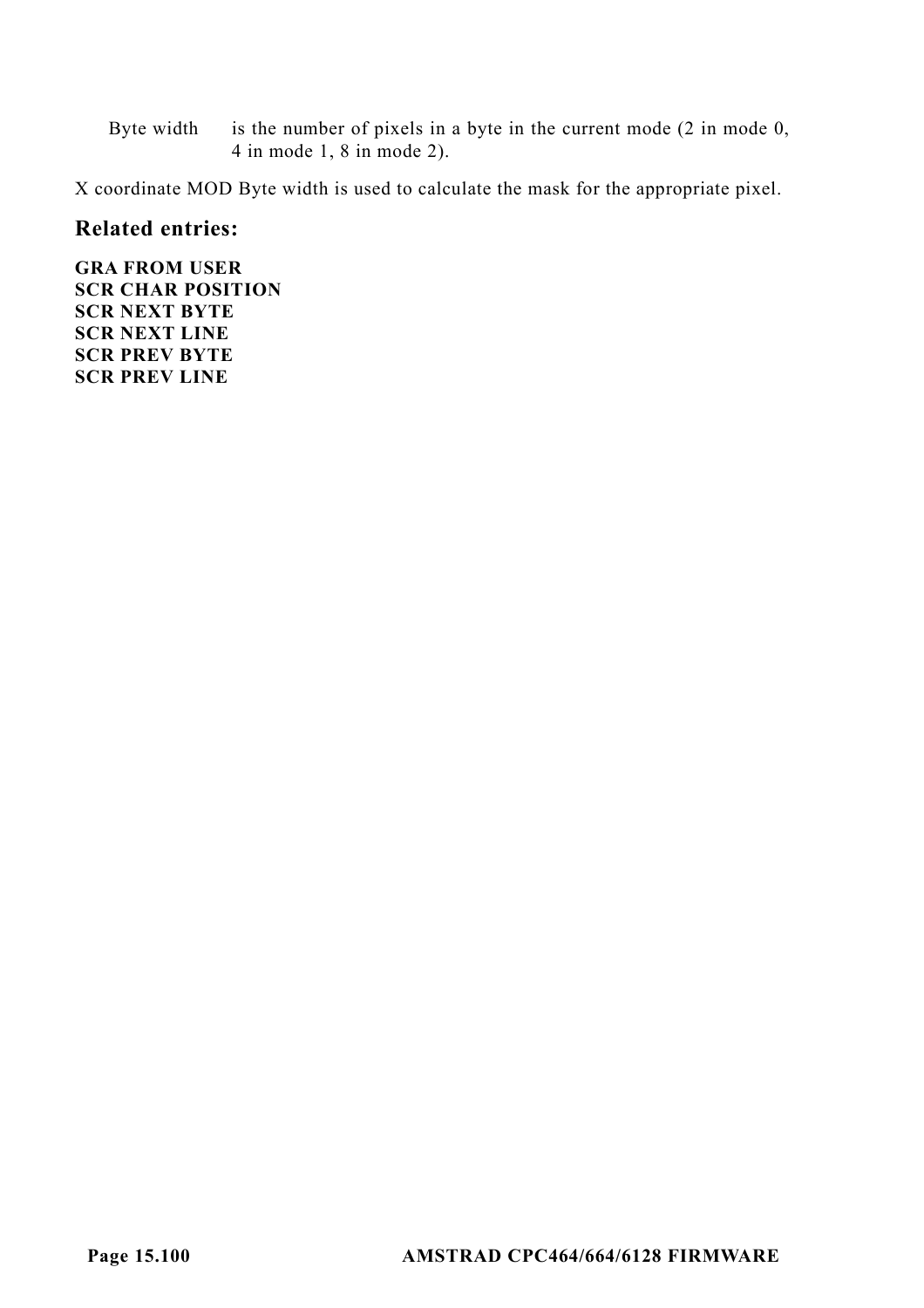# **96: SCR NEXT BYTE** #BC20

Step a screen address right one byte.

# **Action:**

Calculate the screen address of the byte right of the supplied screen address.

# **Entry conditions:**

HL contains a screen address.

# **Exit conditions:**

HL contains the updated screen address.

AF corrupt. All other registers preserved.

# **Notes:**

Moving off the end of the screen line is not prevented. It will simply point the screen address at the next byte in the screen block. Normally this will be the first byte on a screen line 8 screen lines down from the old line (i.e. down one character row). However, moving right off the end of the last screen line in a block will point to the screen address at the start of the 48 bytes in the block that are not displayed on the screen.

This routine is intended to be used for moving the screen address when putting characters or drawing lines on the screen.

## **Related entries:**

**SCR CHAR POSITION SCR DOT POSITION SCR NEXT LINE SCR PREV BYTE SCR PREV LINE**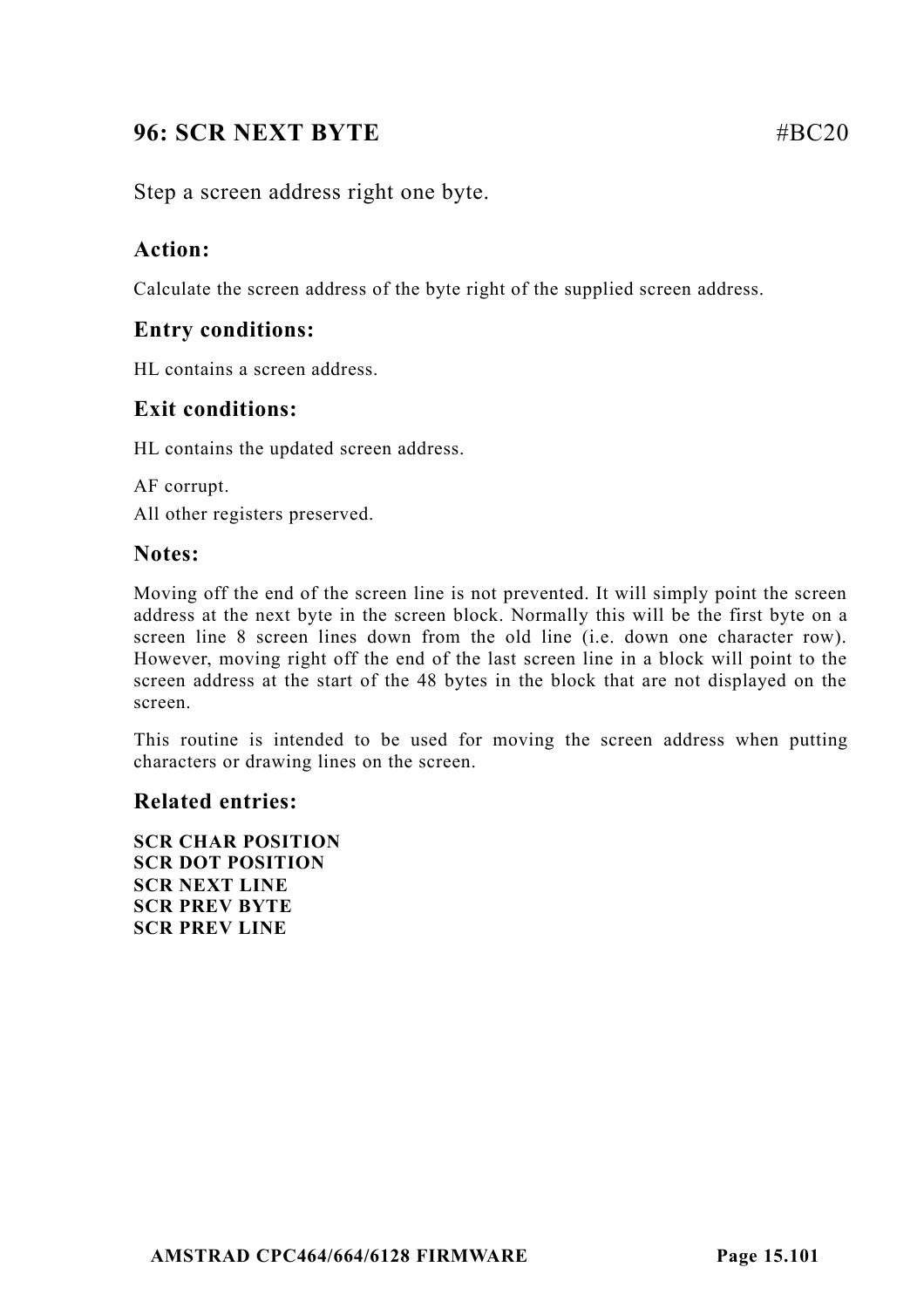# **97: SCR PREV BYTE** #BC23

Step a screen address left one byte.

## **Action:**

Calculate the screen address of the byte left of the supplied screen address.

# **Entry conditions:**

HL contains a screen address.

# **Exit conditions:**

HL contains the updated screen address.

AF corrupt. All other registers preserved.

## **Notes:**

Moving off the start of the screen line is not prevented. It will simply point the screen address at the previous byte in the screen block. Normally this will be the last byte on a screen line 8 screen lines up from the old line (i.e. up one character row). However, moving left off the start of the top screen line in a block will point to the screen address at the last of the 48 bytes in the block that are not displayed on the screen.

This routine is intended to be used for moving the screen address when putting characters or drawing lines on the screen.

#### **Related entries:**

**SCR CHAR POSITION SCR DOT POSITION SCR NEXT BYTE SCR NEXT LINE SCR PREV LINE**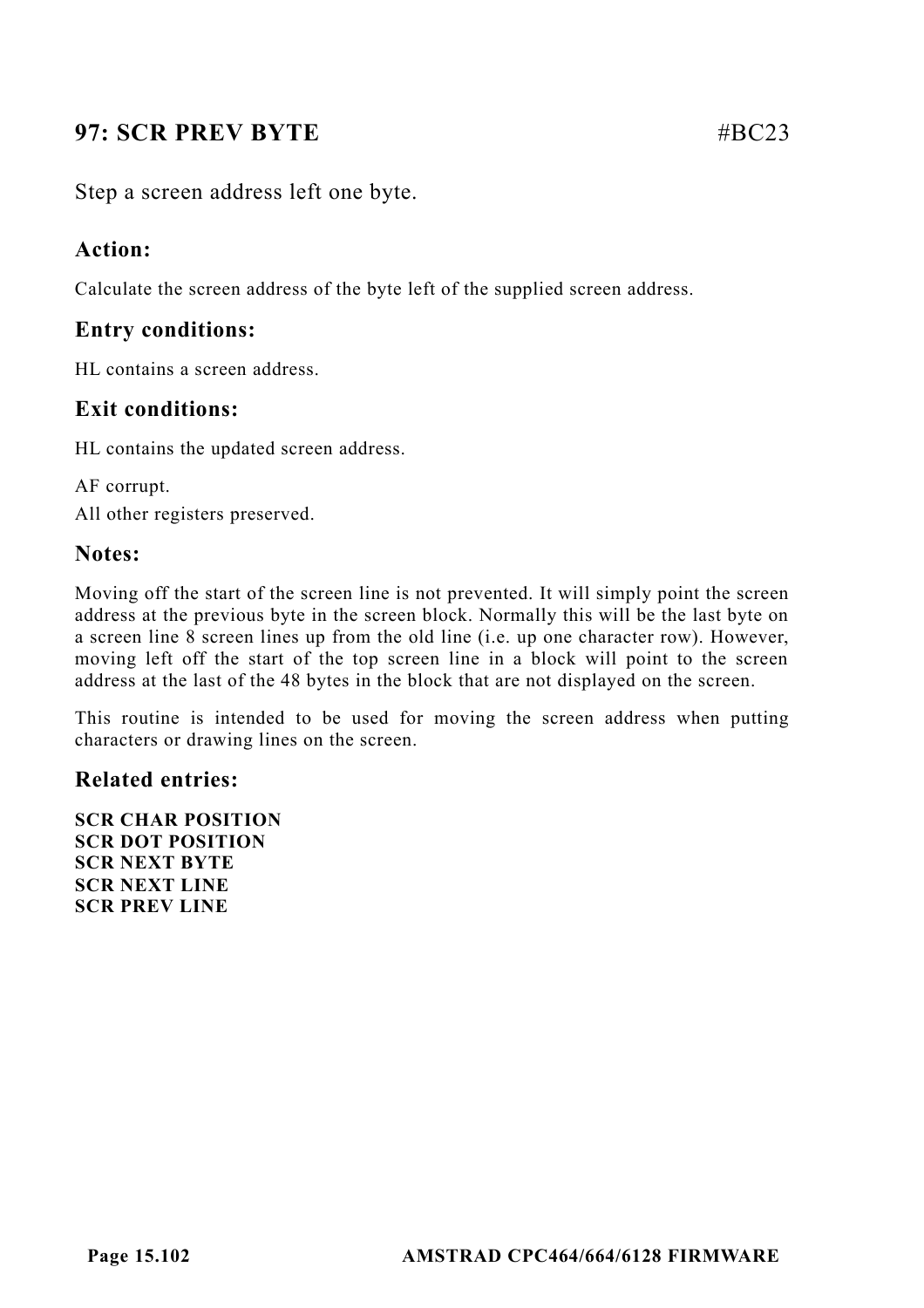# **98: SCR NEXT LINE #BC26**

Step a screen address down one line.

# **Action:**

Calculate the screen address of the byte below the supplied screen address.

# **Entry conditions:**

HL contains a screen address.

# **Exit conditions:**

HL contains the updated screen address.

AF corrupt. All other registers preserved.

# **Notes:**

Moving off the bottom of the screen is not prevented (and not recommended). After moving off the bottom the screen address is not useful.

This routine is intended to be used for moving the screen address when putting characters or drawing lines on the screen.

# **Related entries:**

**SCR CHAR POSITION SCR DOT POSITION SCR NEXT BYTE SCR PREV BYTE SCR PREV LINE**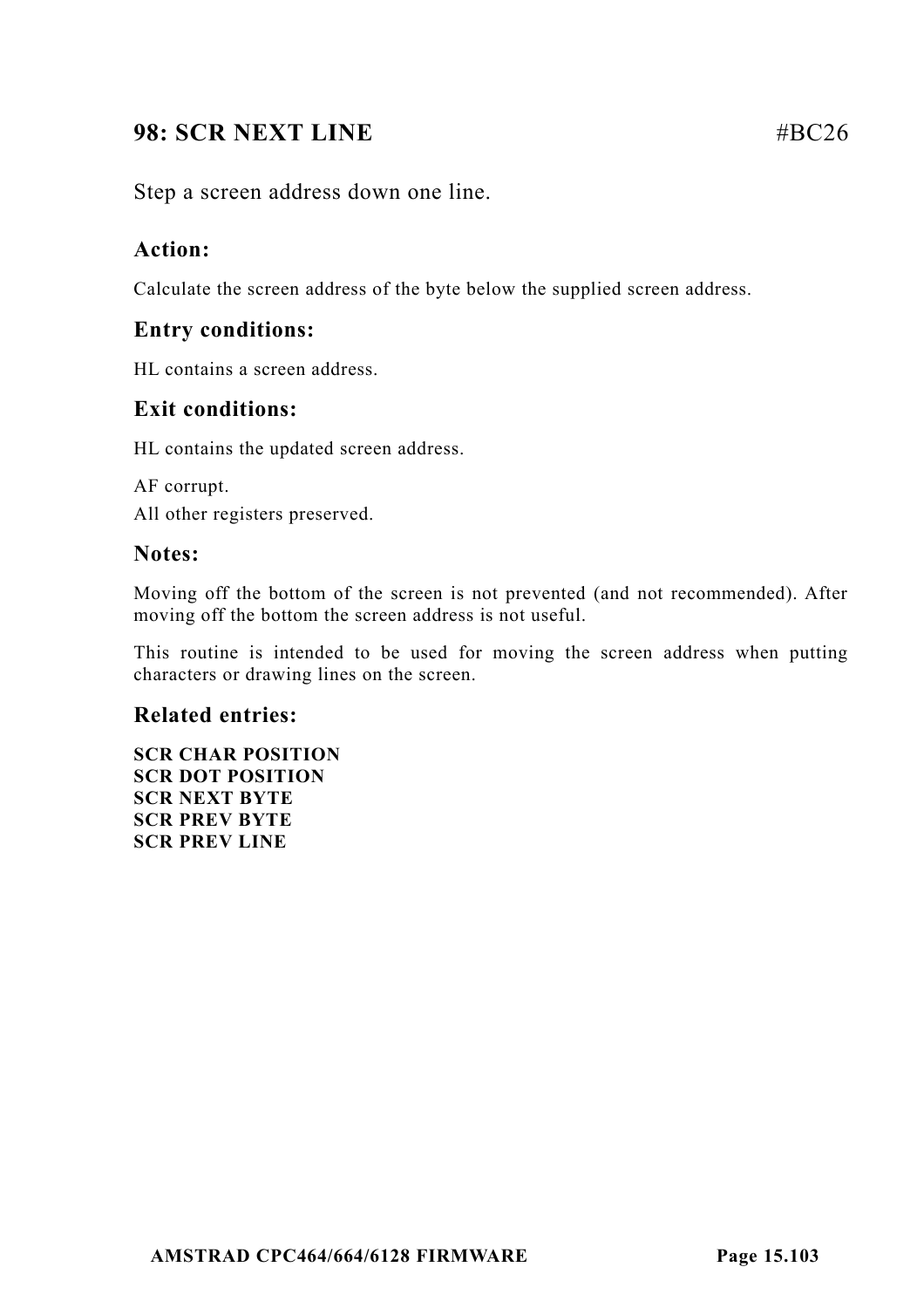# **99: SCR PREV LINE #BC29**

Step a screen address up one line.

## **Action:**

Calculate the screen address of the byte above the supplied screen address.

## **Entry conditions:**

HL contains a screen address.

# **Exit conditions:**

HL contains the updated screen address.

AF corrupt. All other registers preserved.

#### **Notes:**

Moving off the top of the screen is not prevented (and not recommended). After moving off the top the screen address is not useful.

This routine is intended to be used for moving the screen address when putting characters or drawing lines on the screen.

#### **Related entries:**

**SCR CHAR POSITION SCR DOT POSITION SCR NEXT BYTE SCR NEXT LINE SCR PREV BYTE**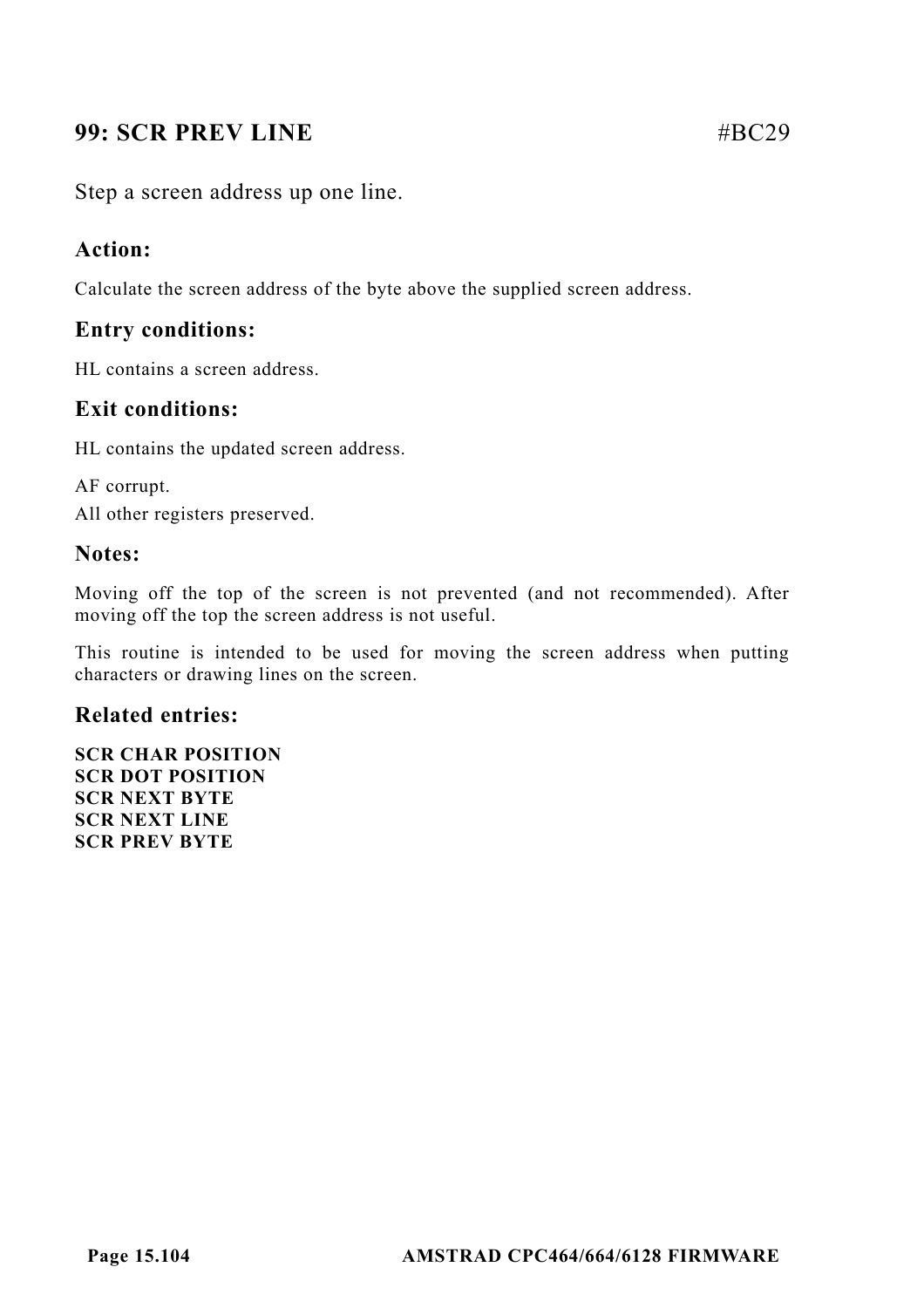# **100: SCR INK ENCODE** #BC2C

Encode an ink to cover all pixels in a byte.

# **Action:**

Convert an ink to the encoded form that will set all pixels in a byte to the ink. This encoded ink can then be masked to generate the appropriate value to set a single pixel to the ink.

# **Entry conditions:**

A contains an ink number.

# **Exit conditions:**

A contains the encoded ink.

Flags corrupt. All other registers preserved.

#### **Notes:**

The encoding is not trivial as the pixels in a byte are interleaved and also the bits in a pixel are not in the obvious order. The pixel bits are (most significant to least significant):

|                  | Mode 0       | Mode 1     | Mode 2 |
|------------------|--------------|------------|--------|
| Leftmost pixel:  | Bits 1,5,3,7 | Bits $3.7$ | Bit 7  |
|                  |              |            | Bit 6  |
|                  |              | Bits $2,6$ | Bit 5  |
|                  |              |            | Bit 4  |
|                  | Bits 0,4,2,6 | Bits $1,5$ | Bit 3  |
|                  |              |            | Bit 2  |
|                  |              | Bits $0.4$ | Bit 1  |
| Rightmost pixel: |              |            | Bit 0  |

The Text and Graphics VDUs store their pen and paper inks in this encoded form for ease of use internally. This saves time converting the ink for each pixel plotted.

The encoding is different in different modes and so all inks have to be re-encoded when the screen mode is changed. SCR SET MODE does this automatically for the Text VDU and Graphics VDU pen and paper inks.

## **Related entries:**

#### **SCR INK DECODE**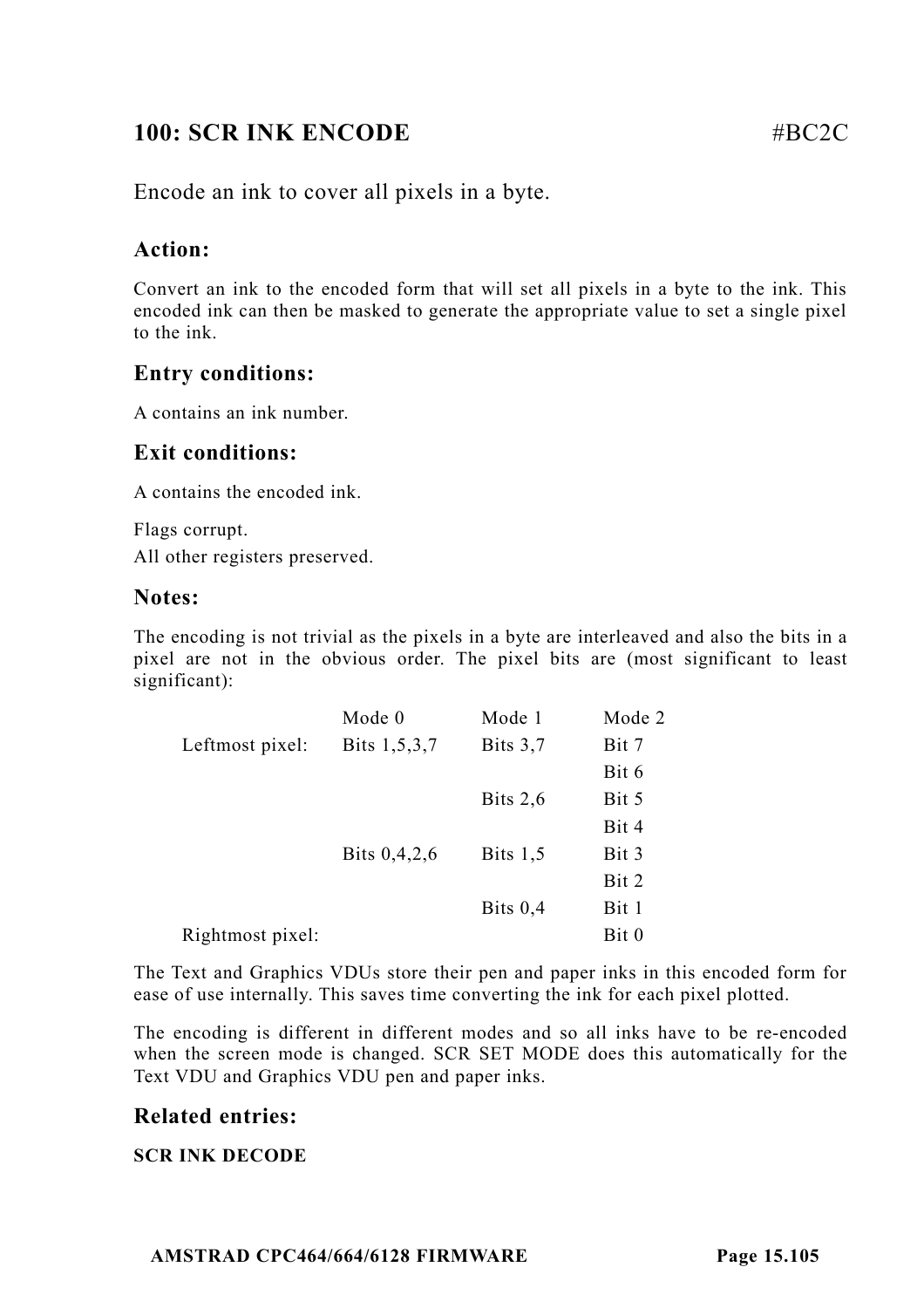# **101: SCR INK DECODE #BC2F**

Decode an encoded ink.

# **Action:**

Convert an encoded ink to the appropriate ink number.

# **Entry conditions:**

A contains an encoded ink.

# **Exit conditions:**

A contains the ink number.

Flags corrupt. All other registers preserved.

# **Notes:**

The decoding is performed by decoding the ink of the leftmost pixel in the encoded ink. The ink for this pixel is encoded in the following bits (most significant to least significant) in the various screen modes:

Mode 0: Bits 1,5,3,7 Mode 1: Bits 3.7 Mode 2: Bit 7

# **Related entries:**

**SCR INK ENCODE**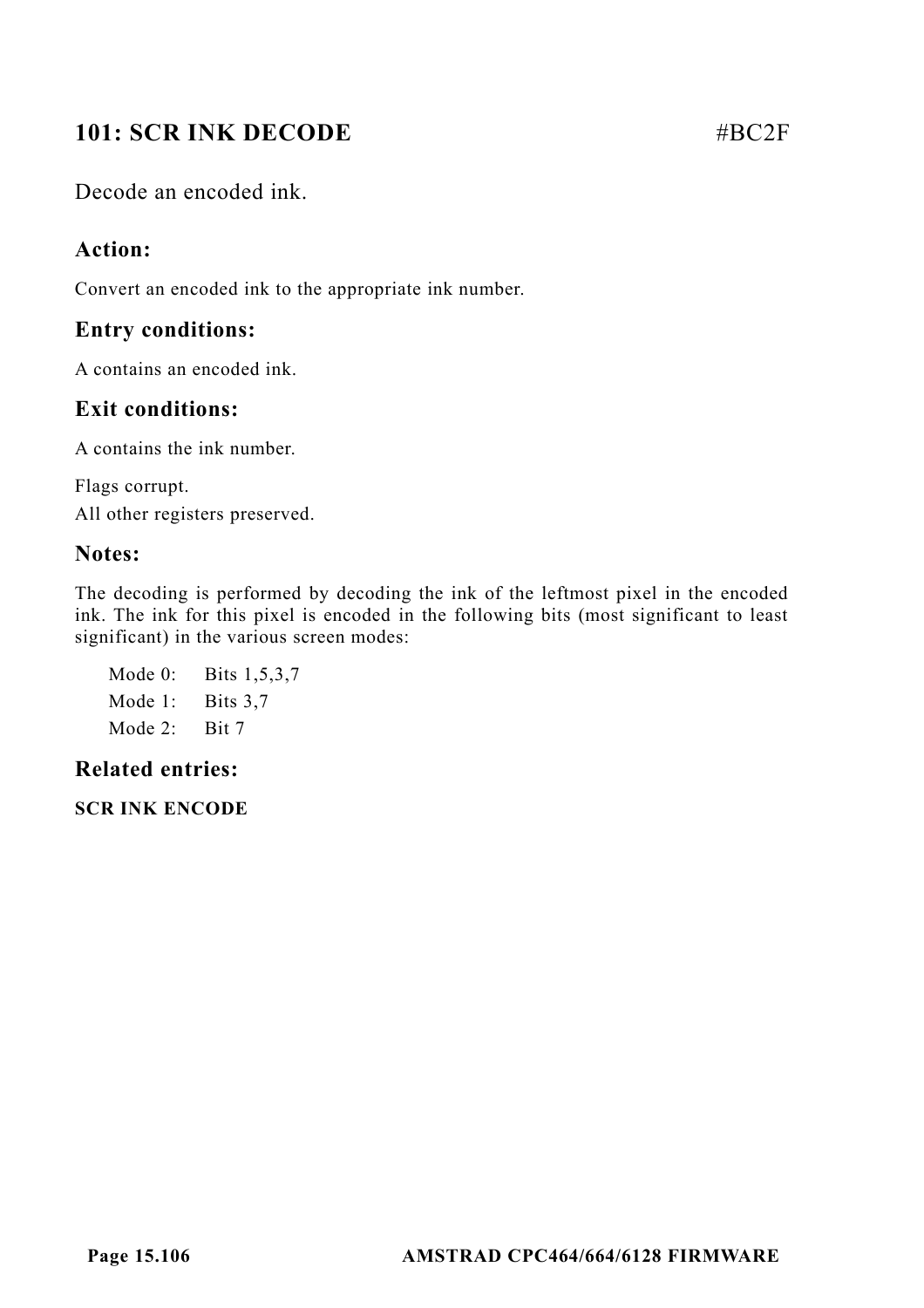# **102: SCR SET INK** #BC32

Set the colours in which to display an ink.

# **Action:**

Set which two colours will be used to display an ink. If the two colours are the same then the ink will remain a steady colour. If the colours are different then the ink will alternate between these two colours.

# **Entry conditions:**

A contains an ink number.

B contains the first colour.

C contains the second colour.

# **Exit conditions:**

AF, BC, DE and HL corrupt.

All other registers preserved.

## **Notes:**

The ink number is masked with #0F to make sure it is legal, and the colours are masked with #1F. Colours 27..31 are not intended for use; they are merely duplicates of other colours available.

The new colours for an ink are not sent to the hardware immediately. They are stored and will appear on the screen when the next frame flyback occurs.

The length of time for which each colour is displayed on the screen can be set by calling SCR SET FLASHING.

The inks are set to their default colours at EMS and when SCR RESET is called.

The various colours available and the default ink colours set are described in Appendix V.

#### **Related entries:**

**GRA SET PAPER GRA SET PEN SCR GET INK SCR SET BORDER SCR SET FLASHING TXT SET PAPER TXT SET PEN**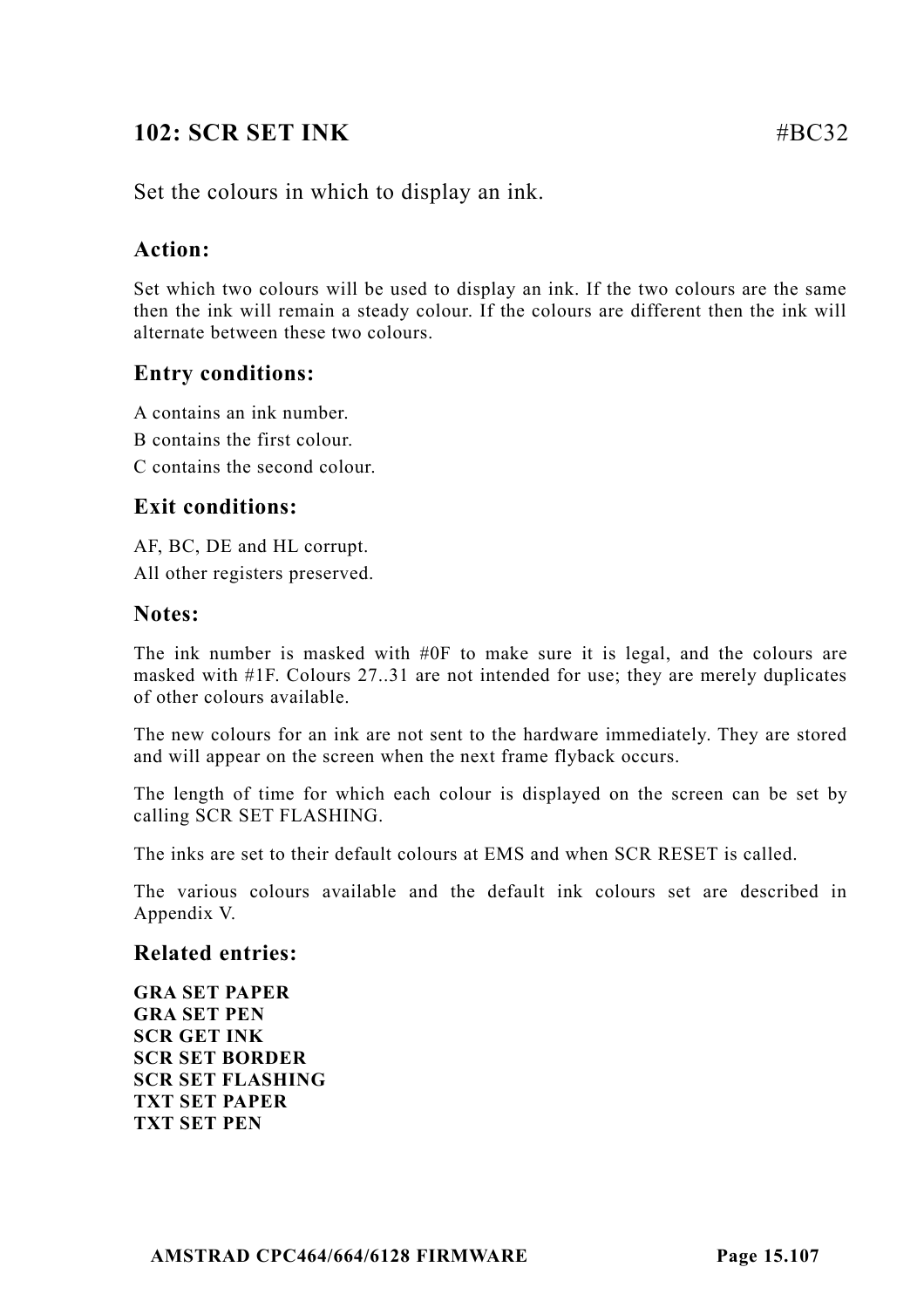# **103: SCR GET INK #BC35**

Ask the colours an ink is currently displayed in.

# **Action:**

Get the two colours that are used to display an ink on the screen.

# **Entry conditions:**

A contains an ink number.

# **Exit conditions:**

B contains the first colour. C contains the second colour.

AF, DE and HL corrupt. All other registers preserved.

## **Notes:**

The ink number is masked with #0F to make sure it is legal. The colours returned may not be the same as those supplied to the Screen Pack as the colours are masked when they are set.

The new colours for an ink are not sent to the hardware immediately when they are set. They are stored and appear on the screen when the next frame flyback occurs. This means that the colours returned may not actually be visible to the user yet.

The default settings for the inks and the various colours available are described in Appendix V.

## **Related entries:**

**GRA GET PAPER GRA GET PEN SCR GET BORDER SCR SET INK TXT GET PAPER TXT GET PEN**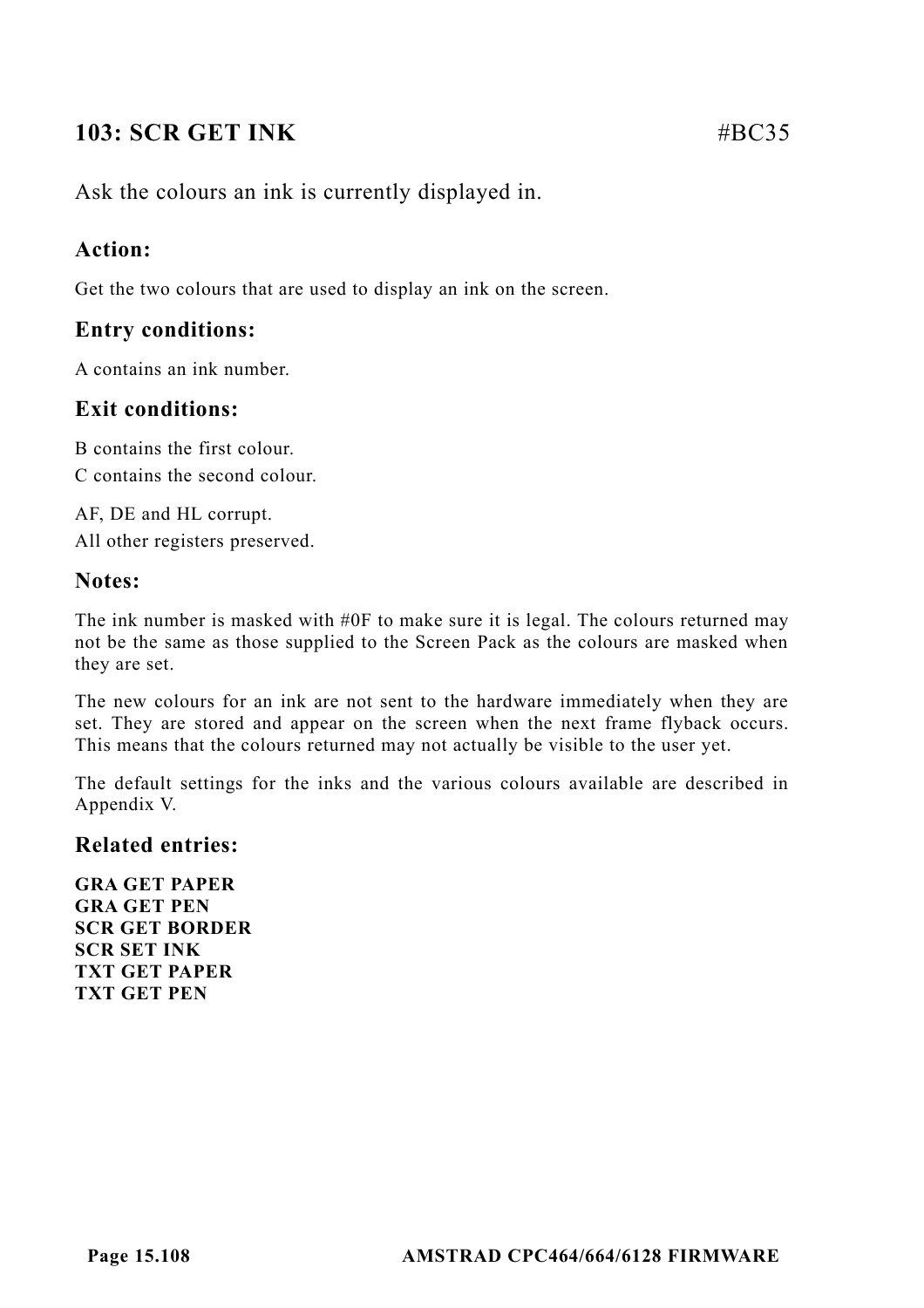# **104: SCR SET BORDER** #BC38

Set the colours in which to display the border.

## **Action:**

Set which two colours will be used to display the border. If the two colours are the same then the border will remain a steady colour. If the colours are different then the border will alternate between these two colours.

## **Entry conditions:**

B contains the first colour.

C contains the second colour.

## **Exit conditions:**

AF, BC, DE and HL corrupt. All other registers preserved.

#### **Notes:**

The colours are masked with #1F to ensure that they are legal. Colours 27..31 are not intended for use; they are merely duplicates of other colours available.

The new colours for the border are not sent to the hardware immediately. They are stored and will appear on the screen when the next frame flyback occurs.

The length of time for which each colour is displayed on the screen can be set by calling SCR SET FLASHING.

The border is set to its default colours at EMS and when SCR RESET is called. The default colour and the colours available are described in Appendix V.

#### **Related entries:**

**SCR GET BORDER SCR SET FLASHING SCR SET INK**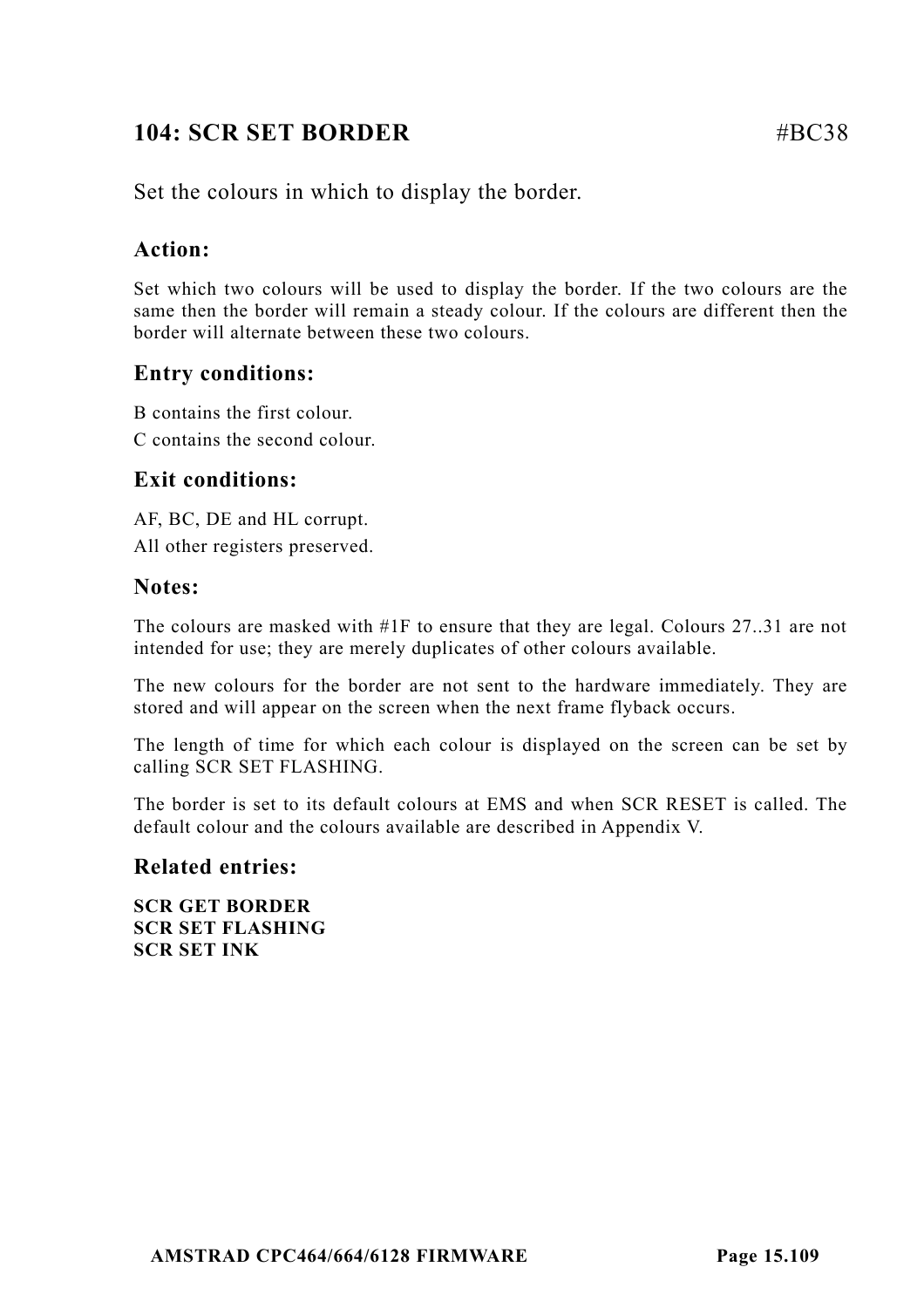# **105: SCR GET BORDER #BC3B**

Ask the colours the border is currently displayed in.

## **Action:**

Get the two colours used to display the border on the current screen.

## **Entry conditions:**

No conditions.

## **Exit conditions:**

B contains the first colour. C contains the second colour.

AF, DE and HL corrupt. All other registers preserved.

#### **Notes:**

The colours returned may not be the same as those supplied to the Screen Pack as they are masked when they are set.

The new colours for the border are not sent to the hardware immediately when they are set. They are stored and appear on the screen when the next frame flyback occurs. This means that the colours returned may not actually be visible to the user yet.

The default border colour and the colours available are described in Appendix V.

#### **Related entries:**

**SCR GET INK SCR SET BORDER**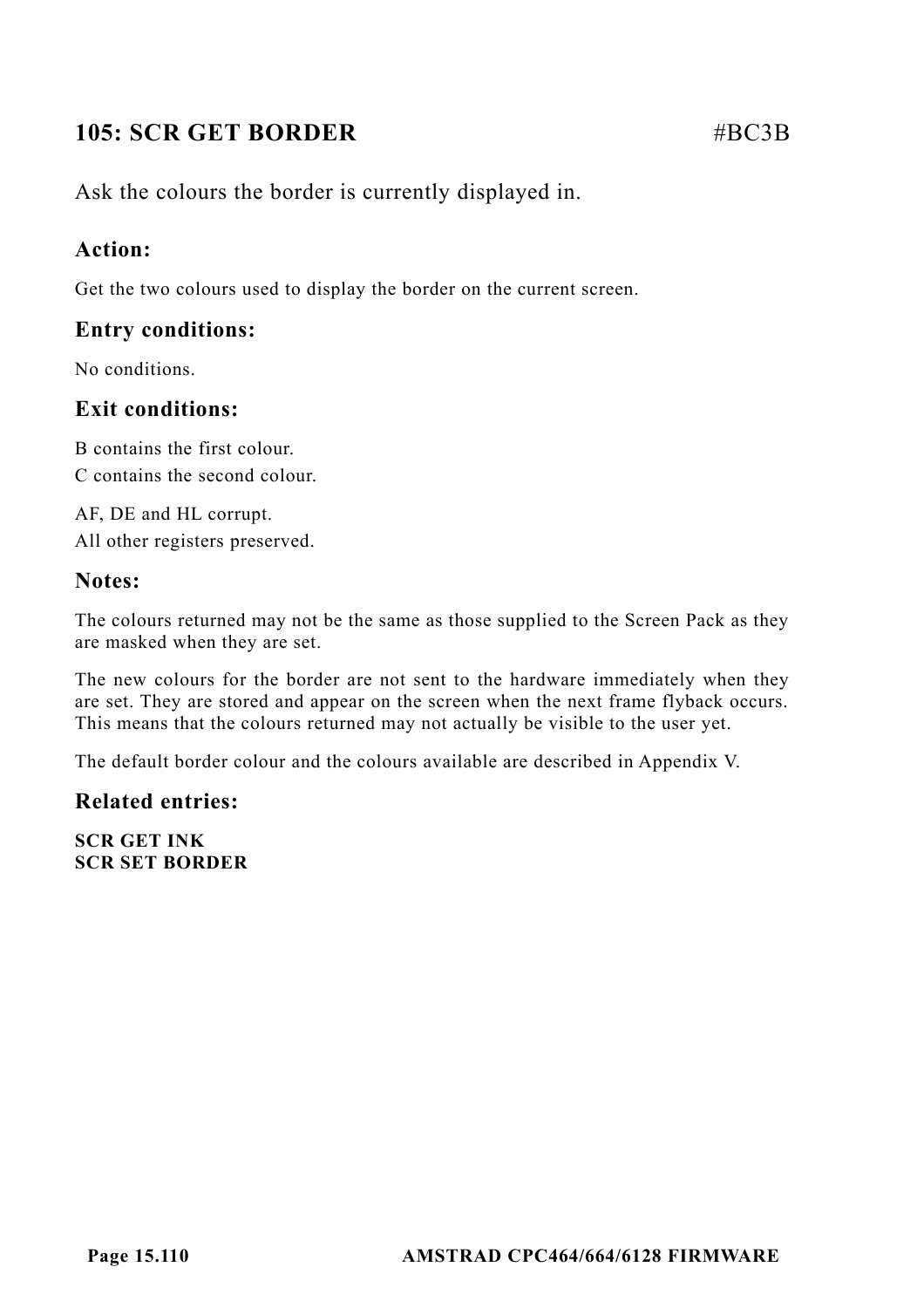# **106: SCR SET FLASHING** #BC3E

Set the flash periods.

# **Action:**

Set for how long each of the two colours for the inks and the border are to be displayed on the screen. These settings apply to all inks and the border.

## **Entry conditions:**

H contains the period for the first colour. L contains the period for the second colour.

## **Exit conditions:**

AF and HL corrupt. All other registers preserved.

#### **Notes:**

The flash periods are given in frame flybacks (1/50 or 1/60 of a second). A period of 0 is taken to mean a period of 256.

The default setting for the flash periods is 10 frame flybacks (1/5 or 1/6 of a second). This is set at EMS and when SCR RESET is called.

The new flash periods are not used immediately but when the inks next flash.

#### **Related entries:**

**SCR GET FLASHING SCR SET BORDER SCR SET INK**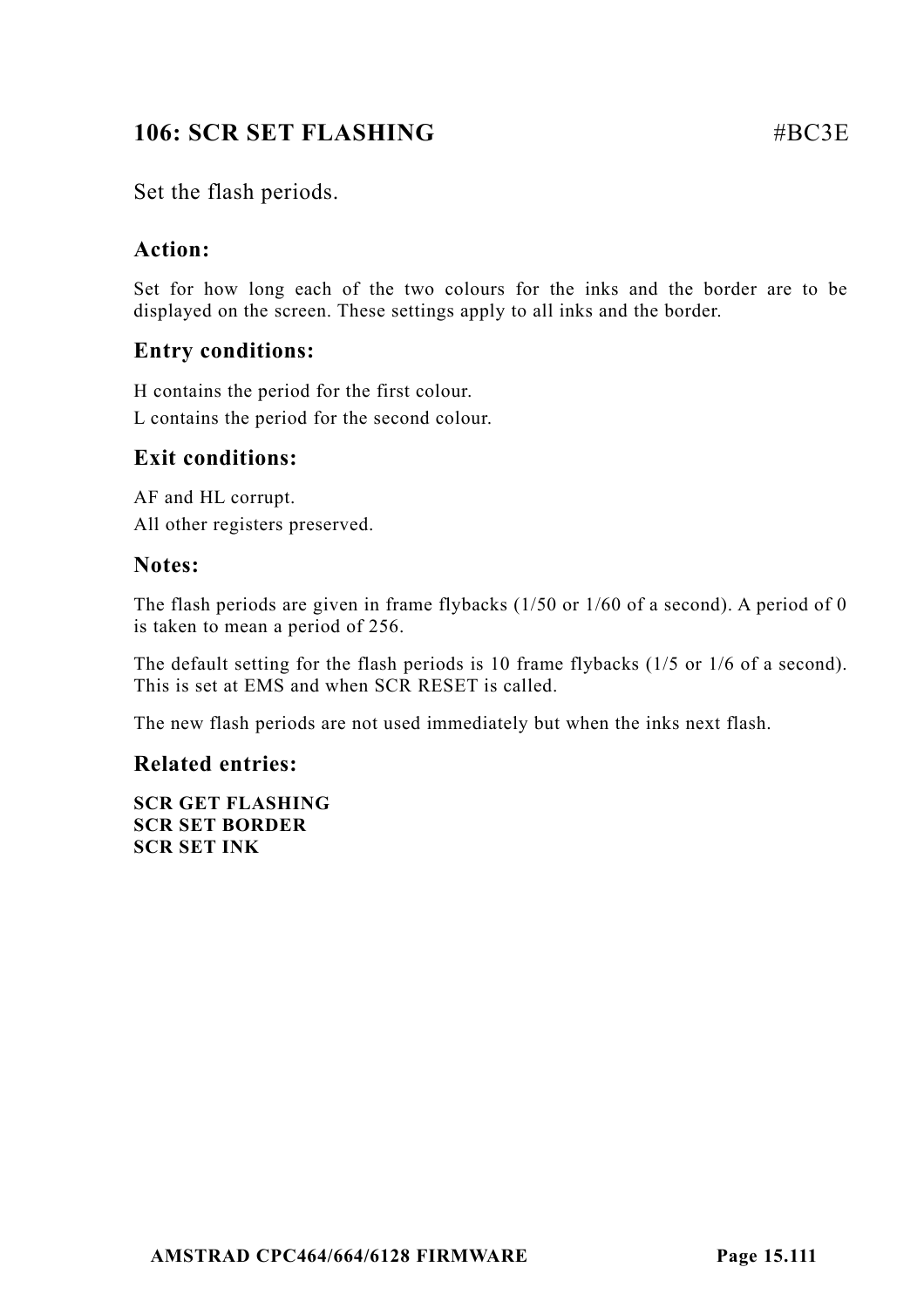# **107: SCR GET FLASHING** #BC41

# **Action:**

Get the time for which each of the two colours associated with an ink or the border is displayed.

# **Entry conditions:**

No conditions.

## **Exit conditions:**

H contains the period for the first colour. L contains the period for the second colour.

AF corrupt. All other registers preserved.

#### **Notes:**

The flash periods are given in frame flybacks (1/50 or 1/60 of a second).

A period of 0 means 256.

#### **Related entries:**

**SCR SET FLASHING**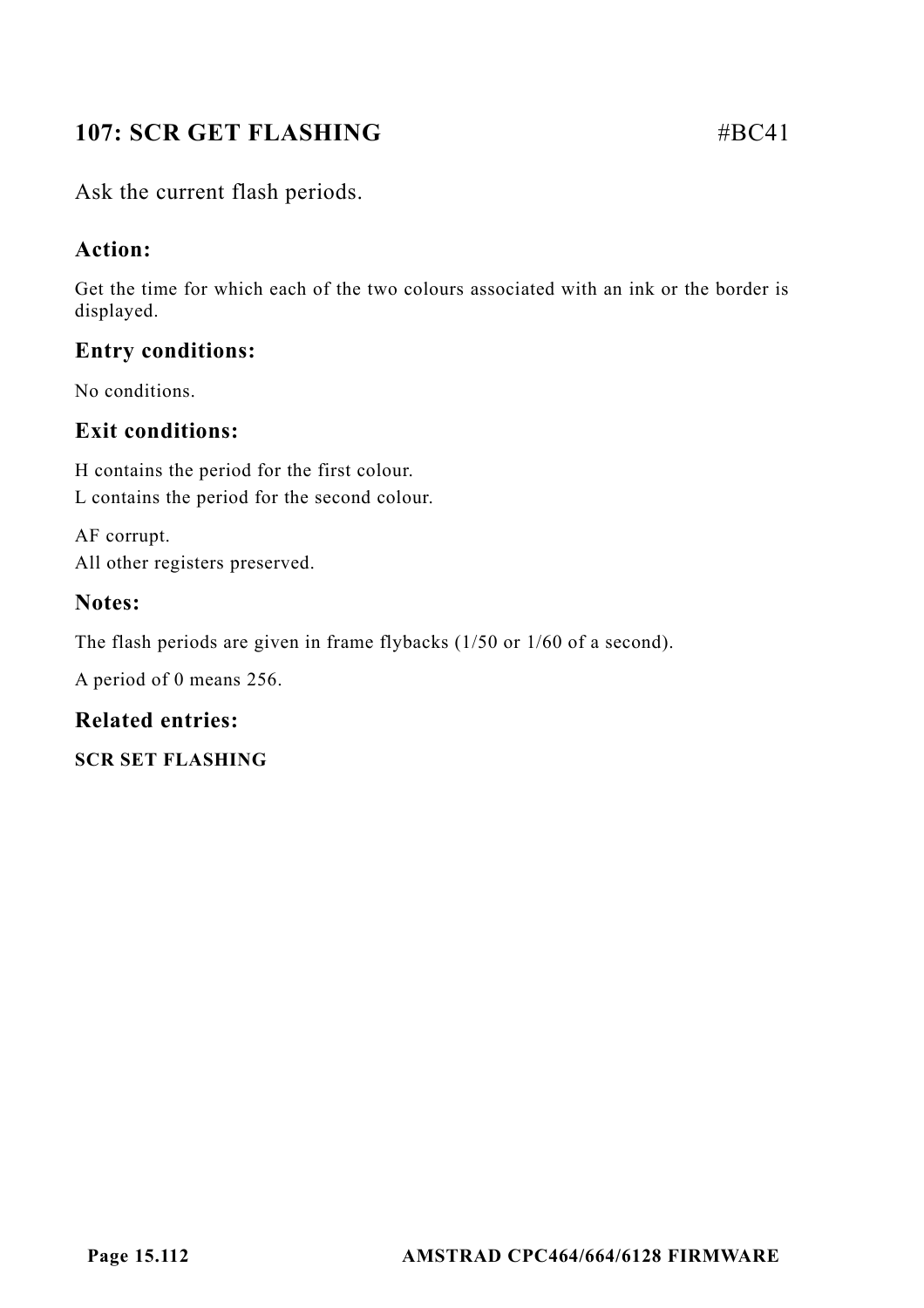# **108: SCR FILL BOX** #BC44

# **Action:**

Fill a rectangular area of the screen with an ink. The boundaries of this area are given in character positions.

# **Entry conditions:**

A contains the encoded ink to fill the area with.

- H contains the physical left column of the area to fill.
- D contains the physical right column of the area to fill.
- L contains the physical top row of the area to fill.
- E contains the physical bottom row of the area to fill.

#### **Exit conditions:**

AF, BC, DE and HL corrupt. All other registers preserved.

#### **Notes:**

The area boundaries are given in physical coordinates. i.e. Row 0, column 0 is the top left corner of the screen. They are not checked for legality. If illegal boundaries are passed (edges off the screen) then unpredictable effects may occur.

The screen is written directly without using any other write routine. The current Graphics VDU write mode is therefore ignored.

#### **Related entries:**

**SCR CLEAR SCR FLOOD BOX TXT CLEAR WINDOW**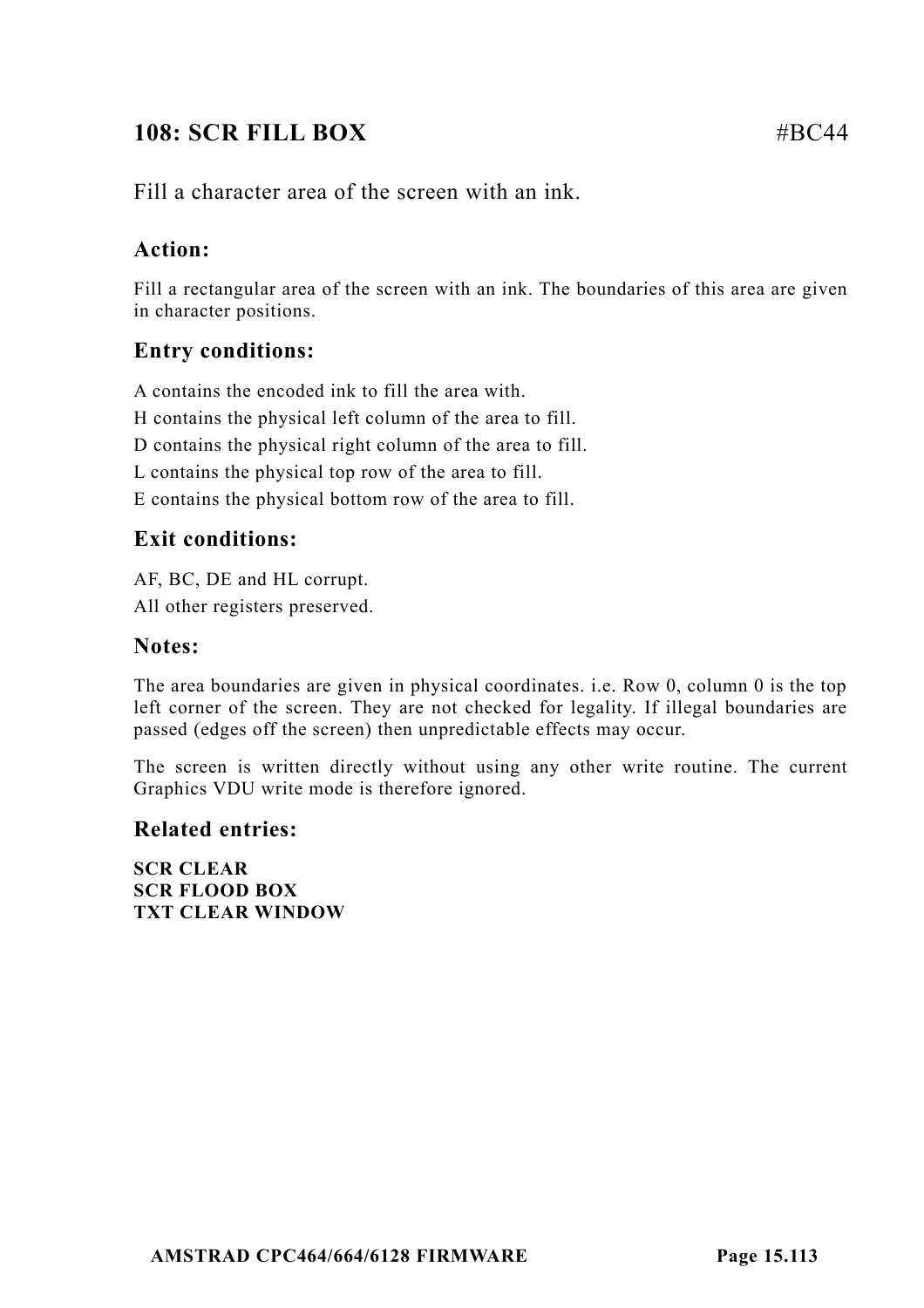# **109: SCR FLOOD BOX** #BC47

Fill a byte area of the screen.

# **Action:**

Fill a rectangular area of the screen with an ink. The boundaries of the area must lie on byte boundaries. This routine will not fill an arbitrary area of the screen to pixel a boundary.

## **Entry conditions:**

C contains the encoded ink to fill the area with.

HL contains the screen address of the top left corner of the area to fill.

D contains the (unsigned) width of the area to fill in bytes.

E contains the (unsigned) height of the area to fill in screen lines.

# **Exit conditions:**

AF, BC, DE and HL corrupt. All other register preserved.

## **Notes:**

The whole of the rectangle being cleared must lie on the screen. If any of it lies off the screen then unpredictable effects may occur.

A height or width of 0 is taken to mean 256 (which is too large to fit on the screen).

The screen is written directly without using any other write routine. The current Graphics VDU write mode is therefore ignored.

#### **Related entries:**

**GRA CLEAR WINDOW SCR CLEAR SCR FILL BOX**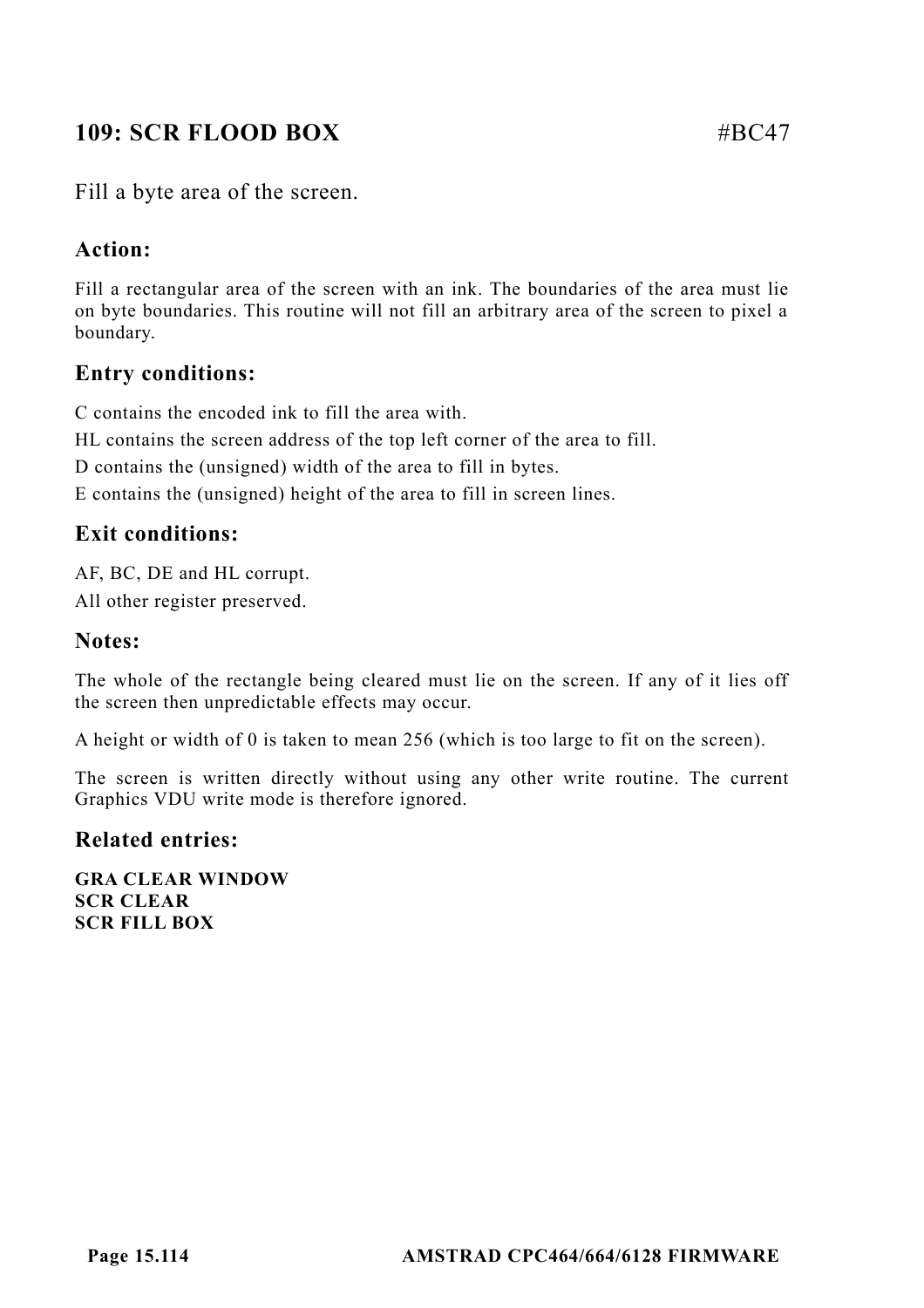# **110: SCR CHAR INVERT #BC4A**

## Invert a character position.

#### **Action:**

All pixels at a character position that are written in one ink are rewritten in a second ink, and vice versa. This gives an inverse effect to the character position. Inverting the character a second time will restore the original inks. This effect is used to draw the Text VDU cursors.

## **Entry conditions:**

B contains an encoded ink.

- C contains another encoded ink.
- H contains a physical character column.

L contains a physical character row.

## **Exit conditions:**

AF, BC, DE and HL corrupt. All other registers preserved.

#### **Notes:**

The character position is given in physical coordinates i.e. Row 0, column 0 is the top left corner of the screen.

The character position given is not checked for being legal. An illegal position (one outside the limits of the screen) will have unpredictable effects.

All pixels at the character position are exclusive-ored with the exclusive-or of the two inks supplied. Pixels at the character position that are set to one of the two inks supplied will therefore be set to the other supplied ink. Pixels set to other inks will also be altered.

#### **Related entries:**

**TXT PLACE CURSOR TXT REMOVE CURSOR**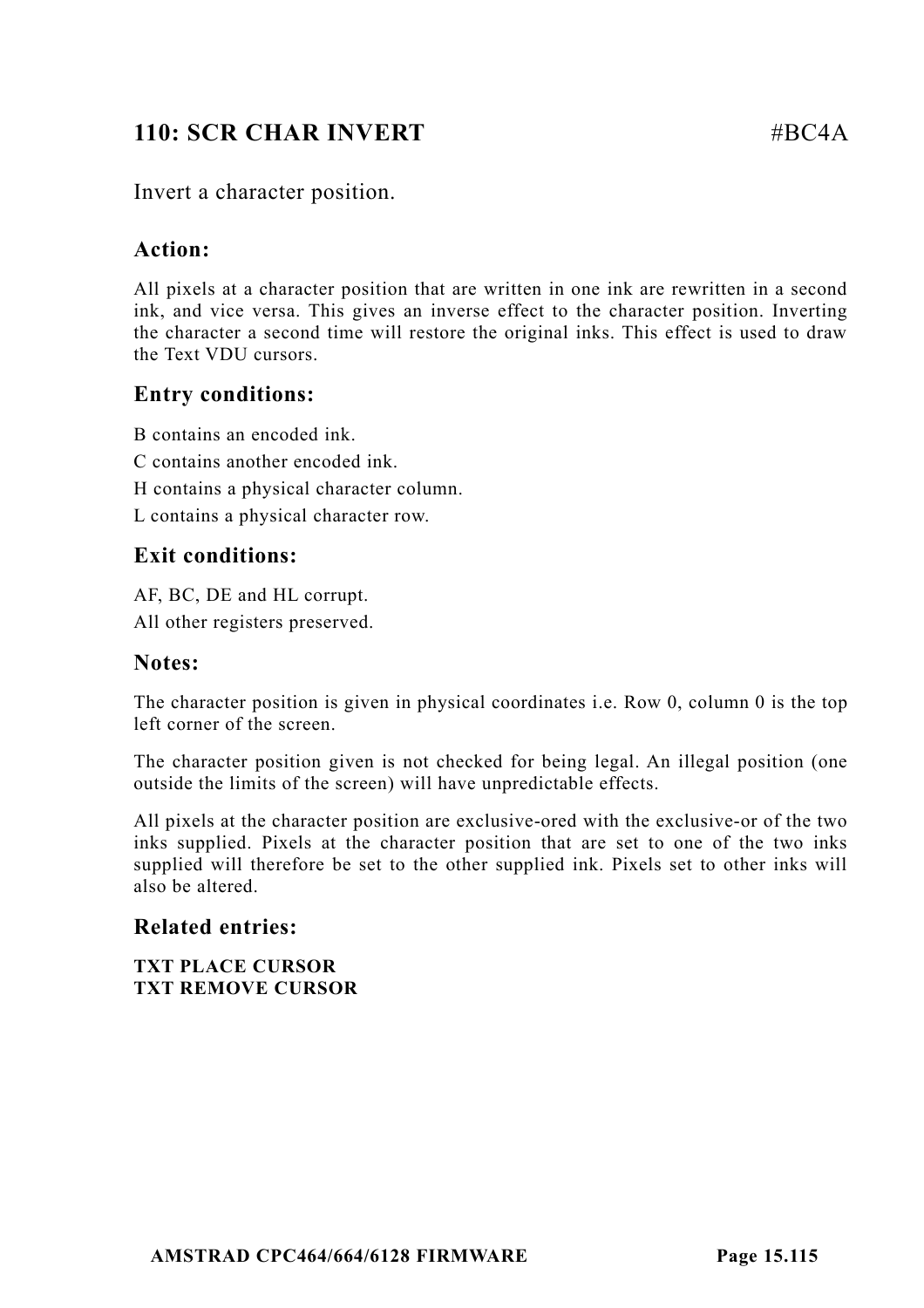# **111: SCR HW ROLL** #BC4D

Move the whole screen up or down eight pixel lines (one character).

# **Action:**

Roll the screen using the hardware. The new line appearing on the screen is cleared.

# **Entry conditions:**

If the screen is rolled down:

B must be zero.

If the screen is to roll up:

B must be non-zero.

Always:

A contains the encoded ink to clear the new line to.

# **Exit conditions:**

AF, BC, DE and HL corrupt. All other registers preserved.

# **Notes:**

The screen is rolled by changing the screen offset (see SCR SET OFFSET).

Rolling the screen upwards moves the screen contents up and clears the new bottom line. The screen offset is therefore increased by 80 (MOD #0800).

Rolling the screen downwards moves the screen contents down and clears the new top line. The screen offset is therefore decreased by 80 (MOD #0800).

The new line is cleared by writing to it directly thus the Graphics VDU write mode is ignored.

The Text VDU roll count is not changed by this routine (see TXT GET WINDOW).

Special precautions are taken to make sure that the screen is kept looking presentable during the rolling and in particular during the clearing of the new line. Principally this consists of clearing the new line in two parts. First the part that is not visible on the screen (by virtue of the screen addressing) is cleared. Then, after waiting for frame flyback and changing the screen offset, the second half of the line that was part of the line that just rolled off the screen is cleared.

# **Related entries:**

**SCR SET OFFSET SCR SW ROLL**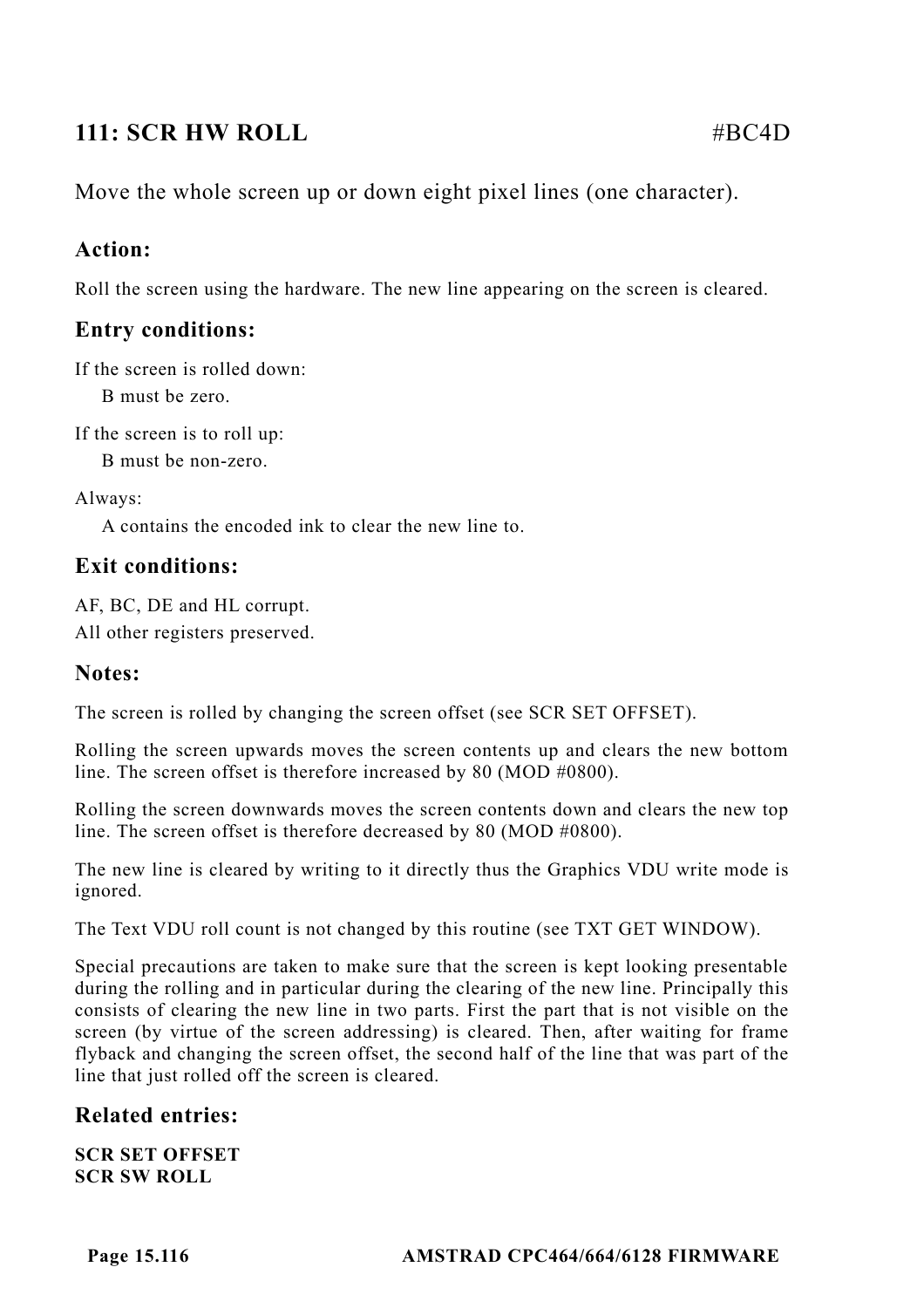# **112: SCR SW ROLL**  $\#BC50$

# **Action:**

Roll an area of the screen by copying. The area to be rolled is specified in character positions.

# **Entry conditions:**

If the screen is to roll down:

B must be zero.

If the screen is to roll up:

B must be non-zero.

Always:

A contains the encoded ink to clear the new line to.

H contains the physical left column of the area to roll.

D contains the physical right column of the area to roll.

L contains the physical top row of the area to roll.

E contains the physical bottom row of the area to roll.

# **Exit conditions:**

AF, BC, DE and HL corrupt.

All other registers preserved.

## **Notes:**

The area boundaries are given in physical coordinates. i.e. Row 0, column 0 is the top left corner of the screen. The boundaries are not checked for legality. If illegal boundaries are passed (edges off the screen) then unpredictable effects may occur.

Rolling the area upwards moves the contents up and clears the new bottom line. Rolling the area downwards moves the area contents down and clears the new top new line.

The line is cleared by writing to it directly; the Graphics VDU write mode is ignored.

The Text VDU roll count is not changed by this routine (see TXT GET WINDOW).

Special precautions are taken to make sure that the screen is kept looking presentable during the rolling. Principally this consists of waiting for frame flyback before performing the copy.

# **Related entries:**

**SCR HW ROLL**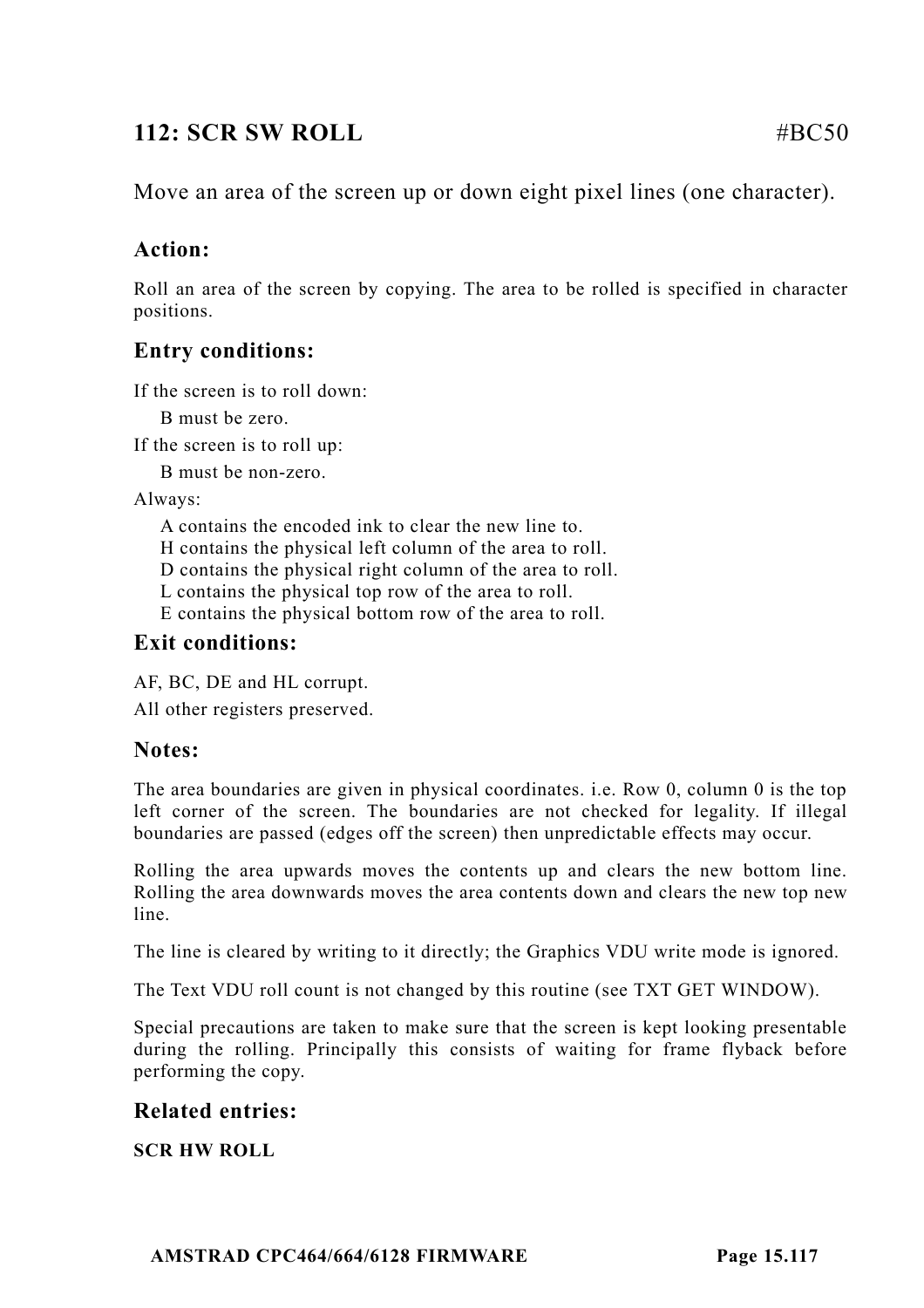# **113: SCR UNPACK** #BC53

Expand a character matrix for the current screen mode.

# **Action:**

Convert a matrix from its standard form to a set of pixel masks as appropriate for the current screen mode.

# **Entry conditions:**

HL contains the address of a matrix. DE contains the address of an area to unpack into.

# **Exit conditions:**

AF, BC, DE and HL corrupt. All other registers preserved.

## **Notes:**

The matrix is converted into a series of masks which cover all the screen bytes in the character. This means that each byte of the matrix is converted to 4 bytes in mode 0, 2 bytes in mode 1 and 1 byte in mode 2. Thus the unpacking area must be 32, 16 or 8 bytes long.

If a bit in the matrix is set then the appropriate pixel mask is included in the unpacked version (the bits are set to one). Otherwise the pixel mask is not included in the unpacked version (the bits are set to zero).

# **Related entries:**

**SCR REPACK**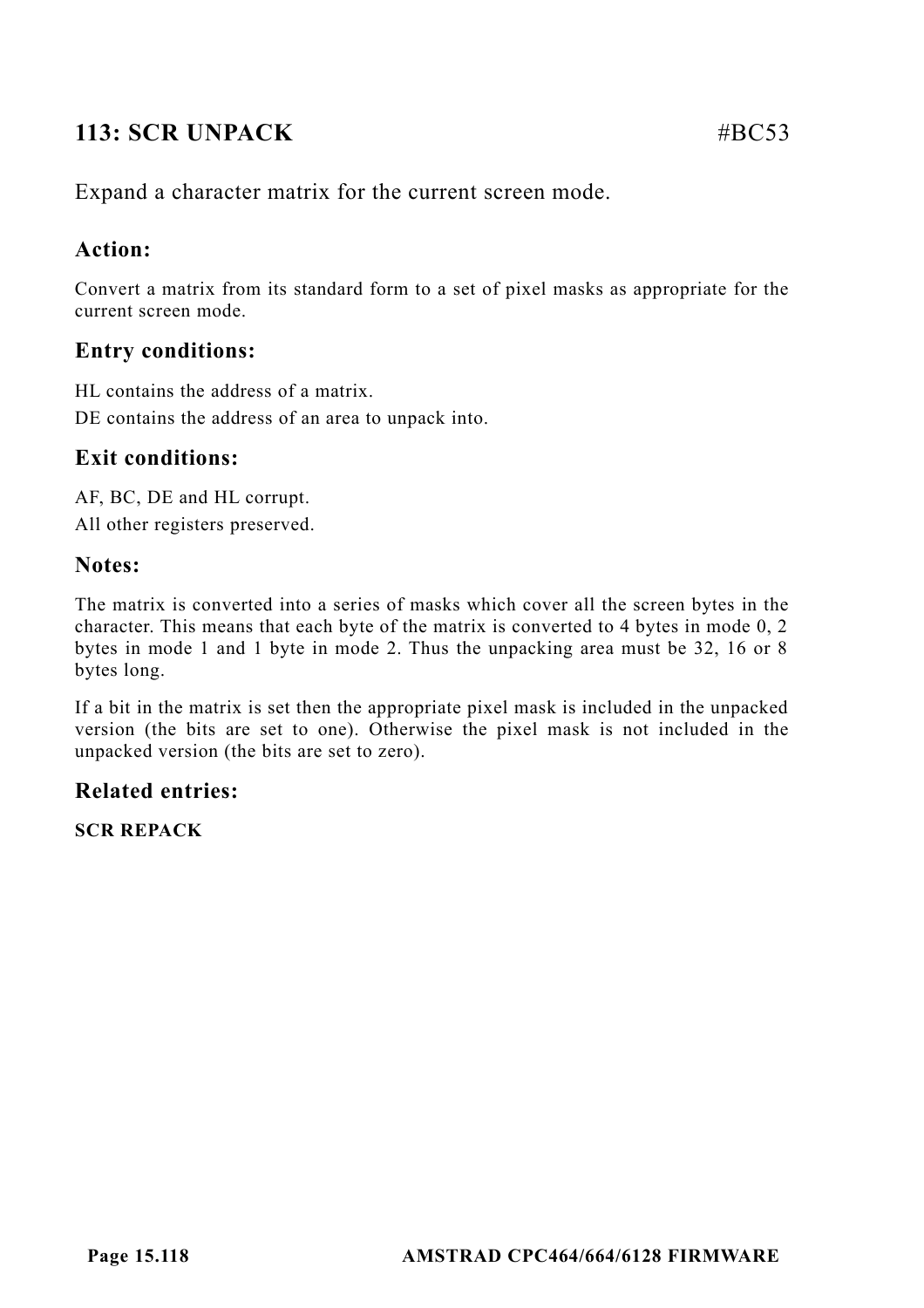# **114: SCR REPACK** #BC56

# **Action:**

A character on the screen is converted to a matrix by comparing each pixel with an ink. If the pixel is set to that ink then the appropriate bit in the character matrix is set, otherwise the bit is cleared.

## **Entry conditions:**

A contains the encoded ink to match against.

H contains the physical character column to read from.

L contains the physical character row to read from.

DE contains the address of the area to construct the matrix in.

# **Exit conditions:**

AF, BC, DE and HL corrupt. All other registers preserved.

#### **Notes:**

The character position is given in physical coordinates in which row 0, column 0 is the top left corner of the screen.

The character position given is not checked for legality. An illegal position (one outside the limits of the screen) will have unpredictable effects.

The matrix produced has the normal layout. It is 8 bytes long, stored top line first and bottom line last, the most significant bit of the byte refers to the leftmost pixel of a line and the least significant bit to the rightmost pixel.

Because the pixels are tested for being set to only one ink the matrix produced is not an exact representation of what is in the screen. It may be necessary, when trying to read characters from the screen, to repack using various different inks.

## **Related entries:**

**SCR UNPACK TXT RD CHAR**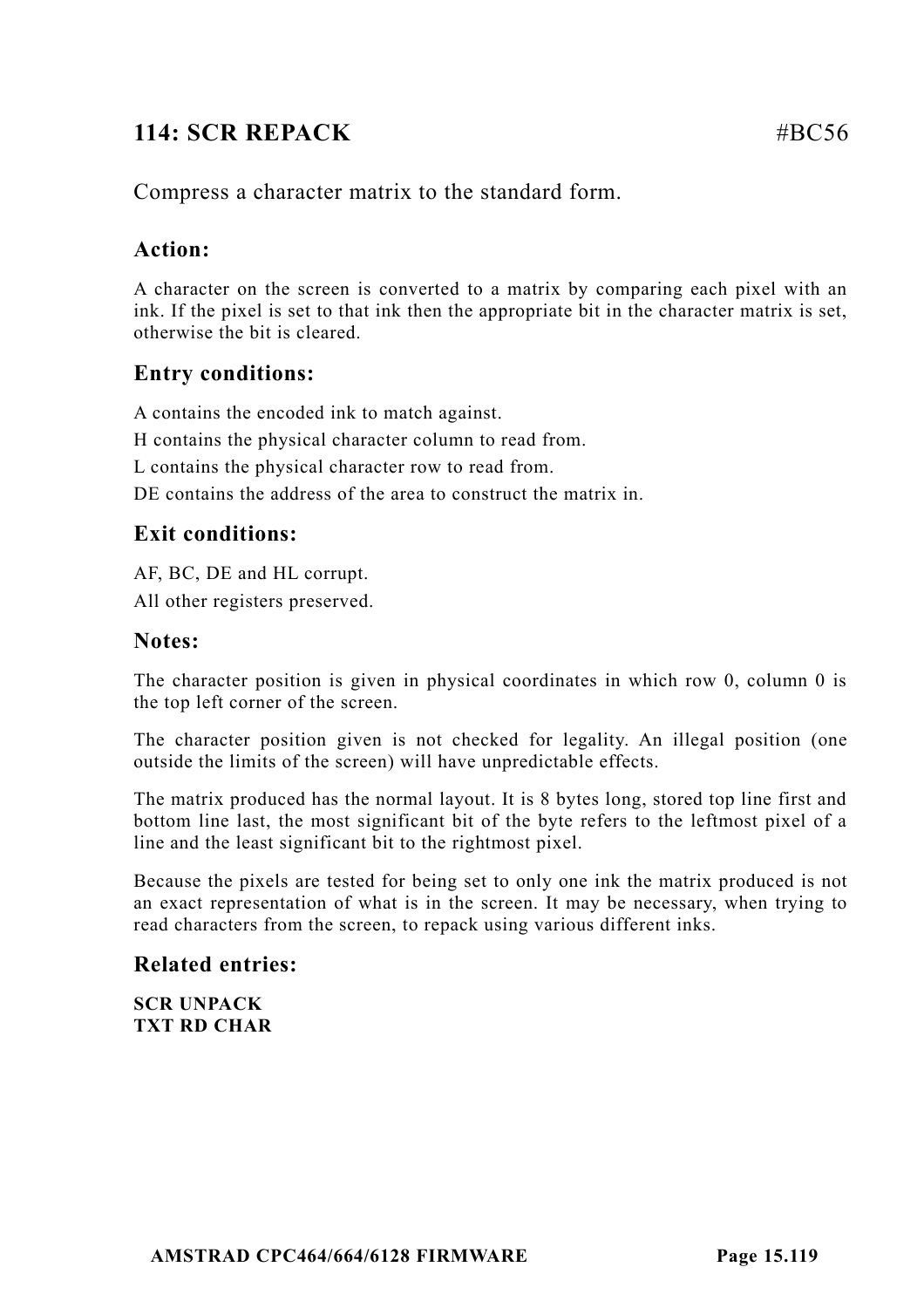# **115: SCR ACCESS** #BC59

Set the screen write mode for the Graphics VDU.

# **Action:**

Set the Graphics VDU write mode so that the Graphics VDU plots pixels by writing, anding, oring or exclusive-oring.

# **Entry conditions:**

A contains the required write mode.

## **Exit conditions:**

AF, BC, DE and HL corrupt. All other registers preserved.

## **Notes:**

The write mode is masked with #03 to make it legal. The write modes are:

| $0:$ FORCE mode: NEW = INK |                                                   |
|----------------------------|---------------------------------------------------|
|                            | $1: XOR \text{ mode}:$ NEW = INK exclusive-or OLD |
|                            | 2: AND mode: $NEW = INK$ and OLD                  |
| $3:$ OR mode:              | $NEW = INK$ or $OLD$                              |

NEW is the final setting of the pixel. OLD is the current setting of the pixel. INK is the ink being plotted.

The default mode is FORCE mode (mode 0) and is set at EMS and when SCR RESET is called.

Setting the write mode affects how the indirection routine SCR WRITE sets pixels. Graphics VDU plotting routines call this indirection to set pixels and so the write mode affects the Graphics VDU. No Text VDU routines call this indirection (they set pixels on the screen directly) and so the write mode does not affect the Text VDU. The routines that clear areas of the screen (e.g. GRA CLEAR WINDOW) act like the Text VDU and are unaffected by the write mode.

#### **Related entries:**

**GRA DEFAULT SCR INITIALISE SCR RESET SCR WRITE**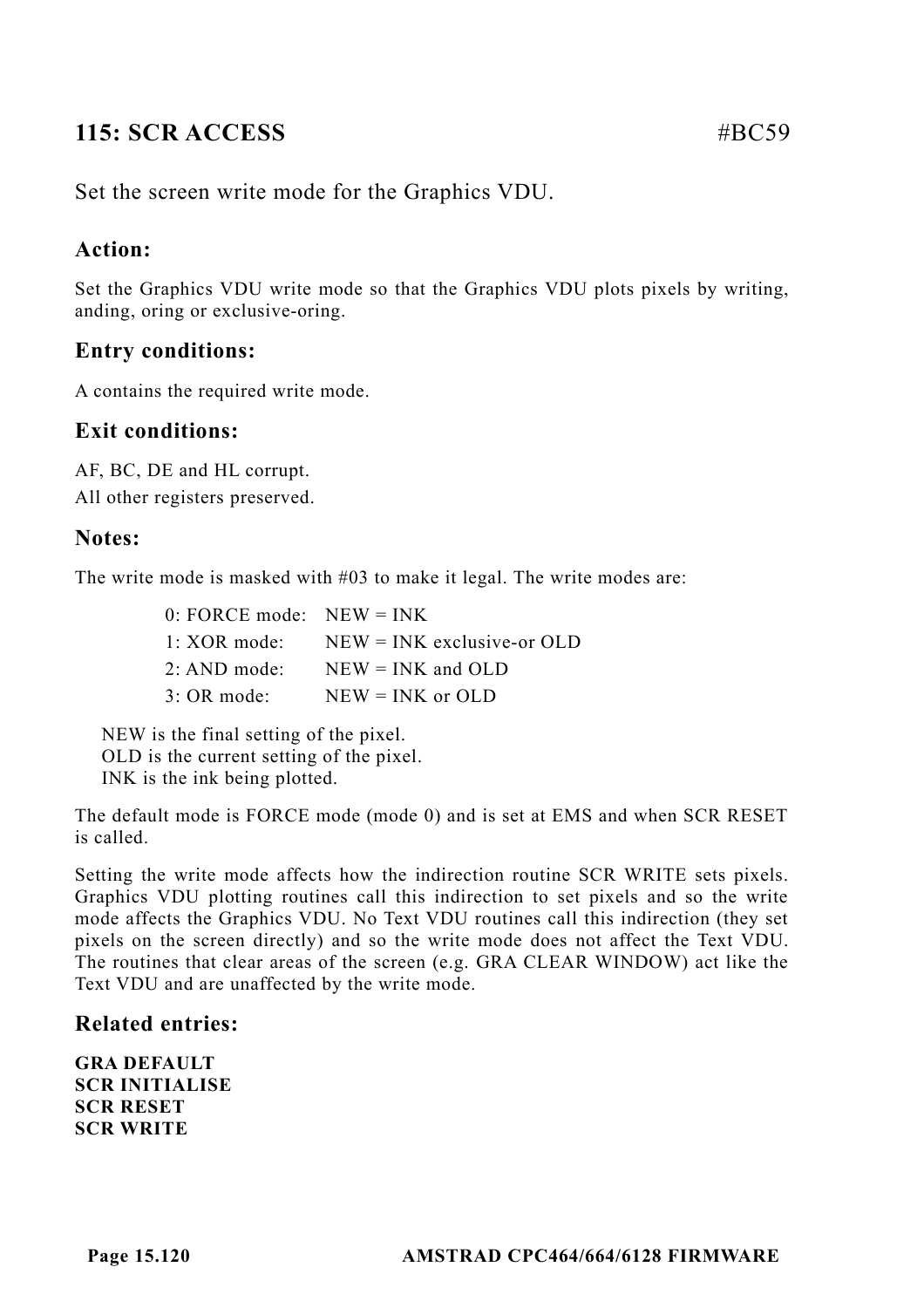# **116: SCR PIXELS** #BC5C

Write a pixel to the screen ignoring the Graphics VDU write mode.

# **Action:**

Write a pixel or pixels to the screen. The position to write at is given by a screen address and pixel mask. The pixel is always set to the ink supplied whatever mode of writing the Graphics VDU is using.

## **Entry conditions:**

B contains the encoded ink to write.

C contains the mask for the pixel(s).

HL contains the screen address of the pixel(s).

# **Exit conditions:**

AF corrupt. All other registers preserved.

## **Notes:**

The screen address is not checked and so passing an invalid screen address will have unpredictable results.

The pixel mask may be a combined mask for more than one pixel (thus speeding up plotting in certain cases).

To plot a pixel using the Graphics VDU write mode SCR WRITE should be called. SCR PIXELS is equivalent to calling SCR WRITE when the default mode (FORCE mode) is selected. The Text VDU sets the pixels in characters using FORCE mode.

## **Related entries:**

**SCR WRITE**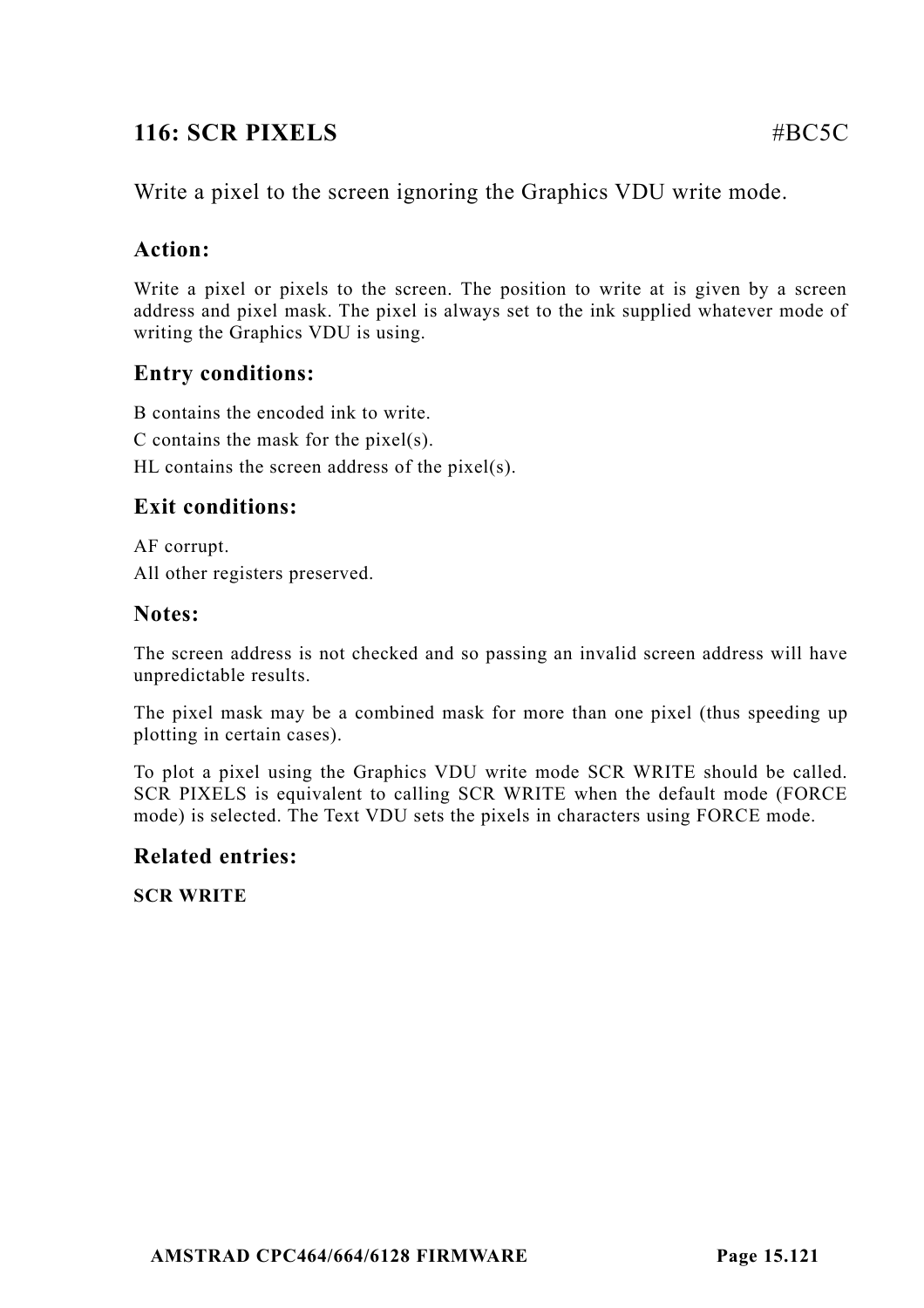# **117: SCR HORIZONTAL #BC5F**

## Plot a purely horizontal line.

## **Action:**

Draw a line on the screen that runs horizontally. The pixels on the line are plotted using the SCR WRITE indirection and thus use the current Graphics VDU write mode.

## **Entry conditions:**

A contains the encoded ink to draw in. DE contains the base X coordinate of the start of the line. BC contains the base X coordinate of the end of the line.

HL contains the base Y coordinate of the line.

## **Exit conditions:**

AF, BC, DE and HL corrupt. All other registers preserved.

#### **Notes:**

The endpoints of the line are given in base coordinates. i.e. (0,0) is the pixel in the bottom left corner of the screen and each coordinate position refers to a single pixel.

The endpoints are not checked for being legal (within the limits of the screen). If they are not legal then unpredictable effects may occur.

The start X coordinate must be less than or equal to the end X coordinate.

This routine may be used to duplicate the method that the Graphics VDU uses for plotting lines – it splits a line that is more horizontal than vertical into a number of segments that are purely horizontal and plots these separately.

#### **Related entries:**

**GRA FROM USER GRA LINE ABSOLUTE GRA LINE RELATIVE SCR VERTICAL**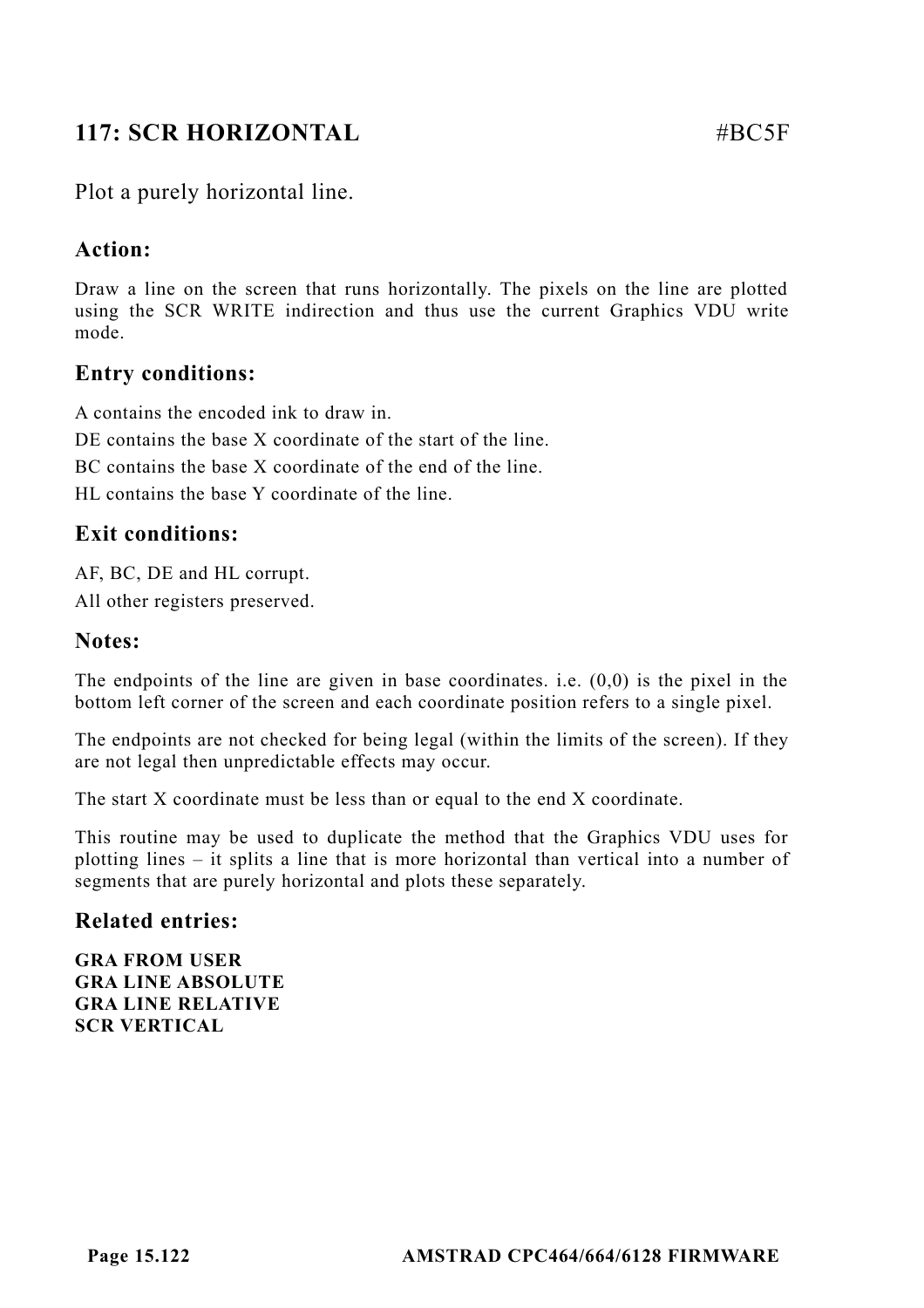# **118: SCR VERTICAL #BC62**

# Plot a purely vertical line.

## **Action:**

Draw a line on the screen that runs vertically. The SCR WRITE indirection is used to plot pixel in the line thus the current Graphics VDU write mode is used.

## **Entry conditions:**

A contains the encoded ink to draw in. DE contains the base X coordinate of the line. HL contains the base Y coordinate of the start of the line. BC contains the base Y coordinate of the end of the line.

#### **Exit conditions:**

AF, BC, DE and HL corrupt. All other registers preserved.

#### **Notes:**

The endpoints of the line are given in base coordinates. i.e.  $(0,0)$  is the pixel in the bottom left corner of the screen and each coordinate position refers to a single pixel.

The endpoints are not checked for being legal (within the limits of the screen). If they are not legal then unpredictable effects may occur.

The start Y coordinate must be less than or equal to the end Y coordinate.

This routine may be used to duplicate the method that the Graphics VDU uses for plotting lines – it splits a line that is more vertical than horizontal into a number of segments that are purely vertical and plots these separately.

#### **Related entries:**

**GRA FROM USER GRA LINE ABSOLUTE GRA LINE RELATIVE SCR HORIZONTAL**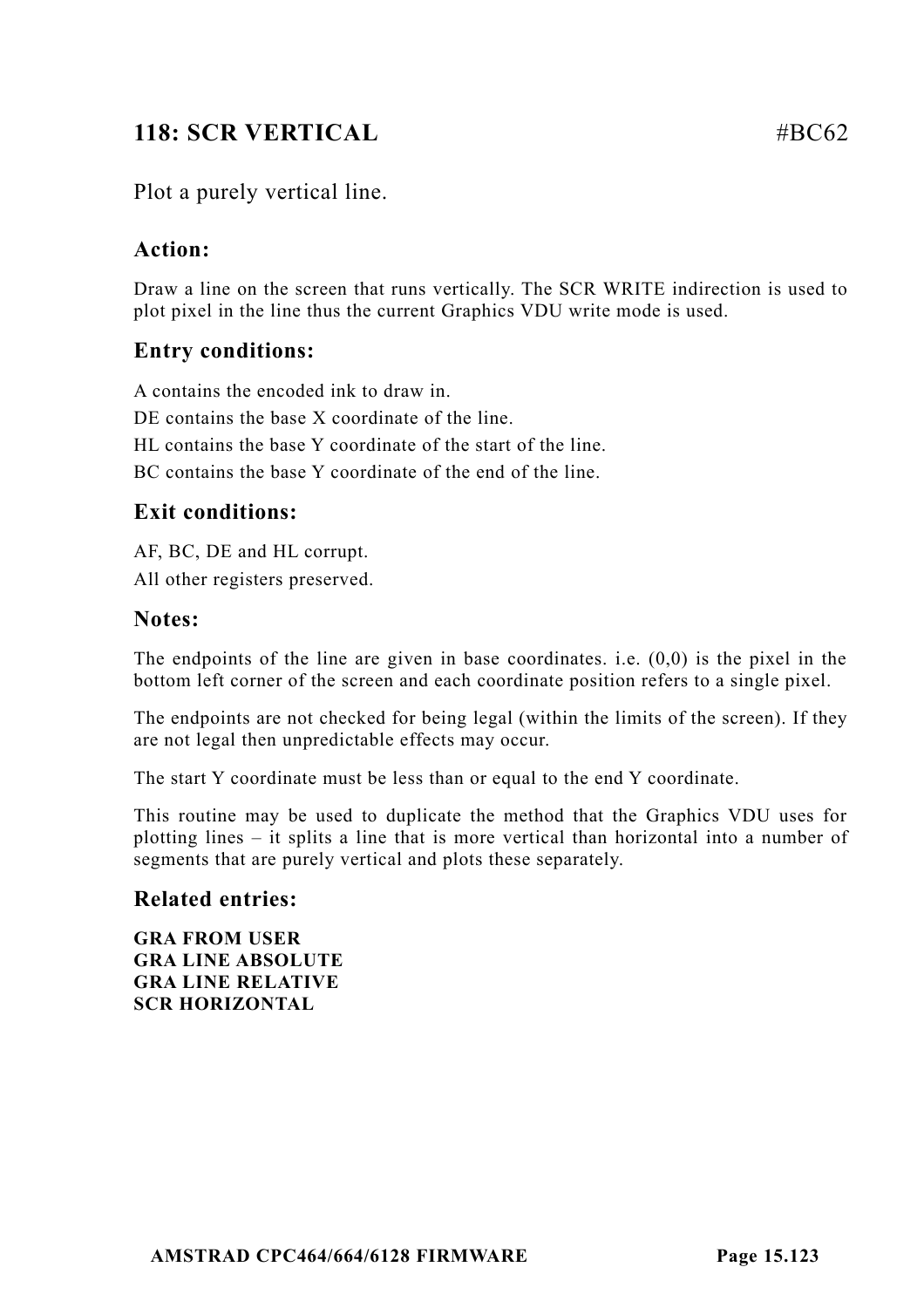# **119: CAS INITIALISE** #BC65

# Initialize the Cassette Manager.

## **Action:**

Full initialization of the Cassette Manager (as used during EMS).

### **Entry conditions:**

No conditions.

## **Exit conditions:**

AF, BC, DE and HL corrupt. All other registers preserved.

## **Notes:**

Operations carried out are:

All streams are marked closed. The default write speed is set up. The prompt messages are turned off. The cassette motor is turned off (except on V1.0 firmware).

#### **Related entries:**

**CAS IN ABANDON CAS NOISY CAS OUT ABANDON CAS SET SPEED CAS STOP MOTOR**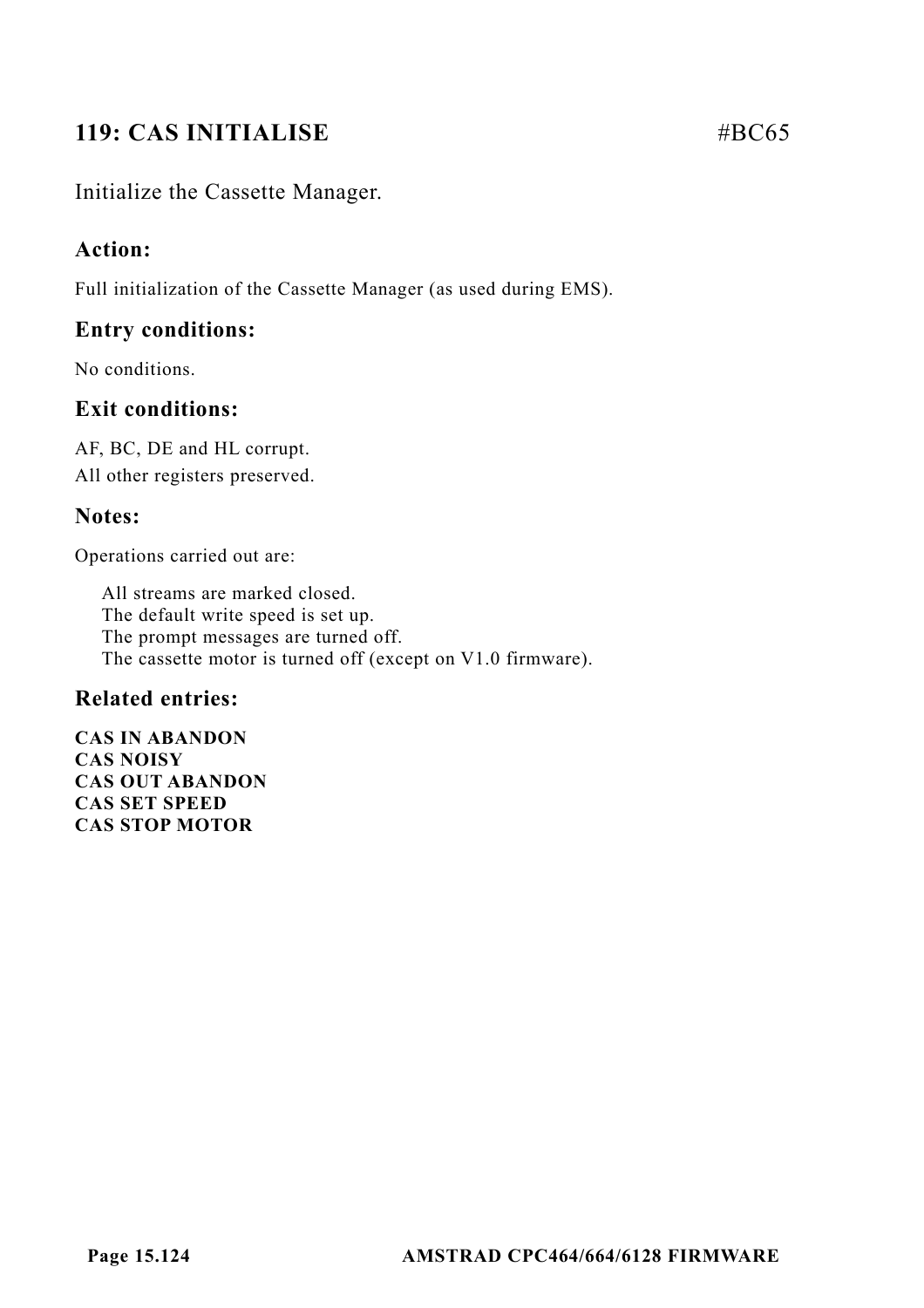# **120: CAS SET SPEED** #BC68

Set the write speed.

# **Action:**

Set the length to write bits and the amount of write precompensation to apply.

## **Entry conditions:**

HL contains the length of half a zero bit. A contains the precompensation to apply.

# **Exit conditions:**

AF and HL corrupt. All other registers preserved.

## **Notes:**

The speed supplied is the length of half a zero bit in microseconds. A one bit is written as twice the length of a zero bit. The speed supplied can be related to the average baud rate (assuming equal numbers of ones and zeros) by the following equation:

Average baud rate

 $= 10000000 / (3 * Halfzero length)$ 

 $= 333333/$  Halfzero length

The halfzero length must lie between 130 and 480 microseconds. Values outside this range will cause read and write errors.

The precompensation supplied is the extra length, in microseconds, to add to half a one bit and to subtract from half a zero bit under certain conditions. The amount of precompensation required varies with the speed (more is required at higher baud rates).

The precompensation may lie between 0 and 255 microseconds although the higher settings are not useful as they will cause read and write errors.

The default half zero length and precompensation settings are 333 microseconds (1000 baud) and 25 microseconds respectively. The commonly used faster setting is 167 microseconds (2000 baud) with 50 microseconds of precompensation. These values have been determined after extensive testing and the user is advised to stick to them.

# **Related entries:**

**CAS INITIALISE**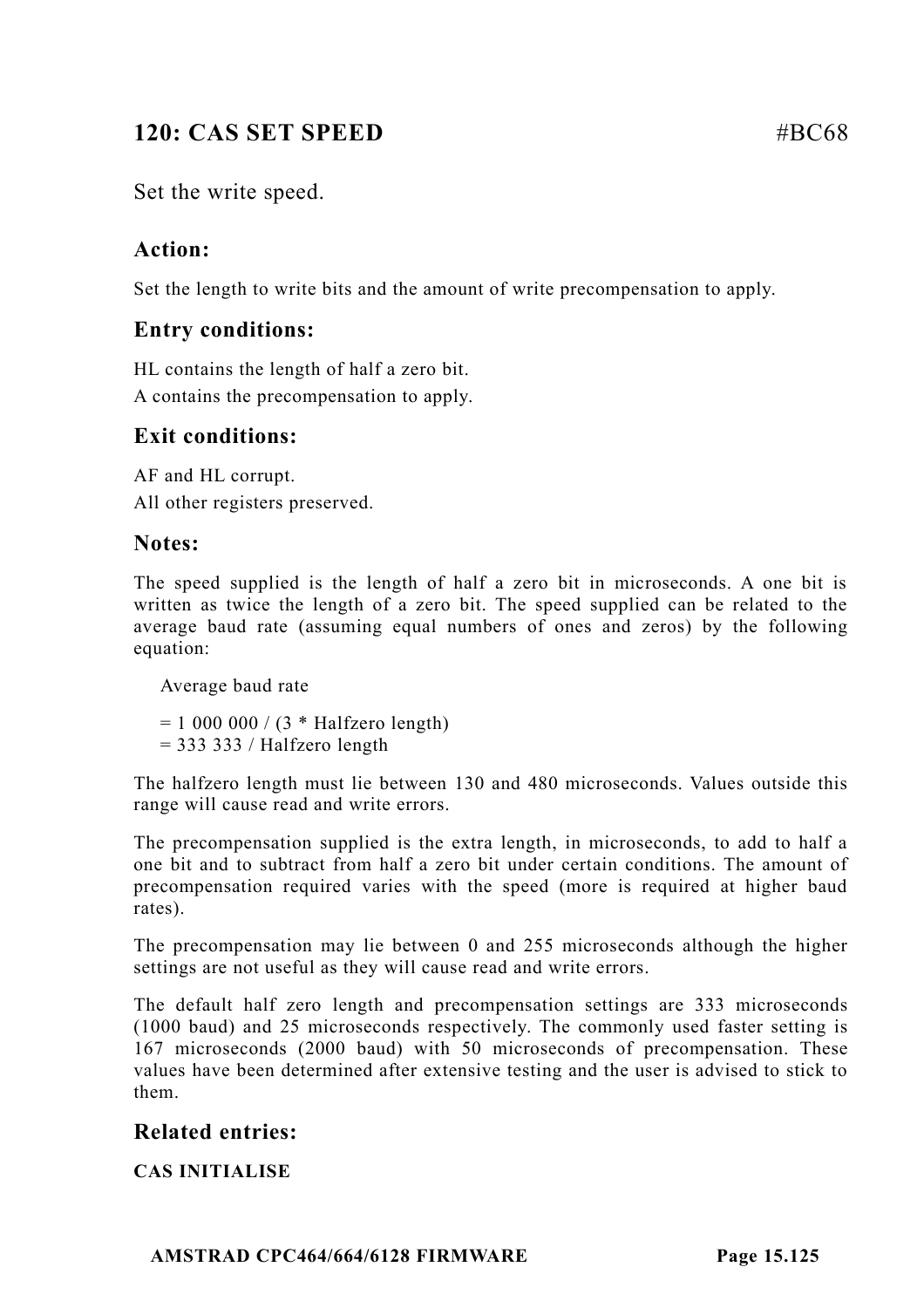# **121: CAS NOISY** #BC6B

Enable or disable prompt messages.

## **Action:**

Disabling messages will prevent the prompt and information messages from being printed. It will not prevent error messages from being printed. Enabling messages allows all messages to be printed.

## **Entry conditions:**

If messages are to be enabled:

A must be zero.

If messages are to be disabled:

A must be non-zero.

## **Exit conditions:**

AF corrupt. All other registers preserved.

#### **Notes:**

The prompt and information messages which are turned off are:

Press PLAY then any key: Press REC and PLAY then any key: Found <FILENAME> block <N> Loading <FILENAME> block <N> Saving <FILENAME> block <N>

The error messages which are not turned off are:

Read error <x> Write error a Rewind tape

### **Related entries:**

**CAS INITIALISE**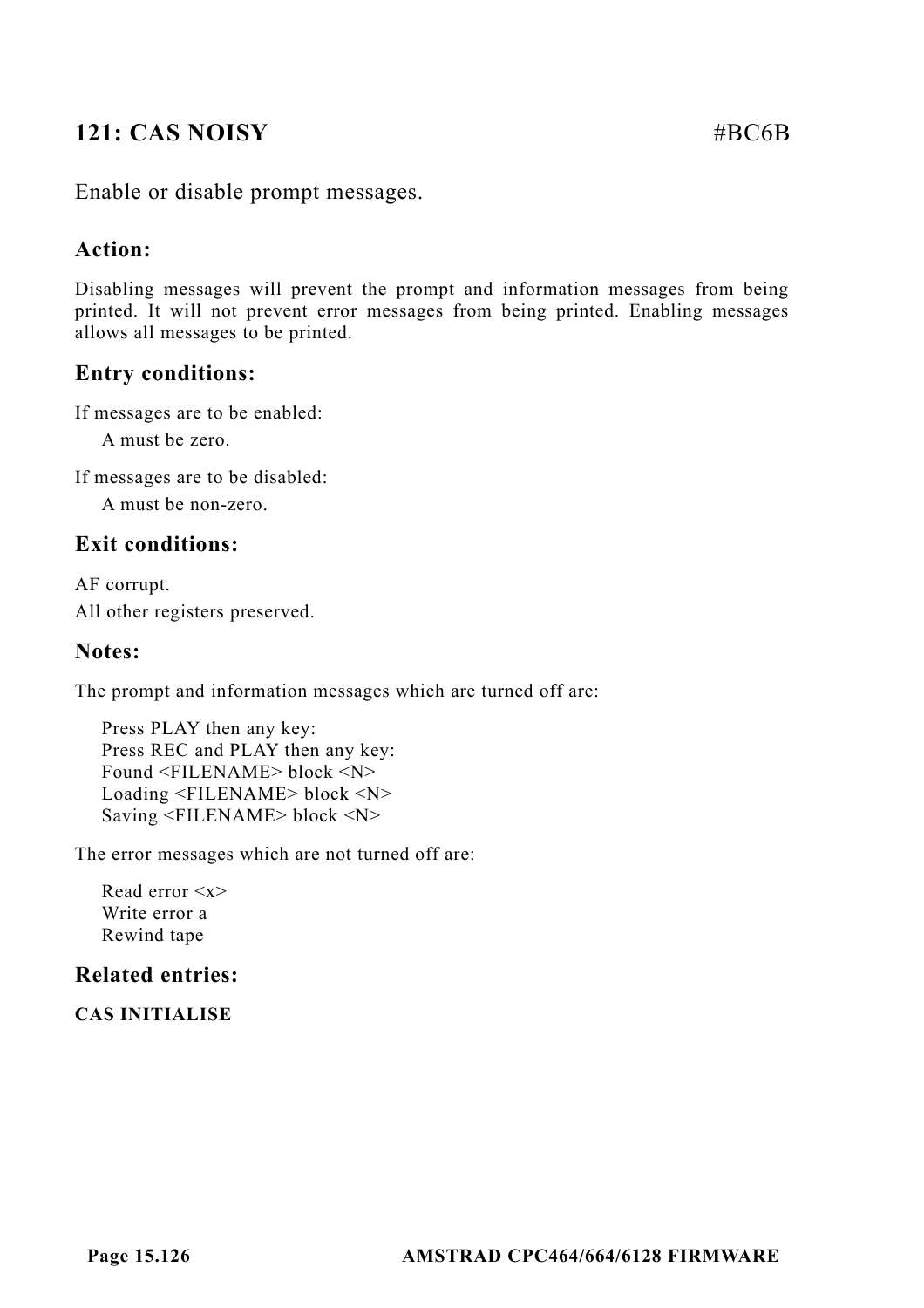# **122: CAS START MOTOR** #BC6E

Start the cassette motor.

## **Action:**

Turn the cassette motor on and wait for it to pick up speed if it was previously off.

#### **Entry conditions:**

No conditions.

#### **Exit conditions:**

If the motor turned on OK:

Carry true.

If the user hit escape:

Carry false.

Always:

A contains the previous motor state.

Other flags corrupt. All other registers preserved.

#### **Notes:**

If the motor is not already on then the routine waits for approximately two seconds to allow the tape to reach full speed.

The motor is always turned on by this routine. If the user hits the escape key then the time spent waiting for the motor to pick up speed is truncated.

The previous motor state may be passed to CAS RESTORE MOTOR.

#### **Related entries:**

**CAS RESTORE MOTOR CAS STOP MOTOR**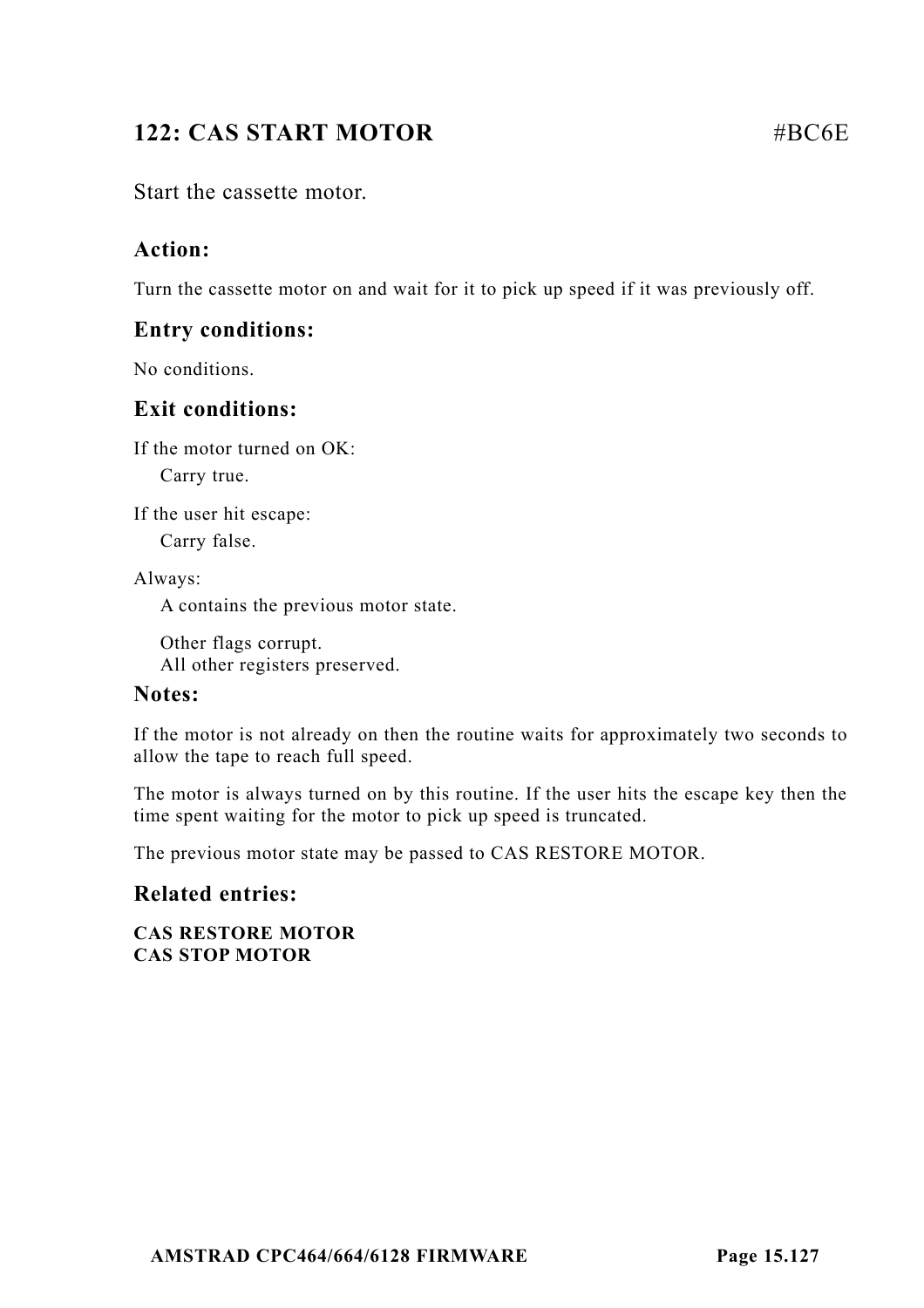# **123: CAS STOP MOTOR #BC71**

Stop the cassette motor.

# **Action:**

Turn the cassette motor off and return its previous state.

## **Entry conditions:**

No conditions.

# **Exit conditions:**

If the motor was turned off OK:

Carry true.

If the user hit escape:

Carry false.

Always:

A contains the previous motor state.

Other flags corrupt. All other registers preserved.

## **Notes:**

The motor is always turned off by this routine. There is no delay to allow the motor to slow down.

The previous motor state may be passed to CAS RESTORE MOTOR.

## **Related entries:**

**CAS RESTORE MOTOR CAS START MOTOR**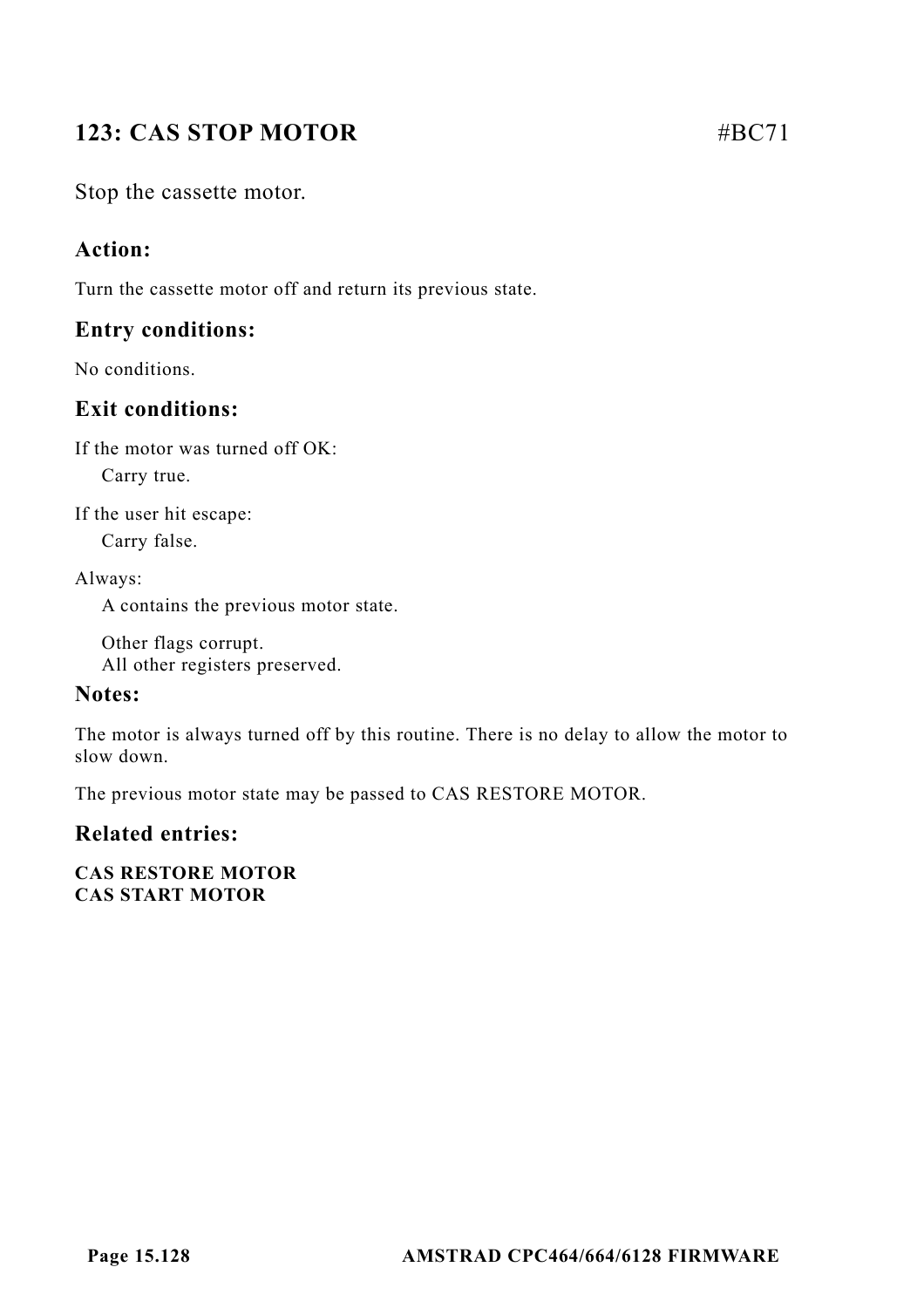# **124: CAS RESTORE MOTOR 4BC74**

Restore previous state of cassette motor.

## **Action:**

Turn the cassette motor on or off again. Wait for motor to pick up speed when turning the motor on if it is currently off.

## **Entry conditions:**

A contains the previous motor state.

## **Exit conditions:**

If the motor was turned on or off OK:

Carry true.

If the user hit escape:

Carry false.

Always:

A and other flags corrupt. All other registers preserved.

#### **Notes:**

This routine uses the previous motor state as returned by CAS START MOTOR or CAS STOP MOTOR.

If calling this routine results in the motor being turned on when it is currently off then the routine waits for approximately two seconds to allow the tape to reach full speed.

The motor is always turned on or off (as appropriate) by this routine. If the user hits the escape key then this merely truncates the time spent waiting for the motor to pick up speed.

#### **Related entries:**

**CAS START MOTOR CAS STOP MOTOR**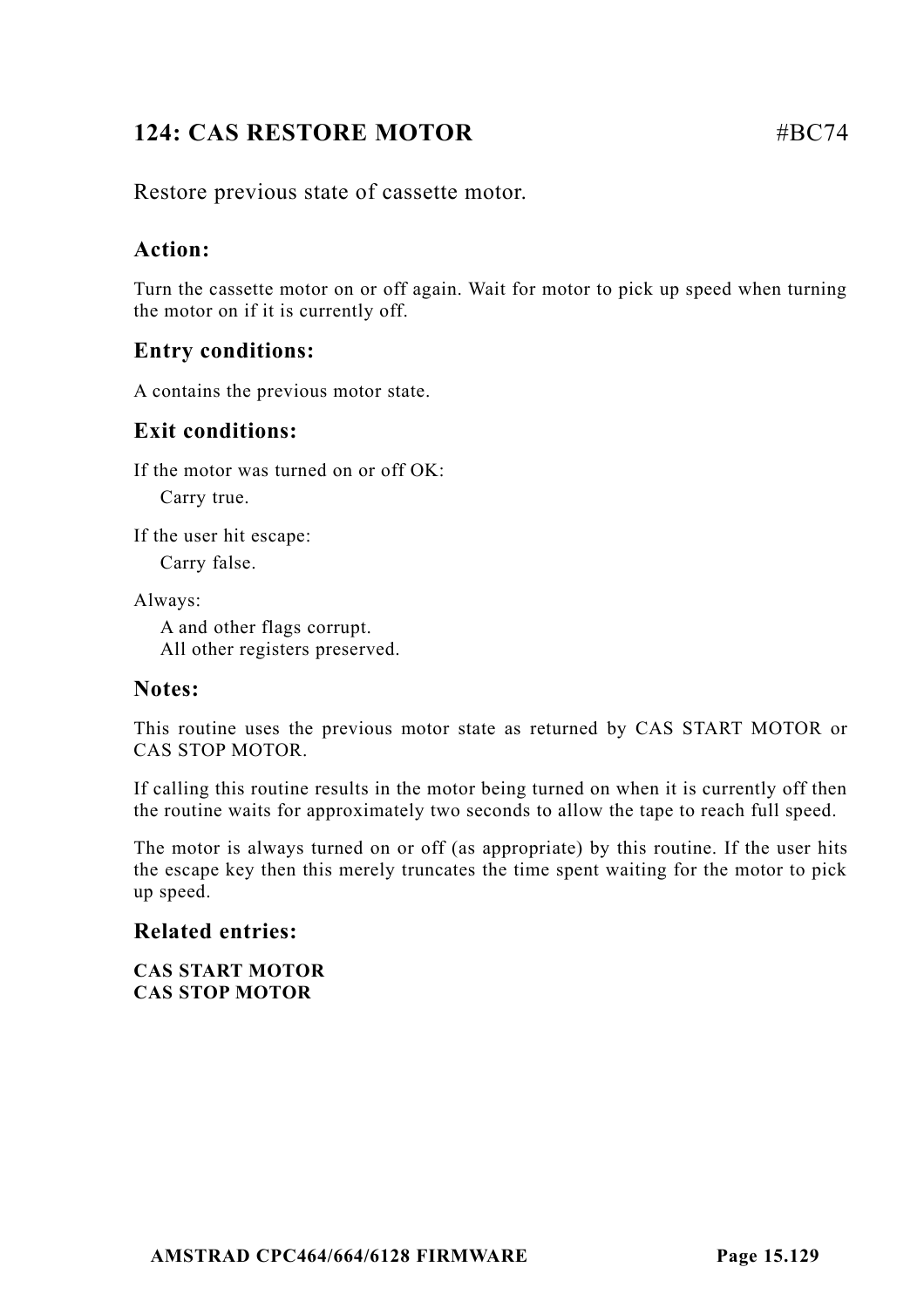# **125: CAS IN OPEN** #BC77

Open a file for input.

## **Action:**

Set up the read stream for reading a file and read the first block.

## **Entry conditions:**

B contains the length of the filename. HL contains the address of the filename. DE contains the address of a 2K buffer to use.

# **Exit conditions:**

If the file was opened OK:

Carry true. Zero false. HL contains the address of a buffer containing the file header. DE contains the data location (from the header). BC contains the logical file length (from the header). A contains the file type (from the header).

If the stream is in use:

Carry false. Zero false. In V1.1: A contains an error number (#0E). In V1.0: A corrupt. BC, DE and HL corrupt.

If the user hit escape:

Carry false. Zero true. In V1.1: A contains an error number (#00). In V1.0: A corrupt. BC, DE and HL corrupt.

#### Always:

IX and other flags corrupt. All other registers preserved.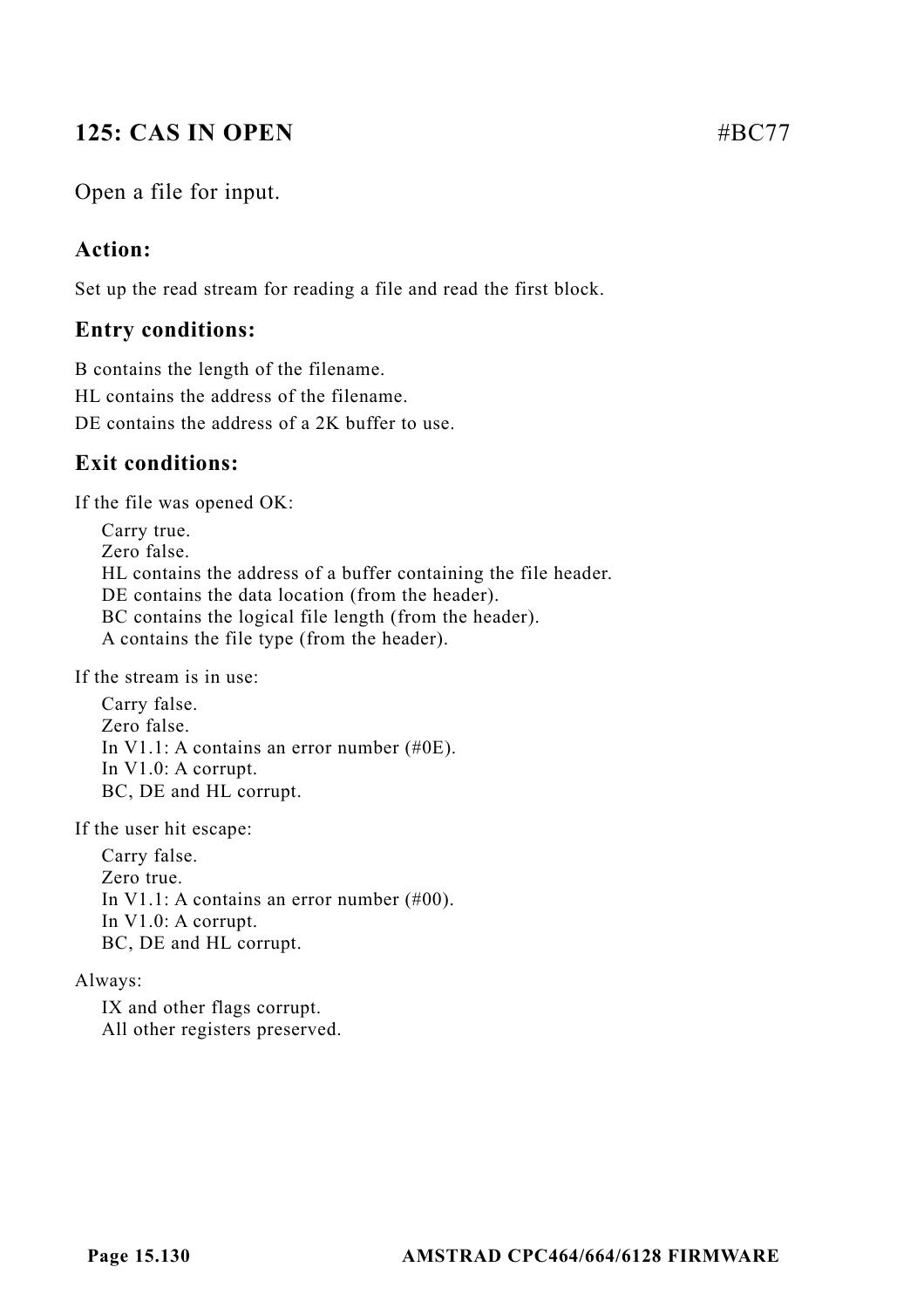#### **Notes:**

This routine can return two error numbers:

#00: The user hit escape. #0E: The stream is already in use.

The 2K buffer (2048 bytes) supplied is used to store the contents of a block of the file when it is read from tape. It will remain in use until the file is closed by calling either CAS IN CLOSE or CAS IN ABANDON. The buffer may lie anywhere in memory, even underneath a ROM.

The filename passed is copied into the read stream descriptor. If it is longer than 16 characters then it is truncated to 16 characters. If it is shorter then 16 characters then it is padded with nulls (#00) to 16 characters. While the filename may contain any character, it is best to avoid nulls. Lower case ASCII letters (characters #61..#7A) are converted to their upper case equivalents (characters #41..#5A). The filename may lie anywhere in RAM, even underneath a ROM.

The filename is normally the name of the file that is to be read. However, a zero length filename (or one starting with a null) is treated specially. It is taken to mean read the next file on the tape.

When the file is opened for reading the first block of the file is read immediately. The address of the area where the header from this block is stored is passed back to the user so that information can be extracted from it. This area will lie in the central 32K of RAM. The user is not allowed to write to the header, only read from it. The Cassette Manager uses fields in the header for its own purposes and so these may differ from those read from the tape. The file type, logical length, entry point and all user fields will remain unchanged. (see section 8 for a description of the header).

#### **Related entries:**

**CAS IN ABANDON CAS IN CHAR CAS IN CLOSE CAS IN DIRECT CAS IN OPEN (DISC) CAS OUT OPEN**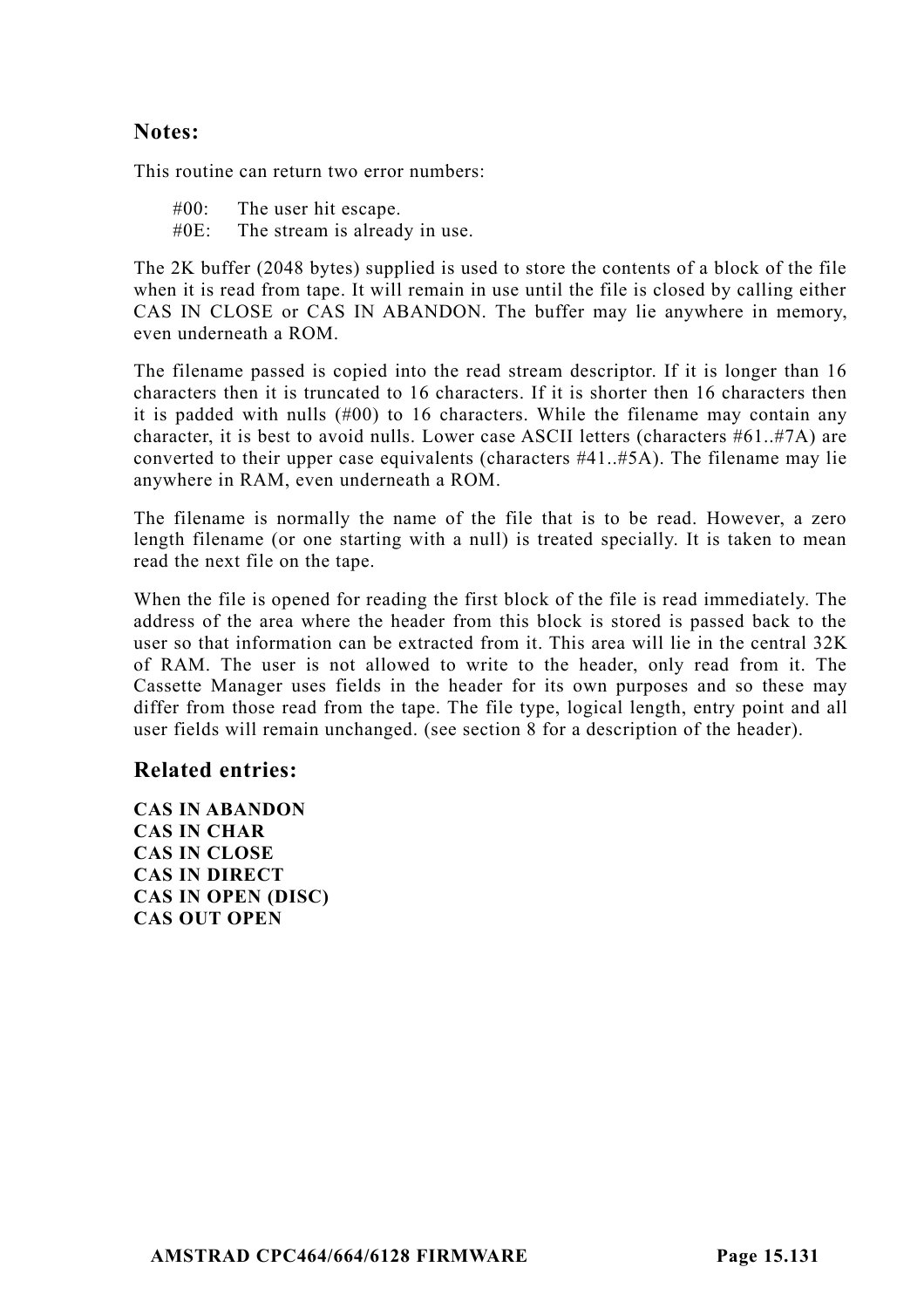# **125: CAS IN OPEN (DISC)** #BC77

Open a file for input.

# **Action:**

Set up the read stream for reading a file and read the header if there is one, other wise create a fake header in store.

# **Entry conditions:**

B contains the length of the filename. HL contains the address of the filename. DE contains the address of a 2K buffer to use.

# **Exit conditions:**

If the file was opened OK:

Carry true. Zero false. HL contains the address of a buffer containing the file header. DE contains the data location (from the header). BC contains the logical file length (from the header). A contains the file type (from the header).

If the stream is already open:

Carry false. Zero false. A contains an error number (#0E). BC, DE and HL corrupt.

If the open failed for any other reason:

Carry false. Zero true. A contains an error number. BC, DE and HL corrupt.

#### Always:

IX and other flags corrupt. All other registers preserved.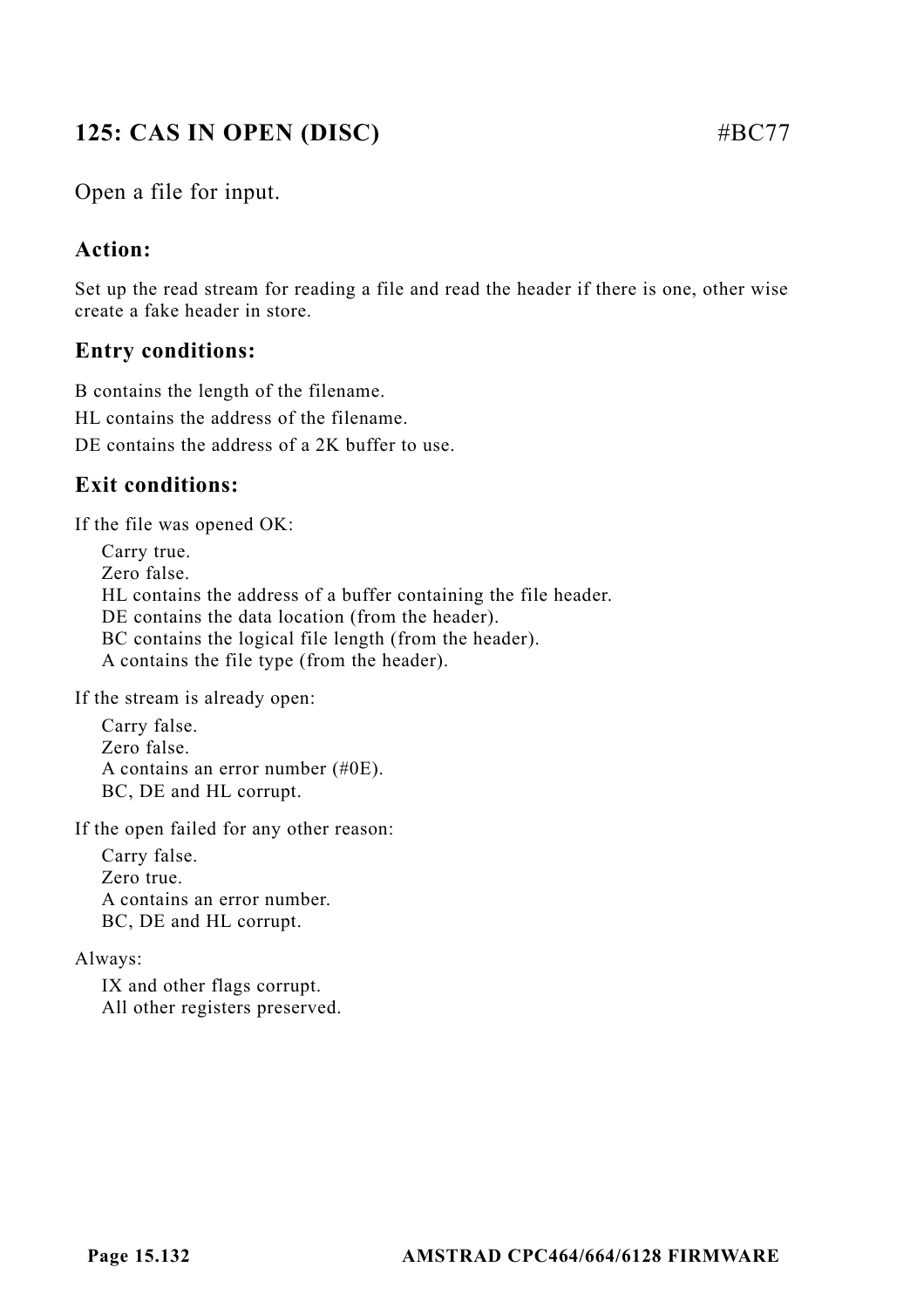## **Notes:**

The 2K buffer (2048 bytes) supplied is used to store the contents of a block of the file when it is read from disc. It will remain in use until the file is closed by calling either CAS IN CLOSE or CAS IN ABANDON. The buffer may lie anywhere in memory, even underneath a ROM.

The filename must conform to the AMSDOS conventions with no wild cards. The filename may lie anywhere in RAM, even underneath a ROM.

If the type part of the filename is omitted AMSDOS will attempt to open, in turn, a file with the following type parts '.', '.BAS', '.BIN'. If none of these exist then the open will fail.

When the file is opened the first record of the file is read immediately. If this record contains a header then it is copied into store, otherwise a fake header is constructed in store. The address of the area where the header is stored is passed back to the user so that information can be extracted from it. This area will lie in the central 32K of RAM. The user is not allowed to write to the header, only read from it. AMSDOS uses fields in the header for its own purposes and so these may differ from those read from the disc. The file type, logical length, entry point and all user fields will remain unchanged.

#### **Related entries:**

**CAS IN ABANDON (DISC) CAS IN CHAR (DISC) CAS IN CLOSE (DISC) CAS IN DIRECT (DISC) CAS IN OPEN CAS OUT OPEN (DISC)**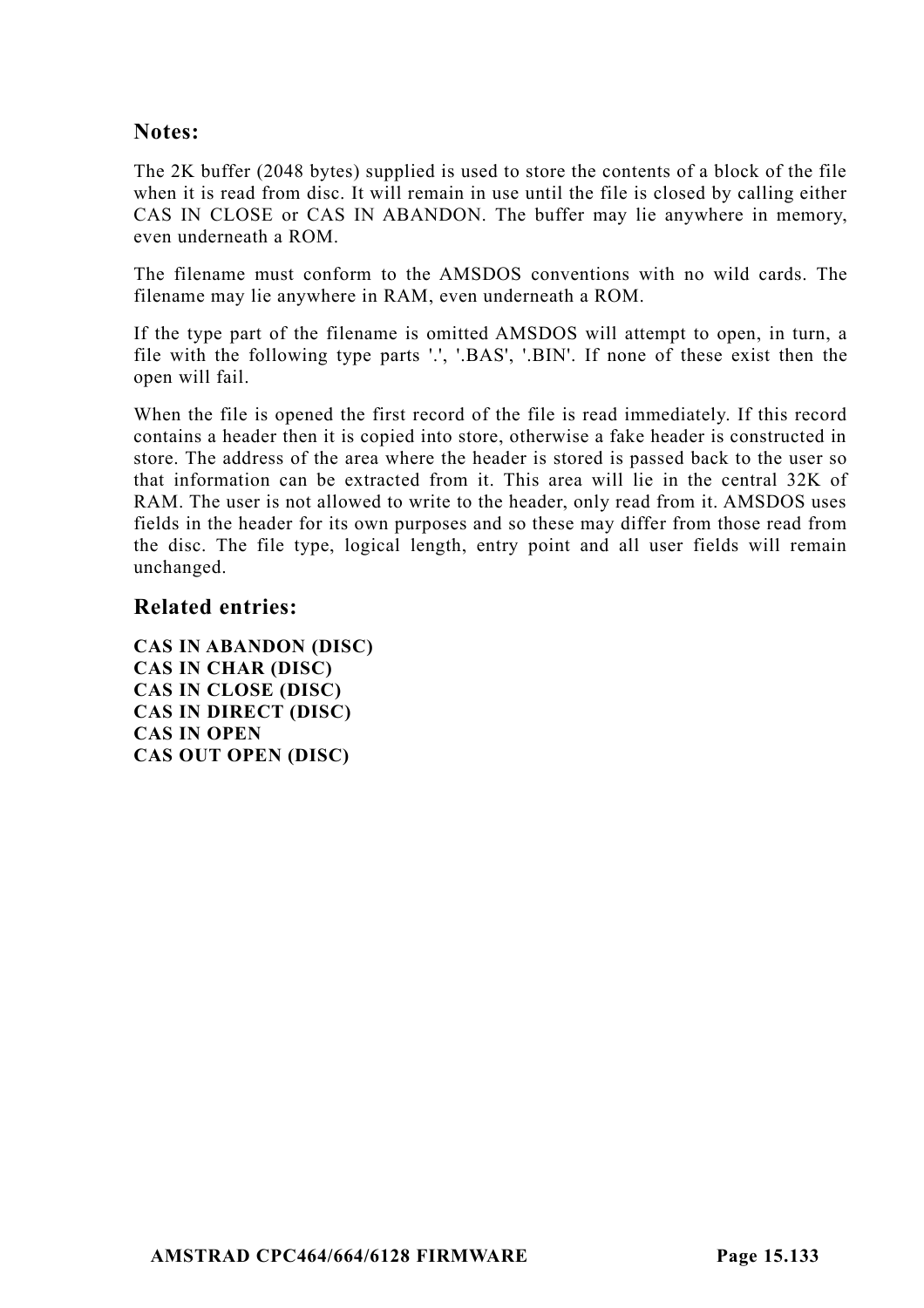# **126: CAS IN CLOSE** #BC7A

Close the input file properly.

## **Action:**

Mark the read stream as closed.

#### **Entry conditions:**

No conditions.

## **Exit conditions:**

If the stream was closed OK:

Carry true. A corrupt.

If the stream was not open:

Carry false. In V1.1: A contains an error number (#0E). In V1.0: A corrupt.

Always:

BC, DE, HL and other flags corrupt. All other registers preserved.

#### **Notes:**

This routine can only return one error number:

#0E: The stream is not open

This routine should be called to close a file after reading from it using either CAS IN CHAR or CAS IN DIRECT.

The user may reclaim the buffer passed to CAS IN OPEN after calling this routine.

#### **Related entries:**

**CAS IN ABANDON CAS IN CLOSE (DISC) CAS IN OPEN CAS OUT CLOSE**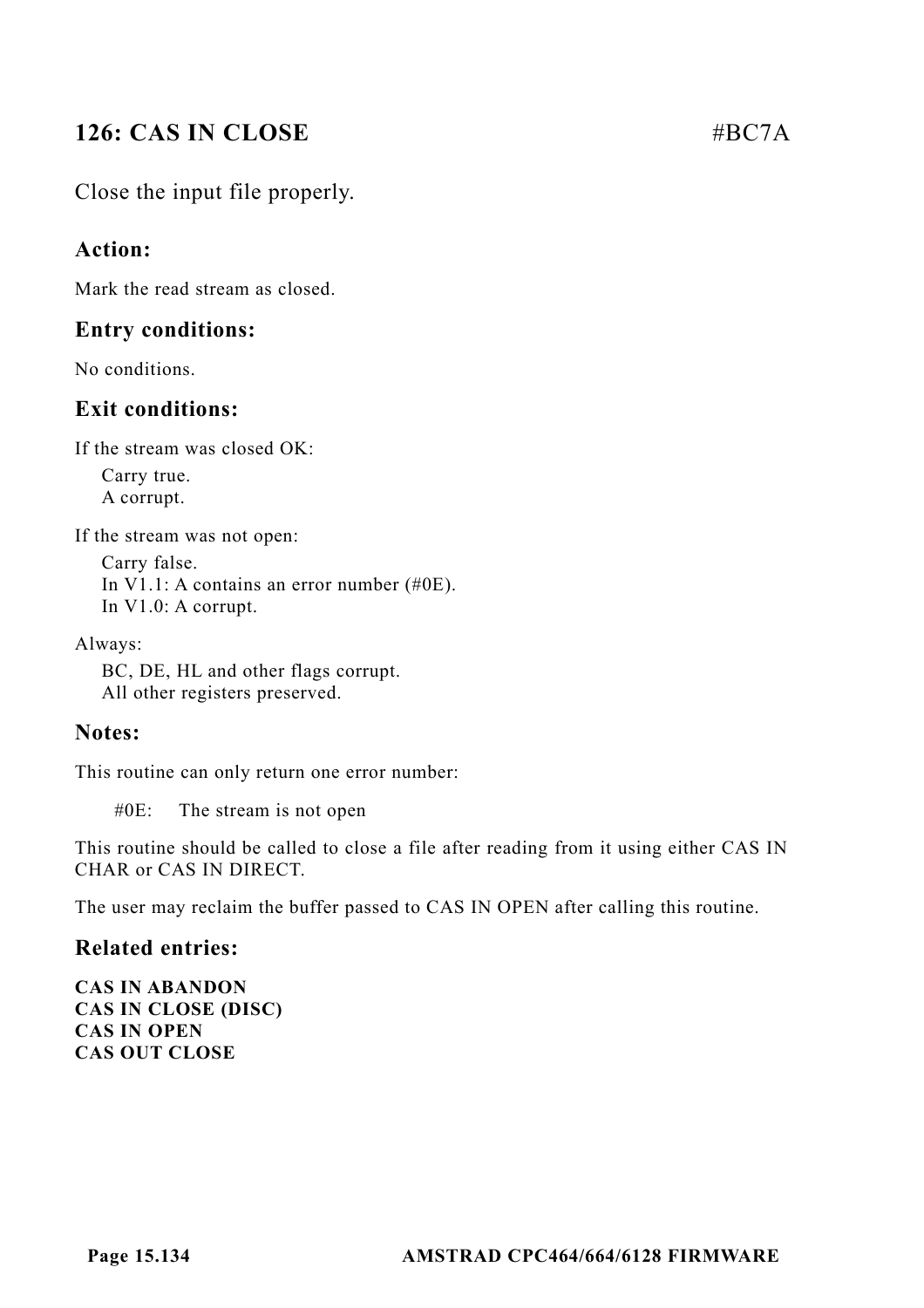# **126: CAS IN CLOSE (DISC)** #BC7A

Close the input file properly.

# **Action:**

Mark the read stream as closed.

### **Entry conditions:**

No conditions.

## **Exit conditions:**

If the stream was closed OK:

Carry true. Zero false. A corrupt.

If the stream is not open:

Carry false. Zero false. A contains an error number (#0E).

If the close failed for any other reason:

Carry false. Zero true. A contains an error number.

Always:

BC, DE, HL and other flags corrupt. All other registers preserved.

#### **Notes:**

This routine should be called to close a file after reading from it using either CAS IN CHAR or CAS IN DIRECT.

The user may reclaim the buffer passed to CAS IN OPEN after calling this routine.

The drive motor is turned off immediately after the input file has closed. This is done so that a loaded program which takes over the machine is not left with the motor running indefinitely.

#### **Related entries:**

**CAS IN ABANDON (DISC) CAS IN CLOSE CAS IN OPEN (DISC) CAS OUT CLOSE (DISC)**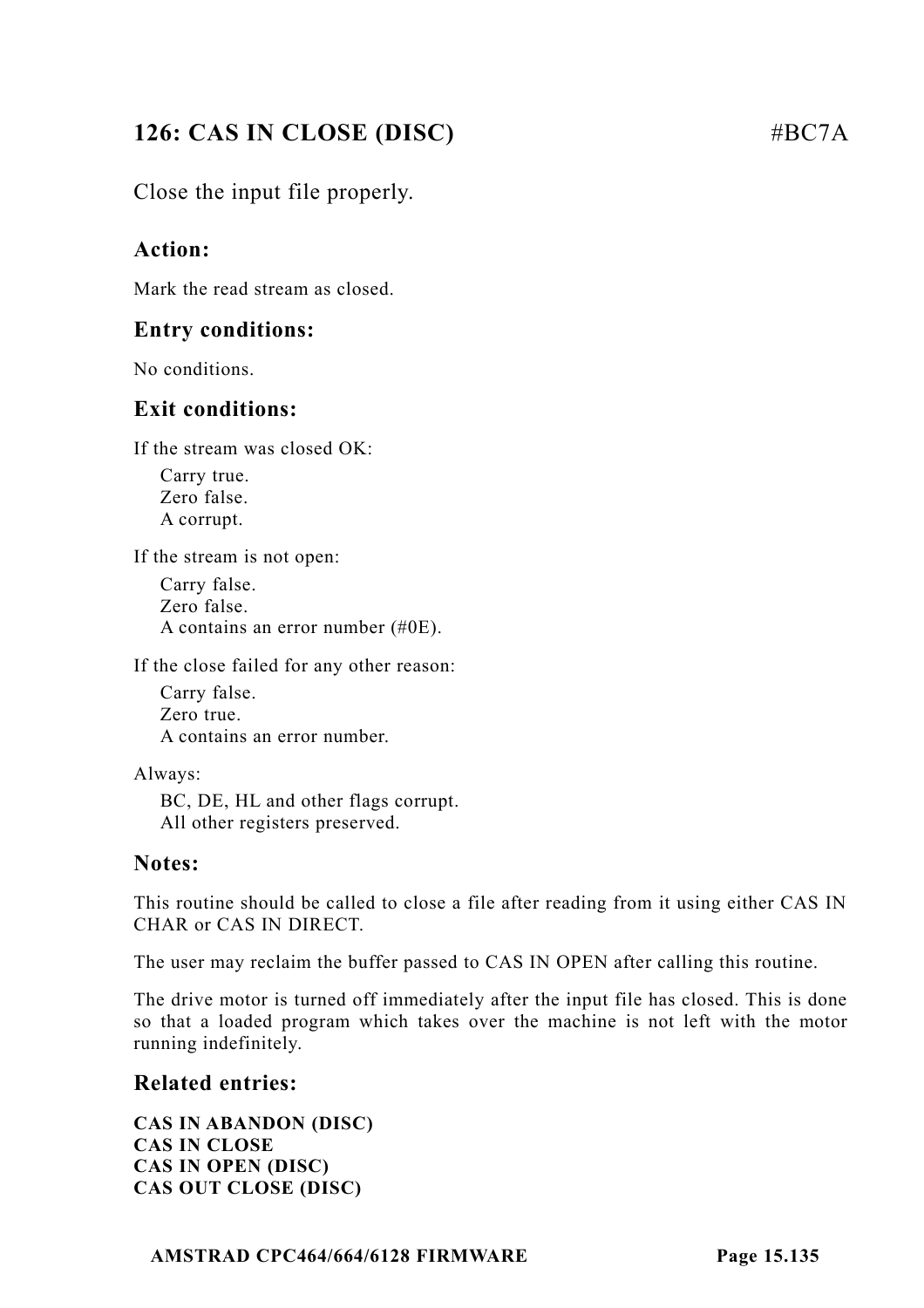# **127: CAS IN ABANDON** #BC7D

Close the input file immediately.

## **Action:**

Abandon reading from the read stream and close it.

## **Entry conditions:**

No conditions.

# **Exit conditions:**

AF, BC, DE and HL corrupt. All other registers preserved.

## **Notes:**

This routine is intended for use after an error or in similar circumstances.

The user may reclaim the buffer passed to CAS IN OPEN after calling this routine.

## **Related entries:**

**CAS IN ABANDON (DISC) CAS IN CLOSE CAS IN OPEN CAS OUT ABANDON**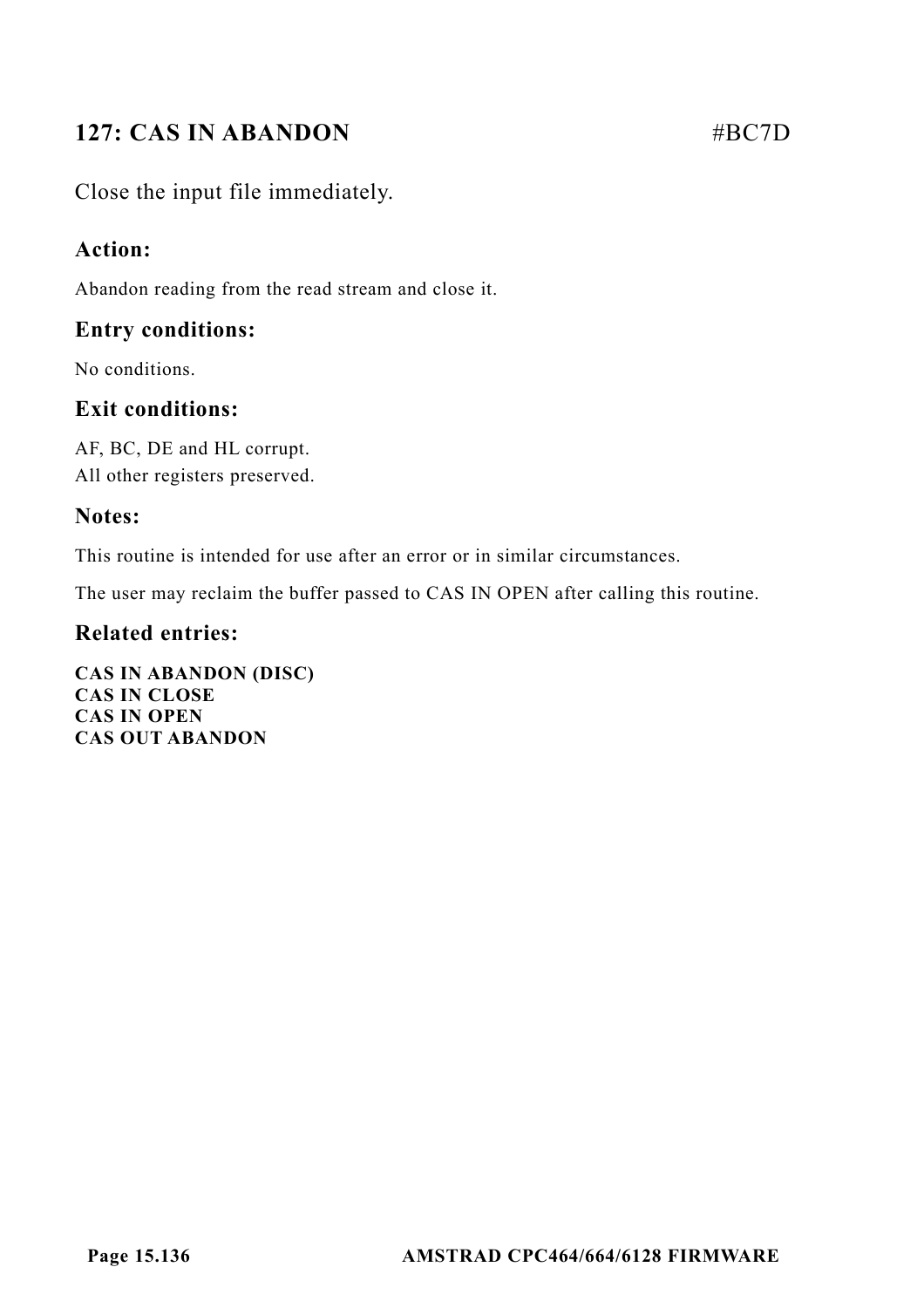# **127: CAS IN ABANDON (DISC)** #BC7D

Close the input file immediately.

# **Action:**

Abandon reading from the read stream and close it.

## **Entry conditions:**

No conditions.

# **Exit conditions:**

AF, BC, DE and HL corrupt. All other registers preserved.

## **Notes:**

This routine is intended for use after an error or in similar circumstances.

The user may reclaim the buffer passed to CAS IN OPEN after calling this routine.

# **Related entries:**

**CAS IN ABANDON CAS IN CLOSE (DISC) CAS IN OPEN (DISC) CAS OUT ABANDON (DISC)**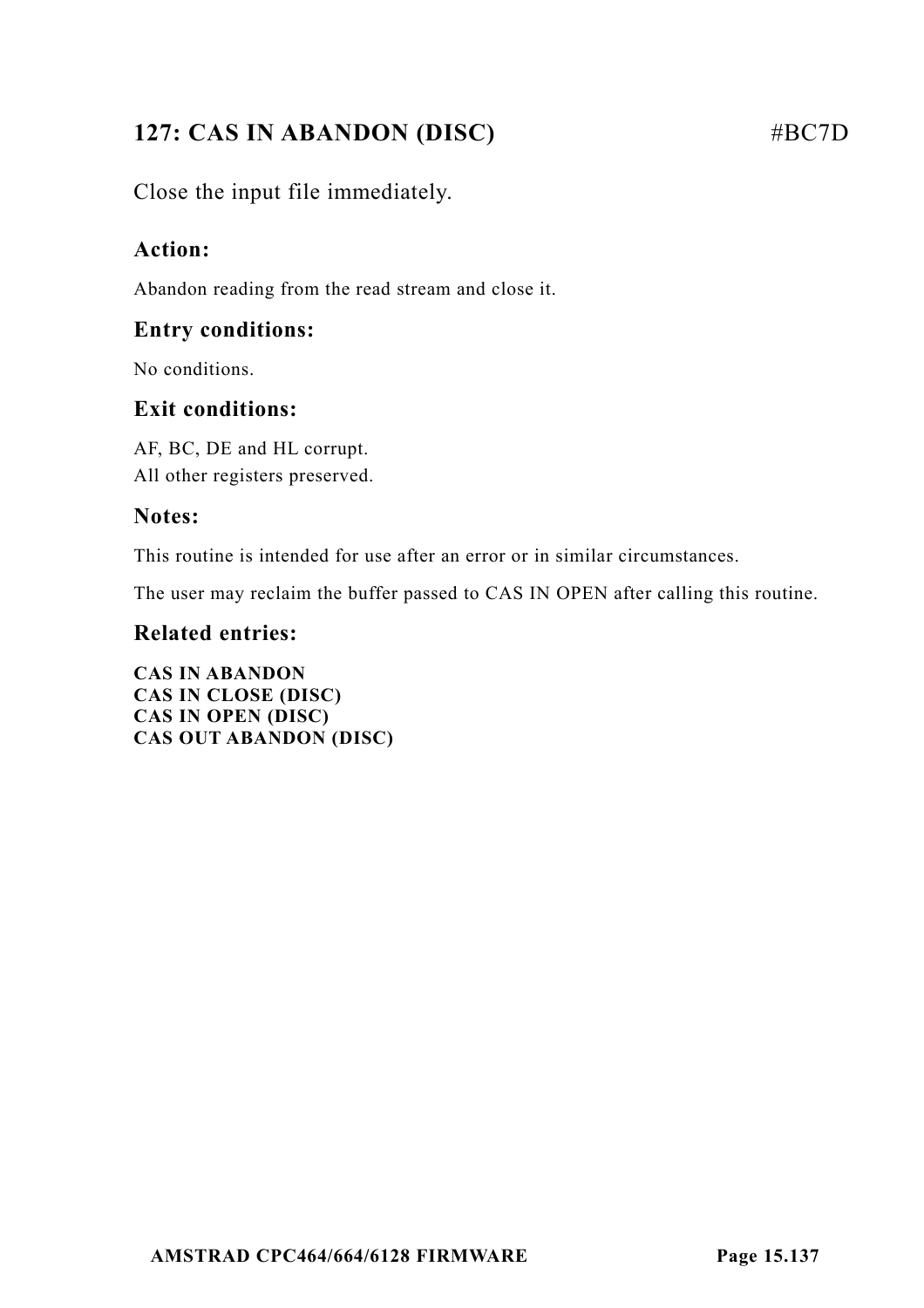# **128: CAS IN CHAR** #BC80

Read a character from the input file.

# **Action:**

Read a character from the input stream. Fetches blocks from tape as required.

# **Entry conditions:**

No conditions.

# **Exit conditions:**

If the character was read OK:

Carry true. Zero false. A contains the character read from the file.

If the end of the file was found:

Carry false. Zero false. In V1.1: A contains an error number (#0E or #0F). In V1.0: A corrupt.

If the user hit escape:

Carry false. Zero true. In V1.1: A contains an error number (#00). In V1.0: A corrupt.

Always:

IX and other flags corrupt. All other registers preserved.

## **Notes:**

This routine can return three error numbers:

#00: The user hit escape.

#0E: The stream is not open for reading characters or the user hit escape previously.

#0F: Have reached the end of the file.

Once the first character has been read from a file it can only be used for character by character access. It is not possible to switch to direct reading (by CAS IN DIRECT).

# **Related entries:**

**CAS IN CHAR (DISC) CAS IN CLOSE CAS IN DIRECT CAS IN OPEN CAS OUT CHAR CAS RETURN CAS TEST EOF**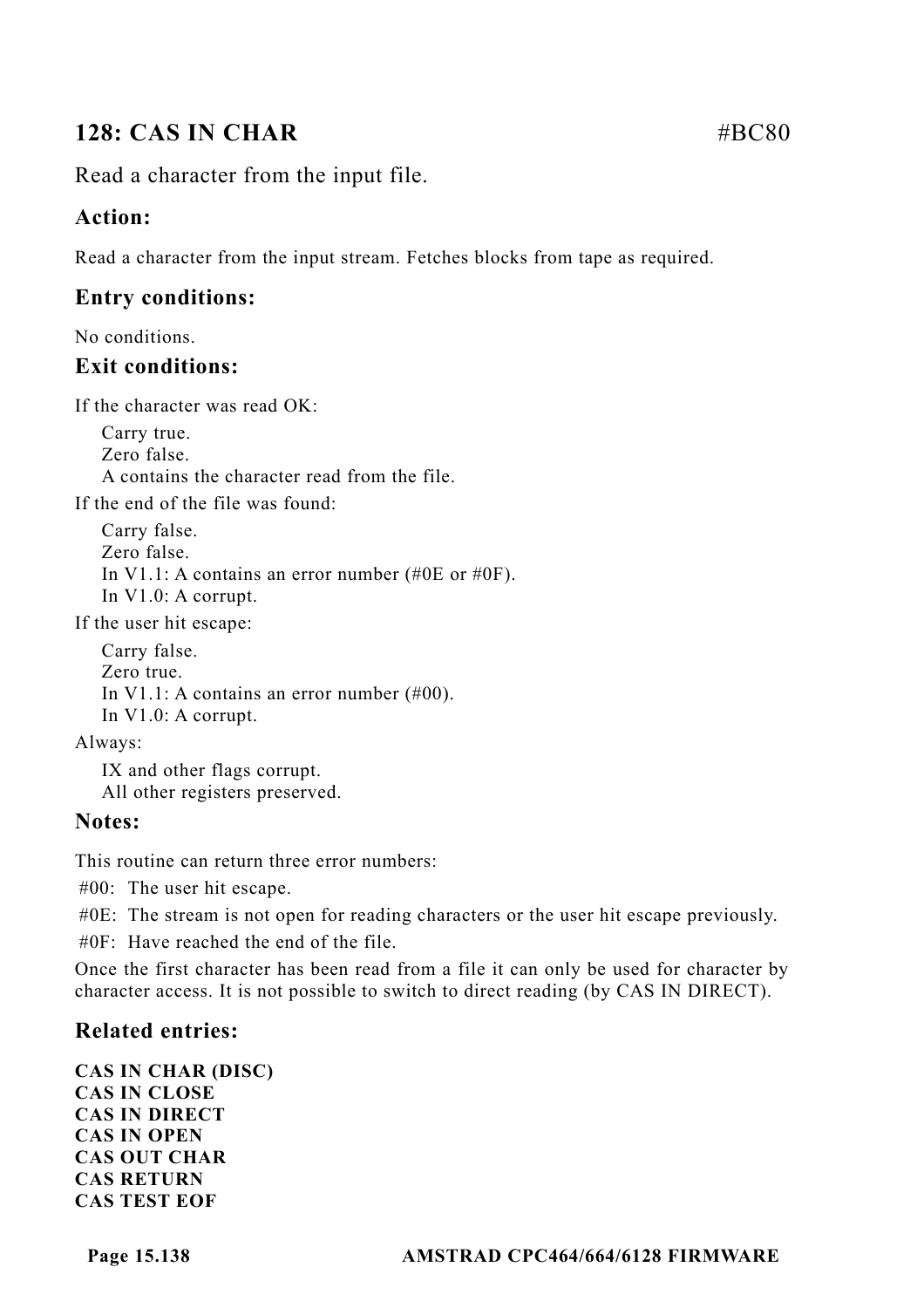# **128: CAS IN CHAR (DISC)** #BC80

Read a character from an input file.

## **Action:**

Read a character from the input stream.

#### **Entry conditions:**

No conditions.

#### **Exit conditions:**

If the character was read OK:

Carry true. Zero false. A contains the character read from the file.

If the end of the file was found, or stream not open as expected:

Carry false. Zero false. A contains an error number (#0E, #0F or #1A).

If failed for any other reason:

Carry false. Zero true. A contains an error number.

Always:

IX and other flags corrupt. All other registers preserved.

#### **Notes:**

Once the character has been read from a file the rest of the file may only be read character by character (using CAS IN CHAR). It is impossible to switch to direct reading (by CAS IN DIRECT).

The CP/M end of file character  $(\text{#1A})$  is treated as end of file (carry false, zero false). However, it is possible to continue reading characters until the hard end of file. The error number returned is set to #1A for soft (CP/M) end of file and #0F for hard end of file. The action for spotting soft and of file is not performed by the equivalent cassette version of the routine and will never return #1A when carry is false.

If a file containing binary data is read using this routine then it will be necessary to spot soft EOF and ignore it.

#### **Related entries:**

**CAS IN CHAR CAS IN CLOSE (DISC) CAS OUT CHAR (DISC) CAS IN DIRECT (DISC) CAS RETURN (DISC) CAS IN OPEN (DISC) CAS TEST EOF (DISC)**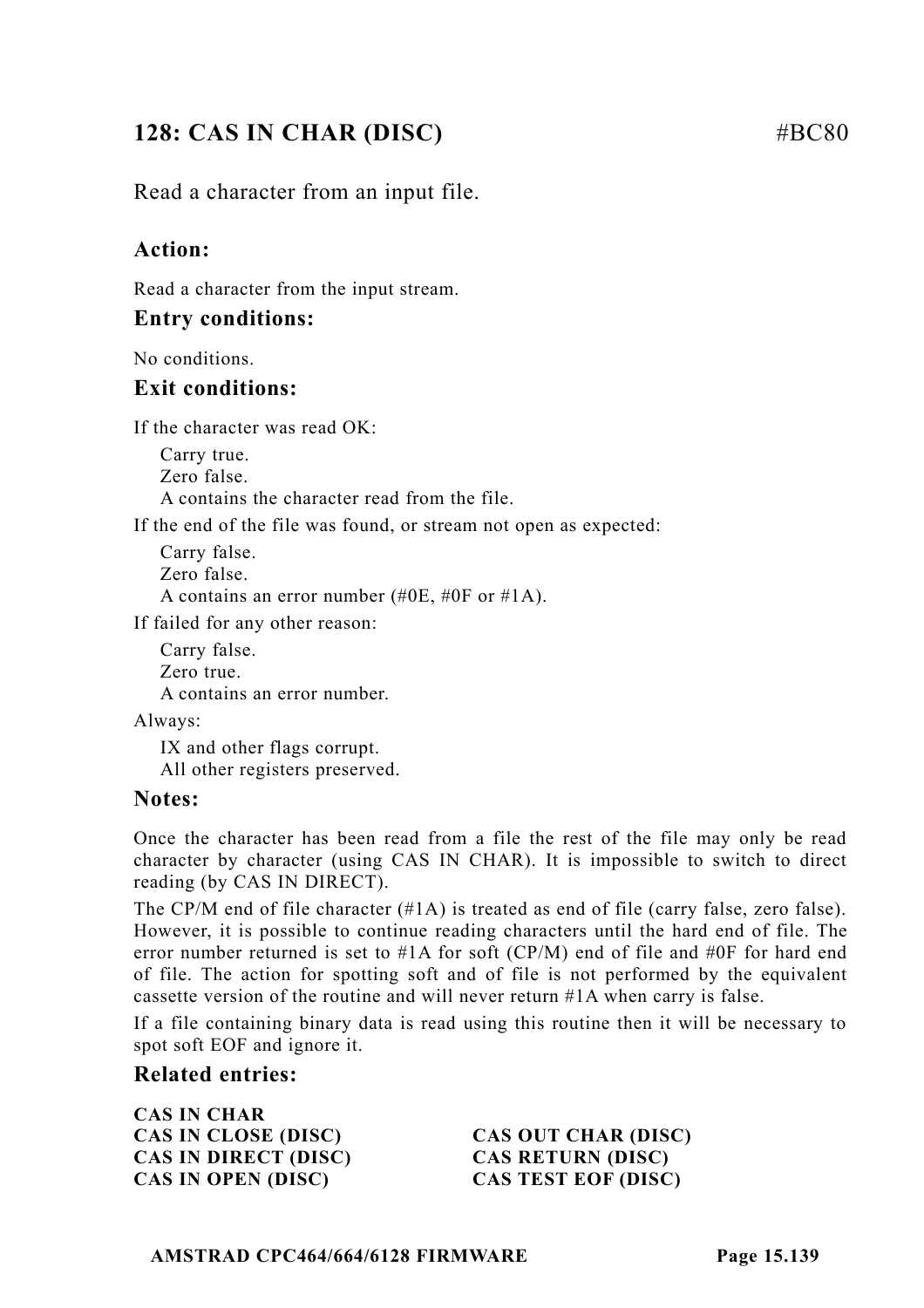# **129: CAS IN DIRECT** #BC83

Read the input file into store.

## **Action:**

Read the input file directly into store in one go rather than one character at a time.

# **Entry conditions:**

HL contains the address to put the file (anywhere in RAM).

# **Exit conditions:**

If the file was read  $\overline{\text{OK}}$ .

Carry true. Zero false. HL contains the entry address (from the header). A corrupt.

If the file was not open as expected:

Carry false. Zero false. In V1.1: A contains an error number (#0E). In V1.0: A corrupt. HL corrupt.

If the user hit escape:

Carry false. Zero true. In V1.1: A contains an error number (#00). In V1.0: A corrupt. HL corrupt.

Always:

BC, DE, IX and other flags corrupt. All other registers preserved.

## **Notes:**

This routine can return two error numbers:

#00: The user hit escape.

#0E: The stream is not open for reading directly or the user hit escape previously.

The read stream must be newly opened (by CAS IN OPEN). If the stream has been used for character access (by calling CAS IN CHAR) then it is not possible to directly read the file. Neither is it possible to directly read from the file more than once. This will merely corrupt the copy of the file read.

The buffer of data read when the stream was opened is copied to its correct position and the remainder of the file (if any) is also read into store.

| <b>Related entries:</b> | CAS IN DIRECT (DISC)  |
|-------------------------|-----------------------|
| <b>CAS IN CHAR</b>      | <b>CAS IN OPEN</b>    |
| <b>CAS IN CLOSE</b>     | <b>CAS OUT DIRECT</b> |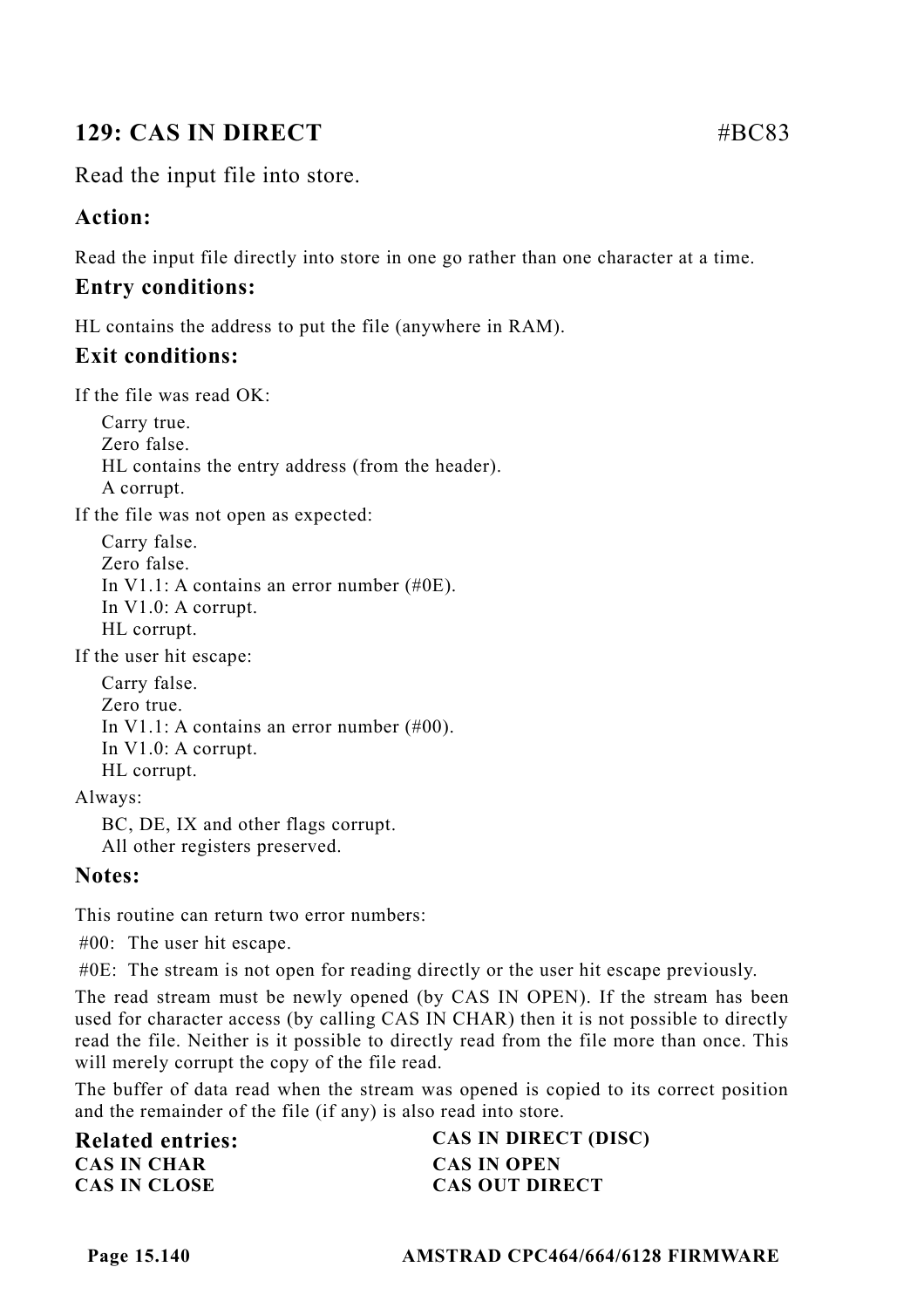# **129: CAS IN DIRECT (DISC)** #BC83

Read the input file into store.

# **Action:**

Read the input file directly into store in one go rather than one character at a time.

#### **Entry conditions:**

HL contains the address to put the file (anywhere in RAM).

#### **Exit conditions:**

If the file was read OK:

Carry true. Zero false. HL contains the entry address (from the header). A corrupt.

If the stream is not open as expected:

Carry false. Zero false. A contains an error number (#0E). HL corrupt.

If the read failed for any other reason:

Carry false. Zero true. A contains an error number. HL corrupt.

Always:

BC, DE, IX and other flags corrupt. All other registers preserved.

#### **Notes:**

The read stream must be newly opened (by CAS IN OPEN). If the stream has been used for character access (by calling CAS IN CHAR or CAS TEST EOF) then it is not possible to directly read the file. Neither is it possible to directly read from the file more than once. (Any attempt to do so will corrupt the copy of the file read.)

If the file has a header then the number of bytes read is that recorded in the 24 bit file length field (bytes 64..66 of the disc file header). If there is no header the file is read until hard end of file.

The CP/M end of file character, #1A, is not treated as end of file.

## **Related entries:**

**CAS IN CHAR (DISC) CAS IN CLOSE (DISC) CAS IN OPEN (DISC)**

**CAS IN DIRECT CAS OUT DIRECT (DISC)**

**AMSTRAD CPC464/664/6128 FIRMWARE Page 15.141**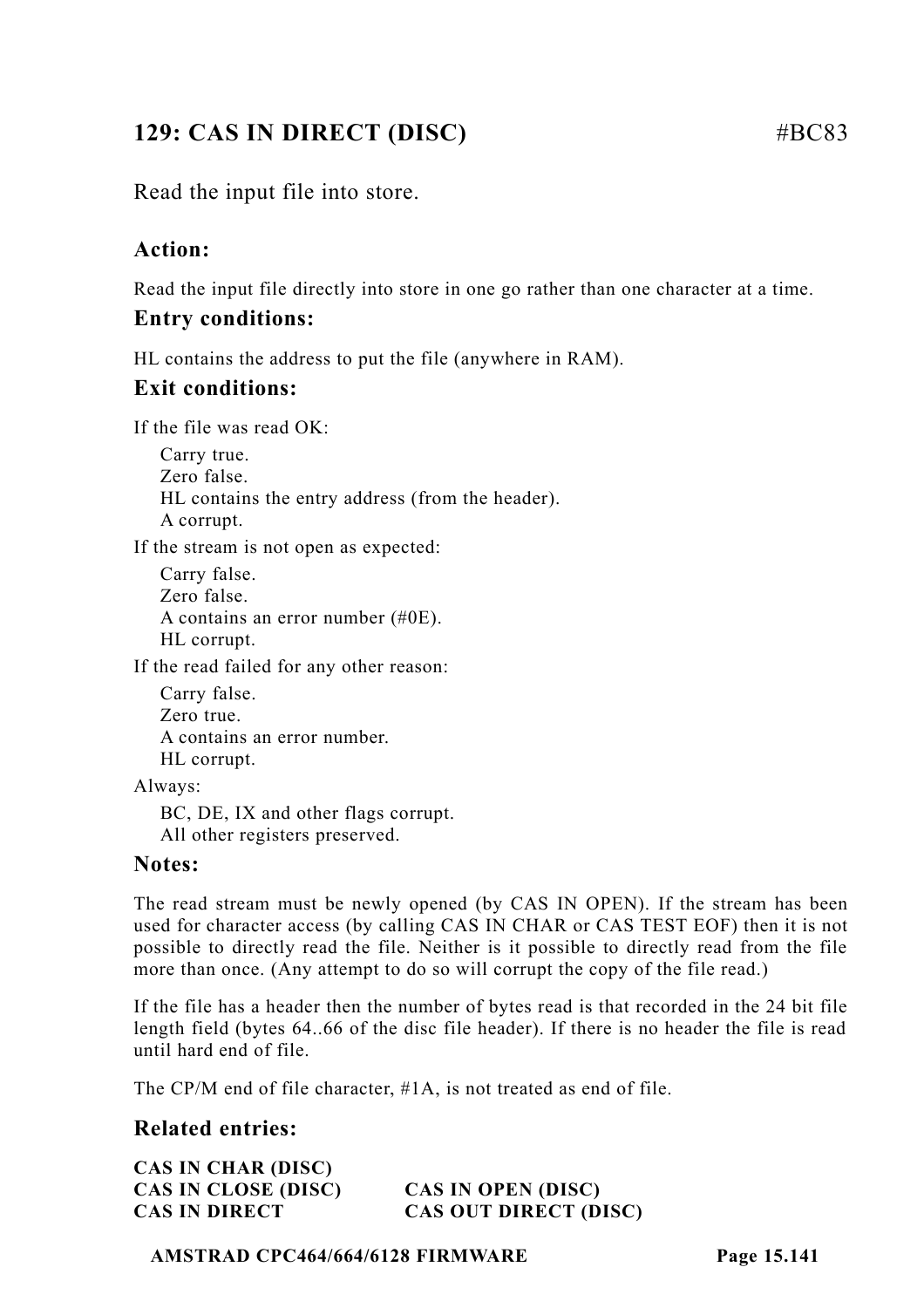# **130: CAS RETURN #BC86**

Put the last character read back.

## **Action:**

Put the last character read by CAS IN CHAR back into the read buffer. The character will be re-read next time CAS IN CHAR is called.

## **Entry conditions:**

No conditions.

#### **Exit conditions:**

All registers and flags preserved.

#### **Notes:**

It is only possible to use this routine to return the last character that has been read by CAS IN CHAR. At least one character must have been read since:

- the stream was opened
- or the last character was returned
- or the last test for end of file was made.

#### **Related entries:**

**CAS IN CHAR CAS RETURN (DISC)**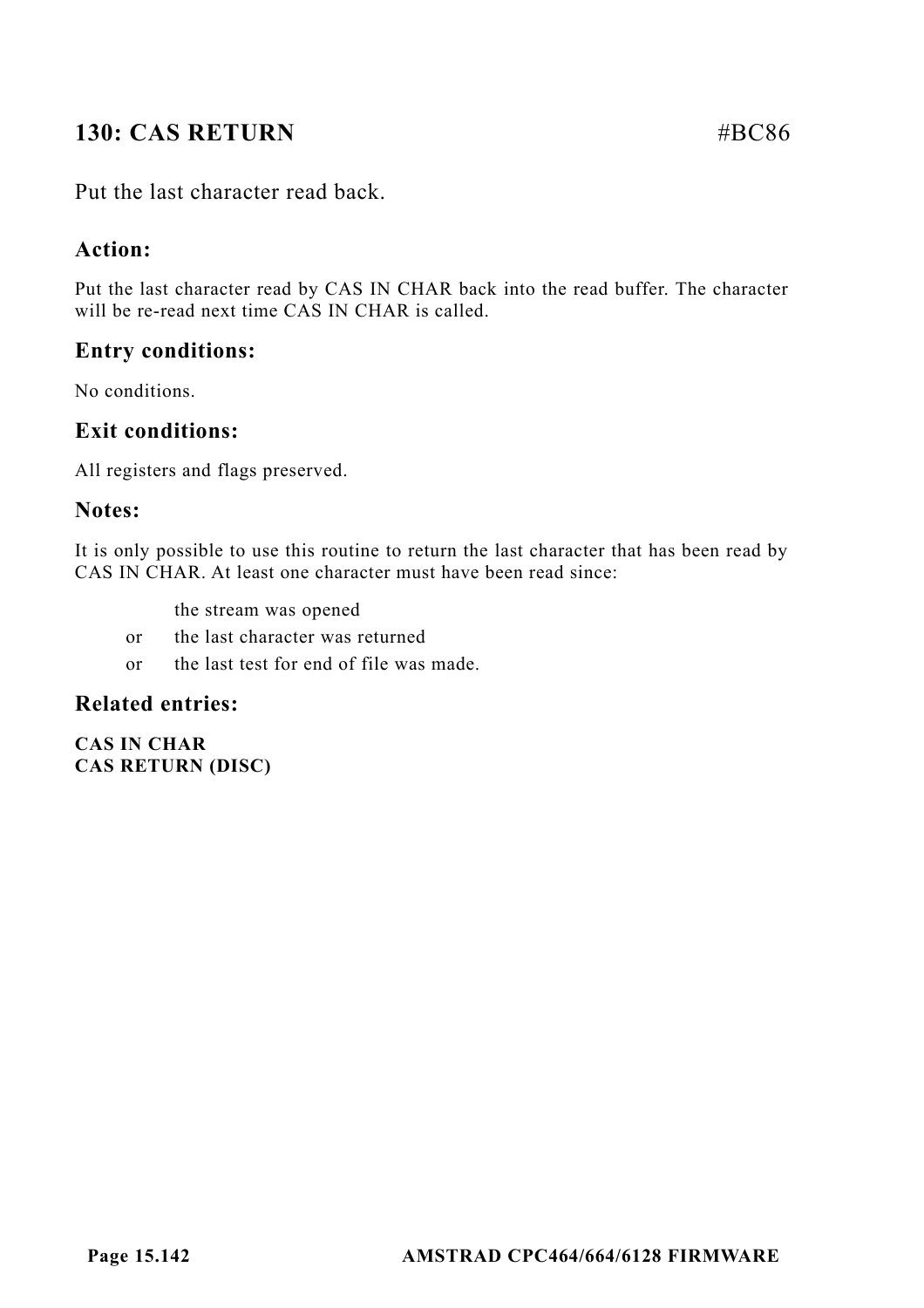# **130: CAS RETURN (DISC)** #BC86

Put the last character read back.

# **Action:**

Put the last character read by CAS IN CHAR back into the read buffer. The character will be re-read next time CAS IN CHAR is called.

# **Entry conditions:**

No conditions.

## **Exit conditions:**

All registers and flags preserved.

#### **Notes:**

It is only possible to use this routine to return the last character that has been read by CAS IN CHAR. At least one character must have been read since:

- the stream was opened
- or the last character was returned
- or the last test for end of file was made.

#### **Related entries:**

**CAS IN CHAR (DISC) CAS RETURN**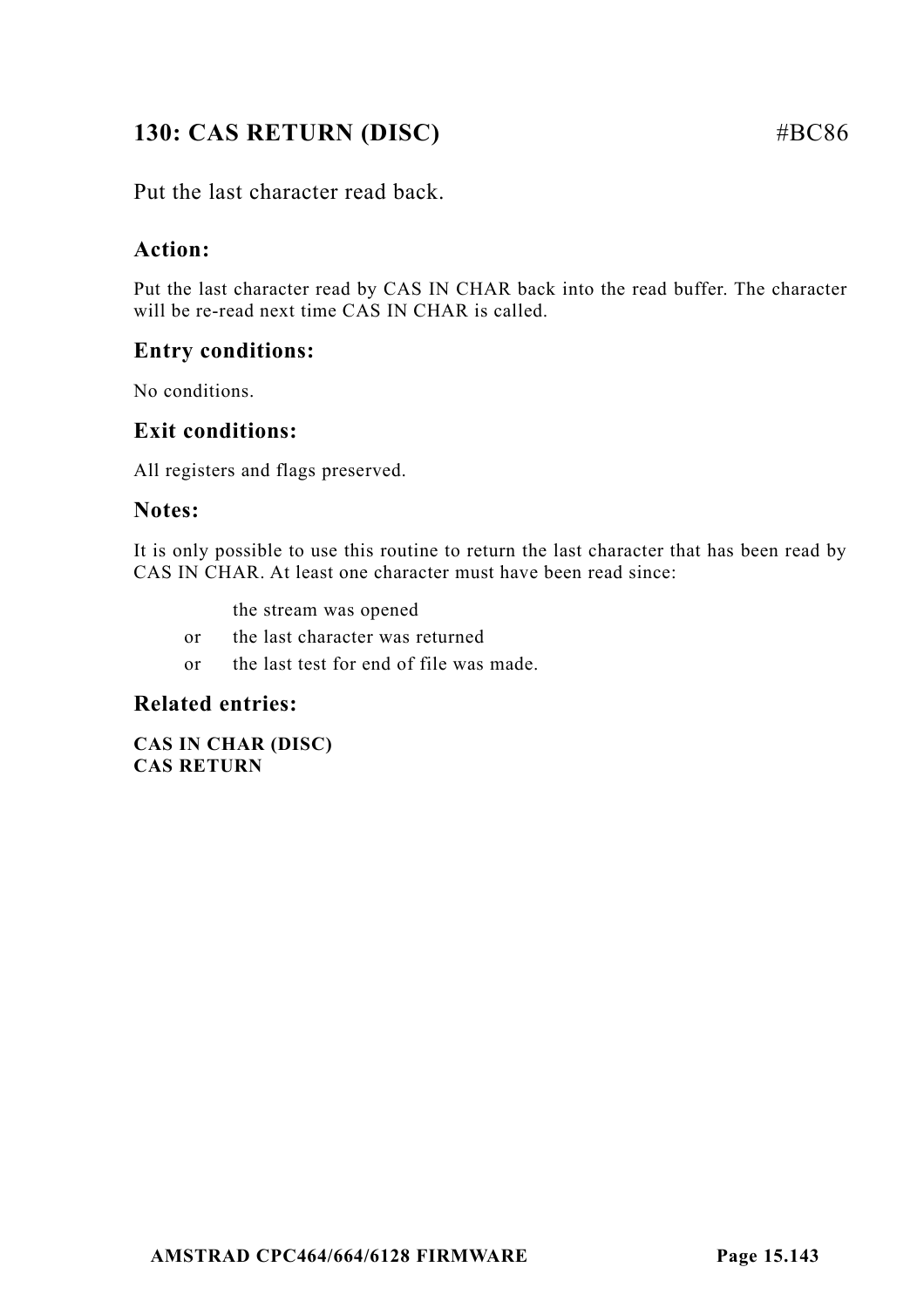# **131: CAS TEST EOF**   $\#BC89$

Have we reached the end of the input file yet?

## **Action:**

Test if the end of the input file has been reached.

## **Entry conditions:**

No conditions.

## **Exit conditions:**

If the end of the file was not found:

Carry true. Zero false. A corrupt.

If the end of the file was found:

Carry false. Zero false. In V1.1: A contains an error number (#0E or #0F). In V1.0: A corrupt.

If the user hit escape:

Carry false. Zero true. In V1.1: A contains an error number (#00). In V1.0: A corrupt.

Always:

IX and other flags corrupt. All other registers preserved.

#### **Notes:**

This routine can return three error numbers:

#00: The user hit escape.

#0E: The stream is not open for reading characters or the user hit escape previously.

#0F: Have reached the end of the file.

Calling this routine put the stream into character input mode. It is not possible to use direct reading after calling this routine.

It is not possible to call CAS RETURN after this routine has been called. A character must be read first.

## **Related entries:**

**CAS IN CHAR CAS TEST EOF (DISC)**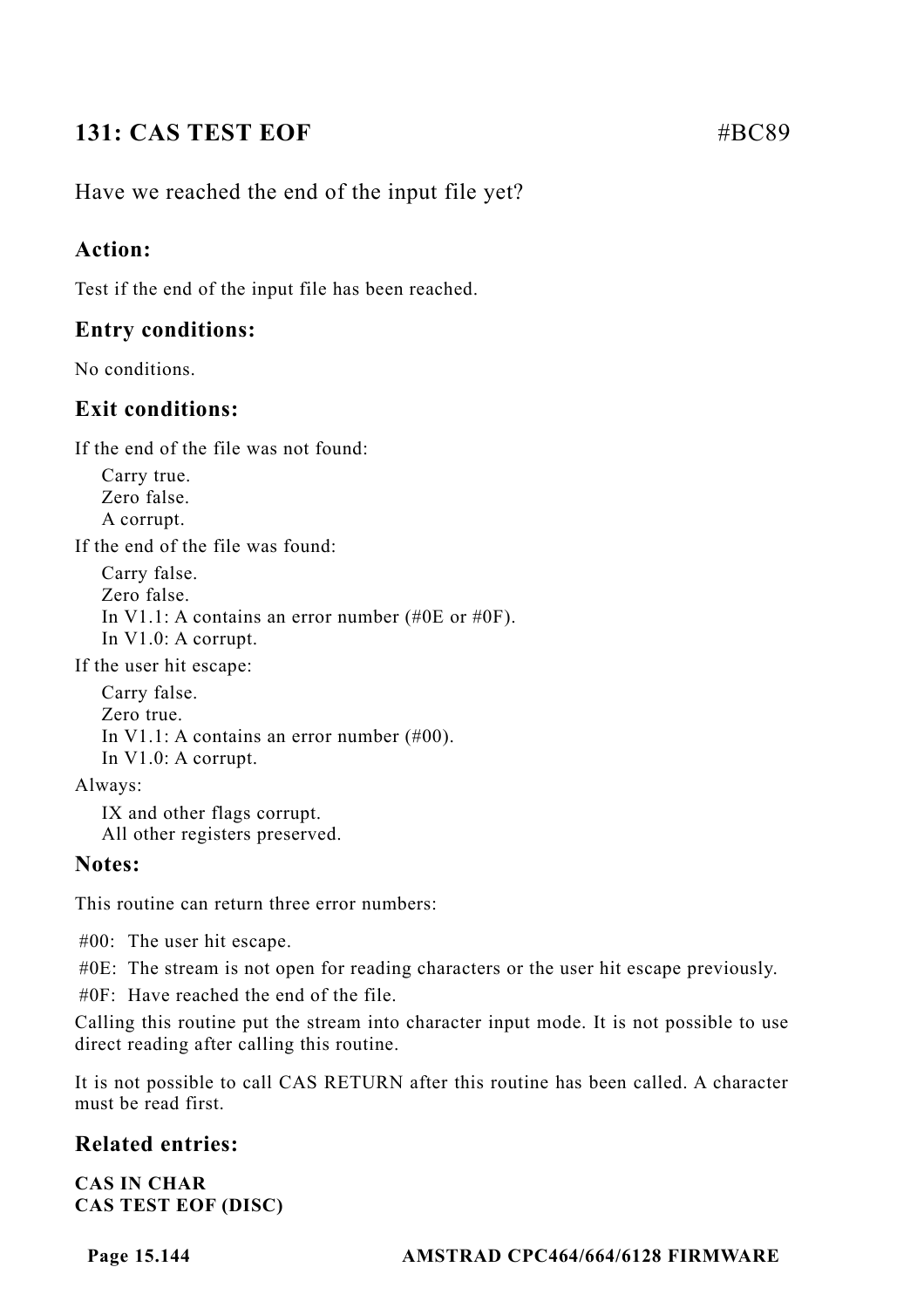# **131: CAS TEST EOF (DISC)** #BC89

Have we reached the end of the input file yet?

## **Action:**

Test if the end of the input file has been reached.

#### **Entry conditions:**

No conditions.

## **Exit conditions:**

If the end of the file was not found:

Carry true. Zero false. A corrupt.

If the end of the file was found or stream was not open as expected:

```
Carry false.
Zero false.
A contains an error number (#0E,#0F or #1A).
```
If failed for any other reason:

Carry false. Zero true. A contains an error number.

Always:

IX and other flags corrupt. All other registers preserved.

#### **Notes:**

This routine will report end of file if either there are no more characters in the file or if the next character to be read is the CP/M end of file character, #1A.

Calling this routine puts the stream into character input mode. It is not possible to use direct reading after calling this routine.

It is not possible to call CAS RETURN after this routine has been called. A character must be read first.

#### **Related entries:**

**CAS IN CHAR (DISC) CAS TEST EOF**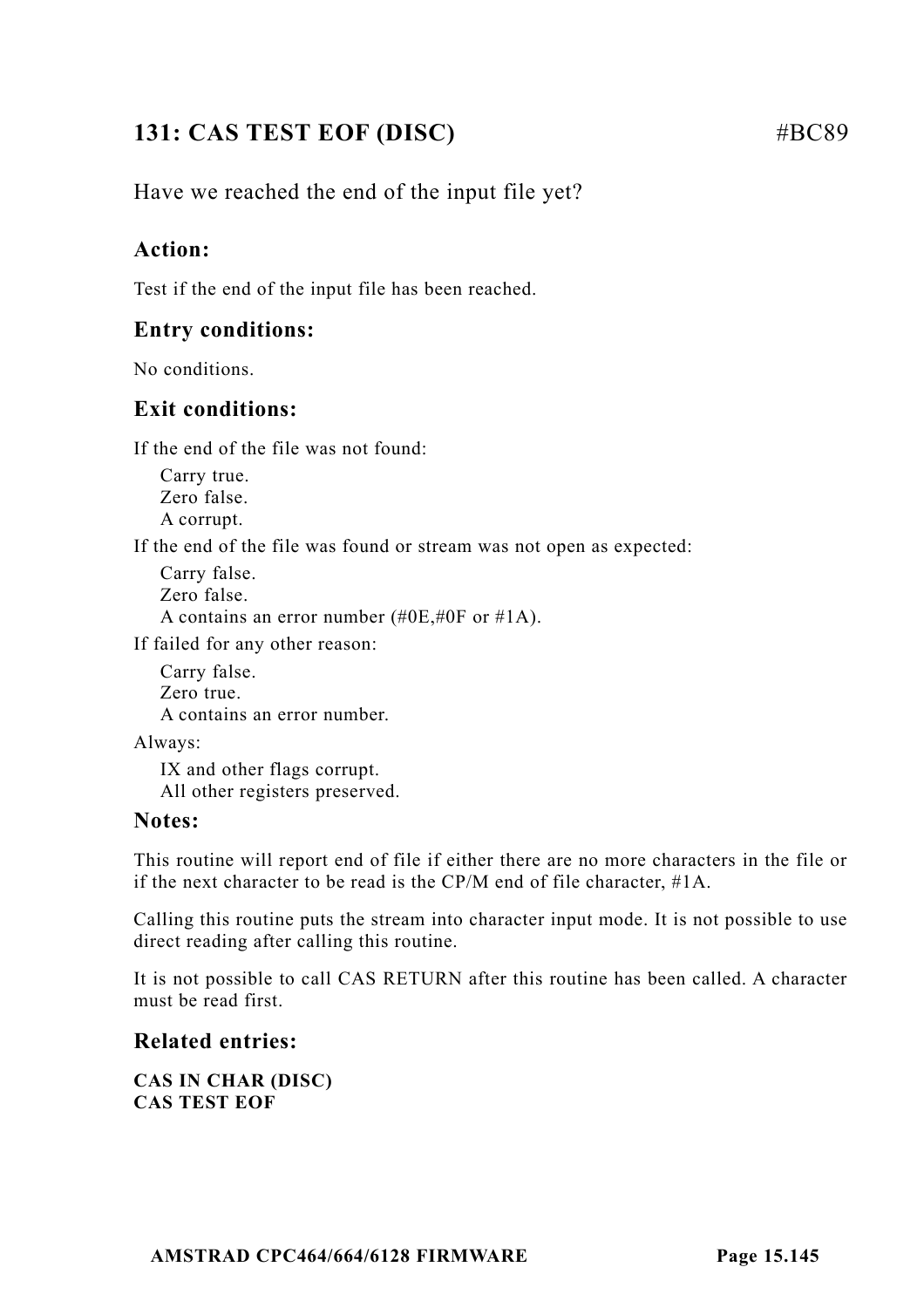# **132: CAS OUT OPEN** #BC8C

Open a file for output.

#### **Action:**

Set up the write stream for output.

#### **Entry conditions:**

B contains the length of the filename. HL contains the address of the filename. DE contains the address of a 2K buffer to use.

## **Exit conditions:**

If the user hit escape:

Carry false. Zero true. In V1.1: A contains an error number (#00). In V1.0: A corrupt. HL corrupt.

If the stream is in use already:

Carry false. Zero false. In V1.1: A contains an error number (#0E). In V1.0: A corrupt. HL corrupt.

If the file was opened OK:

Carry true.

Zero false.

HL contains the address of a buffer containing the header that will be written to each file block.

Always:

BC, DE, IX and other flags corrupt. All other registers preserved.

#### **Notes:**

This routine can only return two error numbers.

#00: The user hit escape.

#0E: The stream is already open.

When writing files character by character the 2K buffer (2048 bytes) supplied is used to store the contents of a block of the file before it is written to tape. It will remain in use until the file is closed by calling either CAS OUT CLOSE or CAS OUT ABANDON. The buffer may reside anywhere in memory – even underneath a ROM.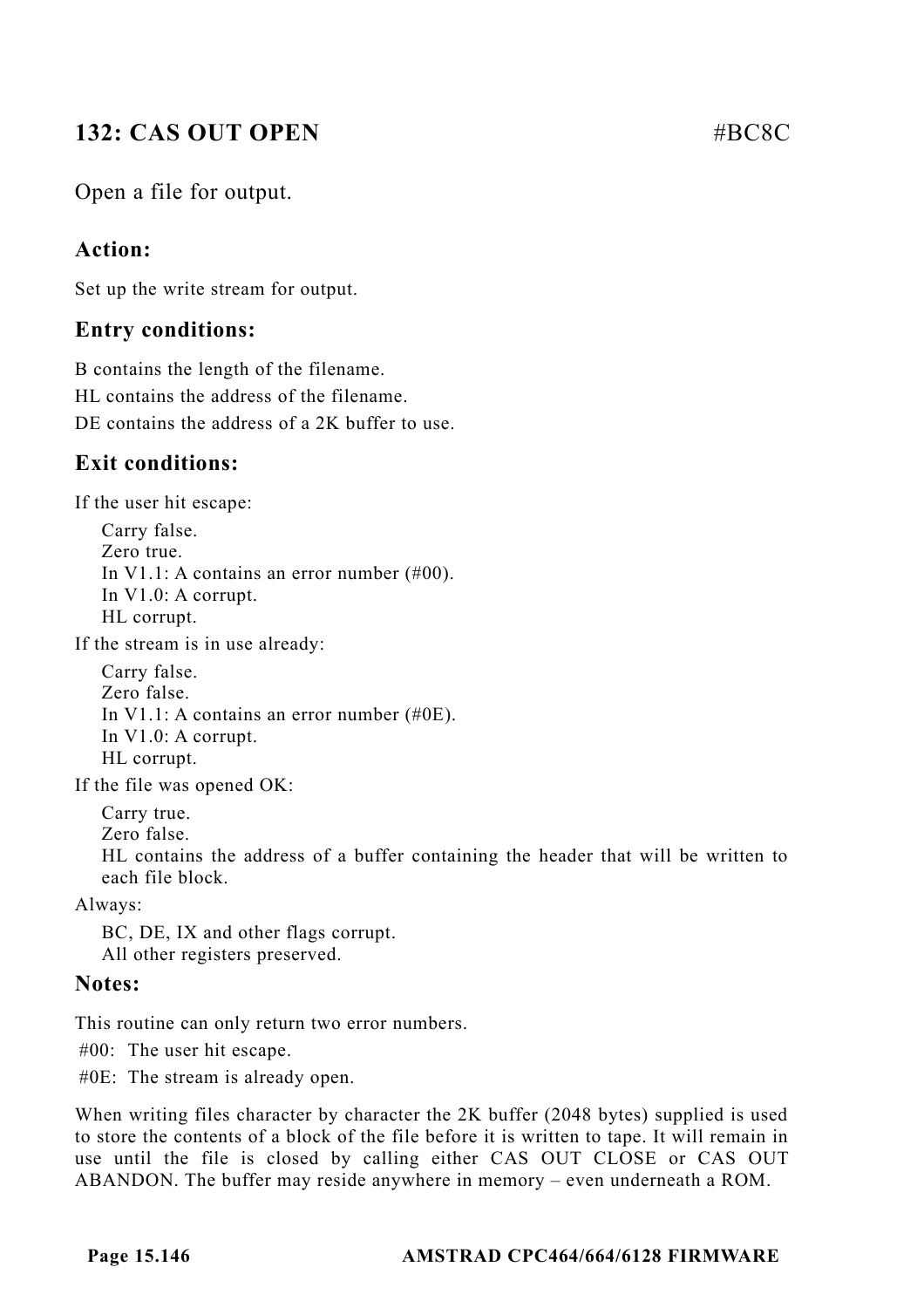When the stream is opened for writing, a header is set up which will be written at the start of each block of the file. Many of the fields in the header are set by the Cassette Manager but the remainder are available for use by the user. The address of this header is passed to the user so that information can be stored in it. The user may write to the file type, logical length, entry point and all user fields. The user is not allowed to write to any other field in the header. The user settable fields are all zeroized initially, with the exception of the file type which is set to unprotected ASCII version 1. (See section 8.4 for a description of the header).

The filename passed is copied into the write stream descriptor. If it is longer than 16 characters then it is truncated to 16 characters. If it is shorter than 16 characters then it is padded with nulls (#00) to 16 characters. While the filename may contain any character, it is best to avoid nulls. Lower case ASCII letters (characters  $#61..#7A$ ) are converted to their upper case equivalents (characters #41..#5A). The filename may lie anywhere in RAM, even underneath a ROM.

#### **Related entries:**

**CAS IN OPEN CAS OUT ABANDON CAS OUT CHAR CAS OUT CLOSE CAS OUT DIRECT CAS OUT OPEN (DISC)**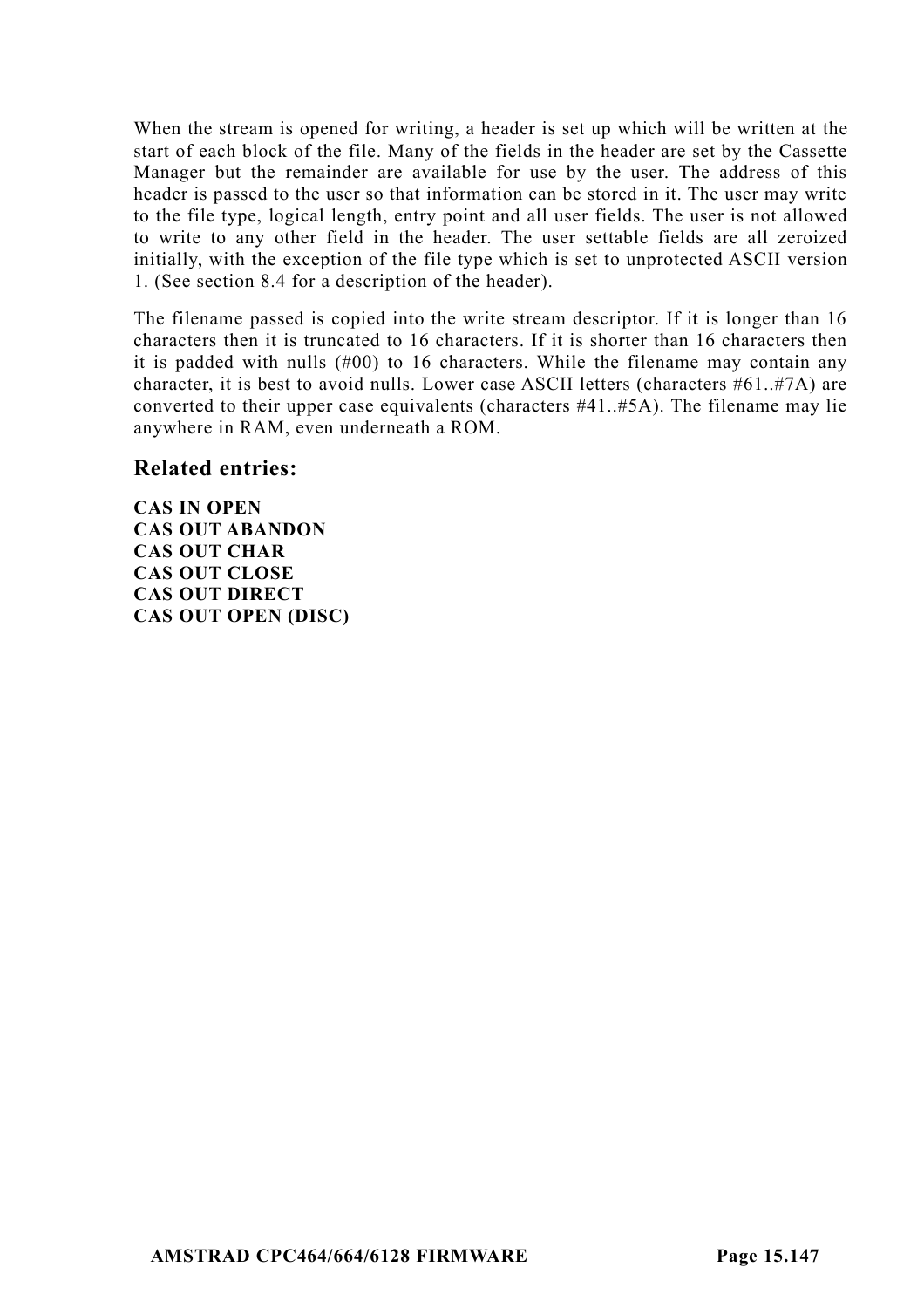# **132: CAS OUT OPEN (DISC)** #BC8C

Open a file for output.

#### **Action:**

Set up the write stream for output.

#### **Entry conditions:**

B contains the length of the filename. HL contains the address of the filename. DE contains the address of a 2K buffer to use.

## **Exit conditions:**

If the file was opened OK:

Carry true. Zero false. HL contains the address of the buffer containing the header. A corrupt.

If the stream is open already:

Carry false. Zero false. A contains an error number (#0E). HL corrupt.

If the open failed for any other reason:

Carry false. Zero true. A contains an error number. HL corrupt.

Always:

BC, DE, IX and other flags corrupt. All other registers preserved.

#### **Notes:**

When characters are output to the file using CAS OUT CHAR the 2K buffer supplied is used by AMSDOS to buffer the output. It will remain in use until the file is closed by calling either CAS OUT CLOSE or CAS OUT ABANDON. The buffer may reside anywhere in memory – even underneath a ROM.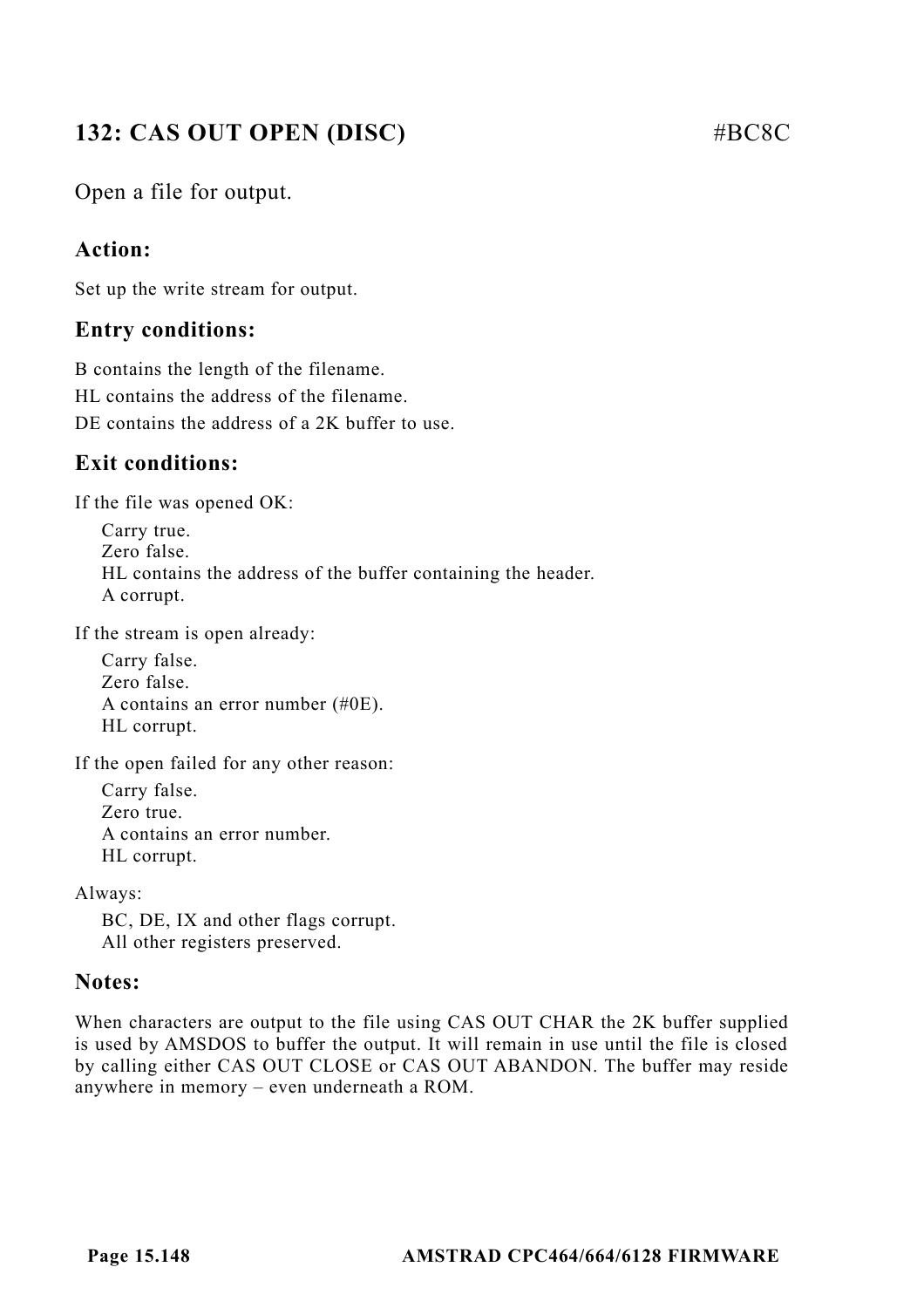The filename passed must conform to AMSDOS conventions with no wild cards. It is copied into the write stream header. The filename my lie anywhere in RAM – even underneath a ROM.

The file is opened with a type part of '.\$\$\$' regardless of the type part supplied. Any existing file with the same name and type part of '.\$\$\$' is deleted. The file is renamed to its supplied name when CAS OUT CLOSE is called.

When the stream is opened a header is set up. Many of the fields in the header are set by AMSDOS but the remainder are available for use by the user. The address of this header is passed to the user so the information can be stored in it. The user may write to the file type, logical length, entry point and all other fields. The user is not allowed to write to any other field of the header. The user settable fields are all zeroized initially, with the exception of the file type which is set to unprotected ASCII version 1.

The header type field must be written to before CAS OUT CHAR or CAS OUT DIRECT is called. The type field must not be altered after calling either of these routines. If the file type is set to any type other than unprotected ASCII then space will be preserved for the header which when the file is closed.

#### **Related entries:**

**CAS IN OPEN (DISC) CAS OUT ABANDON (DISC) CAS OUT CHAR (DISC) CAS OUT CLOSE (DISC) CAS OUT DIRECT (DISC) CAS OUT OPEN**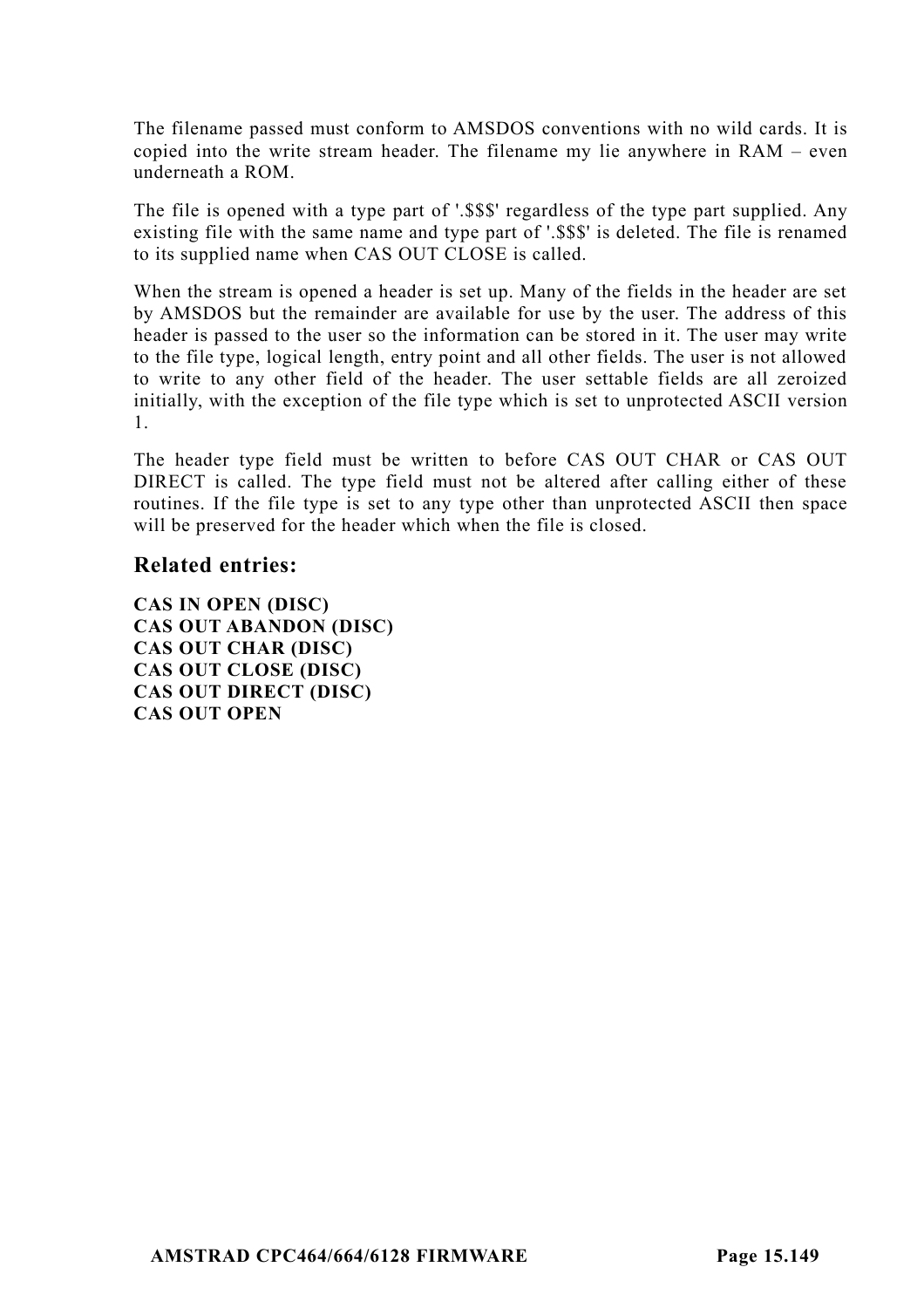# **133: CAS OUT CLOSE** #BC8F

Close the output file properly.

## **Action:**

Mark the write stream as closed and write the last buffer area of data to tape.

## **Entry conditions:**

No conditions.

#### **Exit conditions:**

If the stream was closed OK:

Carry true. Zero false. A corrupt.

If the stream is not open:

Carry false. Zero false. In V1.1: A contains an error number (#0E). In V1.0: A corrupt.

Always:

BC, DE, HL, IX and other flags corrupt. All other registers preserved.

## **Notes:**

This routine can return two error numbers:

#00: The user hit escape.

#0E: The stream is not open.

It is necessary to call this routine after using CAS OUT CHAR or CAS OUT DIRECT to cause the last block of data to be written to the tape. If the block is zero bytes long (nothing has been written to the file) then nothing is written to tape.

If writing is to be abandoned then CAS OUT OPEN should be called as this does not write the last block of data to the tape.

If the user hits escape during the writing of the last block then the file is left open and is not closed.

The user may reclaim the buffer passed to CAS OUT OPEN after calling this routine.

## **Related entries:**

**CAS IN CLOSE CAS OUT ABANDON CAS OUT CLOSE (DISC) CAS OUT OPEN**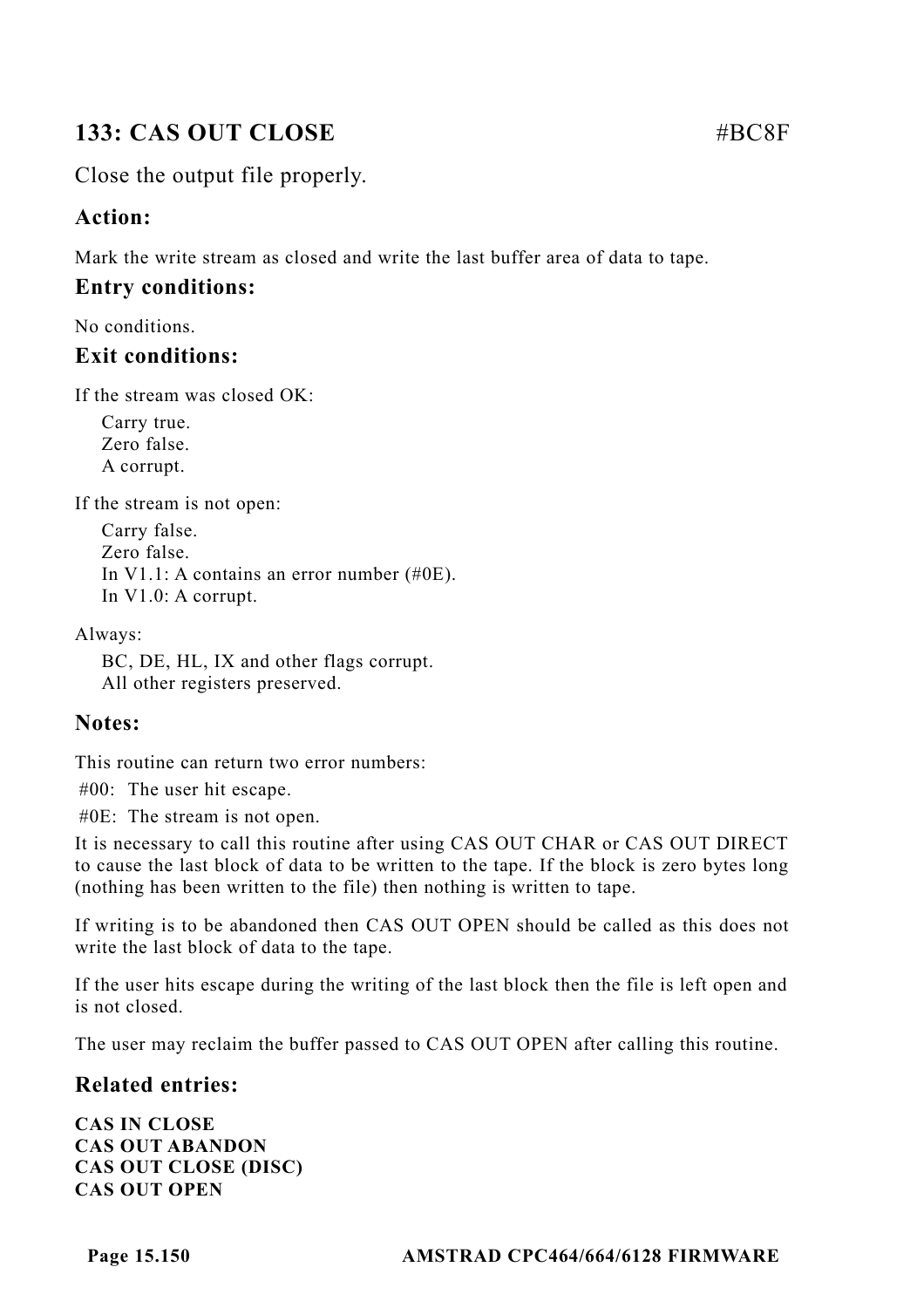# **133: CAS OUT CLOSE (DISC)** #BC8F

## Close the output file properly.

#### **Action:**

Mark the write stream as closed and give it its correct name.

#### **Entry conditions:**

No conditions.

#### **Exit conditions:**

If the stream was closed OK:

Carry true. Zero false. A corrupt.

If the stream is not open:

Carry false. Zero false. A contains an error number (#0E).

If the close failed for any other reason:

Carry false. Zero true. A contains an error number.

Always:

BC, DE, HL, IX and other flags corrupt. All other registers preserved.

#### **Notes:**

It is necessary to call this routine after using CAS OUT CHAR or CAS OUT DIRECT to ensure that all the data is written to the disc, to write the header to the start of the file and to give the file its true name.

If no data has been written to the file then it is abandoned and nothing is written to disc. This is for compatibility with cassette routines.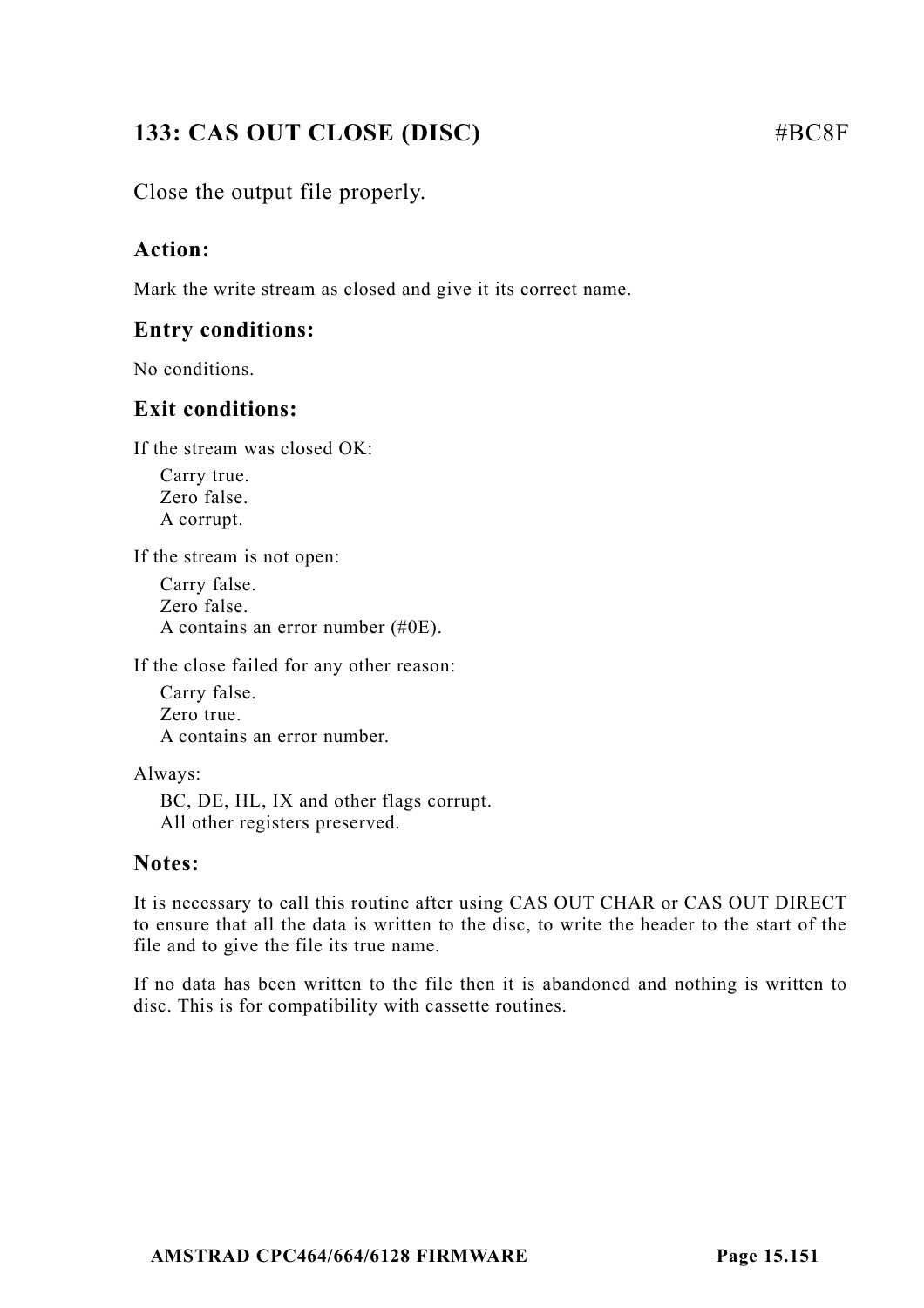When the file was opened it was given the type part of '.\$\$\$'. This routine will rename the file to its true name and rename any existing version to have a '.BAK' type part. This ensures that any previous version of the file is automatically kept as a backup. Any existing '.BAK' version is deleted. If, when the file was opened, the caller did not specify the type part then AMSDOS will use the type part '.BAS' for BASIC files, '.BIN' for binary files and '. ' for all other files, as specified by the file type field in the header.

If the actual length of the file is not a multiple of 128 bytes (a CP/M record) then a CP/M end of file character, #1A, is added to the file. This additional character is not recorded in the length of the file.

If writing is to be abandoned then CAS OUT OPEN should be called as this does not write any more data to disc.

The user may reclaim the buffer passed to CAS OUT OPEN after calling this routine.

#### **Related entries:**

**CAS IN CLOSE (DISC) CAS OUT ABANDON (DISC) CAS OUT CLOSE CAS OUT OPEN (DISC)**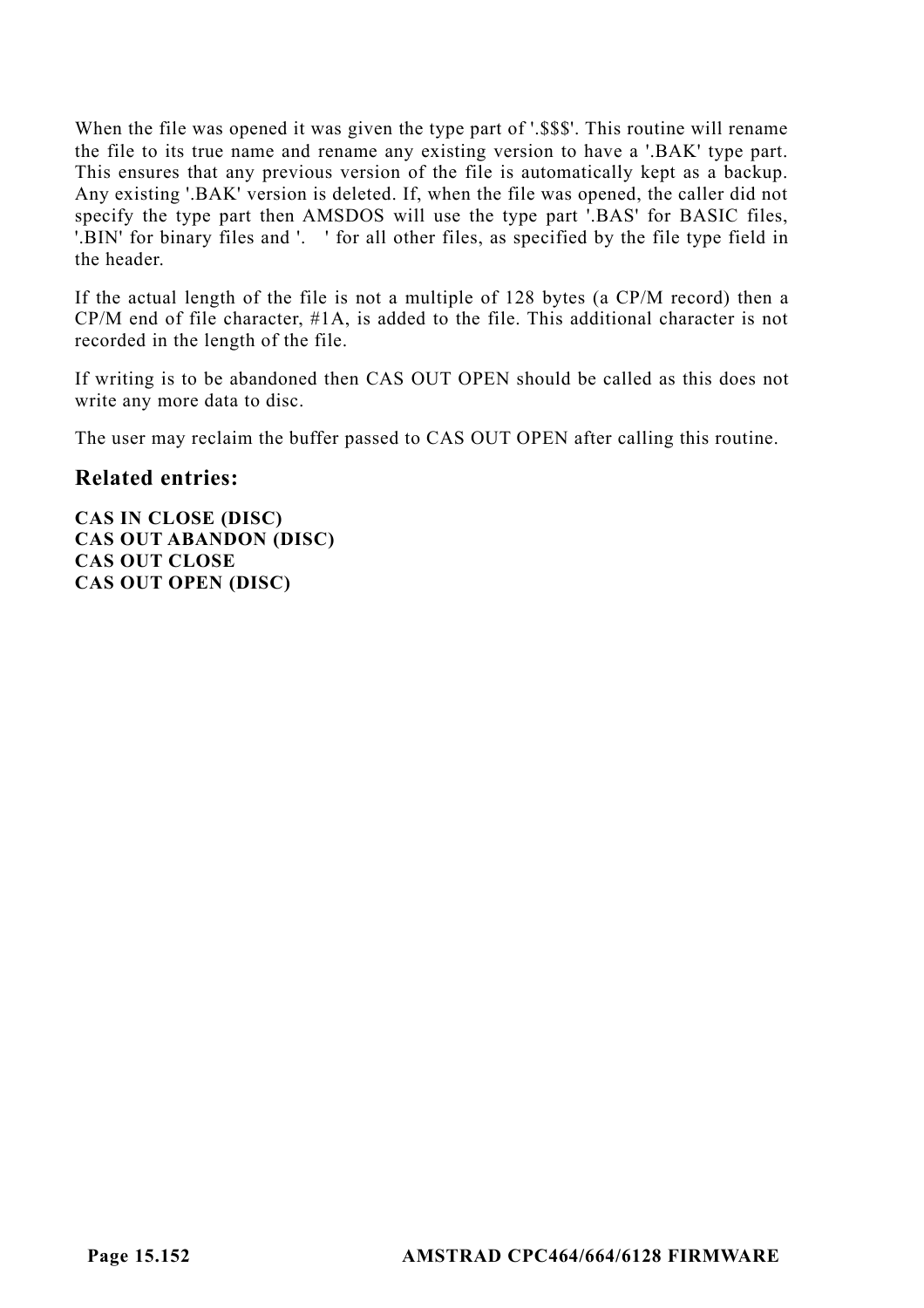# **134: CAS OUT ABANDON** #BC92

Close the output file immediately.

#### **Action:**

Abandon the output file and mark the write stream closed. Any unwritten data is discarded and not written to tape.

## **Entry conditions:**

No conditions.

#### **Exit conditions:**

AF, BC, DE and HL corrupt. All other registers preserved.

#### **Notes:**

This routine in intended for use after an error or in similar circumstances.

#### **Related entries:**

**CAS IN ABANDON CAS OUT ABANDON (DISC) CAS OUT CLOSE CAS OUT OPEN**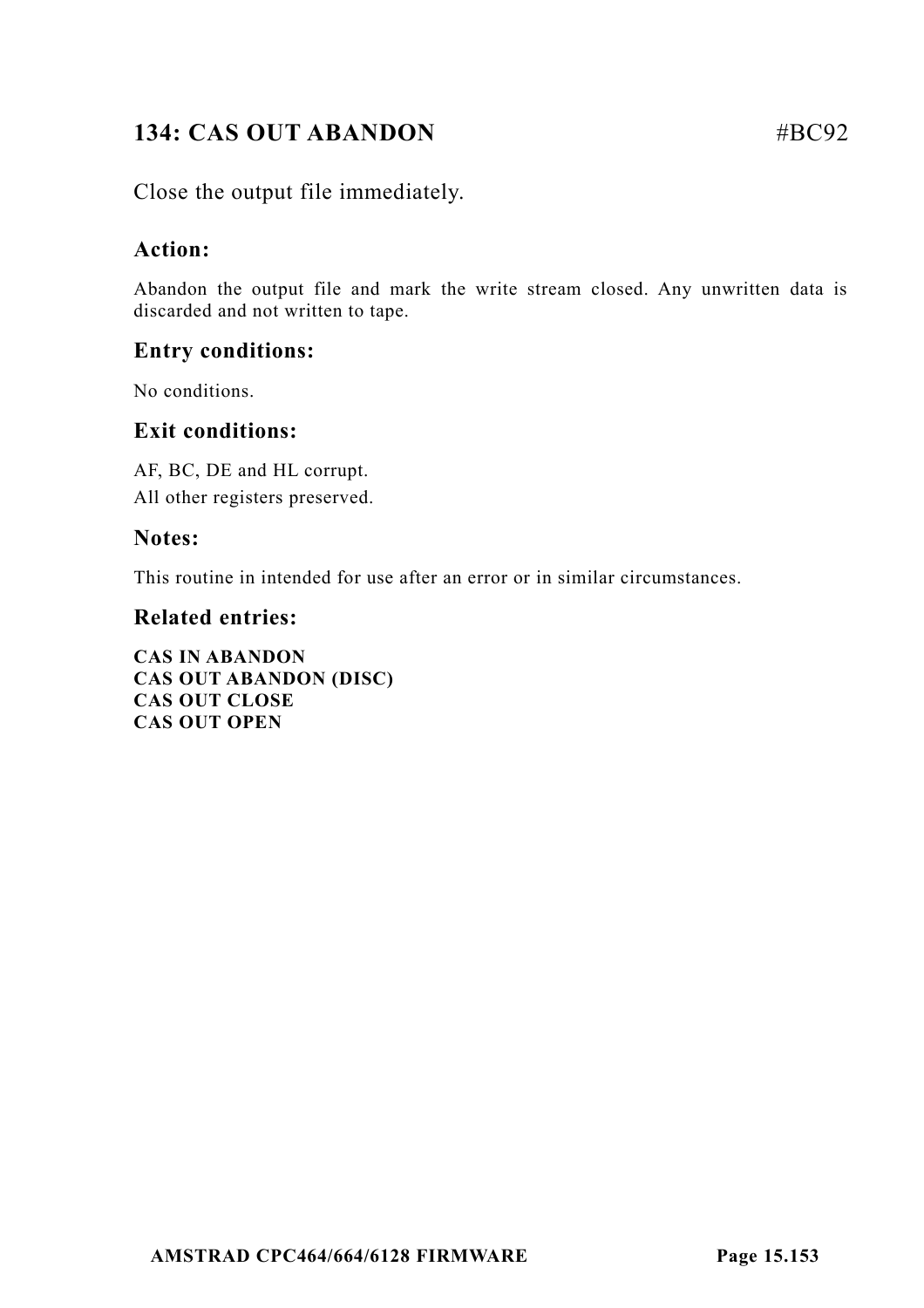# **134: CAS OUT ABANDON (DISC)** #BC92

Close the output file immediately.

#### **Action:**

Abandon the output file and mark the write stream closed. Any unwritten data is discarded and not written to disc.

## **Entry conditions:**

No conditions.

#### **Exit conditions:**

AF, BC, DE and HL corrupt. All other registers preserved.

#### **Notes:**

This routine is intended for use after an error or similar circumstances.

If more than one 16K physical extent has already been written to disc then the file will appear in the disc directory with a type part of '.\$\$\$'. Otherwise the file will disappear. This is because each 16K of a file requires a directory entry. A directory entry is not written to disc until the 16K has been written or a file is closed (CAS OUT CLOSE).

#### **Related entries:**

**CAS IN ABANDON (DISC) CAS OUT ABANDON CAS OUT CLOSE (DISC) CAS OUT OPEN (DISC)**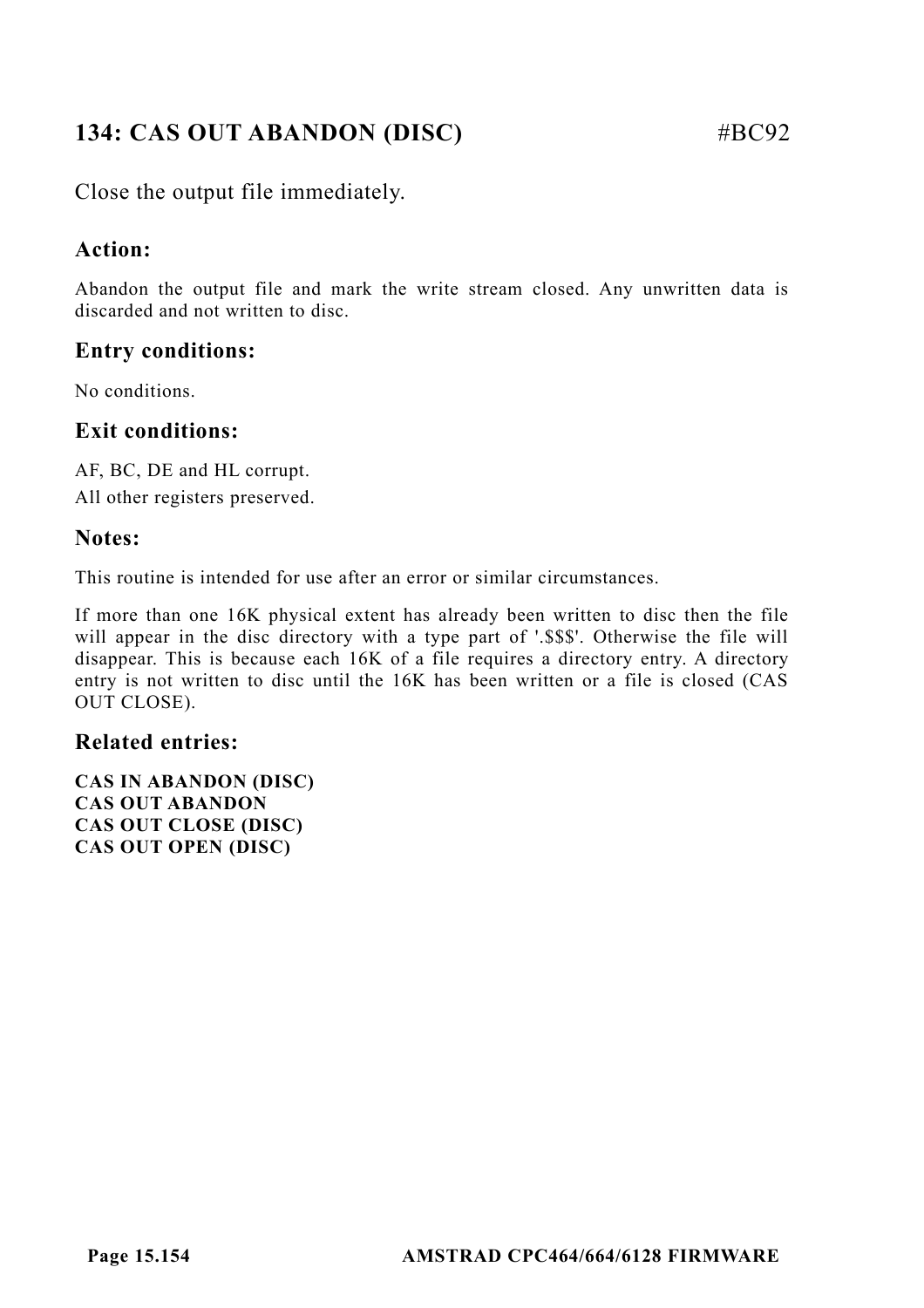# **135: CAS OUT CHAR #BC95**

Write a character to the output file.

#### **Action:**

Add a character to the buffer for the write stream. If the buffer is already full then it is written to tape before the new character is inserted.

#### **Entry conditions:**

A contains the character to write.

#### **Exit conditions:**

If the character was written OK:

Carry true. Zero false. A corrupt.

If the file was not open as expected:

Carry false. Zero false. In V1.1: A contains an error number (#0E). In V1.0: A corrupt.

If the user hit escape:

Carry false. Zero true. In V1.1: A contains an error number (#00). In V1.0: A corrupt.

Always:

A, IX and other flags corrupt. All other registers preserved. Notes:

This routine can return two error numbers:

#00: The user hit escape.

#0E: The stream is not open for writing characters or the user hit escape previously.

If this routine returns the file not open as expected condition then either the user has hit escape previously or the file has been written using CAS OUT DIRECT. In either case, or if escape is pressed, the character sent will be discarded.

It is necessary to call CAS OUT CLOSE after sending all the characters to the file to ensure that the last block is written to the tape.

Once the routine has been called it is not possible to switch to directly writing the file.

#### **Related entries:**

**CAS IN CHAR CAS OUT CHAR (DISC) CAS OUT DIRECT CAS OUT CLOSE CAS OUT OPEN**

**AMSTRAD CPC464/664/6128 FIRMWARE Page 15.155**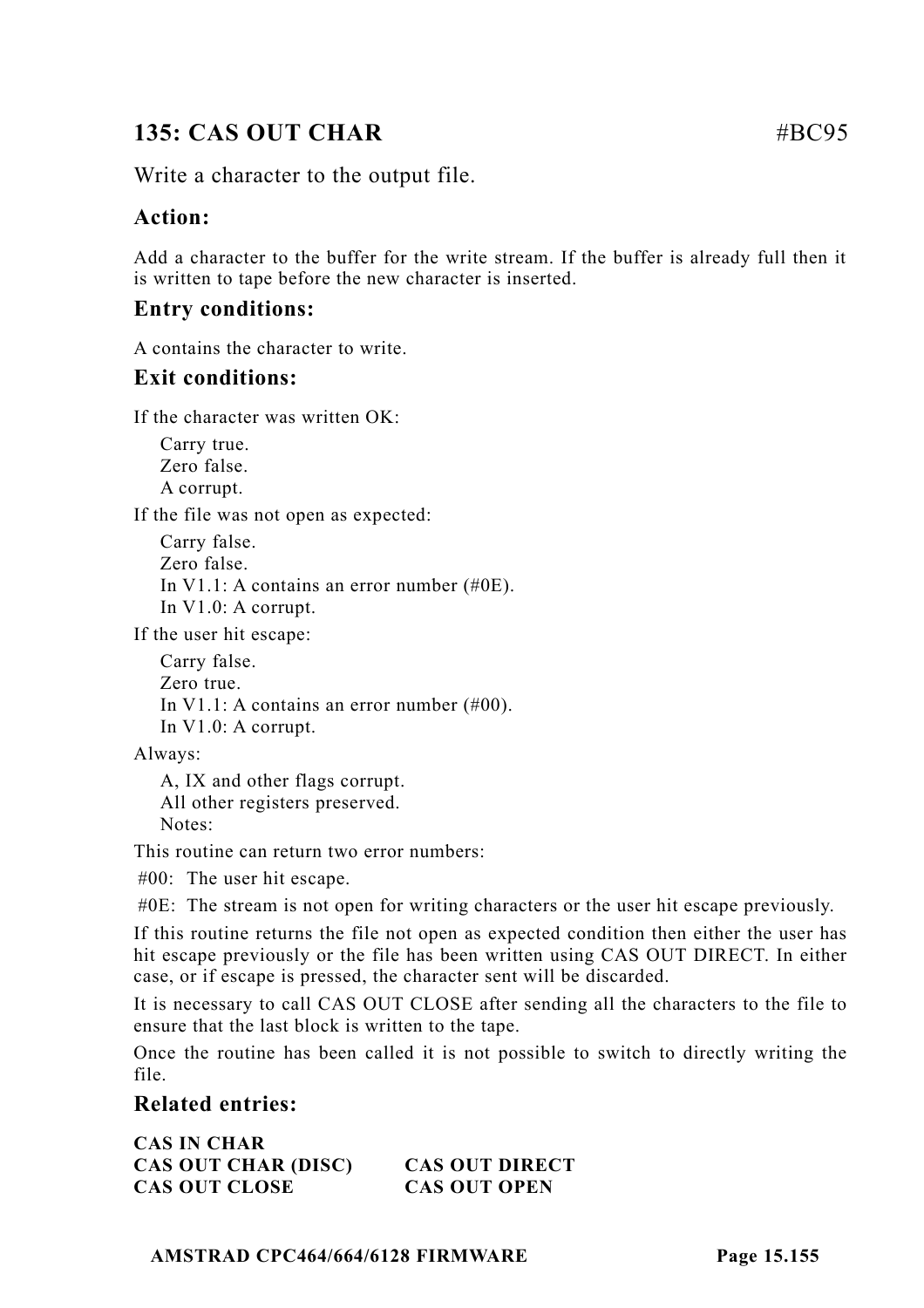# **135: CAS OUT CHAR (DISC)** #BC95

Write a character to an output file.

## **Action:**

Add a character to the buffer for the write stream. If the buffer is already full then it is written to disc before the new character is inserted.

## **Entry conditions:**

A contains the character to write.

#### **Exit conditions:**

If the character was written OK:

Carry true. Zero false. A corrupt.

If the stream is not open as expected:

Carry false. Zero false. A contains an error number (#0E).

If failed for any other reason:

Carry false. Zero true. A contains an error number.

Always:

IX and other flags corrupt. All other registers preserved.

#### **Notes:**

It is necessary to call CAS OUT CLOSE after sending all the characters to the file to ensure that the file is correctly written to disc.

Once the routine has been called it is not possible to switch to directly writing the file (CAS OUT DIRECT).

#### **Related entries:**

| <b>CAS IN CHAR (DISC)</b> | CAS OUT DIRECT (DISC) |
|---------------------------|-----------------------|
| <b>CAS OUT CHAR</b>       | CAS OUT OPEN (DISC)   |
| CAS OUT CLOSE (DISC)      |                       |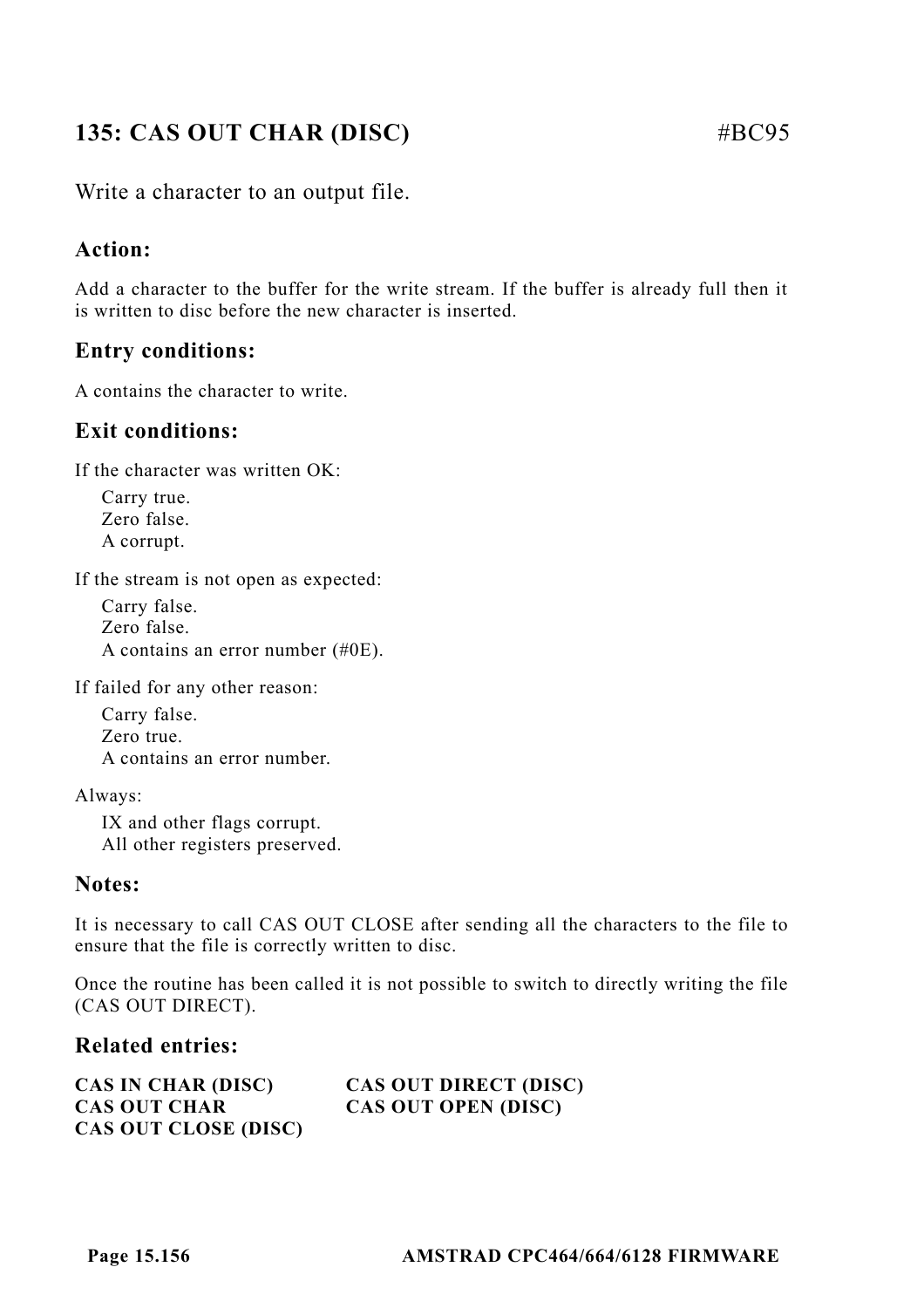# **136: CAS OUT DIRECT** #BC98

Write the output file directly from store.

#### **Action:**

Write the contents of store directly out to the output file.

#### **Entry conditions:**

HL contains the address of the data to write.

DE contains the length of the data to write.

BC contains the entry address (to go into the header).

A contains the file type (to go into the header).

#### **Exit conditions:**

If the file was written OK:

Carry true. Zero false. A corrupt.

If the file was not open as expected:

Carry false. Zero false. In V1.1: A contains an error number (#0E). In V1.0: a corrupt.

If the user hit escape:

Carry false. Zero true. In V1.1: A contains an error number (#00). In V1.0: A corrupt.

Always:

BC, DE, HL, IX and other flags corrupt. All other registers preserved.

#### **Notes:**

This routine can return two error numbers:

#00: The user hit escape.

#0E: The stream is not newly opened.

After writing the file it must be closed using CAS OUT CLOSE to ensure that the last block of the file is written to tape.

It is not possible to change the method for writing files from character output (using CAS OUT CHAR) to direct output (using CAS OUT DIRECT) or visa versa once the method has been chosen. Nor is it possible to directly write a file in two of more parts by calling CAS OUT DIRECT more than once – this will write corrupt data. Attempting to break these rules will result in a file not open as expected error.

#### **Related entries:**

| <b>CAS IN DIRECT</b> | CAS OUT DIRECT (DISC) |
|----------------------|-----------------------|
| <b>CAS OUT CLOSE</b> | <b>CAS OUT OPEN</b>   |

#### **AMSTRAD CPC464/664/6128 FIRMWARE Page 15.157**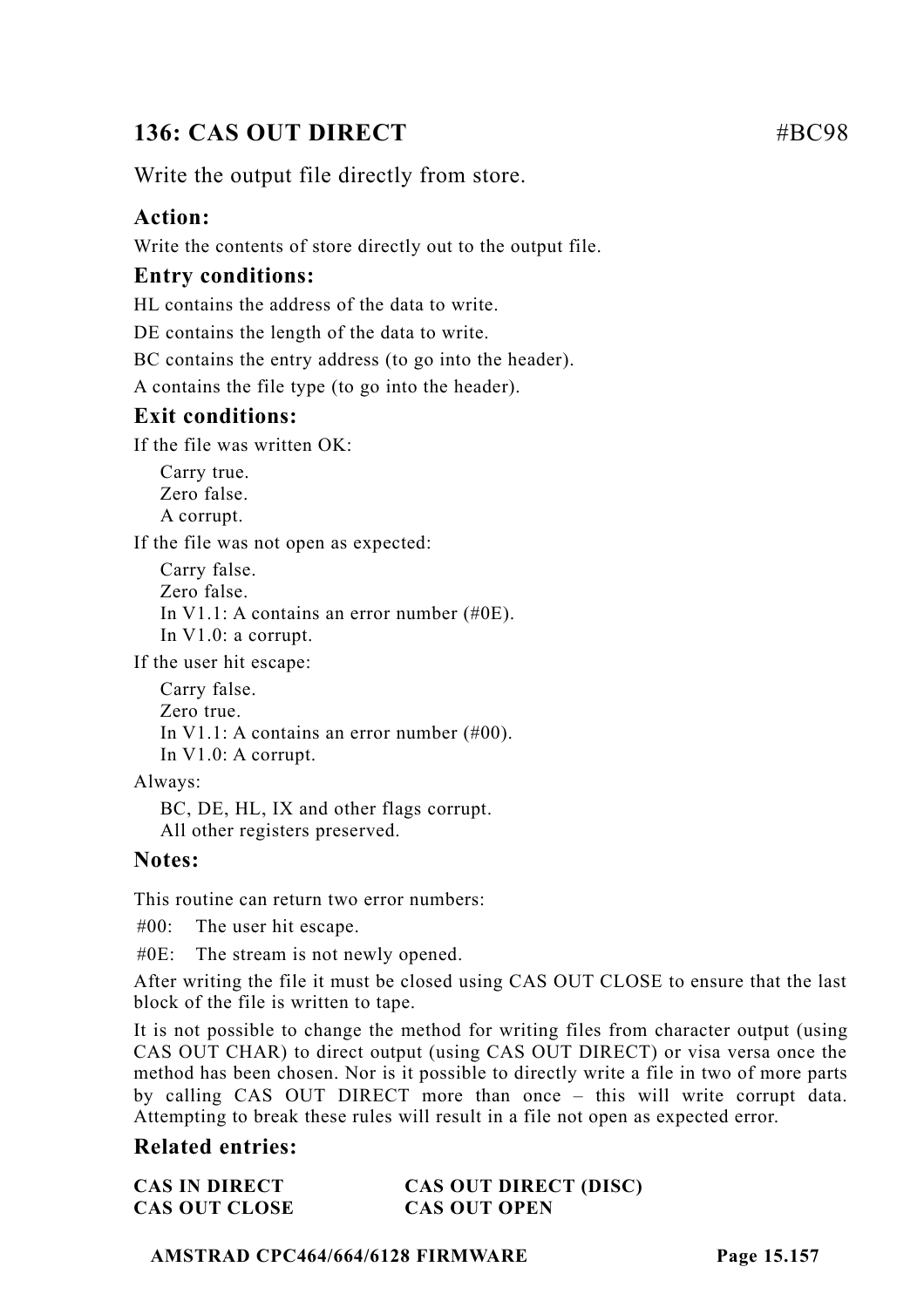# **136: CAS OUT DIRECT (DISC)** #BC98

Write the output file directly from store.

#### **Action:**

Write the contents of store directly out to the output file.

#### **Entry conditions:**

HL contains the address of the data to write (to go into the header). DE contains the length of the data to write (to go into the header). BC contains the entry address (to go into the header). A contains the file type (to go into the header).

## **Exit conditions:**

If the file was written OK:

Carry true. Zero false. A corrupt.

If the stream is not open as expected:

Carry false. Zero false. A contains an error number (#0E).

If failed for any other reason:

Carry false. Zero true. A contains an error number.

Always:

BC, DE, HL, IX and other flags corrupt. All other registers preserved.

#### **Notes:**

After writing the file it must be closed using CAS OUT CLOSE to ensure that the file is written to disc.

It is not possible to change the method for writing files from character output (using CAS OUT CHAR) to direct output (using CAS OUT DIRECT) or visa versa once the method has been chosen. Nor is it possible to directly write a file in two of more parts by calling CAS OUT DIRECT more than once – this will write corrupt data.

#### **Related entries:**

**CAS IN DIRECT (DISC) CAS OUT CLOSE (DISC) CAS OUT DIRECT CAS OUT OPEN (DISC)**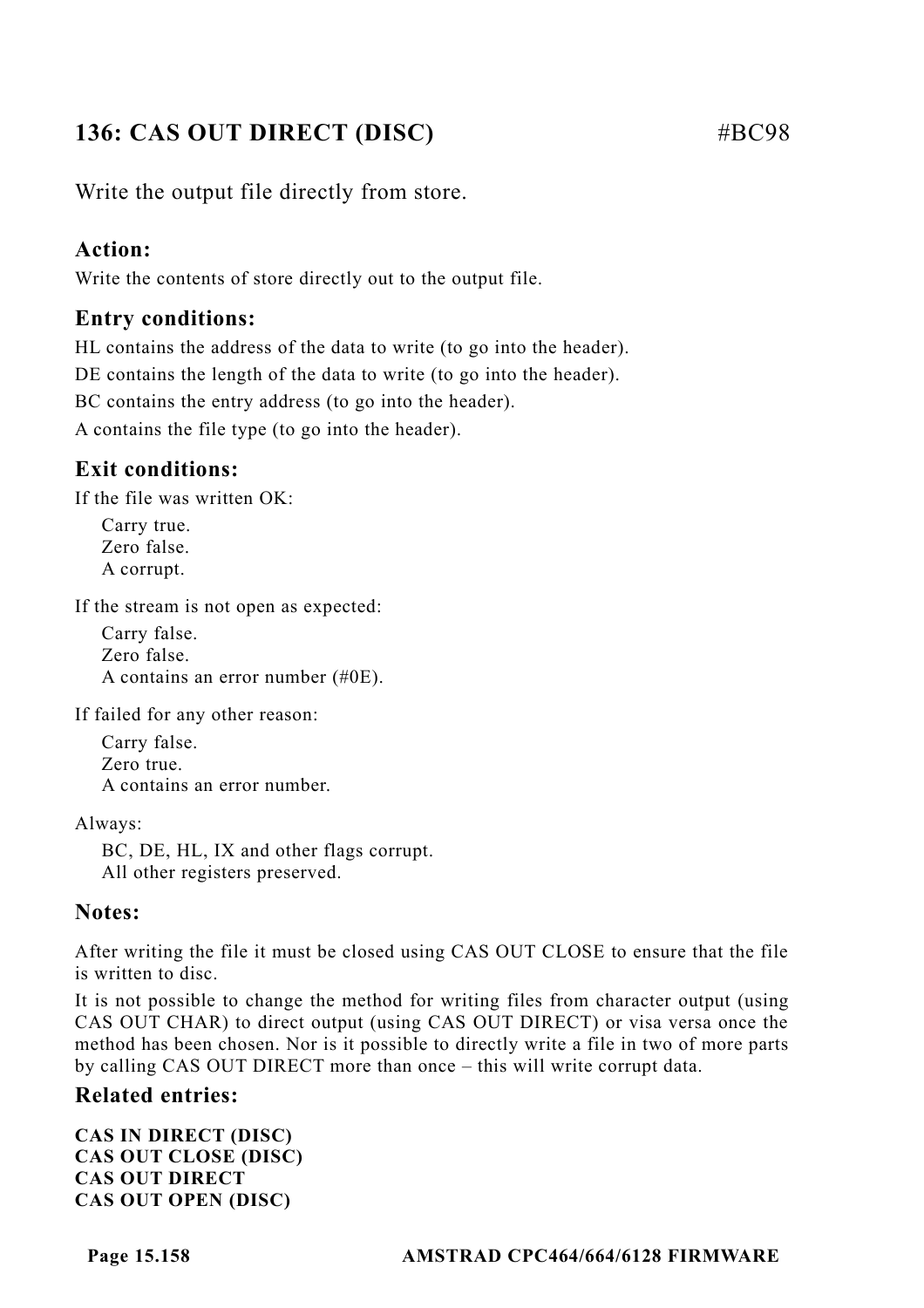# **137: CAS CATALOG** #BC9B

Generate a catalogue from tape.

#### **Action:**

Read file blocks to check their validity and print information about them on the screen.

#### **Entry conditions:**

DE contains the address of a 2K buffer to use.

#### **Exit conditions:**

If the cataloguing went OK:

Carry true. Zero false. A corrupt.

If the read stream was in use:

Carry false. Zero false. In V1.1: A contains an error number (#0E). In V1.0: A corrupt.

Always:

BC, DE, HL, IX and other flags corrupt. All registers preserved.

#### **Notes:**

This routine can only return one error number:

#0E: The stream is already in use.

This routine uses the read stream and so the stream must be closed when it is called. The read stream remains closed when this routine exits. The write stream is unaffected by this routine.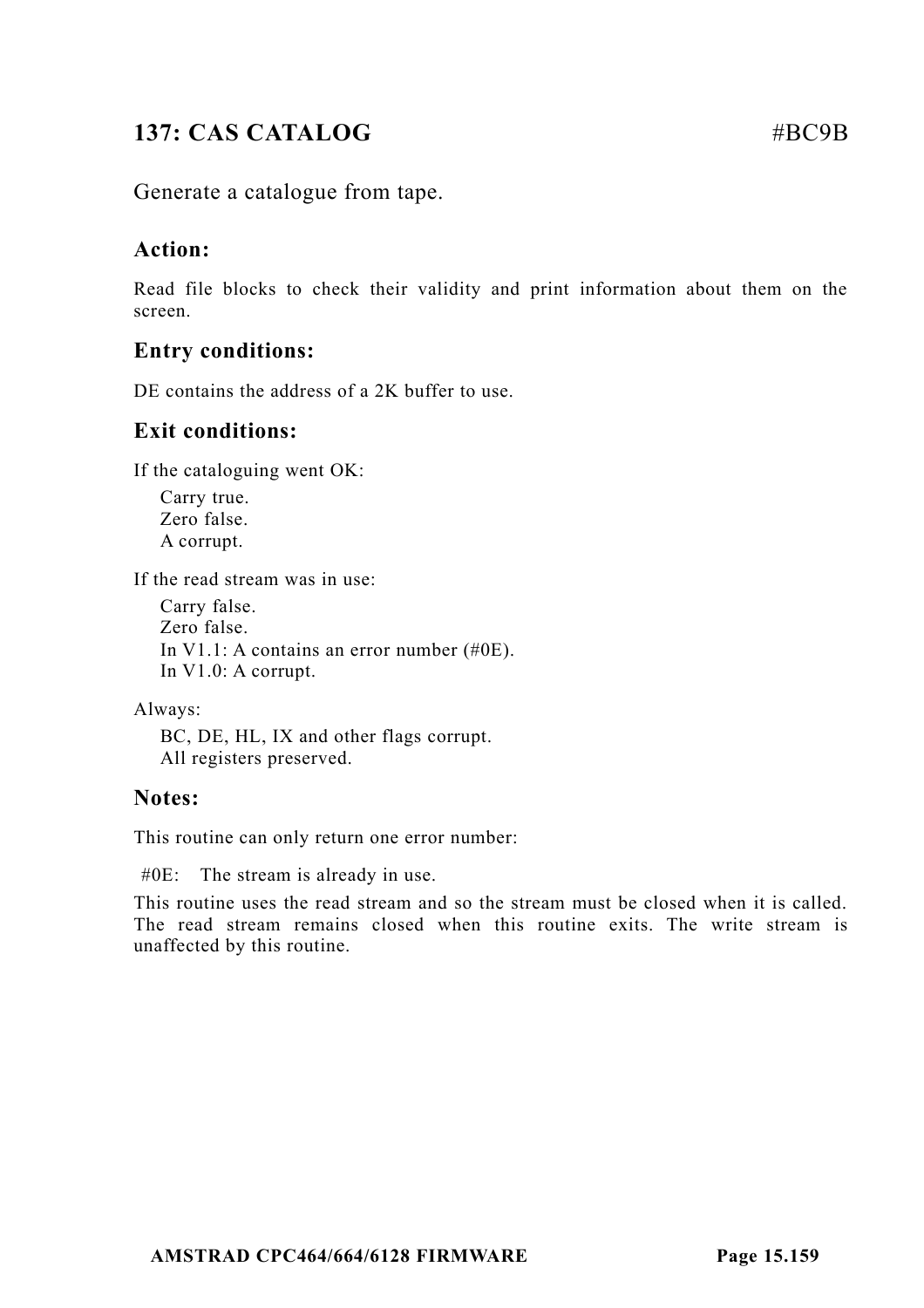The prompt messages are turned on (see CAS NOISY) by this routine.

When cataloguing the Cassette Manager reads a header record, prints information from it and then reads the data record. This cycle repeats until the user hits the escape key. The information printed is as follows:

FILENAME block N T Ok

FILENAME is the name of the file on the tape, or 'Unnamed file' if the filename starts with a null (character #00).

N is the number of the block. Block 1 is normally the first block in a file.

T is a representation of the file type of the file. It is formed by adding #24 (the character '\$') to the file type byte masked with #0F (to remove the version number field). The standard file types are thus:

- \$ a BASIC program file
- % a protected BASIC program file
- \* an ASCII text file (default file type)
- & a binary file.
- ' a protected binary file

Other file types are possible but will not have been written by the BASIC in the onboard ROM. See section 8.4 for a description of the file type byte.

Ok is printed after the end of the data record. This shows that the data was read without errors and also serves to indicate the end of the data on tape (to help avoid over-recording a tape file).

#### **Related entries:**

**CAS CATALOG (DISC) CAS NOISY**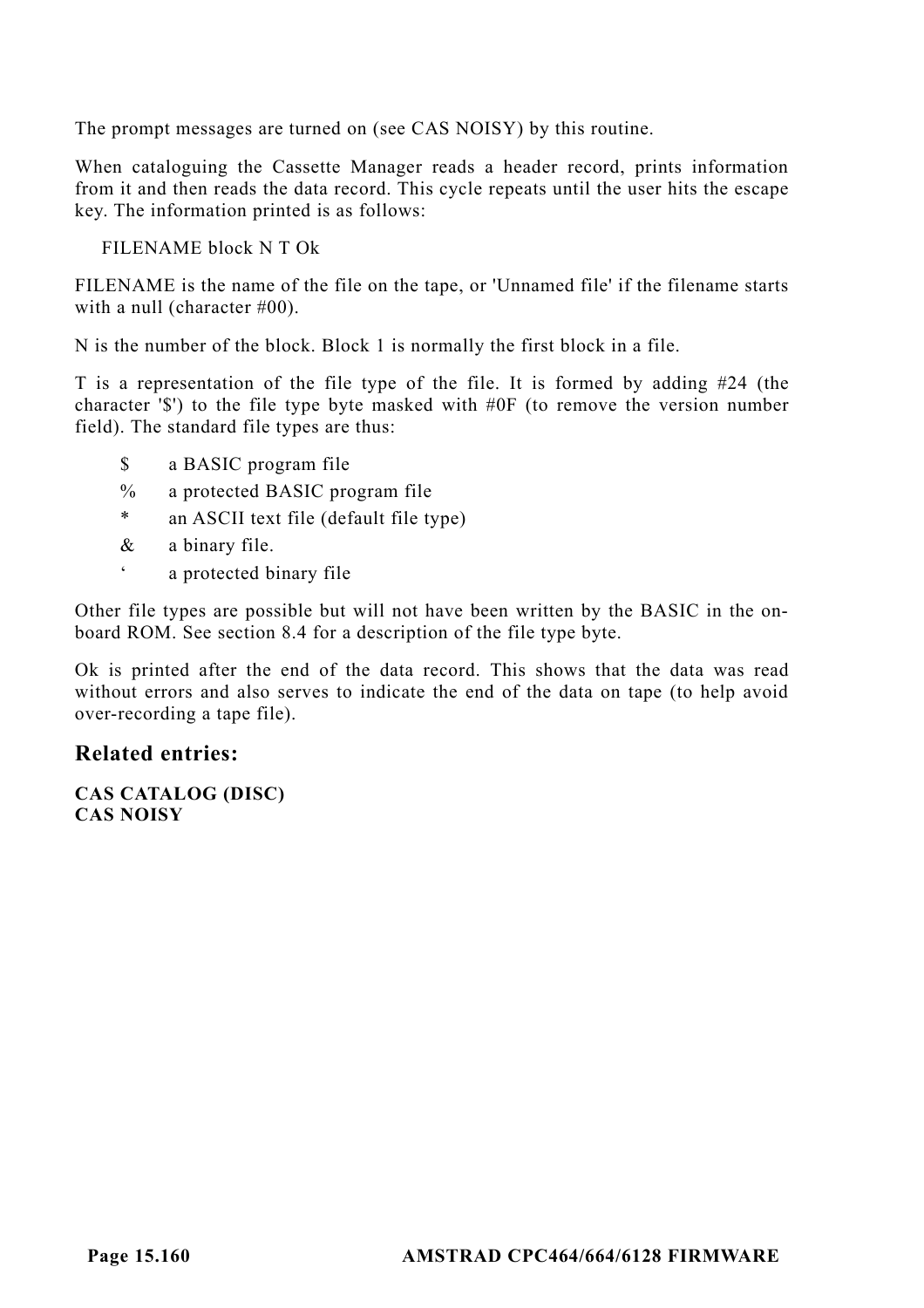# **137: CAS CATALOG (DISC)** #BC9B

## Display the disc directory

#### **Action:**

Display the disc directory for the current drive and current user. The directory is sorted into alphabetical order and displayed in as many columns as will fit in the current text window (stream  $#0$ ). The size in Kbytes is shown along side each file. The total amount of free space on the disc is also shown.

## **Entry conditions:**

DE contains the address of a 2K buffer to use.

## **Exit conditions:**

If the cataloguing went OK:

Carry true. Zero false. A corrupt.

If failed for any reason:

Carry false. Zero true. A contains an error number.

Always:

BC, DE, HL, IX and other flags corrupt. All registers preserved.

#### **Notes:**

Files marked SYS are not shown.

Files marked R/O are shown with a '\*' after the filename.

Unlike the cassette version of this routine, the disc input stream is not required. (Note: BASIC abandons both the input and output streams when generating the catalogue.)

#### **Related entries:**

**CAS CATALOG |DIR**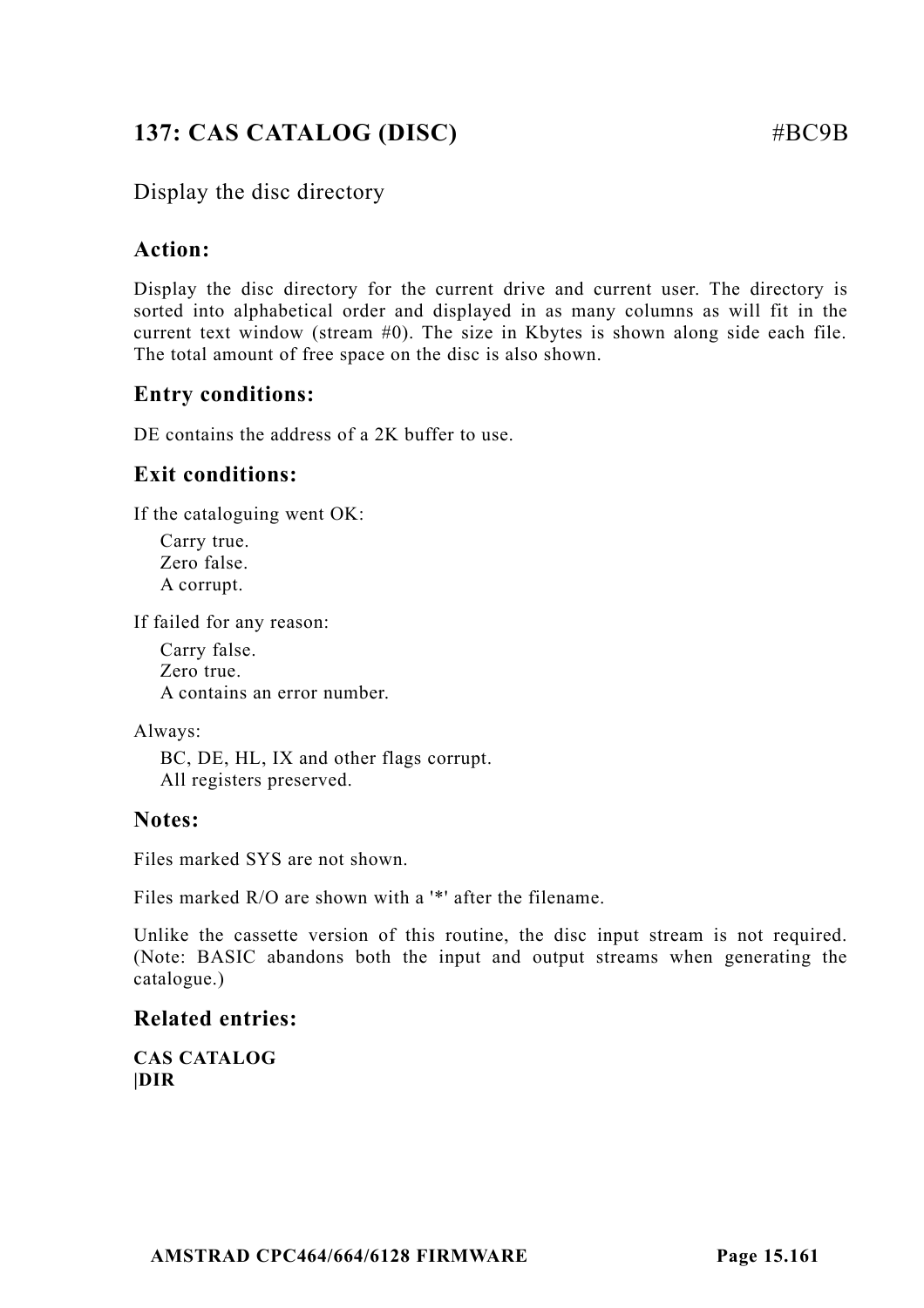## **138: CAS WRITE**  $\# \text{RC9E}$

#### Write a record to tape.

#### **Action:**

Write a record to the cassette. This routine is used by the higher level routines (CAS OUT CHAR, CAS OUT DIRECT and CAS OUT CLOSE) to write the header and data records that make up a tape file.

#### **Entry conditions:**

HL contains the address of the data to write.

DE contains the length of the data to write.

A contains the sync character to write at the end of the leader.

#### **Exit conditions:**

If the record was written OK:

Carry true. A corrupt.

If an error occurred or the user hit escape:

Carry false. A contains an error code.

Always:

BC, DE, HL, IX corrupt. All other registers preserved.

#### **Notes:**

A data length of 0 passed to this routine is taken to mean 65536 bytes and all of the memory will be written to tape. (This is unlikely to be useful).

The data to be written may lie anywhere in RAM, even underneath a ROM.

The sync character is used to distinguish header records (sync is #2C) from data records (sync is #16). Other sync characters could be used but the resulting record would require special action to be taken to read it.

The error codes returned by this routine are:

- 0 Break The user hit the escape key.
- 1 Overrun The Cassette Manager was unable to get back to writing a bit fast enough.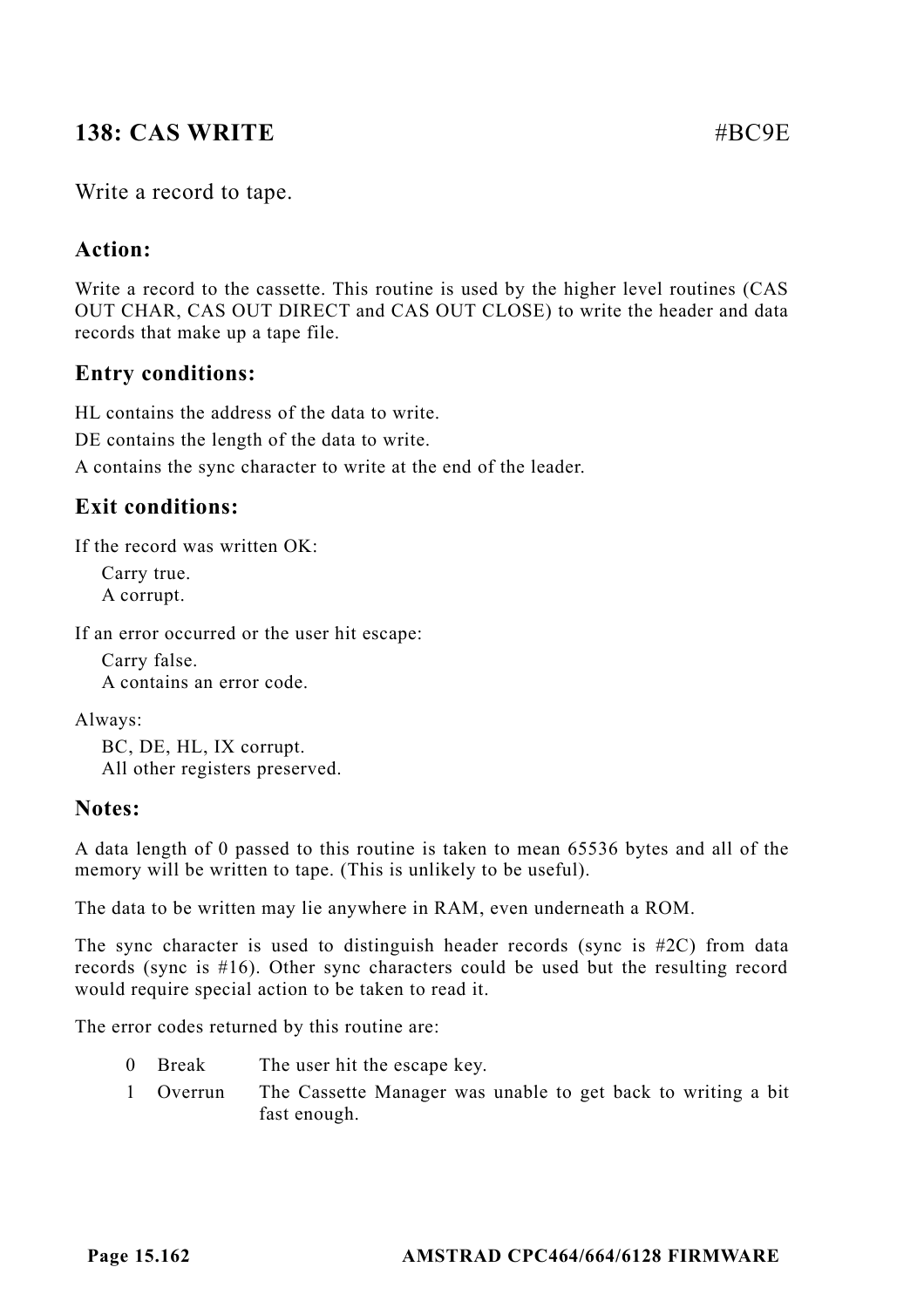Because reading and writing the tape requires stringent timing considerations interrupts are disabled whilst the tape is being written (potentially a period of over 5 minutes). It would be unpleasant to have the sound chip making a noise for all this time so the Sound Manager is shut down (SOUND RESET). When writing to the tape has finished interrupts are re-enabled.

The cassette motor is started by this routine (in case it is not already on) and restored to its previous state when writing is completed.

#### **Related entries:**

**CAS CHECK CAS READ**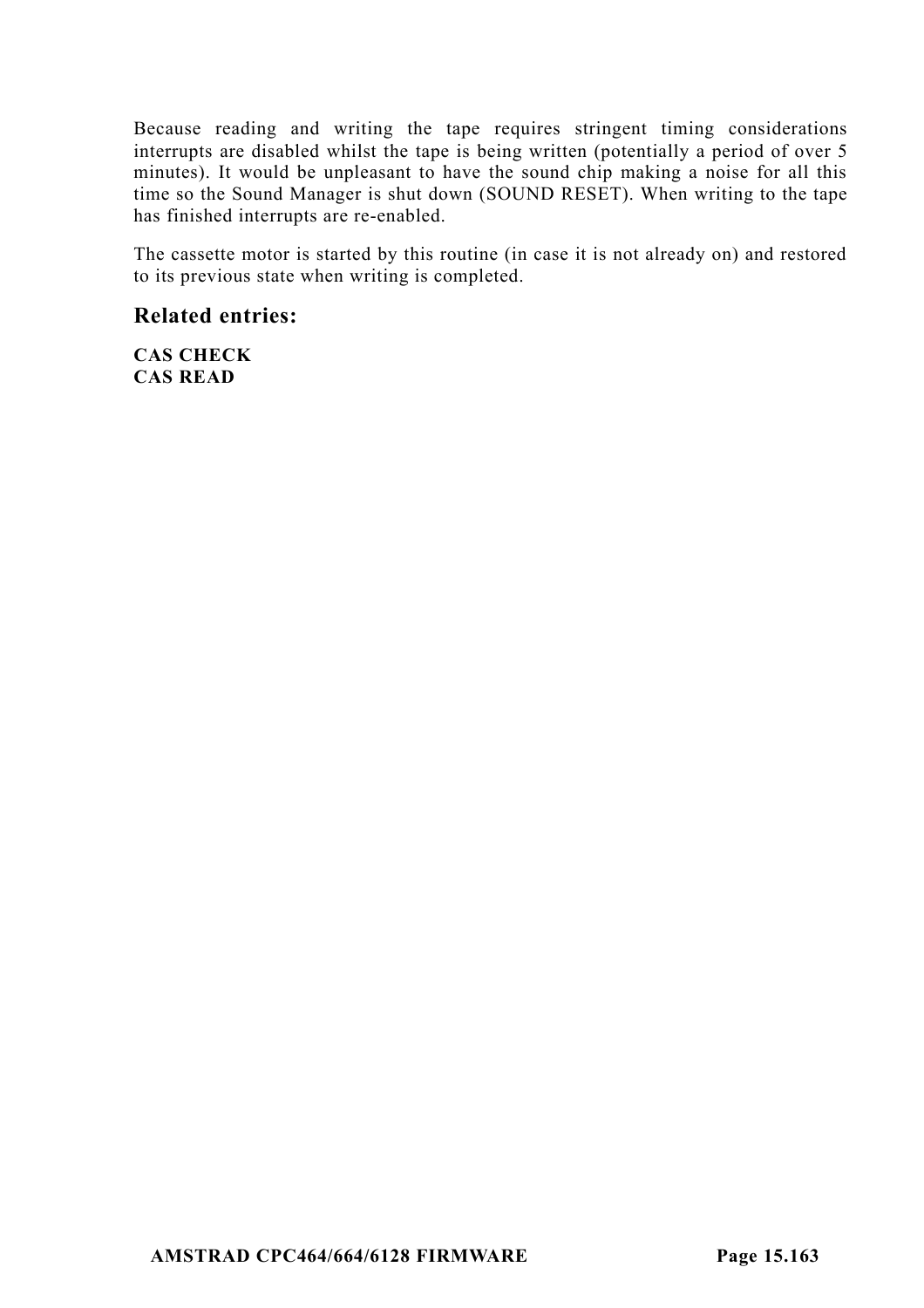## **139: CAS READ #BCA1**

#### Read a record from tape.

#### **Action:**

Read a whole record from the cassette. This routine is used by the higher level routines (CAS IN CHAR, CAS IN DIRECT and CAS CATALOG amongst others) to read the header and data records that make up a file.

#### **Entry conditions:**

HL contains the address to put the data read.

DE contains the length of the data to read.

A contains the sync character expected at the end of the leader.

#### **Exit conditions:**

If record was read OK:

Carry true. A corrupt.

If an error occurred or the user hit escape:

Carry false. A contains an error code.

Always:

BC, DE, HL, IX and other flags corrupt. All other registers preserved.

#### **Notes:**

A data length of 0 passed to this routine is taken to mean 65536 bytes. (This is not useful).

It is not necessary to read a whole record from tape. If the length passed is less than the actual length of the record then only the number of bytes will be read. Trying to read more bytes from a record than were written will produce an error, usually an overflow error (see below).

The sync character is used to distinguish header records (sync is #2C) from data records (sync is #16). Other sync characters could be used if the record was written that way.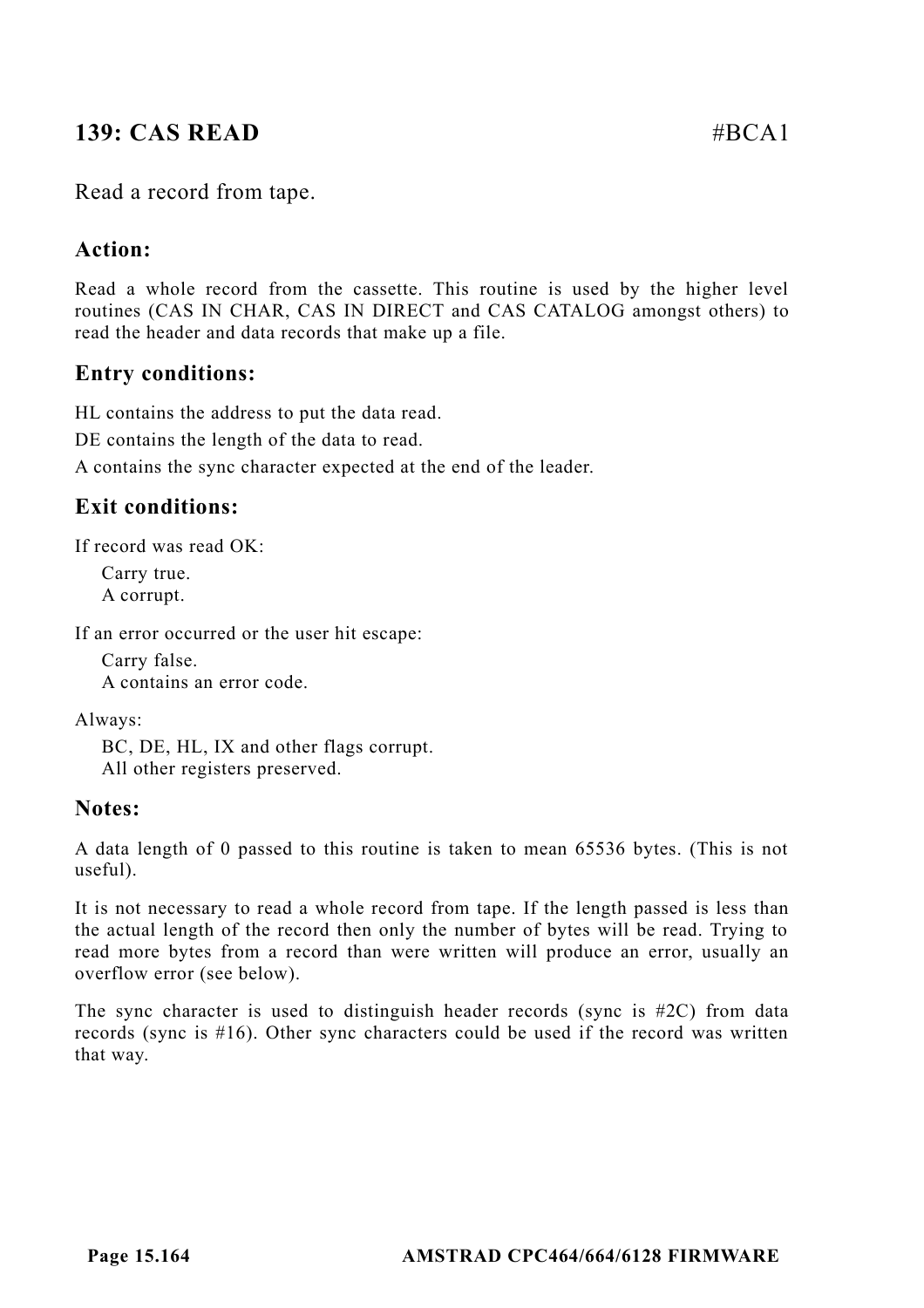The error codes returned by this routine are:

- 0 Break The user hit the escape key.
- 1 Overrun The Cassette Manager found a bit that was too long to read.
- 2 CRC A CRC failure was detected.

The cassette motor is started by this routine (in case it is not already on) and restored to its previous state when reading is completed.

Because reading the tape requires stringent timing constraints, interrupts are disabled whilst the tape is being read (potentially a period of over 5 minutes). It would be unpleasant to have the sound chip making a noise for all this time so the Sound Manager is shut down (SOUND RESET). When reading from the tape has finished interrupts are re-enabled.

#### **Related entries:**

**CAS CHECK CAS WRITE**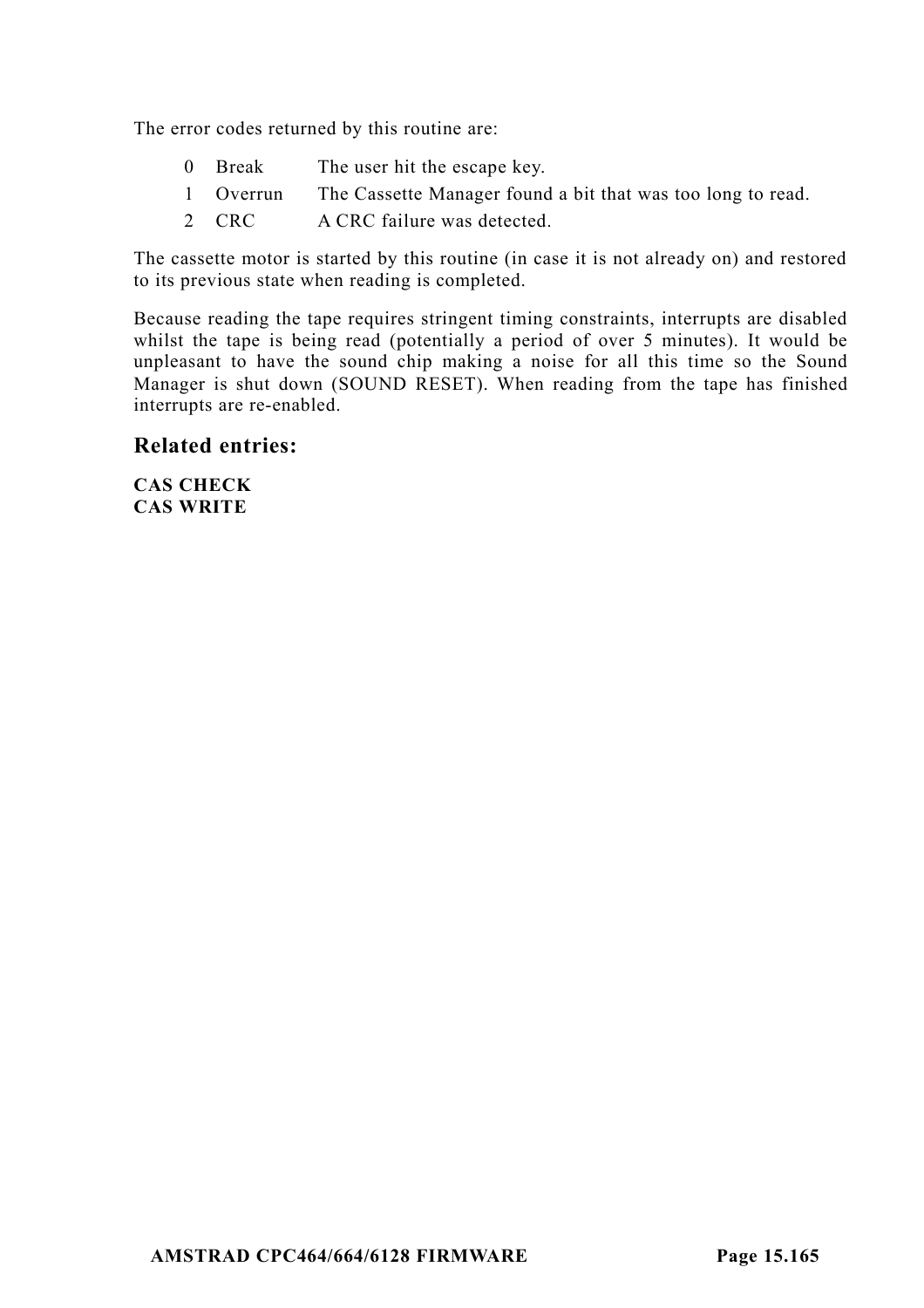# **140: CAS CHECK** #BCA4

Compare a record on tape with the contents of store.

## **Action:**

Check that a tape record contains a correct version of the data supplied. This routine is intended to be used after writing records to check that they were written correctly.

## **Entry conditions:**

HL contains the address of the data to check.

DE contains the length of the data to check.

A contains the sync character expected at the end of the leader.

## **Exit conditions:**

If the record checked OK:

Carry true. A corrupt.

If an error occurred or the user hit escape:

Carry false. A contains an error code.

Always:

BC, DE, HL, IX and other flags corrupt. All other registers preserved.

## **Notes:**

A data length of 0 passed to this routine is taken to mean 65536 bytes. (This is bound to produce a check failure).

It is not necessary to check the whole of a record on tape. If the length passed is less than the actual length of the record then only the number of bytes will be checked. Trying to check more bytes in a record than were written will produce an error of some sort (see below).

The data to be checked may lie anywhere in RAM, even underneath a ROM.

The sync character is used to distinguish header records (sync is  $#2C$ ) from data records (sync is #16). Other sync characters could be used.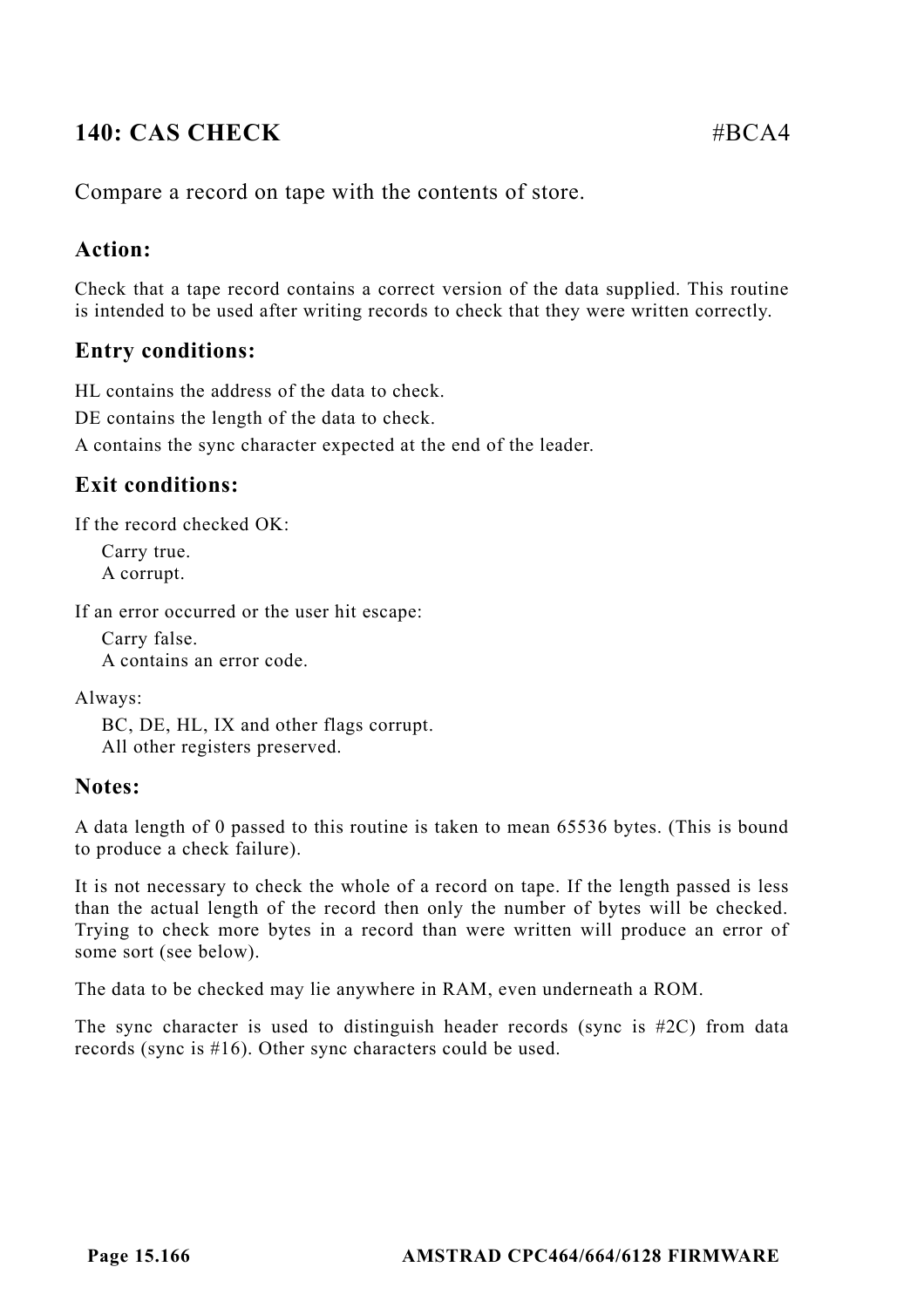The error codes returned by this routine are:

- 0 Break The user hit the escape key.
- 1 Overrun The Cassette Manager found a bit that was too long to read.
- 2 CRC A CRC failure was detected.
- 3 Different The data read from tape did not agree with that in memory.

The cassette motor is started by this routine (in case it is not already on) and restored to its previous state when checking is completed.

Because reading the tape requires stringent timing constraints, interrupts are disabled whilst the tape is being checked (potentially a period of over 5 minutes). It would be unpleasant to have the sound chip making a noise for all this time so the Sound Manager is shut down (SOUND RESET). When checking has finished interrupts are re-enabled.

#### **Related entries:**

**CAS READ CAS WRITE**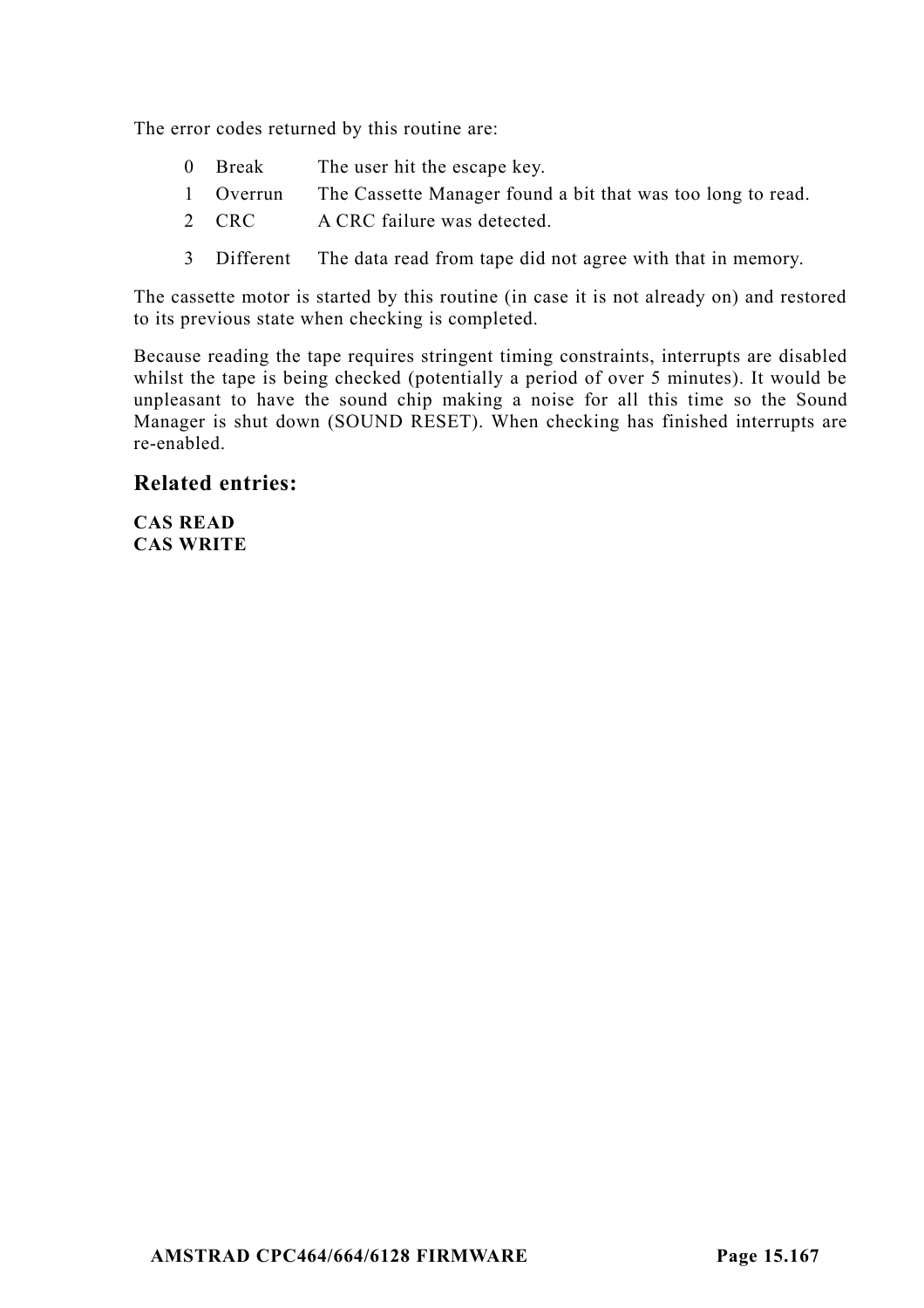# **141: SOUND RESET #BCA7**

Reset the Sound Manager.

## **Action:**

Re-initialize the Sound Manager – shut the sound chip up and clear all queues.

#### **Entry conditions:**

No conditions.

## **Exit conditions:**

AF, BC, DE and HL corrupt. All other registers preserved.

#### **Notes:**

The sound queues are cleared. Any current sound is stopped. The sound generator chip is silenced.

This routine enables interrupts.

#### **Related entries:**

**SOUND HOLD**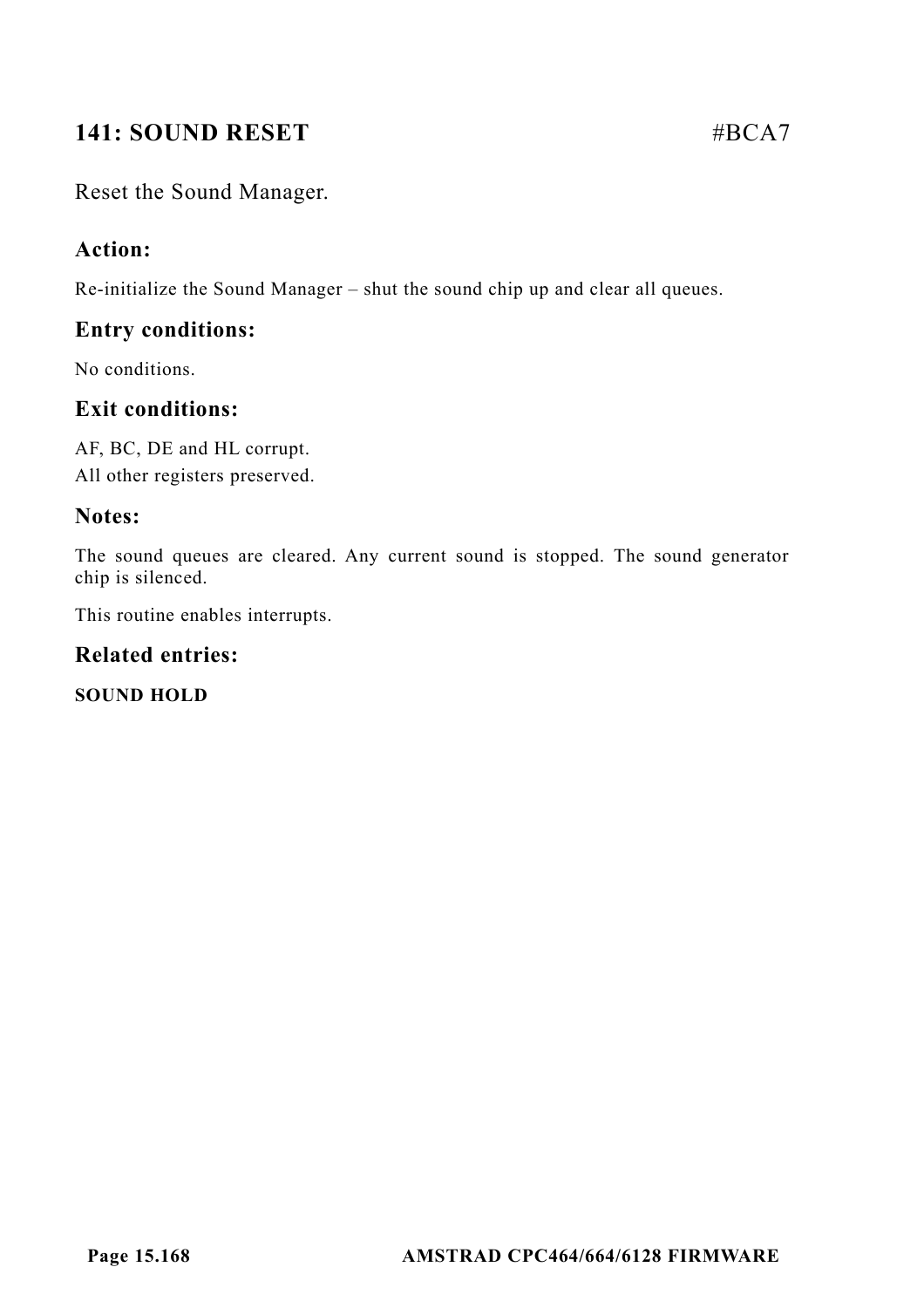## **142: SOUND QUEUE** #BCAA

Add a sound to a sound queue.

#### **Action:**

Try to add a sound to the sound queue of one or more channels. If the sound queue of any of the channels is full then no sound will be issued to any channel.

#### **Entry conditions:**

HL contains the address of a sound program which must lie in the central 32K of RAM.

#### **Exit conditions:**

If the sound was added to the queue $(s)$ :

Carry true. HL corrupt.

If at least one queue was full:

Carry false. HL preserved.

Always:

A, BC, DE, IX and other flags corrupt. All other registers preserved.

#### **Notes:**

The sound program is laid out as follows:

| Byte $0$ : | Channels to use and rendezvous requirements. |
|------------|----------------------------------------------|
| Byte $1$ : | Amplitude envelope to use.                   |
| Byte $2:$  | Tone envelope to use.                        |
|            | Bytes 34: Tone period.                       |
|            | Byte 5: Noise period.                        |
|            | Byte 6: Initial amplitude.                   |
|            | Bytes 78: Duration or envelope repeat count. |

All values in the sound program are masked into the appropriate range before being used.

The channels to issue the sound on are encoded into byte 0 as follows:

| Bit 0: |  | Issue on channel A. |  |
|--------|--|---------------------|--|
|        |  |                     |  |

- Bit 1: Issue on channel B.
- Bit 2: Issue on channel C.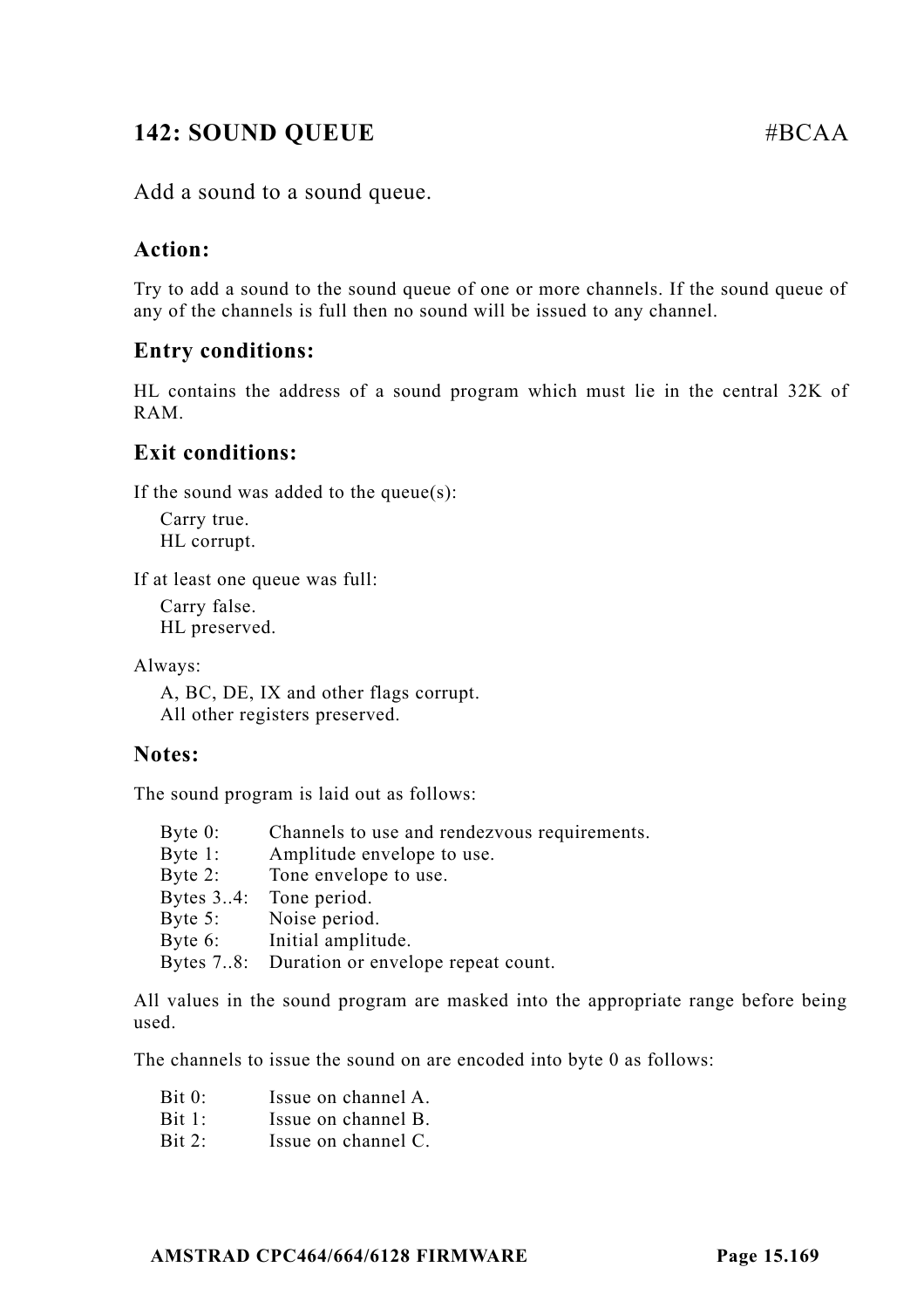The rendezvous requirements are encoded into byte 0 as follows:

- Bit 3: Rendezvous with channel A.
- Bit 4: Rendezvous with channel B.<br>Bit 5: Rendezvous with channel C
- Rendezvous with channel C.
- Bit 6: Hold until released.
- Bit 7: Flush queue.

A channel will ignore an order to rendezvous with itself. Sounds issued on multiple channels implicitly rendezvous with each other. Sounds that are ordered to rendezvous will be issued to the sound generator starting at the same time.

Setting the hold bit prevents the sound from running until it is released by calling SOUND RELEASE (or a routine having a similar effect). Setting the flush bit will empty the queue and abandon any currently active sound thus allowing the new sound to start immediately.

The amplitude envelope is in the range 0..15. Envelopes 1..15 are the amplitude envelopes that can be set using SOUND AMPL ENVELOPE. Envelope 0 means use no amplitude envelope, simply hold the initial amplitude for 2 seconds or the duration specified.

The tone envelope is in the range 0..15. Envelopes 1..15 are the tone envelopes that can be set using SOUND TONE ENVELOPE. Envelope 0 means use no tone envelope, simply hold the initial tone.

A tone period of 0 means do not generate any tone. Tone periods in the range 1..4095 specify the period of the tone in 8 microsecond units.

The noise period is in the range 0..31. Noise periods 1..31 specify the period of the noise component of a sound. A noise period of 0 means use no noise.

The initial amplitude is in the range 0..15. Amplitude 0 being no initial sound, amplitude 15 being the maximum volume.

Bytes 7 and 8 store the sound time. If this is zero then the amplitude envelope is obeyed once. If the sound time is negative then the amplitude envelope is obeyed minus the sound time number of times (i.e. 1..32768 times). If the sound time is positive but not zero then it is taken to be the duration of the sound in 1/100s of a second.

If a duration is specified when an amplitude envelope is in use then the duration given sets the length of the sound. If the duration is longer than the envelope then the final amplitude of the envelope is sustained until the duration expires. Tone envelopes are treated in much the same way as amplitude envelopes except that they never specify the length of the sound.

The sound event that is run when a sound queue has a free slot is disarmed on the channels specified in this command.

All sounds currently held by SOUND HOLD are automatically released when this routine is called. Also, the sound queue event is disarmed (see SOUND ARM EVENT). SOUND QUEUE may enable interrupts.

#### **Related entries:**

**SOUND ARM EVENT SOUND CHECK SOUND RELEASE**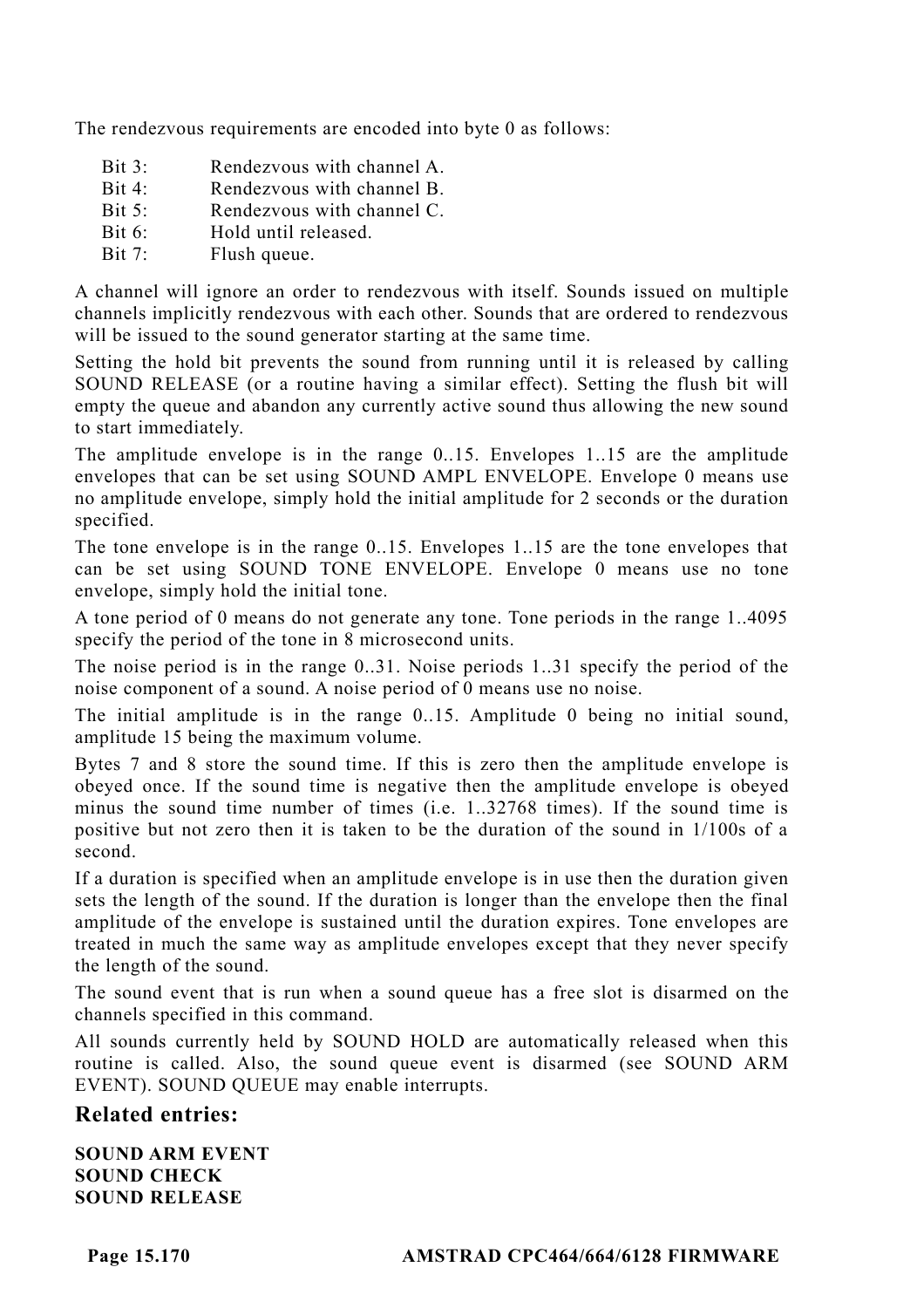# **143: SOUND CHECK #BCAD**

Ask if there is space in a sound queue.

## **Action:**

Ask the state of a sound channel. The status includes the number of free spaces in the sound queue and whether the channel is held.

## **Entry conditions:**

A contains the bit for the channel to test.

#### **Exit conditions:**

A contains the channel status.

BC, DE, HL and flags corrupt. All other registers preserved.

#### **Notes:**

The channel to ask the status of is encoded as follows:

| Bit 0: | Ask about channel A. |
|--------|----------------------|
| Bit 1: | Ask about channel B. |
| Bit 2: | Ask about channel C. |

If more than one bit is set then the status of only one channel is returned. The channels are tested in the order given above.

The status returned is encoded as follows:

| Bits $0.2$ : | Contain the number of free slots in the channel's sound queue. |
|--------------|----------------------------------------------------------------|
| Bit 3:       | The channel is awaiting a rendezvous with channel A.           |
| Bit 4:       | The channel is awaiting a rendezvous with channel B.           |
| Bit $5:$     | The channel is awaiting a rendezvous with channel C.           |
| Bit $6$ :    | The channel is held.                                           |
| Bit $7:$     | The channel is active (producing a sound).                     |

Calling this routine disarms the sound queue event that occurs when the queue has a free slot for the channel returned (see SOUND ARM EVENT).

This routine may enable interrupts.

#### **Related entries:**

#### **SOUND ARM EVENT SOUND QUEUE**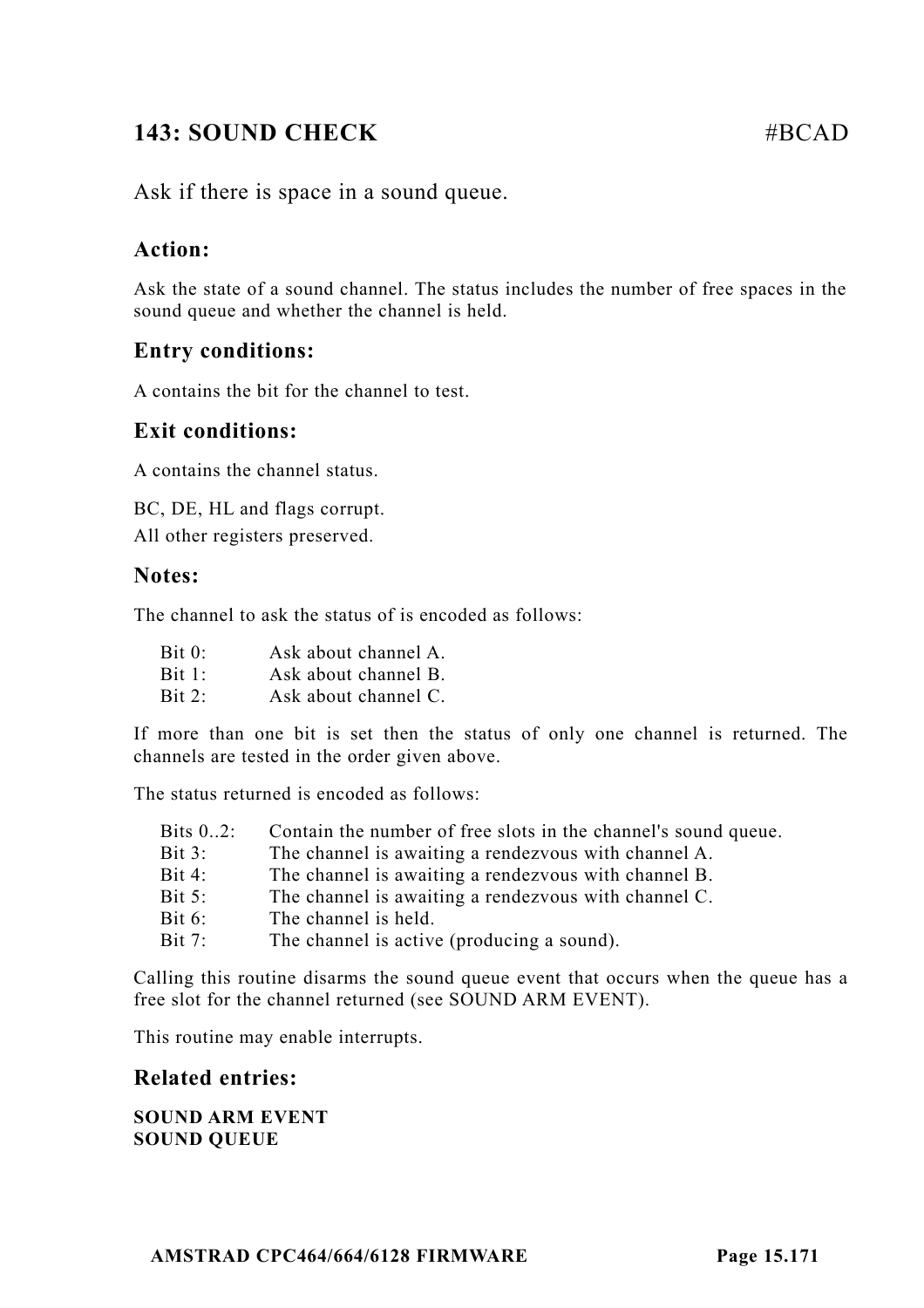# **144: SOUND ARM EVENT** #BCB0

Set up an event to be run when a sound queue becomes empty.

## **Action:**

Arm the sound event to be run when a free slot occurs in a channel's sound queue.

## **Entry conditions:**

A contains the bit for the channel to arm. HL contains the address of an event block.

## **Exit conditions:**

AF, BC, DE and HL corrupt. All other registers preserved.

## **Notes:**

The channel for which to arm the event is encoded as follows:

| Bit 0: | Arm channel A.          |
|--------|-------------------------|
| Bit 1: | Arm channel B.          |
| Bit 2: | Arm channel $C_{\cdot}$ |

If more than one bit is set then only one channel is armed. The channels are armed in the order given above.

The event block passed must be initialized (by KL INIT EVENT).

The event will be 'kicked' when a free slot occurs in the queue. If there is a free slot in the queue when this routine is called then the event will be 'kicked' immediately.

The sound event is disarmed automatically when SOUND QUEUE or SOUND CHECK is called. It is also disarmed when the event is run. Thus, the event routine will need to rearm the sound vent to keep it running continuously.

This routine may enable interrupts.

## **Related entries:**

**KL INIT EVENT SOUND CHECK SOUND QUEUE**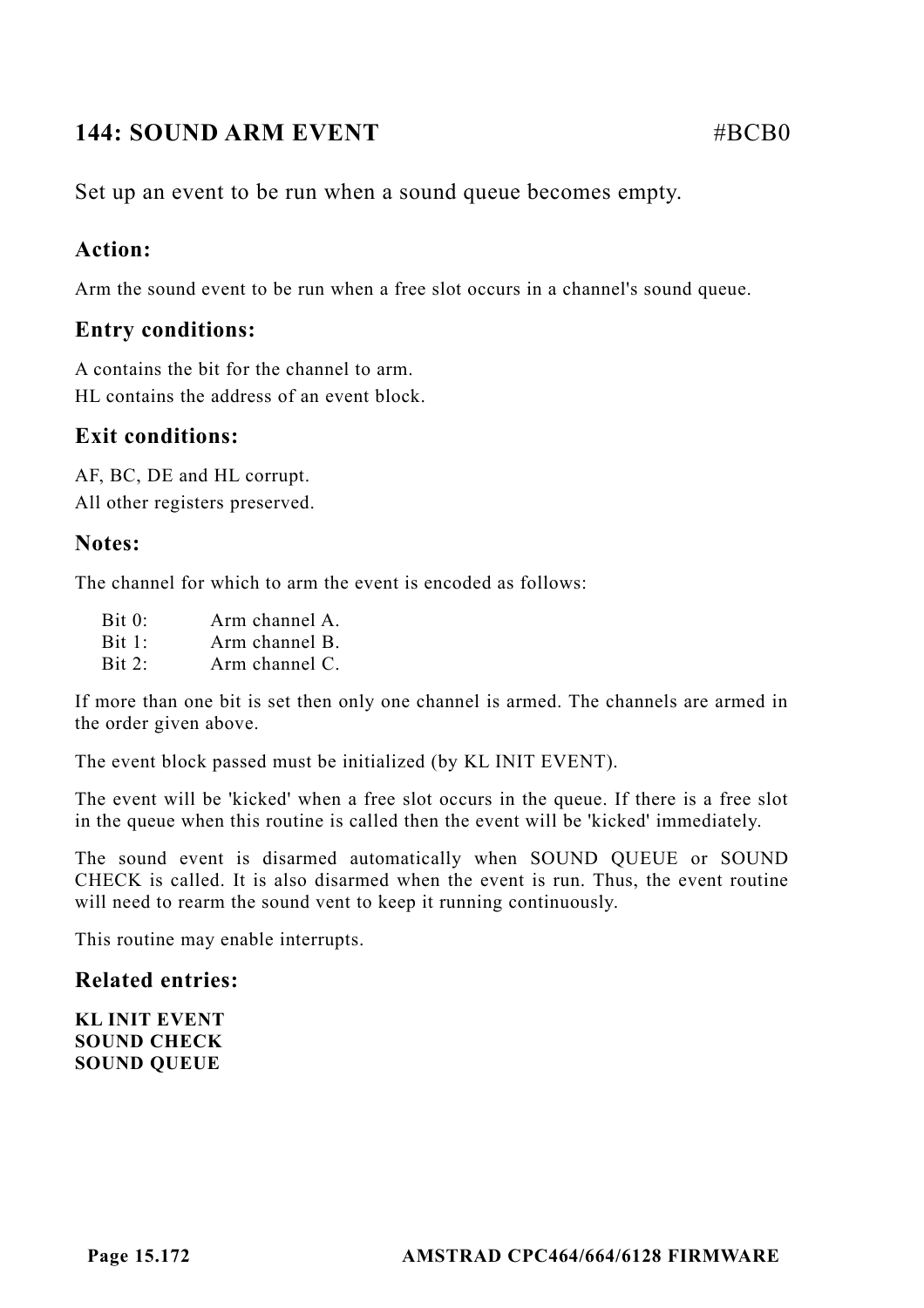# **145: SOUND RELEASE** #BCB3

Allow sounds which are individually held to start.

## **Action:**

Release held sounds on a number of channels. This allows sounds that were marked with a hold bit when they were set up by SOUND QUEUE to start (other factors willing).

## **Entry conditions:**

A contains bits for the channels to release.

## **Exit conditions:**

AF, BC, DE, HL and IX corrupt. All other registers preserved.

## **Notes:**

The channels to release are encoded as follows:

| $\operatorname{Bit} 0:$ | Release channel A. |
|-------------------------|--------------------|
| Bit 1:                  | Release channel B. |
| $\operatorname{Bit} 2:$ | Release channel C. |

All channels that are specified are released.

All sounds currently held by SOUND HOLD are automatically released.

This routine may enable interrupts.

## **Related entries:**

**SOUND QUEUE**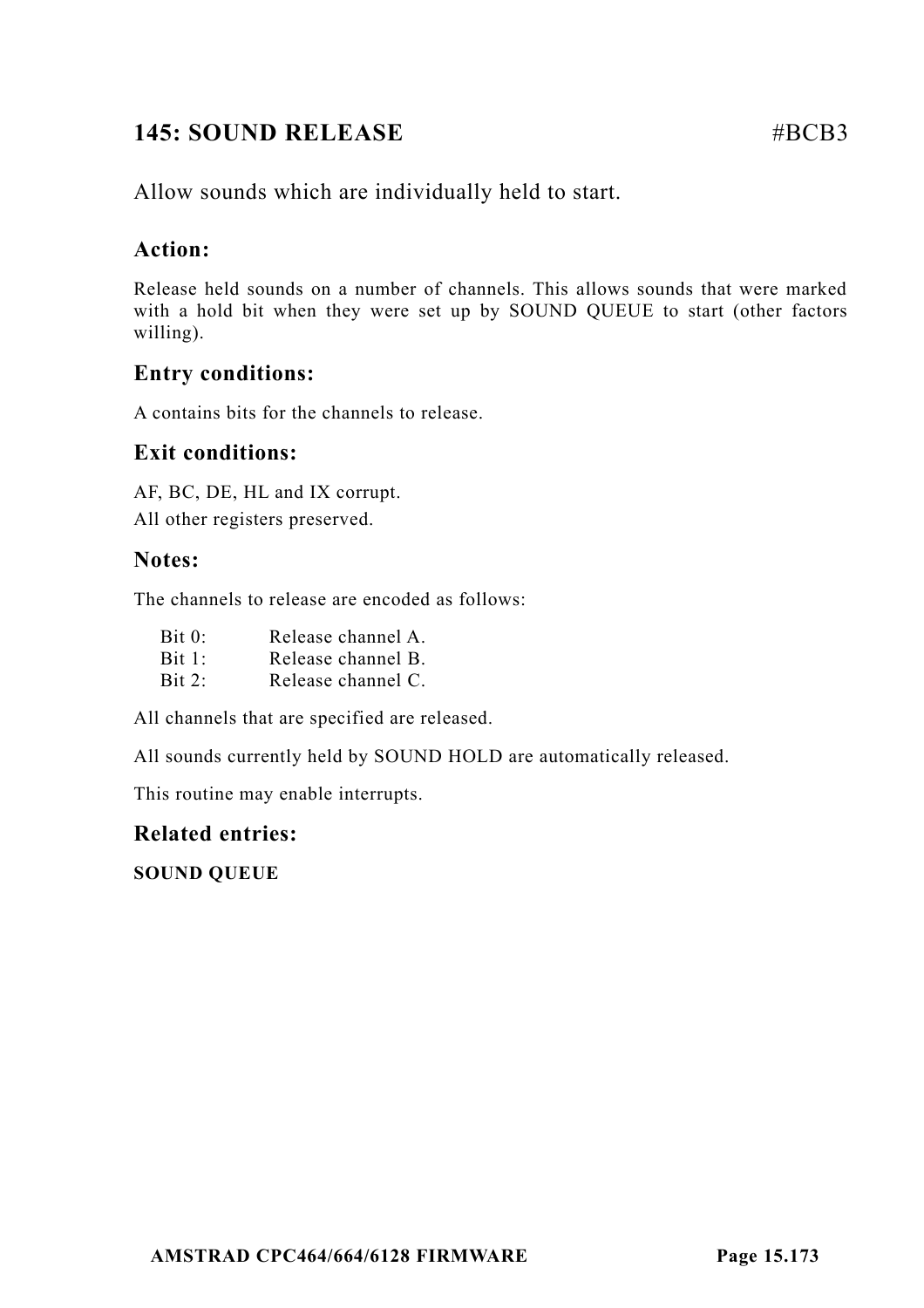# **146: SOUND HOLD #BCB6**

## Stop all sounds in midflight.

#### **Action:**

This stops all sounds immediately. The sounds can be started again by calling SOUND **CONTINUE** 

#### **Entry conditions:**

No conditions.

#### **Exit conditions:**

If a sound was active:

Carry true.

If no sound was active:

Carry false.

Always:

A, BC, HL and other flags corrupt. All other registers preserved.

#### **Notes:**

Sounds that are held by this routine are automatically restarted when SOUND QUEUE or SOUND RELEASE are called as well as when SOUND CONTINUE itself is called.

The sound is stopped by halting the execution of sound and tone envelopes and setting the sound chip volume to zero for all channels. When the sound is restarted it will continue from as near where it was stopped as is possible.

This routine enables interrupts.

#### **Related entries:**

**SOUND CONTINUE SOUND RESET**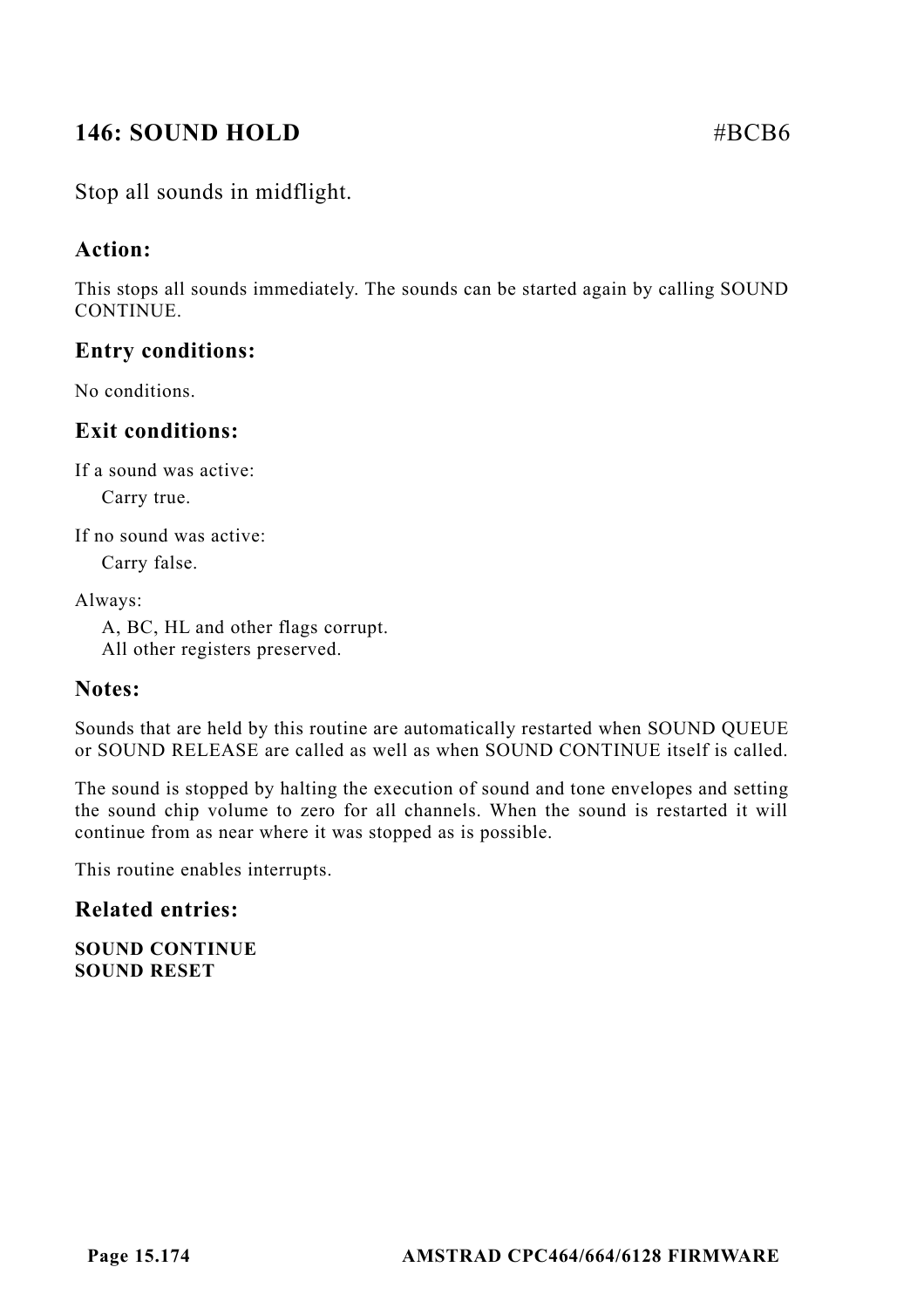# **147: SOUND CONTINUE** #BCB9

Restart sounds after they have all been held.

## **Action:**

Allows sounds that have been held by calling SOUND HOLD to continue.

## **Entry conditions:**

No conditions.

## **Exit conditions:**

AF, BC, DE and IX corrupt. All other registers preserved.

## **Notes:**

If no sounds are held then no action is taken.

This routine may enable interrupts.

## **Related entries:**

**SOUND HOLD SOUND RELEASE**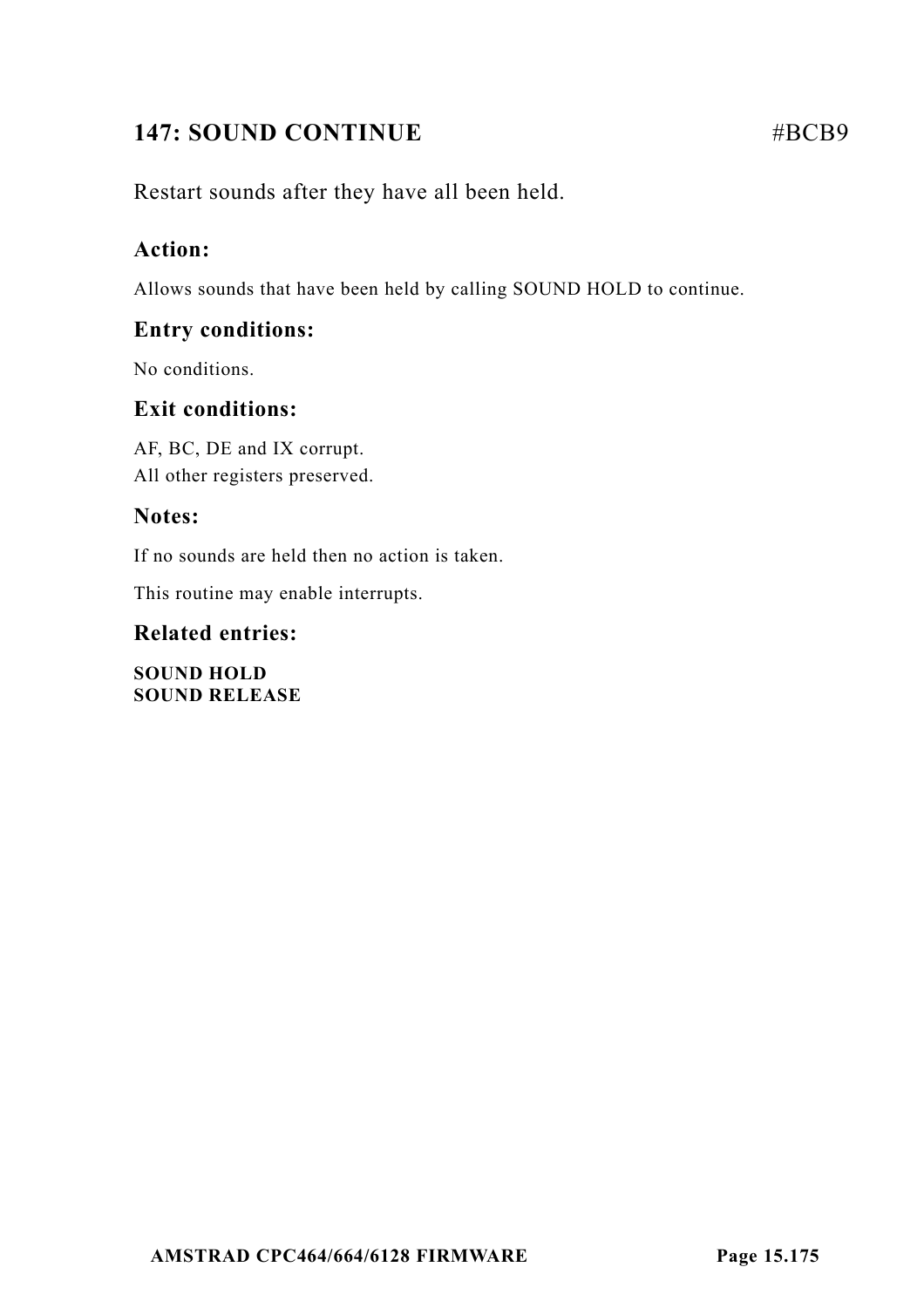# **148: SOUND AMPL ENVELOPE**  $\# \text{RCE}$

Set up an amplitude envelope.

#### **Action:**

Set up one of the 15 user programmable amplitude (volume) envelopes.

#### **Entry conditions:**

A contains an envelope number. HL contains the address of an amplitude data block.

#### **Exit conditions:**

If envelope has been set OK:

Carry true. HL contains the address of the data block  $+16$ . A and BC corrupt.

If the envelope number is invalid:

Carry false. A, B and HL preserved.

Always:

DE and other flags corrupt. All other registers preserved.

#### **Notes:**

The envelope to set up is specified by a number in the range 1..15. No envelope is set up if a number outside this range is passed.

The amplitude data block is copied into the amplitude envelope. The data block may lie in ROM or in RAM. It may not lie in RAM hidden underneath a ROM.

The amplitude data block has the following layout:

| Byte $0$ :   | Count of sections in the envelope. |
|--------------|------------------------------------|
| Bytes $13$ : | First section of the envelope.     |
| Bytes 46:    | Second section of the envelope.    |
| Bytes 79:    | Third section of the envelope.     |
| Bytes 10.12: | Fourth section of the envelope.    |
| Bytes 13.15: | Fifth section of the envelope.     |

The first byte of the amplitude data block specifies the number of sections used in the envelope. Sections not used need not be set up. An envelope using no sections has a special meaning – hold a constant volume lasting for 2 seconds.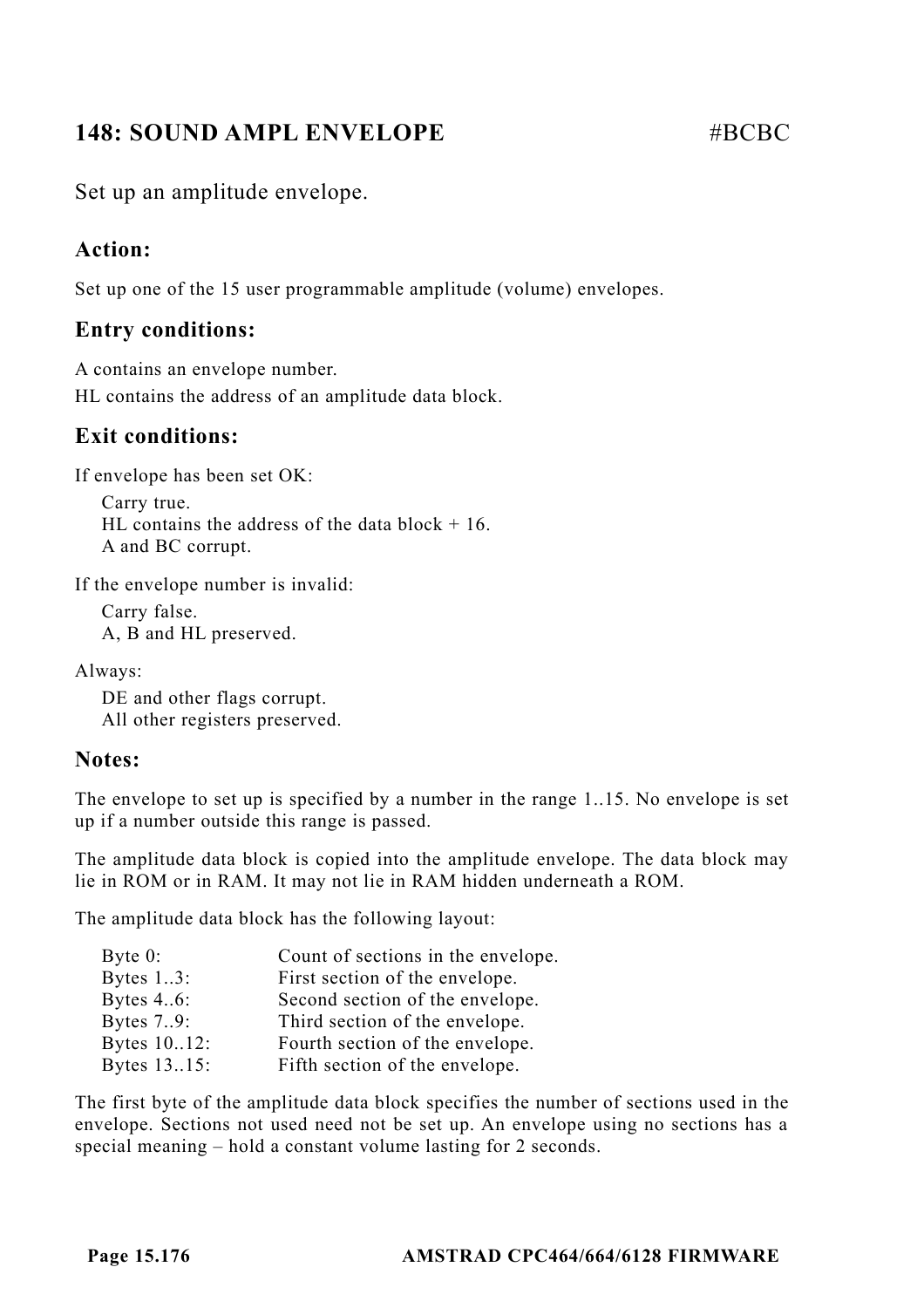The number of sections to use is not checked, if a number outside the range 0..5 is supplied then this will have unpredictable effects. This should be avoided.

Each section of the amplitude data block can specify either a hardware or a software envelope. This is indicated by the first byte of the section.

A software envelope section is laid out as follows:

| Byte $0$ : | Step count. |
|------------|-------------|
| Byte 1:    | Step size.  |
| Byte 2:    | Pause time. |

The fact that this is a software envelope section rather than a hardware envelope section is indicated by byte 0 not having bit 7 set.

If the step count is in the range 1..27 then the step size is added to the volume that number of times with a wait equal to the pause time in 1/100s of a second after each addition.

If the step count is 0 the step size is taken to be an absolute volume setting. A single wait of the pause time in 1/100s of a second is made.

After calculating the new volume this is masked with #0F to make sure it is legal. Thus, all arithmetic on the volume is carried out modulo 16.

A pause time of 0 is taken to mean 256 1/100s of a second.

A hardware envelope section is laid out as follows:

Byte 0: Envelope shape. Byte 1..2: Envelope period.

The fact that this is a hardware envelope section rather than a software envelope section is indicated by byte 0 having bit 7 set.

The envelope shape (masked with #7F) is sent to register 13 of the sound generator. This sets the shape of the hardware envelope and whether it repeats (see Appendix IX for details).

The envelope period is sent to registers 11 and 12 of the sound generator. These set the length of the hardware envelope (see Appendix IX for details).

The section after a hardware section should be a pause long enough to allow the hardware envelope to operate. A pause can be constructed using a software envelope with a step size of 0 and with the repeat count and pause time juggled to give the right total time.

There is no protection against changing an envelope whilst it is in use. This could have unpredictable effects and should be avoided.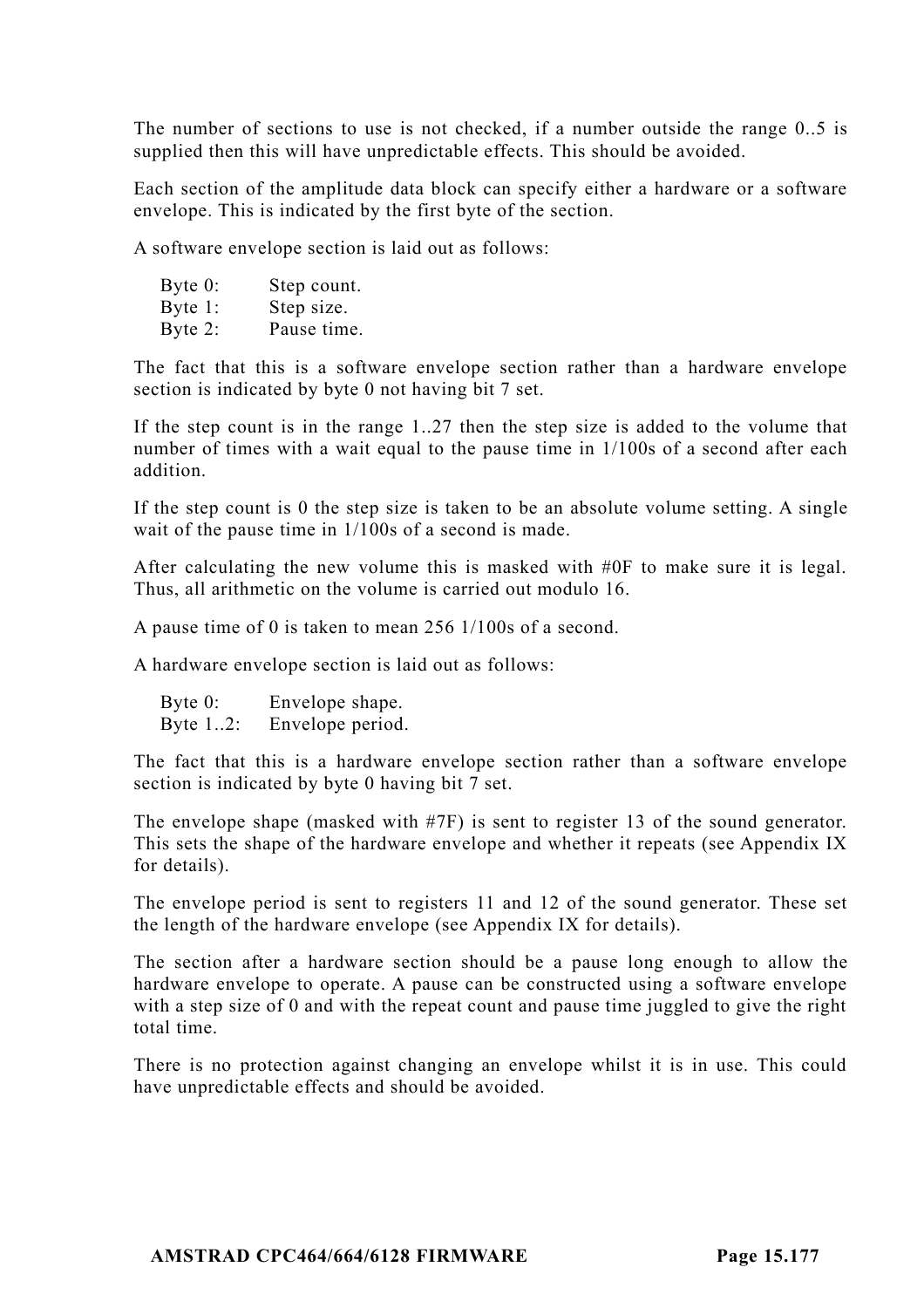The length of the sound can either be determined by the duration supplied when the sound is queued or by the envelope terminating (see SOUND QUEUE). If a duration is set that is shorter than the envelope then the envelope is truncated. If the duration is longer than the envelope then the final volume is sustained until the duration expires.

#### **Related entries:**

**SOUND A ADDRESS SOUND TONE ENVELOPE**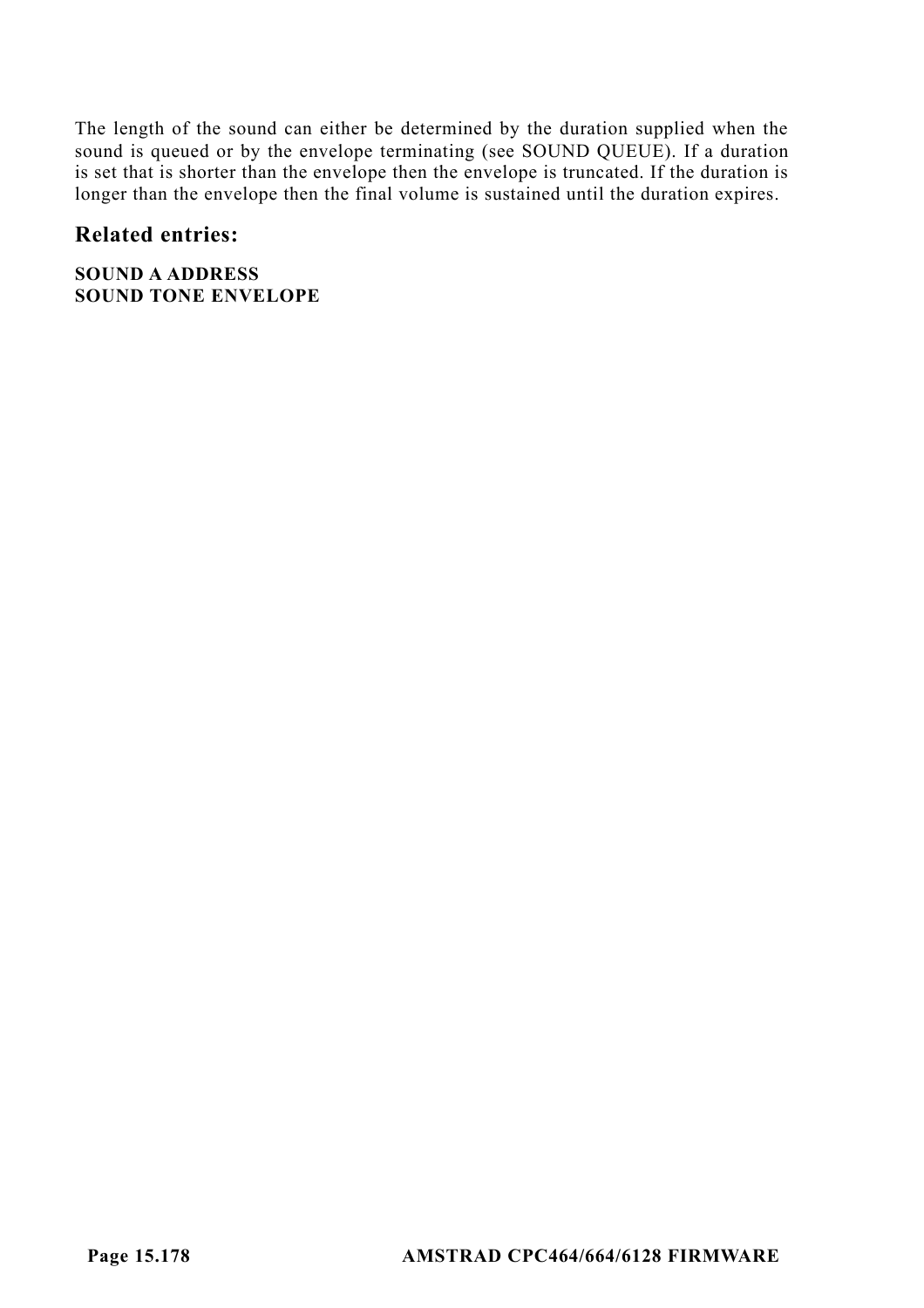# **149: SOUND TONE ENVELOPE #BCBF**

Set up a tone envelope.

## **Action:**

Set up one of the 15 user programmable tone envelopes.

## **Entry conditions:**

A contains an envelope number. HL contains the address of a tone data block.

## **Exit conditions:**

If the envelope has been set up OK:

Carry true. HL contains the address of the data block  $+16$ . A and BC corrupt.

If the envelope number is invalid:

Carry false. A, BC and HL preserved.

Always:

DE and other flags corrupt. All other registers preserved.

## **Notes:**

The envelope to set up is specified by a number in the range 1..15. No envelope is set up if a number outside this range is passed.

The tone data block is copied into the tone envelope. The data block may lie in ROM or in RAM. It may not lie in RAM underneath a ROM.

The tone data block has the following layout:

| Byte $0$ :   | Count of sections in the envelope. |
|--------------|------------------------------------|
| Bytes $13$ : | First section of the envelope.     |
| Bytes 46:    | Second section of the envelope.    |
| Bytes 79:    | Third section of the envelope.     |
| Bytes 10.12: | Fourth section of the envelope.    |
| Bytes 13.15: | Fifth section of the envelope.     |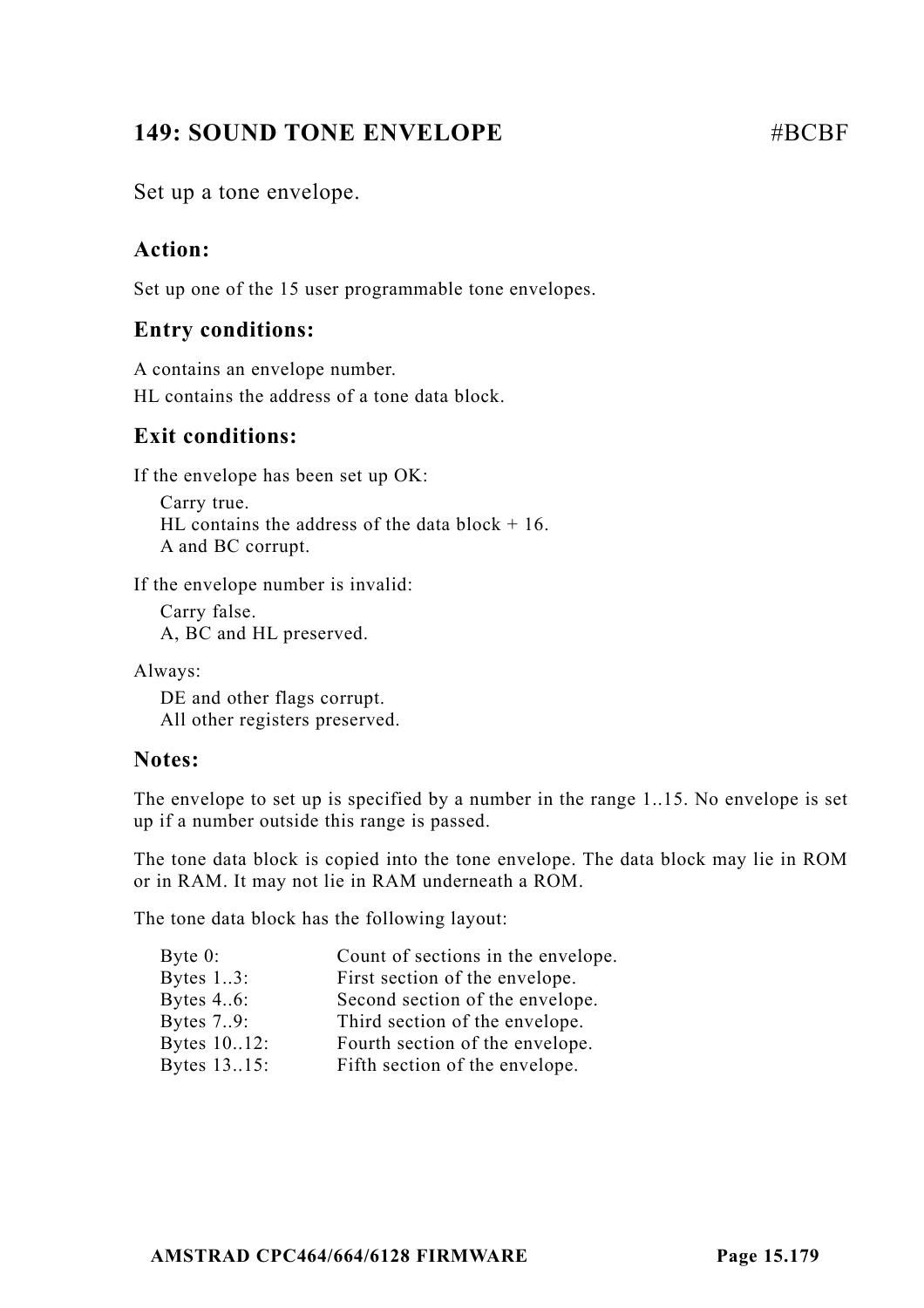The first byte of the tone data block (masked with #7F) specifies the number of sections used in the envelope. Sections not used need not be set up. An envelope using no sections will not alter the tone (i.e. no enveloping). The number of sections to use is not checked, if a number outside the range 0..5 is supplied then this will have unpredictable effects. This should be avoided.

The top bit, bit 7, of the count is used to indicate a repeating envelope. If this bit is set then when the last section of the envelope finishes the first will be used again.

Each section of the tone data block is laid out as follows:

Byte 0: Step count. Byte 1: Step size. Byte 2: Pause time.

If the step count lies in the range #00..#EF then the section is a relative section. The step size is sign extended (bit 7 is copied to bits 8..15) and is added to the current tone period the number of times specified by the step count. After each addition a wait of the pause time in 1/100s of a second is made. The sound chip only uses the lower 12 bits of the tone period so all arithmetic is carried out modulo #1000.

A step count of 0 is taken to mean 1 step whilst a pause time of 0 is taken to mean 256 1/100s of a second.

If the step count lies in the range #F0..#FF then the section is an absolute section. The least significant four bits of the step count are taken to be the most significant byte of the tone period and the step size is taken to be the least significant byte. This tone period is set immediately and is followed by a pause whose length is set by the pause time in 1/100s of a second.

There is no protection against changing an envelope whilst it is in use. This could have unpredictable effects and should be avoided.

If the tone envelope finishes before the end of the sound (as set when the sound was queued) then the final tone is held. i.e. The tone envelope does not affect the length of the sound.

#### **Related entries:**

**SOUND AMPL ENVELOPE SOUND T ADDRESS**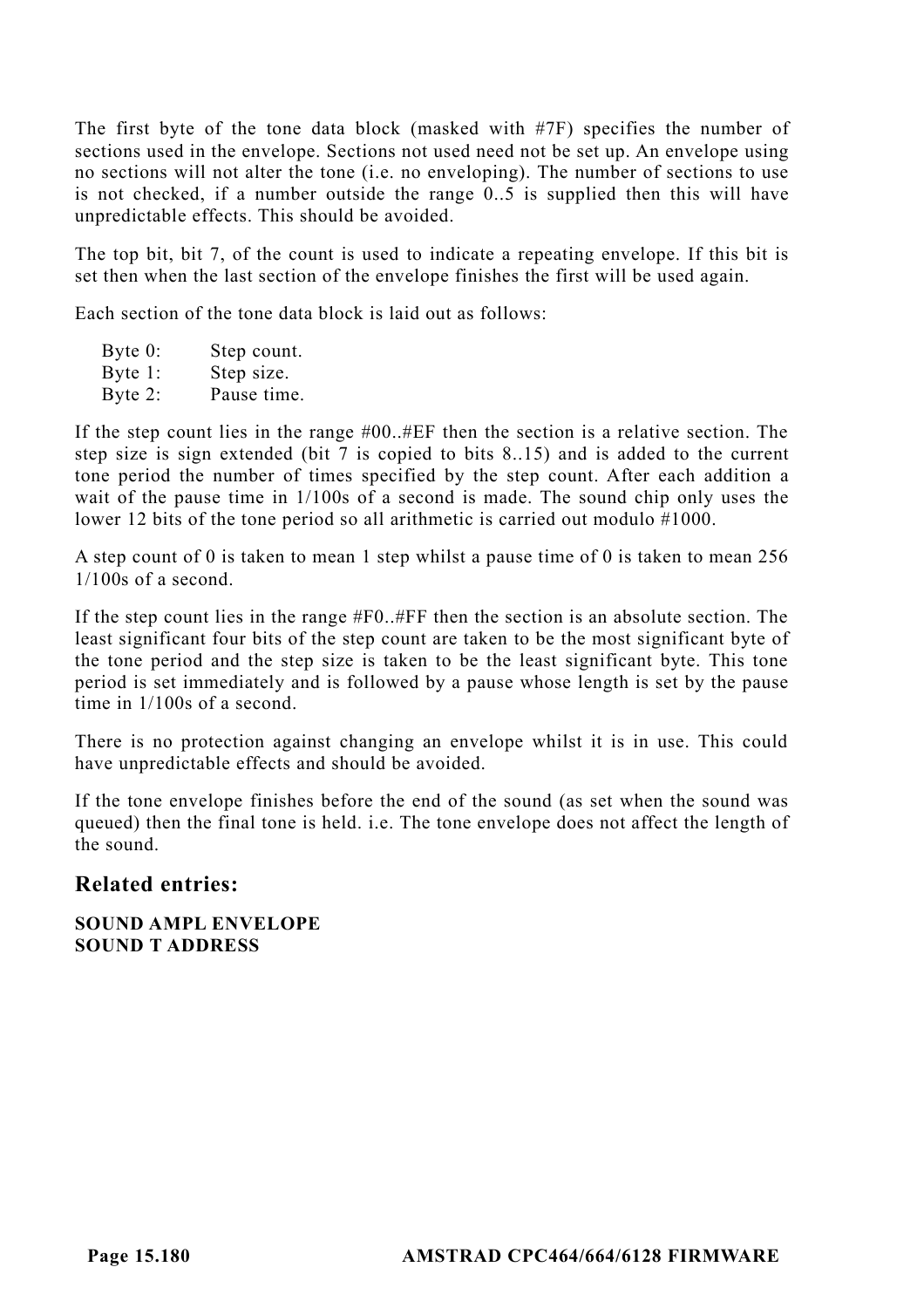# **150: SOUND A ADDRESS** #BCC2

Get the address of an amplitude envelope.

### **Action:**

Ask where the data area for an amplitude envelope is stored.

### **Entry conditions:**

A contains an envelope number.

### **Exit conditions:**

If the envelope was found OK:

Carry true. HL contains the address of the amplitude envelope. BC contains the length of an envelope (16 bytes).

If the envelope number was invalid:

Carry false. HL corrupt. BC preserved.

Always:

A and other flags corrupt. All other registers preserved.

### **Notes:**

The envelope number must lie in the range 1..15.

The amplitude envelope is laid out as described in SOUND AMPL ENVELOPE.

### **Related entries:**

**SOUND AMPL ENVELOPE SOUND T ADDRESS**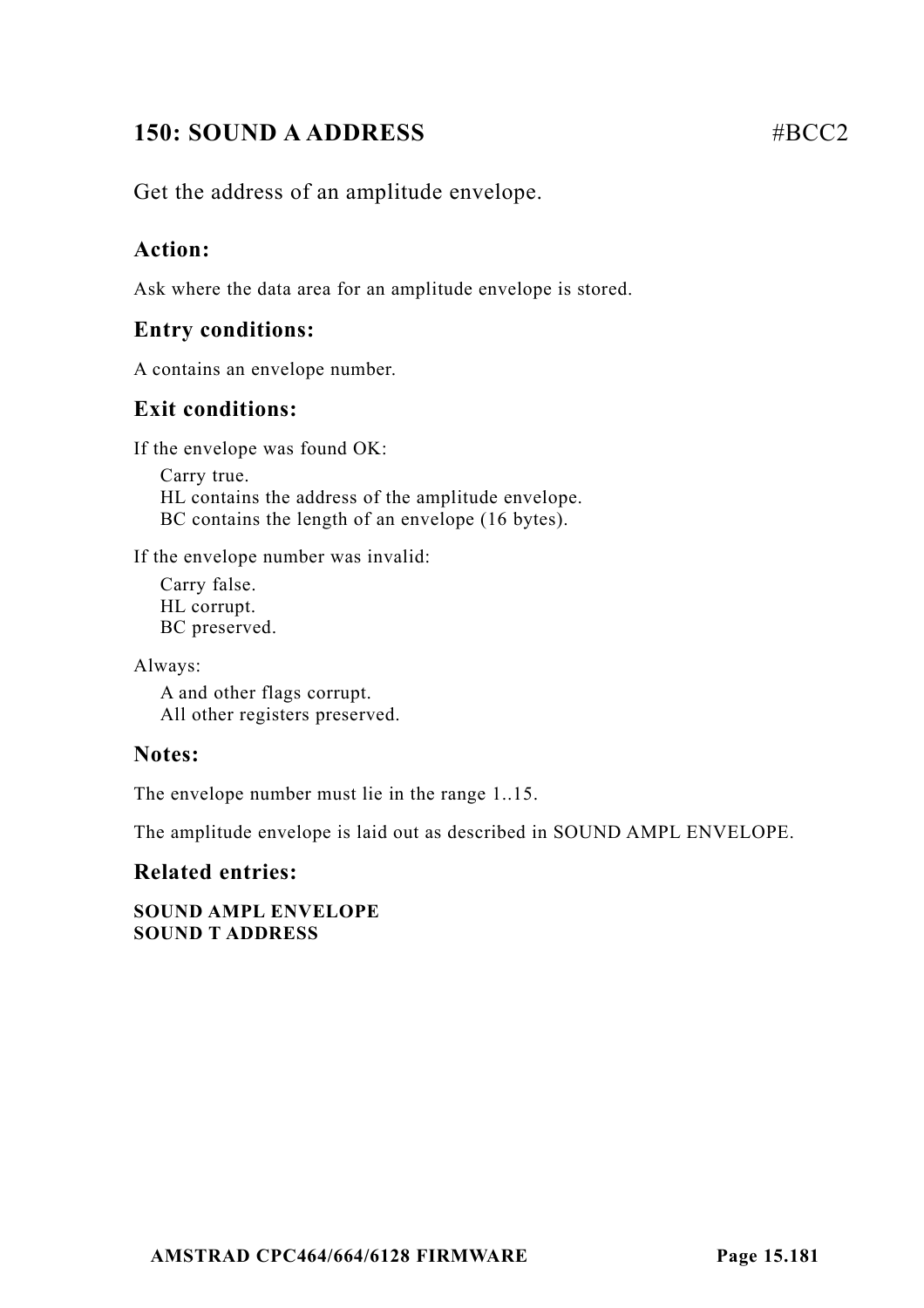# **151: SOUND T ADDRESS** #BCC5

Get the address of a tone envelope.

### **Action:**

Ask where the data area for the tone envelope is stored.

### **Entry conditions:**

A contains an envelope number.

### **Exit conditions:**

If the envelope was found OK:

Carry true. HL contains the address of the tone envelope. BC contains the length of an envelope (16 bytes).

If the envelope number was invalid:

Carry false. HL corrupt. BC preserved.

Always:

A and other flags corrupt. All other registers preserved.

#### **Notes:**

The envelope number must lie in the range 1..15.

The tone envelope is laid out as described in SOUND TONE ENVELOPE.

#### **Related entries:**

**SOUND A ADDRESS SOUND TONE ENVELOPE**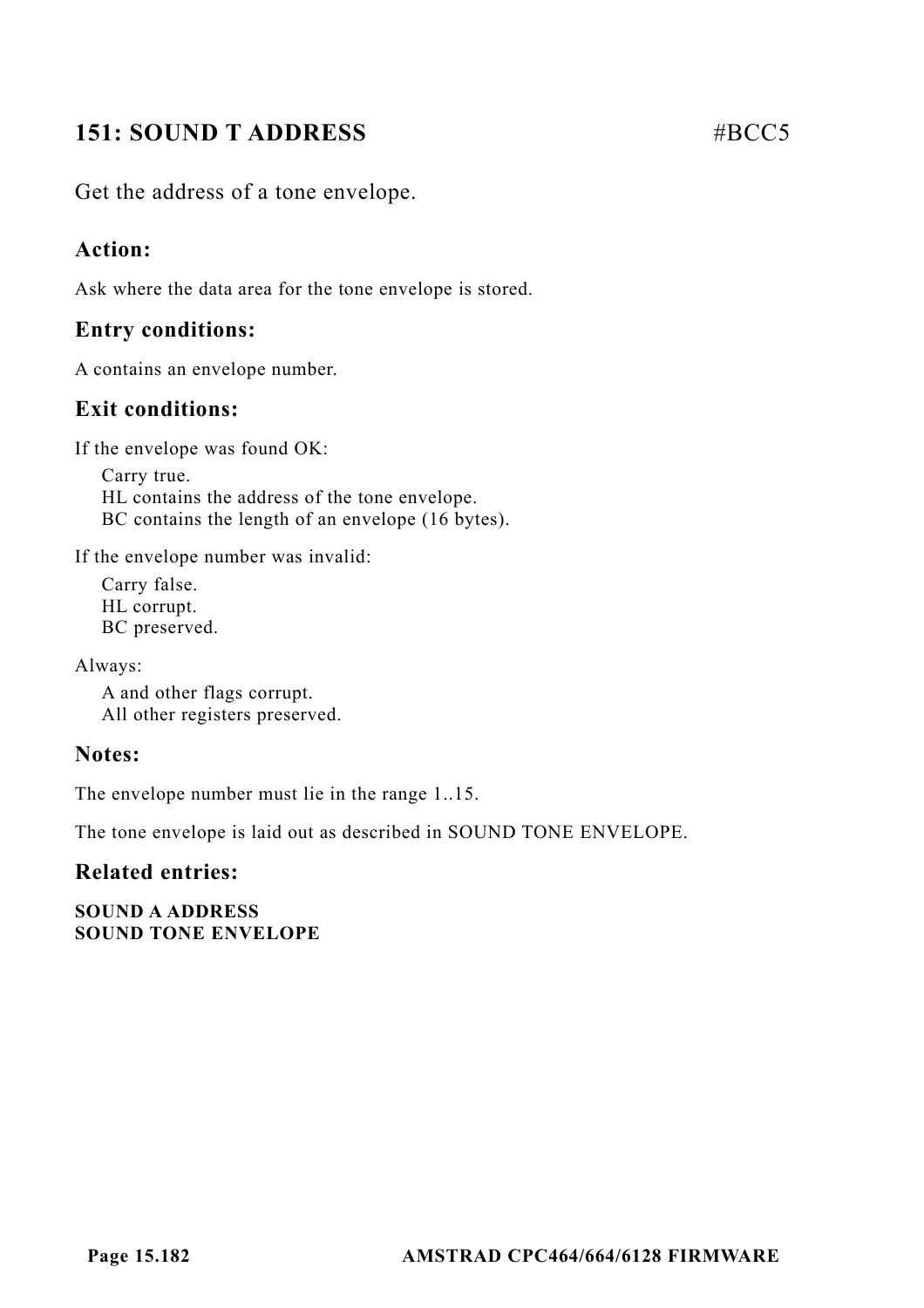# **152: KL CHOKE OFF** #BCC8

Reset the Kernel – clears all event queues etc.

### **Action:**

This entry completely clears all event queues, the various timer and frame flyback lists and so on. The effect is to dispose of any pending synchronous events and to halt all timer related functions other than sound generation and keyboard scanning.

### **Entry conditions:**

No conditions.

### **Exit conditions:**

B contains the ROM select address of the current foreground ROM (if any). DE contains the address at which the current foreground ROM was entered. C contains the ROM select address for a RAM foreground program.

AF and HL corrupt. All other registers preserved.

### **Notes:**

If the current foreground program is in RAM then the ROM select address and entry point returned are both zero. i.e. The default ROM (ROM 0) at its entry address.

KL CHOKE OFF forms part of the close down required before a new RAM foreground program is loaded, as is required by MC BOOT PROGRAM.

The close down must ensure that there are no interrupt or other events active and using memory which might be damaged by loading a new program into memory. In the complete close down MC BOOT PROGRAM does:

| <b>SOUND RESET</b>  | to kill off sound generation                                      |
|---------------------|-------------------------------------------------------------------|
|                     | an OUT to I/O port #F8FF to reset any external interrupt sources. |
| <b>KL CHOKE OFF</b> | to kill off events etc.                                           |
| <b>KM RESET</b>     | to reset any keyboard indirections and the break event.           |
| <b>TXT RESET</b>    | to reset any Text VDU indirections.                               |
| <b>SCR RESET</b>    | to reset any screen indirections.                                 |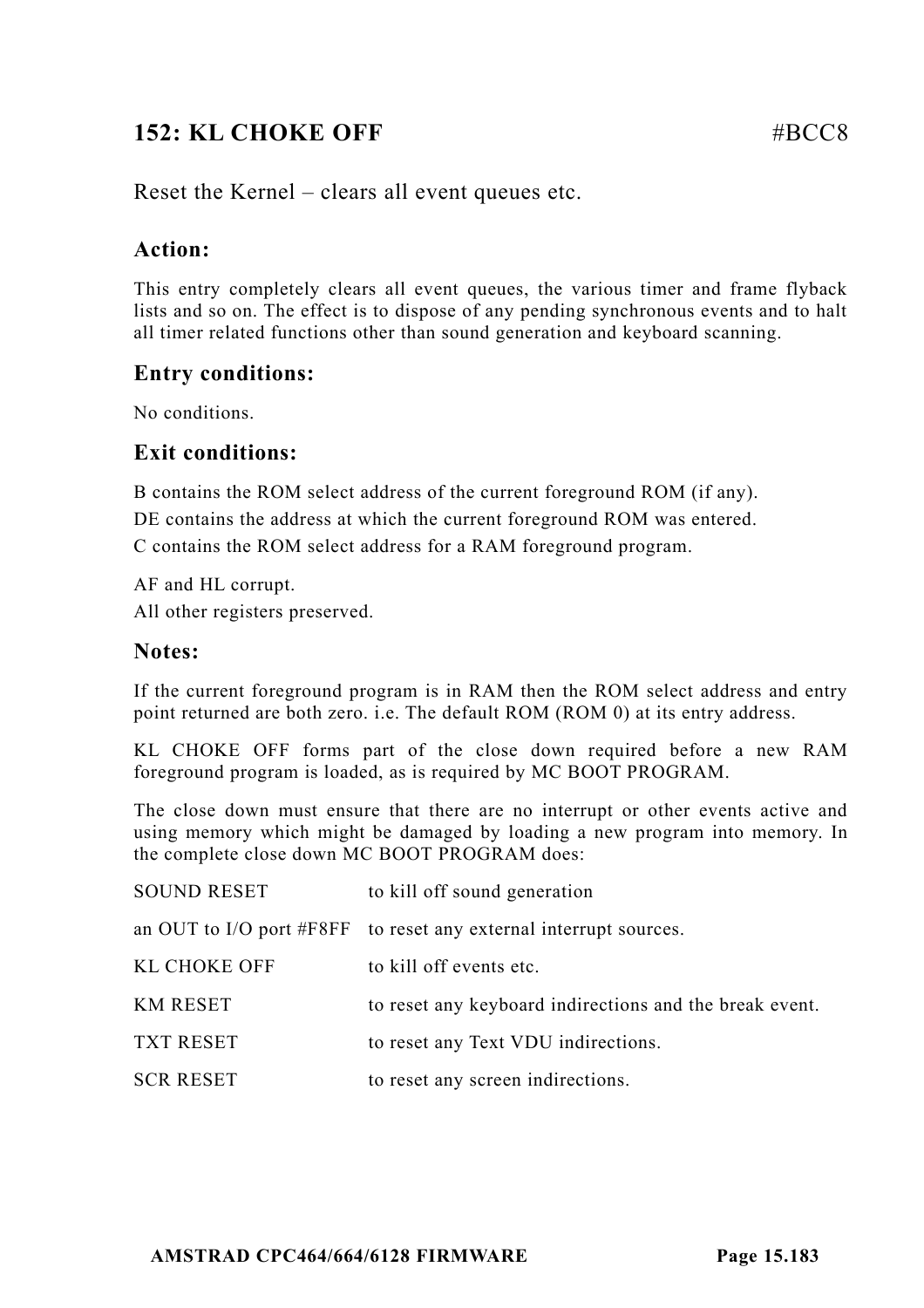The values returned by KL CHOKE OFF are used by MC BOOT PROGRAM if the program load fails.

This information is included for the reader's interest. MC BOOT PROGRAM is the recommended means of loading and entering a RAM foreground program. MC START PROGRAM is the recommended means of entering a ROM foreground program, or a RAM foreground program which has already been loaded.

KL CHOKE OFF disables interrupts.

### **Related entries:**

**MC BOOT PROGRAM MC START PROGRAM**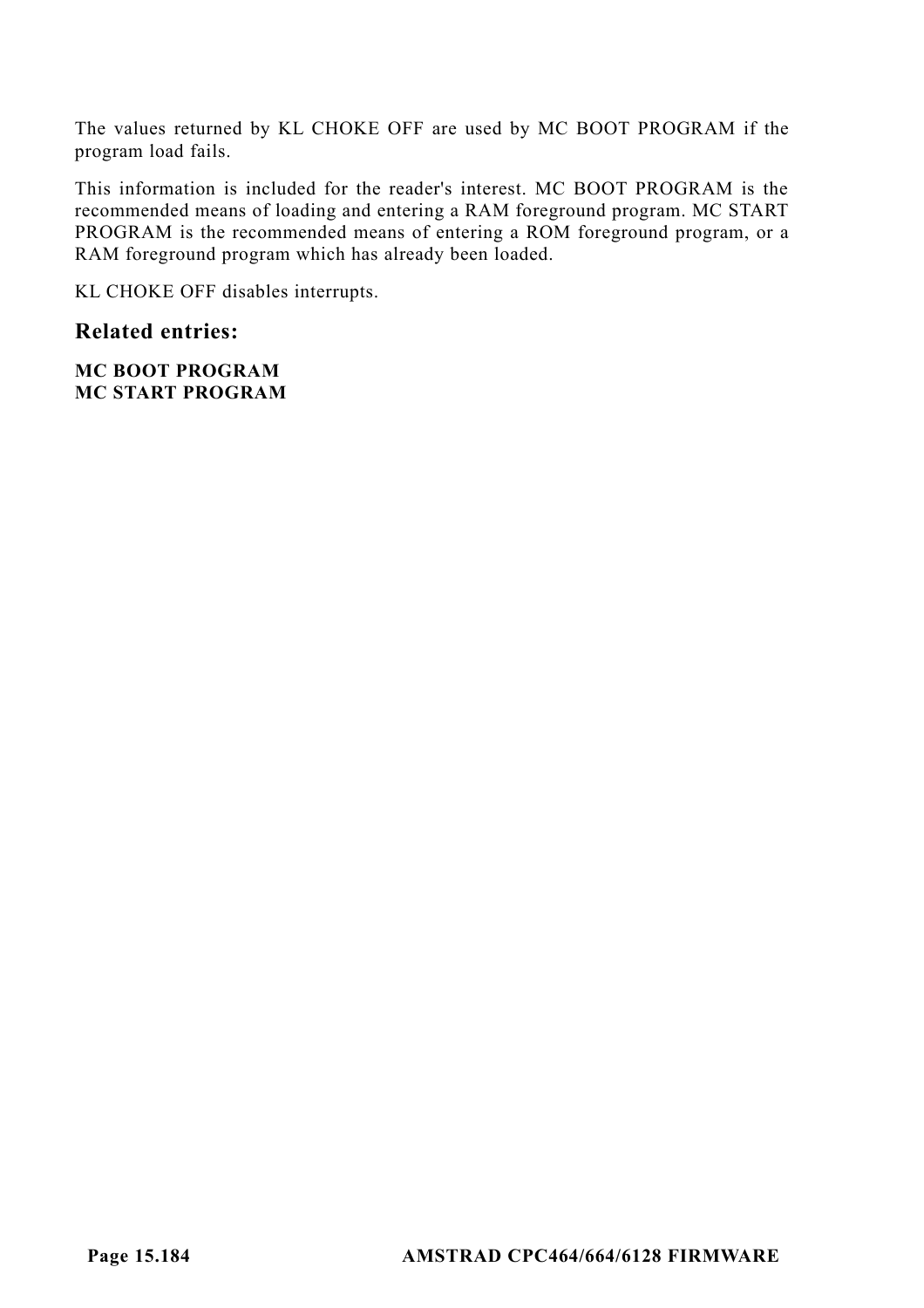# **153: KL ROM WALK** #BCCB

Find and initialize all background ROMs.

### **Action:**

Background ROMs provide support for expansion hardware or augment the software facilities of the machine. If the facilities provided by the background ROMs are to be available, the foreground program must initialize them. This routine finds and initializes all background ROMs.

### **Entry conditions:**

DE contains address of the first usable byte of memory (lowest address). HL contains address of the last usable bytes of memory (highest address).

### **Exit conditions:**

DE contains the address of the new first usable byte of memory.

HL contains the address of the new last usable byte of memory.

AF and BC corrupt. All other registers preserved.

### **Notes:**

When a foreground ROM program is entered it is passed the addresses of the first and last bytes in memory which it may use. The area of memory outside this is used to store firmware variables, the stack, the jumpblocks and the screen memory. From the area available for the foreground program to use, the areas for background programs to use must be allocated.

The foreground program should initialize background ROMs at an early stage, before it uses the memory it is given. It may choose whether to enable background ROMs or not. KL INIT BACK may be used to initialize a particular background ROM or this routine may be used to initialize all available background ROMs.

KL ROM WALK inspects the ROMs at ROM select addresses in the range 1..7 in V1.0 firmware and 0..15 in V1.1 firmware. The power-up initialization entry of each background ROM found is called (unless it is the current foreground ROM in V1.1 firmware). This entry may allocate some memory for the background ROM's use by adjusting the values in DE and HL before returning. Once the ROM has been initialized the Kernel adds it to the list of external command servers, and notes the base of the area which the ROM has allocated at the top of memory (if any). Subsequent FAR CALLs to entries in the ROM will automatically set the IY index register to point at the ROMs upper memory area.

See section 10.4 for a full description of background ROMs.

### **Related entries:**

**KL FIND COMMAND KL INIT BACK KL LOG EXT**

**AMSTRAD CPC464/664/6128 FIRMWARE Page 15.185**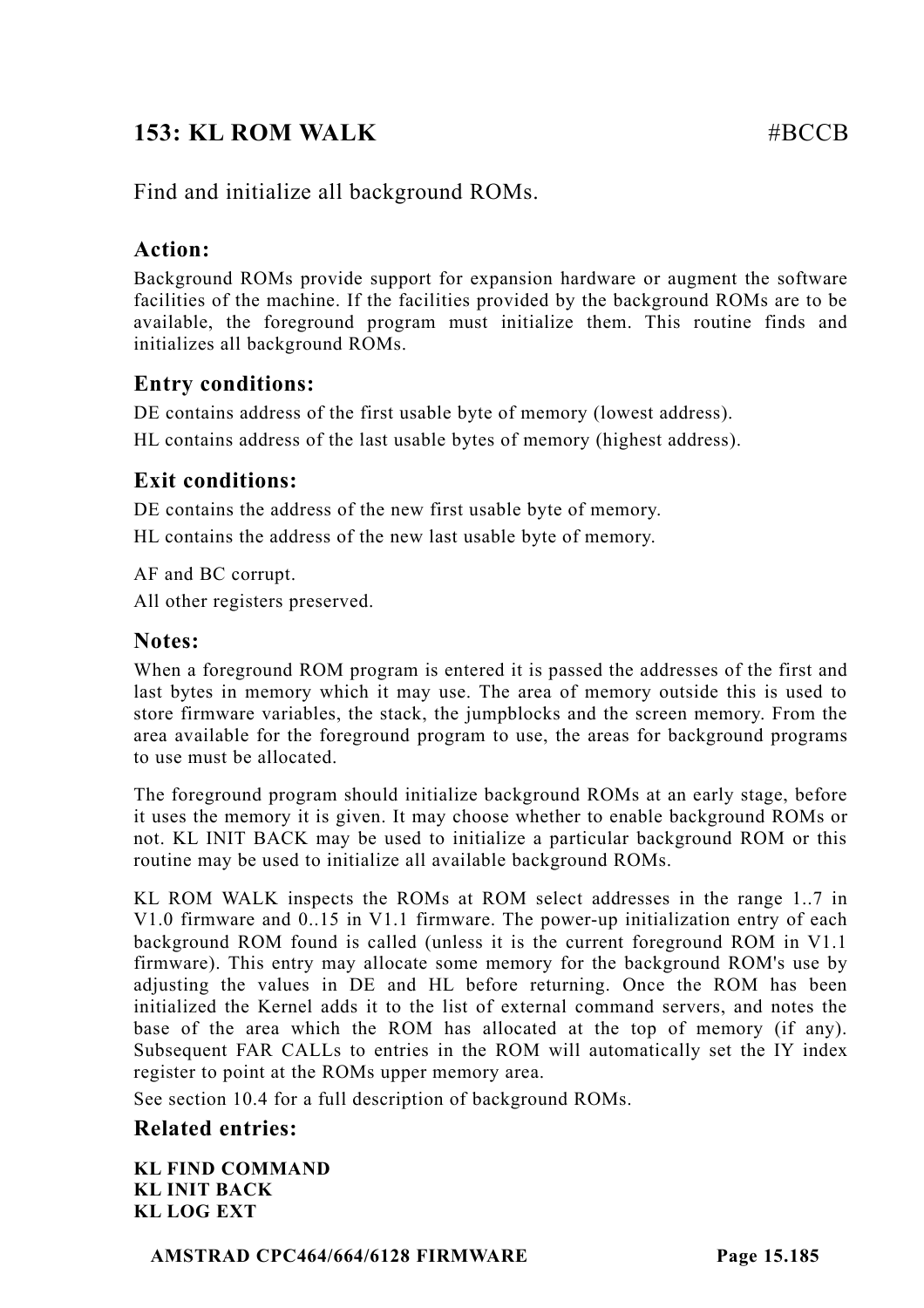# **154: KL INIT BACK** #BCCE

### Initialize a particular background ROM.

### **Action:**

Background ROMs provide support for expansion hardware or augment the software facilities of the machine. If the facilities provided by the background ROMs are to be available the foreground program must initialize them. This routine selects and initializes a particular background ROM.

## **Entry conditions:**

C contains the ROM select address of the ROM to initialize.

DE contains address of the first usable byte of memory (lowest address).

HL contains address of the last usable byte of memory (highest address).

## **Exit conditions:**

DE contains the address of the new first usable byte of memory.

HL contains the address of the new last usable byte of memory.

AF and B corrupt. All other registers preserved.

### **Notes:**

The ROM select address must be in the range 1..7 in V1.0 and 0..15 in V1.1 firmware and the ROM at this address must be a background ROM or the request will be ignored. In V1.1 firmware the request will be ignored if the ROM is the current foreground ROM.

When the foreground program is entered it is passed the addresses of the first and last bytes in memory which it may use. The area of memory outside this is used to store firmware variables, the stack, the jumpblocks and the screen memory. From the area available for the foreground program to use, the areas for background programs to use must be allocated.

The foreground program should initialize background ROMs at an early stage, before it uses the memory it is given. It may choose whether to enable background ROMs or not. KL ROM WALK may be used to initialize all available ROMs or this routine may be used to initialize particular ROMs.

This routine causes the background ROM's power-up initialization entry to be called. This entry may allocate some memory for the background ROM's use by adjusting the values in DE and HL before returning. Once the ROM has been initialized the Kernel adds it to the list of external command servers, and notes the base of the area which the ROM has allocated to itself at the top of memory (if any). Subsequent FAR CALLs to entries in the ROM will automatically set the IY index register to point at the ROM's upper memory area.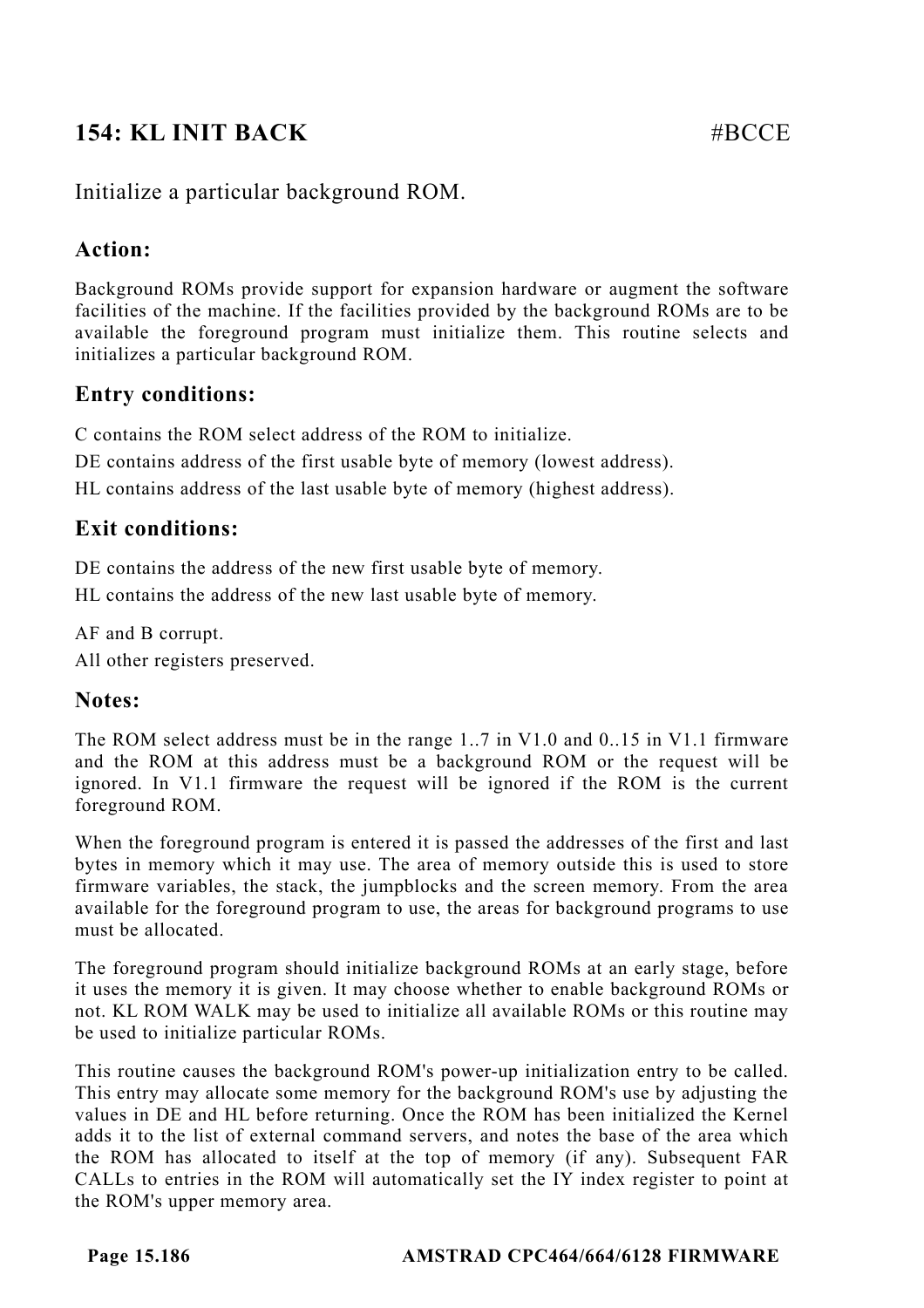See section 10.4 for a full description of background ROMs.

### **Related entries:**

**KL FIND COMMAND KL LOG EXT KL ROM WALK**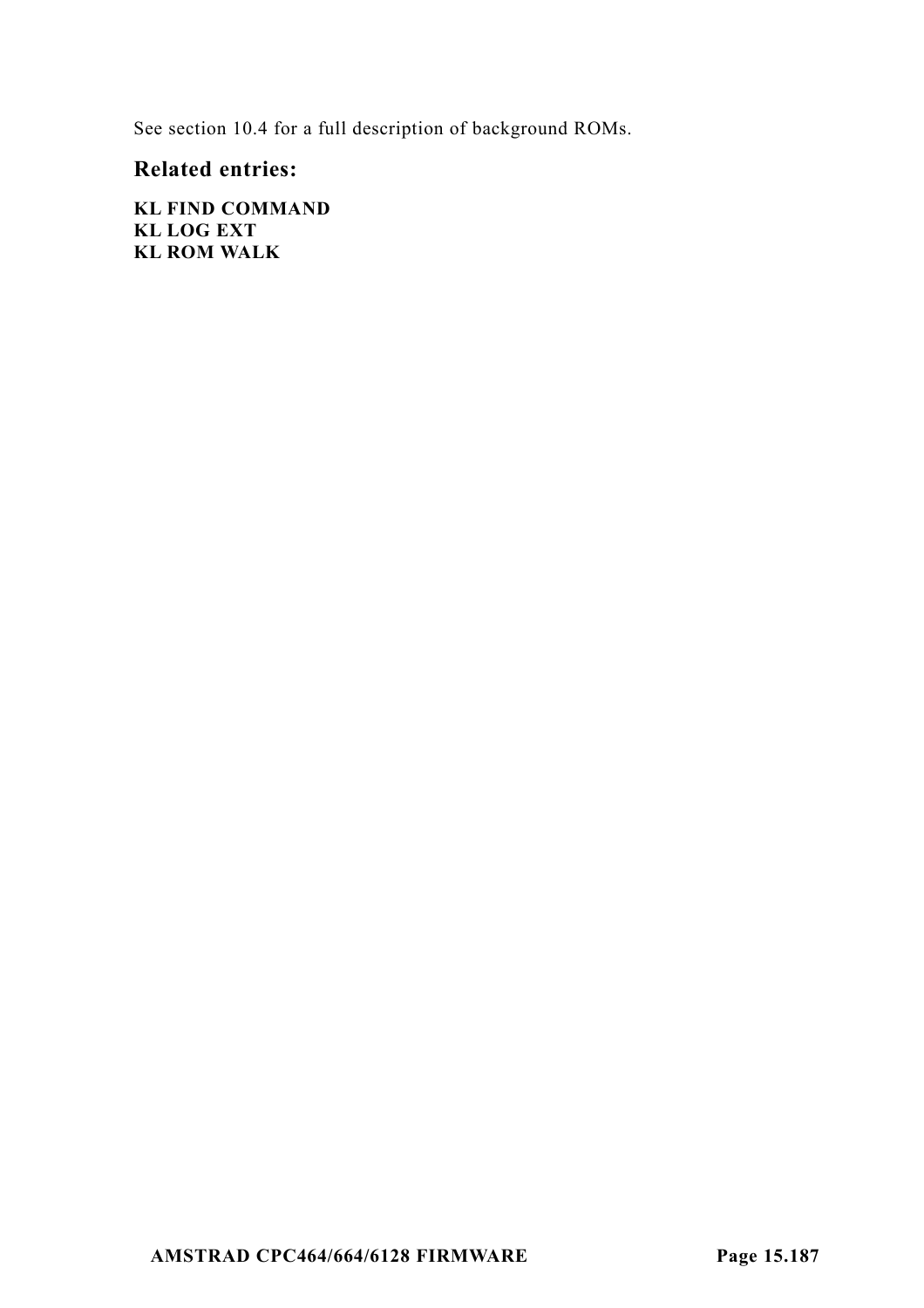# **155: KL LOG EXT** #BCD1

Introduce an RSX to the firmware.

### **Action:**

RSXs (Resident System Extensions) are similar to background ROMs, but are loaded into RAM. This routine must be called to include the RSX on the Kernel's list of external command servers.

### **Entry conditions:**

BC contains the address of the RSX's command table.

HL contains the address of a 4 byte area of RAM for the Kernel's use.

### **Exit conditions:**

DE corrupt. All other registers preserved.

### **Notes:**

Both the RSX's command table and the Kernel's storage area must lie in the central 32K of memory, i.e. not under a ROM.

The format of command table is described in section 10.2 and RSXs are discussed in section 10.5.

### **Related entries:**

**KL FIND COMMAND KL INIT BACK**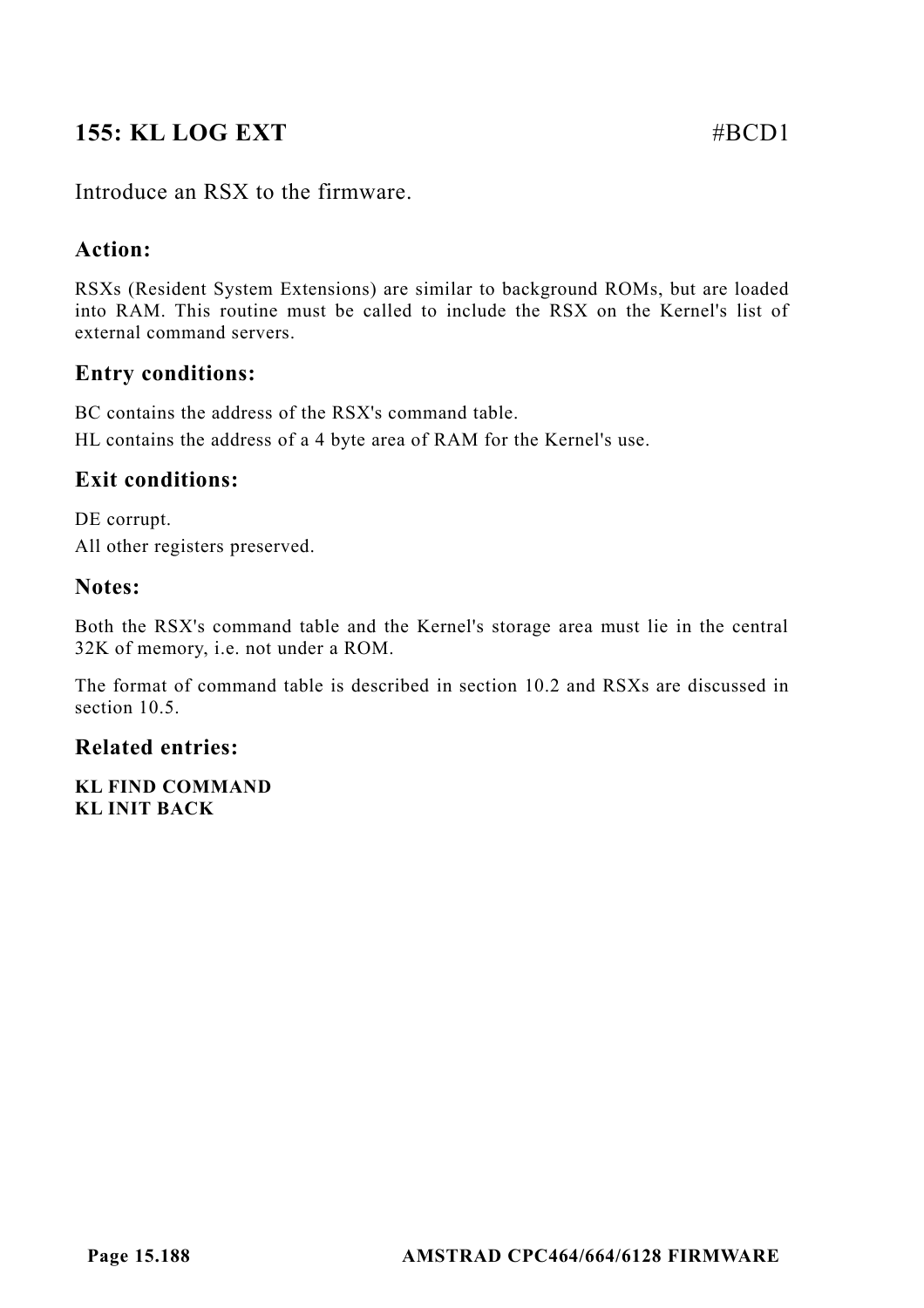# **156: KL FIND COMMAND #BCD4**

Search for an RSX, background ROM or foreground ROM to process a command.

### **Action:**

All expansion ROMs and RSXs have command tables of the same form. This routine searches all RSXs and background ROMs on the Kernel's list of external command servers looking for a match for the given command name. If the name is found, then the 'far address' of the associated routine is returned. If the command is not a background or RSX command then all the foreground ROMs that can be found are searched for a foreground program with the given name. If a foreground program is found then the system immediately enters it.

### **Entry conditions:**

HL contains the address of the command name to search for.

### **Exit conditions:**

If an RSX or background ROM command was found:

Carry true. C contains the ROM select address. HL contains the address of the routine.

If the command was not found:

Carry false. C and HL corrupt.

Always:

A, B and DE corrupt. All other registers preserved.

#### **Notes:**

The command name passed must be in RAM but may lie underneath a ROM. The name may be any number of characters long but only the first 16 characters are significant. All alphabetic characters in the name should be in upper case and the last character of the name should have bit 7 set.

The ROM select and routine addresses returned are suitable for calling KL FAR PCHL.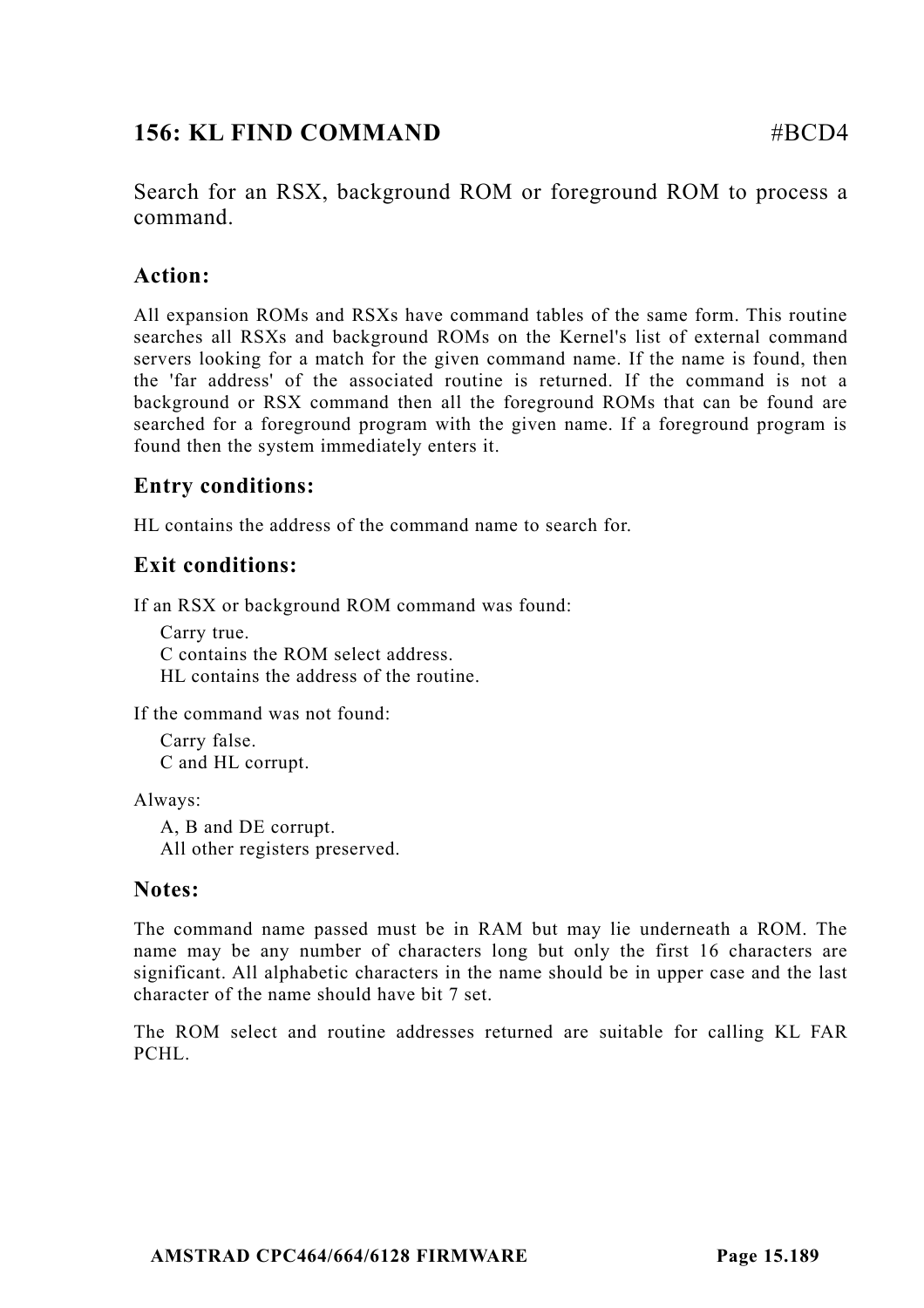The list of external command servers is generated as background ROMs and RSXs are initialized (see KL ROM WALK, KL INIT BACK and KL LOG EXT). The command tables are scanned in the opposite order to that in which the command servers were introduced. Thus, RSXs will tend to take precedence over background ROMs, since RSX's are, in general, initialized after background ROMs. Background ROMs are normally initialized in reverse order of ROM select addresses, so lower numbered ROMS will take precedence over higher.

See section 10.2 for a description of the format of expansion ROM command tables.

The first entry in a background ROM's command name table (the one associated with the power-up entry) may be used as the ROM's name. KL FIND COMMAND may be used, therefore, to find out whether a particular background ROM has been initialized.

When searching for a foreground program, ROMs are inspected starting with ROM 0 and working upwards. The search ceases when the first unused ROM address greater than 0 on V1.0 firmware and greater than 15 on V1.1 firmware is found.

The on-board BASIC may be entered by searching for and invoking the command 'BASIC'.

If a foreground ROM command is found the ROM is entered unconditionally this routine never returns.

#### **Related entries:**

**KL INIT BACK KL LOG EXT KL ROM WALK MC START PROGRAM**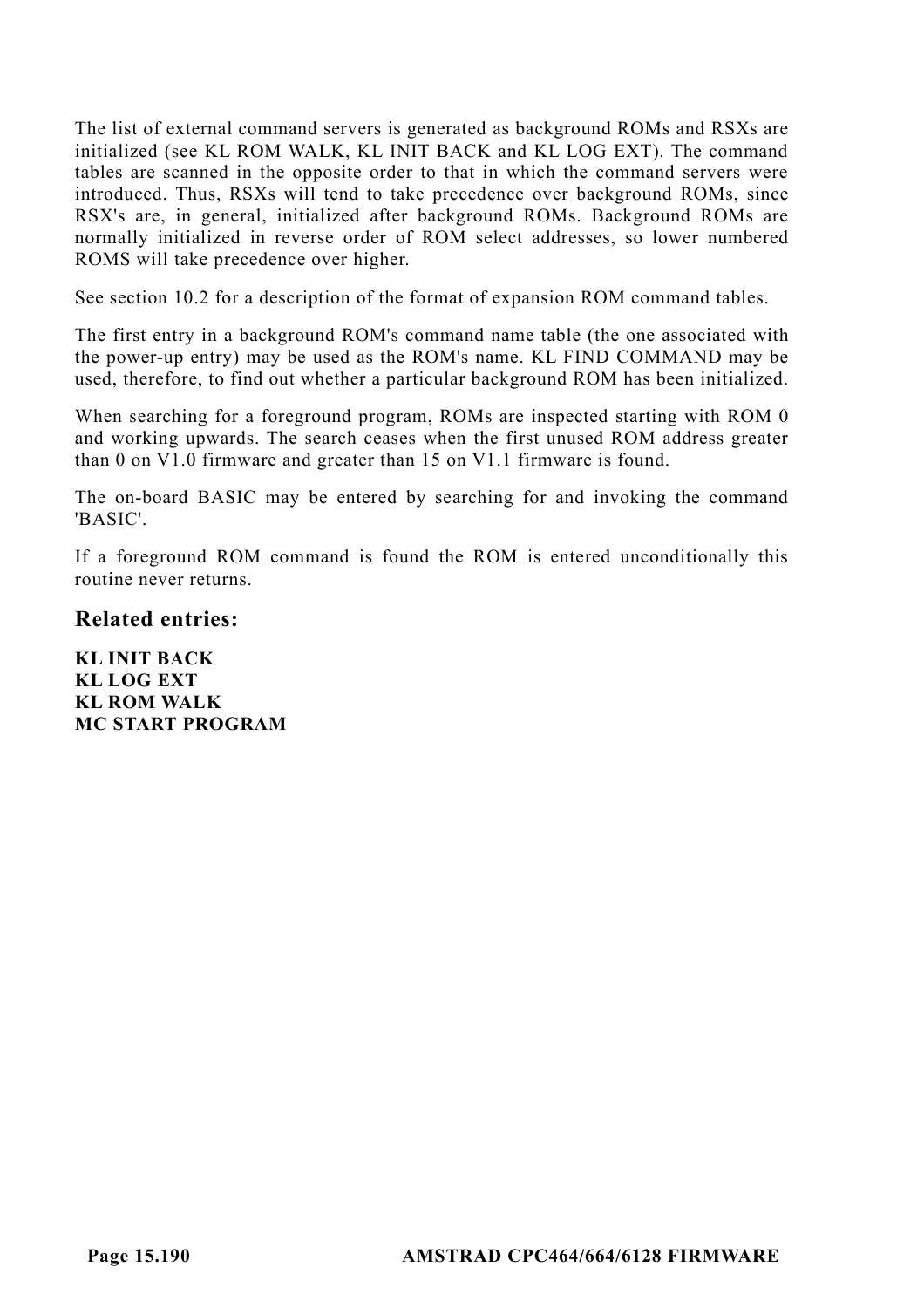# **157: KL NEW FRAME FLY EXECUTE:**  $\# \text{RCD7}$

Initialize and put a block onto the frame flyback list.

# **Action:**

The Kernel maintains a list of events to be kicked each time frame flyback occurs. The routine initializes a block and adds it to the list.

# **Entry conditions:**

HL contains the address of the frame flyback block.

B contains the event class.

C contains the ROM select address of the event routine.

DE contains the address of the event routine.

### **Exit conditions:**

AF, DE and HL corrupt. All other registers preserved.

### **Notes:**

The frame flyback block is 9 bytes long and must lie in the central 32K of RAM. The last 7 bytes of the frame flyback block are an event block which is initialized to reflect the parameters passed in B, C and DE (see KL INIT EVENT). The exact layout of a frame flyback block is described in Appendix X.

The frame flyback block is appended to the frame flyback list if it is not already on it.

This routine enables interrupts.

### **Related entries:**

**KL ADD FRAME FLY KL DEL FRAME FLY KL INIT EVENT**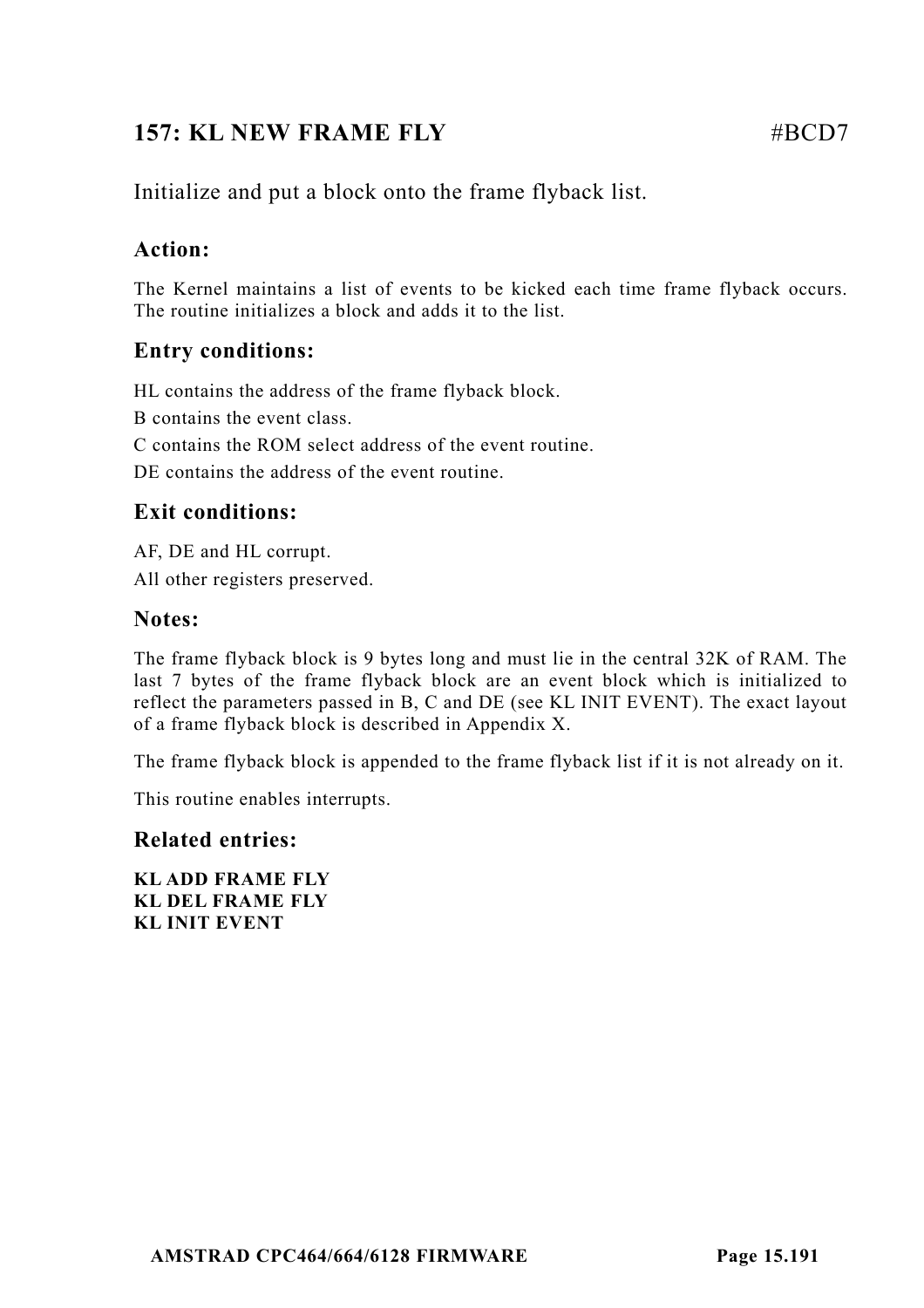# **158: KLADD FRAME FLY** #BCDA

Put a block onto the frame flyback list.

### **Action:**

The Kernel maintains a list of events to be kicked each time frame flyback occurs. This routine adds a block to the list.

### **Entry conditions:**

HL contains the address of the frame flyback block.

#### **Exit conditions:**

AF, DE and HL corrupt. All other registers preserved.

#### **Notes:**

The frame flyback block is 9 bytes long and it must lie in the central 32K of RAM. The last 7 bytes of the frame flyback block are an event block which must be initialized separately before calling this routine. The exact layout of a frame flyback block is described in Appendix X.

The block is appended to the frame flyback list if it is not already on it.

The routine enables interrupts.

#### **Related entries:**

**KL DEL FRAME FLY KL INIT EVENT KL NEW FRAME FLY**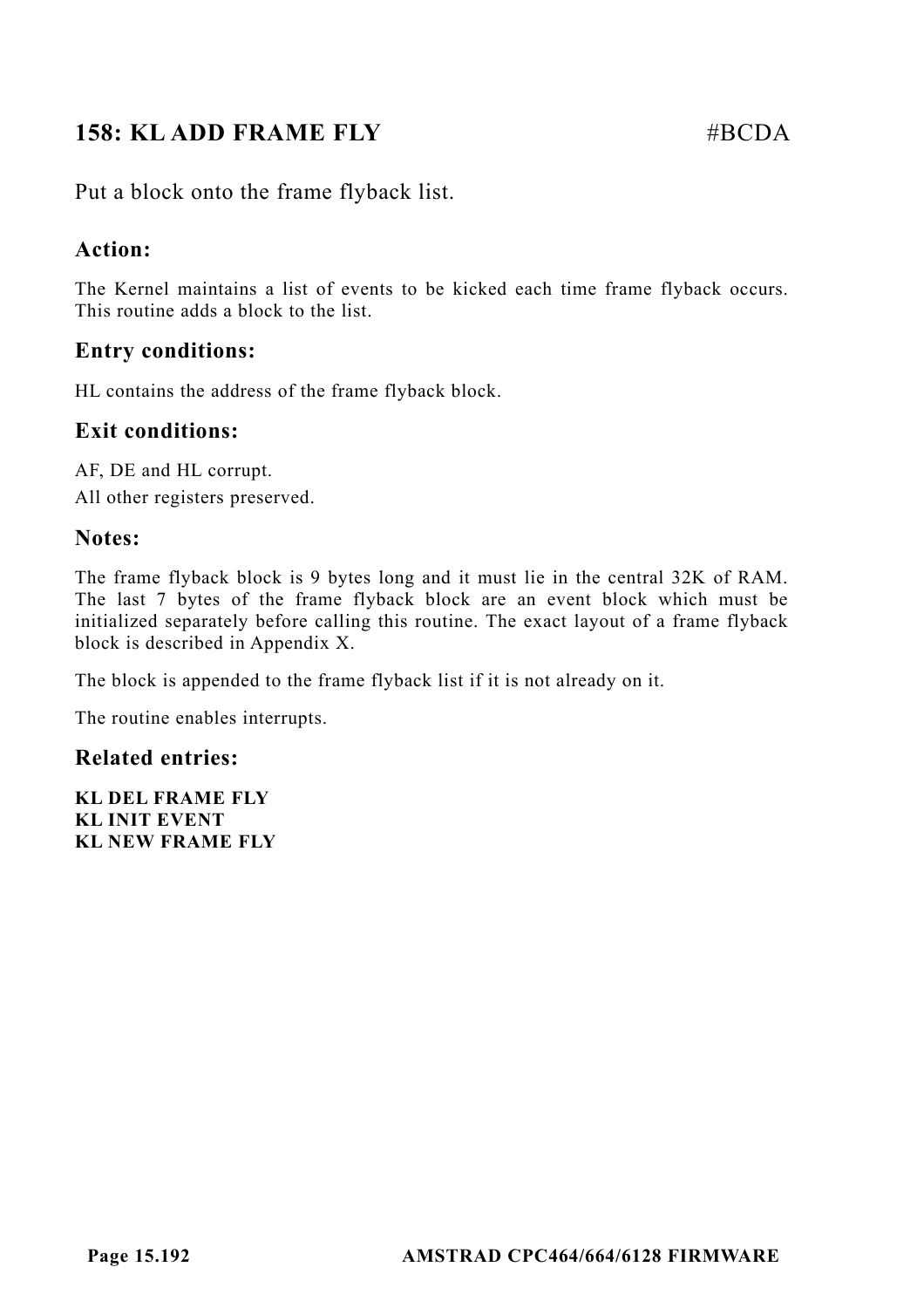# **159: KL DEL FRAME FLY** #BCDD

Remove a block from the frame flyback list.

## **Action:**

The Kernel maintains a list of events to be kicked each time frame flyback occurs. This routine removes a block from the list.

## **Entry conditions:**

HL contains the address of the frame flyback block.

### **Exit conditions:**

AF, DE and HL corrupt. All other registers preserved.

### **Notes:**

This routine does nothing if the block is not on the list.

Removing a block from the list only prevents the event being kicked again. It does not affect any outstanding frame flyback events.

This routine enables interrupts.

### **Related entries:**

**KL ADD FRAME FLY KL NEW FRAME FLY**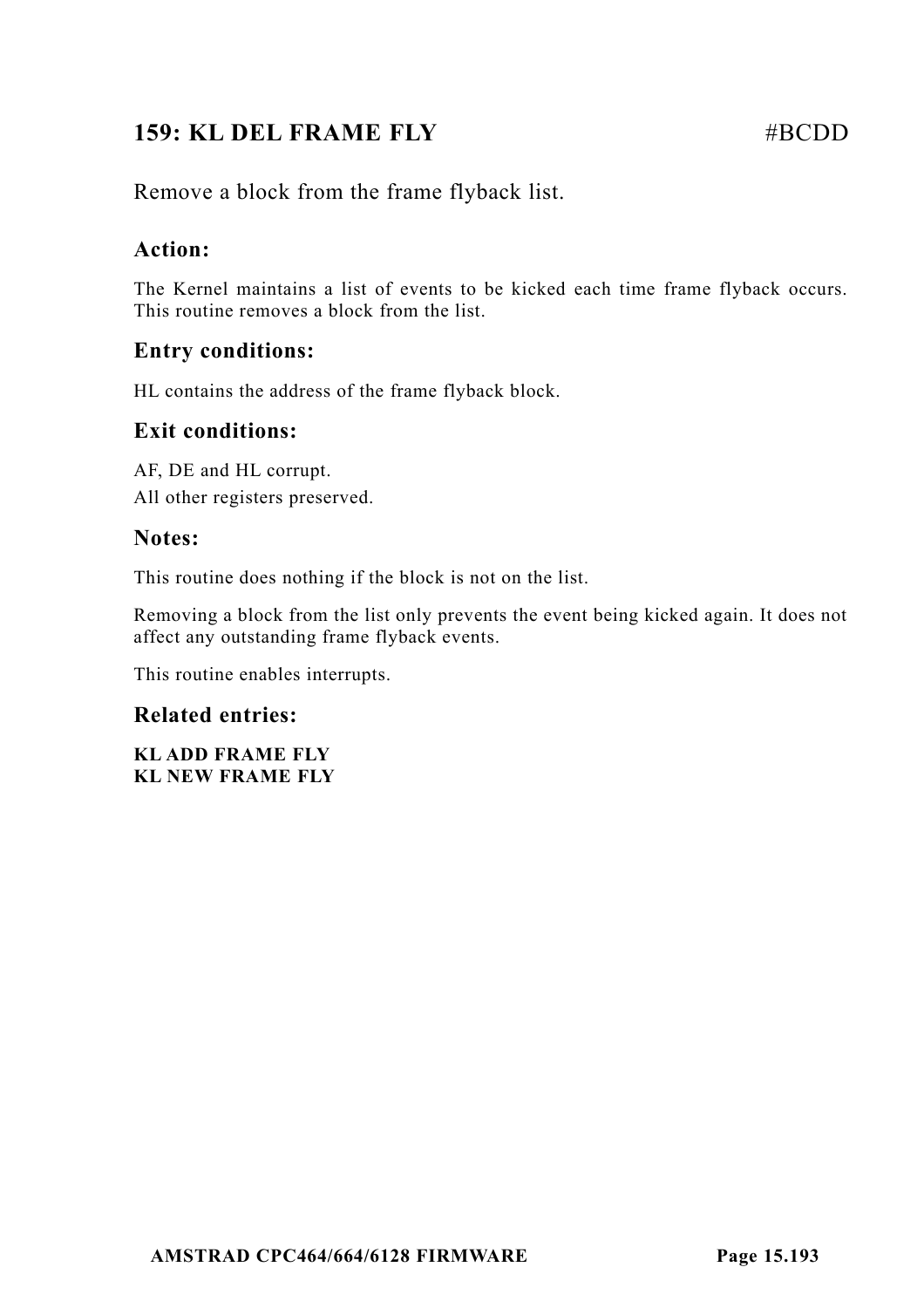# **160: KL NEW FAST TICKER** #BCE0

Initialize and put a block onto the fast ticker list.

### **Action:**

The Kernel maintains a list of events to be kicked each time the 1/300th of a second timer interrupt occurs. This is known as the fast ticker list. This routine initializes a block and adds it to the list.

### **Entry conditions:**

HL contains the address of the fast ticker block.

B contains the event class.

C contains the ROM select address of the event routine.

DE contains the address of the event routine.

### **Exit conditions:**

AF, DE and HL corrupt. All other registers preserved.

### **Notes:**

The fast ticker block is 9 bytes long and must lie in the central 32K of RAM. The last 7 bytes of the fast ticker block are an event block which must be initialized to reflect the parameters passed in B, C and DE (see KL INIT EVENT). The exact layout of a fast ticker block is described in Appendix X.

The fast ticker block is appended to the fast ticker list if it is not already on it.

The fast ticker facility is not intended for general use. However, it does allow relatively short times to be measured giving greater resolution than the general ticker facilities.

This routine enables interrupts.

#### **Related entries:**

**KL ADD FAST TICKER KL ADD TICKER KL DEL FAST TICKER KL INIT EVENT KL TIME PLEASE**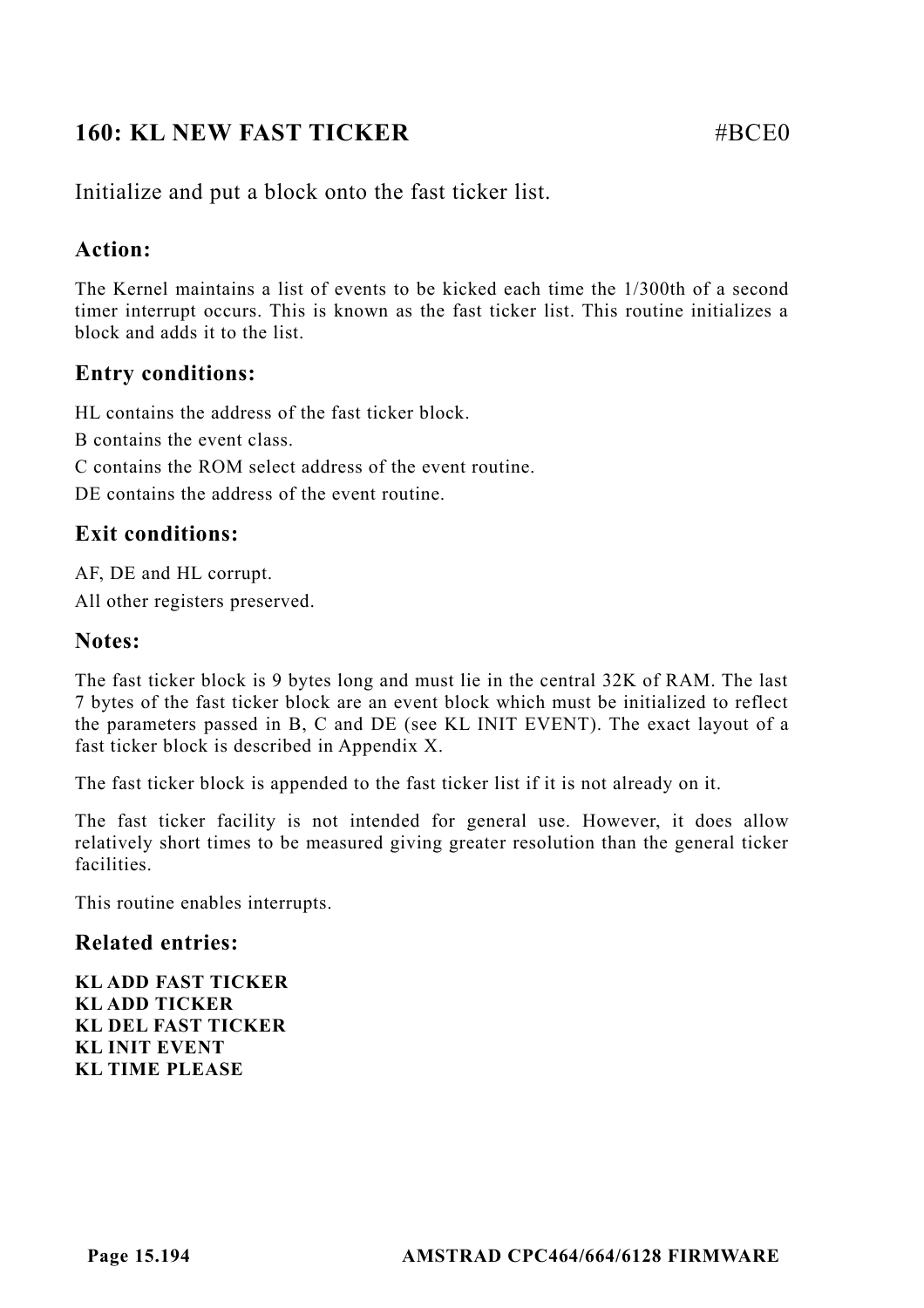# **161: KL ADD FAST TICKER** #BCE3

Put a block onto the fast ticker list.

### **Action:**

The Kernel maintains a list of events to be kicked each time the 1/300th of a second timer interrupt occurs. This is known as the fast ticker list. This routine adds a block to the list.

### **Entry conditions:**

HL contains the address of the fast ticker block.

### **Exit conditions:**

AF, DE and HL corrupt. All other registers preserved.

### **Notes:**

The fast ticker block is 9 bytes long and must lie in the central 32K of RAM. The last 7 bytes of the fast ticker block are an event block which must be initialized before calling this routine. The exact layout of a fast ticker block is described in Appendix X.

The fast ticker block is appended to the fast ticker list if it is not already on it.

The fast ticker facility is not intended for general use. However, it does allow relatively short times to be measured giving greater resolution than the general ticker facilities.

This routine enables interrupts.

#### **Related entries:**

**KL ADD TICKER KL DEL FAST TICKER KL INIT EVENT KL NEW FAST TICKER KL TIME PLEASE**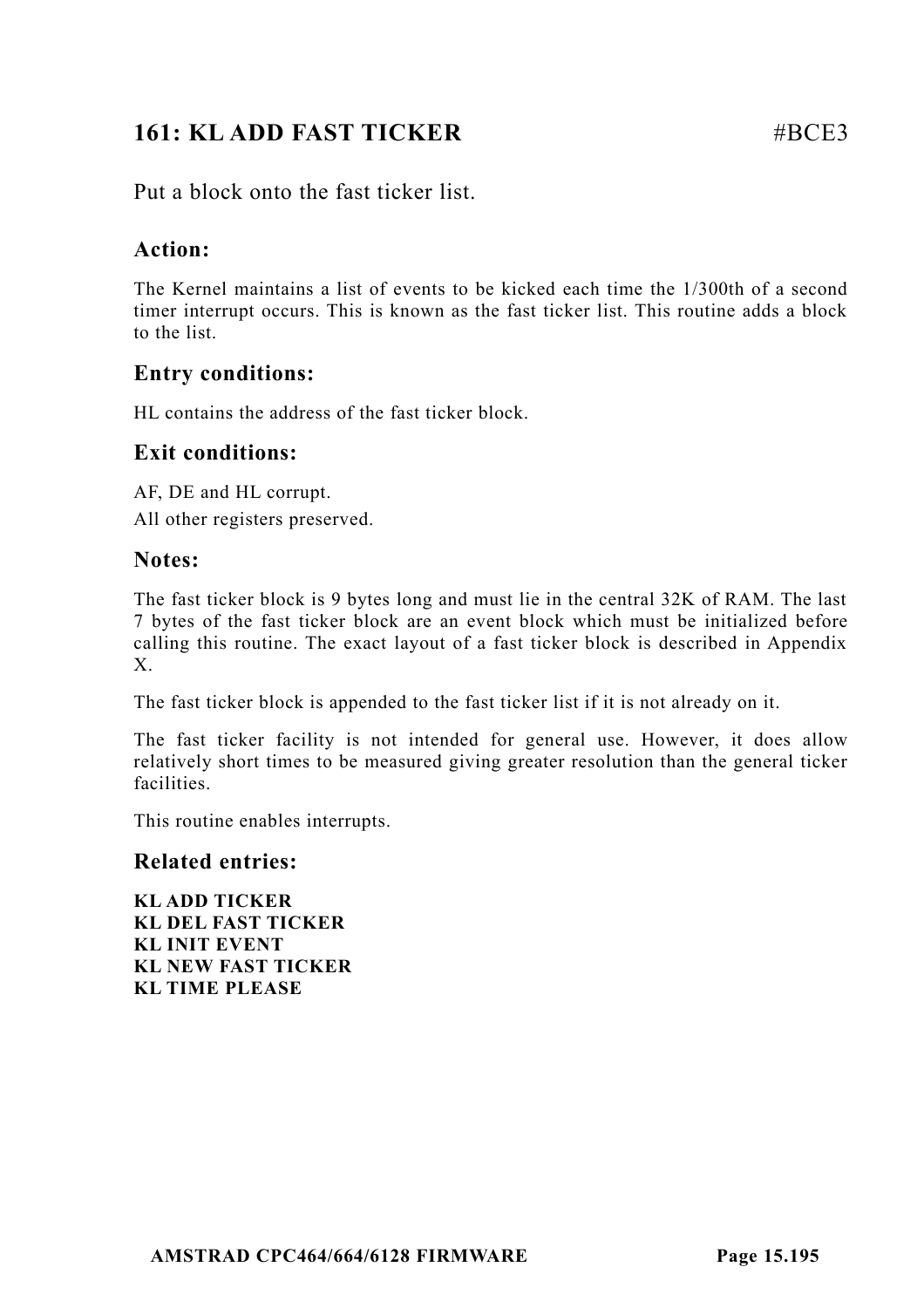# **162: KL DEL FAST TICKER** #BCE6

Remove a block from the fast ticker list.

### **Action:**

The Kernel maintains a list of events to be kicked each time the 1/300th of a second timer interrupt occurs. This is known as the fast ticker list. This routine removes a block from the list.

### **Entry conditions:**

HL contains the address of the fast ticker block.

### **Exit conditions:**

AF, DE and HL corrupt. All other registers preserved.

### **Notes:**

This routine does nothing if the block is not on the list.

Removing a block from the list only prevents the event from being kicked again. It does not affect any outstanding fast ticker events.

This routine enables interrupts.

#### **Related entries:**

**KL ADD FAST TICKER KL DEL TICKER KL NEW FAST TICKER**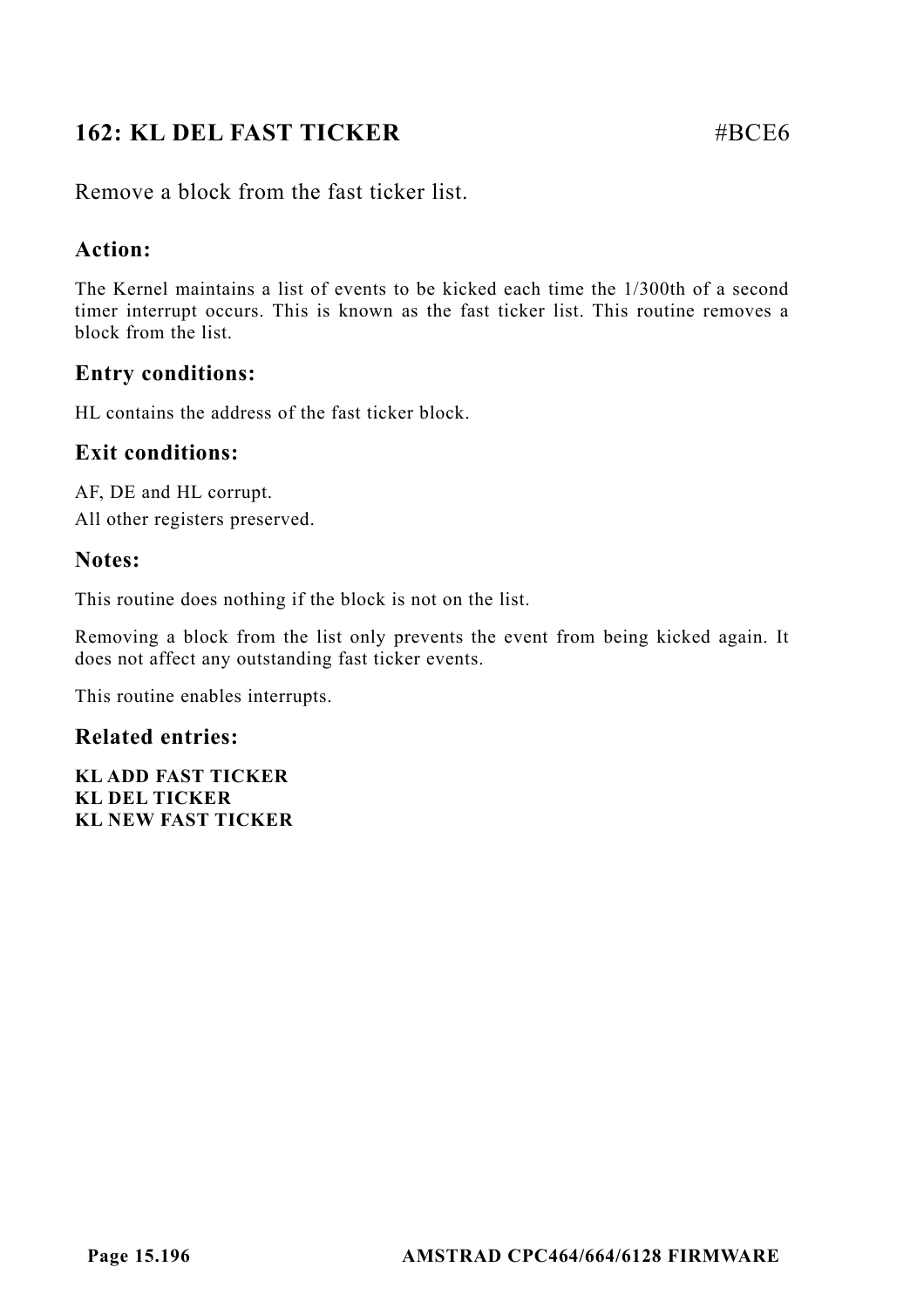# **163: KL ADD TICKER** #BCE9

Put a block onto the ticker list.

### **Action:**

The general purpose timing facility measures time in 1/50th of a second units. The Kernel maintains a list of tick blocks each of which contains a count and a recharge value. Every 1/50th of a second the Kernel processes all the tick blocks, decrementing the count entry of each. If the count entry of a block becomes zero the event contained in the block is 'kicked', and the count is set to the recharge value.

### **Entry conditions:**

HL contains the address of the tick block. DE contains the initial value for the count entry. BC contains the value of the recharge entry.

## **Exit conditions:**

AF, BC, DE and HL corrupt. All other registers preserved.

### **Notes:**

The tick block is 13 bytes long and must lie in the central 32K of memory. The last 7 bytes of the tick block are an event block which must be initialized before this routine is called. The exact layout of a tick block is described in Appendix X.

The count and recharge entries in the block are set. The block is then appended to the tick list if it is not already on the list. This routine may be used, therefore, to change the count and recharge entries of an existing block.

Blocks with a count entry of zero are ignored when the list is processed. Setting a recharge value of zero, therefore, sets up the block as a 'one shot timer'. Since it takes the Kernel time to ignore a tick block, any redundant blocks should be removed from the list as soon as possible.

It is not possible to predict, particularly with synchronous events, how long it will be after the 'kick' before the event routine is actually called. Notwithstanding these delays, the ticker may be used to obtain an exact number of 'kicks' in a given period since the recharge mechanism immediately resets the count. The event counting mechanism will ensure that 'kicks' are not missed, provided that there are never more than 127 outstanding at once.

This routine enables interrupts.

### **Related entries:**

**KL ADD FAST TICKER KL DEL TICKER KL INIT EVENT**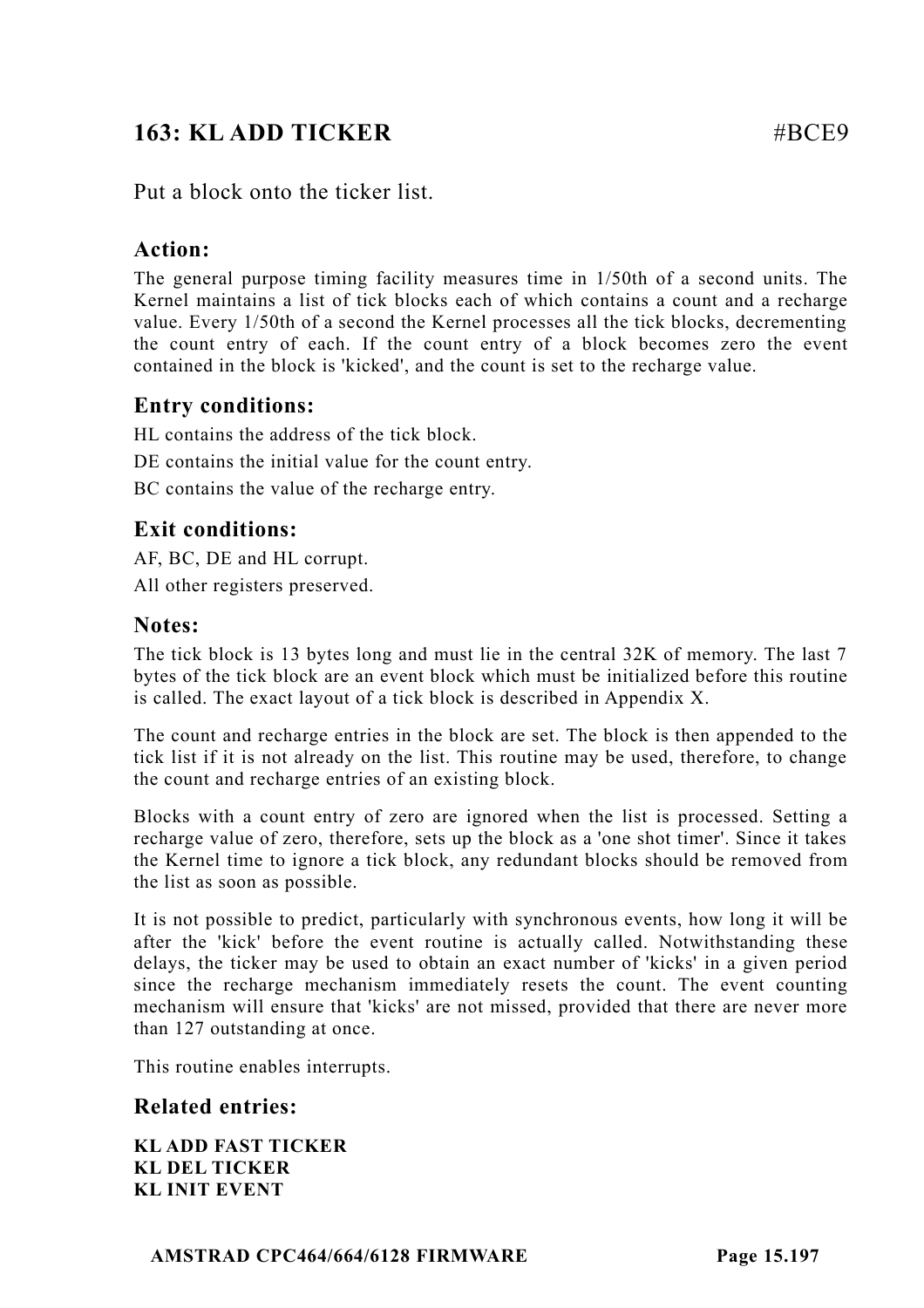# **164: KL DEL TICKER** #BCEC

Remove block from the tick list.

### **Action:**

If a given block is on the tick list it is removed. The contents of the block are not affected.

### **Entry conditions:**

HL contains the address of the tick block.

### **Exit conditions:**

If the tick block was found on the tick list:

Carry true. DE contains the count remaining before the next event.

If the tick block was not found on the tick list:

Carry false. DE corrupt.

Always:

A, HL and other flags corrupt. All other registers preserved.

#### **Notes:**

The contents of the block are not affected by removing it from the list. In particular the continued processing of outstanding events is not affected. The block could be put back on the list at a later date and it could continue counting where it left off.

This routine enables interrupts.

### **Related entries:**

**KL ADD TICKER KL DEL FAST TICKER**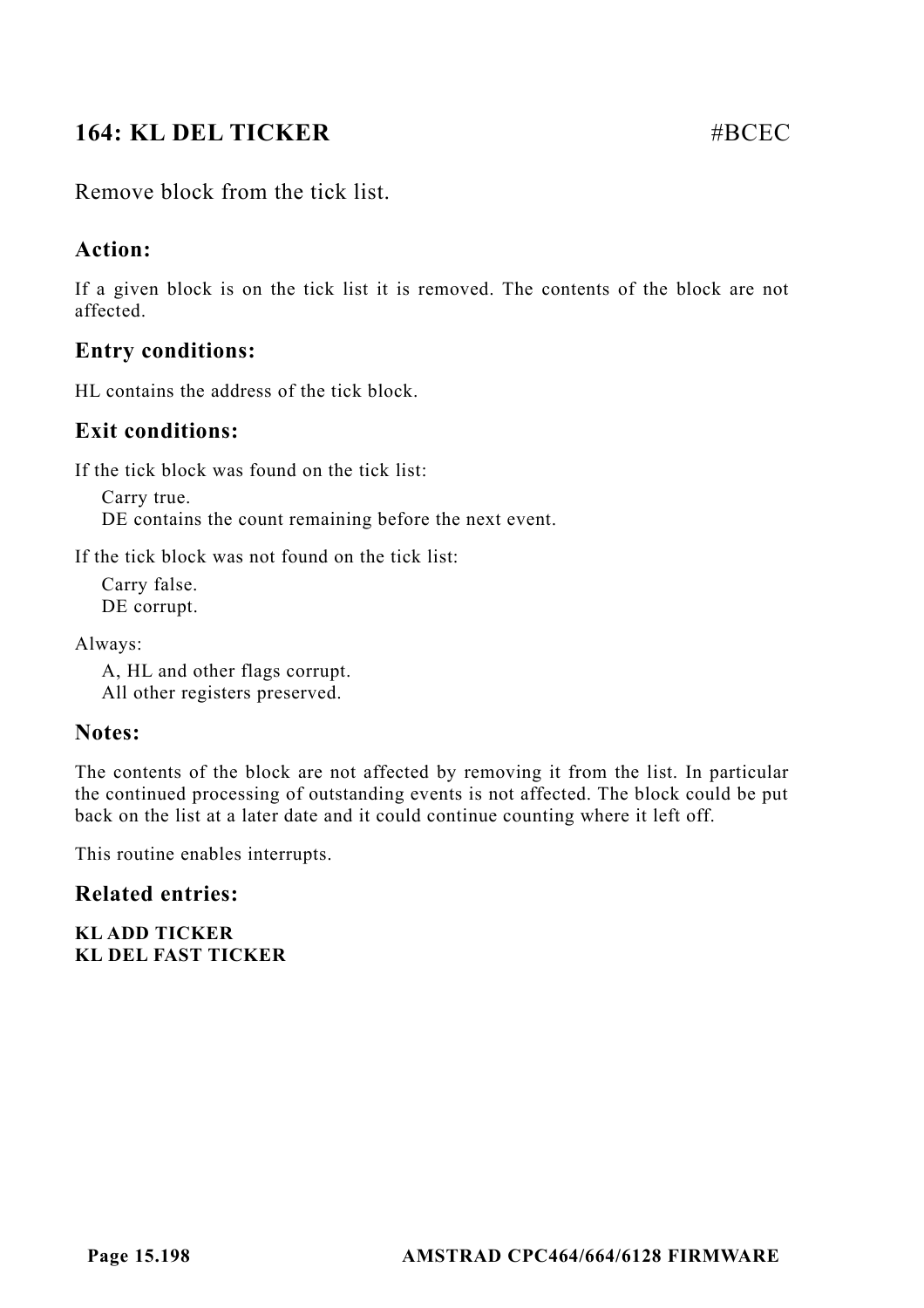# **165: KL INIT EVENT** And **HEART AND HEART AND HEART AND HEART AND HEART AND HEART AND HEART AND HEART AND HEART AND HEART AND HEART AND HEART AND HEART AND HEART AND HEART AND HEART AND HEART AND HEART AND HEART AND HEART**

### Initialize an event block.

### **Action:**

Initialize all entries in an event block.

### **Entry conditions:**

HL contains the address of the event block.

B contains the event class.

C contains the ROM select address of the event routine.

DE contains the address of the event routine.

### **Exit conditions:**

HL contains the address of the event block  $+ 7$ .

All other registers preserved.

#### **Notes:**

The event block is 7 bytes long and must lie in the central 32K of RAM. The layout of an event block is described in Appendix X. See section 12 for a general discussion of events.

The ROM select and address of the routine are the 'far address' of the event routine (see section 2).

The event class is bit significant as follows:

| Bit 0:        | Near address.               |
|---------------|-----------------------------|
| Bits 14:      | Synchronous event priority. |
| <b>Bit 5:</b> | Must be zero.               |
| Bit 6:        | Express event.              |
| Bit 7:        | Asynchronous event.         |

If the asynchronous event bit is set then the event is an asynchronous event, otherwise it is a synchronous event. Asynchronous events do not have priorities and so the priority field is ignored.

If the express event bit is set then the event is an express event. The meaning of this depends on whether the event is synchronous or asynchronous.

All express synchronous events have higher priorities than any normal synchronous event. The priority of a synchronous event is encoded in bits 1..4 of the class, the higher the number the greater the priority. No event may have priority 0. The processing of normal synchronous events may be disabled (by calling KL EVENT DISABLE), while that if express synchronous events may not.

#### **AMSTRAD CPC464/664/6128 FIRMWARE Page 15.199**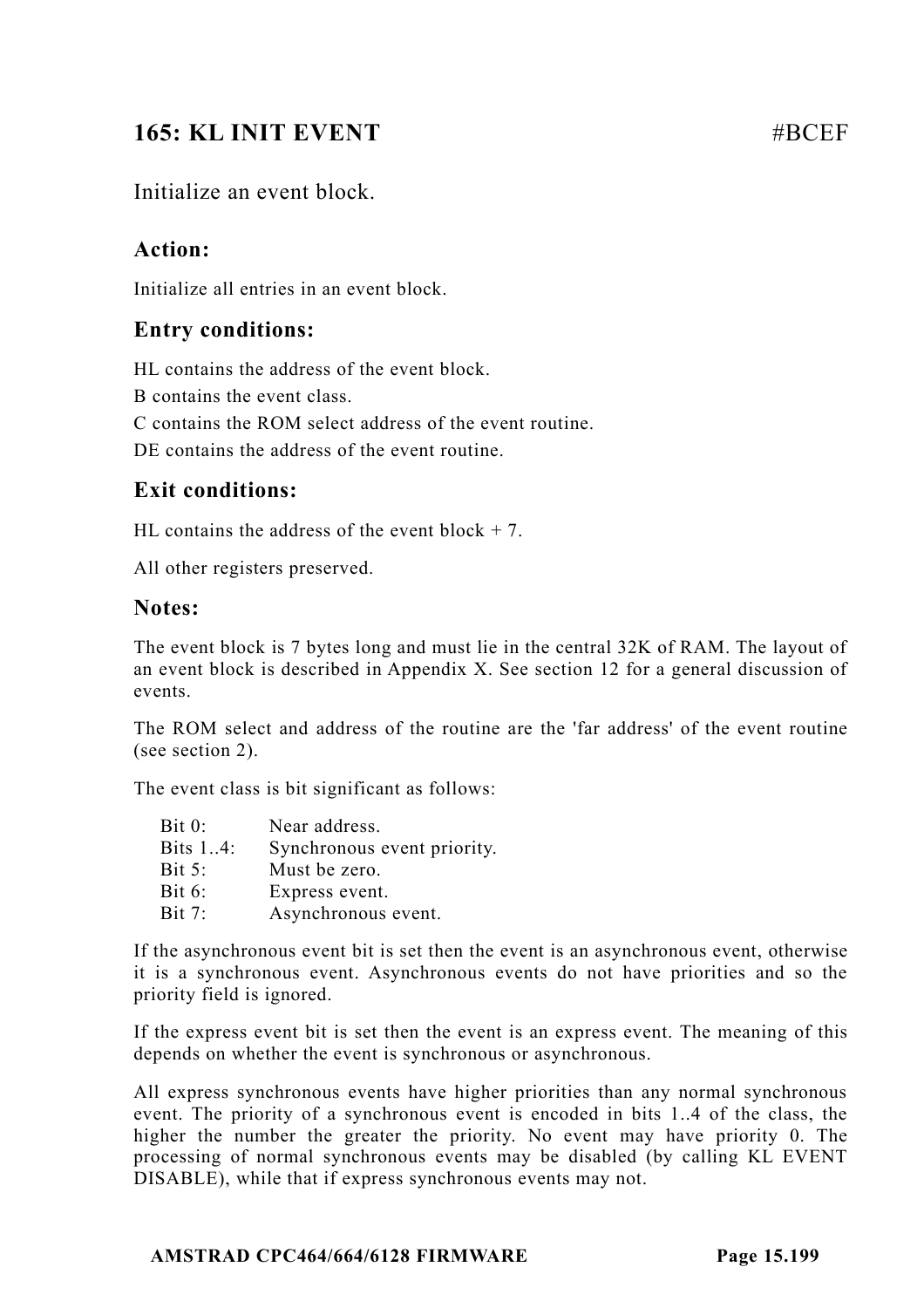An express asynchronous event will have its event routine called directly from the interrupt path. A normal asynchronous event is processed just before returning from the interrupt (with interrupts enabled).

If the near address bit is set then the event routine is located either in the lower ROM or in the central 32K of RAM. The ROM select address is ignored and the routine is called directly, rather than through the FAR CALL mechanism, thus reducing the event processing overhead. Where possible, asynchronous events should be at 'near addresses'. Express asynchronous events must always be at 'near addresses'.

Event blocks appear in various other blocks handled by the Kernel, including frame flyback, fast ticker and tick blocks. This routine is used to initialize the event block parts of these.

The bytes after the last byte of the event block, even where the block forms part of another block, are not used by the Kernel. When the event routine is called the address of the block is passed to it, so the user may append further information about the event to the block. This allows several similar events to share the same event routine, each event having its 'own' variables appended to its event block.

The event routine has the following entry and Exit conditions:

Entry:

If the event routine is at a 'far address':

HL contains the address of byte 5 of the event block (so any appended data can start at address  $HL + 2$ ).

If the event routine is at a 'near address':

DE contains the address of byte 6 of the event block (so any appended data can start at address  $DE + 1$ ).

Exit:

AF, BC, DE and HL corrupt. All other registers preserved.

The event routine may use the IX and IY registers but must preserve them. It may not use the second register set. Express asynchronous events may not enable interrupts.

KL INIT EVENT enables interrupts.

#### **Related entries:**

**KL DEL SYNCHRONOUS KL DISARM EVENT KL EVENT KL NEW FAST TICKER KL NEW FRAME FLY KL NEW TICKER KL SYNC RESET**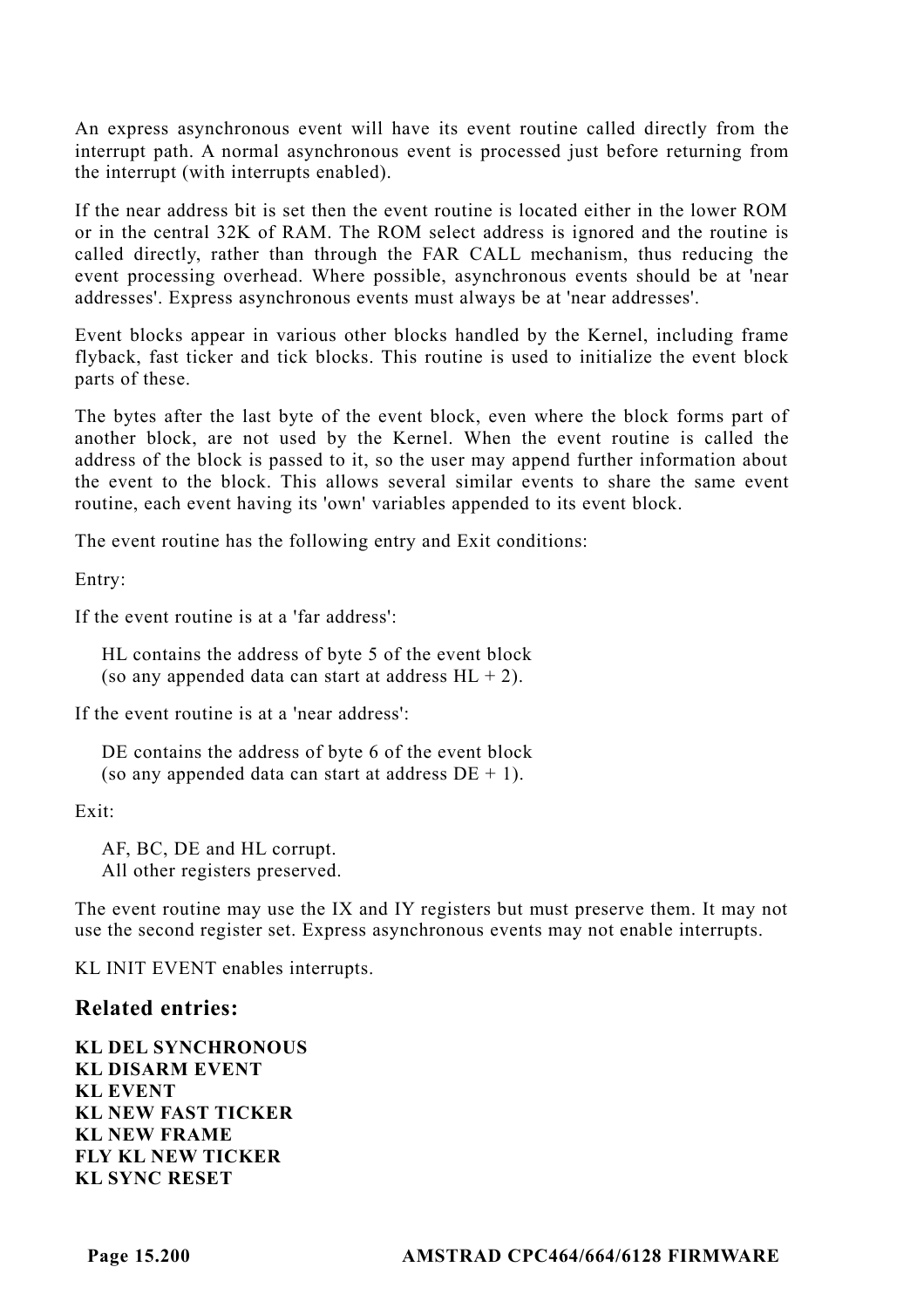# **166: KL EVENT** #BCF2

'Kick' an event block.

### **Action:**

The event mechanism arranges that an event routine be called in response to each 'kick' of an event block. KL EVENT performs the 'kick'.

### **Entry conditions:**

HL contains the address of the event block.

### **Exit conditions:**

AF, BC, DE and HL corrupt. All other registers preserved.

### **Notes:**

Unlike the vast majority of Kernel routines this routine may be called from the interrupt path. Because the LOW JUMP instruction in the main firmware jumpblock enables interrupts the user may pick the address part of the 'low address' out of the jumpblock and mask off the top two bits to extract the address in the lower ROM of KL EVENT. The following code does this:

| LD DE, $(KL$ EVENT+1) | extract address of LOW JUMP                 |
|-----------------------|---------------------------------------------|
| RES 7.D               | ; remove upper ROM state from 'low address' |
| RES 6.D               | ; remove lower ROM state from 'low address' |
| CALL PCDE INSTRUCTION | :CALL KL EVENT                              |

(If the user is going to perform this operation repeatedly it is recommended that the address should be extracted once and should be stored somewhere).

The effect of the 'kick' depends on the event count in the event block:

|  | Count $\leq 0$ : The event is disarmed, and kicking it has no effect. |  |  |  |  |
|--|-----------------------------------------------------------------------|--|--|--|--|
|--|-----------------------------------------------------------------------|--|--|--|--|

- Count  $> 0$ : There are other kicks outstanding and the event is being processed. This kick simply increments the count (unless it has already reached the maximum of 127). Once event processing has begun it continues until the count becomes zero or the event is disarmed.
- Count  $= 0$ : The event is armed but event processing is not active.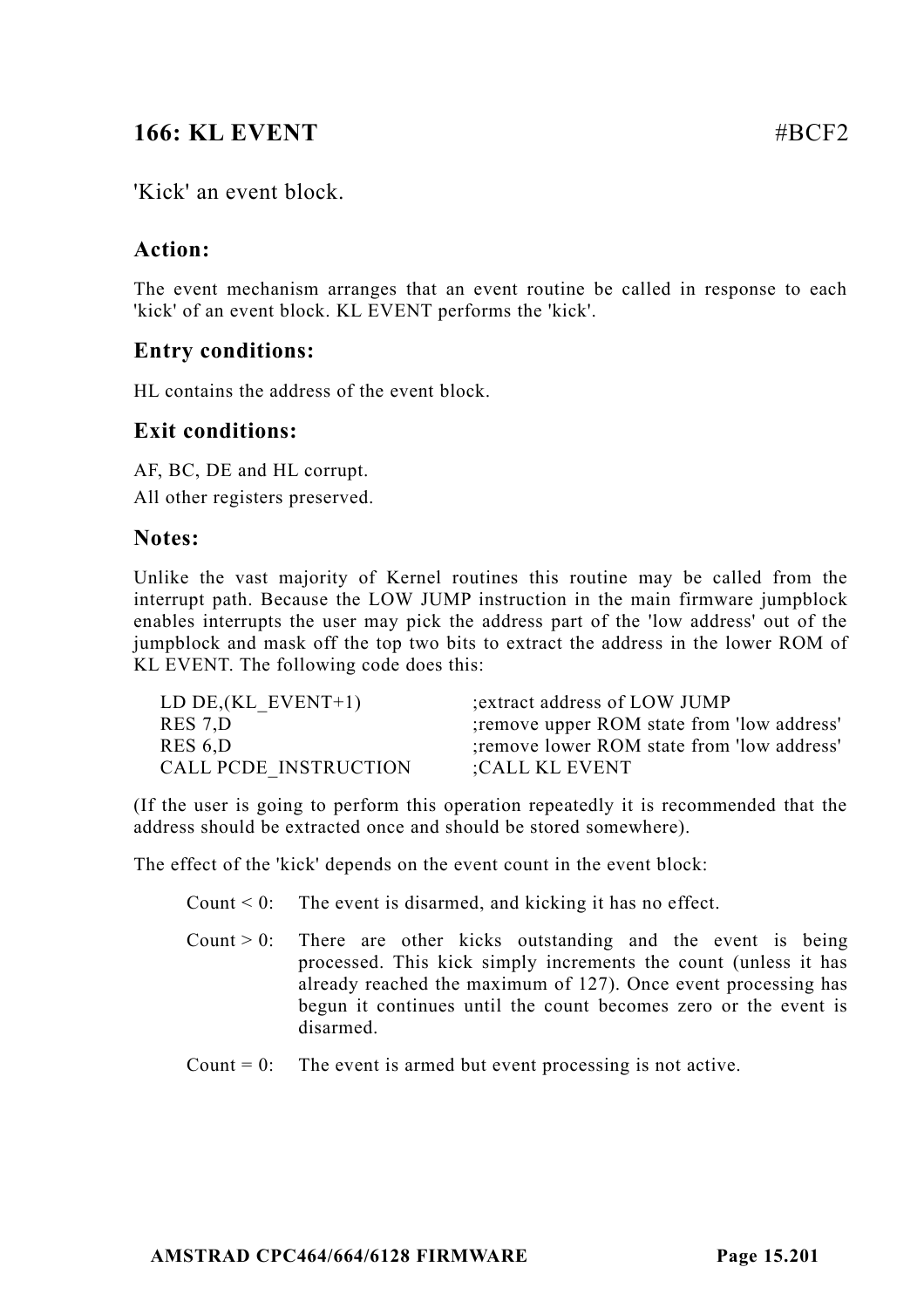The count is incremented and event processing initiated.

How event processing is initiated depends on the event class.

#### **Synchronous Events.**

Synchronous events are added to the synchronous event queue in priority order. It is the responsibility of the foreground program to process the synchronous event queue regularly.

Synchronous event routine are called when the foreground program calls KL DO SYNC, the event count is then dealt with when KL DONE SYNC is called.

#### **Asynchronous Events.**

**a.** Not in the Interrupt Path

The event routine is called immediately. When the routine returns, if the event count is greater than zero it is decremented. If the count is still greater than zero then the procedure is repeated.

**b.** In the Interrupt Path – Normal Asynchronous Event

The event is placed on the interrupt event pending queue. On exit from the interrupt path the Kernel processes all events on the interrupt pending queue as described in (a) above. This means the normal asynchronous event routines are called in an extension of normal (non-interrupt) processing between interrupt return and the main program. The routine is, therefore, not subject to the restrictions imposed on interrupt path routines.

**c.** In the Interrupt Path – Express Asynchronous Event

The event routine is called immediately, in the interrupt path. The routine must be at a 'near address' (see KL INIT EVENT). Under no circumstances may the routine enable interrupts.

KL EVENT enables interrupts unless it is called from the interrupt path.

### **Related entries:**

**KL INIT EVENT KL NEXT SYNC KL POLL SYNCHRONOUS KL SYNC RESET**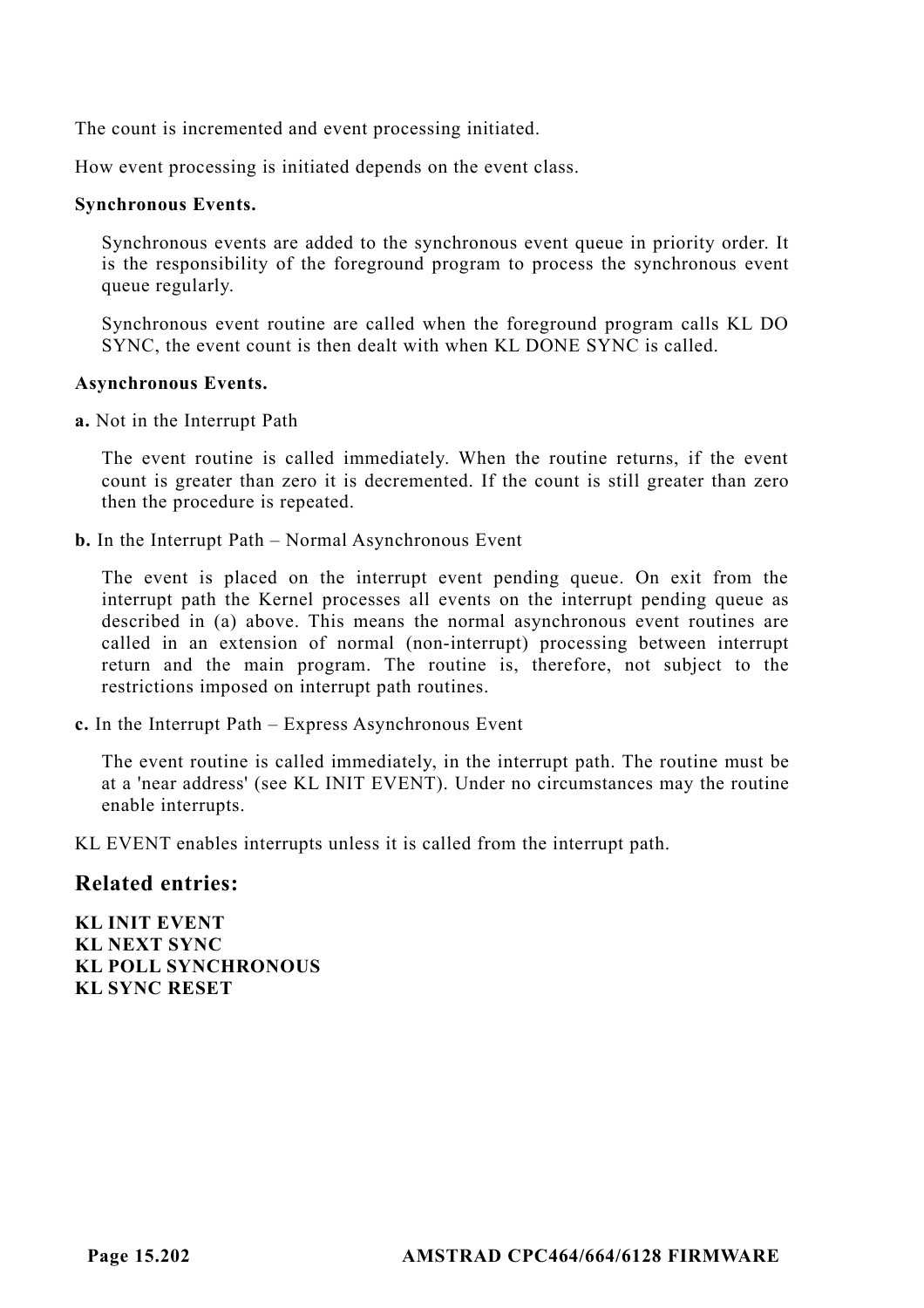# **167: KL SYNC RESET** #BCF5

Clear synchronous event queue.

### **Action:**

The synchronous event queue is set empty – any outstanding events are simply discarded. The current event priority, used by KL POLL SYNCHRONOUS and KL NEXT SYNC to mask out lower priority events, is reset.

### **Entry conditions:**

No conditions.

### **Exit conditions:**

AF and HL corrupt. All other registers preserved.

### **Notes:**

It is the user's responsibility to ensure that discarded events and any currently active events are reset. The event count of discarded events will be greater than zero, so any further 'kicks' will simply increment the count, but not add the event to the synchronous event queue – the events are, therefore, effectively disarmed.

### **Related entries:**

**KL DEL SYNCHRONOUS KL NEXT SYNC KL POLL SYNCHRONOUS**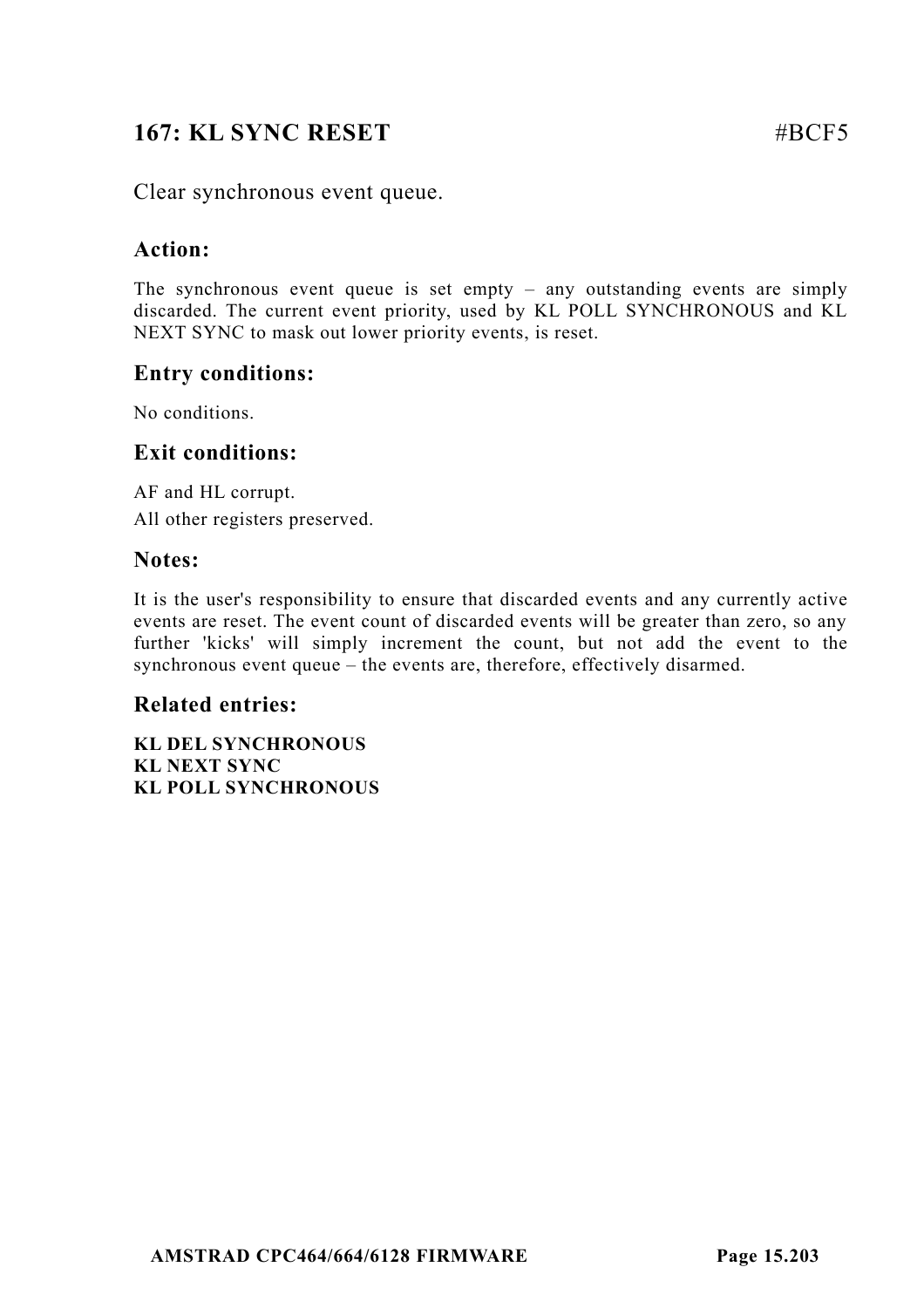# **168: KL DEL SYNCHRONOUS** #BCF8

Remove a synchronous event from the event queue.

## **Action:**

The event is disarmed. If it is on the synchronous event queue then it is removed.

### **Entry conditions:**

HL contains the address of the event block.

# **Exit conditions:**

AF, BC, DE and HL corrupt. All other registers preserved.

## **Notes:**

Deleting an event from the queue prevents the outstanding 'kicks' from being processed.

Before a synchronous event block is reset or reinitialized this routine should be used to ensure that it is not currently pending.

This routine enables interrupts.

### **Related entries:**

**KL DISARM EVENT KL INIT EVENT KL SYNC RESET**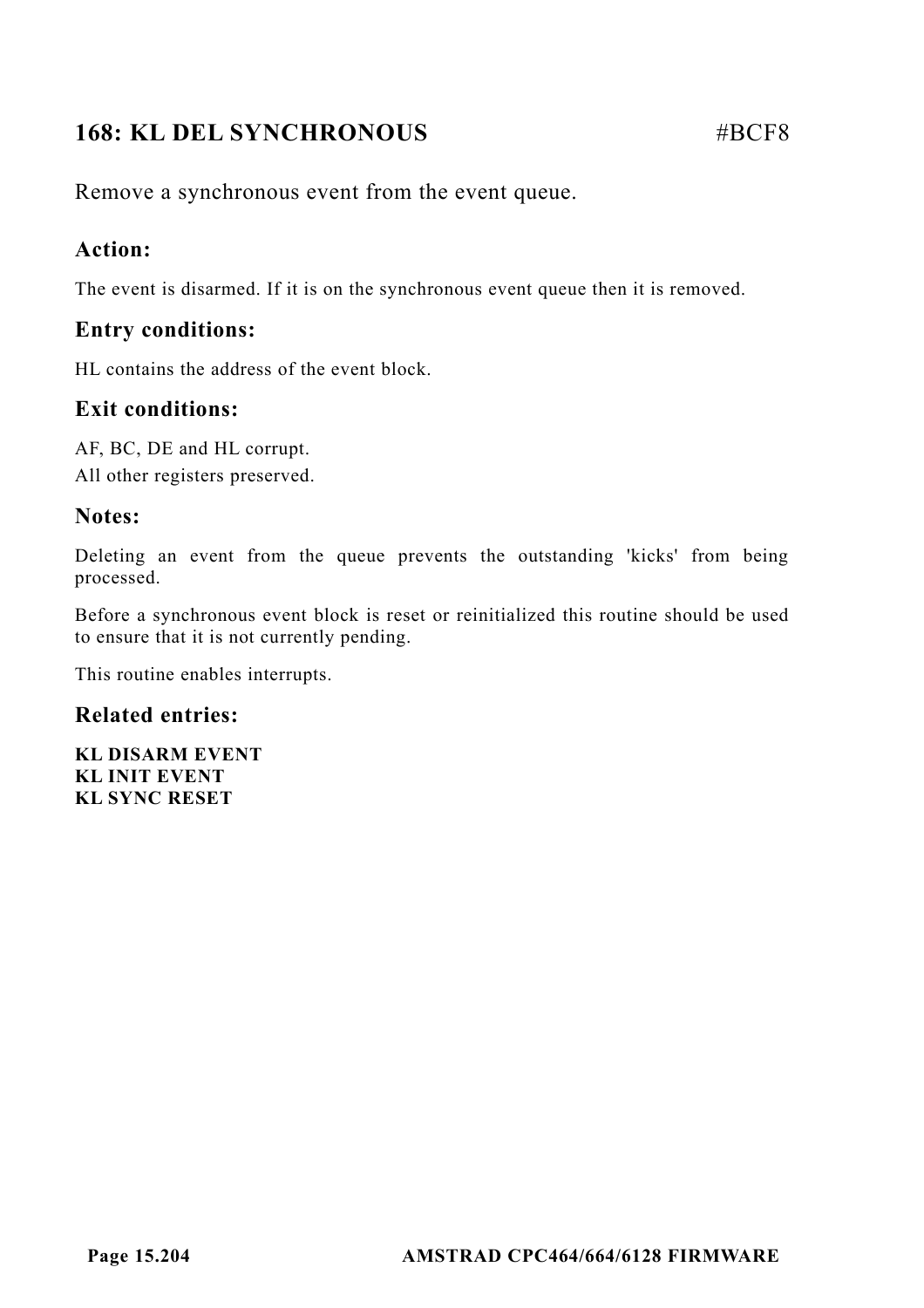# **169: KL NEXT SYNC** #BCFB

Get next event from the queue.

### **Action:**

If there is an event on the synchronous event queue whose priority is greater than the current event priority (if any), then remove the event from the queue, set the current event priority to that of the event removed and return the previous event priority.

### **Entry conditions:**

No conditions.

### **Exit conditions:**

If there is an event to be processed:

Carry true. HL contains the address of the event block. A contains the previous event priority (if any).

If there is no event to be processed:

Carry false. A and HL corrupt.

Always:

DE corrupt. All other registers preserved.

### **Notes:**

KL NEXT SYNC returns the address of the next event to be processed, if any, which it has taken off the synchronous event queue and whose priority has now been set as the event priority mask.

The foreground program should call KL POLL SYNCHRONOUS regularly to check for outstanding events. KL POLL SYNCHRONOUS is a short routine in RAM, so calling it imposes little overhead. If there is an event outstanding then the above procedure should be invoked, and should be repeated until the event queue is empty.

The current event priority mechanism allows event routine to poll for, and process, events of higher priority. The priority returned by this routine must be preserved until it is passed to KL DO SYNC.

KL NEXT SYNC enables interrupts.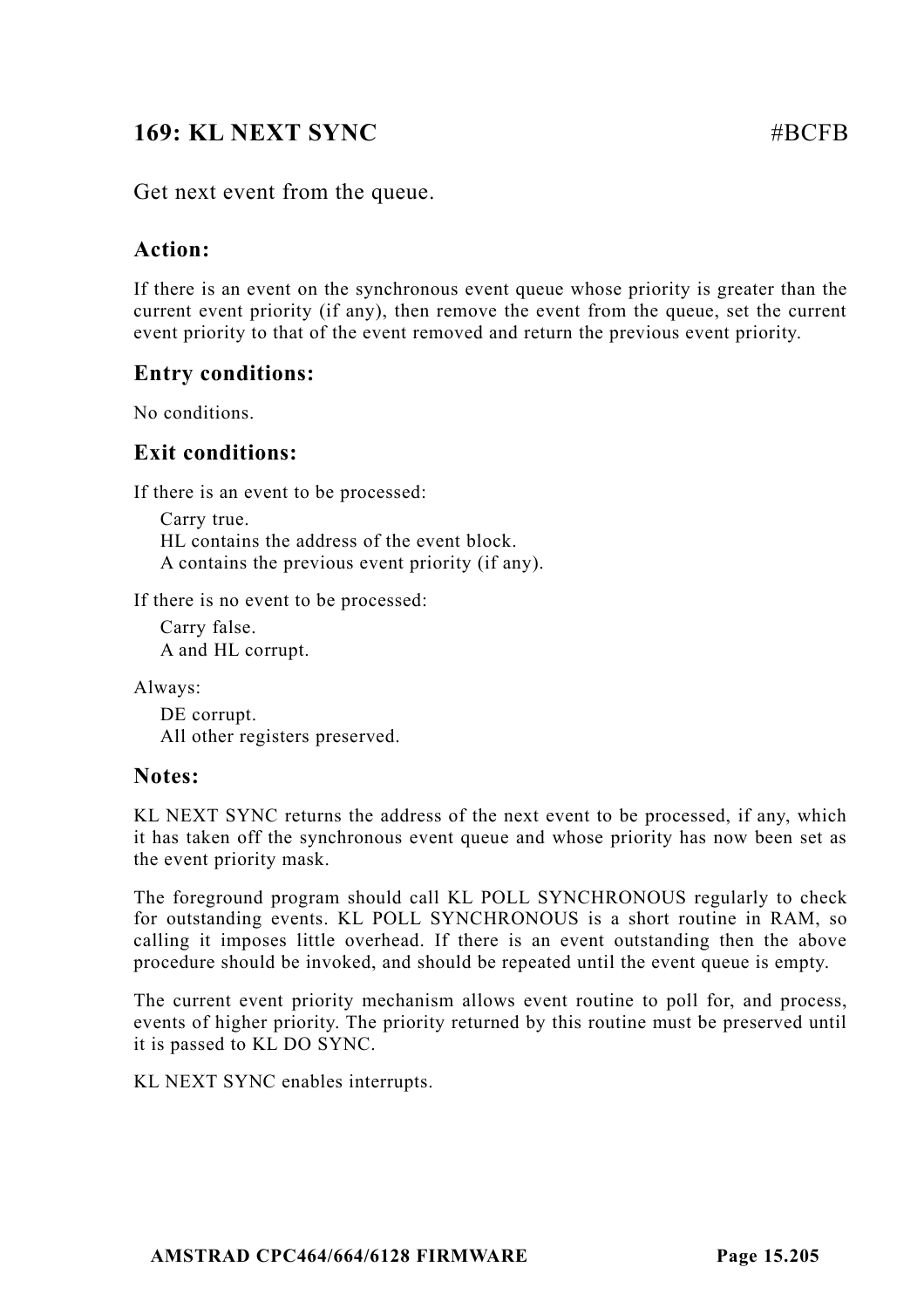The procedure for processing synchronous events is as follows:

| TRY AGAIN:                                                       |                                                                                                                                                    |
|------------------------------------------------------------------|----------------------------------------------------------------------------------------------------------------------------------------------------|
| CALL KL NEXT SYNC                                                | ; return next event, if any                                                                                                                        |
| JR NC, ???????                                                   | ; jump if no event to process                                                                                                                      |
| <b>PUSH HL</b><br>PUSH AF<br>CALL KL DO SYNC<br>POP AF<br>POP HL | save address of event<br>; save previous event priority<br>; call the event routine                                                                |
| $\cdot$<br>CALL KL DONE SYNC                                     | ; reset the event priority mask, deal with<br>the event count and put the event back<br>; on the queue if the count is still greater<br>than zero; |
| JR TRY AGAIN                                                     | ; see if any events are still awaiting processing                                                                                                  |
| <b>Related entries:</b>                                          |                                                                                                                                                    |

**KL DONE SYNC KL DO SYNC KL EVENT KL INIT EVENT KL POLL SYNCHRONOUS**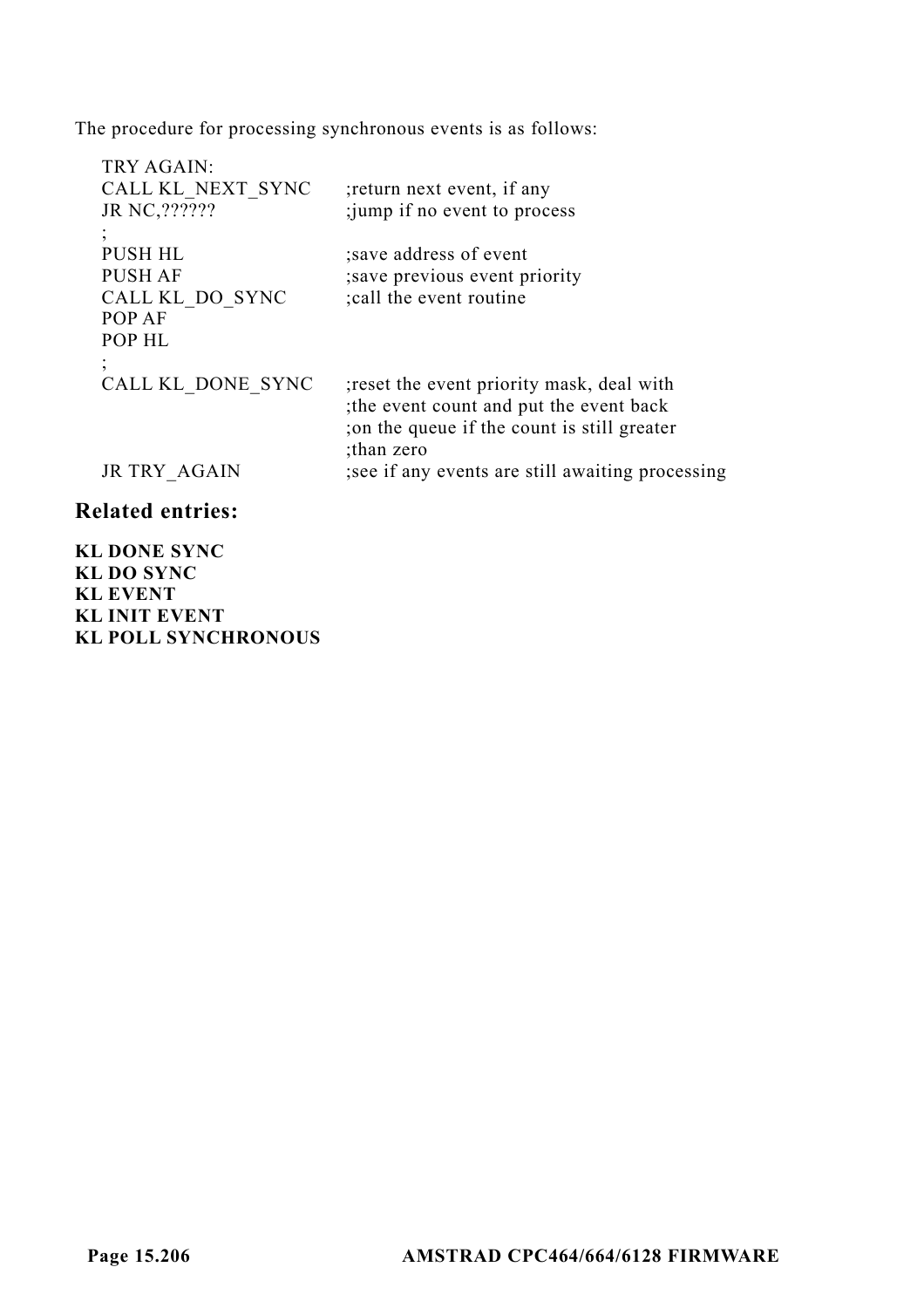# **170: KL DO SYNC** #BCFE

Perform an event routine.

### **Action:**

Call the event routine for a given event.

### **Entry conditions:**

HL contains the address of the event block.

### **Exit conditions:**

AF, BC, DE and HL corrupt. All other registers preserved.

### **Notes:**

This routine is intended to be called to process an event after KL NEXT SYNC has found it to be pending. Use of this entry at any other time is not recommended.

See KL NEXT SYNC above for the general scheme for processing synchronous events.

KL DO SYNC does not itself affect the event count.

### **Related entries:**

**KL DONE SYNC KL NEXT SYNC**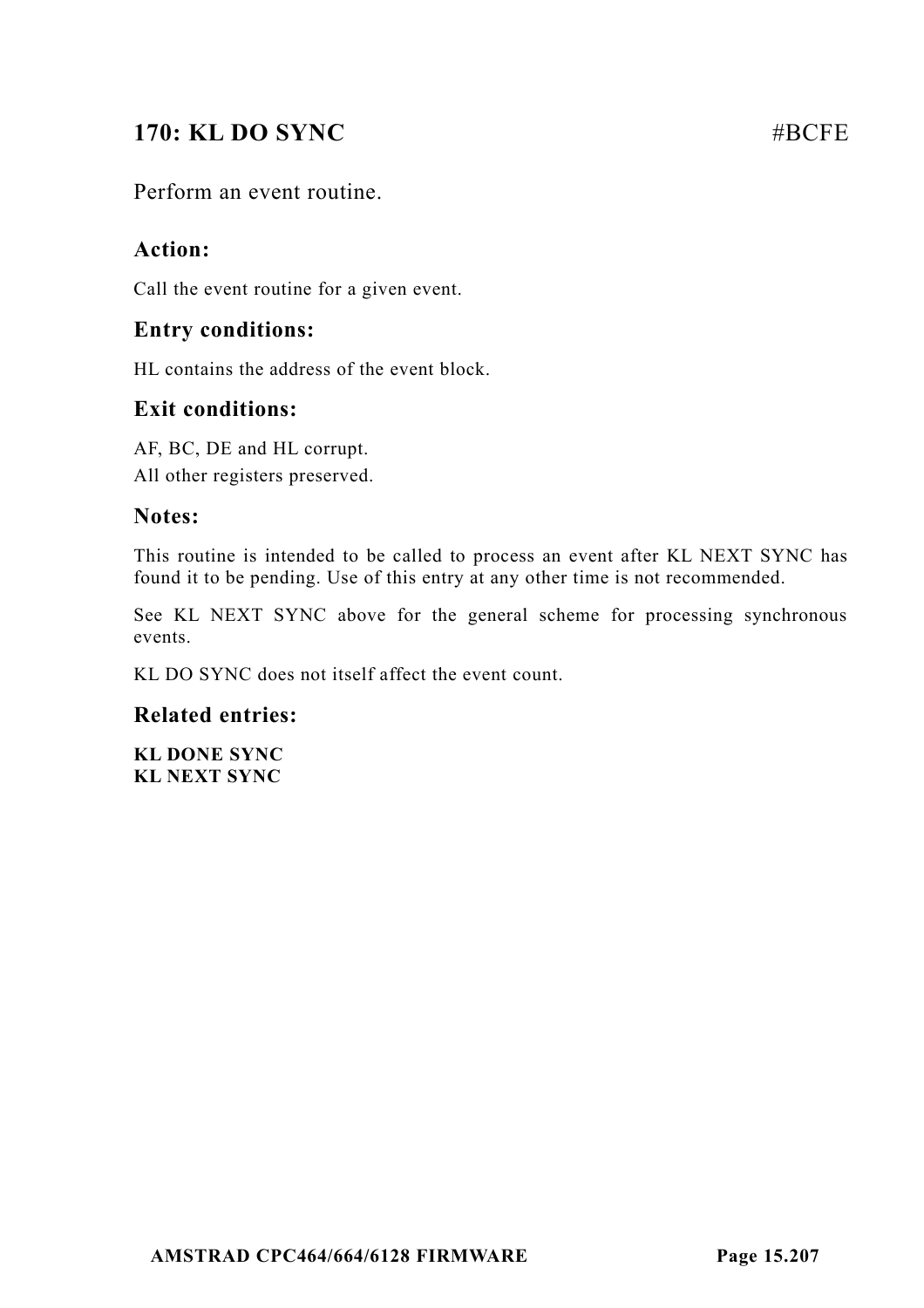# **171: KL DONE SYNC** #BD01

### **Action:**

Once a synchronous event has been processed, by invoking its event routine via KL DO SYNC, this entry must be called to restore the current event priority and to deal with the event count. If the count remains greater than zero the event block is placed back on the synchronous event queue.

### **Entry conditions:**

A contains the previous event priority. HL contains the address of the event block.

### **Exit conditions:**

AF, BC, DE and HL corrupt.

All other registers preserved.

### **Notes:**

This routine is intended to be called after calling KL NEXT SYNC, to find a pending event, and KL DO SYNC, to run the event routine. It uses the previous event priority and the event block address returned by KL NEXT SYNC. Other uses of this entry are not recommended.

See KL NEXT SYNC above for the general scheme for processing synchronous events.

Restoring the current event priority is an essential step in maintaining the synchronous event priority scheme.

If the event count is greater than zero then it is decremented. If the count is still greater than zero then there are further events outstanding and the event is placed back on the synchronous event queue. The event may be disarmed between KL NEXT SYNC and KL DONE SYNC. Setting the event count to one before calling KL DONE SYNC forces multiple events to be treated as a single event.

KL DONE SYNC may enable interrupts.

### **Related entries:**

**KL DO SYNC KL NEXT SYNC**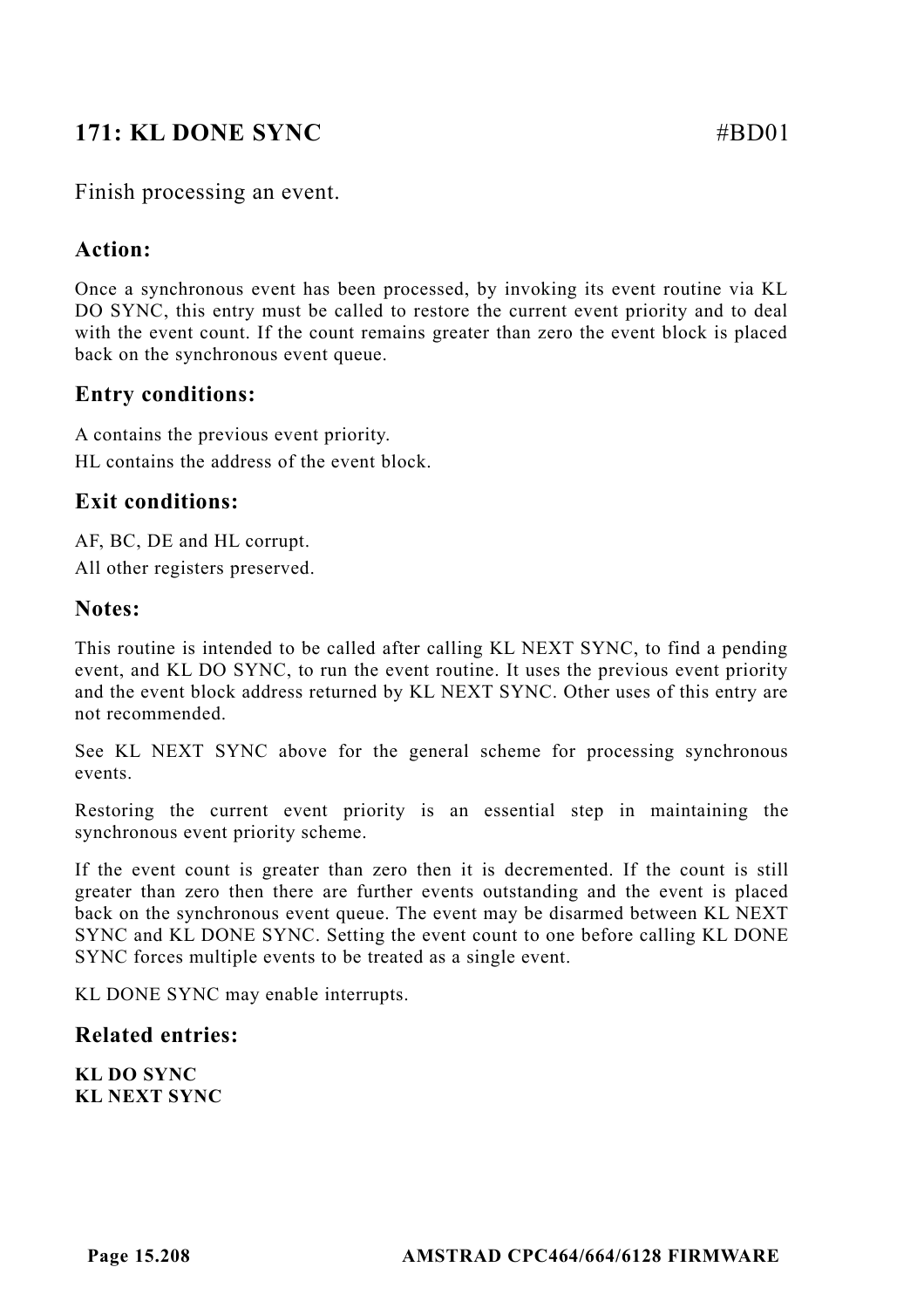# **172: KL EVENT DISABLE** #BD04

Disable normal synchronous events.

### **Action:**

Prevent normal synchronous events from being processed but allow express synchronous events to be processed. This is achieved by setting the current event priority higher than any possible normal synchronous event priority.

### **Entry conditions:**

No conditions.

### **Exit conditions:**

HL corrupt. All other registers preserved.

### **Notes:**

KL EVENT DISABLE does not prevent events from being kicked. The effect is to 'mask off' all pending normal synchronous events so that they are hidden from the foreground program (when KL POLL SYNCHRONOUS or KL NEXT SYNC are called) and hence are not processed.

KL EVENT ENABLE reverses the effect of KL EVENT DISABLE.

It is not possible to disable synchronous events permanently from inside a synchronous event routine as the previous current event priority is restored when the event routine returns.

#### **Related entries:**

**KL DISARM EVENT KL EVENT ENABLE KL NEXT SYNC KL POLL SYNCHRONOUS**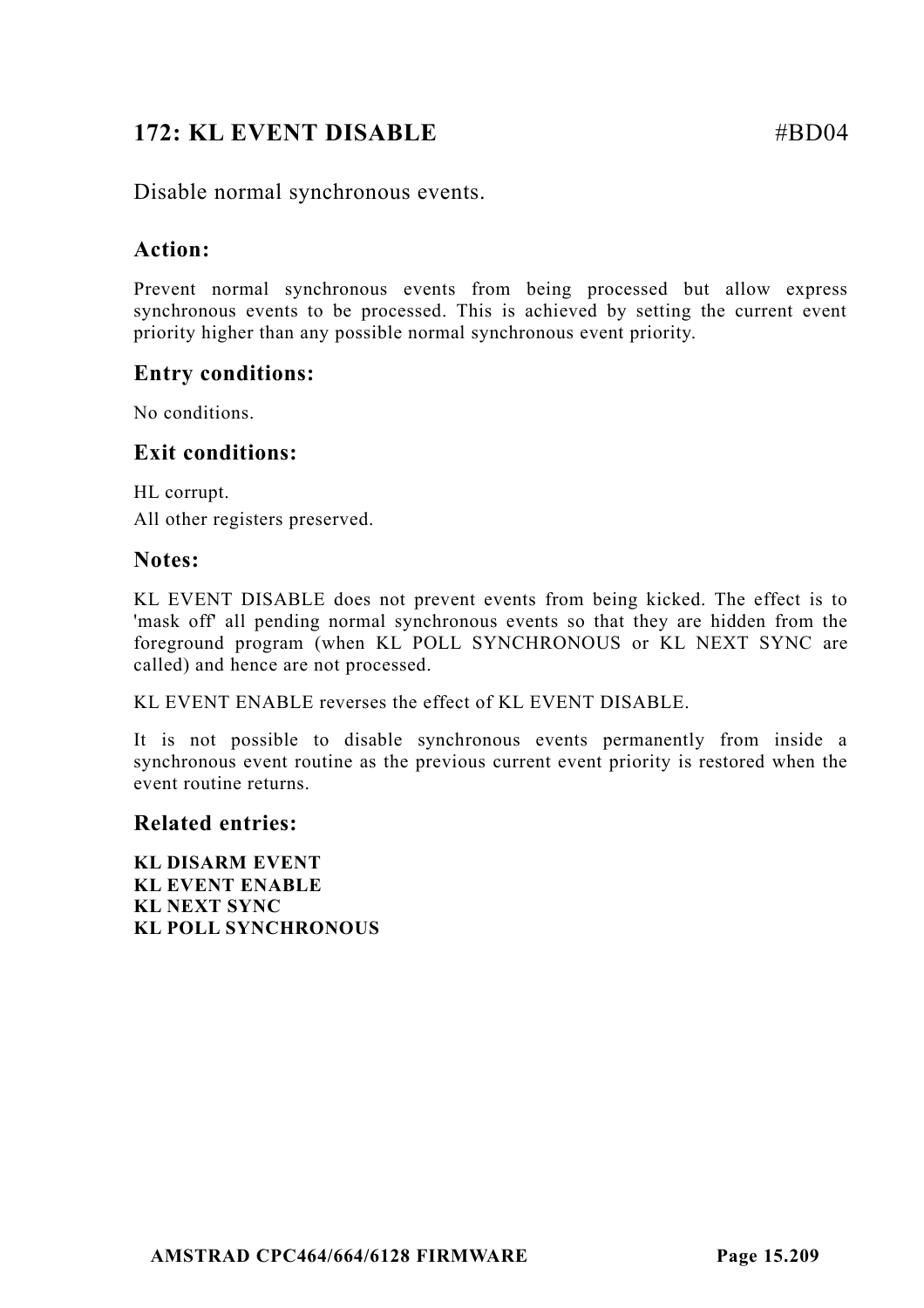# **173: KL EVENT ENABLE** #BD07

Enables normal synchronous events.

### **Action:**

Allow normal and express synchronous events to be processed.

## **Entry conditions:**

No conditions.

## **Exit conditions:**

HL corrupt. All other registers preserved.

### **Notes:**

Events are enabled by default. KL EVENT ENABLE reverses the effect of KL EVENT DISABLE.

It is not possible to disable synchronous events permanently from inside a synchronous event routine as the current event priority which is used to disable events is restored when the event routine returns.

### **Related entries:**

**KL EVENT DISABLE KL NEXT SYNC KL POLL SYNCHRONOUS**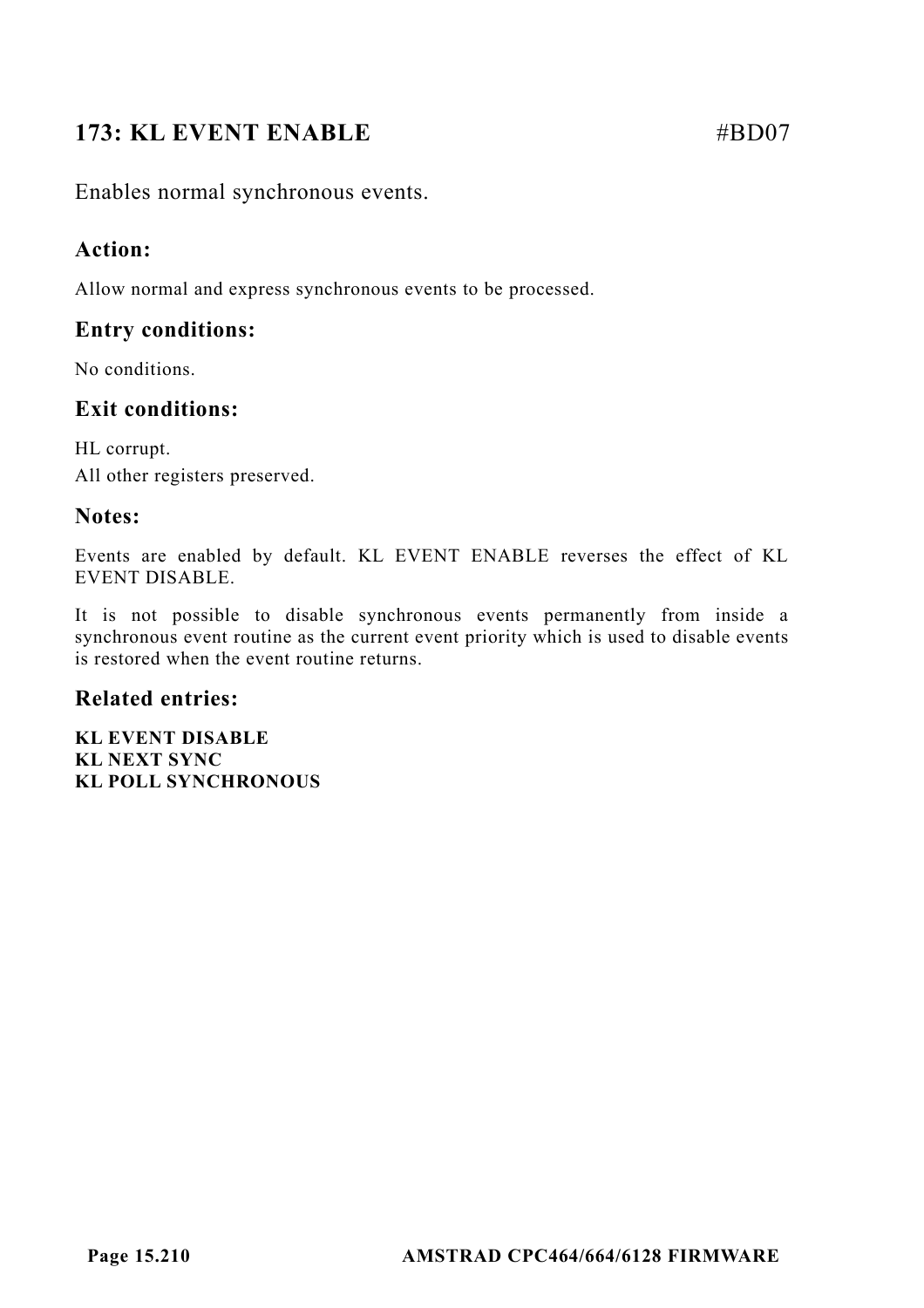# **174: KL DISARM EVENT** #BD0A

Prevent an event from occurring.

### **Action:**

Disarms the event by setting the event count to a negative value. Any further 'kicks' (calls of KL EVENT) for the event will be ignored, any outstanding events are discarded.

### **Entry conditions:**

HL contains the address of the event block.

### **Exit conditions:**

AF corrupt. All other registers preserved.

### **Notes:**

KL DISARM EVENT should only be used with asynchronous events. Synchronous events may be disarmed by calling KL DEL SYNCHRONOUS, which also ensures that the event is not on the synchronous event queue.

The event may be rearmed by reinitializing it (KL INIT EVENT) or by setting the event count (byte 2 of the event block) to zero.

### **Related entries:**

**KL DEL SYNCHRONOUS KL INIT EVENT**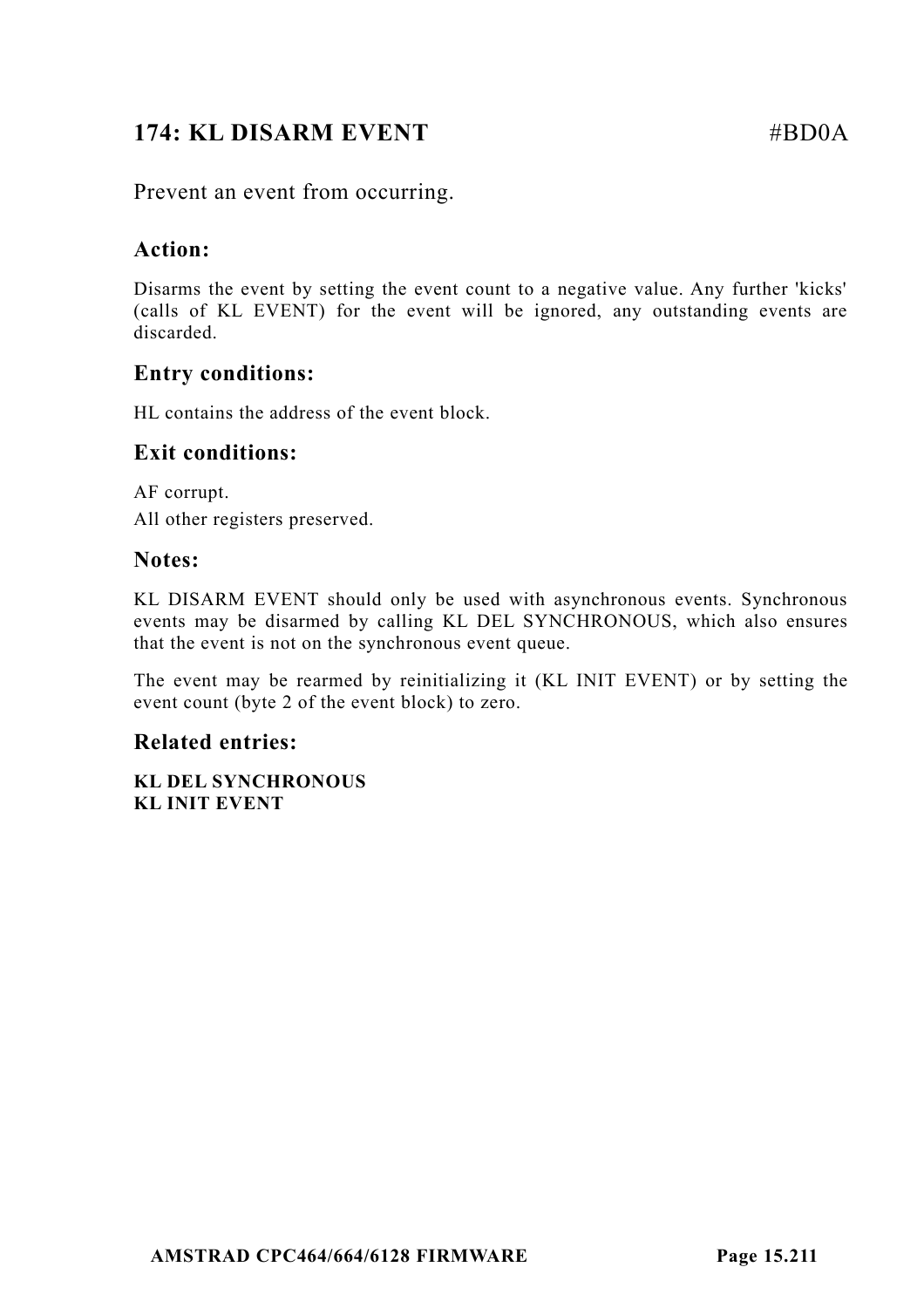# **175: KL TIME PLEASE**  $\# \text{BDO}$

Ask the elapsed time.

## **Action:**

The Kernel maintains a count which it increments on each time interrupt. The count, therefore, measures time in 1/300th of a second units. This routine returns the current count.

### **Entry conditions:**

No conditions.

### **Exit conditions:**

DEHL contains the four byte count (D contains the most significant byte and L the least significant byte).

All other registers preserved.

### **Notes:**

The count is zeroized when the machine is turned on or reset. The count may be set to another starting value by KL TIME SET.

The count is not kept up to date if interrupts are disabled for long periods, such as while reading and writing the cassette.

The four byte count overflows after approximately:

14,316,558 Seconds  $= 238,609$  Minutes = 3,977 Hours  $= 166$  Days

This routine enables interrupts.

### **Related entries:**

**KL TIME SET**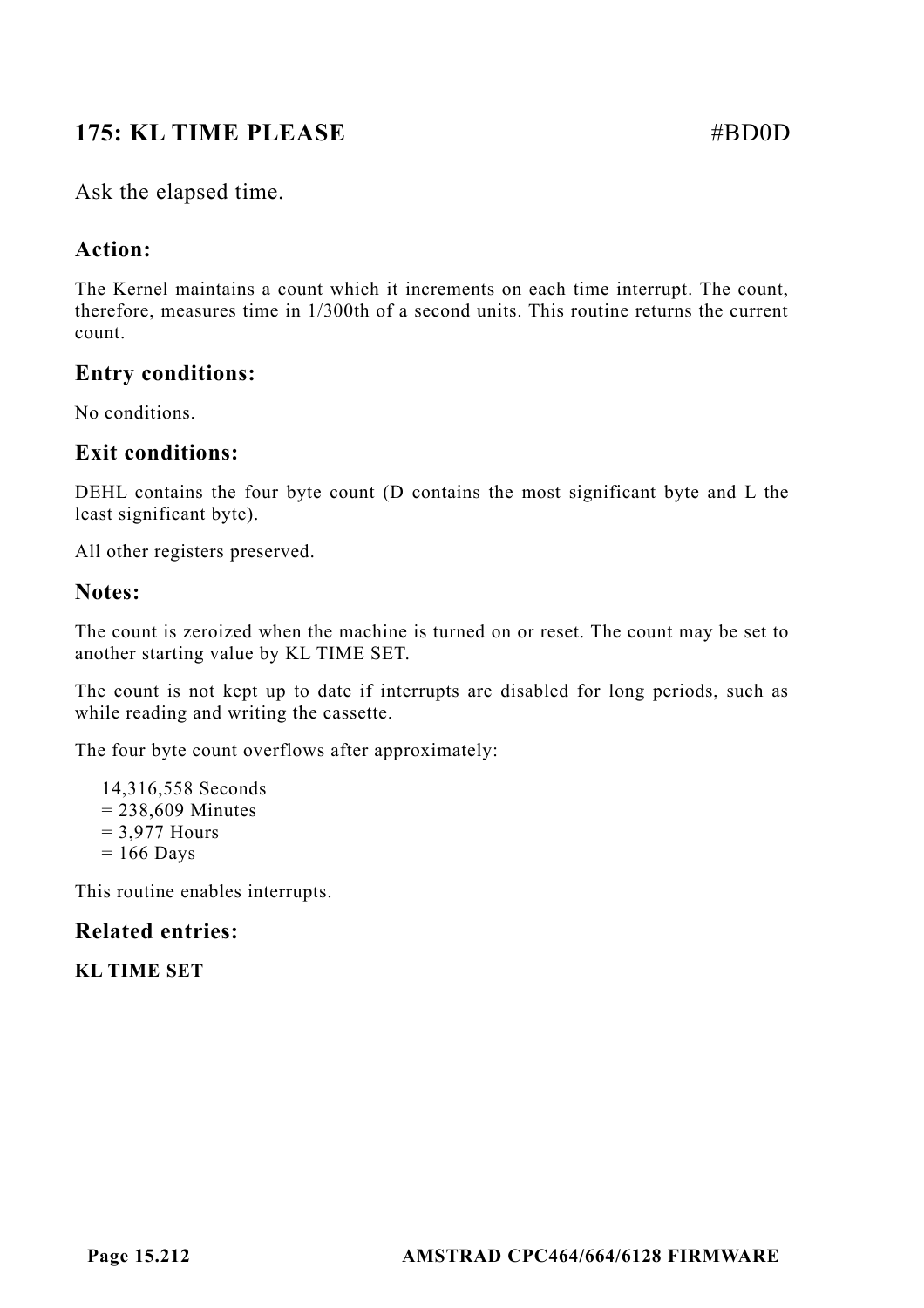# **176: KL TIME SET**  $\#BD10$

### Set the elapsed time.

### **Action:**

The Kernel maintains a count which it increments on each time interrupt. The count, therefore, measures time in 1/300th of a second units. This routine sets the count to a given value.

### **Entry conditions:**

DEHL contains the four byte count to set (D contains the most significant byte and L the least significant byte).

### **Exit conditions:**

AF corrupt. All other registers preserved.

### **Notes:**

The four byte count overflows after approximately:

14,316,558 Seconds  $= 238,609$  Minutes  $= 3.977$  Hours  $= 166$  Days

KL TIME SET may be used to set the count to the actual time of day, so that the Kernel then maintains a real clock rather than a simple measure of the time elapsed since the last reset.

The count is not kept up to date if interrupts are disabled for long periods, such as while reading and writing the cassette.

This routine enables interrupts.

### **Related entries:**

**KL TIME PLEASE**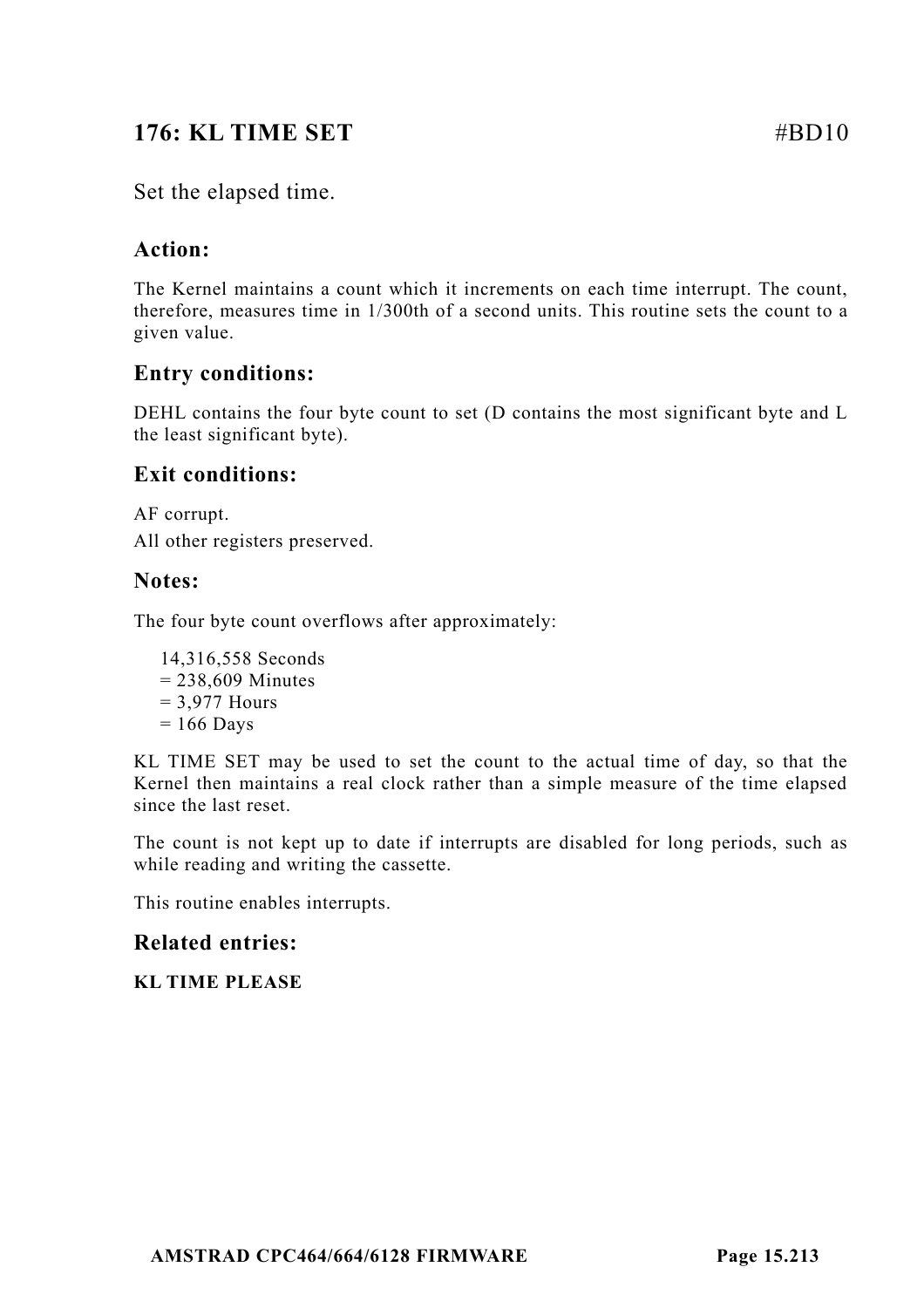# **177: MC BOOT PROGRAM** #BD13

Load and run a program.

### **Action:**

Shut down as much of the system as possible then load a program into RAM and run it. If the load fails then the previous foreground program is restarted.

## **Entry conditions:**

HL contains the address of the routine to call to load the program.

### **Exit conditions:**

Does not exit!

### **Notes:**

The system is partially reset before attempting to load the program. External interrupts are disabled, as are all timer, frame flyback and keyboard break events. Sound generation is turned off, indirections are set to their default routines and the stack is reset to the default system stack. This process ensures that no memory outside the firmware variables area is in use when loading the program. Overwriting an active event block or indirection routine could otherwise have unfortunate consequences.

The partial system reset does not change the ROM state or ROM selection. The routine run to load the program must be in accessible RAM or an enabled ROM. Note that the firmware jumpblock normally enables the lower ROM and disables the upper ROM and so the routine must normally be in RAM above #4000 or in the lower ROM.

The routine run to load the program is free to use any store from #0040 up to the base of the firmware variables area (#B100) and may alter indirections and arm external device interrupts as required. It should obey the following

Exit conditions:

If the program loaded successfully:

Carry true. HL contains the program entry point.

If the program failed to load:

Carry false. HL corrupt.

Always:

A, BC, DE, IX, IY and other flags corrupt.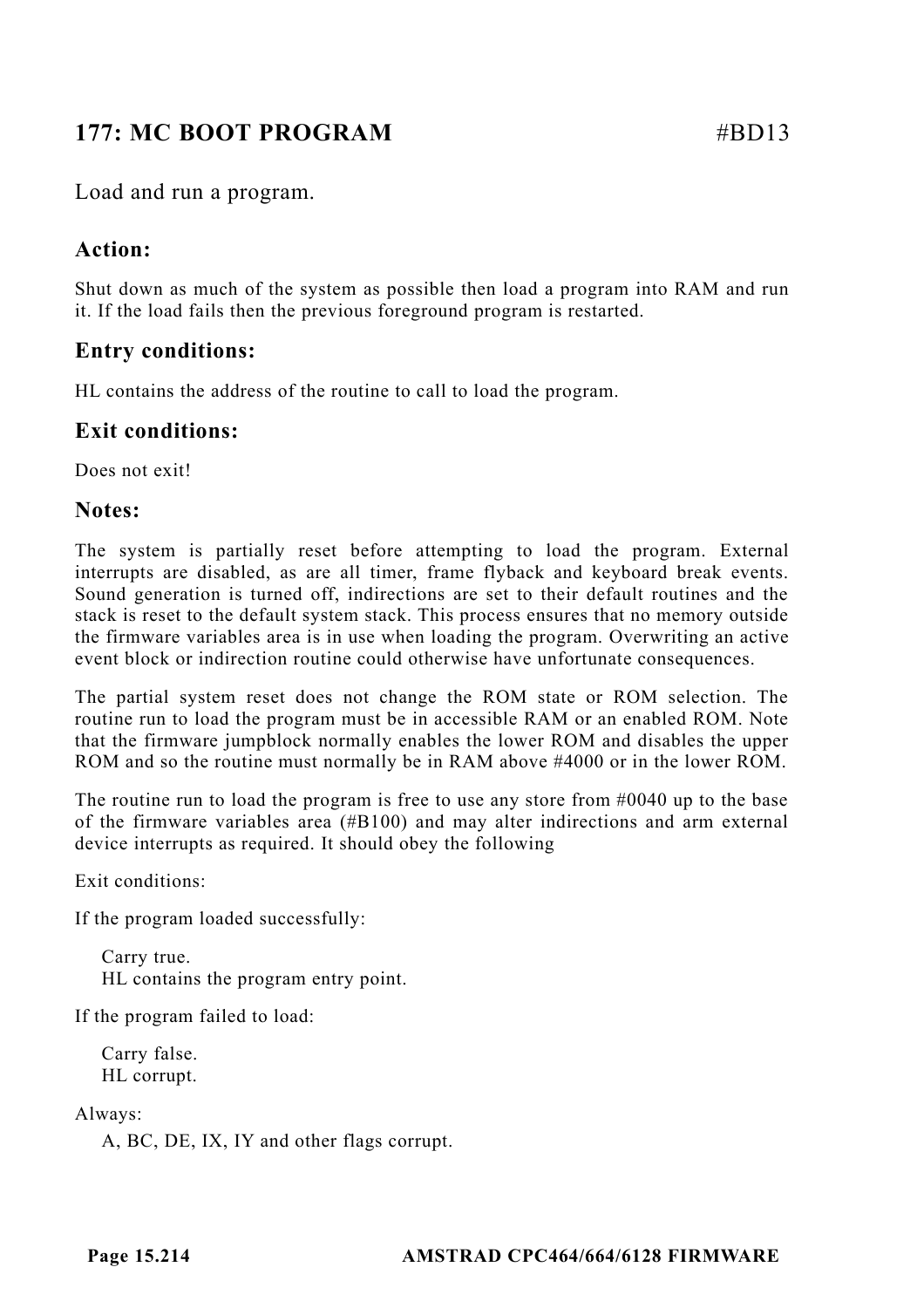After a successful load the firmware is completely initialized (as at EMS) and the program is entered at the entry address returned by the load routine. Returning from the program will reset the system (perform RST 0).

After an unsuccessful load an appropriate error message is printed and the previous foreground program is restarted. If the previous foreground program was itself a RAM program then the default ROM is entered instead as the program may have been corrupted during the failed loading.

#### **Related entries:**

**CAS IN DIRECT KL CHOKE OFF MC START PROGRAM**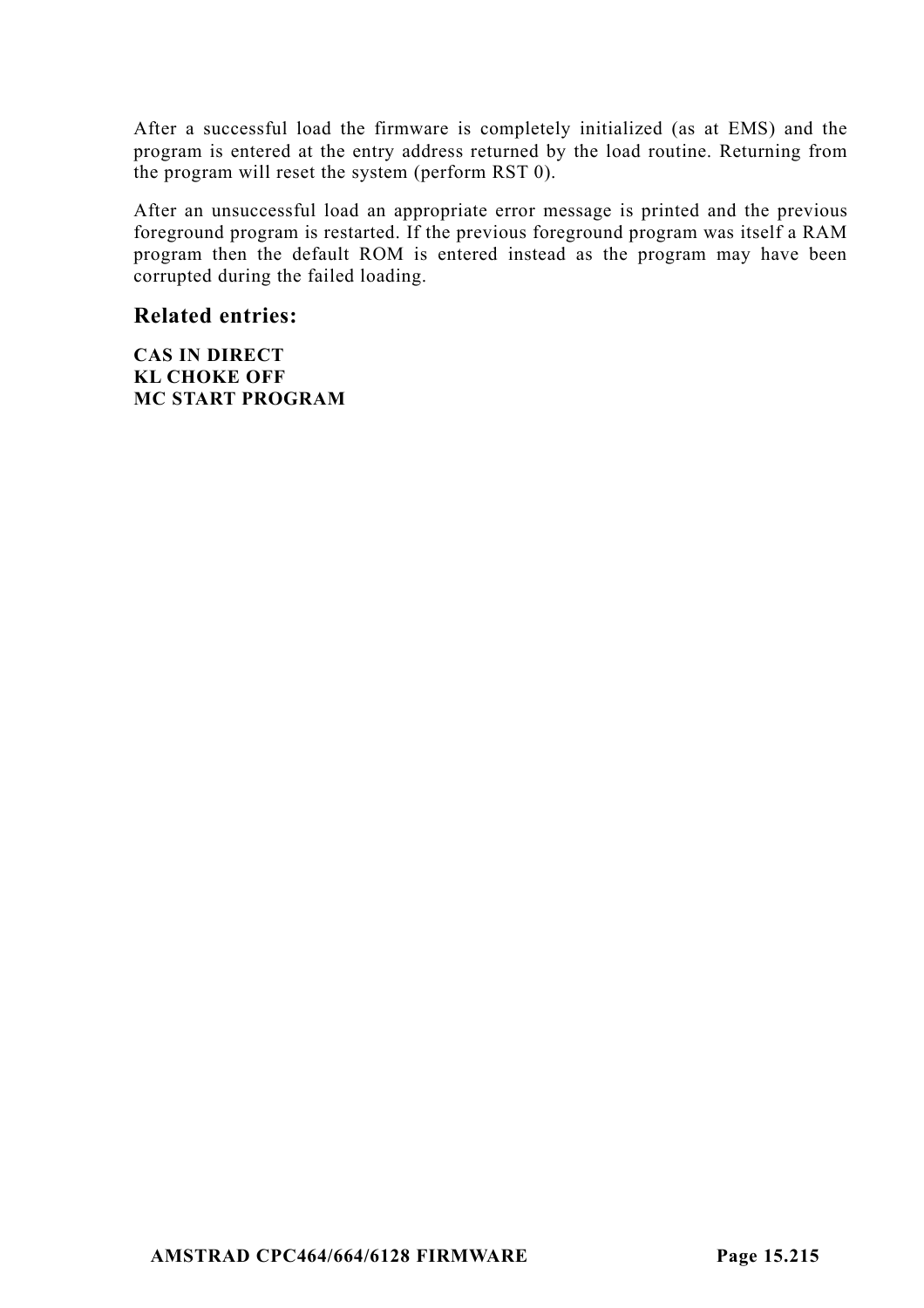# **178: MC START PROGRAM #BD16**

Run a foreground program.

### **Action:**

Fully initialize the system and enter a program.

### **Entry conditions:**

HL contains the entry point address. C contains the required ROM selection.

### **Exit conditions:**

Never exits!

### **Notes:**

HL and C comprise the 'far address' of the entry point of the foreground program (see section 2).

When entering a foreground program in ROM the ROM selection should be that required to select the appropriate ROM. When entering a foreground program in RAM the ROM selection should be used to enable or disable ROMs as the RAM program requires (ROM select addresses #FC..#FF).

This routine carries out a full EMS initialization of the firmware before entering the program. Returning from the program will reset the system (perform RST 0).

MC START PROGRAM is intended for running programs in ROM or programs that have already been loaded into RAM. To load and run a RAM program use MC BOOT PROGRAM.

#### **Related entries:**

**MC BOOT PROGRAM RESET ENTRY (RST 0)**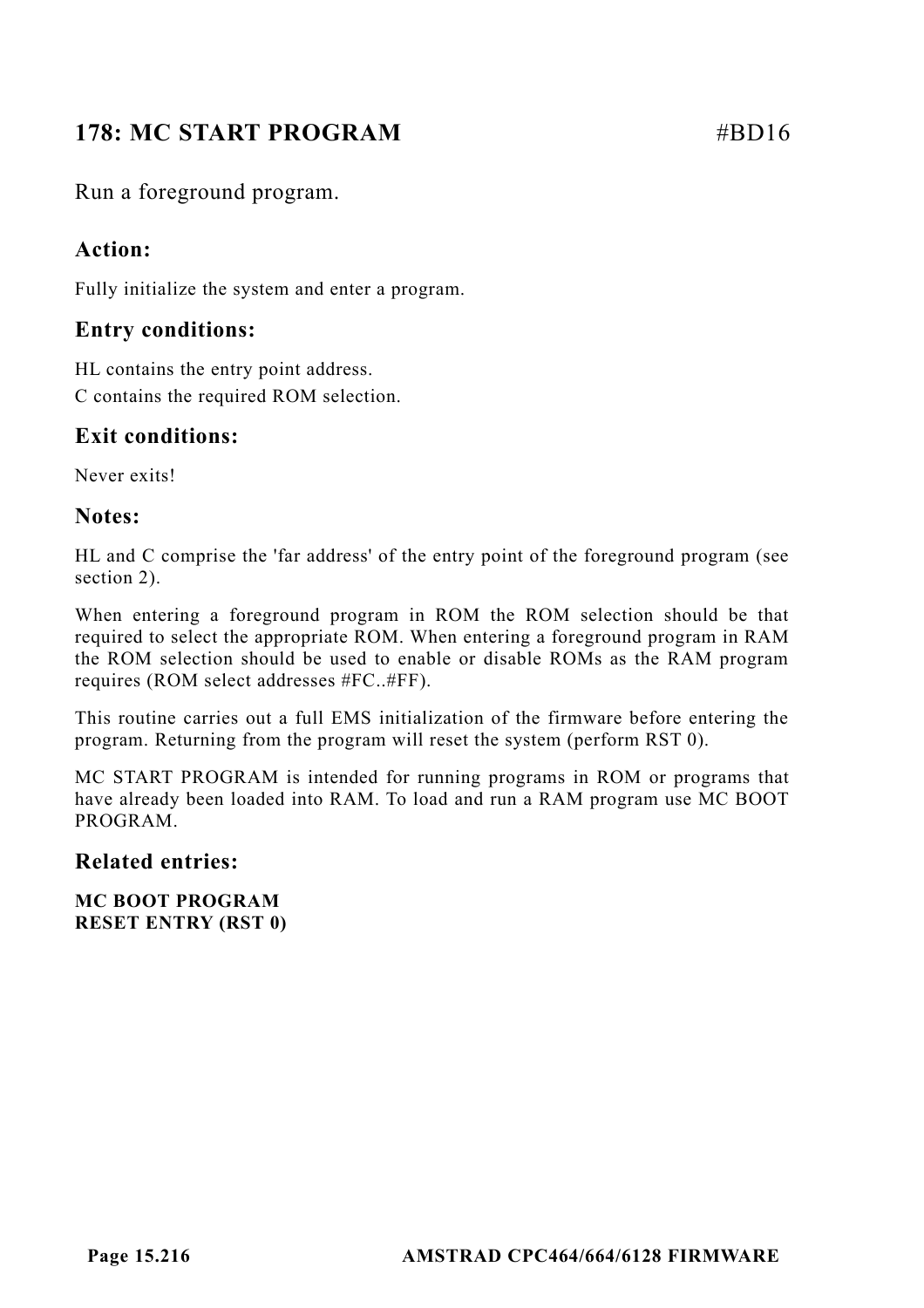# **179: MC WAIT FLYBACK** #BD19

Wait for frame flyback.

# **Action:**

Wait until frame flyback occurs.

# **Entry conditions:**

No conditions.

# **Exit conditions:**

All registers and flags preserved.

#### **Notes:**

Frame flyback is a signal generated by the CRT controller to signal the start of the vertical retrace period. During this period the screen is not being written and so major operations can be performed on the screen without producing unsightly effects. A prime example is rolling the screen.

The frame flyback signal only lasts for a couple of hundred microseconds but the vertical retrace period is much longer than this. However, there will be a ticker interrupt in the middle of frame flyback which may cause the foreground processing to be suspended for a significant length of time. It is important, therefore, to perform any critical processing as soon after the frame flyback is detected as is possible.

This routine returns immediately if frame flyback is occurring when it is called. It does not wait for the start of frame flyback (use a frame flyback event to do this).

#### **Related entries:**

**KL ADD FRAME FLY**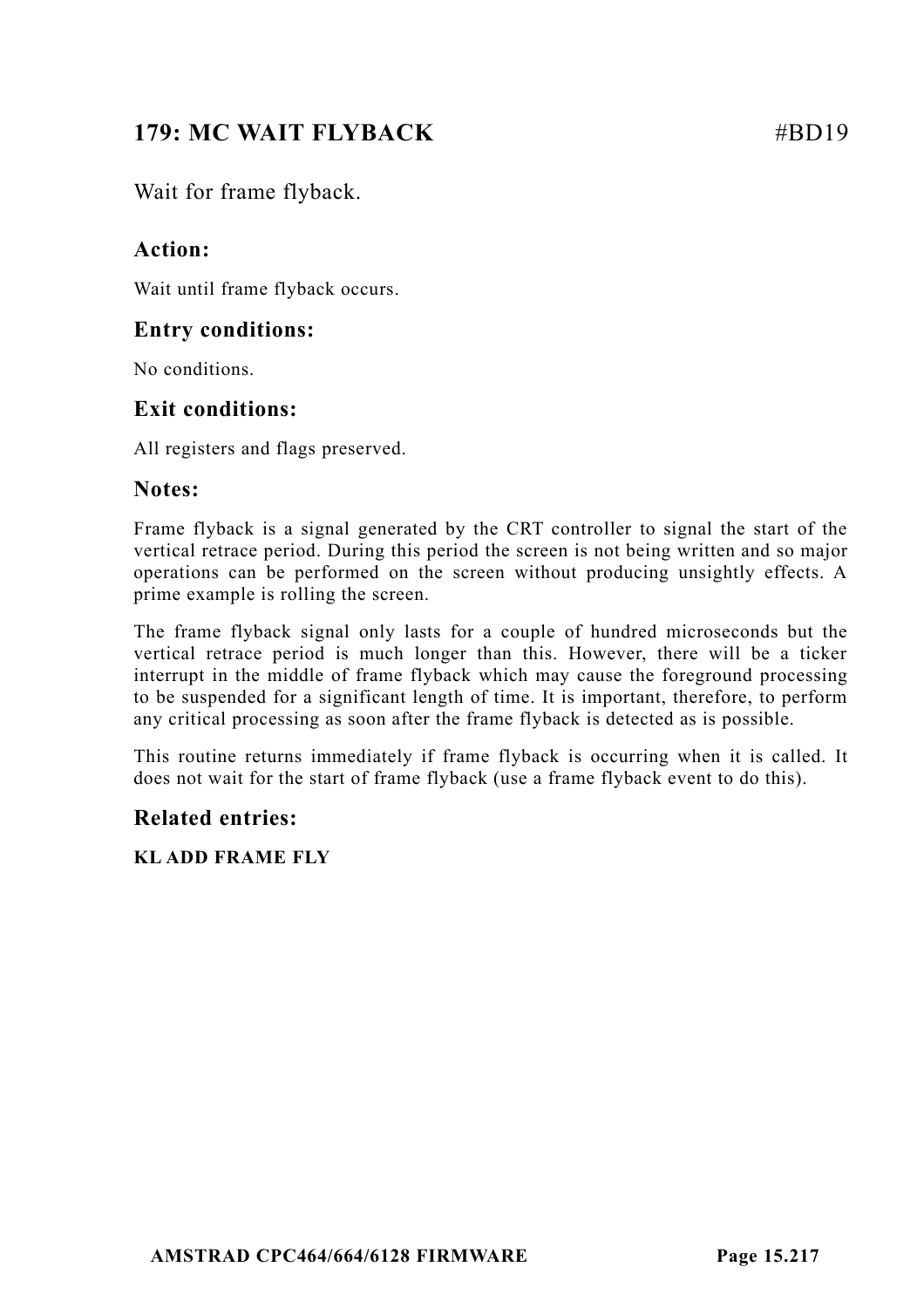# **180: MC SET MODE #BD1C**

Set the screen mode.

# **Action:**

Load the hardware with the required screen mode.

## **Entry conditions:**

A contains the required mode.

## **Exit conditions:**

AF corrupt. All other registers preserved.

## **Notes:**

The required mode is checked and no action is taken if it is invalid. If it is valid then the new value is sent to the hardware.

The screen modes are:

| 0: | 160 x 200 pixels, | 20 x 25 characters. |
|----|-------------------|---------------------|
| 1: | 320 x 200 pixels, | 40 x 25 characters. |
| 2: | 640 x 200 pixels, | 80 x 25 characters. |

Altering the screen mode without notifying the Screen Pack will produce peculiar effects on the screen. In general SCR SET MODE should be called to change screen mode. This, in turn, sets the new mode into the hardware.

# **Related entries:**

**SCR SET MODE**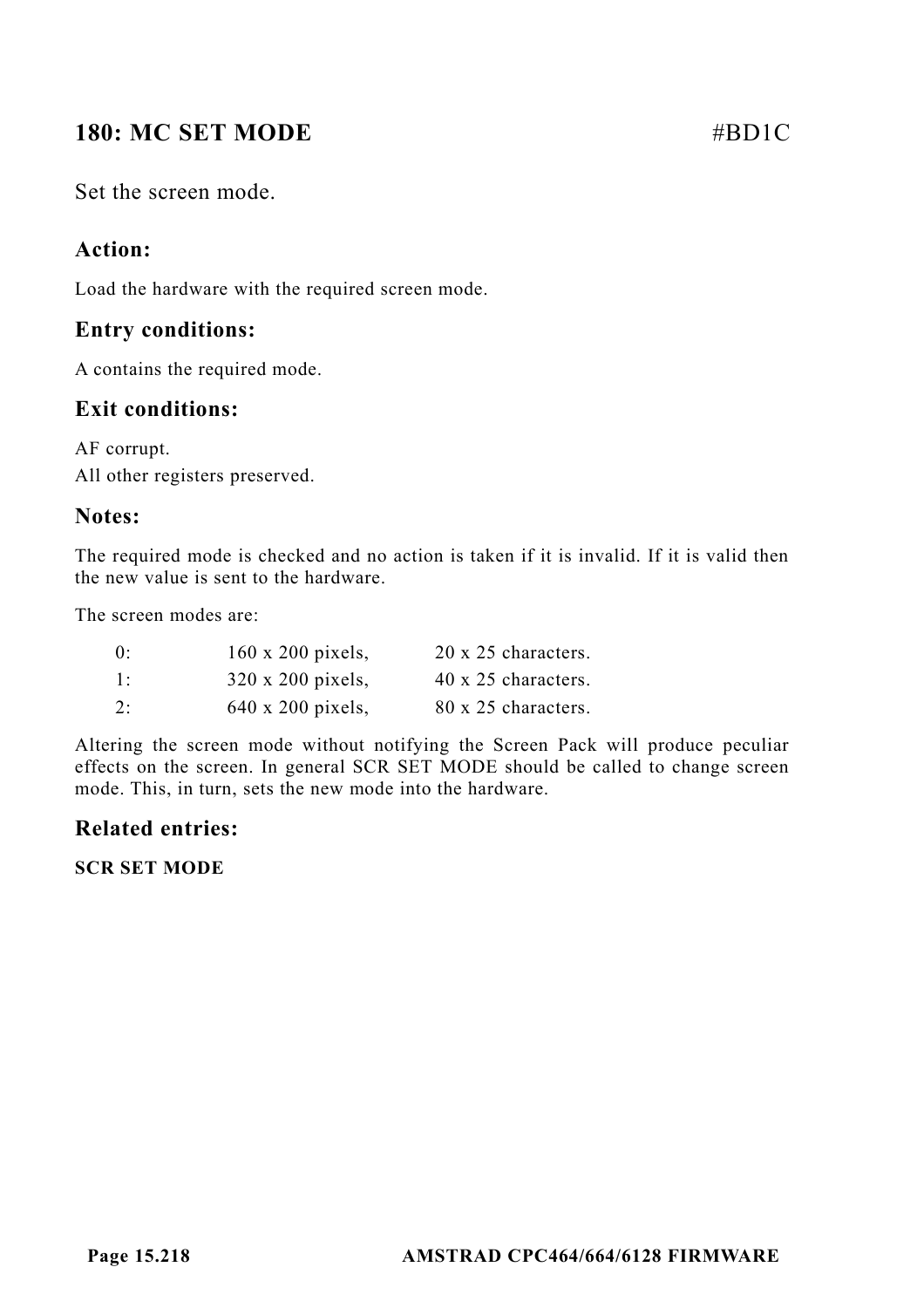# **181: MC SCREEN OFFSET**  $\qquad$  **#BD1F**

Set the screen offset.

## **Action:**

Load the hardware with the offset of the first byte on the screen inside a 2K screen block and which 16K block the screen memory is located in.

# **Entry conditions:**

A contains the new screen base. HL contains the new screen offset.

#### **Exit conditions:**

AF corrupt. All other registers preserved.

#### **Notes:**

The screen base address is masked with #C0 to make sure it refers to a valid 16K memory area. The default screen base is #C0 (the screen is underneath the upper ROM).

The screen offset is masked with #07FE to make it legal. Note that bit 0 is ignored as the hardware only uses even offsets.

If the screen base or offset is changed without notifying the Screen Pack then unexpected effects may occur on the screen. In general SCR SET BASE or SCR SET OFFSET should be called. These, in their turn, send the values to the hardware.

#### **Related entries:**

**SCR SET BASE SCR SET OFFSET**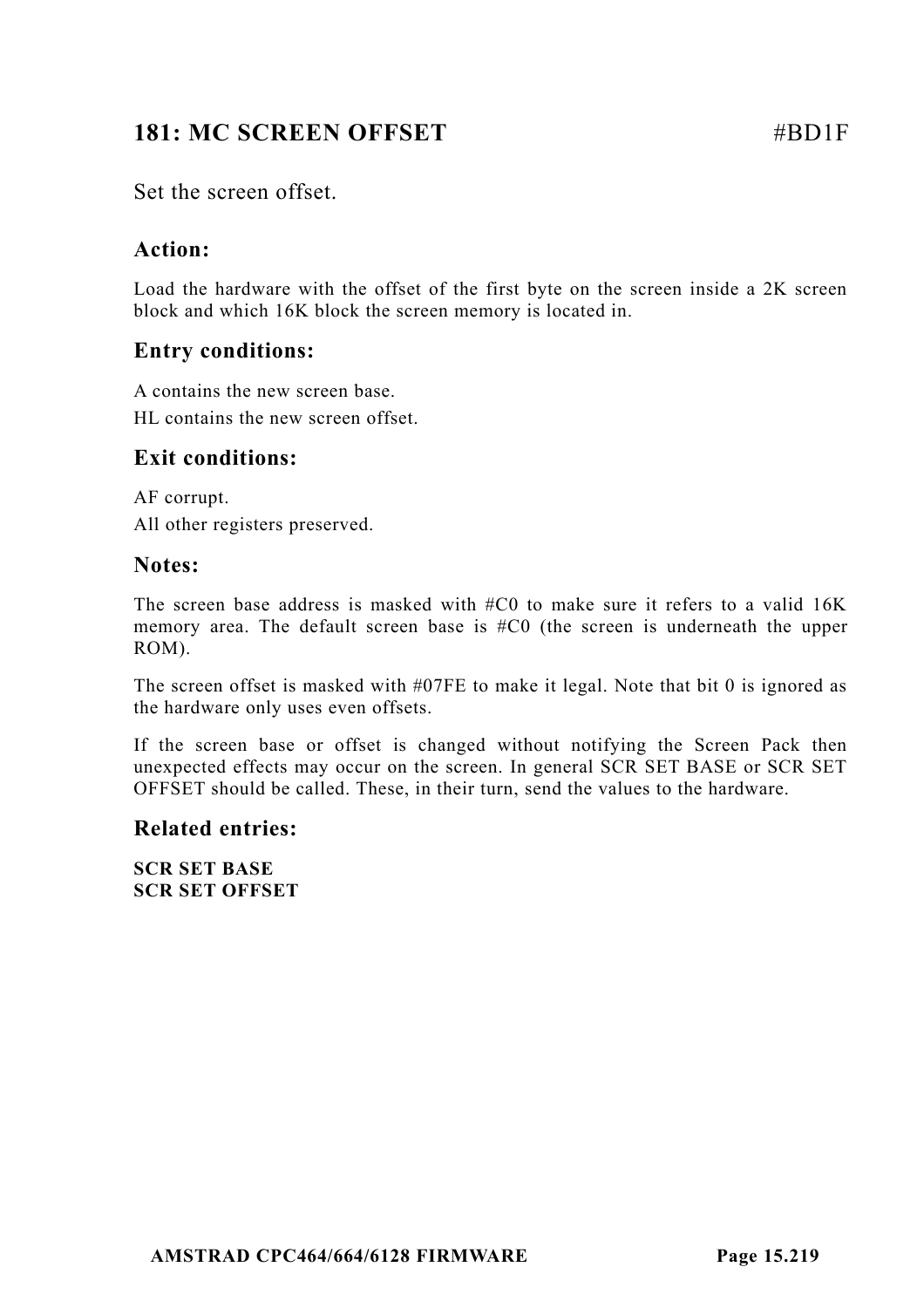# **182: MC CLEAR INKS** #BD22

# **Action:**

Set the colour of the border and set the colour of all the inks. All inks are set to the same colour thus giving the impression that the screen has been cleared instantly.

# **Entry conditions:**

DE contains the address of an ink vector.

## **Exit conditions:**

AF corrupt. All other registers preserved.

## **Notes:**

The ink vector has the form:

Byte 0: Colour of the border. Byte 1: Colour for all inks.

The colours supplied are the numbers used by the hardware rather than the grey scale numbers supplied to SCR SET INK (see Appendix V).

After the screen has been cleared (or whatever) the correct ink colours can be set by calling MC SET INKS.

This routine sets the colours for all 16 inks whether they can be displayed on the screen in the current mode or not.

This ink clearing technique is used by the Screen Pack when clearing the screen or changing mode (by SCR CLEAR and SCR SET MODE).

# **Related entries:**

**MC SET INKS**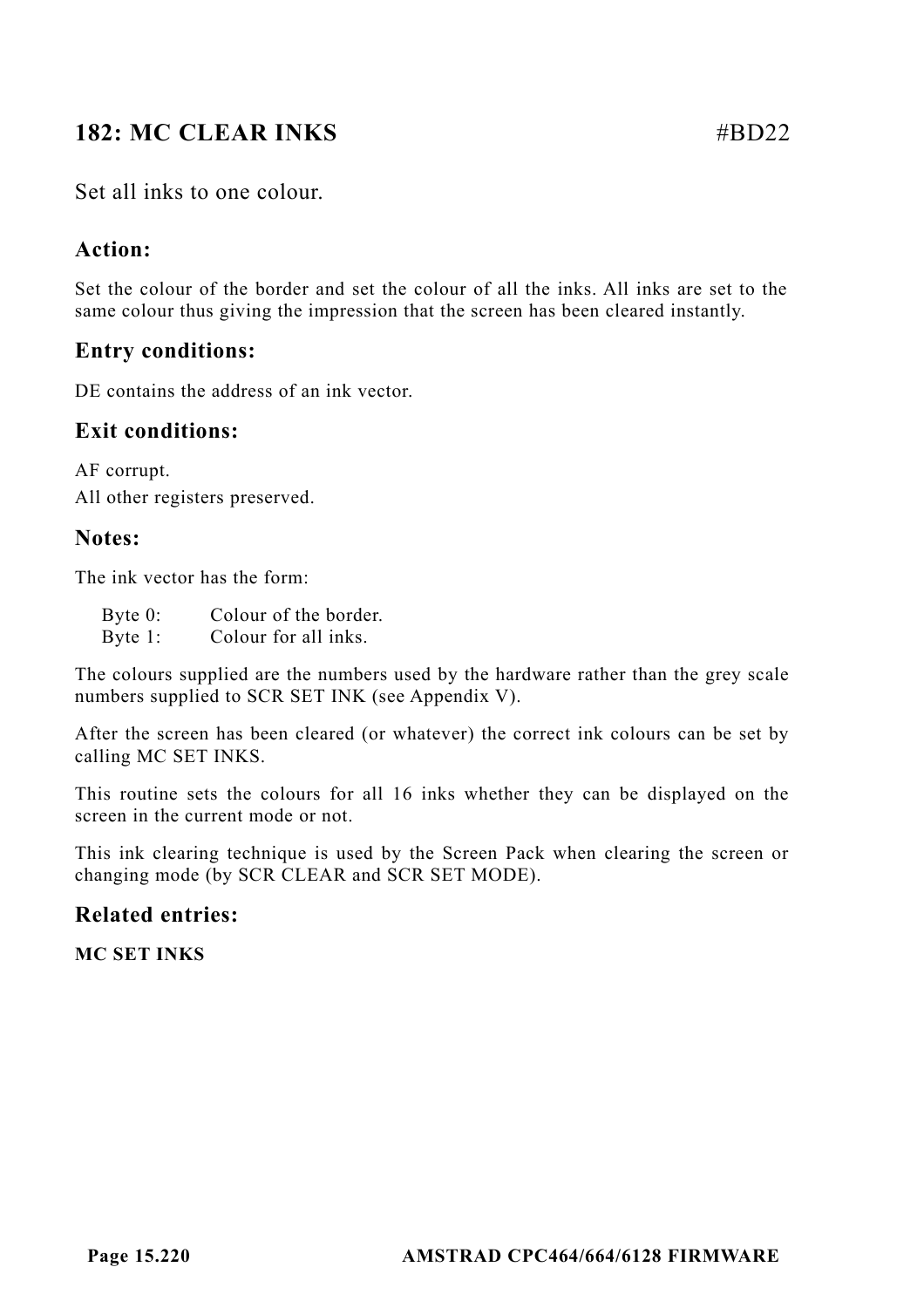# **183: MC SET INKS** #BD25

## Set colours of all the inks.

## **Action:**

Set the colours of all the inks and the border.

#### **Entry conditions:**

DE contains the address of an ink vector.

#### **Exit conditions:**

AF corrupt. All other registers preserved.

#### **Notes:**

The ink vector passed has the following layout:

| Byte $0$ :  | Colour of the border. |
|-------------|-----------------------|
| Byte $1$ :  | Colour for ink 0.     |
| Byte $2$ :  | Colour for ink 1.     |
|             |                       |
| Byte $16$ : | Colour for ink 15.    |

The colours supplied are the numbers used by the hardware rather than the grey scale numbers supplied to SCR SET INK (see Appendix V).

This routine sets the colours for all inks including those that cannot be visible in the current screen mode. However, it is only necessary to supply sensible colours for the visible inks.

The Screen Pack sets the colours for all the inks each time the inks flash and after an ink colour has been changed (by calling SCR SET INK or SCR SET BORDER).

#### **Related entries:**

**MC CLEAR INKS SCR SET BORDER SCR SET INK**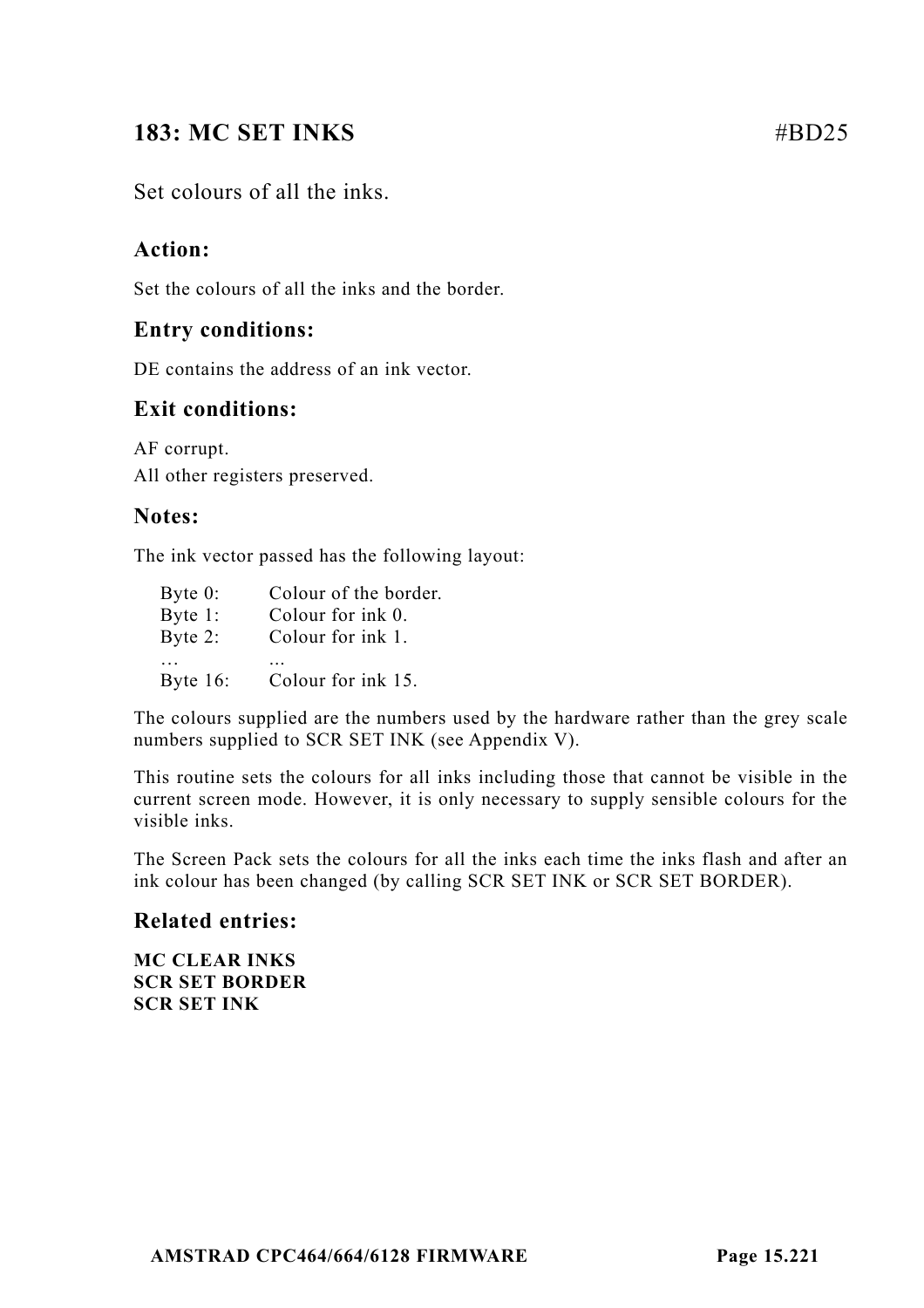# **184: MC RESET PRINTER** #BD28

Reset the printer indirection.

# **Action:**

Set the printer indirection, MC WAIT PRINTER, to its default routine and, in V1.1 firmware, set up the default printer translation table.

# **Entry conditions:**

No conditions.

## **Exit conditions:**

AF, BC, DE and HL corrupt. All other registers preserved.

# **Notes:**

The default printer translation table is described in Appendix XIV. This is designed to drive the DMP-1 printer. It only translates the additional characters in the character set (#A0..#AF); it does not translate any of the standard ASCII characters or the graphics characters.

# **Related entries:**

**MC WAIT PRINTER MC PRINT CHAR**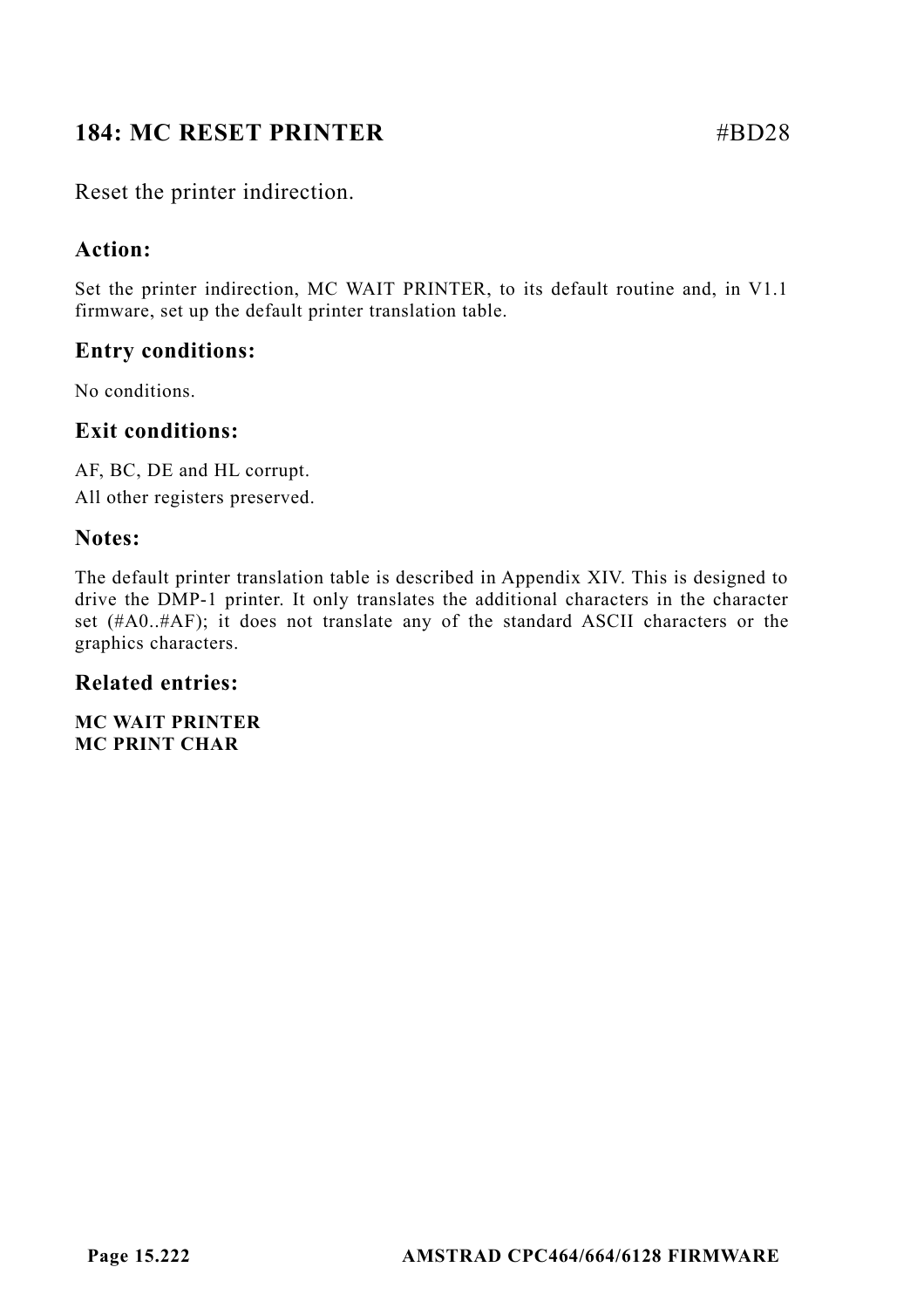# **185: MC PRINT CHAR** #BD2B

Try to send a character to the Centronics port.

# **Action:**

Send a character to the printer (Centronics port) or time out if the printer is busy for too long.

# **Entry conditions:**

A contains the character to send (bit 7 is ignored).

## **Exit conditions:**

If the character was sent OK:

Carry true.

If the printer timed out:

Carry false.

Always:

A and other flags corrupt. All other registers preserved.

#### **Notes:**

In V1.1 firmware, the character to be sent is translated using the printer translation table as set by MC PRINT TRANSLATION. If the supplied character is not found in the table then it is sent as supplied without translation. However, if the character is found in the translation table then the corresponding translation is sent instead; unless the translation is FF in which case the character is ignored and nothing is sent.

This routine calls the Machine Pack indirection MC WAIT PRINTER to sent the character. The default indirection routine waits for the Centronics port to become nonbusy then sends the character. If the port remains busy for too long (approximately 0.4 seconds) then the routine times out and the character is not sent. This time out is provided so that the caller can test for break whilst driving the printer.

# **Related entries:**

**MC PRINT TRANSLATION MC RESET PRINTER MC WAIT PRINTER**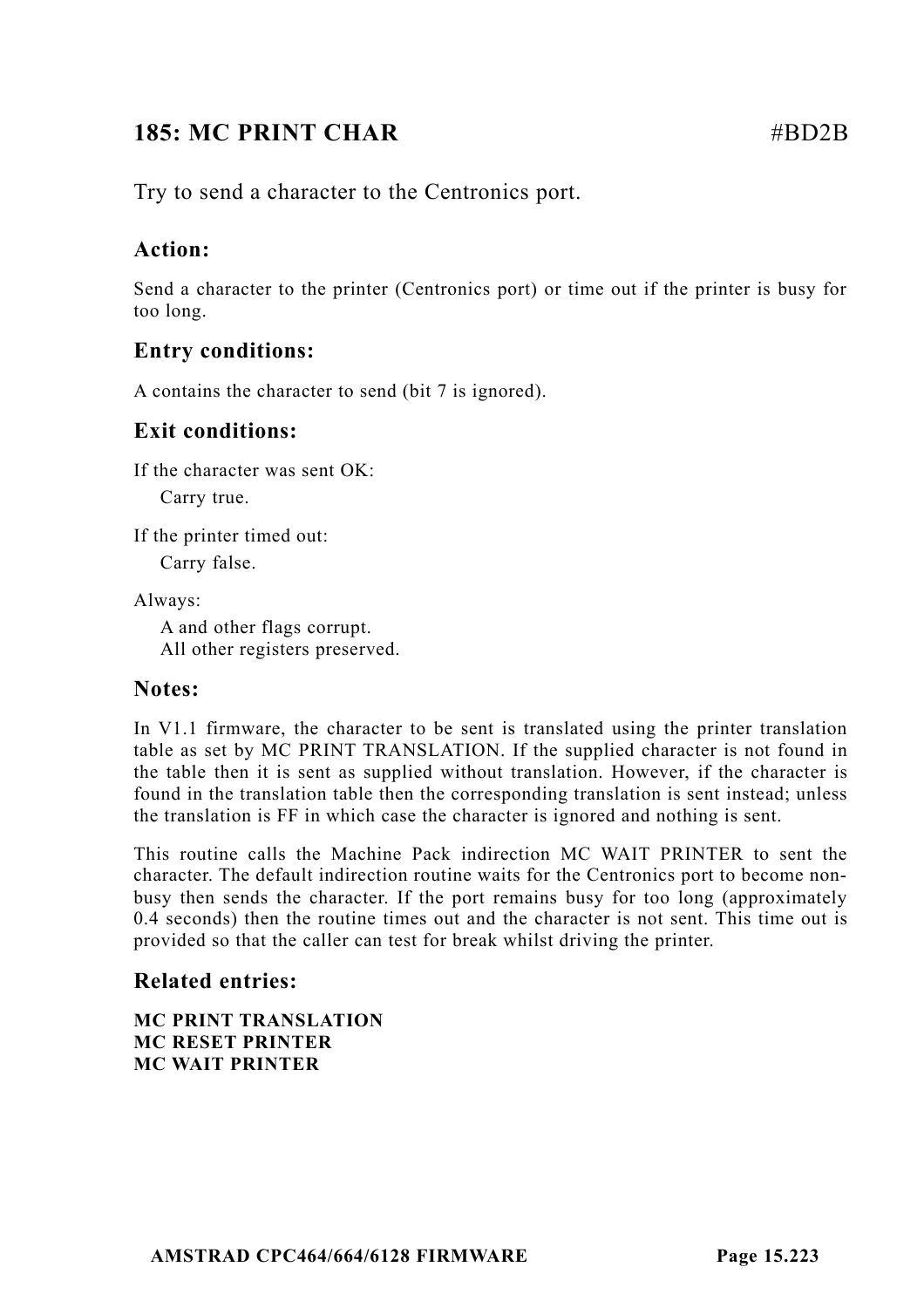# **186: MC BUSY PRINTER** #BD2E

Test if the Centronics port is busy.

## **Action:**

Test if the printer (Centronics port) is busy.

## **Entry conditions:**

No conditions.

# **Exit conditions:**

If Centronics port is busy: Carry true.

If Centronics port is idle: Carry false.

Always: Other flags corrupt. All other registers preserved.

# **Notes:**

This routine has no other effects.

# **Related entries:**

**MC SEND PRINTER**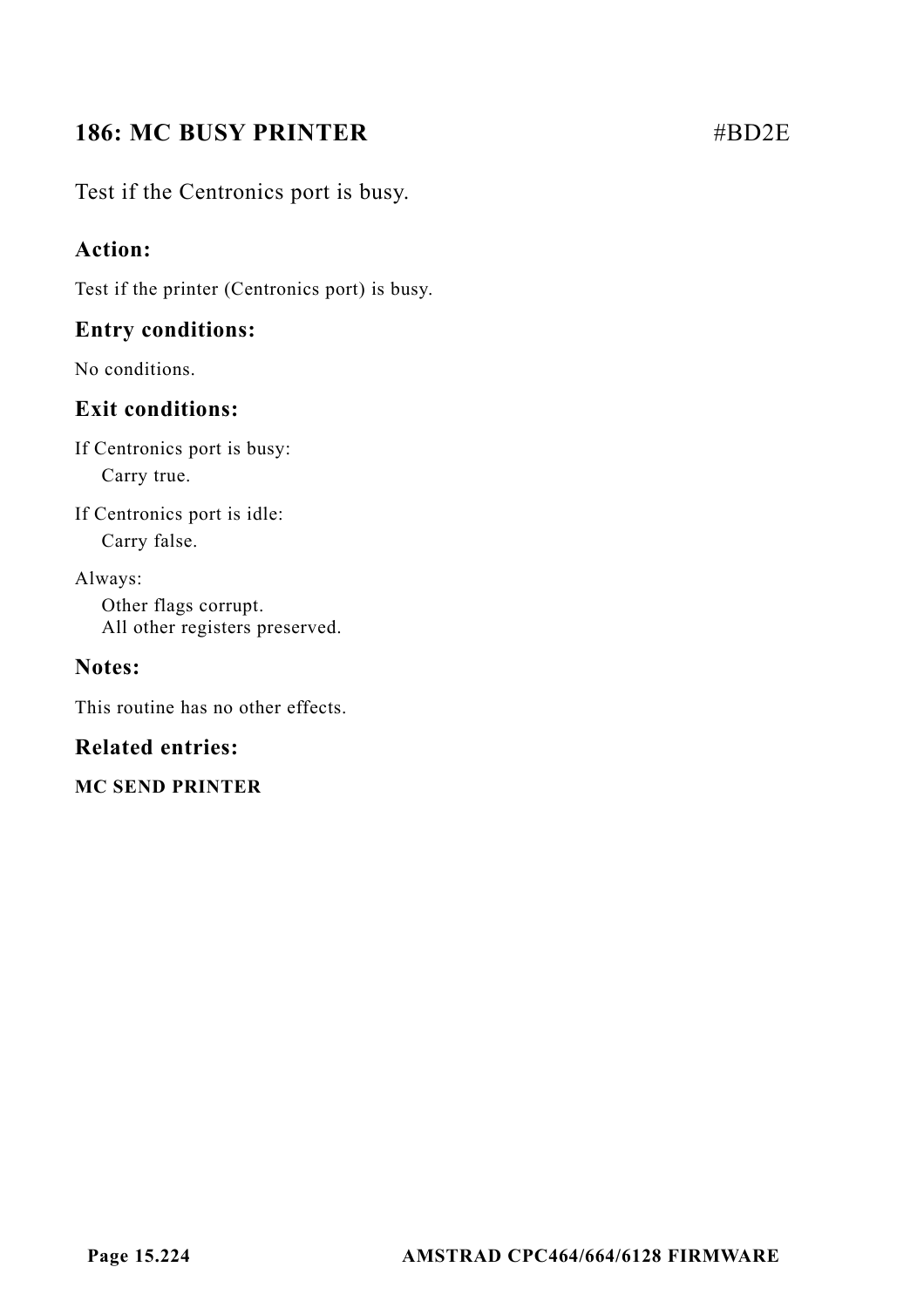# **187: MC SEND PRINTER** #BD31

Send a character to the Centronics port.

# **Action:**

Send a character to the printer (Centronics port) which must not be busy.

# **Entry conditions:**

A contains the character to send (bit 7 is ignored).

# **Exit conditions:**

Carry true.

A and other flags corrupt. All other registers preserved.

## **Notes:**

The printer must not be busy when a character is sent. The higher level routine MC PRINT CHAR will automatically wait for the printer to become non-busy and should be used in preference.

#### **Related entries:**

**MC BUSY PRINTER MC PRINT CHAR**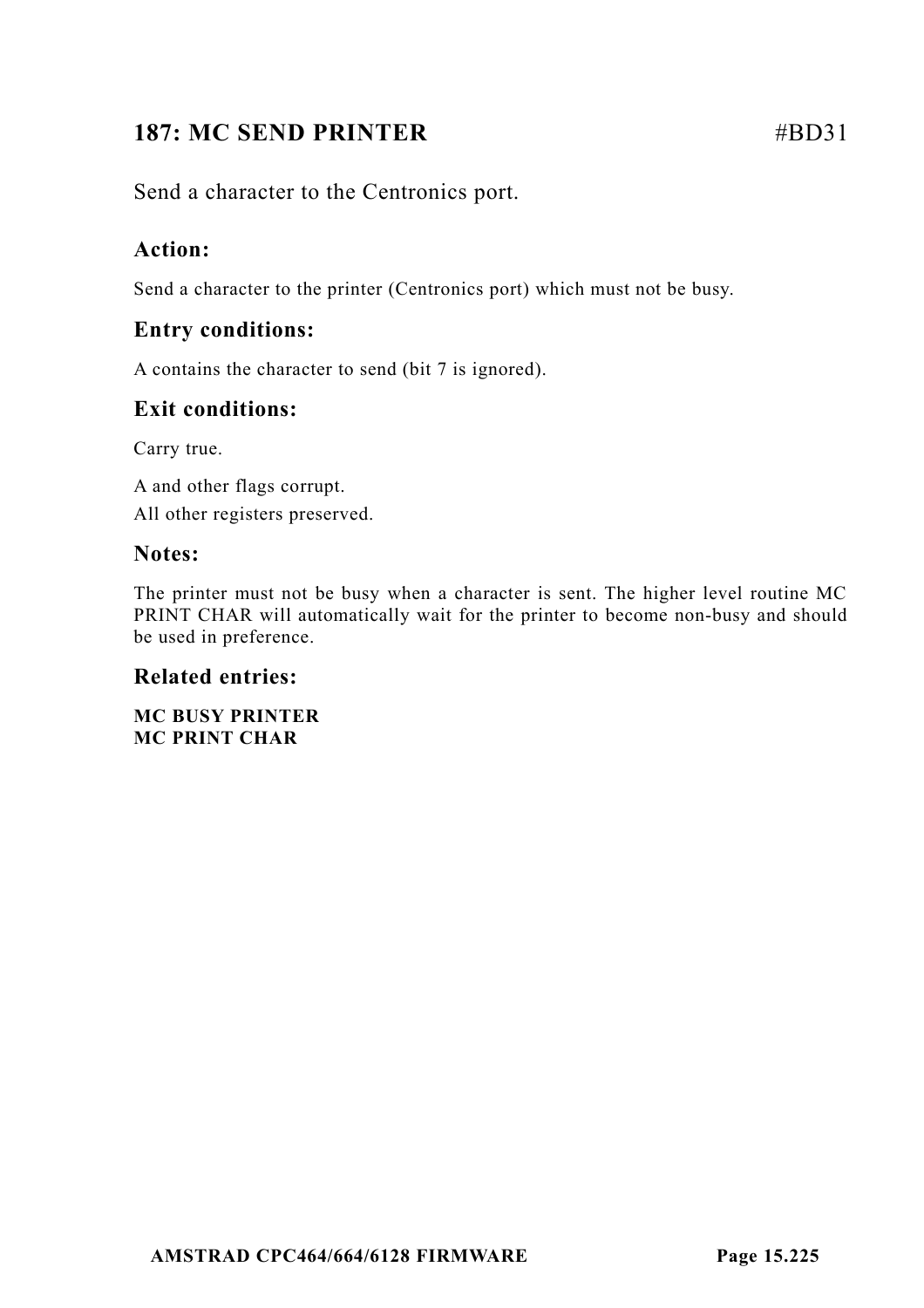# **188: MC SOUND REGISTER** #BD34

Send data to a sound chip register.

# **Action:**

Set a sound chip register. This is a rather convoluted action because of the way the hardware has been designed.

# **Entry conditions:**

A contains the sound chip register number. C contains the data to send.

# **Exit conditions:**

AF and BC corrupt. All other registers preserved.

# **Notes:**

This routine enables interrupts.

# **Related entries:**

None!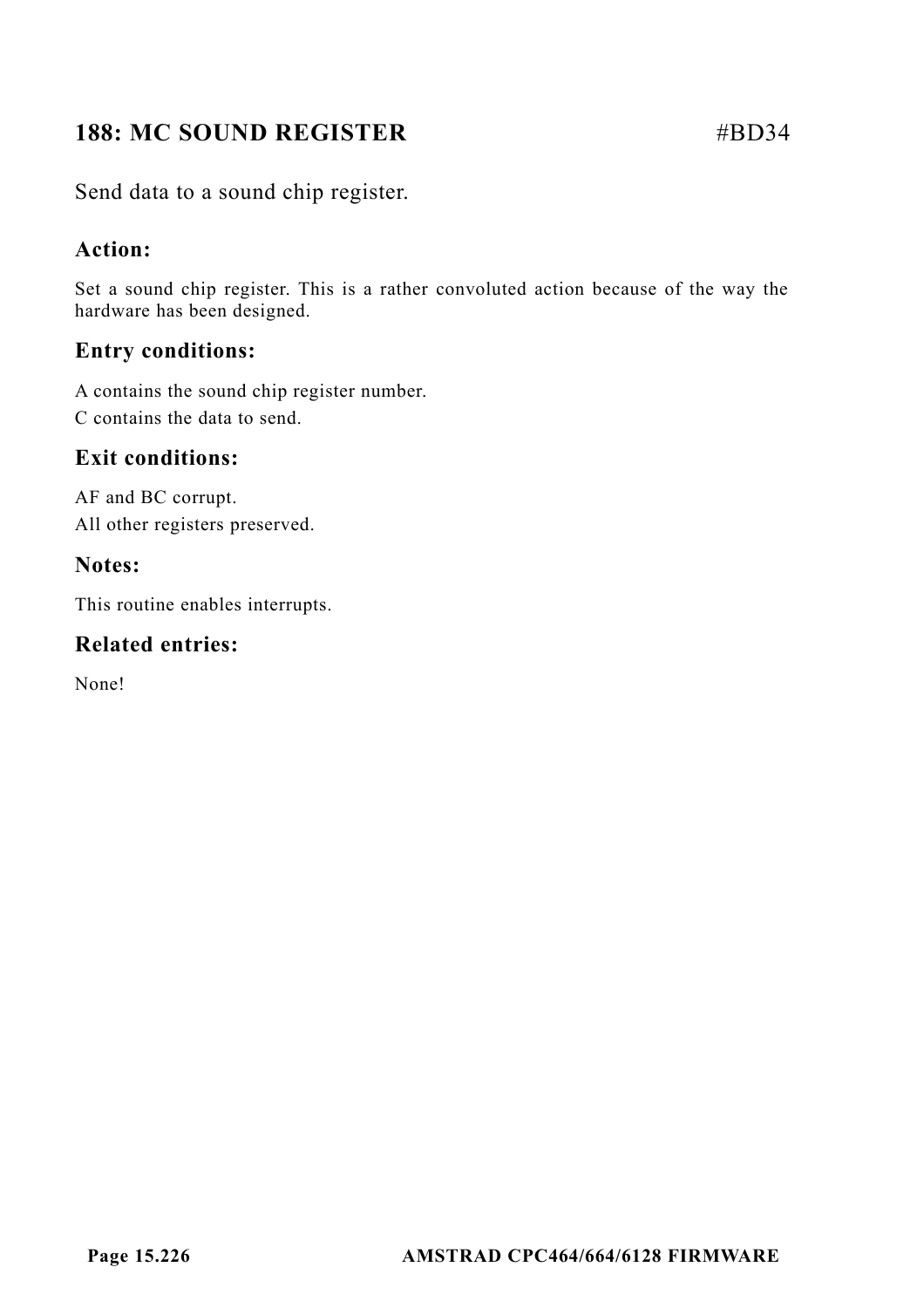# **189: JUMP RESTORE** #BD37

Restore the standard jumpblock.

# **Action:**

Set the main firmware jumpblock to its standard state as described in sections 14.1 and 15.

# **Entry conditions:**

No conditions.

## **Exit conditions:**

AF, BC, DE and HL corrupt. All other registers preserved.

#### **Notes:**

This routine may be used to restore the jumpblock to its standard routines after the user has changed entries in it. The whole of the jumpblock is set up so care must be taken if other programs, such as AMSDOS, have patched it.

The indirections jumpblock is set up piecemeal by the various packs' initialization and reset routines. JUMP RESTORE does not set up the indirections.

#### **Related entries:**

**GRA RESET KM RESET MC RESET PRINTER SCR RESET TXT RESET**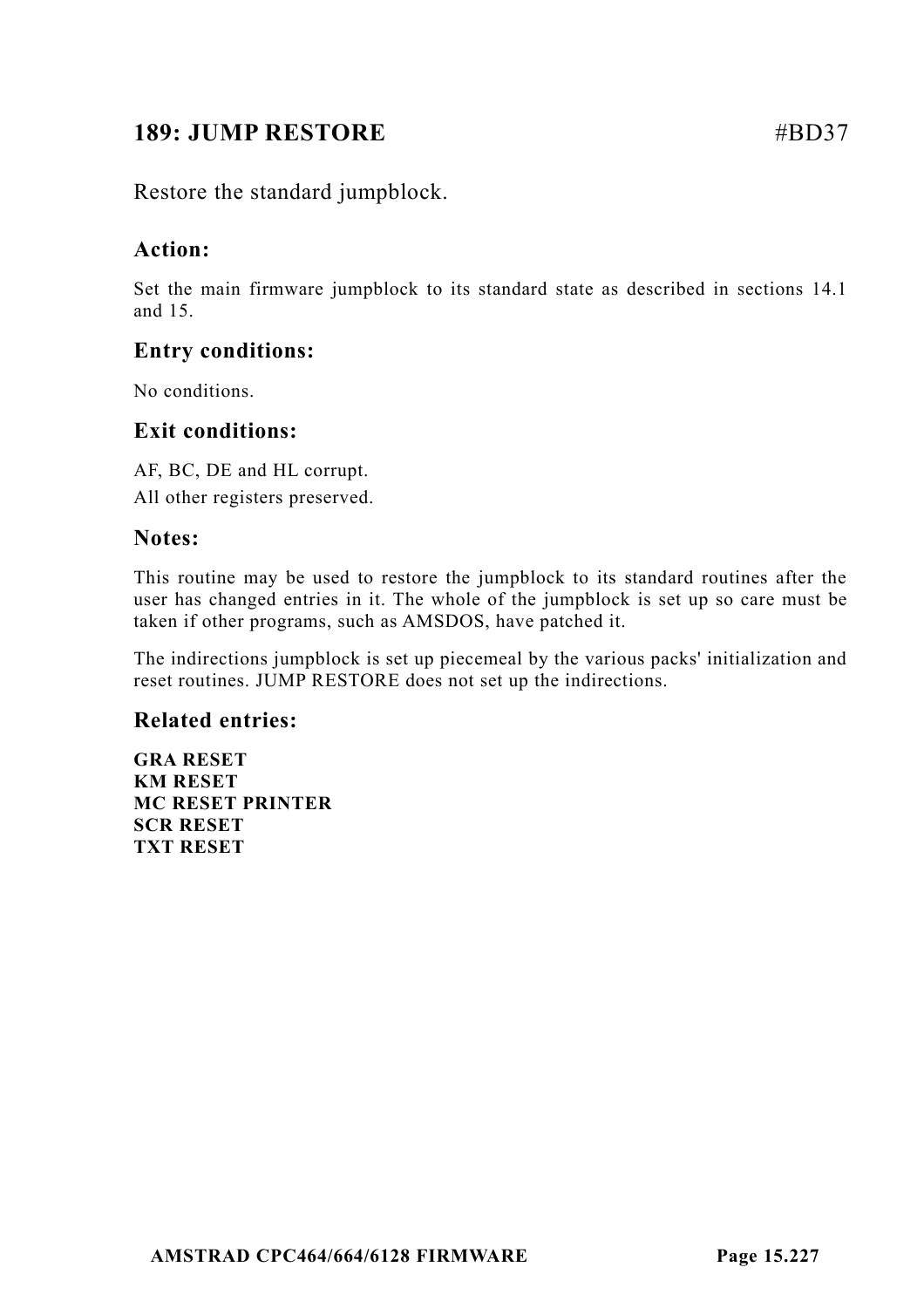# **190: KM SET LOCKS** #BD3A

Set the shift and caps lock states.

## **Action:**

Turn the shift and caps locks on or off.

## **Entry conditions:**

H contains the required caps lock state. L contains the required shift lock state.

# **Exit conditions:**

AF corrupt. All other registers preserved.

#### **Notes:**

This routine is not available on V1.0 firmware.

The lock states are:

#00 means that the lock is to be turned off. #FF means that the lock is to be turned on.

The default lock states are off.

#### **Related entries:**

**KM GET STATE**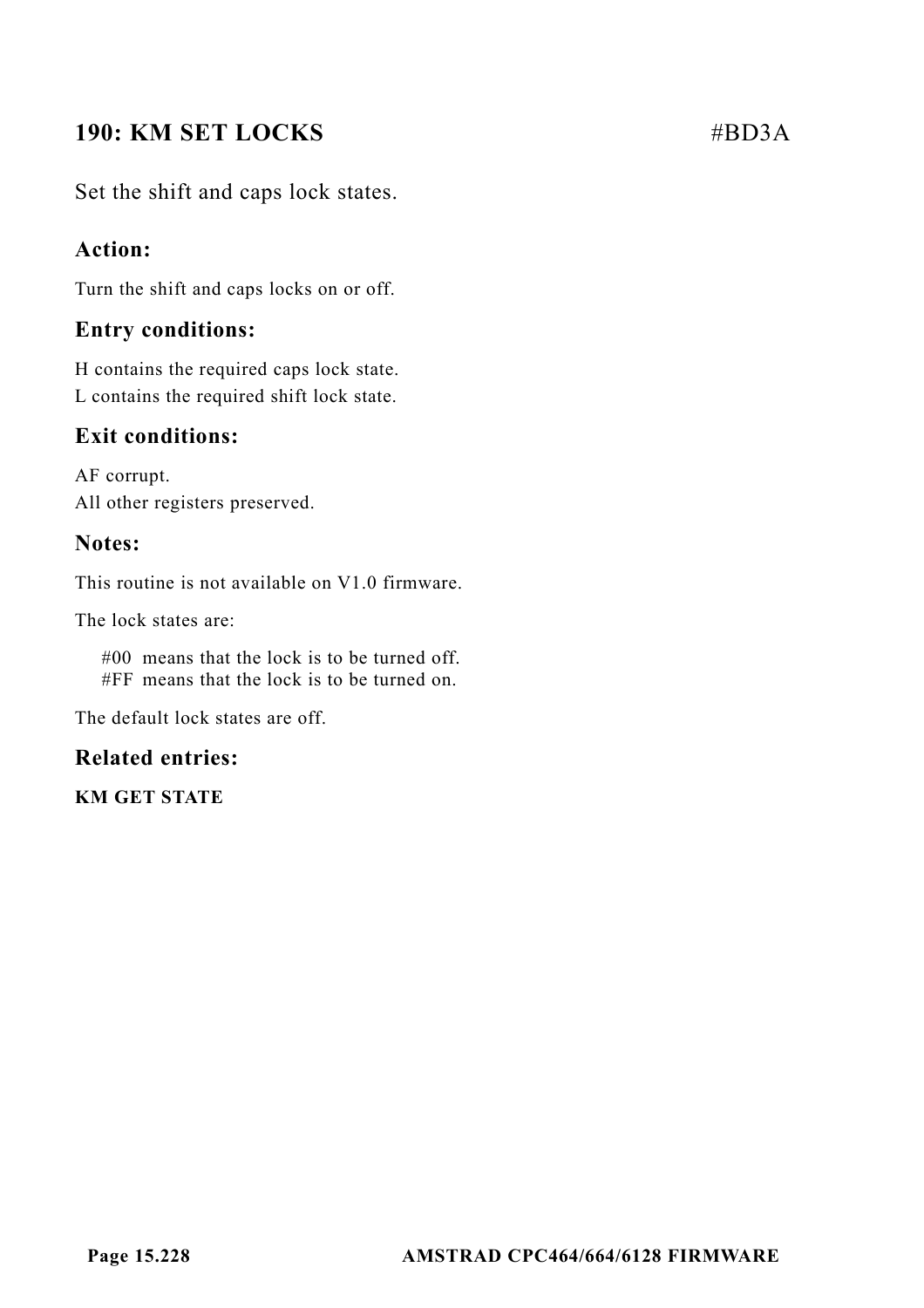# **191: KM FLUSH** #BD3D

Flush the keyboard buffers.

# **Action:**

Discard all pending keys from the key buffer, the 'put back' character and any current expansion string.

# **Entry conditions:**

No conditions.

#### **Exit conditions:**

AF corrupt. All other registers preserved.

#### **Notes:**

This routine is not available on V1.0 firmware.

The next character that will be returned by KM READ CHAR (or a similar routine) after KM FLUSH is called will be the first character that the user types after the call of KM FLUSH since all the pending characters will have been discarded.

On V1.0 firmware the effect of this routine can be simulated by repeatedly calling KM READ CHAR until it comes back with carry false.

#### **Related entries:**

**KM READ CHAR KM READ KEY**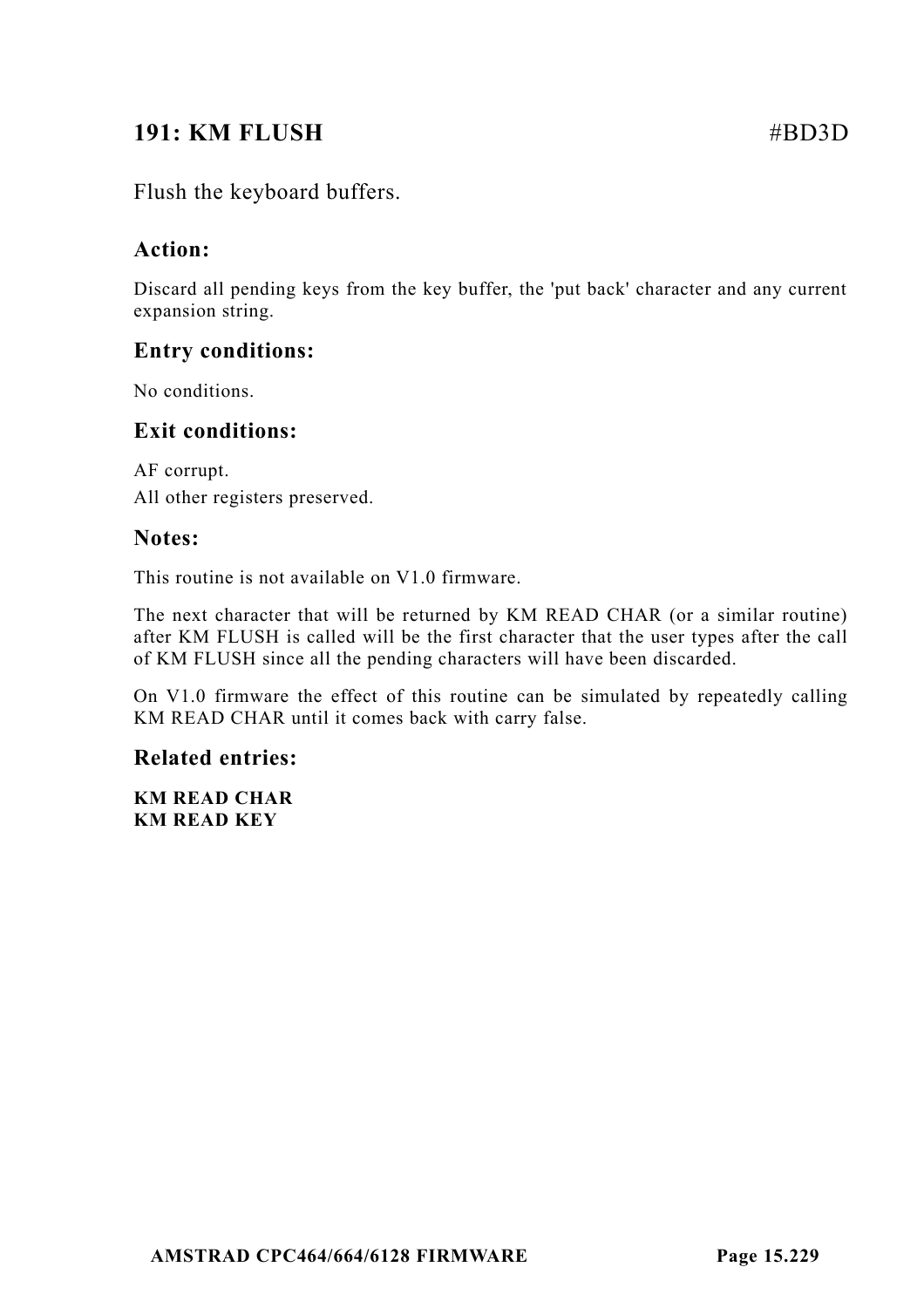# **192: TXT ASK STATE** #BD40

## Get the state of the Text VDU.

## **Action:**

Returns the VDU enable/disable state and the cursor on/off and cursor enable/disable states of the current selected stream.

#### **Entry conditions:**

No conditions.

#### **Exit conditions:**

A contains the stream state.

Flags corrupt. All other registers preserved.

#### **Notes:**

This routine is not available on V1.0 firmware.

The stream state is returned as follows:

| Bit 0          | $0 \rightarrow$ cursor enabled, | $1 \rightarrow$ cursor disabled. |
|----------------|---------------------------------|----------------------------------|
| Bit 1          | $0 \rightarrow$ cursor on,      | $1 \rightarrow$ cursor off.      |
| <b>Bits 26</b> | are undefined.                  |                                  |
| Bit 7          | $0 \rightarrow VDU$ disabled.   | $1 \rightarrow VDU$ enabled.     |

#### **Related entries:**

**TXT CUR DISABLE TXT CUR ENABLE TXT CUR OFF TXT CUR ON TXT VDU DISABLE TXT VDU ENABLE**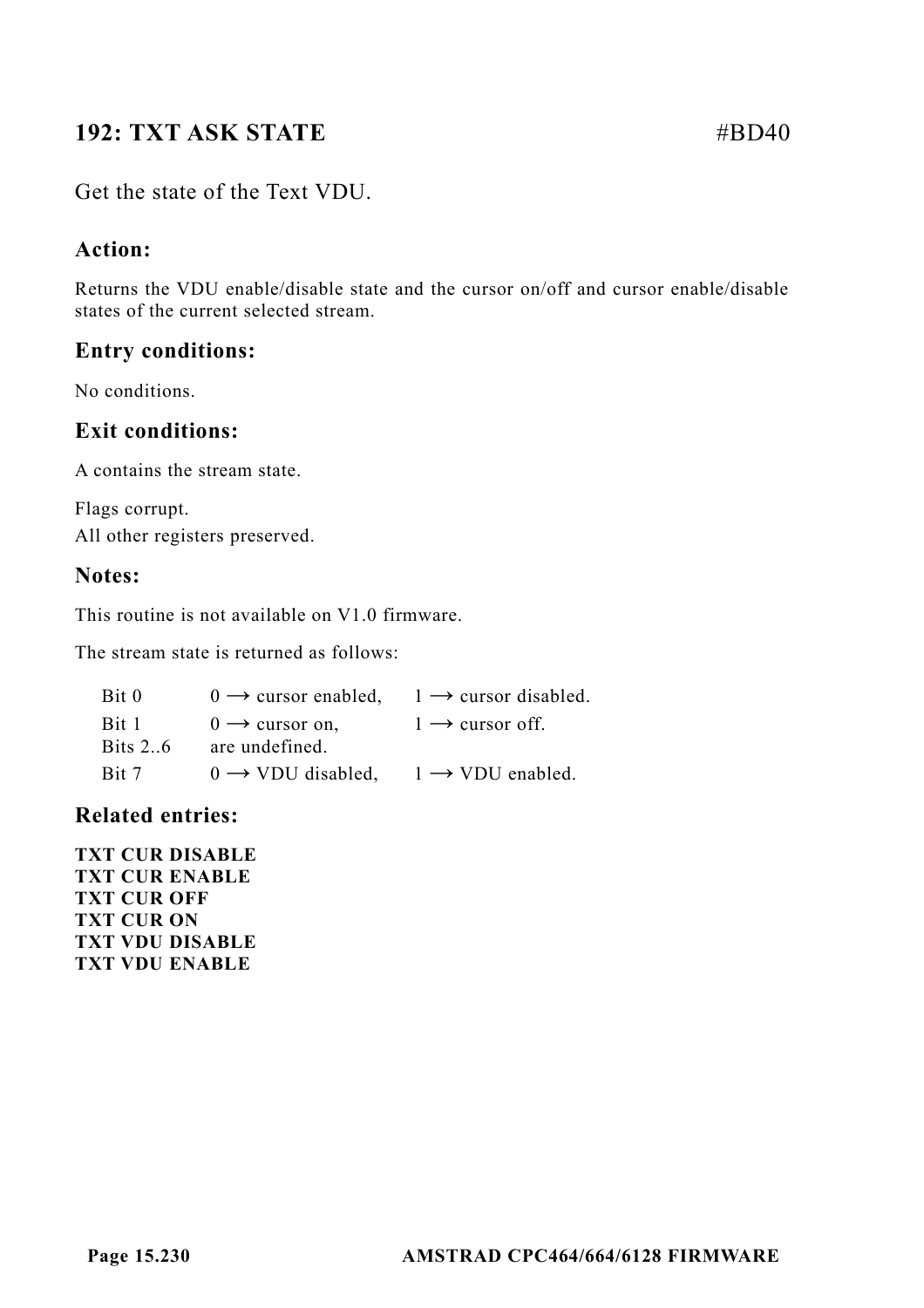# **193: GRA DEFAULT** #BD43

Set the default Graphics VDU modes.

#### **Action:**

Sets the graphics write mode, background mode, first pixel mode and line mask to their default settings.

#### **Entry conditions:**

No conditions.

#### **Exit conditions:**

AF, BC, DE and HL corrupt. All other registers preserved.

#### **Notes:**

This routine is not available on V1.0 firmware.

This routine sets the following modes:

Graphics write mode is set to force. Graphics background mode is set to opaque. First point mode is set to plot the first pixel of lines. Line mask is set to give continuous lines (mask of #FF).

#### **Related entries:**

**GRA INITIALISE GRA RESET GRA SET BACK GRA SET FIRST GRA SET LINE MASK SCR ACCESS**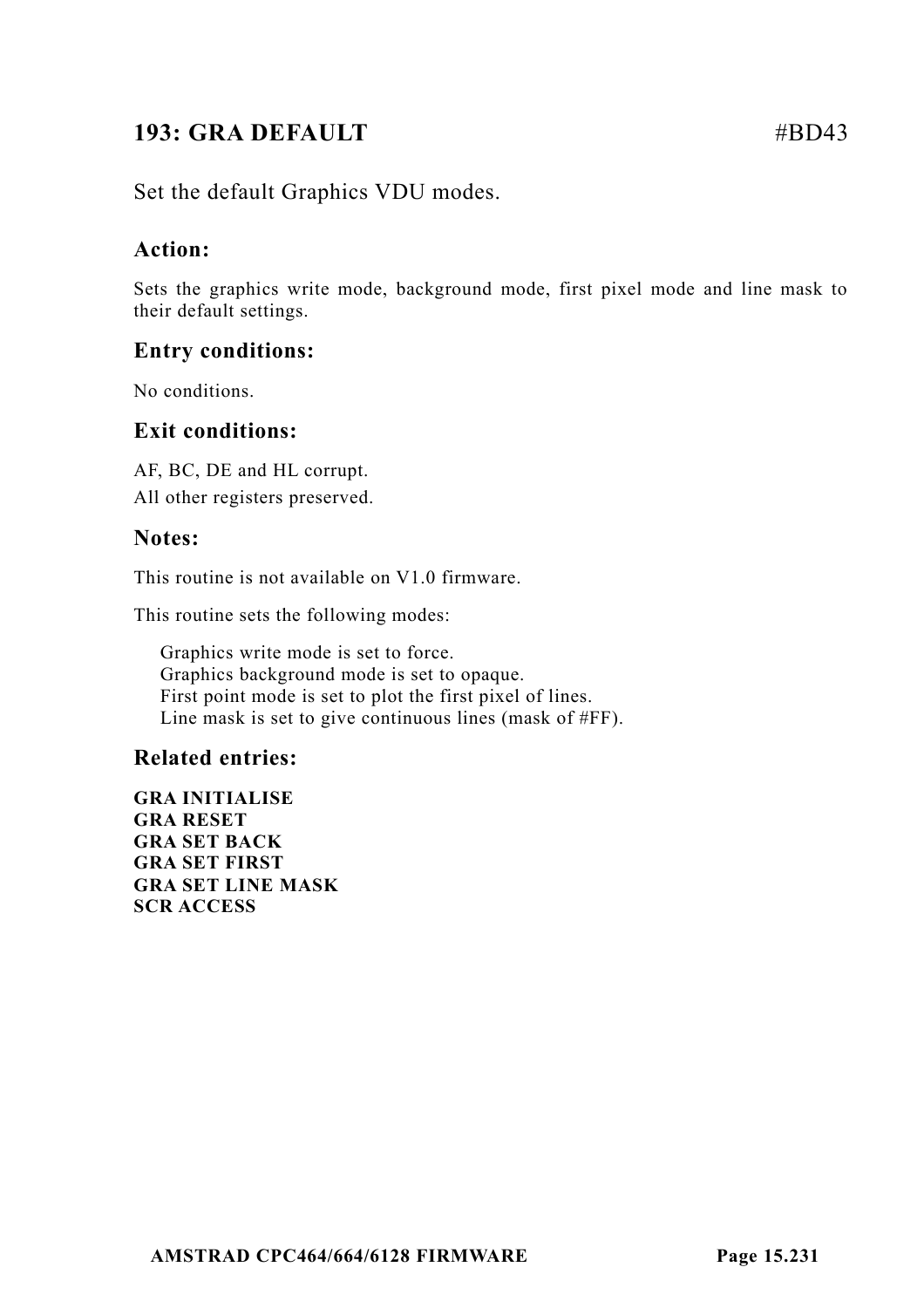# **194: GRA SET BACK** #BD46

Set whether background is to be written.

## **Action:**

Set the graphics background write mode to opaque or transparent. This affects how GRA LINE ABSOLUTE, GRA LINE RELATIVE and GRA WR CHAR write 'background' pixels. In opaque mode the pixels are written in the current paper ink using the current graphics write mode. In transparent mode these pixels are not plotted at all.

## **Entry conditions:**

If background is to be written (opaque mode):

A must be zero.

If background is not to be written (transparent mode):

A must be non-zero.

#### **Exit conditions:**

All registers and flags preserved.

#### **Notes:**

This routine is not available on V1.0 firmware.

Transparent write mode is useful for annotating diagrams and for similar applications.

The graphics background write mode is similar to but independent of the character write mode of each stream of the Text VDU.

The default setting is opaque mode.

#### **Related entries:**

**GRA DEFAULT GRA LINE GRA LINE ABSOLUTE GRA LINE RELATIVE GRA SET LINE MASK GRA WR CHAR TXT SET BACK**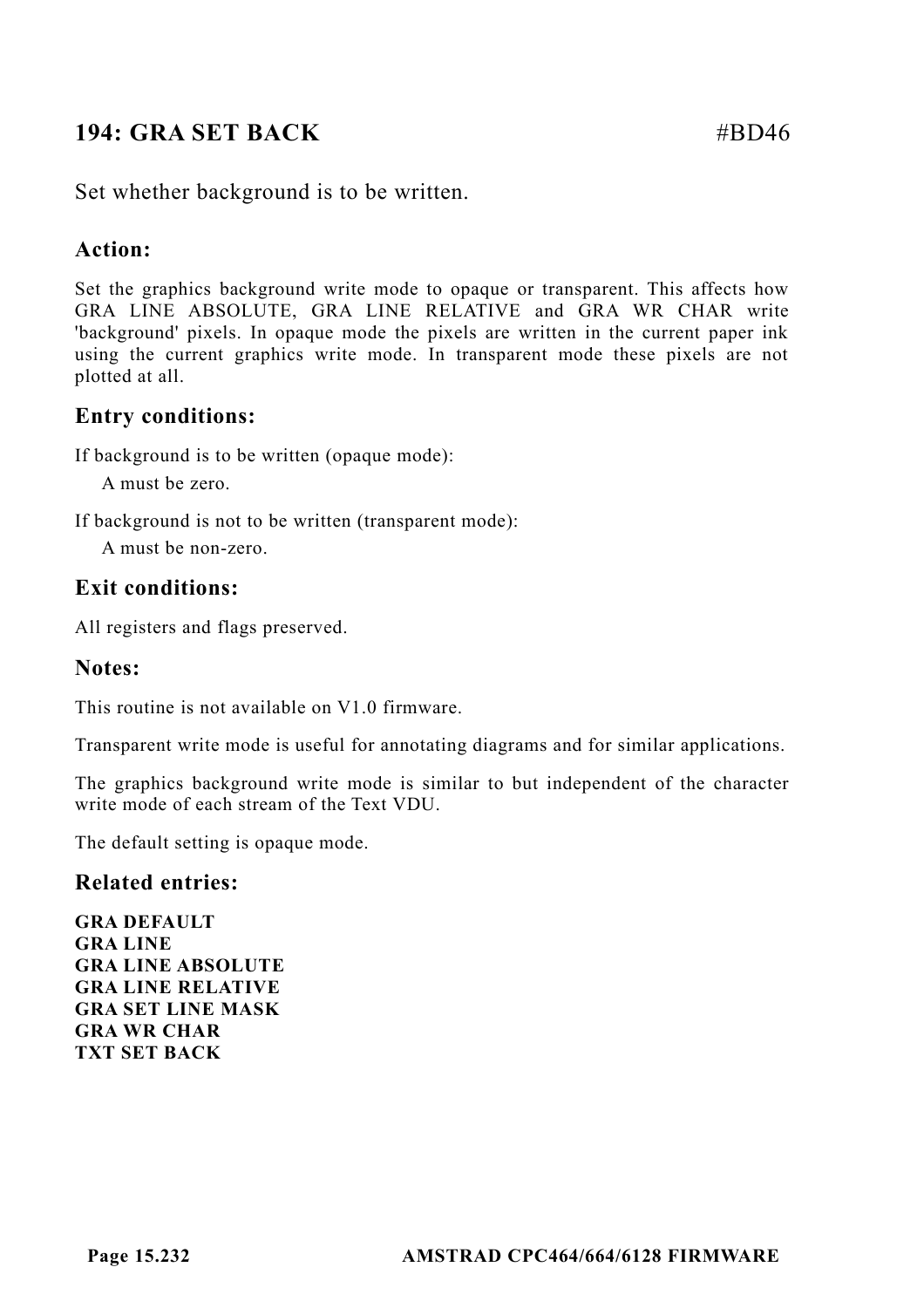# **195: GRA SET FIRST** #BD49

Set whether the first point of a line is to be plotted.

# **Action:**

Turn plotting of the first pixel of lines on or off.

# **Entry conditions:**

If the first pixel is not to be plotted: A contains zero.

If the first pixel is to be plotted:

A contains non-zero.

# **Exit conditions:**

All registers and flags preserved.

#### **Notes:**

This routine is not available on V1.0 firmware.

Turning off the plotting of the first pixel of a line is particularly useful when drawing using XOR graphics write mode. For example, if a box is drawn in XOR mode when the first pixel of lines are being plotted then the corner pixels will e plotted twice and will therefore not be set. By not plotting the first pixel of lines this effect is avoided.

The default setting for this mode is to plot the first pixel.

#### **Related entries:**

**GRA DEFAULT GRA LINE GRA LINE ABSOLUTE GRA LINE RELATIVE**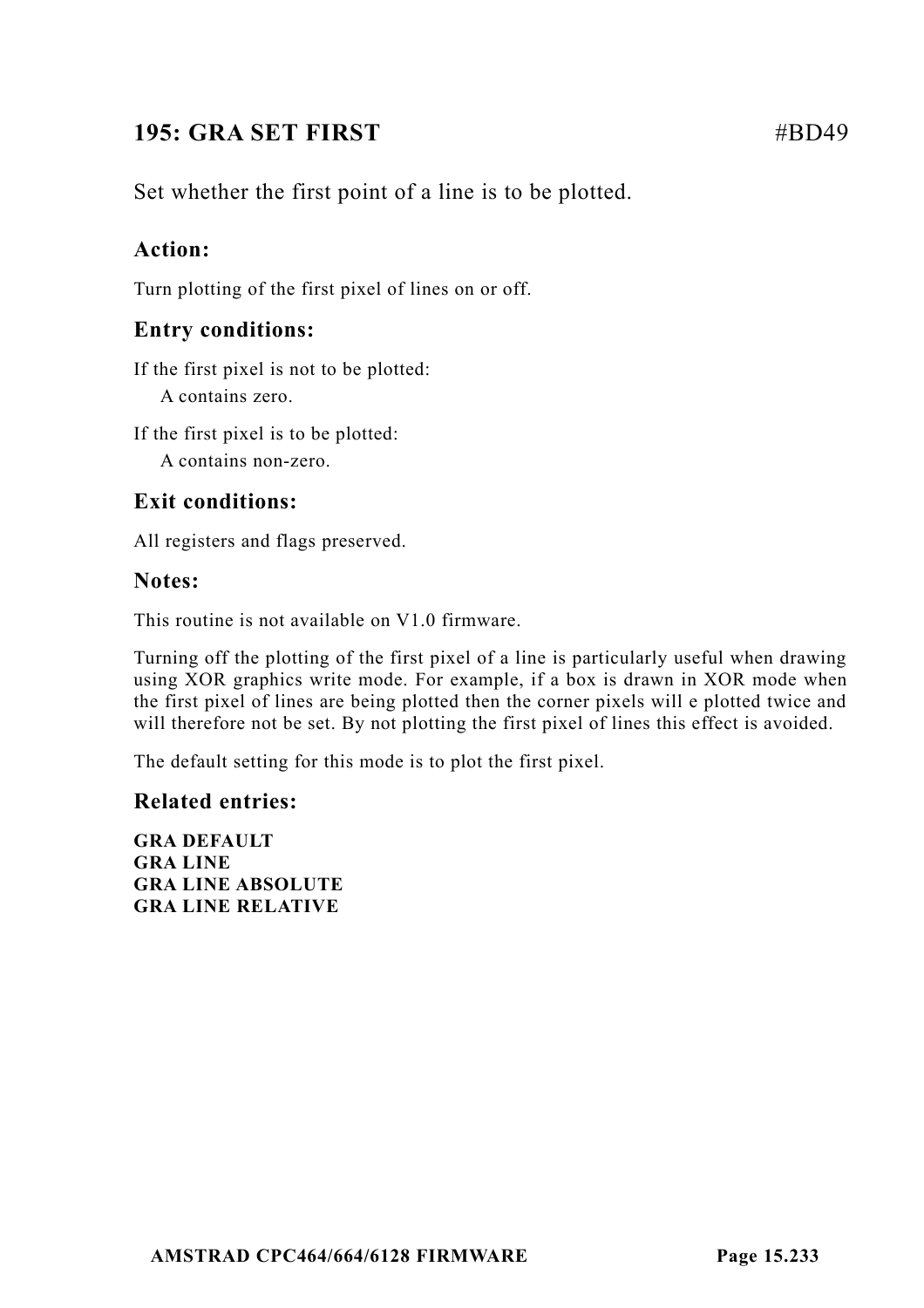# **196: GRA SET LINE MASK #BD4C**

Set the line mask for plotting pixels of lines.

## **Action:**

Set the line mask that specifies how pixels on lines are to be plotted. Where a bit in the mask is set the pixel will be plotted in the foreground (in graphics pen ink using the graphics write mode). Where a pixel in the mask is not set the pixel will either be plotted in the graphics paper ink using the graphics write mode or will not be plotted at all depending on the graphics background write mode.

## **Entry conditions:**

A contains the line mask to use.

#### **Exit conditions:**

All registers and flags preserved.

#### **Notes:**

This routine is not available on V1.0 firmware.

The line mask is used starting with bit 7 and running to bit 0 and then starting with bit 7 again. Successive lines will use the mask as it was left when the previous line finished, the mask is not reset between lines.

The line mask specifies how pixels are to be plotted. This means that the same mask will give noticeably different effects in the various screen modes.

The mask is applied to the line running from left to right or from bottom to top, depending on the angle of the line, irrespective of which way round the end points of the line are specified.

If the first pixel of the line is not being plotted then the line mask is applied to the second pixel of the line first. It is not stepped on for the missing first pixel.

The default line mask is #FF which plot the whole line in the foreground.

#### **Related entries:**

**GRA DEFAULT GRA LINE GRA LINE ABSOLUTE GRA LINE RELATIVE GRA SET BACK**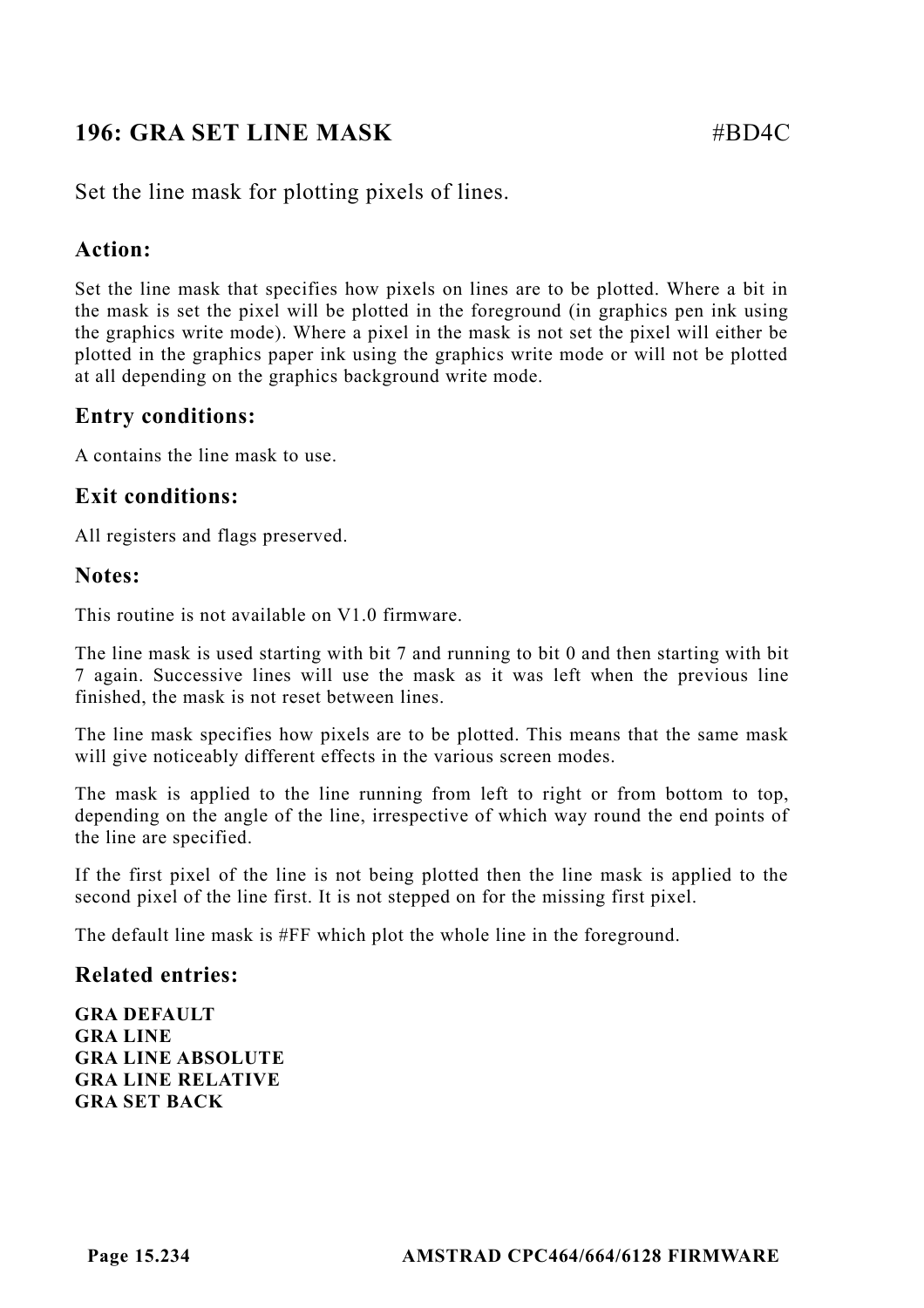# **197: GRA FROM USER** #BD4F

Convert user coordinates to base coordinates.

## **Action:**

Convert the coordinates of a point from user coordinates to base coordinates rounding as appropriate.

# **Entry conditions:**

DE contains the user X coordinate. HL contains the user Y coordinate.

## **Exit conditions:**

DE contains the base X coordinate. HL contains the base Y coordinate.

AF corrupt. All other registers preserved.

#### **Notes:**

This routine is not available on V1.0 firmware.

The following formulae are used to convert between the coordinate systems:

Base  $X = (O$ rigin  $X + R$ ounded  $X) / P$ oints per pixel Rounded  $X = (User X + Round factor)$  AND Round mask

Where:

|              |              | Round mask   | Points per Pixel |
|--------------|--------------|--------------|------------------|
|              |              |              |                  |
| $+ve$ user X | -ve user $X$ |              |                  |
|              |              | $\#$ FFFF    |                  |
|              |              | $#$ FFFE     |                  |
|              |              | $\#$ FFFC    |                  |
|              |              | Round factor |                  |

Base  $Y = (O$ rigin  $Y + R$ ounded  $Y) / P$ oints per pixel Rounded  $Y = (User Y + Round factor) AND Round mask$ 

Where:

Round factor  $= 0$  for +ve user Y  $= 1$  for -ve user Y Round mask  $=$  #FFFFE Points per pixel  $= 2$ 

#### **AMSTRAD CPC464/664/6128 FIRMWARE Page 15.235**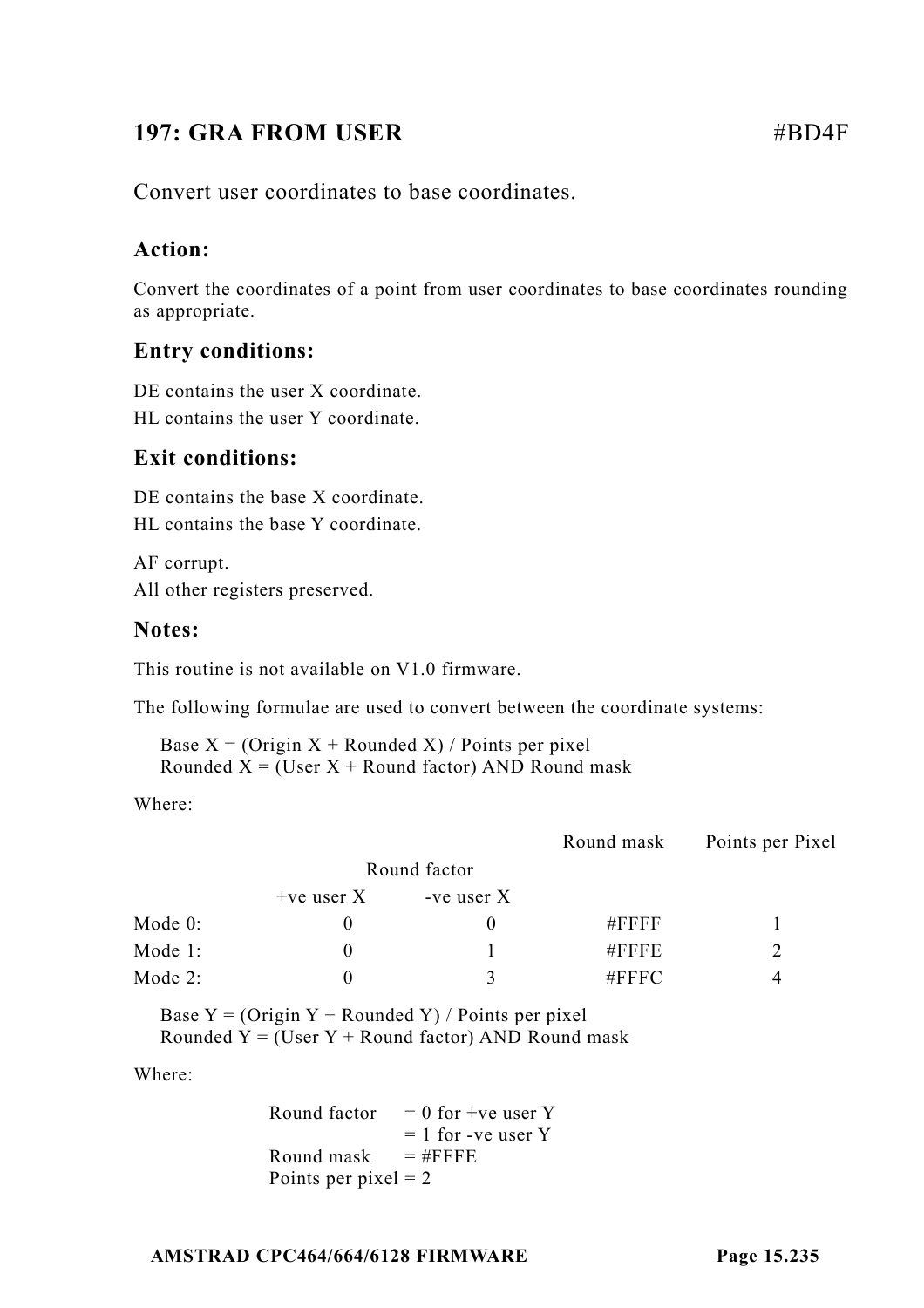This routine is particularly useful when calling Screen pack routines which take the positions of points in base coordinates.

# **Related entries:**

**GRA SET ORIGIN SCR DOT POSITION**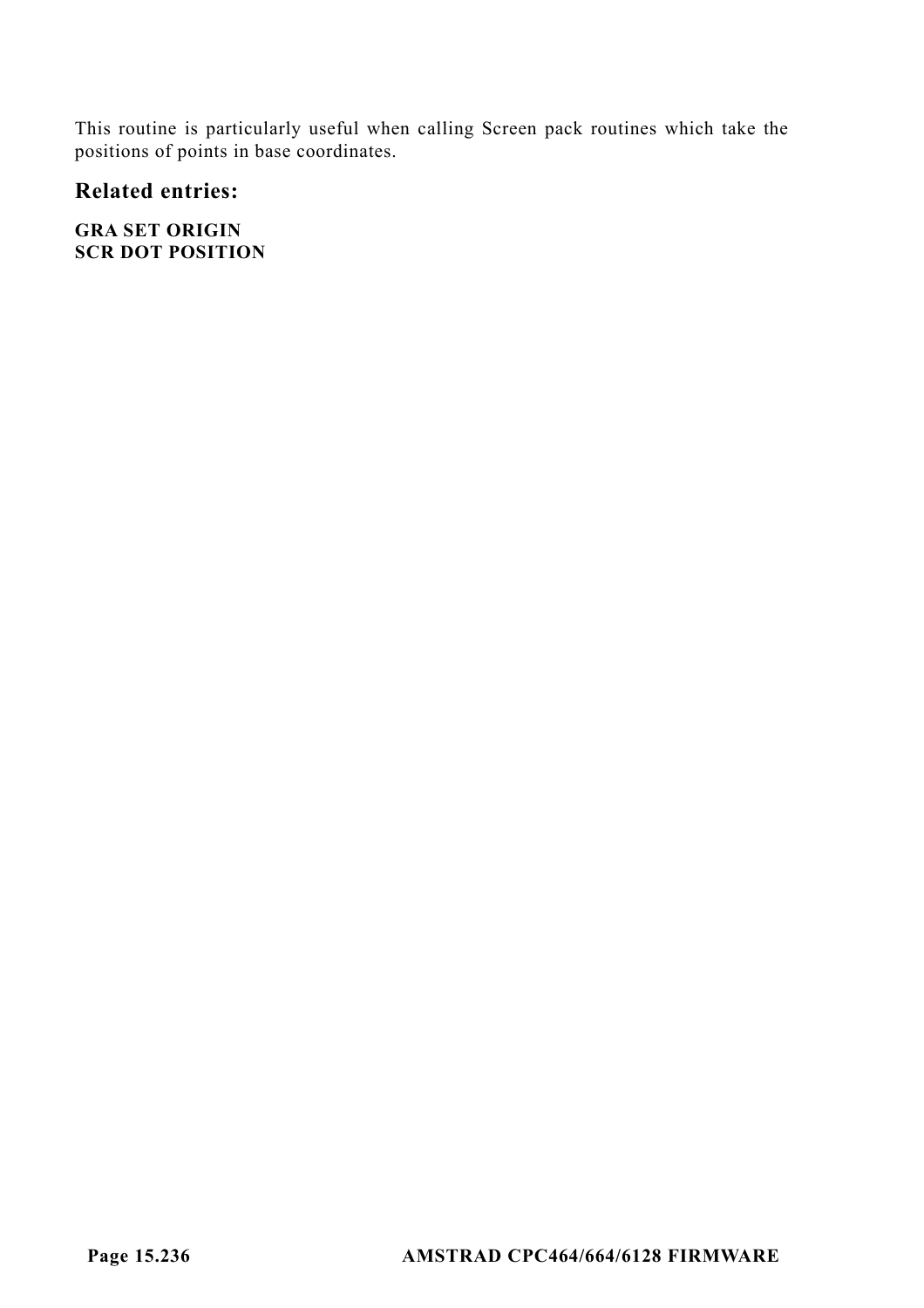# **198: GRA FILL** #BD52

Fill an area of the screen.

# **Action:**

Fill an area of the screen containing the current graphics position and bounded by the edge of the window and pixels set to the pen ink.

# **Entry conditions:**

A contains the (unencoded) ink to fill the area with.

HL contains the address of a buffer.

DE contains the length of the buffer.

# **Exit conditions:**

If the area was filled successfully:

Carry true.

If the area was not filled:

Carry false.

Always:

A, BC, DE, HL and other flags corrupt. All other registers preserved.

#### **Notes:**

This routine is not available on V1.0 firmware.

The filling algorithm treats pixels set to the current pen ink and pixels set to the ink that is being used for filling as delimiters of the edge of the area. The fill ink and the pen ink may be the same ink.

Pixels that are filled are set to the fill ink. The graphics write mode does not affect the way pixels are written when filling.

The filling algorithm only moves up, down, right or left. It does not move diagonally and so the algorithm will not 'escape' through a gap between the edge pixels that are diagonally adjacent. This means that the edge can be delimited using the normal lines drawn by the Graphics VDU.

The filling algorithm avoids recursing. Instead it stores 'interesting points', places that the algorithm has chosen one route to fill but might have chosen another route, in the buffer supplied by the user. The buffer may lie anywhere in RAM. Each 'interesting point' stored uses 7 bytes of the buffer and there is an overhead of 1 byte used to mark the end of the buffer. Thus a buffer 64 bytes long will allow 9 'interesting points' to be stored which should be sufficient for filling most simple areas.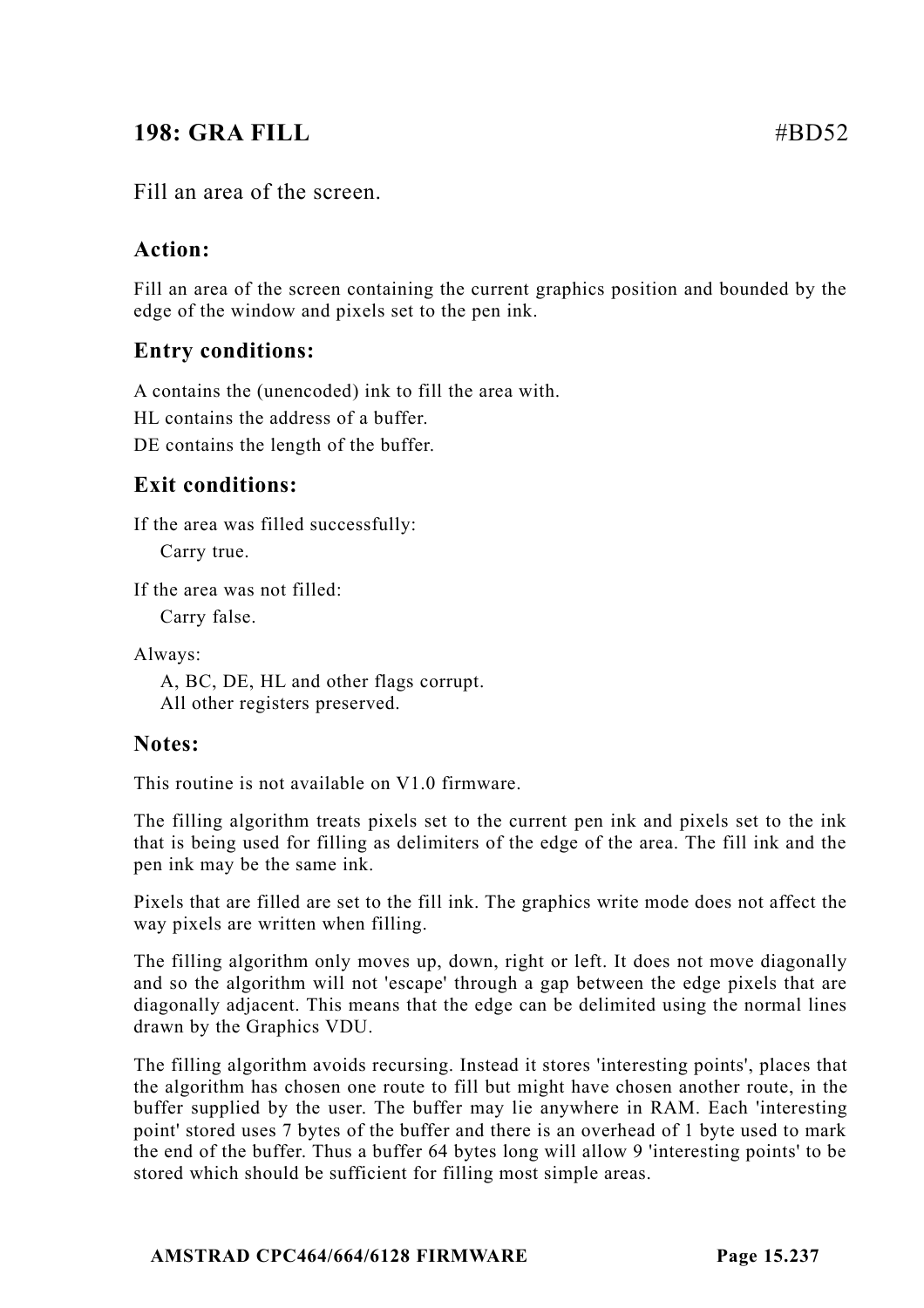The area to be filled may be as complicated as required but the more complicated the shape the longer the 'interesting point' buffer needs to be.

The failure return from this routine can occur for three reasons. Firstly, the current graphics position may be outside the window. Secondly, the pixel at the current graphics position may be edge (pen or fill ink). In these cases the routine will return without filling anything. Thirdly the algorithm may exhaust the 'interesting point' buffer in which case some portion of the area will not be filled.

#### **Related entries:**

**GRA SET PEN**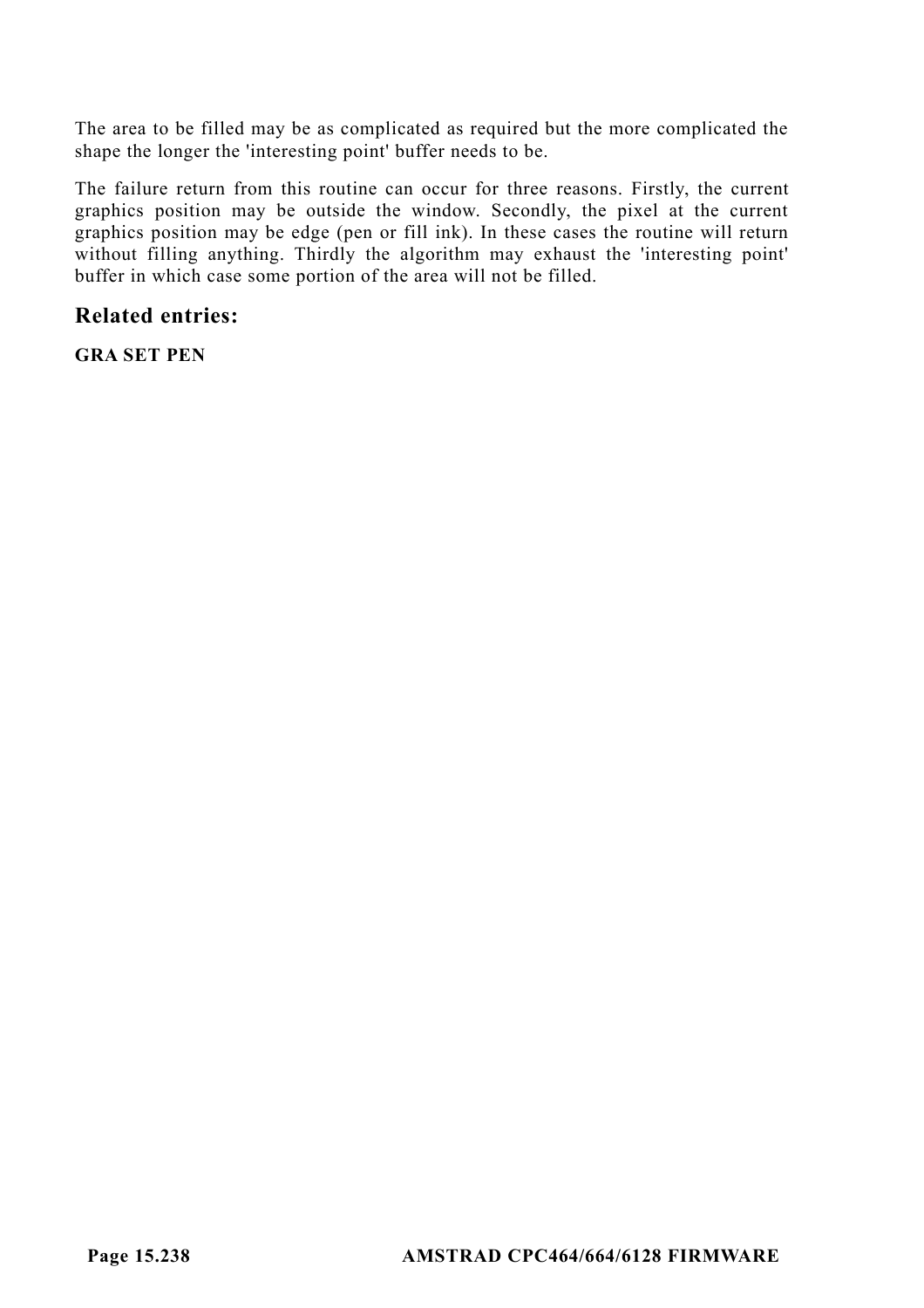# **199: SCR SET POSITION** #BD55

Set the location of the screen memory.

## **Action:**

Tell the Screen pack the screen base and the offset without telling the hardware.

#### **Entry conditions:**

A contains the screen base. HL contains the screen offset.

## **Exit conditions:**

A contains the screen base masked as required. HL contains the screen offset masked as required.

Flags corrupt. All other registers preserved.

#### **Notes:**

This routine is not available on V1.0 firmware.

This routine changes the location of the screen without notifying the hardware of the change. This effect may be used to construct a second screen of text or graphics without clearing the previous screen. When the new screen has been constructed the hardware may be notified and the picture will appear instantly.

In general the user is advised to set the base using SCR SET BASE and the offset using SCR SET OFFSET.

The screen base is masked with  $#C0$  and the screen offset with  $#O7FE$  to make the values legal.

#### **Related entries:**

**SCR GET LOCATION SCR SET BASE SCR SET OFFSET**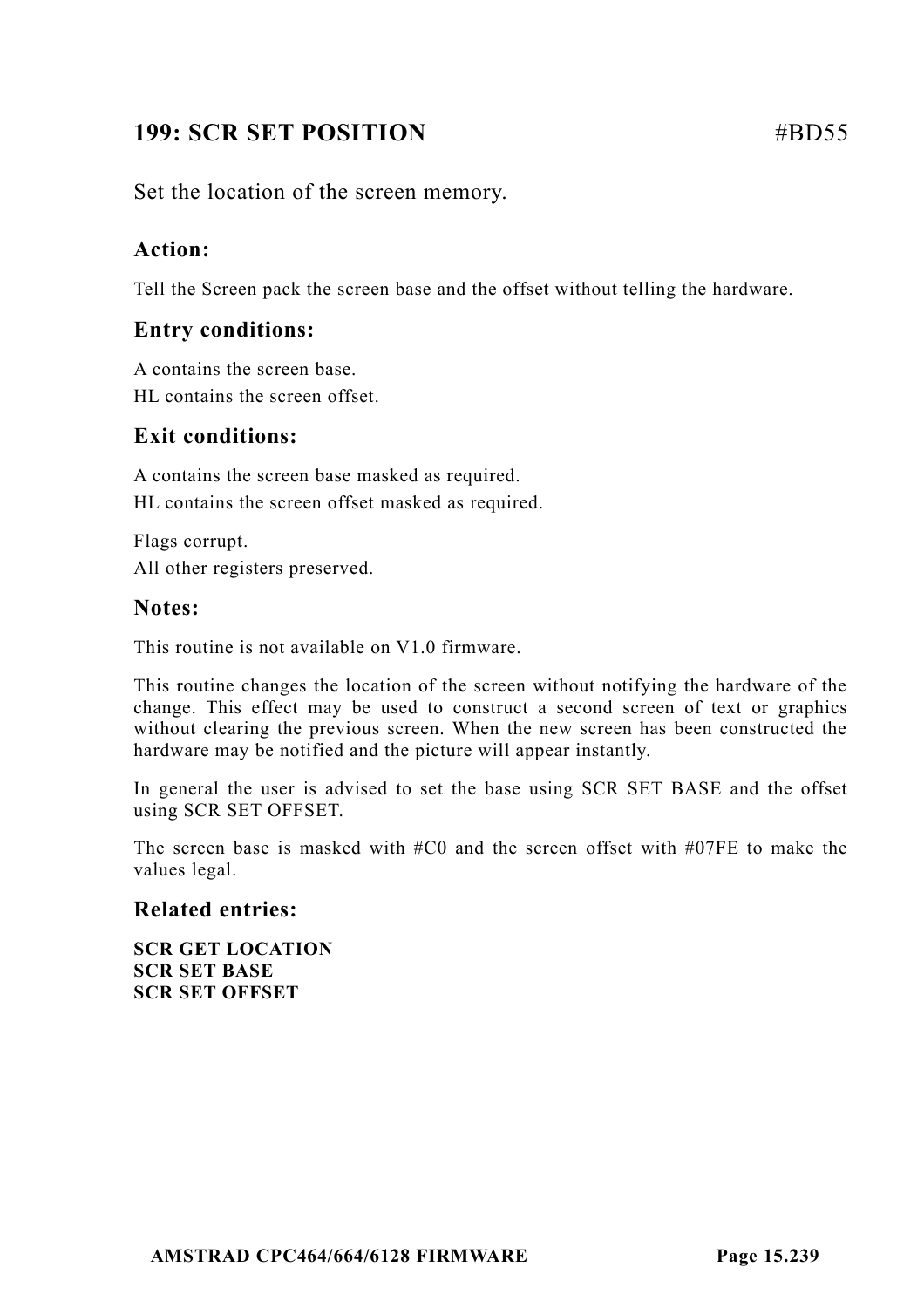# **200: MC PRINT TRANSLATION #BD58**

Set the printer translation table.

# **Action:**

Set how characters are to be translated before being sent to the printer.

# **Entry conditions:**

HL contains the address of the table.

# **Exit conditions:**

If the table is too long (more than 20 entries):

Carry false.

If the table is OK: Carry true.

Always:

A, BC, DE, HL and other flags corrupt. All other registers preserved.

# **Notes:**

This routine is not available on V1.0 firmware.

The supplied translation table may lie anywhere in RAM. This routine copies the table and so the memory may be re-used if required.

The format of the table is as follows:

| Byte $0$ :        | Number of entries in the table $(N)$ . |
|-------------------|----------------------------------------|
| Bytes $1,2$ :     | Entry 1                                |
| $\cdots$          | $\cdots$                               |
| Bytes $2N-1,2N$ : | Entry N                                |

The format of each two byte entry is as follows:

| Byte $0$ : | Character to be translated. |
|------------|-----------------------------|
| Byte $1$ : | Character to translate to.  |

If the character to translate to is #FF then the character is ignored and nothing is sent to the printer. Translation of characters by the printer driver occurs in MC PRINT CHAR.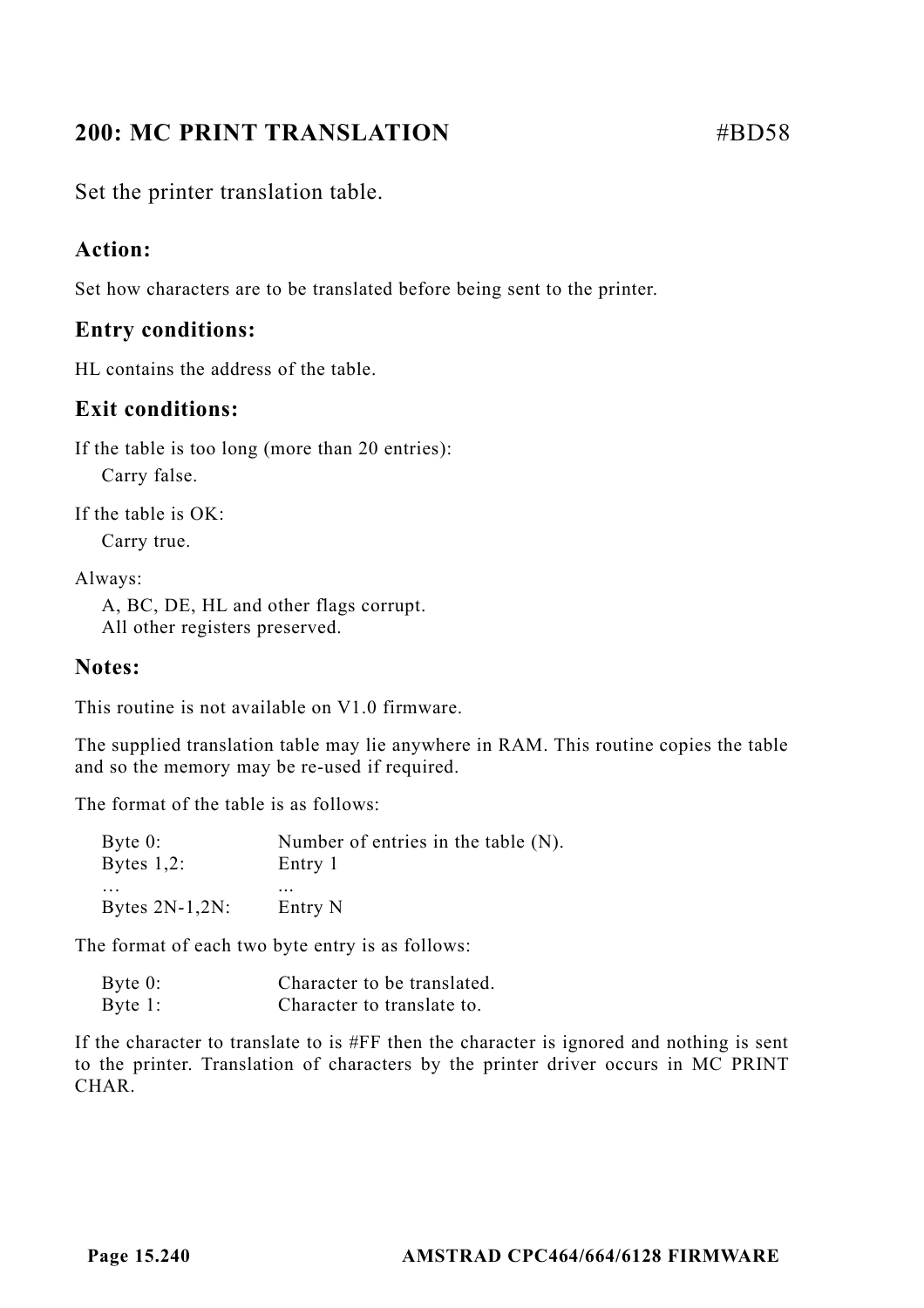The default translation table is set up when MC RESET PRINTER is called. The default table is designed to drive the DMP-1 printer (see Appendix XIV).

#### **Related entries:**

#### **MC PRINT CHAR**